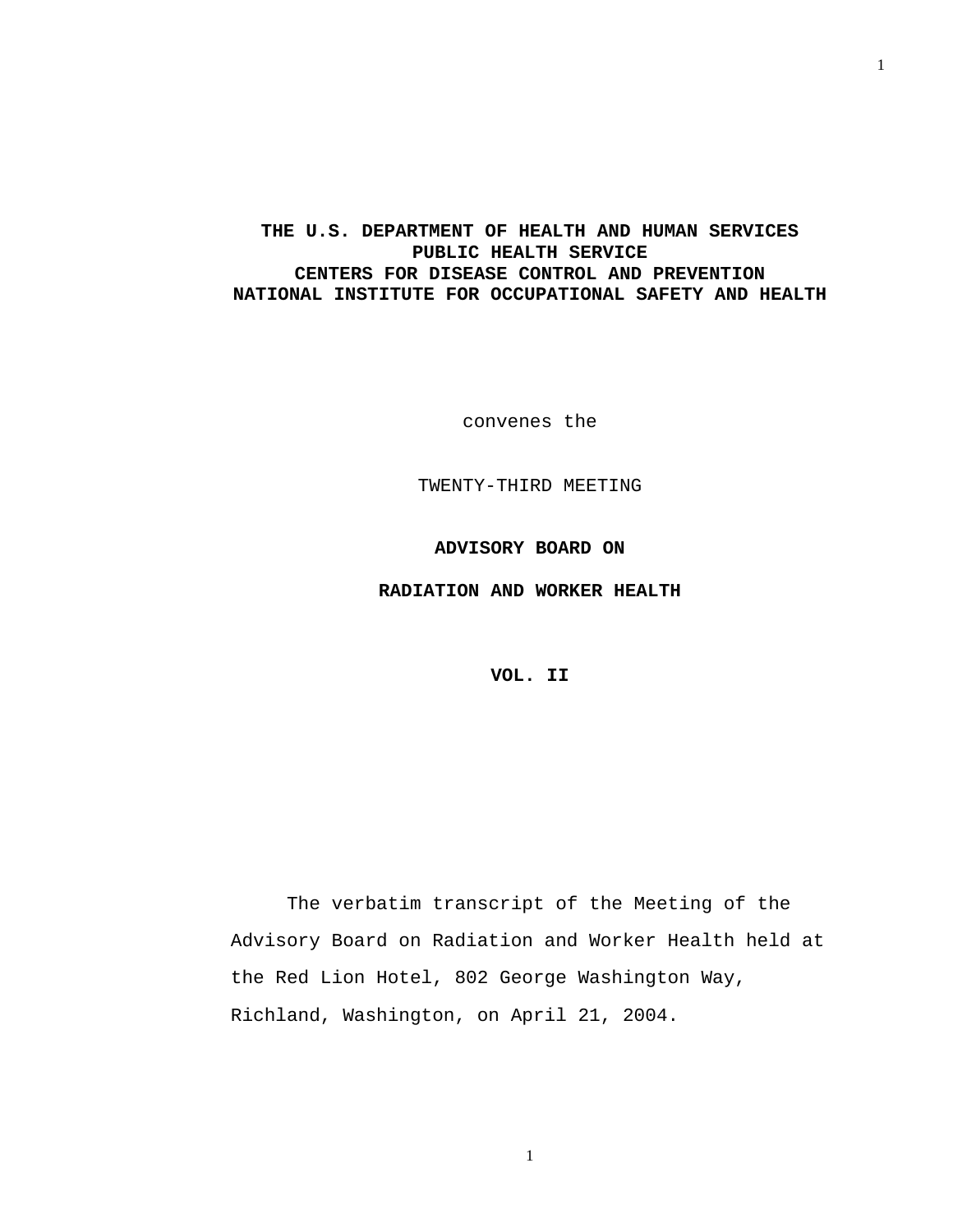# **C O N T E N T S**

April 21, 2004

| REGISTRATION AND WELCOME                              |
|-------------------------------------------------------|
| Dr. Paul Ziemer, Chair. 10                            |
| Mr. Larry Elliott, Executive Secretary                |
| ADMINISTRATIVE HOUSEKEEPING                           |
| Ms. Cori Homer, NIOSH; Dr. Ziemer; Mr. Elliott. 10    |
| CONTRACTOR UPDATE, SANFORD, COHEN & ASSOCIATES        |
| SC&A: Dr. John Mauro, Mr. Joseph Fitzgerald, Mr. Hans |
|                                                       |
| PUBLIC COMMENT PERIOD                                 |
|                                                       |
| UPDATE ON AWE FACILITIES                              |
| Dr. Jim Neton, NIOSH 126                              |
| BOARD DISCUSSION/WORKING SESSION ON PROCEDURE REVIEW  |
| AND SELECTION OF CASES 141                            |
|                                                       |
| COURT REPORTER'S CERTIFICATE. 234                     |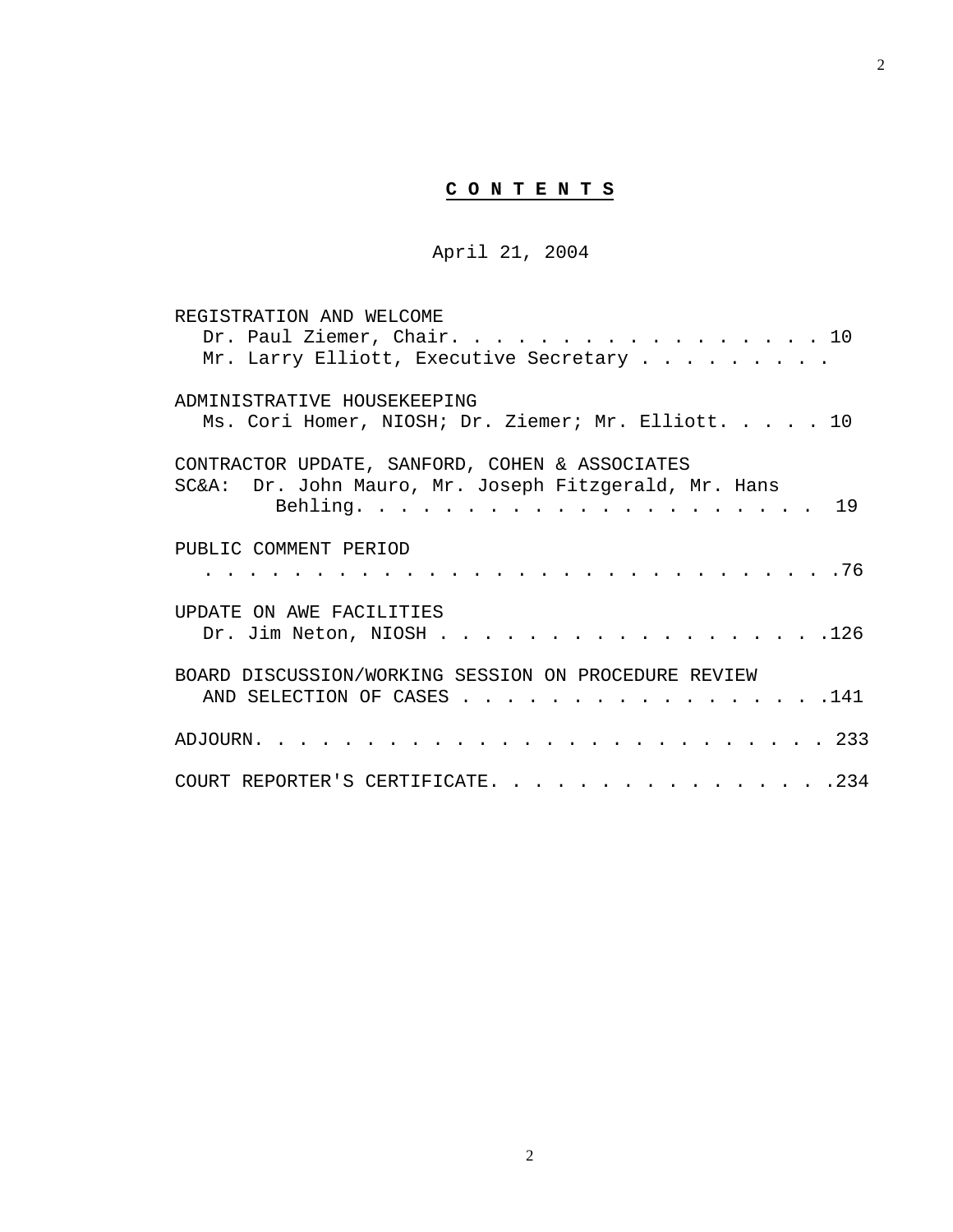## **TRANSCRIPT LEGEND**

The following transcript contains quoted material. Such material is reproduced as read or spoken.

In the following transcript a dash (--) indicates an unintentional or purposeful interruption of a sentence. An ellipsis (. . .) indicates halting speech or an unfinished sentence in dialogue or omission(s) of word(s) when reading written material.

In the following transcript (sic) denotes an incorrect usage or pronunciation of a word which is transcribed in its original form as reported.

In the following transcript (phonetically) indicates a phonetic spelling of the word if no confirmation of the correct spelling is available.

In the following transcript "uh-huh" represents an affirmative response, and "uh-uh" represents a negative response.

In the following transcript "\*" denotes a spelling based on phonetics, without reference available.

In the following transcript (inaudible) signifies speaker failure, usually failure to use a microphone.

In the following transcript (off microphone) refers to microphone malfunction or speaker's neglect to depress "on" button.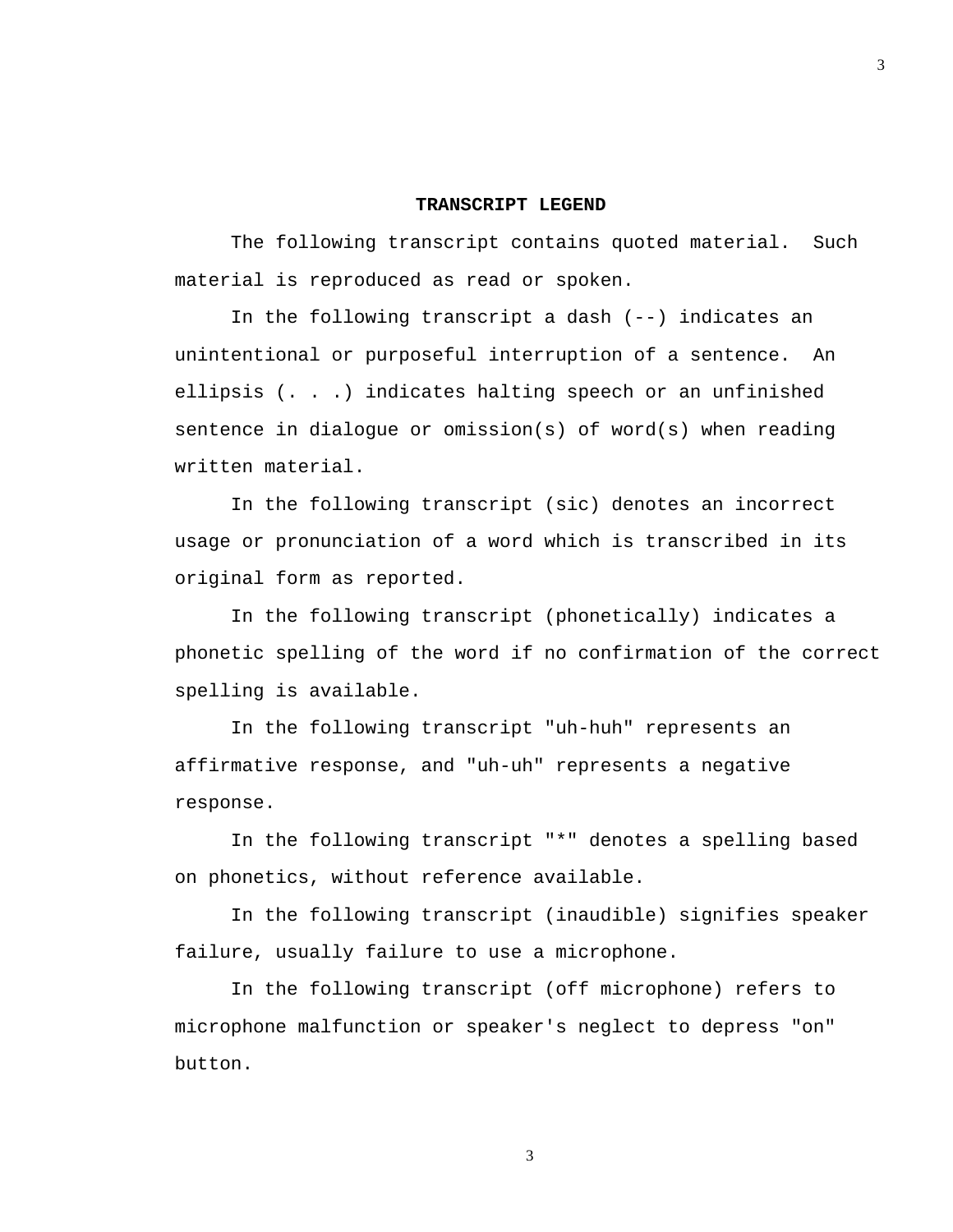### **P A R T I C I P A N T S**

(By Group, in Alphabetical Order)

#### BOARD MEMBERS

CHAIR ZIEMER, Paul L., Ph.D. Professor Emeritus School of Health Sciences Purdue University Lafayette, Indiana

#### EXECUTIVE SECRETARY

ELLIOTT, Larry J. Director, Office of Compensation Analysis and Support National Institute for Occupational Safety and Health Centers for Disease Control and Prevention Cincinnati, Ohio

MEMBERSHIP

ANDERSON, Henry A., M.D. Chief Medical Officer Occupational and Environmental Health Wisconsin Division of Public Health Madison, Wisconsin

ANDRADE, Antonio, Ph.D. Group Leader Radiation Protection Services Group Los Alamos National Laboratory Los Alamos, New Mexico

DeHART, Roy Lynch, M.D., M.P.H. Director The Vanderbilt Center for Occupational and Environmental Medicine Professor of Medicine Nashville, Tennessee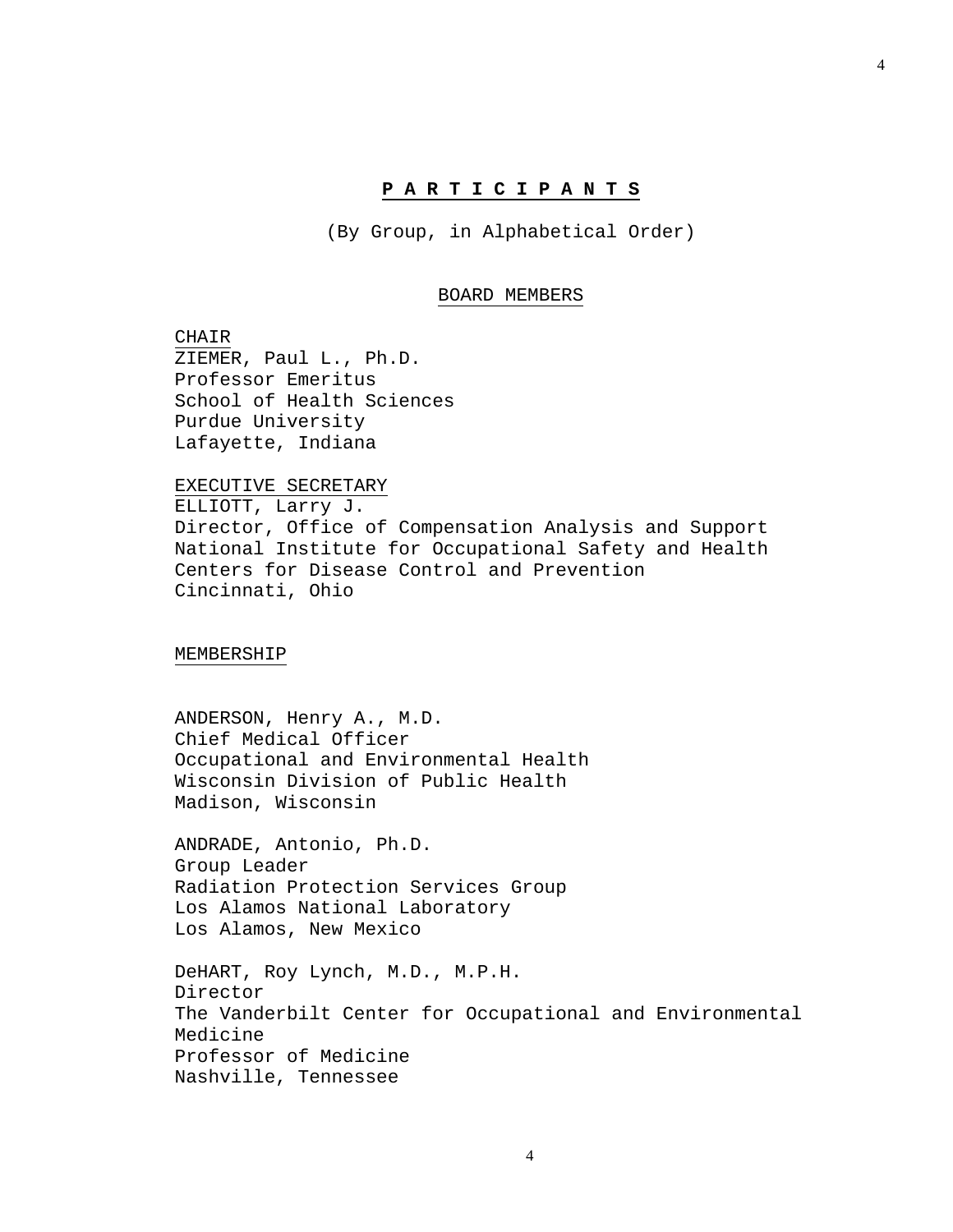ESPINOSA, Richard Lee Sheet Metal Workers Union Local #49 Johnson Controls Los Alamos National Laboratory Espanola, New Mexico GIBSON, Michael H. President Paper, Allied-Industrial, Chemical, and Energy Union Local 5-4200 Miamisburg, Ohio GRIFFON, Mark A. President Creative Pollution Solutions, Inc. Salem, New Hampshire MELIUS, James Malcom, M.D., Ph.D. Director New York State Laborers' Health and Safety Trust Fund Albany, New York MUNN, Wanda I. Senior Nuclear Engineer (Retired) Richland, Washington OWENS, Charles Leon President Paper, Allied-Industrial, Chemical, and Energy Union Local 5-550 Paducah, Kentucky PRESLEY, Robert W. Special Projects Engineer BWXT Y12 National Security Complex Clinton, Tennessee ROESSLER, Genevieve S., Ph.D. Professor Emeritus University of Florida Elysian, Minnesota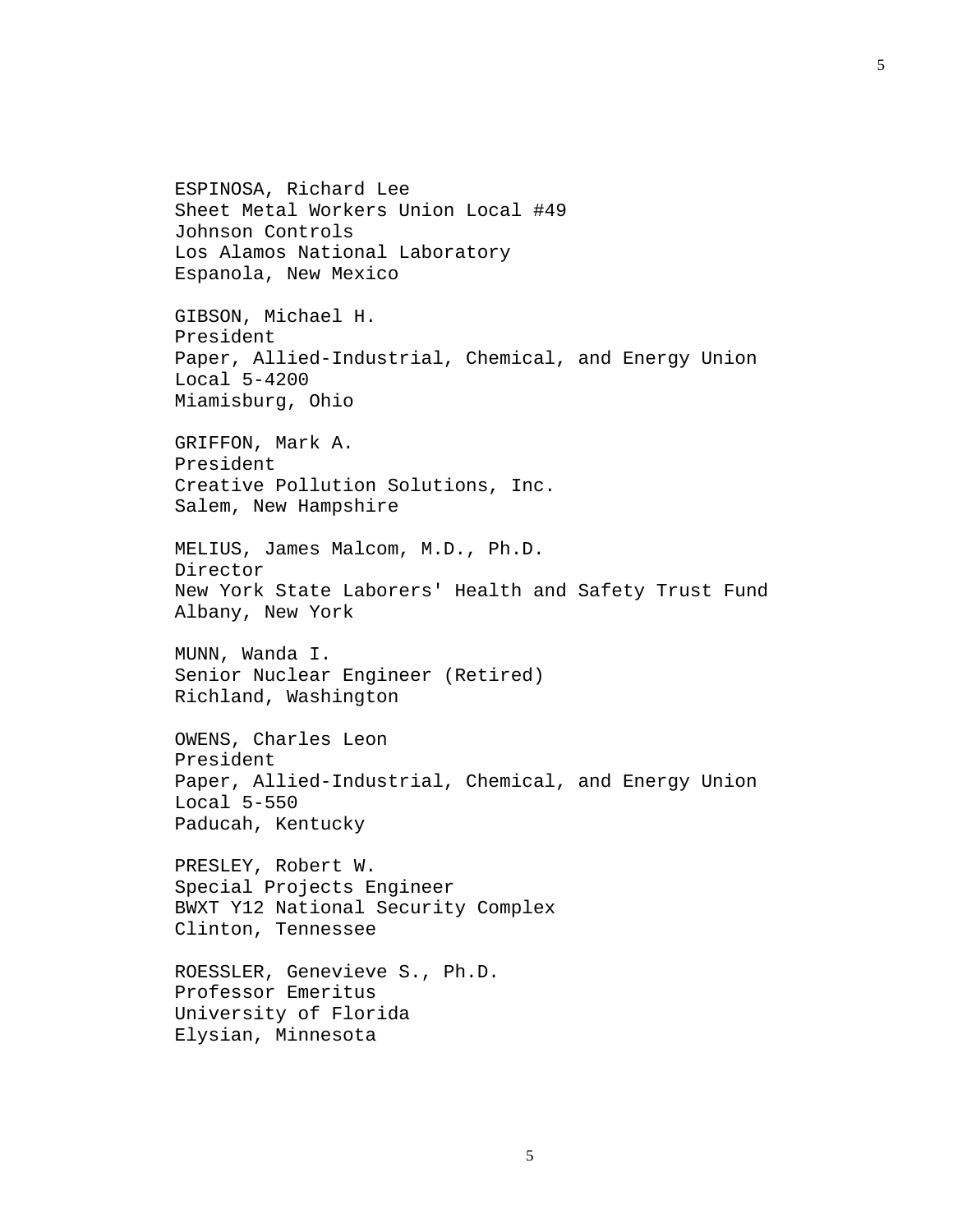## AGENDA SPEAKERS

(in order of appearance)

- Dr. John Mauro, SC&A
- Mr. Joseph Fitzgerald, SC&A
- Mr. Hans Behling, SC&A
- Dr. Jim Neton, NIOSH

## STAFF/VENDORS

CORI HOMER, Committee Management Specialist, NIOSH STEVEN RAY GREEN, Certified Merit Court Reporter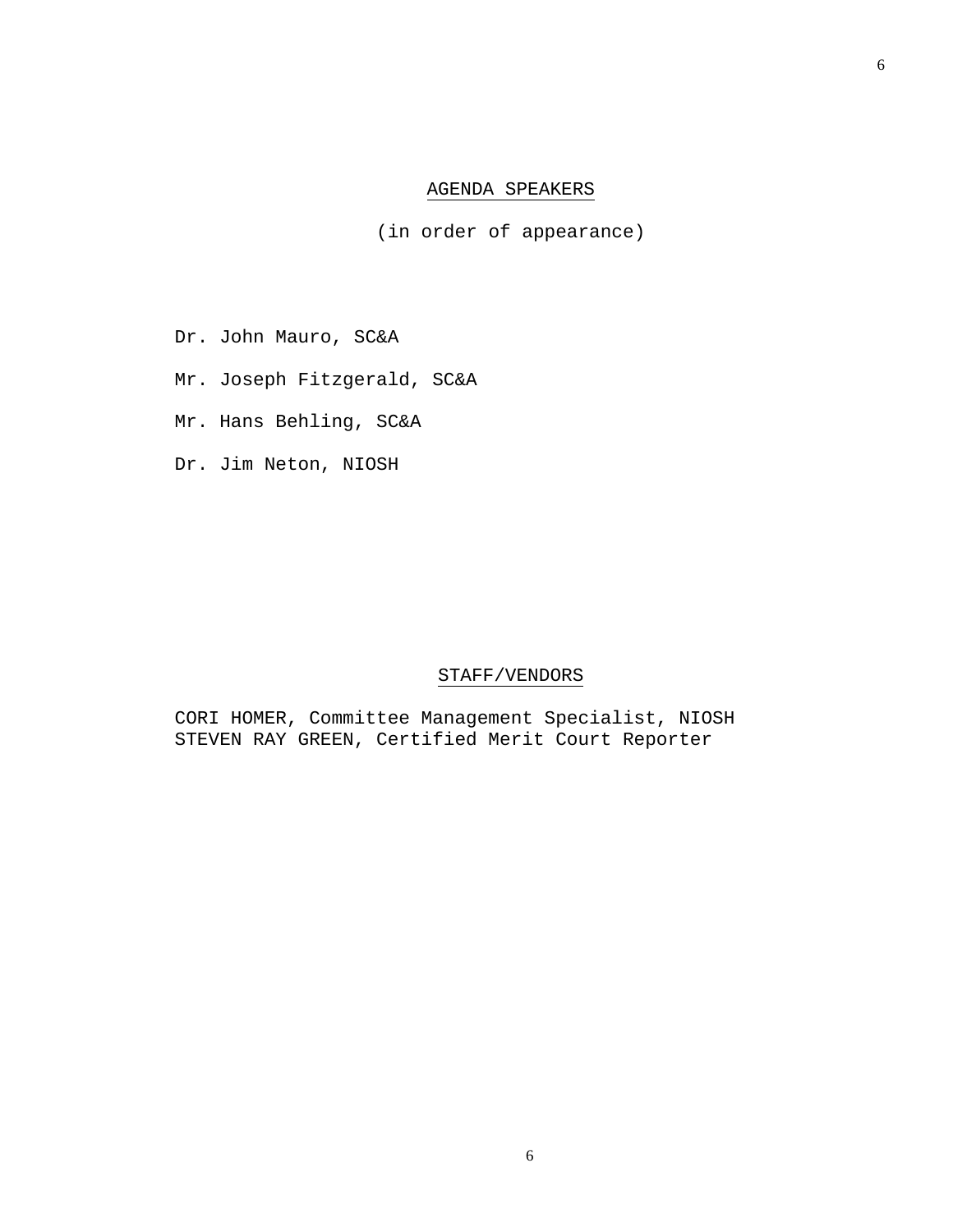## AUDIENCE PARTICIPANTS

ADAMS, ALEX ALLAN, LINDA ALVAREZ, BOB ANDERSON, LYLE BARKER, CYNTHIA D. BEATTY, EVERETT RAY, SR. BENNETT, JERRY BILLS, SHAWN BRODSCZYNSKI, RAYMOND BURGESS, JERRY H. CALLAWAY, ALLEN CARPENTER, TOM CASE, DIANE CHAMBERS, FRANCES COCHRANE, BEVERLEY COLEMAN, THAD COLLEY, BOB COLLINS, DALLAS B. COOK, BETTY G. CRUZ, ALFREDO R. DAVID, JOHN DEHART, JULIA ELLINGSWORTH, DEBRA M. FAITH, CYNTHIA FIX, JACK FORD, LOUIS K. HANEY, ROLAND HELTON, WILLIAM R. HENSHAW, RUSS HENSLEY, JANEL HEPNER, RICHARD HERBERT, NICHOLE HICKEY, NIP HICKEY, PAT HOFFMAN, OWEN HOMOKI-TITUS, LIZ HOSS, LAYA KATZ, TED KELLEY, VIRGIL A. KNOWLES, RANDY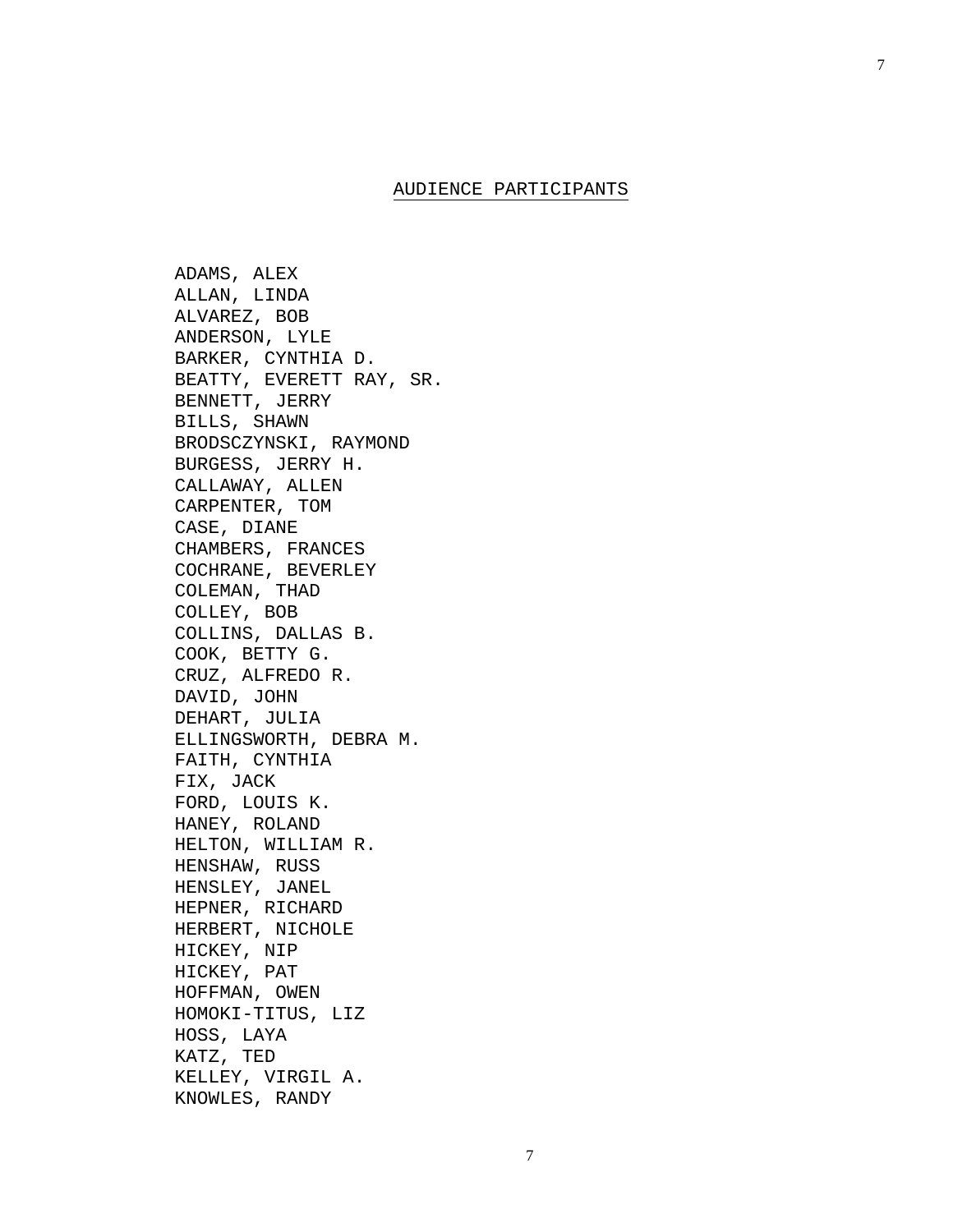KOELLER, LAWRENCE C. KOON, KATHY LAW, LANCE MAIER, HILDA MAST, VERN MATHENY, SHIRLEY MCCALMANT, GRANT L. MCDANIEL, DIANE MILLER, RICHARD MITCHELL, J.L. MORAN, TERESA MORRIS, J. MURRAY, BILL NAIMON, DAVID NESVET, JEFF NOSTRANT, HELEN OGLESBEE, GAI O'NEILL, ED PARR, RAYMOND PRESLEY, LOUISE S. RAY, VELMA REEDY, CONNIE RICHARDSON, THOMAS D. ROGERS, MARK R. ROSENTHAL, ISOLDE ROSSON, ROBERT L. SAMSON, E.R. SCHAEFFER, D. MICHAEL SCHMIDT, KELLY O. SCHULTY, DENISE SHATELL, KERRY E. SHOOK, GAYLE STALEY, KENNETH D. STANDEN, JEREMY STANDLY, RICHARD J. STANLY, GEORGE STEVENSON, ROBERT L. STRAIT, RON TATE, JOEL C. TATE, JOHN A. TENFORDE, THOMAS S. TOOHEY, R.E. TRENT, FRANK ULLOM, ERNEST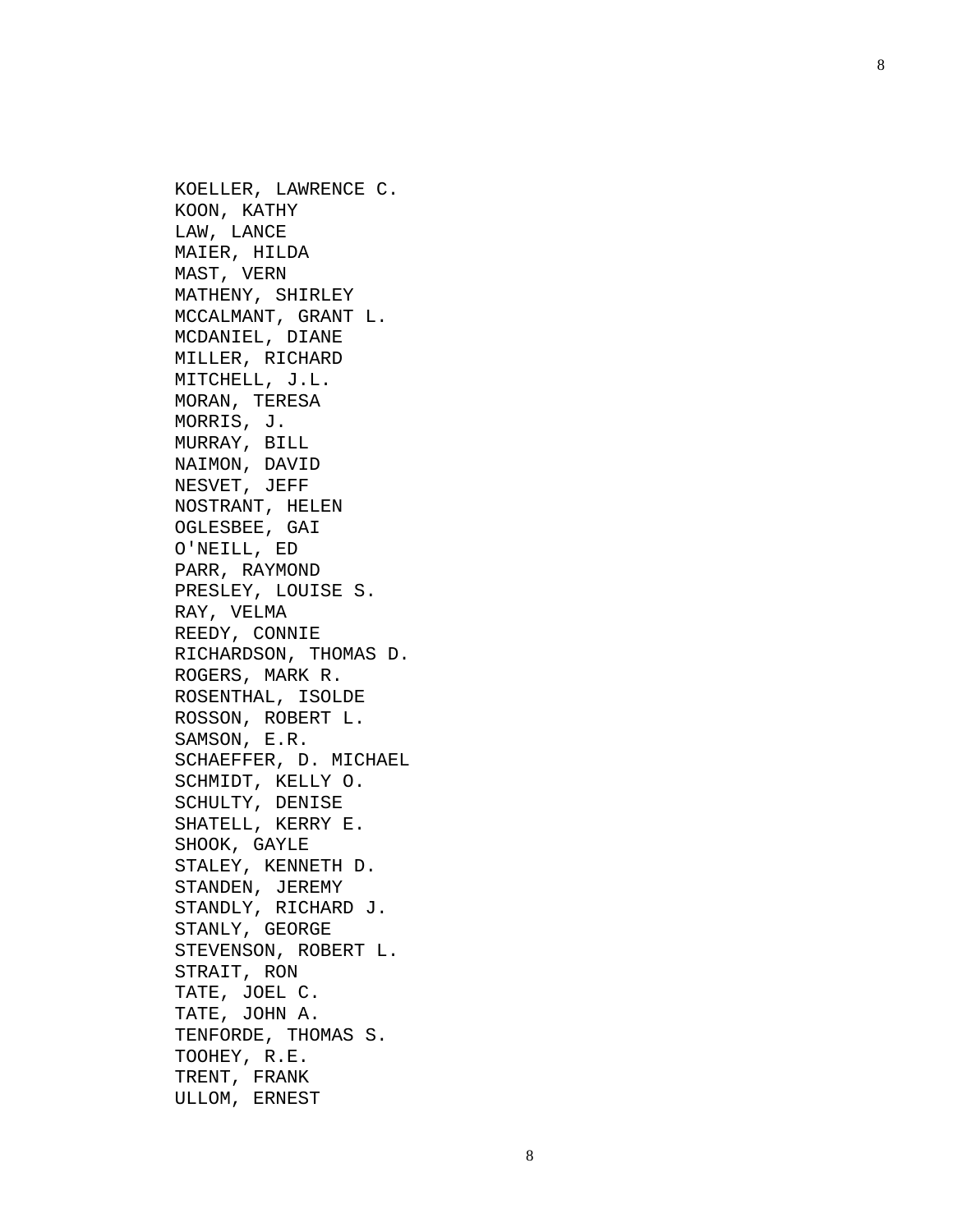UNDERWOOD, DAVID H. WEALTHY, WALLACE WILHELM, DEBRA WILLIAMSON, JIM WOLF, SAM H.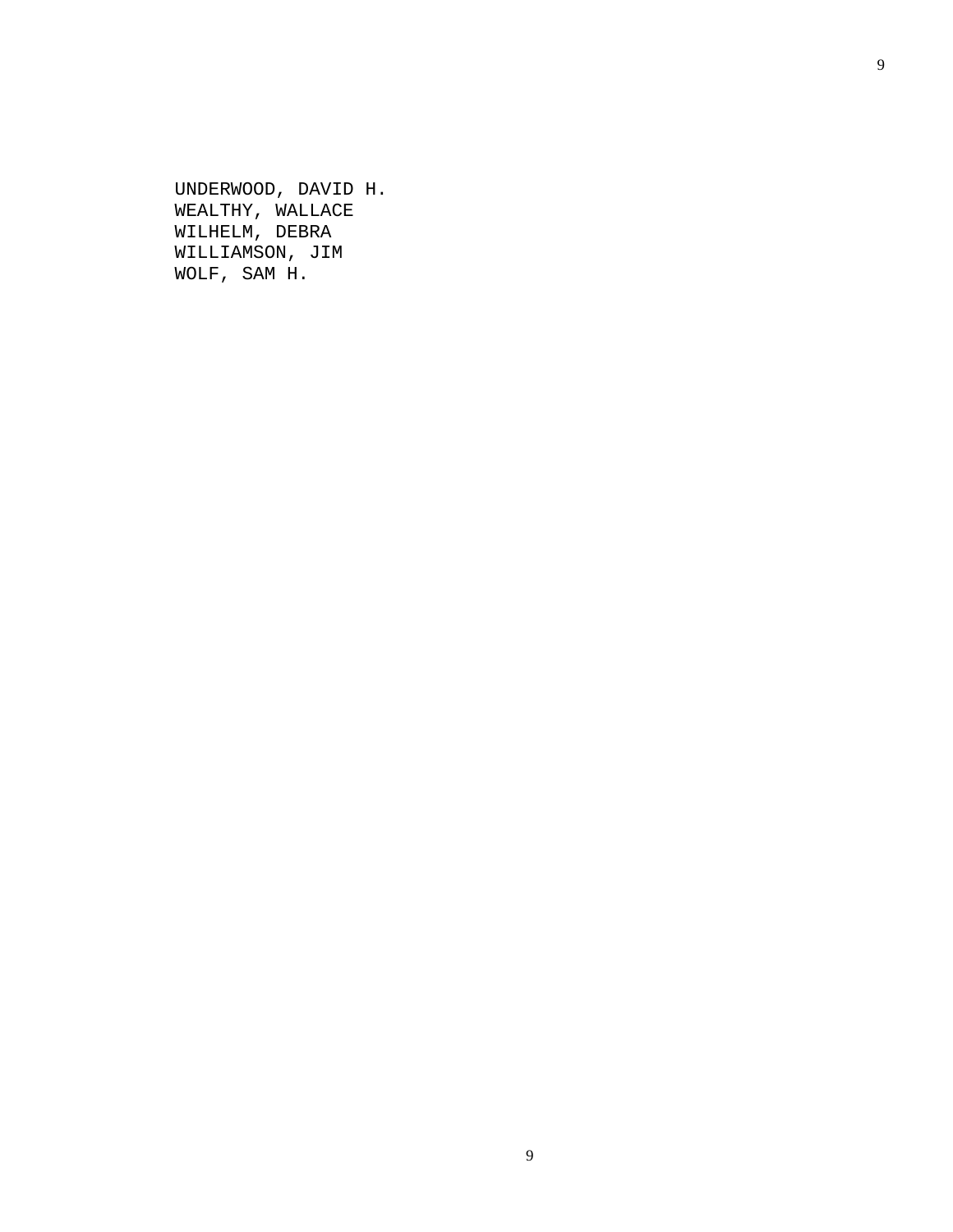<span id="page-9-0"></span>1 2 3 4 5 6 7 8 9 10 11 12 13 14 15 16 17 18 19 20 21 22 23 24 25 **P R O C E E D I N G S** (8:30 a.m.) **REGISTRATION AND WELCOME DR. ZIEMER:** Good morning, everyone. We're going to call the meeting to order. I want to begin by reminding everyone here -- Board members, staff members, visitors -- we ask you to register your attendance. Whether or not you registered yesterday, we keep daily registration logs. So if you are here, even though you were here yesterday and thought you registered yesterday, please register again today at the table in the back by the entry door. Also, members of the public who wish to address the Board later this morning, please sign up there in the sign-up sheets that are also there on the table. And again I remind you there are various handouts, agendas and other related materials on the table in the back far corner over here.  **ADMINISTRATIVE HOUSEKEEPING**  We have a number of administrative or housekeeping items to take care of this morning. I'm going to begin with the minutes of meeting number 22, which was the teleconference meeting held March 11th, and I now ask if any members of the Board have additions or corrections to those minutes.

10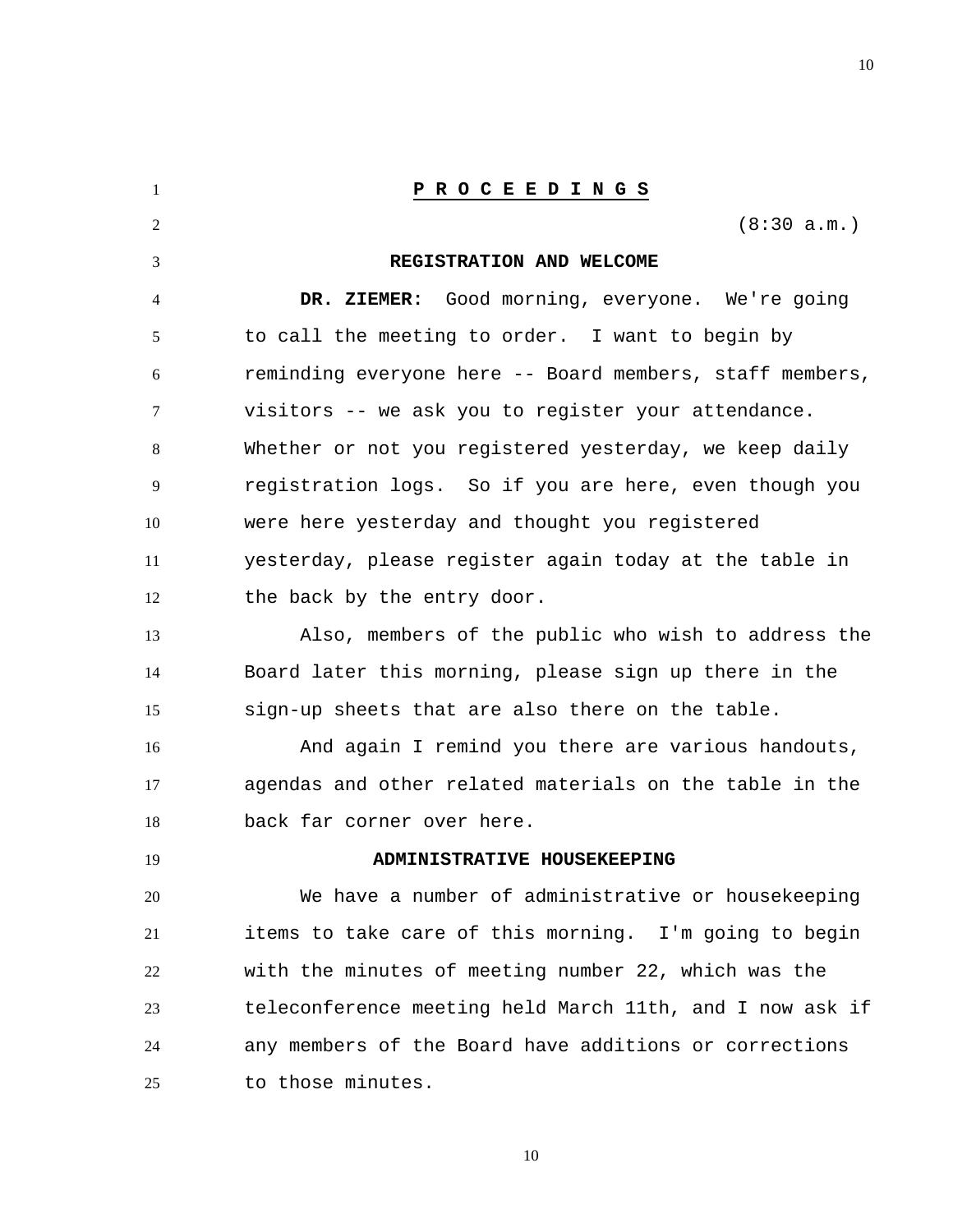1 Yes, Roy DeHart.

2 3 4 5 6  **DR. DEHART:** On page three it's noted that the - those present for that telephone conference included the following. My name is listed on page three. It should be excluded. It is noted in other places in the minutes.

7 8 9 10  **DR. ZIEMER:** Okay, everyone catch that, exclude the name of Dr. Roy DeHart. He was there in spirit. There may have been someone there impersonating you who -- we don't know that.

11 12 13 14 Okay, we will exclude Dr. DeHart's name. Are there other corrections or additions to the minutes? If not, we'll accept a motion to approve the minutes with that minor correction.

 **MS. MUNN:** So moved.

16  **MR. PRESLEY:** Second.

15

20

17 18  **DR. ZIEMER:** Moved and seconded. All in favor of approving the minutes will say aye.

19 (Affirmative responses)

 **DR. ZIEMER:** Those opposed, no?

21 (No responses)

22  **DR. ZIEMER:** Abstentions?

23 (No responses)

24 25  **DR. ZIEMER:** The minutes are passed. Thank you. Next I want to officially recognize a letter that

11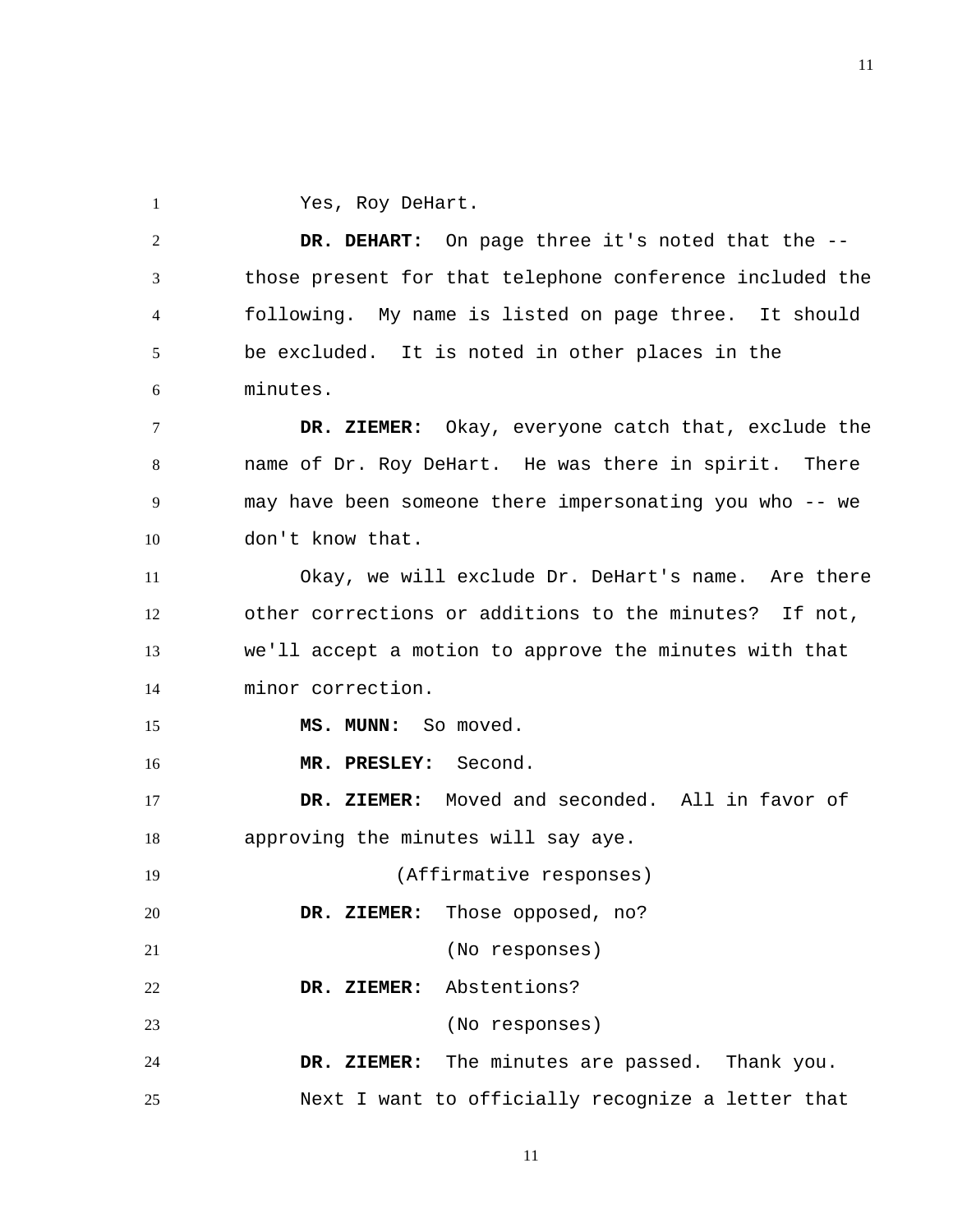1 2 3 4 5 6 7 8 9 10 11 12 13 14 15 16 17 18 was received -- a letter dated April 6th from three members of Congress. This is a letter that is in response to a letter that I had written after our last meeting, informing Representatives Quinn, Reynolds and Slaughter of our decision on the site profile audits, and this is a follow-up letter that they have sent. You may recall also at the last meeting that this Board requested that in the case of Congressional letters that the Board be informed of them and participate in the response. So we want to do that this morning and we may wait to actually do that unt-- or do it this afternoon during our working session. But I want you to make sure you have a copy of that letter -- I believe they were distributed yesterday. Make sure you have a copy, and then be considering the manner in which this letter should be responded to and we'll consider that part of our working effort this afternoon to craft some sort of response to that letter.

19 20 21 I'm going to ask Cori Homer if she has any administrative items that she wishes to relate to the Board.

22 23 24 25  **MS. HOMER:** Good morning. Just a couple of things. I did want to announce that our next meeting is June 2nd and 3rd. We will be meeting in Buffalo. I am working on a site for us to meet, and will pass that information

12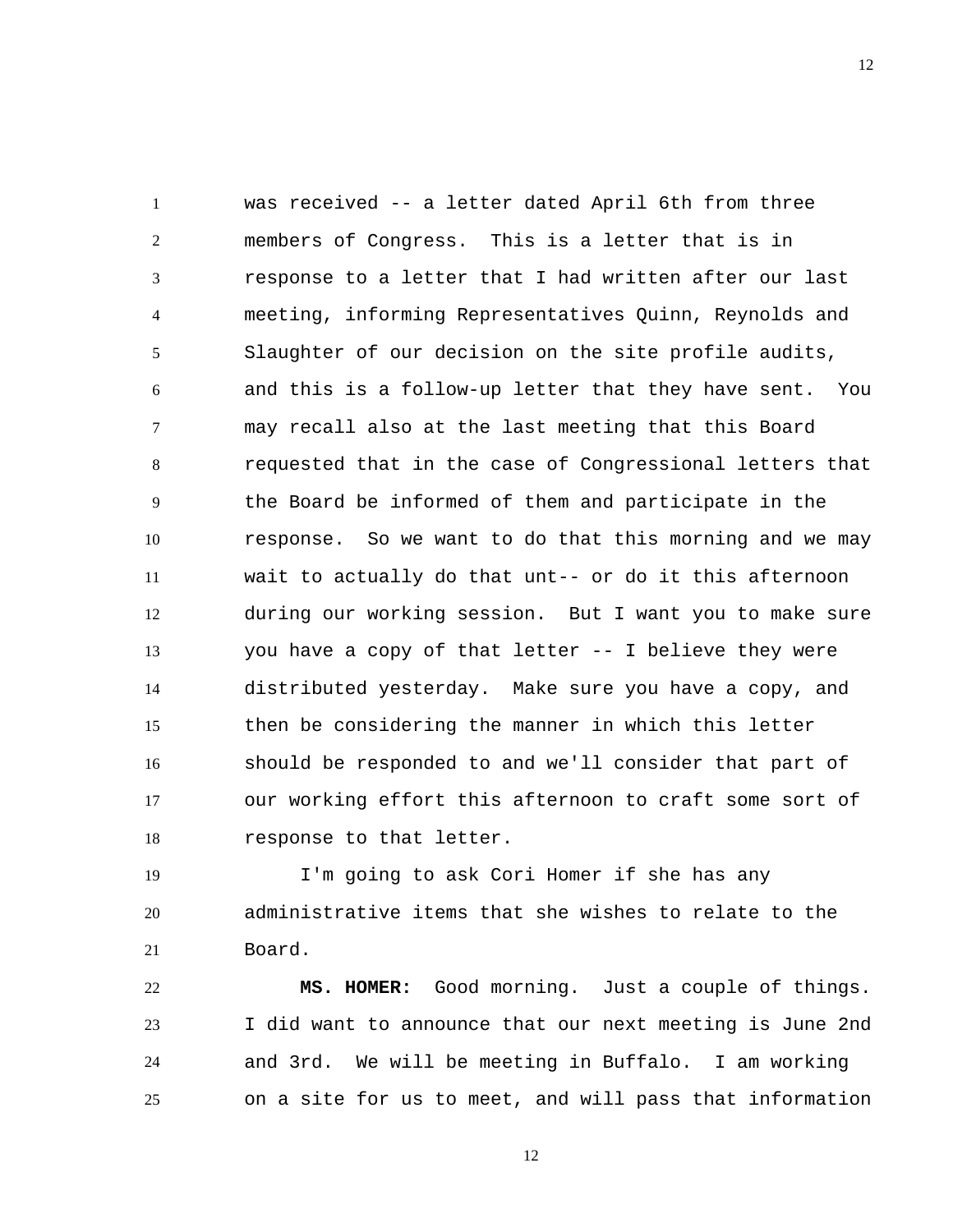1 on as soon as I have it.

2 3 4 5 6 7 8 9 10 11 12 13 14 15 We will need to schedule the meeting following that this morning. But one thing before we schedule the next meeting, I wanted to let the Board know in regards to travel, we've had some problems come up with travel over the past couple of meetings, and I wanted to remind you, please do not contact SADO\* travel office until your tickets have been issued. It makes my job a little more difficult because the ticket and your travel order must match exactly or I cannot get the ticket issued. SADO will be more than happy to change your ticket, but if it doesn't -- again, if it doesn't match the travel order, I can't get that ticket issued and then I have to amend the travel order and it's double the work for me, and it delays you getting your ticket.

16 17 18 I guess we can move on to the next meeting if you guys want to pull out your travel schedules -- your meeting schedules for the next few months.

19 20 21 22  **DR. ZIEMER:** In connection with that, there was a request -- it might have been from Dr. DeHart -- that we look ahead for the full year. Was that -- no, who -did -- did somebody request that? No, no one --

23 24  **DR. ANDERSON:** (Off microphone) At least three months.

25

 **DR. ZIEMER:** Oh, oh, okay. I thought somebody had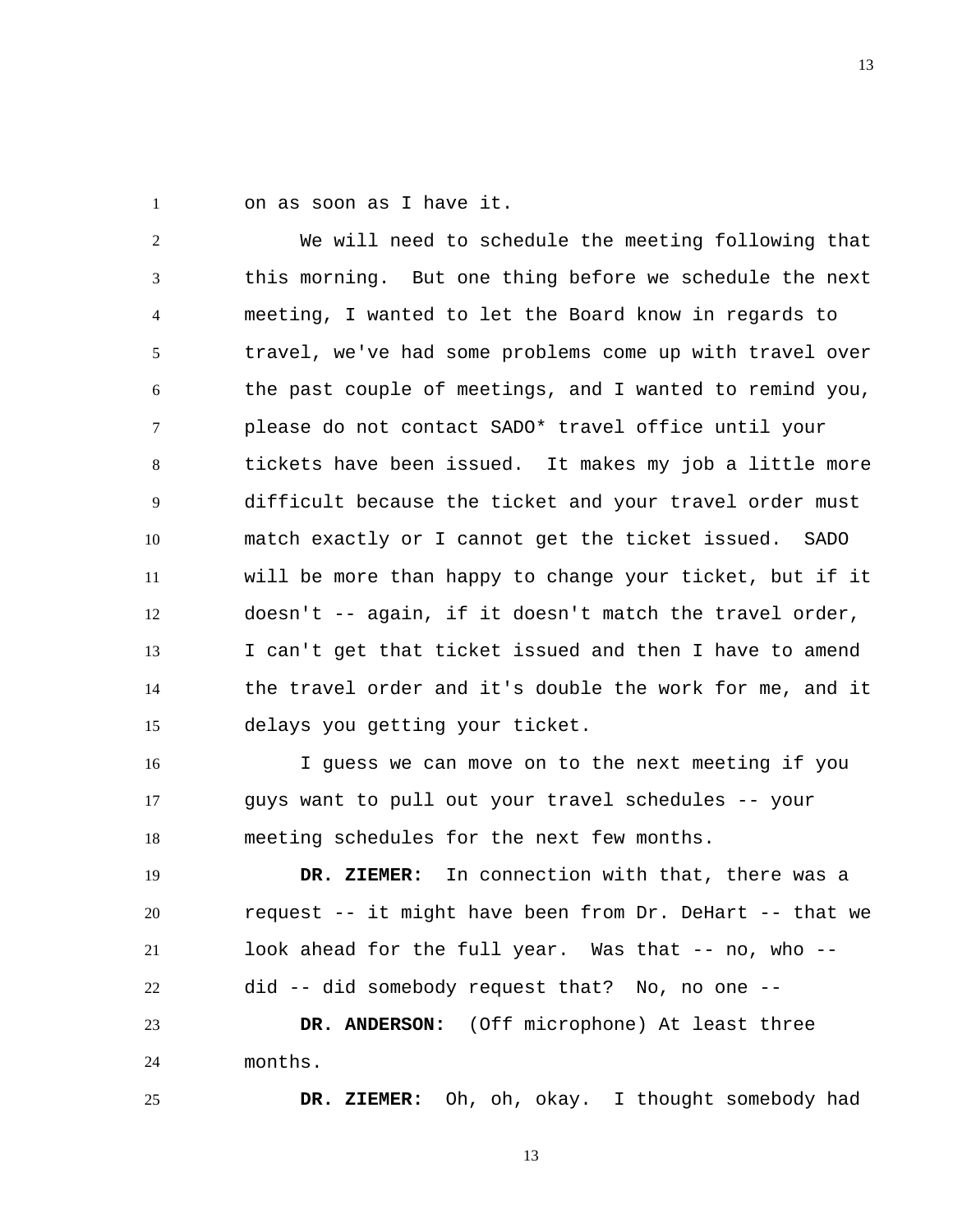1 2 asked that we start -- and book further ahead than we have been.

3 4 5 6 7  **MS. HOMER:** That might have been me.  **DR. ZIEMER:** Oh, okay. (Pause)  **DR. ZIEMER:** Now while I boot up my calendar - it's ready, okay.

8

 **MS. HOMER:** There we go.

9 10 11 12 13 14 15 16 17 18  **DR. ZIEMER:** Okay. We have a meeting at the beginning of June. Keep in mind that there's a fair probability that we will have a subcommittee in place - that's one of our business items later today -- that may be authorized to act, depending on what this Board does, between meetings. But if we meet in June, it may be that we would not have to meet again till perhaps August. Shall we start with August? Anybody that feels that it would be urgent to meet in July? We may not know -- I mean until we see how things go today, but --

19 20 21 22  **DR. MELIUS:** Anybody with -- is there any contractual -- task order kinds of issues or anything that would be coming up that  $--$  I don't  $--$  can't think of any.

23 24 25  **DR. ZIEMER:** Well, I think that there is one more piece that has to occur after we -- we're basically approving procedures, but then we have to go the next

14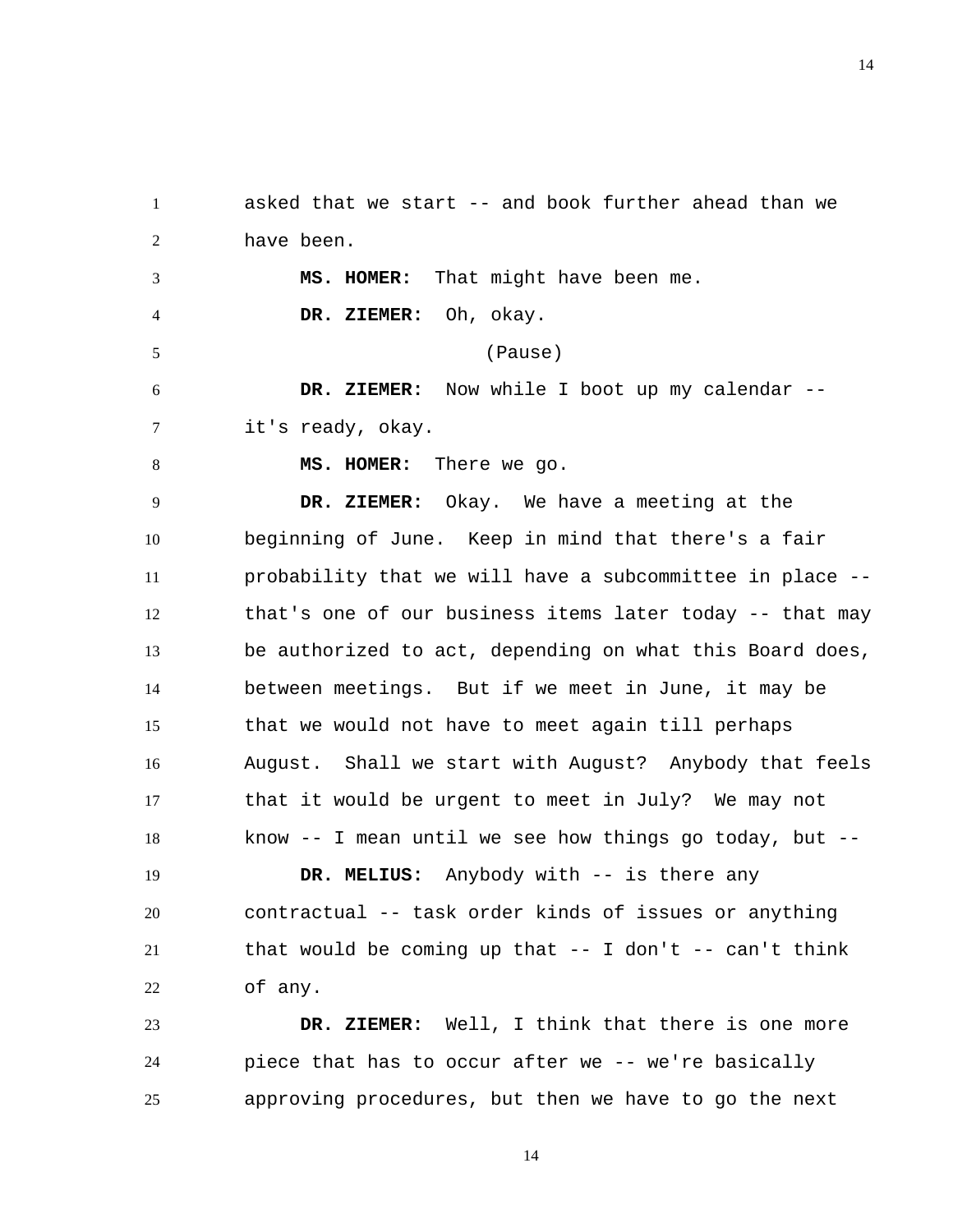1 2 3 4 5 6 step and select the site profiles to be reviewed, and that -- we'll hear from John in a little bit and we'll see. There is a possibility we may need to make a -- an additional decision shortly -- more -- more quickly after this meeting than August. In fact, I'm sure there will be.

7 8 9 10 11 12 13 14 15 16 17 18 19 20 21 22 23  **MR. ELLIOTT:** Martha regrets that she couldn't be here, but she equipped me with some information on procurement processes. And we have a annual cycle we run through in procurement and so this is regarding the cutoff time points in that. Dr. Melius I'm sure is very familiar with it from his past, but cutoff for task order modifications where the task order for re-- such as the task order for review of dose reconstructions, task four, it will expire in August and the Board needs to modify the procedures review task, and the cutoff for that task is June 14th, 2004. Any new task orders the cutoff date will be July 6th, 2004. So you'd have to modify the one before June 14th and -- so you'd need to take it up today or first Board meeting in June, and July 6th is the last day you could effect a new task order this -- this fiscal year. So that complicates things.

24 25 Thank you, Jim. I'm reminded that that also includes your independent government cost estimate

15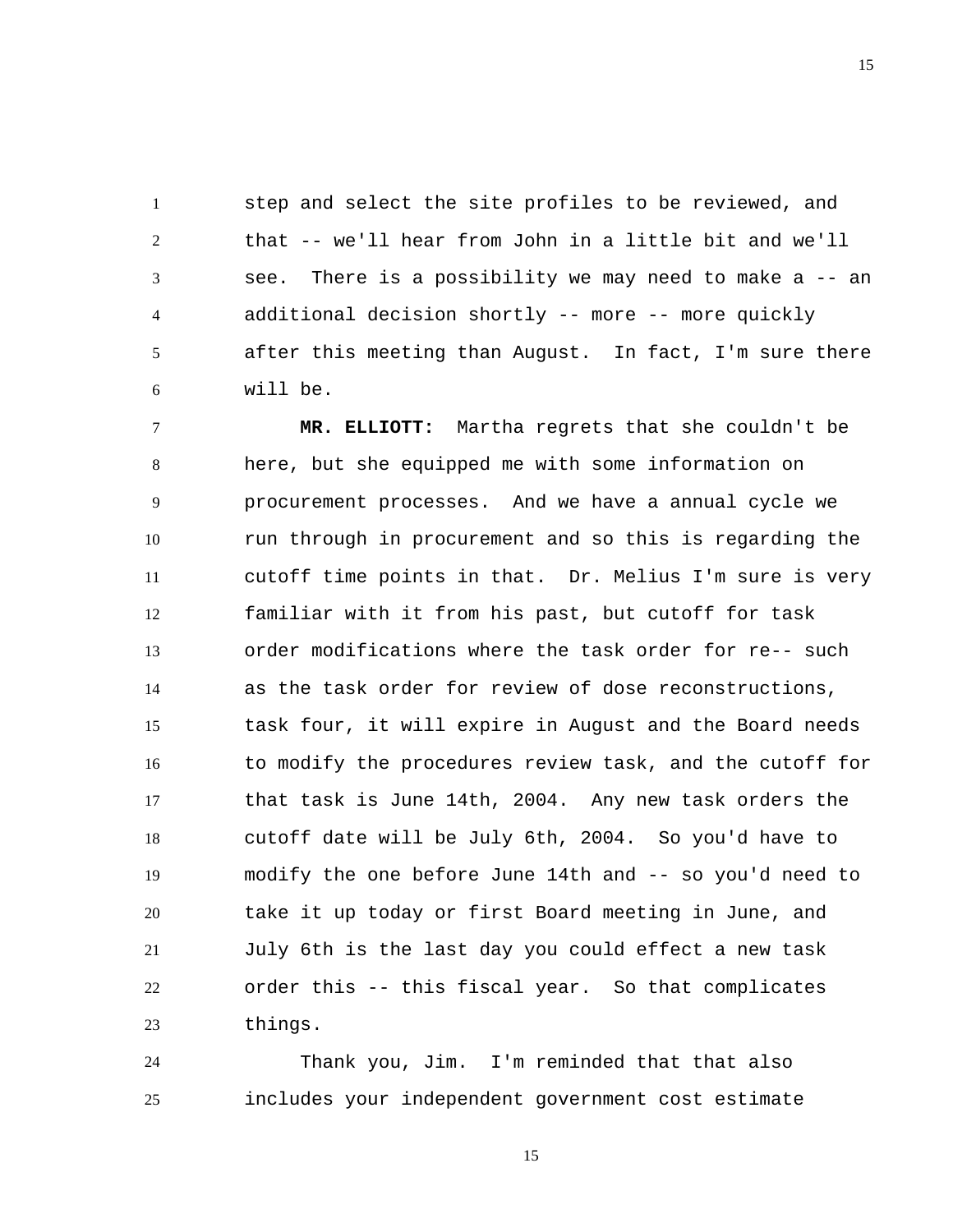1 2 which, as you know, we have to do a closed session to arrive at, so...

3 4 5 6  **DR. ZIEMER:** Okay, I'm thinking right now that it might be better if we waited till later in this meeting to do this till we see where we are on the SCA contractual things.

7 8 9 10 11  **DR. MELIUS:** And also with the subcommittee?  **DR. ZIEMER:** And on the subcommittee.  **DR. MELIUS:** It may be that some of this we can --  **DR. ZIEMER:** Can authorize --  **DR. MELIUS:** -- authorize and --

12  **DR. ZIEMER:** Right.

13  **DR. MELIUS:** -- maybe the subcommittee can --

14 15 16 17 18  **DR. ZIEMER:** And so let's agree to, after we've completed the regular business, to come back to establishing dates. Is that agreeable with everyone? It appears to be, and so we'll take it by consent that we'll return to this later in the meeting.

19

 **MS. HOMER:** Okay.

20 21 22 23 24 25  **DR. ZIEMER:** Okay. Thank you, Cori. Next I would like to report to the Board on several items that have come to the Chair in relation to our contractor. You may recall that at the last meeting the question arose as to what interaction can individuals have with the contractor -- Board members. And there were several

16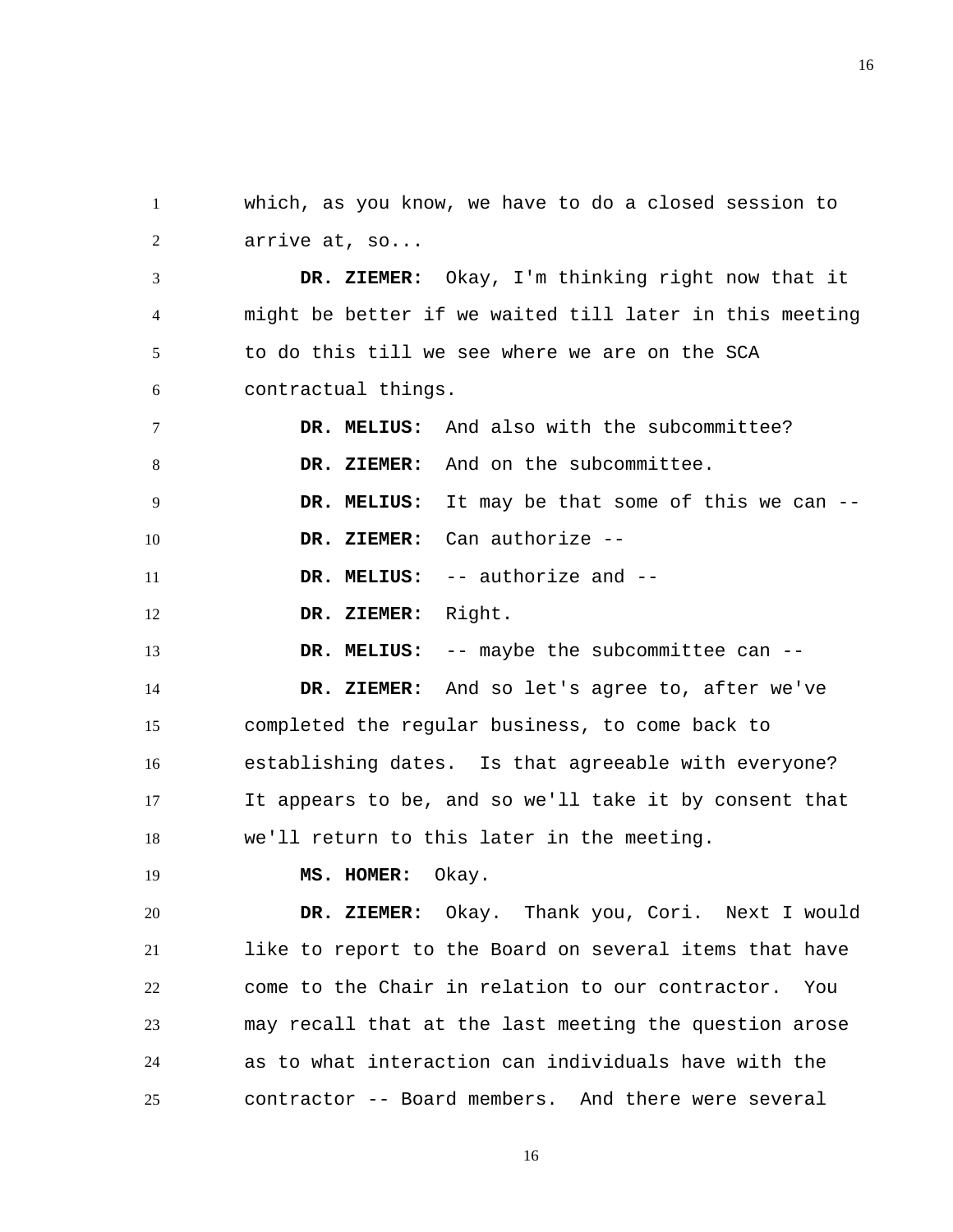1 2 3 things that were specified or authorized for the Chair to take care of on behalf of the Board. I want to report to you those items.

4 5 6 7 8 9 10 11 12 13 14 15 First of all, there was a progress report dated March 15th on task order one, a progress report on task order two, and a progress -- I'm sorry -- yes, and a progress report on task order three, all three dated March 15th. These progress reports really are reports indicating time and effort spent by the contractor on these various tasks, and they are, in essence, invoicerelated materials. And these come to me for me to okay -- I do not do any technical review, but look at these and give the okay to NIOSH to pay the bills. So on these first three, those that I just identified, I have approved those for payment.

16 17 18 19 20 21 22 23 24 25 Is there any question on that? So these come to me simply as a cover letter, a summary of the hours and costs in the various labor categories for the task as it was done, and a report on the percent of the task completed. It's a simple progress report. Actually these can probably be made available to Board members if they wish. I assume they can and simply -- if you want a copy, just let us know; we'll make them available. They do not actually contain technical information per se.

17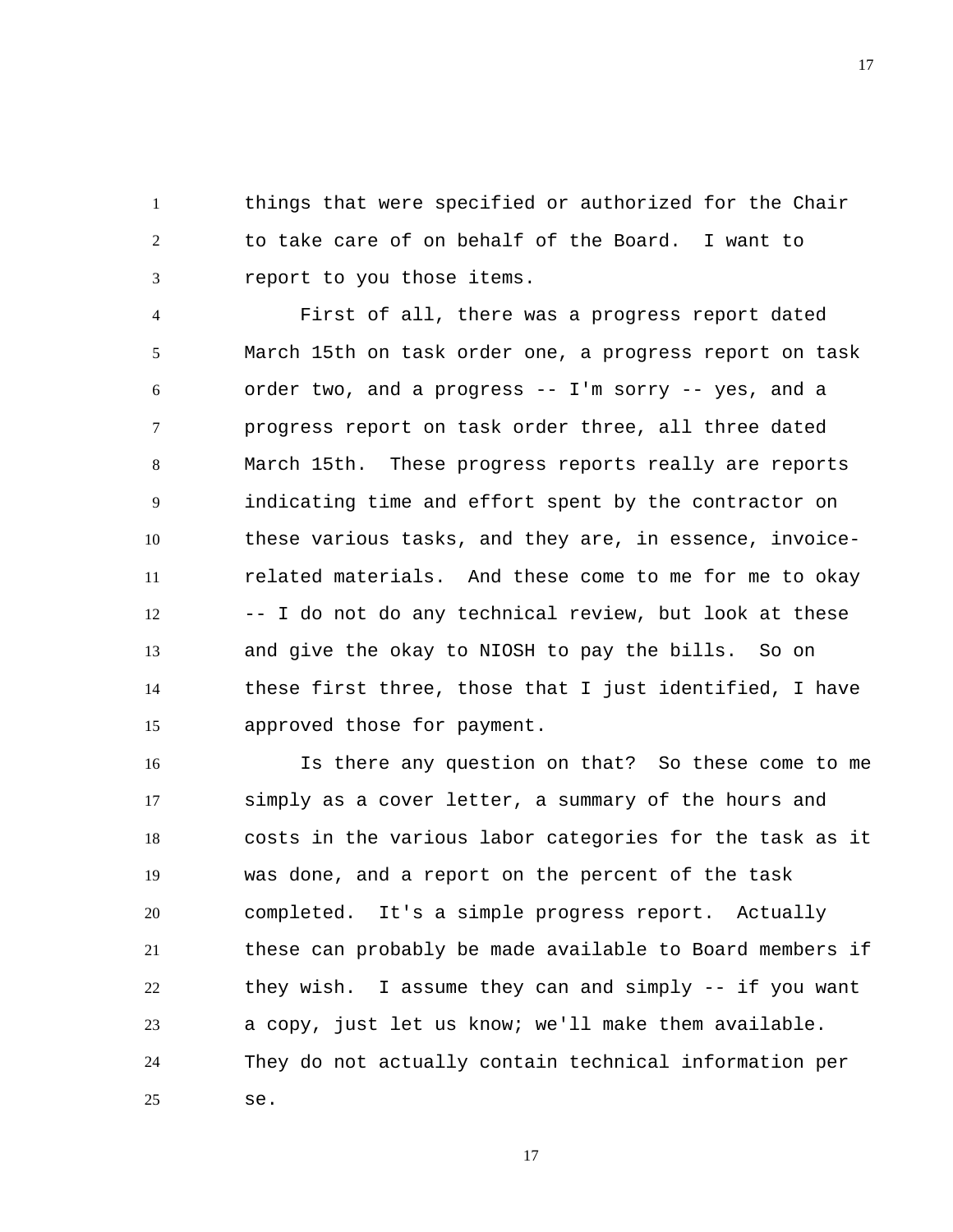1 2 3 4 5 6 7 8 Secondly, with dates of April 15th, there have been two additional progress reports received, one on task order three and one on task order four. These two - and they're similar types of reports -- I really just received before I came to this meeting and I will in turn give the okay to NIOSH to proceed with the payment of these two. So in total there will be five of these that I will have processed.

9 10 11 12 13 14 15 Any questions on that? And three of them I have officially signed off on the invoice. What happens after these come in, I think they go back and they are reviewed by somebody in the agency, I know not whom, to make sure that they match up with whatever Federal requirements there are, and then I'm actually given a piece of paper to sign to okay the payment, so --

16 17 18 19  **MR. ELLIOTT:** The contracting officer reviews the voucher and Martha DiMuzio in my office then effects the approval memo that you sign, based upon the contracting officer's assessment of the cost in the voucher.

20 21  **DR. ZIEMER:** So those actions are taken on behalf of the Board -- simply report them to you.

22 23 24 I believe that completes our administrative items. Can any-- Larry or Cori, are there any others that we need to address right now?

 **MR. ELLIOTT:** I don't believe so.

25

18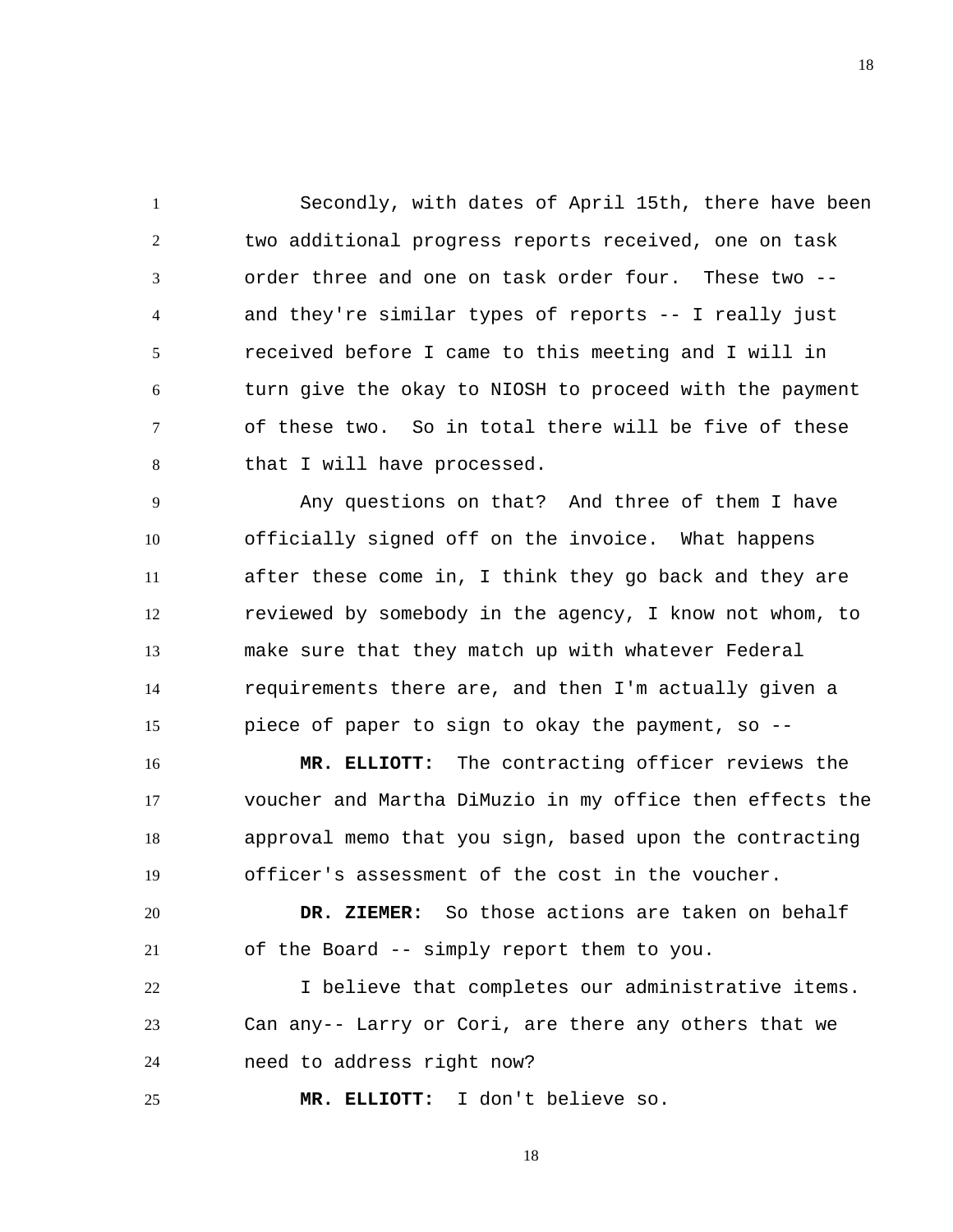<span id="page-18-0"></span>1 2  **DR. ZIEMER:** Board members? Any administrative issues you want to raise?

3

4

(No responses)

**CONTRACTOR UPDATE: SANFORD COHEN AND ASSOCIATES** 

5 6 7 8 9  **DR. ZIEMER:** Okay. Then let us proceed with the contractor update and report. And John Monroe or -- Monroe. John Mauro's going to kick this off, and then we'll introduce a couple more staff members to supplement what he covers.

10 11 12 13 14 15 16 17  **DR. MAURO:** Morning. Is this working? Okay. Yes, I'm John Mauro. I'm a health physicist, for those in the audience. And the Board, of course, we've spoken on many occasions, but for those in the audience that I haven't met before, I'm a health physicist. I'm a principal with Sanford Cohen & Associates, which is a consulting firm primarily in the area of radiation protection.

18 19 20 21 22 23 24 25 Back in January our company was awarded a contract with NIOSH on behalf of the Board to provide technical support to the Board in their capacity for oversight of the dose reconstruction work. Our contract is what's called a task order contract, which means from time to time the Board asks us to perform certain tasks. And then we prepare a mini-plan which identifies what we'll do, how we will do that particular task, what our budget

19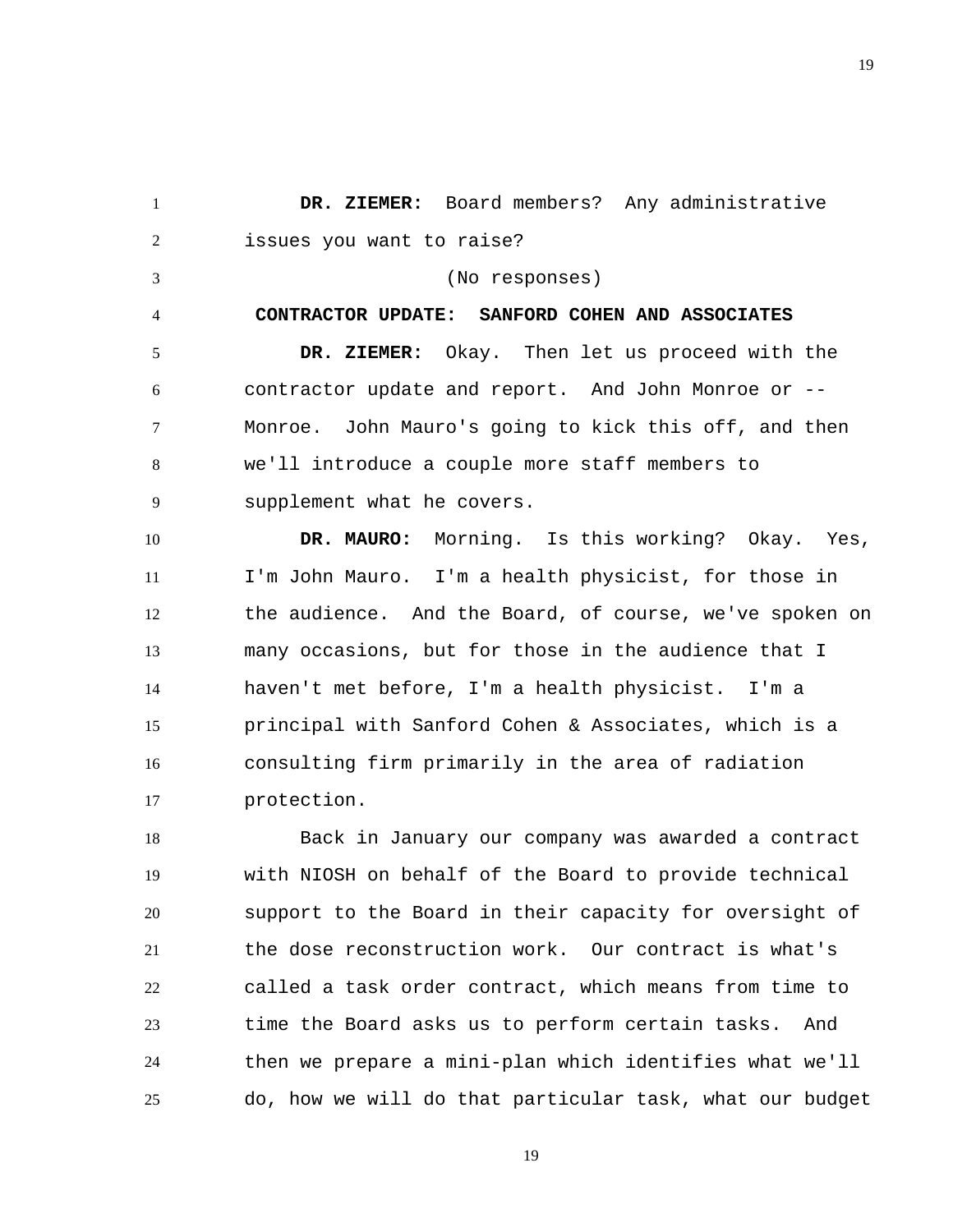1 2 3 will be, what our deliverables will be, who will work on the project. And we have -- to date have been authorized to proceed with four tasks.

4 5 6 7 8 9 10 11 12 I guess fundamentally our main mission is to perform independent technical reviews of adjudicated dose reconstructions. That is dose reconstructions that have been completed by NIOSH, they have been adjudicated and we will receive some sampling of those dose reconstructions to perform independent technical review. In fact, that's task four. To date we haven't received any cases for review, but nevertheless we've been quite busy on the other three tasks.

13 14 15 16 17 18 19 20 21 22 23 24 Primarily what we've been working on are tasks one, two and three. Task one relates to site profiles. As we all know, the site profiles are a very important part of the dose reconstruction process, so we've been asked to review the site profiles. Our contract actually calls for us to review up to 16 site profiles over the course of the following year, the year beginning -- we were authorized on February 3rd to begin, so over that one-year period we're called upon to review 16 site profiles. Our first deliverable, though, was not actual review, but a procedure that we will use to perform the reviews.

Now as it turns out, we delivered that procedure to

20

25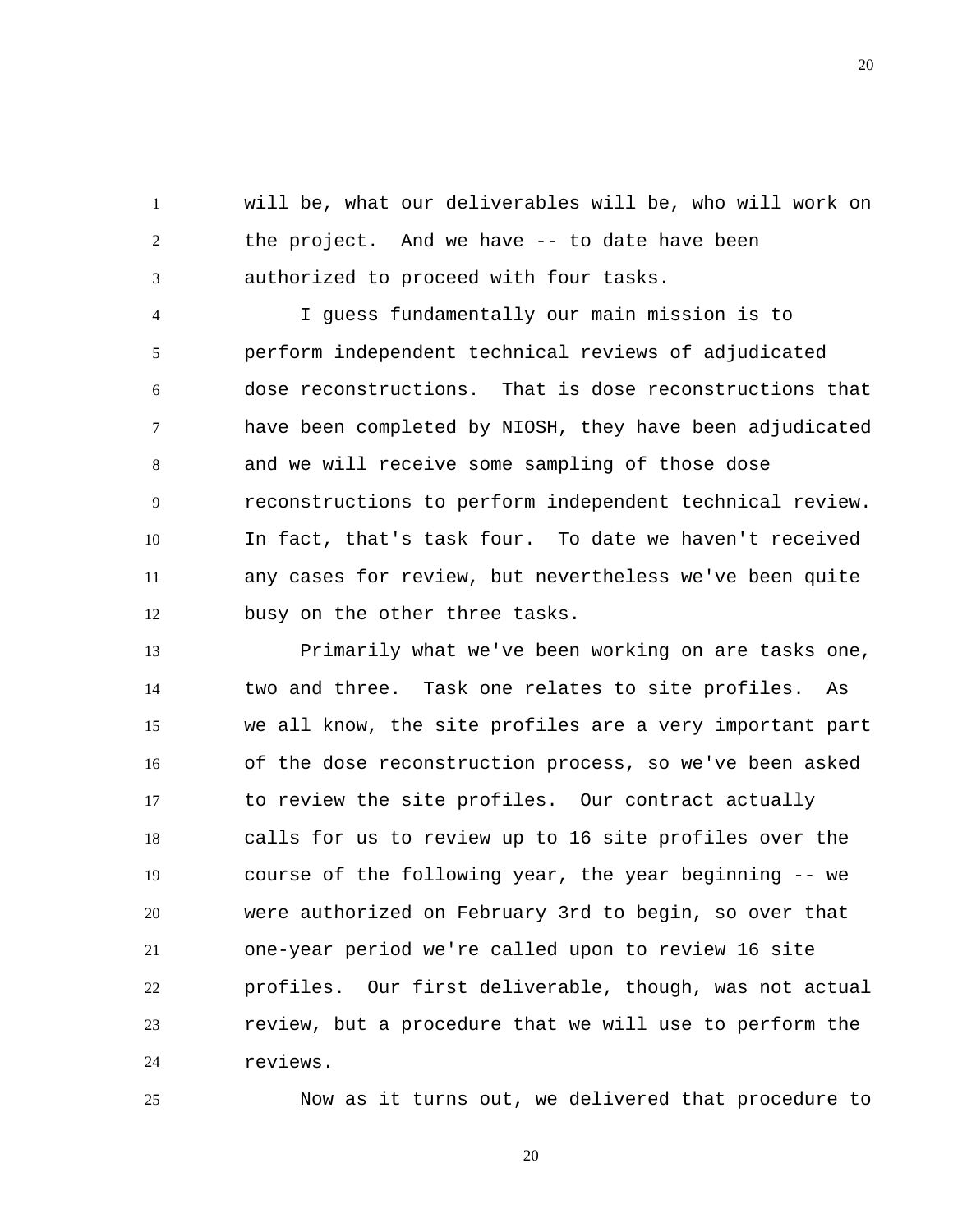1 2 3 4 5 6 7 the Board on March 3rd, and on April 2nd the Board approved that procedure, with some suggestions and modifications which we are working on. And we actually began work on performing those actual reviews recently, on April 5th. Joe Fitzgerald, that's part of our team, is our task one manager and right after I'm through he'll be giving a status report on those activities.

8 9 10 11 12 13 14 15 16 17 18 19 20 21 22 23 24 Task two is what we call our case tracking software. What that basically is is you can envision that under task four we will be receiving a number of cases for review. The way in which our contract is laid out is we expect to see perhaps two and a half percent of the totality of all of the dose reconstructions will actually undergo an audit. Now the purpose of the case tracking is to maintain a database. It's basically a relational database that will help us advise the Board the degree to which the cases that we are auditing are representative, a good cross-section, of the totality of cases. So in effect it's going to be a database which will, as we proceed through the actual audits and reviews, we will be loading up that database with information which will tell us what percentage of our audits were Hanford, what percentage were a certain type of cancer.

It will also load up the data of the results of our

21

25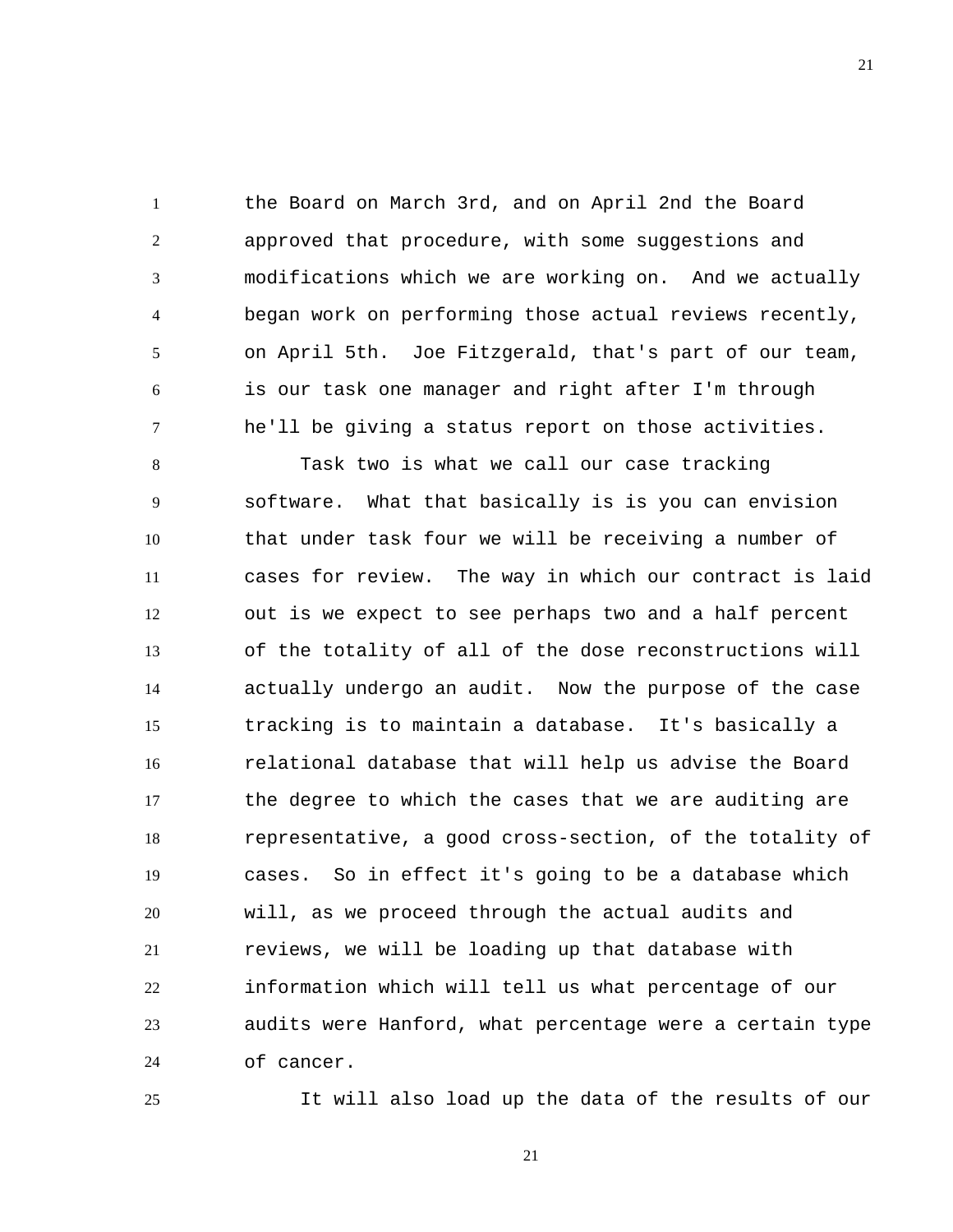1 2 3 4 5 6 7 8 audits. For example, from the database should emerge trends where we gain some insight into perhaps areas where the dose reconstruction process could be improved, so it's also not only a system to make sure that the cases that we're auditing are representative, but also it will help us gain insight into areas where there may be certain places where the dose reconstruction process can be improved.

9 10 11 12 13 14 15 16 The other task we've been authorized -- oh, by the way, we did deliver on April 3rd the software and the report. That's our case tracking system and I guess we're awaiting any comments. That -- that's a software program that could be -- we expect it to be revised as time goes on, and it's a tool to serve us. It's not a - - it's there to basically provide information to us and to the Board related to the status of the audits.

17 18 19 20 21 22 23 24 25 Task three, which was authorized on February 13th, consists of -- if you go on the web you will notice that there a large number of OCAS and ORAU procedures. They really -- that basically is the heart of the protocol that NIOSH and their contractors are using to perform their dose reconstructions. Well, we've been asked under task three to review those procedures. Under that task, though, our first deliverable was for us to write a procedure for reviewing the procedures. We have

22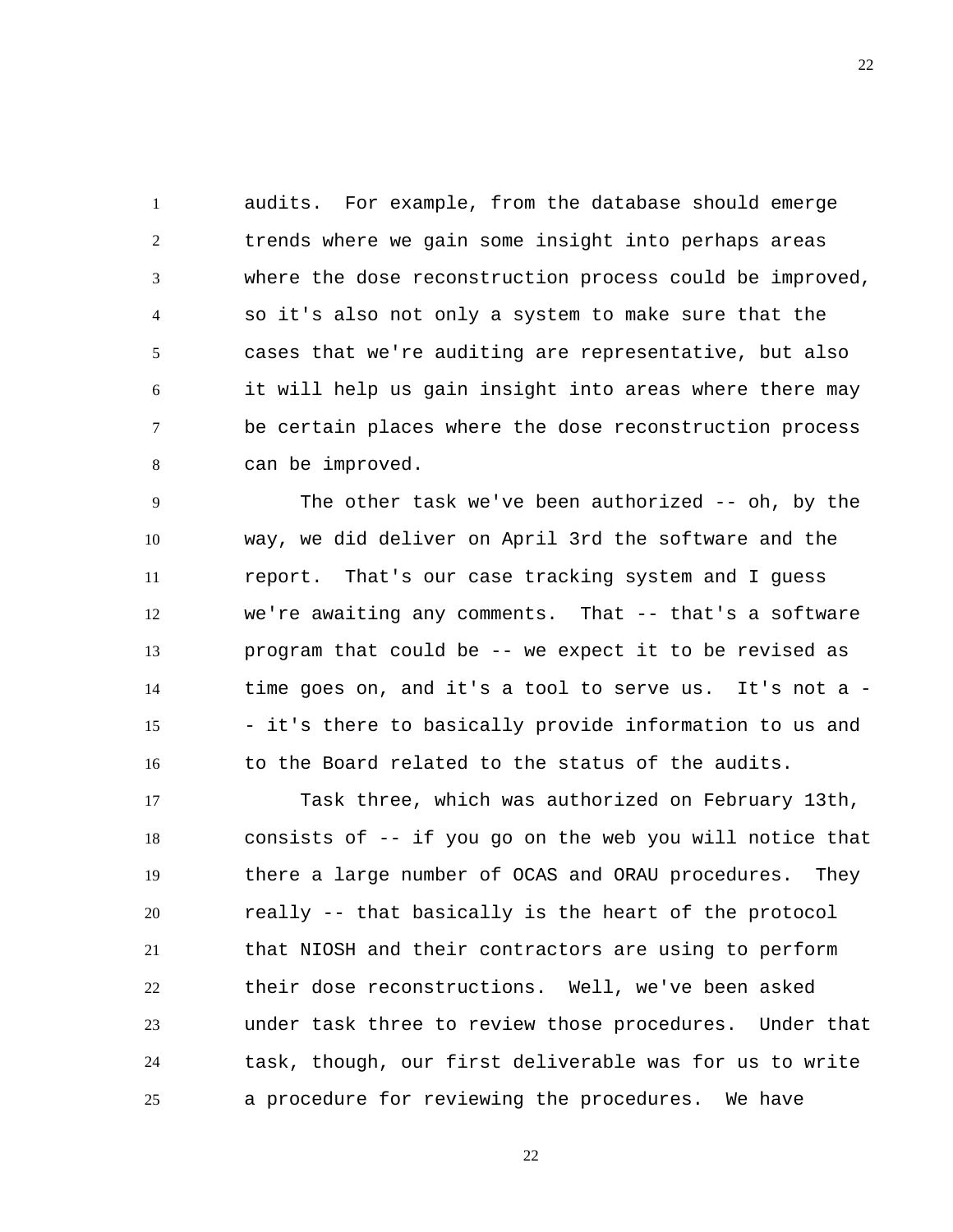1 2 3 4 delivered that on April 13th, just the other day. You folks are just receiving that. And the way this works is, after you review it, with any comments, we will finalize that procedure.

5 6 7 8 9 10 11 And by the way, to go back to the point you had made earlier, Dr. Ziemer, once that's done, that task order is over. We don't -- we do not -- in other words, the scope of task three does not include the actual performance of the reviews, so that's an item where we would need either a mod to task three or a new -- a new torp to proceed.

12 13 14 So that sort of captures the big picture of where we are right now. And what I'd like to do at this point, if -- unless there are any questions --

15  $16 - -$  **DR. ZIEMER:** Let's just take a moment for questions

17  **DR. MAURO:** Yeah.

18 19  **DR. ZIEMER:** -- if we could, and then introduce your colleagues. Any questions for John? Henry.

20 21  **DR. ANDERSON:** The tracking software's -- what is that written in?

22  **DR. MAURO:** It's in Access\* --

23  **DR. ANDERSON:** Okay.

24 25  **DR. MAURO:** -- and it's a relational database in Access\* --

23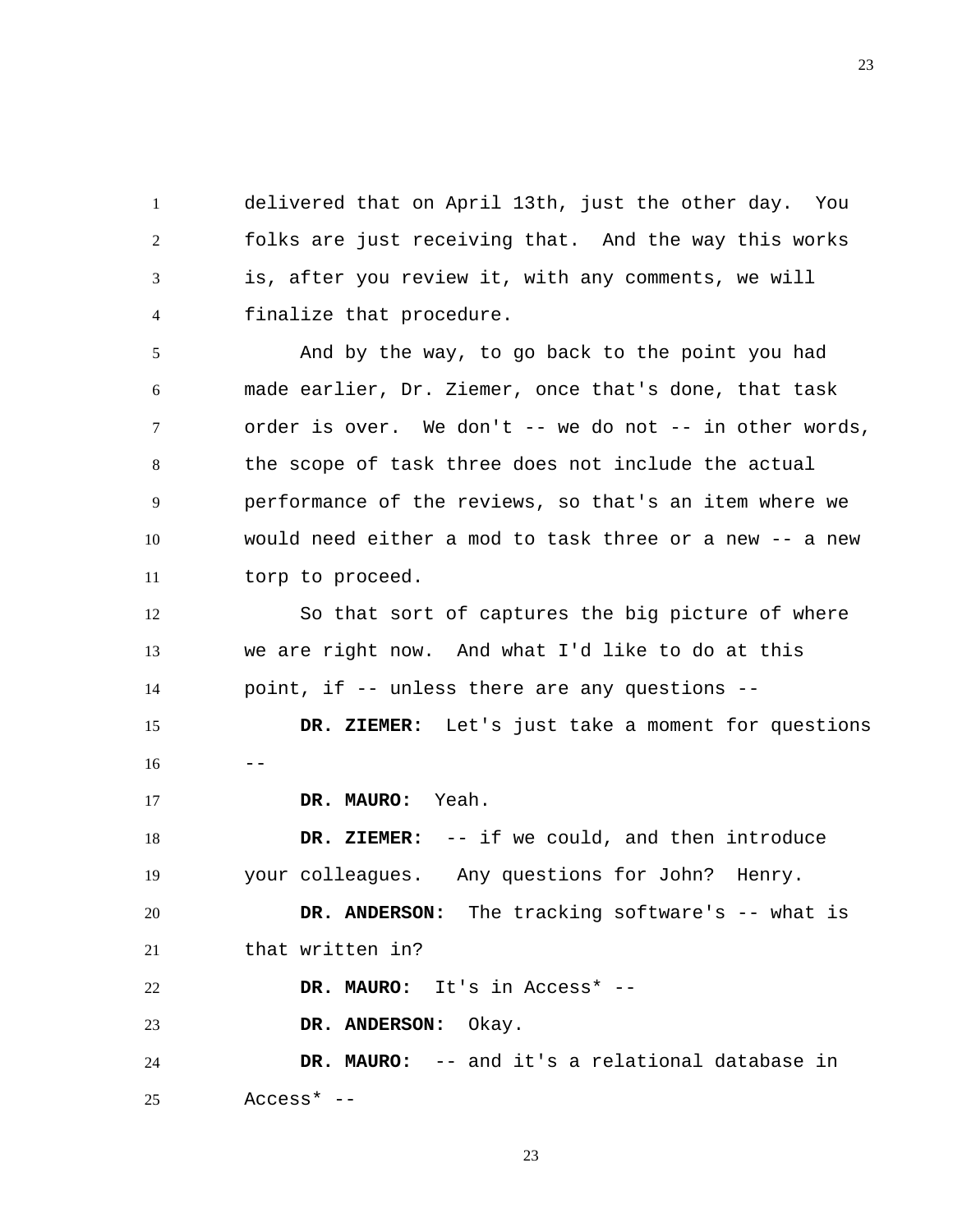1 2 3 4 5 6 7 8 9 10 11 12 13 14 15 16 17 18 19 20 21 22 23 24 25  **DR. ANDERSON:** Yeah.  **DR. MAURO:** -- right, and it's -- the intent is to be compatible with Sequel\*, so --  **DR. ANDERSON:** Yeah.  **DR. MAURO:** -- but right now it's written in Access\*. DR. ANDERSON: It's just in Access<sup>\*</sup>.  **DR. MAURO:** It's just in Access\*, that's right. That's correct.  **DR. ZIEMER:** Okay, fine. Proceed.  **DR. MAURO:** Okay. Well, with that, I'd like to introduce Joe Fitzgerald, who'll give us a -- Joe, you here this morning? There he is -- to give us a status report on task one.  **MR. GRIFFON:** Just a question for Paul here.  **DR. ZIEMER:** Okay, hang on just a minute, Joe. A question here. Mark Griffon.  **MR. GRIFFON:** Just for Paul, really. Did we - those two deliverables that John mentioned, the tracking software and the procedure, do all Board members -- I don't think we got those.  **DR. ZIEMER:** Well, the procedures are in your packet, I believe.  **MR. GRIFFON:** They are?  **DR. ZIEMER:** Yes.

24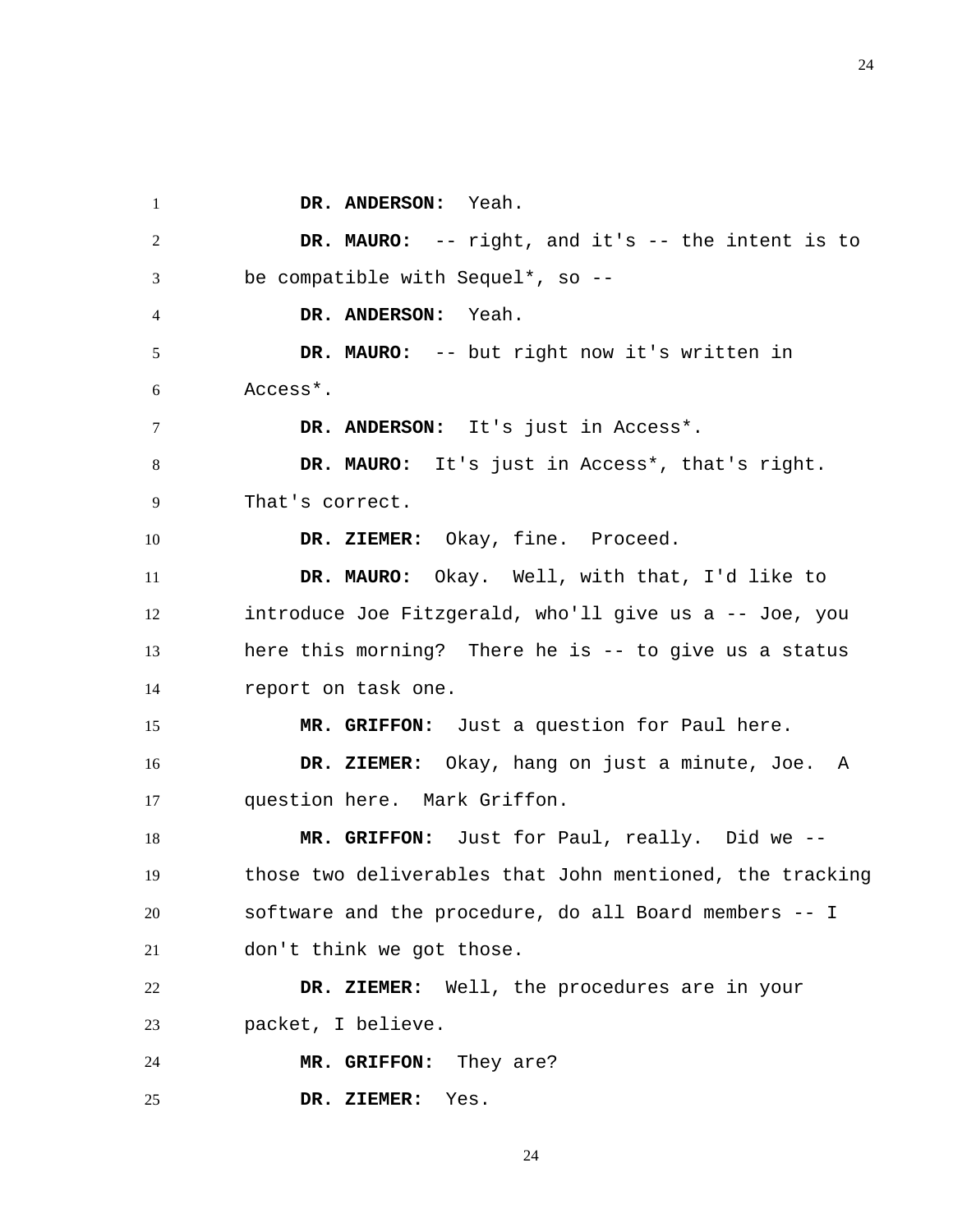25

 **MR. GRIFFON:** Okay.

1

4

2 3  **DR. ZIEMER:** And we will be addressing those this afternoon.

 **MR. GRIFFON:** Okay.

5 6 7 8  **DR. ZIEMER:** So you'll find those -- the task three proposed procedures, and as was indicated, if those get approved or are approved with little change, then we can officially give the go-ahead to do dose reconstructions.

9 10 11 12 13 14 15 16  **DR. MAURO:** Yes, that's true, also. By the way, let me point out that task three -- there really were two sets of procedures, one dealing with our methodology for reviewing OCAS/ORAU procedures for doing dose reconstruction, and a separate procedure related to quality assurance. That is, we're going to independently review all of the OCAS/ORAU procedures that they're using for QA.

17 18 19 20  **DR. ZIEMER:** But the other point is, once we approve the procedure on how to review procedures -- is everybody tracking? -- then we can tell them to go ahead and review the procedures --

21  **DR. MAURO:** Right, but --

22 23 24 25  **DR. ZIEMER:** -- based on their approved procedures.  **DR. MAURO:** But we will need -- we will need a torp, we will need a mod. That's the one place where we're sort of -- once that happens, though, we can't go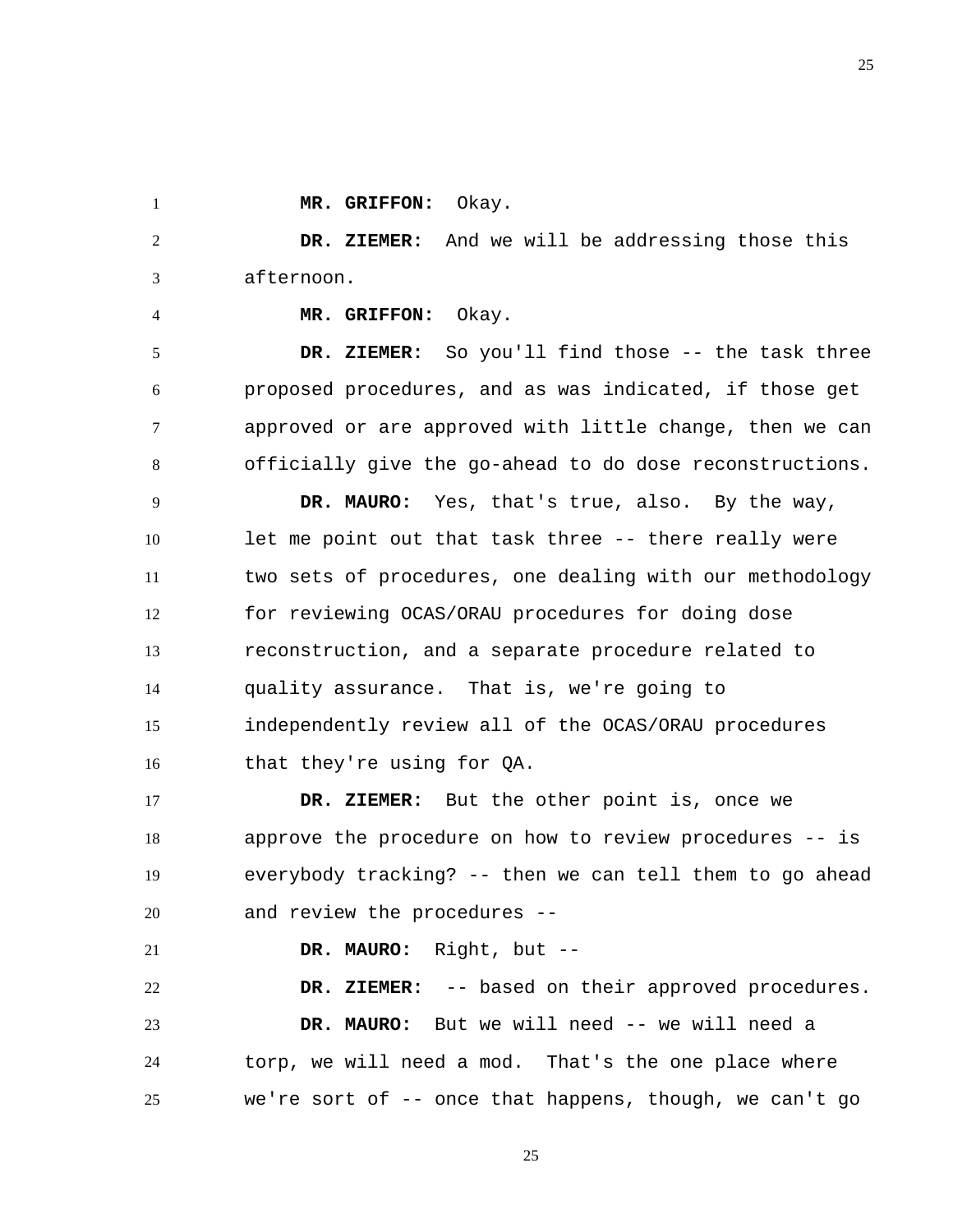1 2 3 4 5 6 7 8 9 10 11 12 13 14 15 16 17 18 19 20 21 22 23 24 25 forward until we receive a mod to the contract --  **DR. ZIEMER:** That's a modification of task three, then? Is that what  $--$  would this  $--$  or it might be task five or something.  **DR. MAURO:** Exactly.  **DR. ANDERSON:** (Off microphone) What's easiest?  **MS. MUNN:** (Off microphone) Yeah, what's the easiest thing to do?  **DR. ANDERSON:** (Off microphone) A new task or a modification?  **MR. ELLIOTT:** A mod will be easiest.  **DR. ZIEMER:** So that is one item, pending the outcome today, if we -- if we say go, we still have to define that task, and I believe there has to be an independent cost estimate on the task -- on the actual review of those procedures.  **DR. MAURO:** Yes.  **DR. ZIEMER:** So -- okay. Now Joe Fitzgerald.  **MR. FITZGERALD:** Good morning. I'm the site profile review manager for the overall program, and beyond what John just covered, what we're basically doing is we commenced the Savannah River review on April 5th and we put a team together in terms of the expertise we thought we needed for the review. And this will be something we'll do for each of the reviews. And just a

26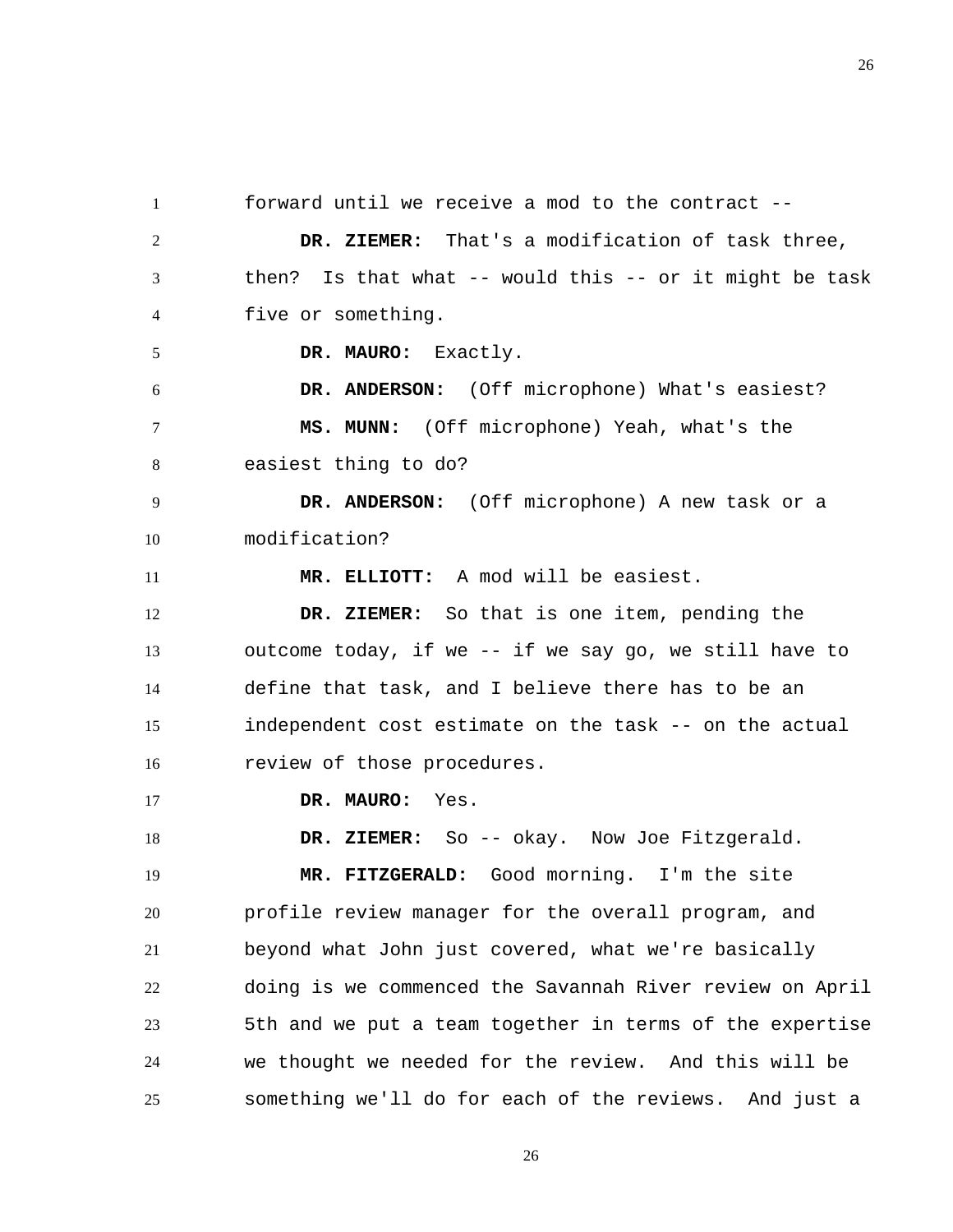1

couple of comments on how we're going to do that.

2 3 4 5 6 7 8 9 10 11 12 13 14 15 16 One thing, these evaluations are ones where you certainly have to jump right in and you have to be able to look at the issues with a fair amount of experience. It's not something that you can sort of learn on the job on a site like Savannah River or Hanford. So certainly my approach is to bring in the expertise and experience for these particular sites and be able to put a team together that can hit the ground running and be able to certainly add value to the process in terms of insights and understanding of the history of these sites. So certainly we have taken that approach in terms of putting a team together for the Savannah River review of what I would consider national experts on both the operational history, as well as the radiation protection programs for these sites for the history of these sites.

17 18 19 20 21 I think that's certainly the precedent we want to set for doing the site profile reviews. We definitely want to see these as ones where we will add value to the process and provide feedback to this Board and to the agency, so certainly that's our approach.

22 23 24 25 We have completed I think the first phase of this review. Again, we started about mid-April and certainly the first thing we want to do is go through the actual profile documentation and go through I think the

27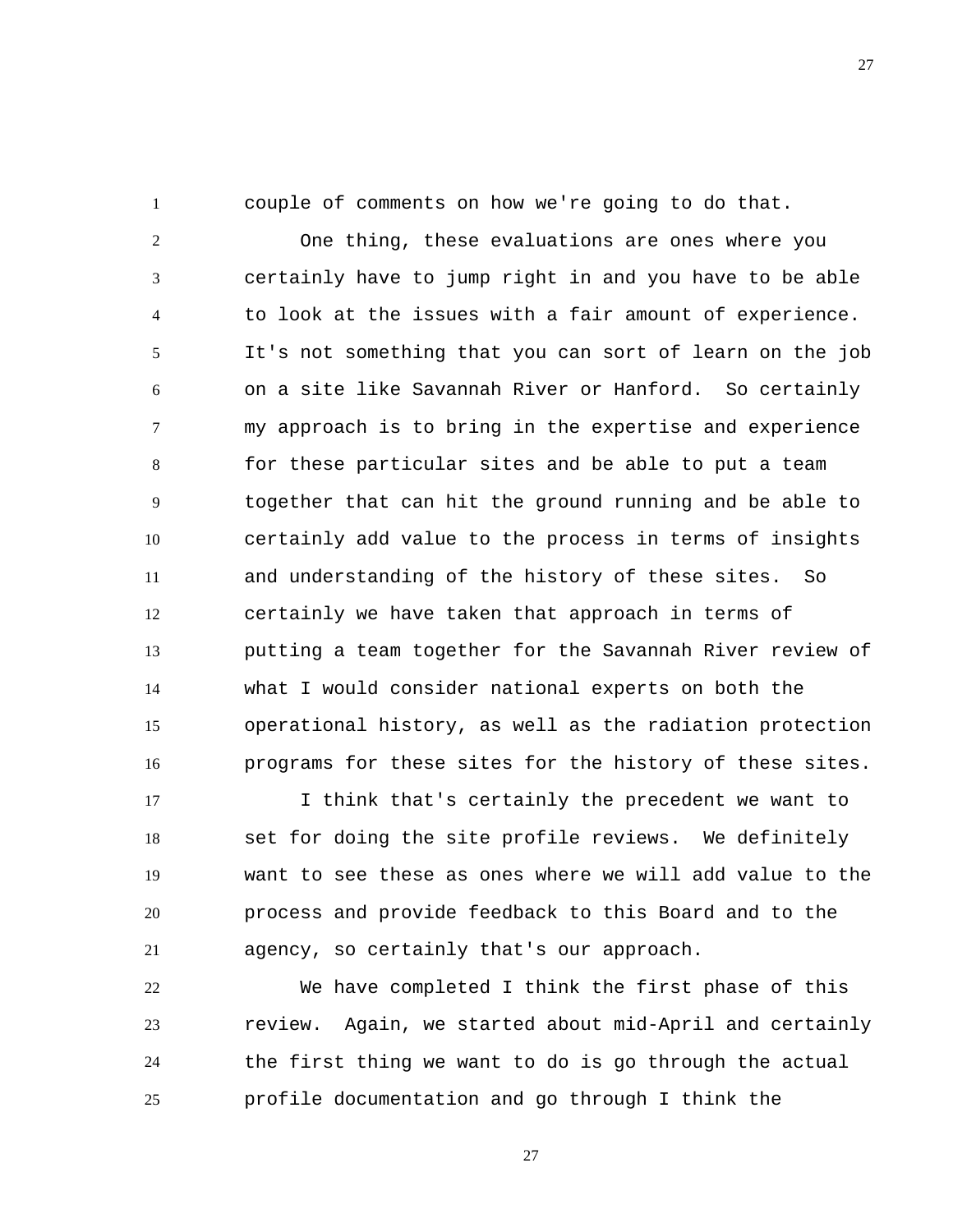1 2 3 4 5 6 7 8 datasets and the information that's available at the sites. Now we have, I think fair to say, completed that first phase of what I would consider the review of documentation, and we've sent the Chairman of this Board a letter, just to sort of capsule what we think is the issues surrounding moving to a second phase of this review. And this is all covered in the procedures which the Board approved back in April -- early April.

9 10 11 12 13 14 15 16 17 18 19 20 And the second phase I think is a very important phase, and we certainly have spent some time looking critically and looking at also the breadth of the documentation available for the sites. But what we're looking at in the second phase is to actually get into a validation, to actually start looking behind the paper, if you may, and looking at data sources, as well as individuals that would have perspectives at these sites. And with the goal, frankly, of looking at the completeness and adequacy of the profiles, which I think is, quite frankly, the key charter for the evaluation that we're doing for this Board.

21 22 23 24 25 And on the second phase, timely access -- that's my code word -- to people and data sources is truly going to be the key challenge and key imperative to do a productive review on the profiles. I think the challenge with some these sites are the -- you know, the

28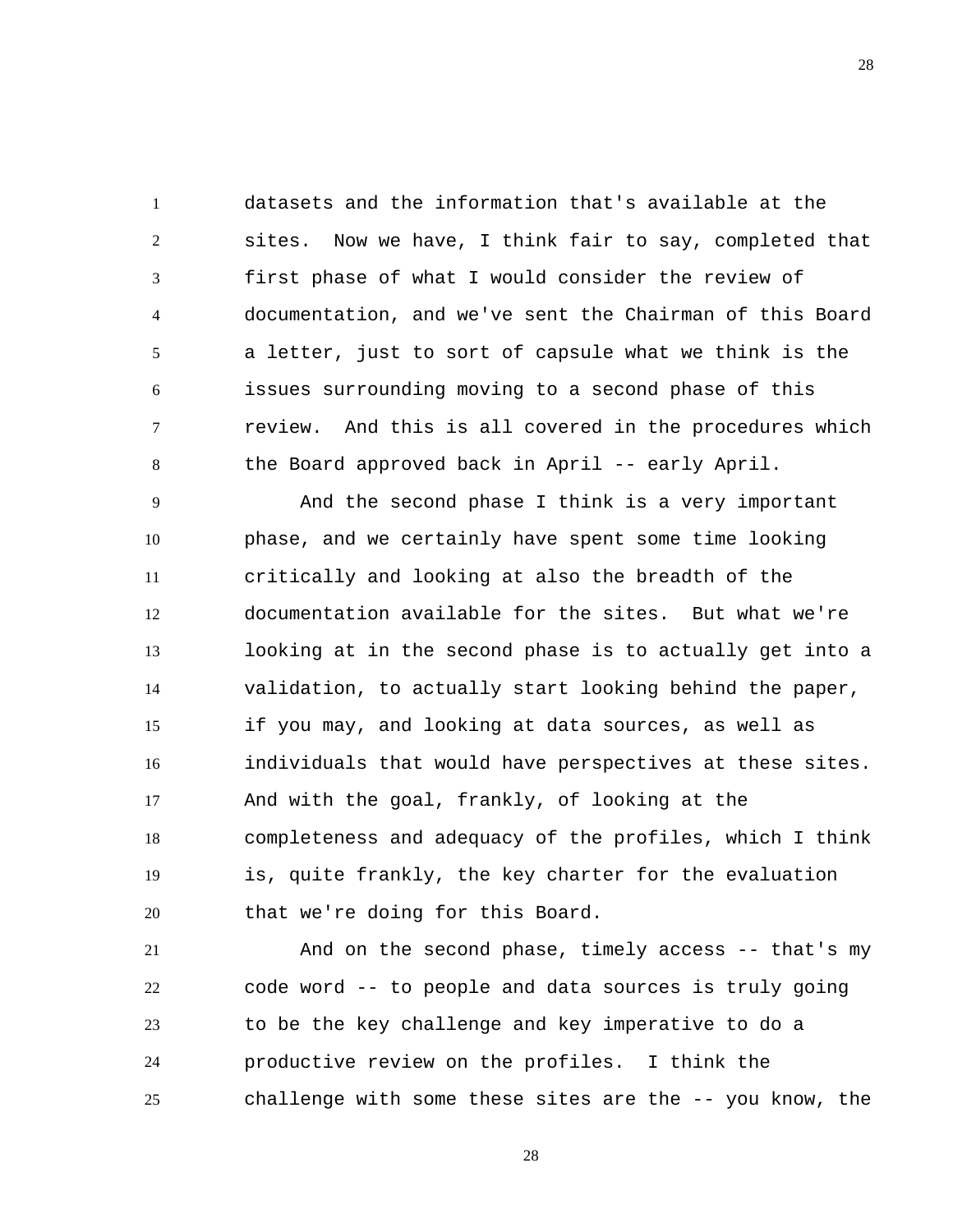1 2 3 4 5 6 7 8 9 10 11 breadth of information that you have to address and the kinds of contacts that one has to make, so we -- in terms of the letter, I think it was a good juncture. And you know, I'll be quite frank with you, we're trying to put a process on the ground that we outlined I think -- you know, sort of a -- in a conceptual way, and now we're actually walking through that. And in a very iterative sense we're trying to work this with the Board how we're going to proceed and actually identify issues as we see them in this first -- what I would call a prototype review.

12 13 14 15 16 17 18 19 20 21 Savannah River is the prototype profile review and one where we're going to actually also try to define better the process that we're going to follow. So this validation phase, what we're trying to point out is we will need to work through how this group will be able to evaluate these data sources and have access to the key people that we need to talk to, and be able to do that in a timely way, and to work with the Board to figure out how we can expedite that. And I think the letter basically outlines some of those issues.

22 23 24 25 And some of these issues also involve I think more mundane issues such as clearances where I think for some of the sites that's going to be the entree to be able to even to deal with some of the information. And again, I

29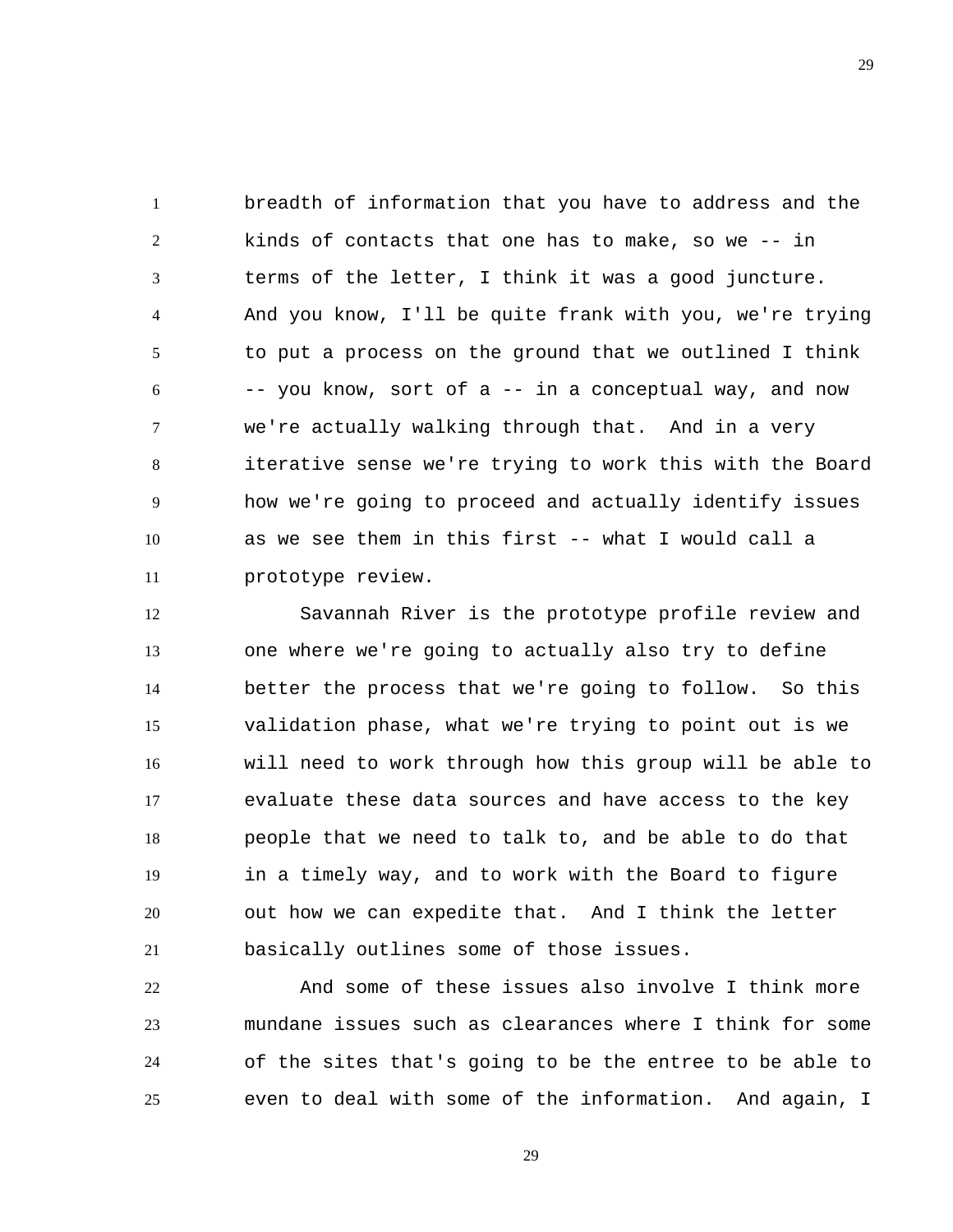1 2 3 think those are things we want to take care of from an administrative standpoint early on, because I think that's going to be a very crucial step.

4 5 6 7 So in any case, that is the essence of the letter, and we wanted to go ahead and outline that for discussion, and I won't cover that because I think it covered it in pretty good detail.

8 9 10 11 12 13 14 15 16 17 18 19 The other thing that we're going to I think do in the terms of next steps, and this is going -- looking forward, is certainly while this issue of expedited site access, data access goes along, we want to spend some time interviewing, being briefed by, understanding better how NIOSH and ORAU have put the site profiles together, understand some of the criteria and bases, using Savannah River as the test bed. And I think that's going to also help frame up specifically what we're looking for in terms of the evaluation, and I think that's going to proceed over the next several weeks, and we'll certainly want to report back on that.

20 21 22 23 24 25 So just in general, I think the -- I think we've started off very strongly, got a good team. We've already proceeded with the initial part of the Savannah River review. We have probably a very important second phase to continue through that. We're exploring some next steps that would permit the team I think to also

30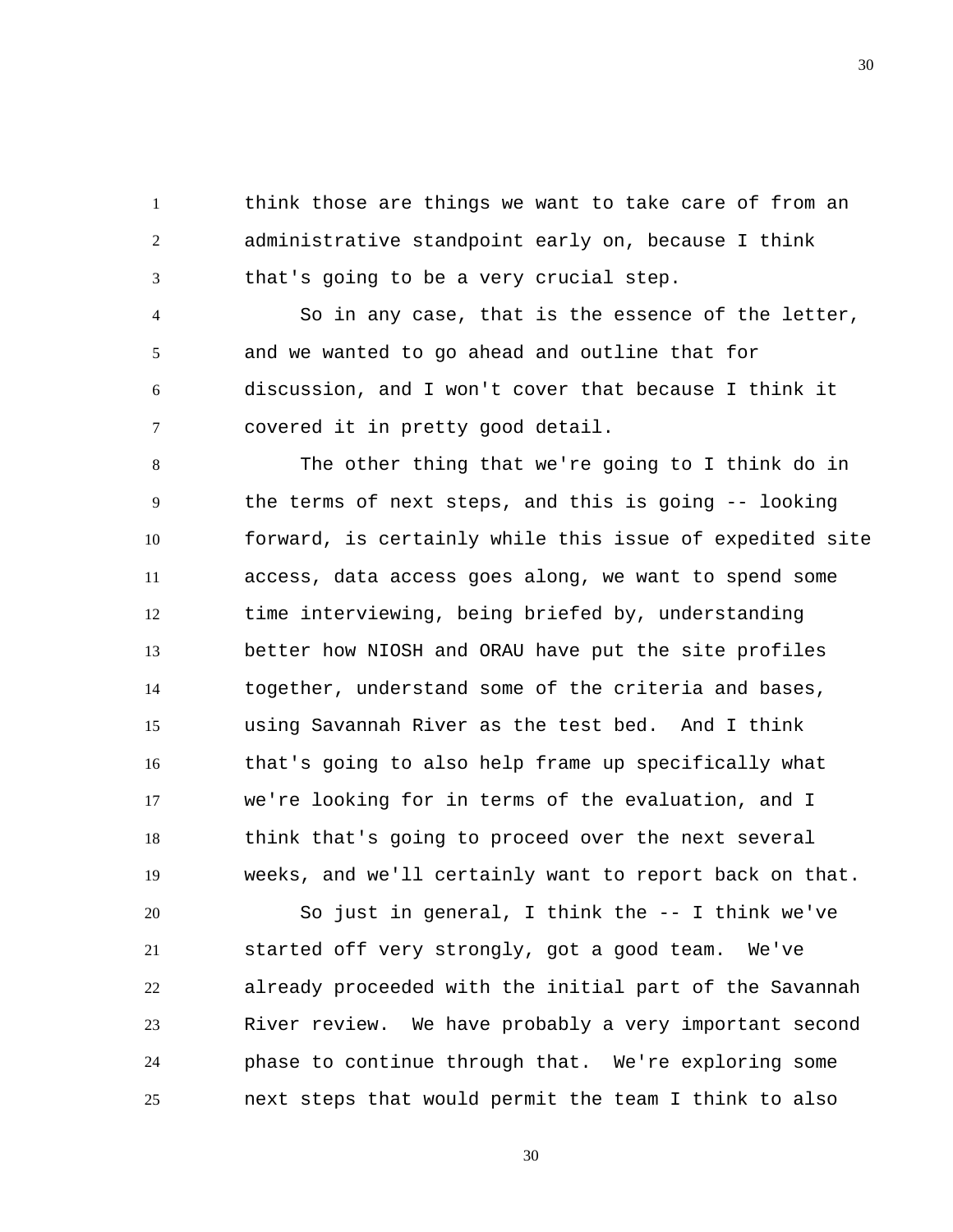1 2 3 4 5 6 7 8 9 10 11 12 13 14 start looking at some of the other sites, assuming that there may be some lag in getting all the data together, so we don't want to sort of do this is a serial way. We're waiting for maybe data to come in from DOE, but certainly what we're looking for is to continue, you know, moving ahead on these other reviews, try to get as much done as we can, and then to go back when this data comes in and to complete these reviews and be able to report them back to you. So we're again coming up with a strategy where we'll keep plugging ahead, moving through these reviews as far as we can go, but not be held up waiting for information to come in if in fact information's going to take some time. So that's certainly a strategy that we're looking at.

15 16 17 18 In any case, I think the -- again, the letter kind of laid out where we stand at this point on some of the issues. Is there any questions from the Board regarding that?

19 20 21 22  **DR. ZIEMER:** Let me make sure that everybody has a copy of the letter that Joe is referring to. The copy itself I don't believe has a date on the top, but --  **MR. FITZGERALD:** That was the e-mail version,

23 right.

24 25  **DR. ZIEMER:** Yeah, but under the initial ground rules that we operated under, you may recall that in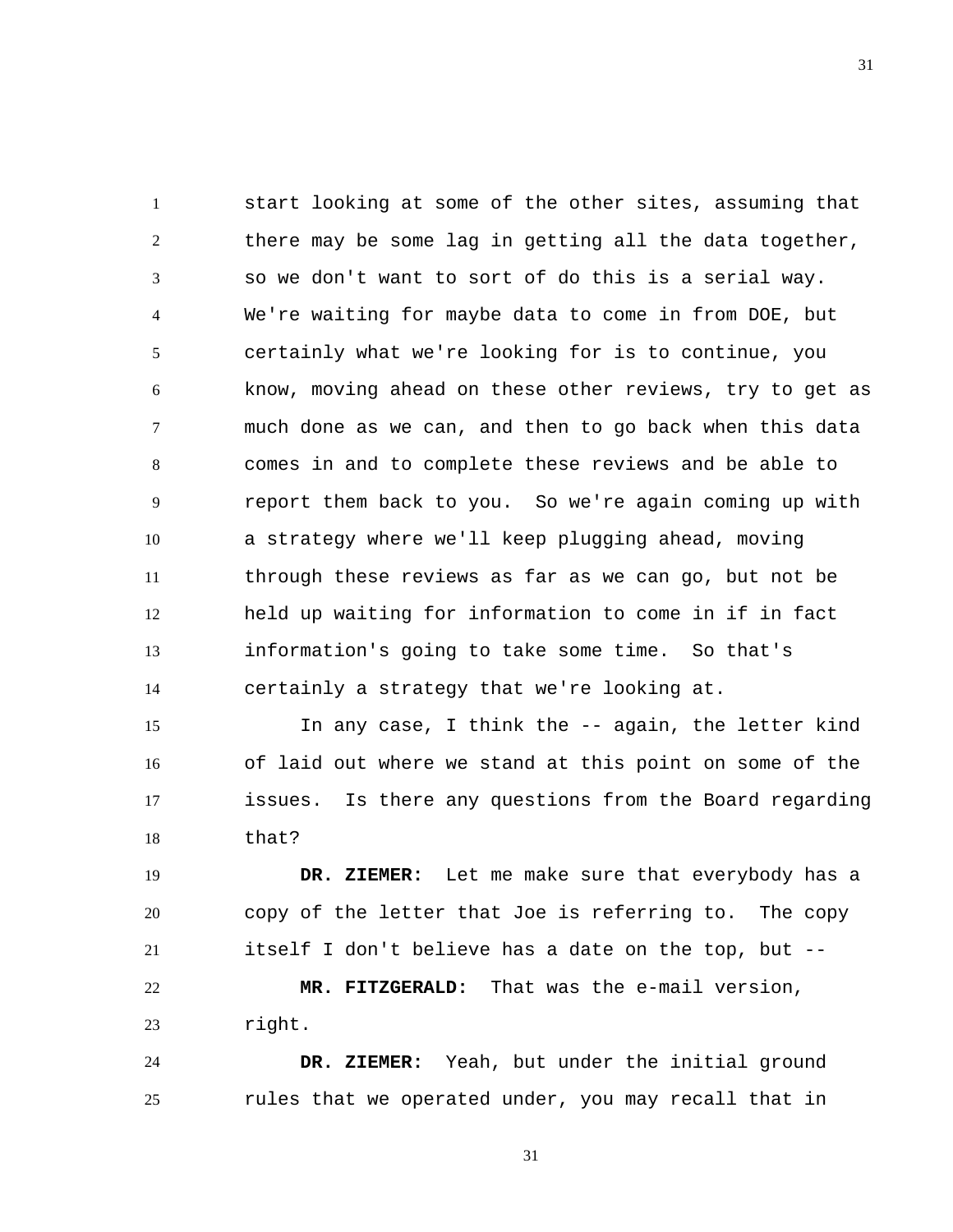1 2 3 4 5 6 7 8 order to assure some level of independence of our contractor, even though they're on a NIOSH contract, we -- the ground rule that we set up was that whenever our contractor had a request for information or access to documents or individuals, they would make the request through the Board Chair, and then I would relay that request on to NIOSH. So the nature of the letter is such a request.

9 10 11 12 13 14 15 16 17 18 19 Now this request is a little more elaborate than the previous ones we've had, which have been just access to a few documents here and there. But this will give you an idea of the kinds of things that might be requested, and this is a fairly extensive identification of documents and access to individuals. It would be my intent to officially ask NIOSH to provide the information requested. But this is a case where the Board certainly, both in terms of the time and the nature of the request, if you have input on the response here, you can certainly provide that.

20 21 22 23 24 25 I have also noted, as I've looked through this, that there are some statements in this document that perhaps might raise questions in terms of the program itself, one being that, on the very last page of the document, in the first paragraph it talks about -- it's line one, two, three, four -- in line five it talks

32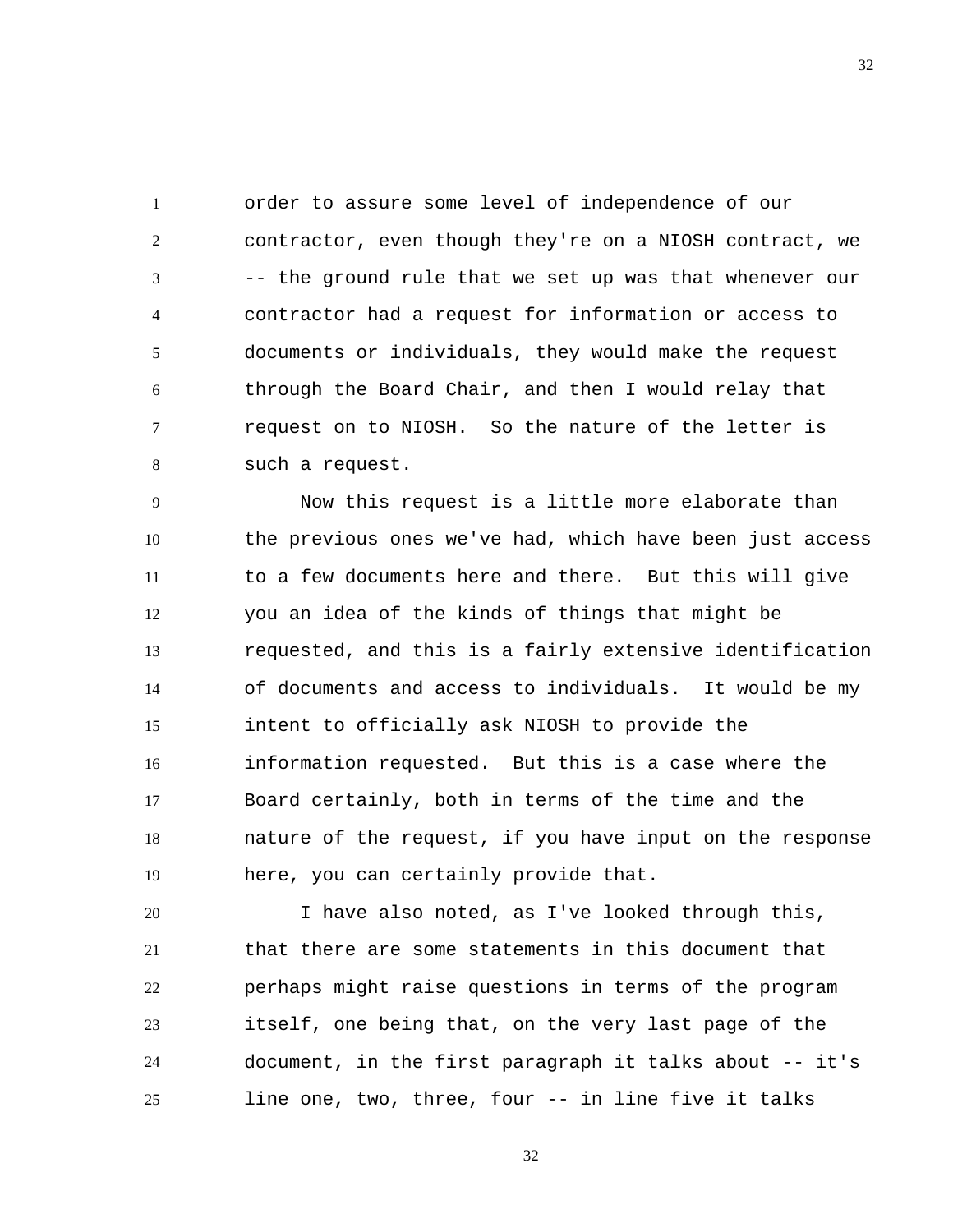1 2 3 4 5 6 7 8 9 10 11 about basically determining whether there's a scientifically valid dose estimate made. And -- y'all have the paragraph I'm talking about? And I'll simply point out, for example, you realize in this program we are really interested in determining compensable doses. They may not be scientifically accurate. In many cases they greatly overestimate the scientifically accurate dose, but -- so understood that if in saying yeah, this is fine, go ahead, we're not necessarily assuming that every statement in here is technically correct, the letter's really a request for access.

12 13 14 15  **MR. FITZGERALD:** Yeah, and I would like to point out that we wanted to provide some discussion of our basis for pointing to certain data sources and that was the purpose of the attachment, to say that, you know --

16 17  **DR. ZIEMER:** This is not -- this is not a request for doing dose reconstruction, but --

18 19 20  **MR. FITZGERALD:** Right, and in a sense, at this phase of the review I think it's fair to say we have more -- a lot more questions than we have answers.

21 22 23 24 25  **DR. ZIEMER:** And the intent is understood, so I'm - - I don't want to be overly-critical in that regard. But the main thrust of this is access to documents and individuals. And some of those documents and individuals I believe may be on DOE sites, not in the

33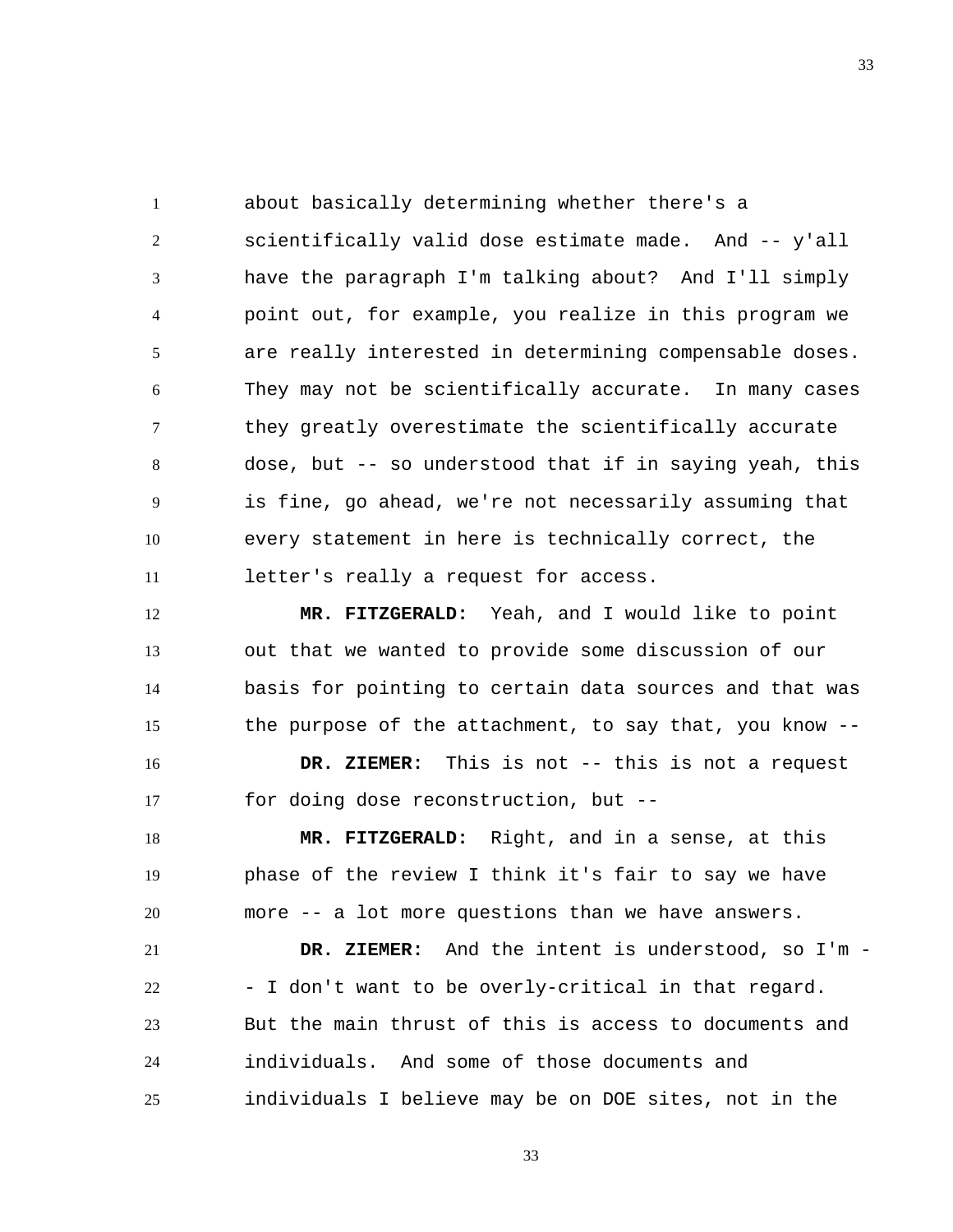1

25

files of NIOSH. Is that not correct, Joe?

2 3 4 5 6 7 8 9 10 11 12 13 14 15 16 17  **MR. FITZGERALD:** Yeah, I think -- again, realizing that Savannah River -- the Savannah River review is the first one out of the box, it's the prototype, we understand this issue will come up again and again. So in a sense, we wanted to raise the question of access now because I think that may very well be the pacing element to our ability to deliver these reviews completed to you. And clearly anything we can do with you to expedite and clarify how we can do that best would be ideal. And actually it becomes the -- maybe the most critical element of actually doing a complete job on this. So again, we wanted to raise it early. We wanted to raise it in the context of implementing these reviews and certainly cite the kinds of questions that are arising out of our initial phase as reflective of what we're going to have to tackle in the second phase.

18 19 20 21 22 23 24  **DR. ZIEMER:** In that regard, let me ask Larry Elliott or staff to answer two questions. Number one, does our current MOU -- "our" being the agency's MOU - with DOE basically cover the type of access that's being described? And number two, do you have any issues with requests for such access, as far as the agency's concerned?

 **MR. ELLIOTT:** To answer your questions, Dr. Ziemer,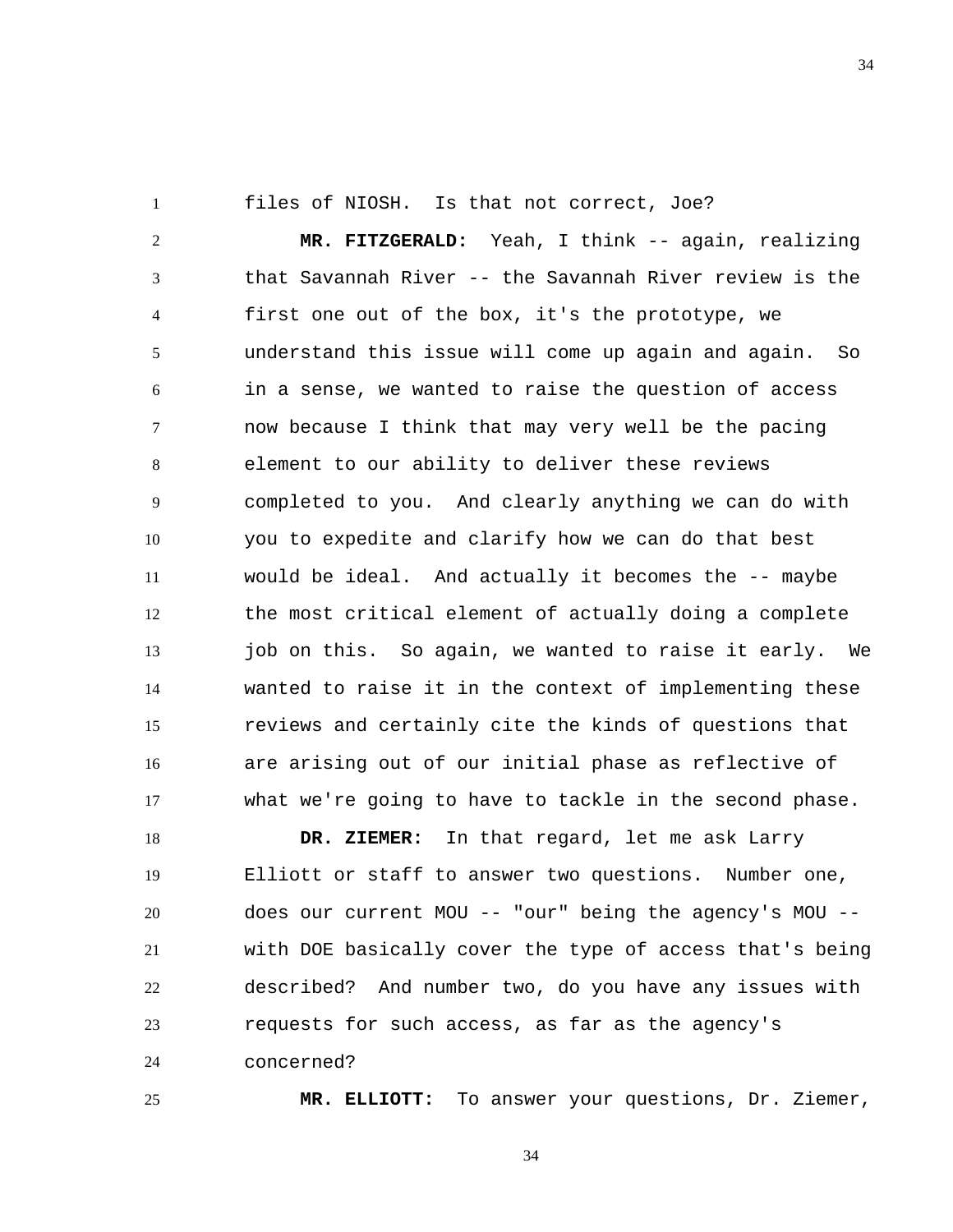1 2 3 4 5 6 7 8 9 10 11 12 13 14 15 the Memorandum of Understanding that we have with the Department of Energy does cover everything that's requested and by intent in this letter. We will - you've also -- it's not been mentioned here yet. You've also asked to have Q clearances reinstated for people who held Q's before, and we will work that through. That's certainly covered under the MOU. We will make - facilitate the availability of the authors of dose reconstructions or the authors or site profiles for your -- your line of questioning that you've added to this document. And you've also identified some preliminary documents that you'd like to -- and references and source information you'd like to have access to, and so we will submit that to the Department of Energy under a request for -- for that information.

16 17 18 19 20 21 22 23 24 25  **MR. FITZGERALD:** Yeah, the one -- the one -- I appreciate that. I think that's very responsive. I think the one issue that we would sort of proffer and what we identified is perhaps the dynamics of what we see as the process of going through the documentation, looking at sources of information. I think maybe the most insidious part of this thing that may be a problem would be if we were to go into an iterative process whereby if we were to go through documentations and data sources identifying issues that point to perhaps other

35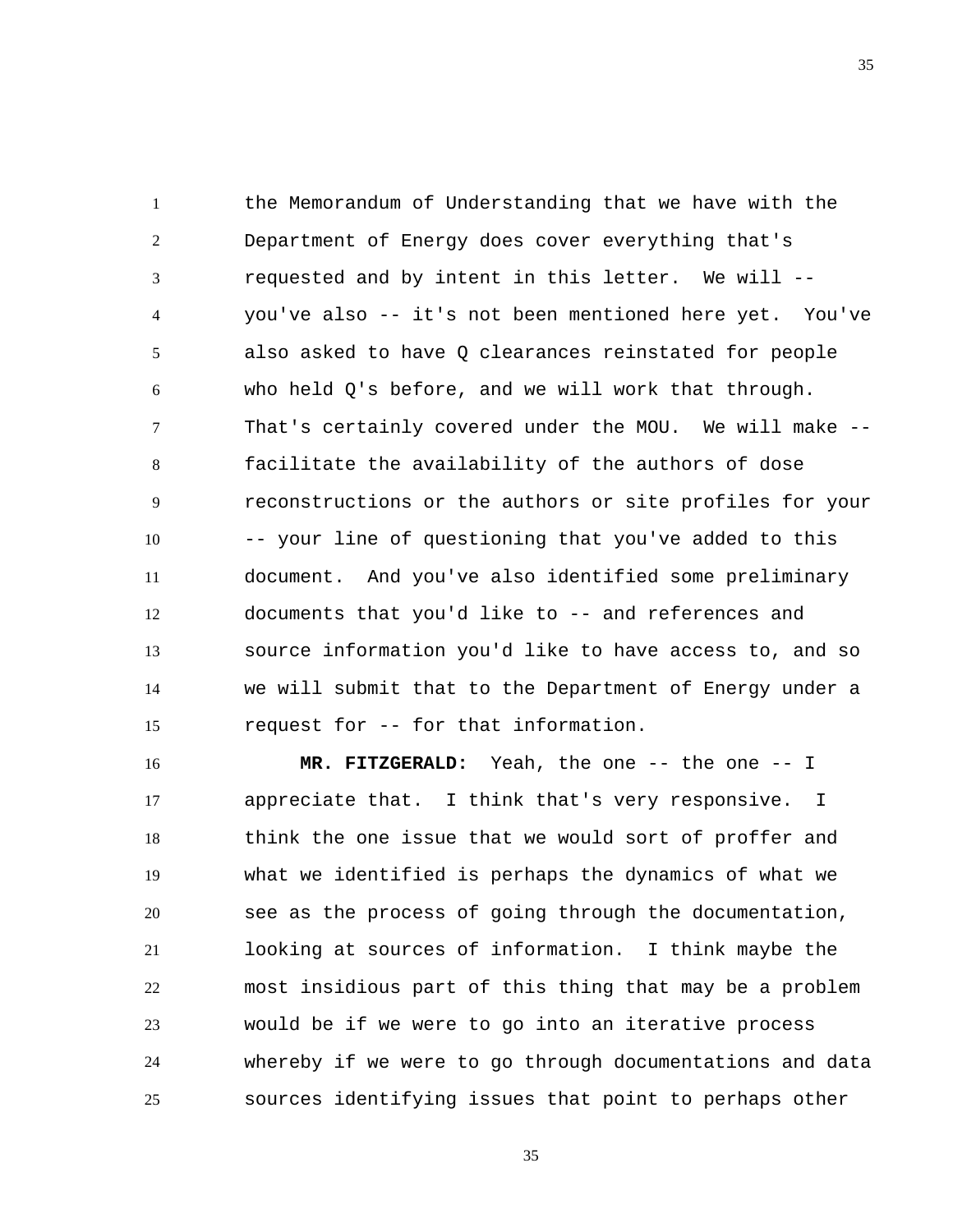1 2 3 4 data sources, if we would then have to go back through another cycle of official requests and what have you through the Department. I think -- Department of Energy. I think that would be a real problem.

5 6 7 8 9 10 11 12 13 14 15 16 17 18 19 20 Now I don't have a real solution to that because I think that is the way things are or might be relative to the MOU, but I just want to point out that might again be a challenge that would have to be faced and would have to be solved if in fact, you know, we would have a -- an ability to actually look for information and ask questions and be able to receive information in a realtime basis. Otherwise, I could foresee where you could get into a review and it could be months and months of going through cycles of, you know, we saw something in this document; can we get DOE to serve up the document. Having letters go in, letters come back and having maybe two or three-month cycles for each piece of paper. So I think that can be overcome, but I'm just pointing out that I think these are very real challenges to doing a review of this kind.

21 22 23 24 25  **DR. ZIEMER:** Well, Joe, I would also observe on cases like that that it would not necessarily be the job of the auditors to pursue those documents that you learned about. They could be brought back and this could be a recommendation, that the agency look at some

36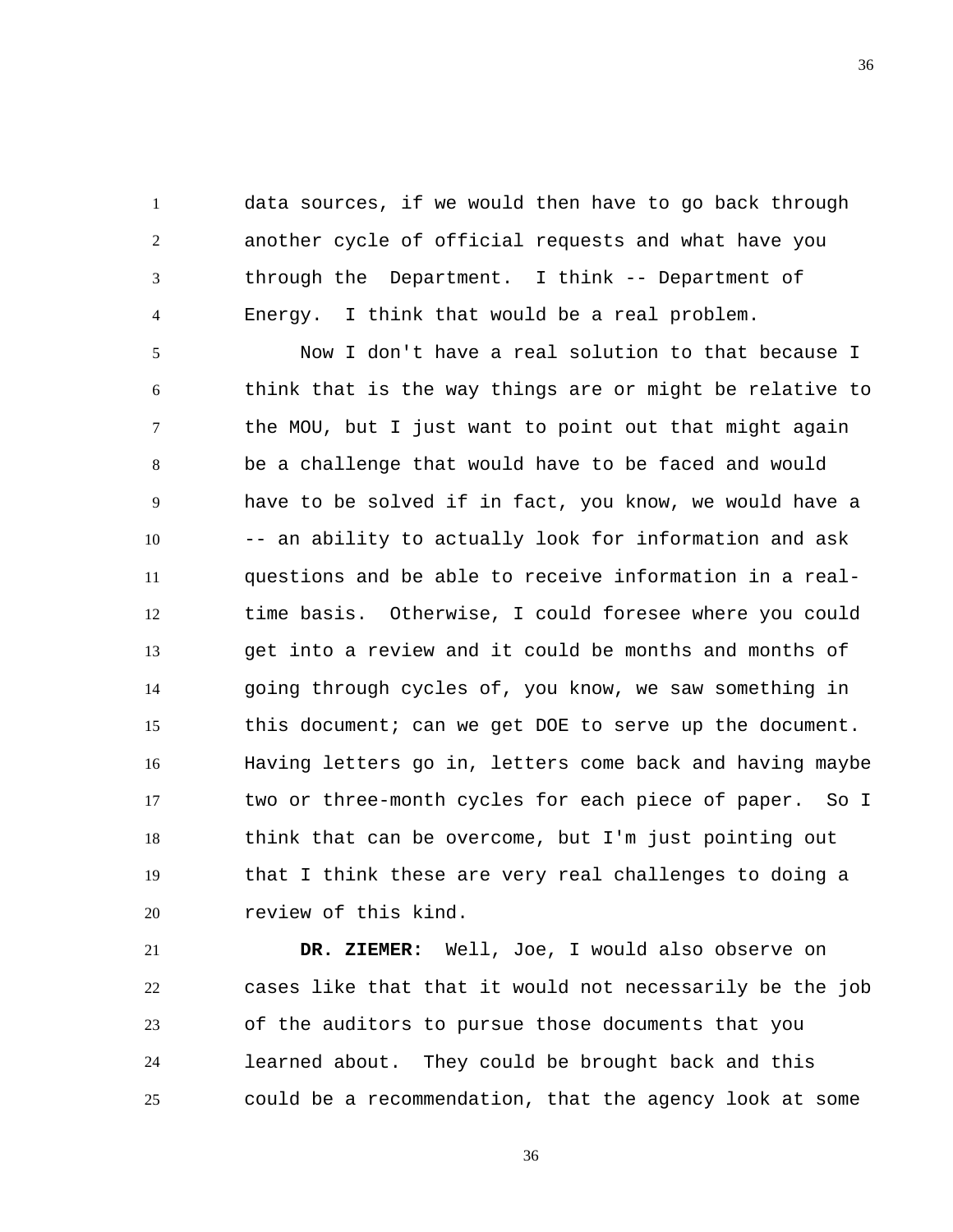1

2

5

12

documents that you learned about in this process.

 **MR. FITZGERALD:** Right.

3 4  **DR. ZIEMER:** So we want to make sure that the audit remains the audit.

 **MR. FITZGERALD:** Right.

6 7 8 9 10 11  **DR. ZIEMER:** And if things like that arise and you say, you know, here's something that might be or should have been pursued, then we go back to the agency and raise that as an issue. Again, and you'll hear me say this over and over again, I do not want our auditors to do the job of the agency. We want to --

 **MR. FITZGERALD:** Right.

13 14 15  **DR. ZIEMER:** -- identify issues and if they need to be raised, we raise them and say, you know, go back and do something.

16 17 18 19 20 21 22 23 24 25  **MR. ELLIOTT:** I didn't give an answer to your second question, what issues do I have. Well, the role that we play, that I play here now in this particular regard, is to facilitate your access, not to interfere, influence your work. I'm also, in this role, concerned about production and concerned about impacting resources. So I want to work with you all together to make sure that you get what you want, what you need, but not at the sacrifice of slowing down development of site profiles, dose reconstruction production.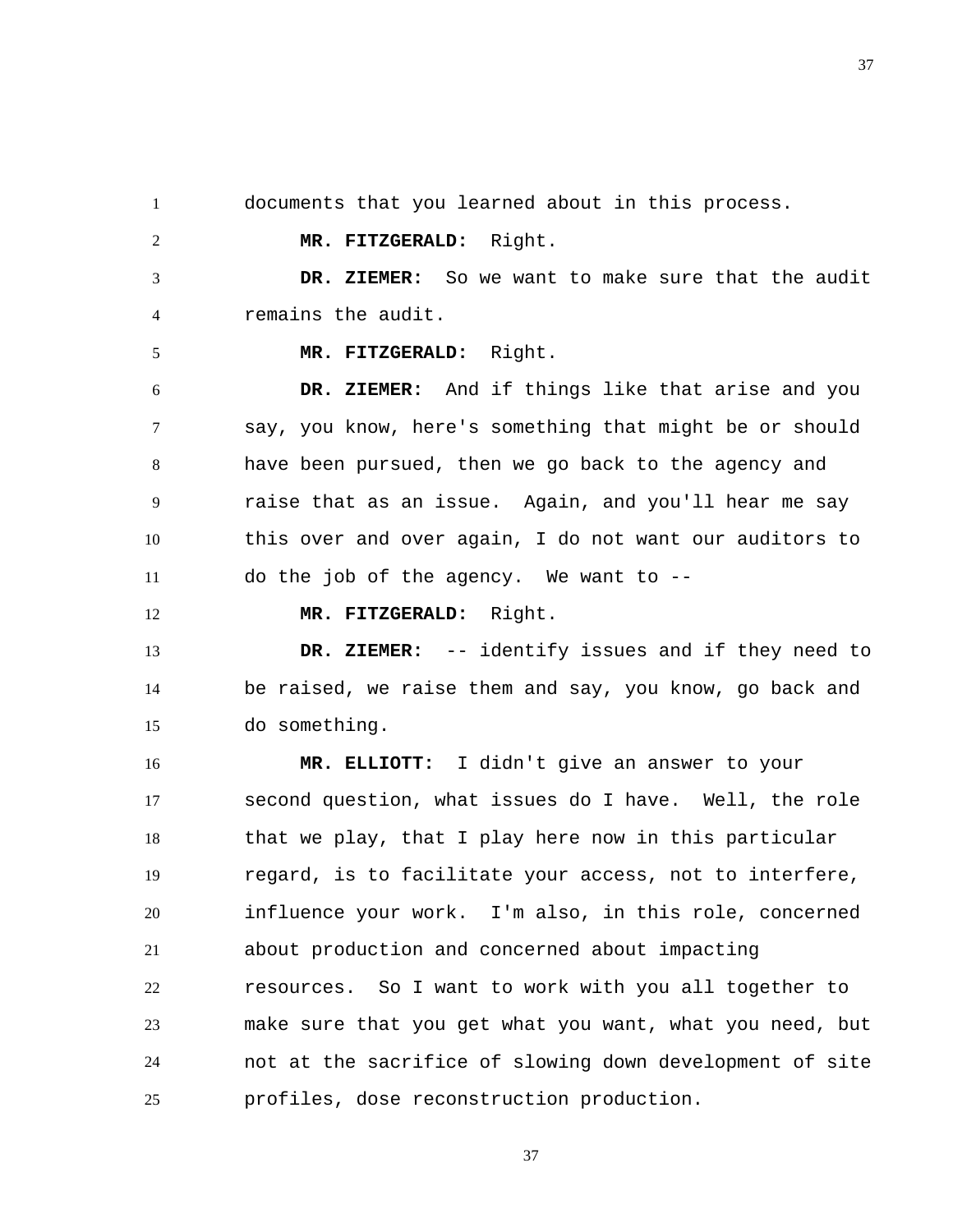1 2 3 4 5 6 7 8 9 10 11 12 I, too, think that as you go through the process of your audit, if you identify things that have -- you think have merit, we want to know about those so that we can pursue those. We believe that to be our job, to retrieve those pertinent informations and assess their quality and viability and utility in either a site profile or dose reconstruction effort. So we welcome the review. We welcome the audit. We want to identify areas that we can improve in. We want to know about deficiencies, and we're willing to work with you. But we need to -- I hope you recognize the delicate role that we have here.

13 14 15 16 17 18  **MR. FITZGERALD:** Yes, and let me just respond while it's still fresh, and also to Dr. Ziemer's comments. We fully understand the role of this independent audit. And of course that's what I've done my entire life, so I particularly appreciate what it means to sample and to validate.

19 20 21 22 23 24 25 Certainly one thing that we're focusing on is to sort of establish this threshold -- and I'm not going to tell you it's a crystal clear thing you can write down on a piece of paper, but this threshold where something that we observe, we review in such a way that we can determine to ourselves this is something that is significant enough and worthy enough to raise to your

38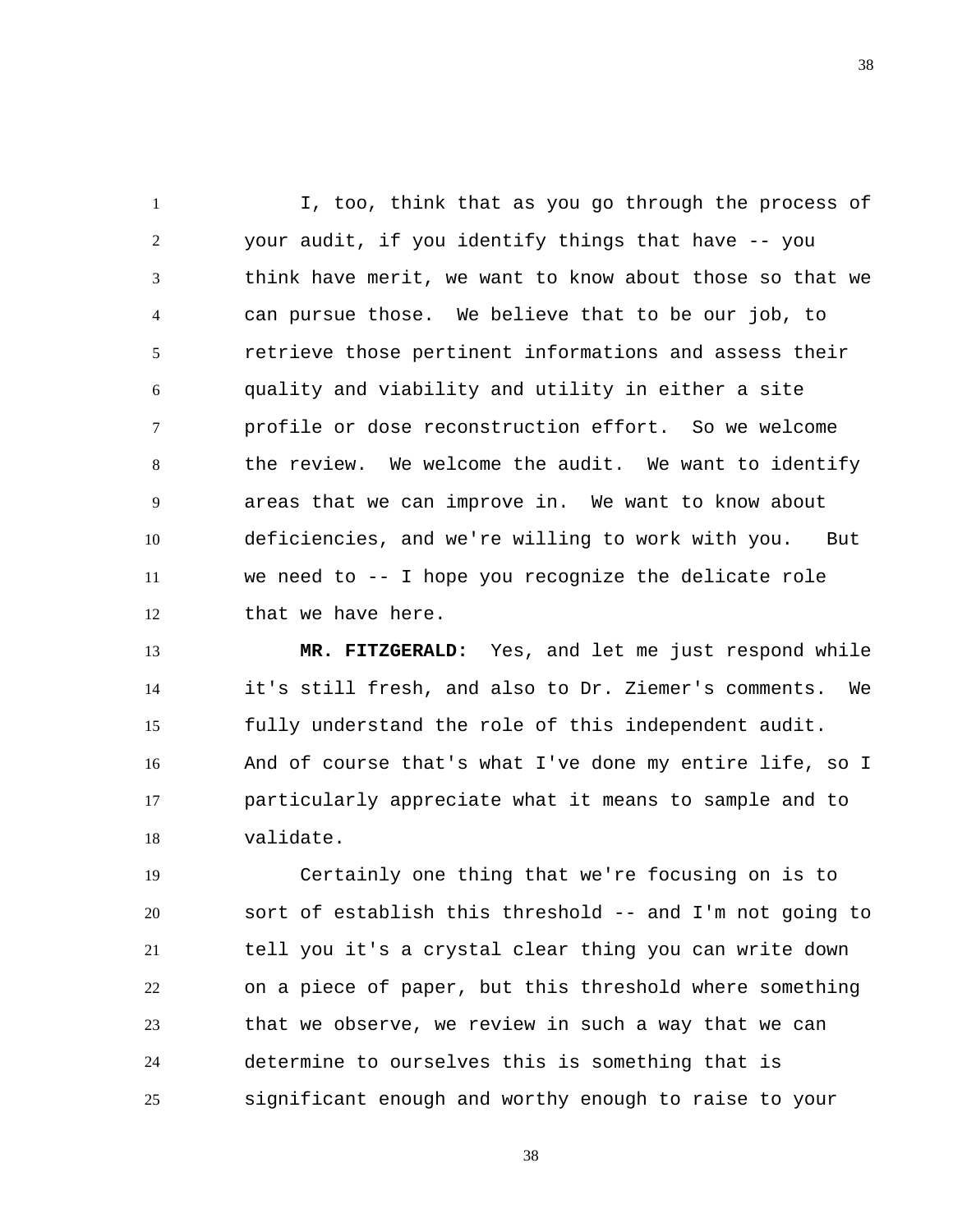1 2 3 4 5 6 7 8 9 10 attention collectively. And that's the kind of validation that we're looking at that -- you know, we don't want to sort of surface these 83 things that you should look at. We appreciate your time is very tight and intensive, and what we want to do is the team itself needs to establish the significance of something by virtue of looking at the information and be able to, among ourselves I think, determine that this is something that may have influence, may be of significance. And that's when we do the hand-off.

11 12 13 14 15 16 That process to determine significance, though, is one where I think we do need to look at the data sources that we're identifying. In some cases we may have to look at information that comes to our attention. That's where I think we would need to have the timely access that we're talking about here.

17 18 19 20 21 22 23 24 25 So I think we're all talking on the same thing in establishing these respective roles and trying to figure out where these thresholds are. But let me just reassure you that, you know, this is a sampling exercise, an audit function clearly, and one where we have to be very careful not to overstep that bound and be able to do the hand-off in a way that keeps things moving, as well as give you what you need. So we'll certainly continue -- particularly in the early phases -

39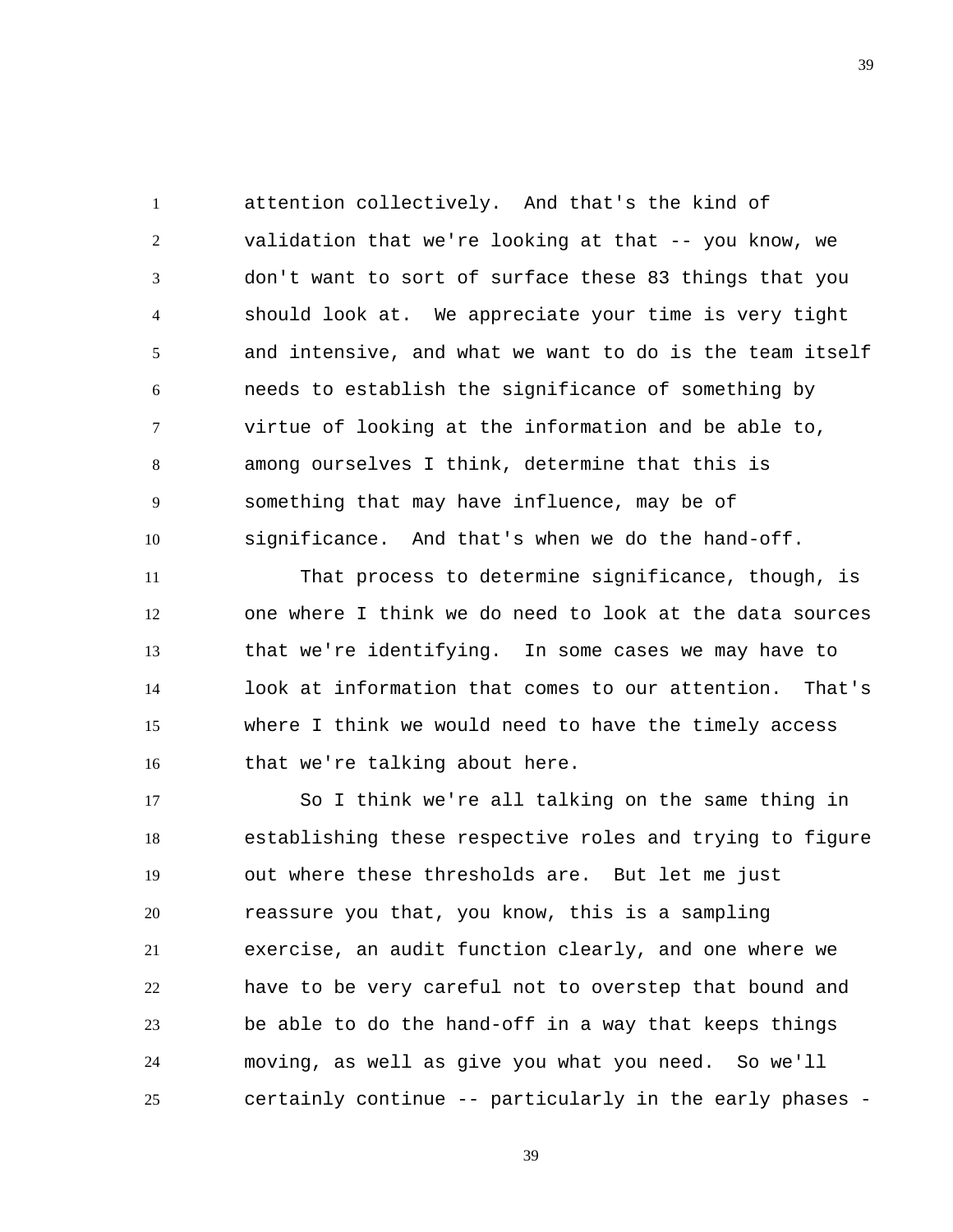1 2 3 4 5 6 7 8 9 10 11 12 13 14 15 16 17 18 19 20 21 22 23  $24$  --25 - to report on that and to try to make that as transparent as possible so that, you know, it's pretty clear that this is how we're doing it. And of course you'll feed back to us if you think we're going too far or not far enough.  **DR. ZIEMER:** Mark, then Jim, Wanda.  **MR. GRIFFON:** You know, I just wanted a clarification between the discussion we've been having here and the last paragraph in the letter.  **MR. FITZGERALD:** Uh-huh.  **MR. GRIFFON:** The last paragraph, you seem to be requesting a specific agreement between the DOL, the DOE and the Board. There is no such agreement right now. The MOU is between NIOSH and DOE.  **DR. ZIEMER:** That's why I asked --  **MR. GRIFFON:** Doesn't -- doesn't specifically outline that the Board --  **DR. ZIEMER:** That's why I asked the earlier --  **MR. GRIFFON:** There's no mention of that --  **DR. ZIEMER:** -- question whether the existing one covers that. Because if we have to do another MOU with DOE, we're going to have a --  **MR. GRIFFON:** I understand. I'm just wondering if  **MR. FITZGERALD:** Well, let me -- let me unpack that

40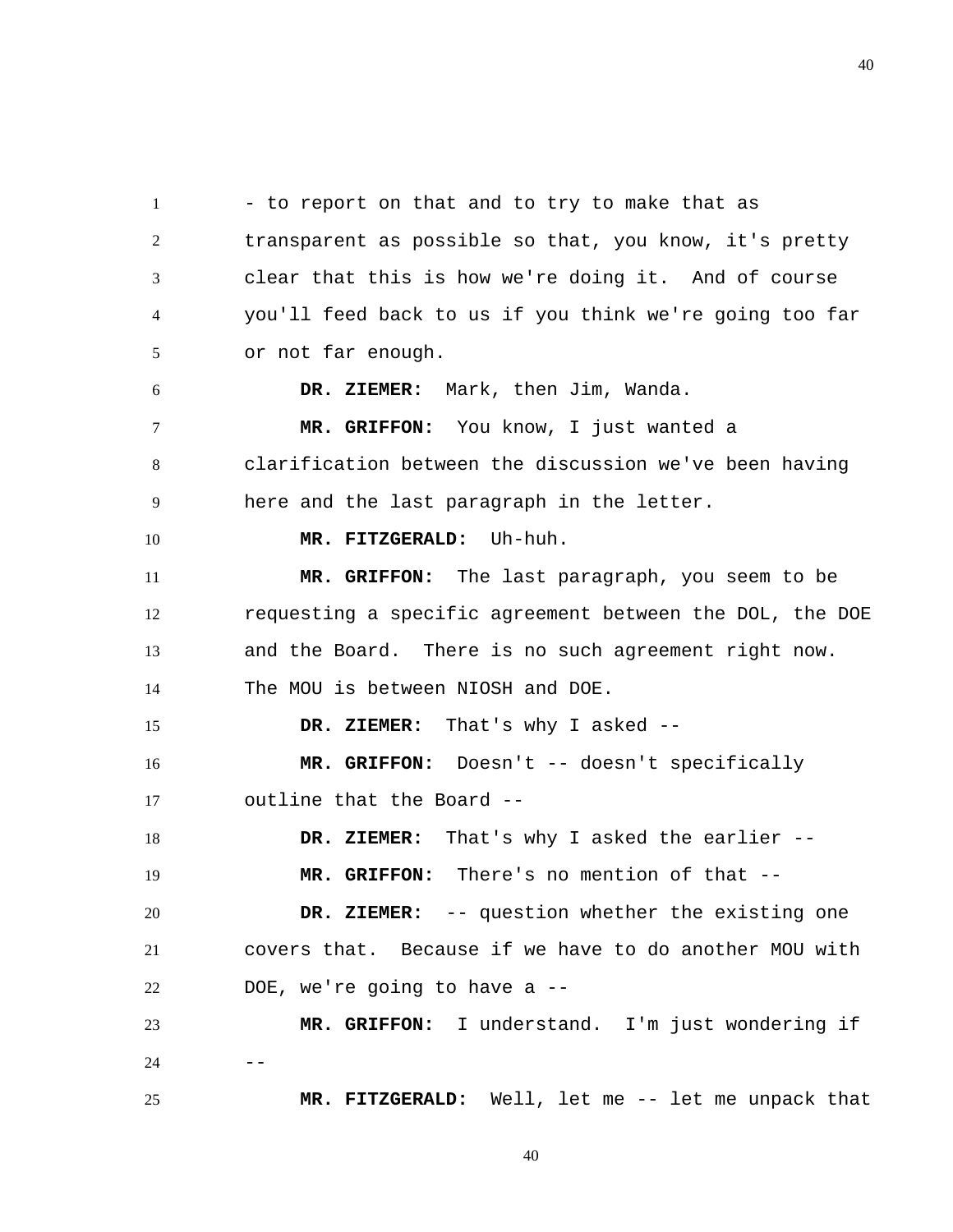1 2 3 4 5 6 7 8 9 10 11 12 a little bit. One thing about data-gathering or information-gathering -- and this has been brought home to me many, many times over the years  $-$ - that it's  $$ the devil's, in this case, not so much in the details but in the admin support that you get. I've had DOE sites -- I guess I'm not speaking out of school -- DOE sites that told me, you know, the boxes are in that warehouse, go to it. And I say well, you know, thanks. I have no idea what the organization of the information is, have no idea how to search and access, and you're just disabled in that kind of respect -- and that's probably a worst-case scenario.

13 14 15 16 17 18 19 20 21 22 23 24 25 So given the streamlined nature of this evaluation, and perhaps because of those memories, I'm kind of cognizant of the need to make sure that the administrative support that would be essential to not only have access but to actually collect the information and be able to, you know, pull that information out would be available. And again, I don't have a specific solution, nor do I know perhaps how the MOU's been exercised in that regard. But certainly that's the other side of the coin, whether there's any way that, either through DOE, DOL or one of the parties, that that kind of administrative support to both identify and pull out the information with the administrative support of

41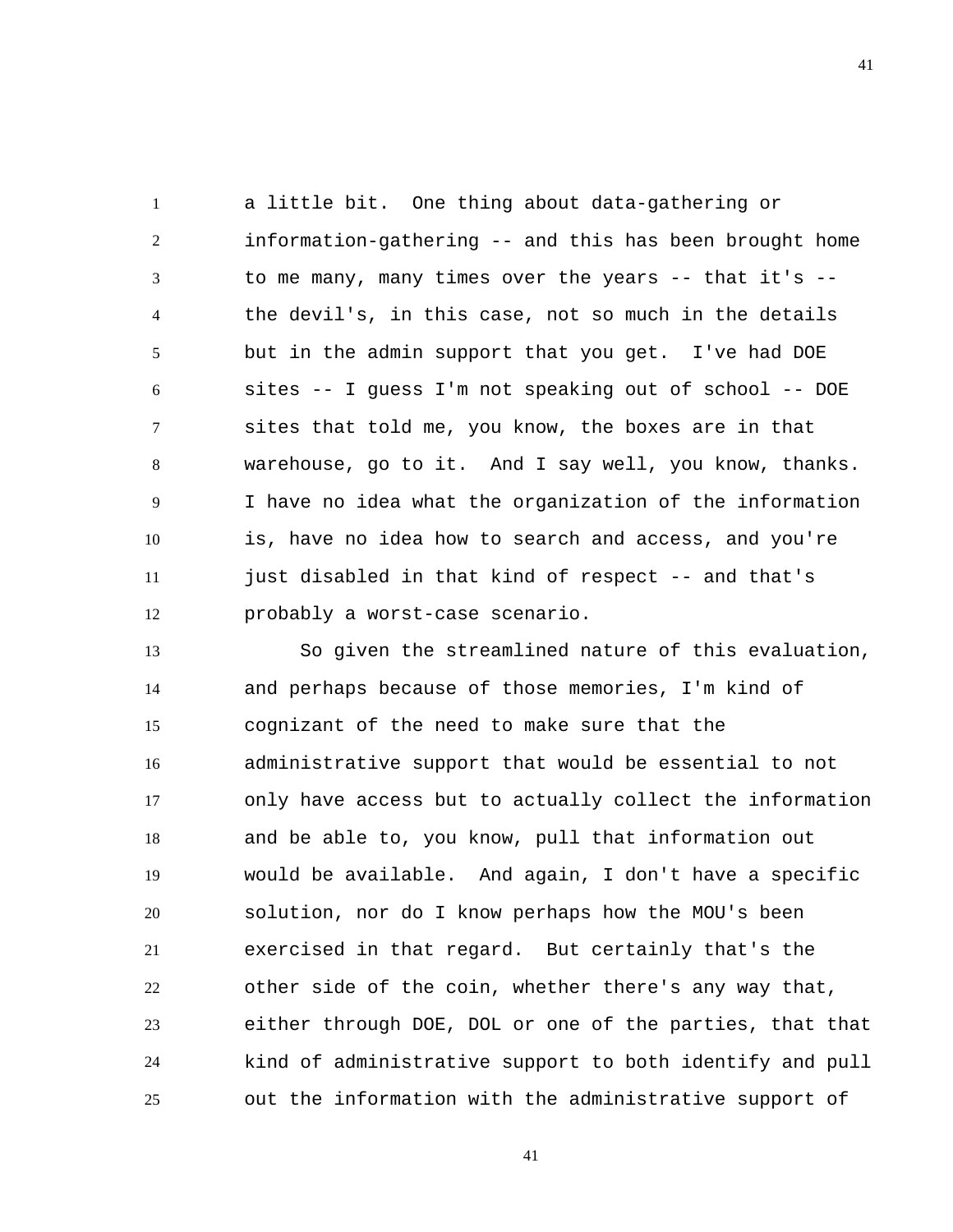1 the sites.

2 3 4 5 6 7 8 9 10 11 12 13 14 15 16 17 There's a lot of sensitivity on those sites. I can speak from personal experience that the first thing you hear from a DOE site when you want to actually start combing through information is where's the money going to come from, and you're sort of caught flat-footed because essentially you can't provide the money, and they're going to tell you that their budget doesn't include the money for doing this particular task, either. So you sort of get into this blind alley, and that's one thing I wanted to surface early on and this is -- the reference that I'm referring to is that when that question comes up, I'd certainly like to think there was somehow an answer to the question of this - this contractor is sitting there with the keys to the information warehouse, who's going to actually support them to help us.

42

18 19 20 21 22 23 24 25 And this is an old question, but one that comes up when you go to the sites, and so it's a two-part issue. One is the programmatic direction, whether it comes from the Secretary of Energy or from a field office manager; and the other is the actual -- what I would call the more mundane budget support that says this person can spend X hours -- or maybe two or three hours actually producing the paper -- piece of paper. So it's a two-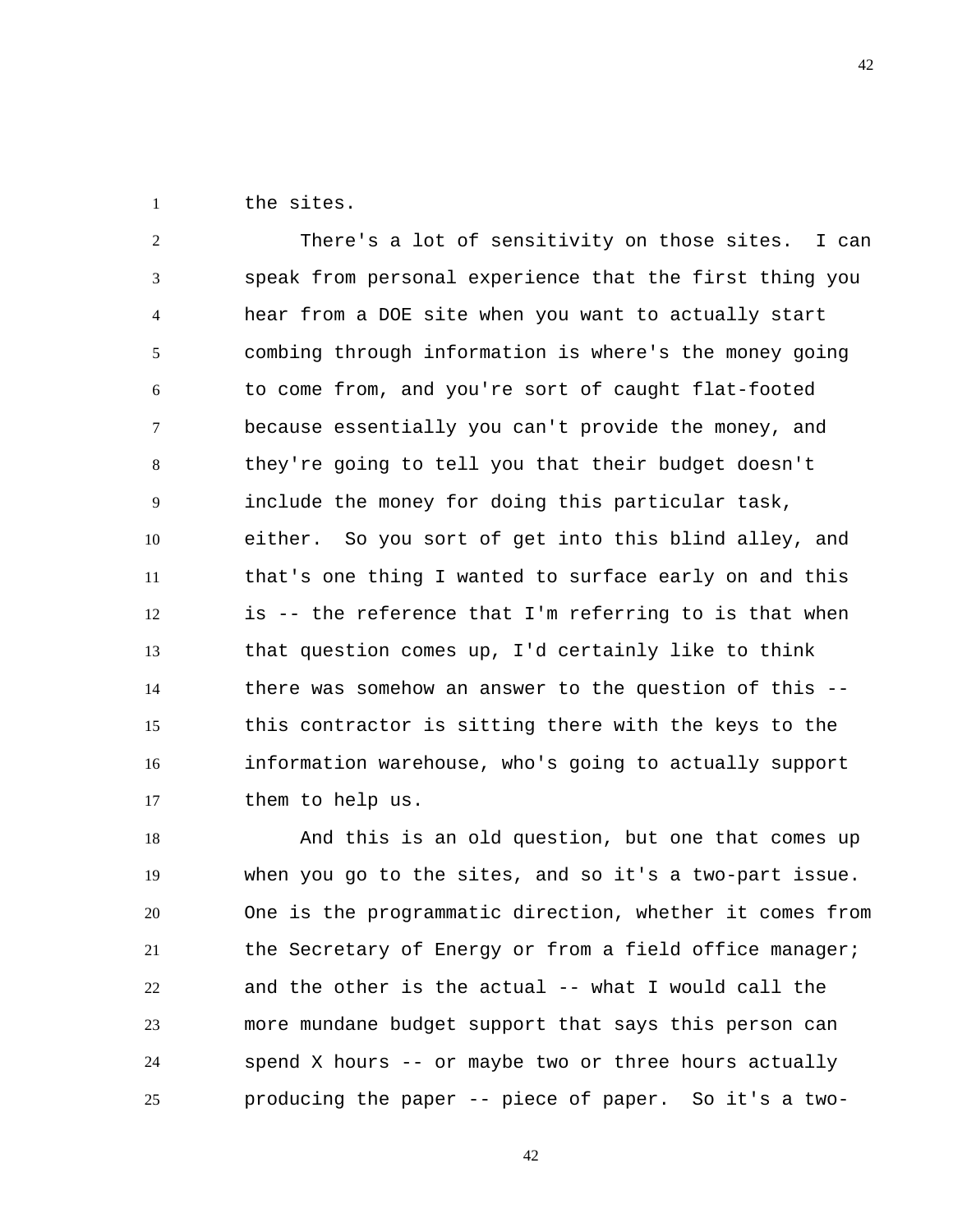1 part issue.

2 3 4 5 6 7 8 9 10  **MR. GRIFFON:** I guess the other big difference to me, too, is this -- this agreement between DOE, DOL - possibly for the funding, I guess -- and the Advisory Board. NIOSH is not in that and it seems to me that points toward independence of this audit process, too, and I don't know if -- our current model, all requests would go through NIOSH and, you know, I don't know that that'll be a problem, but you know, it could be a perception problem, I think, so --

11

 **MR. FITZGERALD:** Yeah, there's a --

12 13 14 15  **MR. GRIFFON:** -- is it still your position that it should be done in that fashion or do you think the model of requesting through NIOSH would be achievable, you know?

16 17 18 19 20 21 22 23 24 25  **MR. FITZGERALD:** Well, you know, I -- my opinion, I think there's probably several models, and you know, certainly the MOU that now sits is a model that's been hard-fought and I certainly appreciate the amount of effort that went into just getting that. So I don't want to be sanguine about, you know, what is the best way to skin this particular cat. But I just want to point out there's two aspects that would have to be addressed. One is this question of program direction. Certainly in the Department of Energy it does matter.

43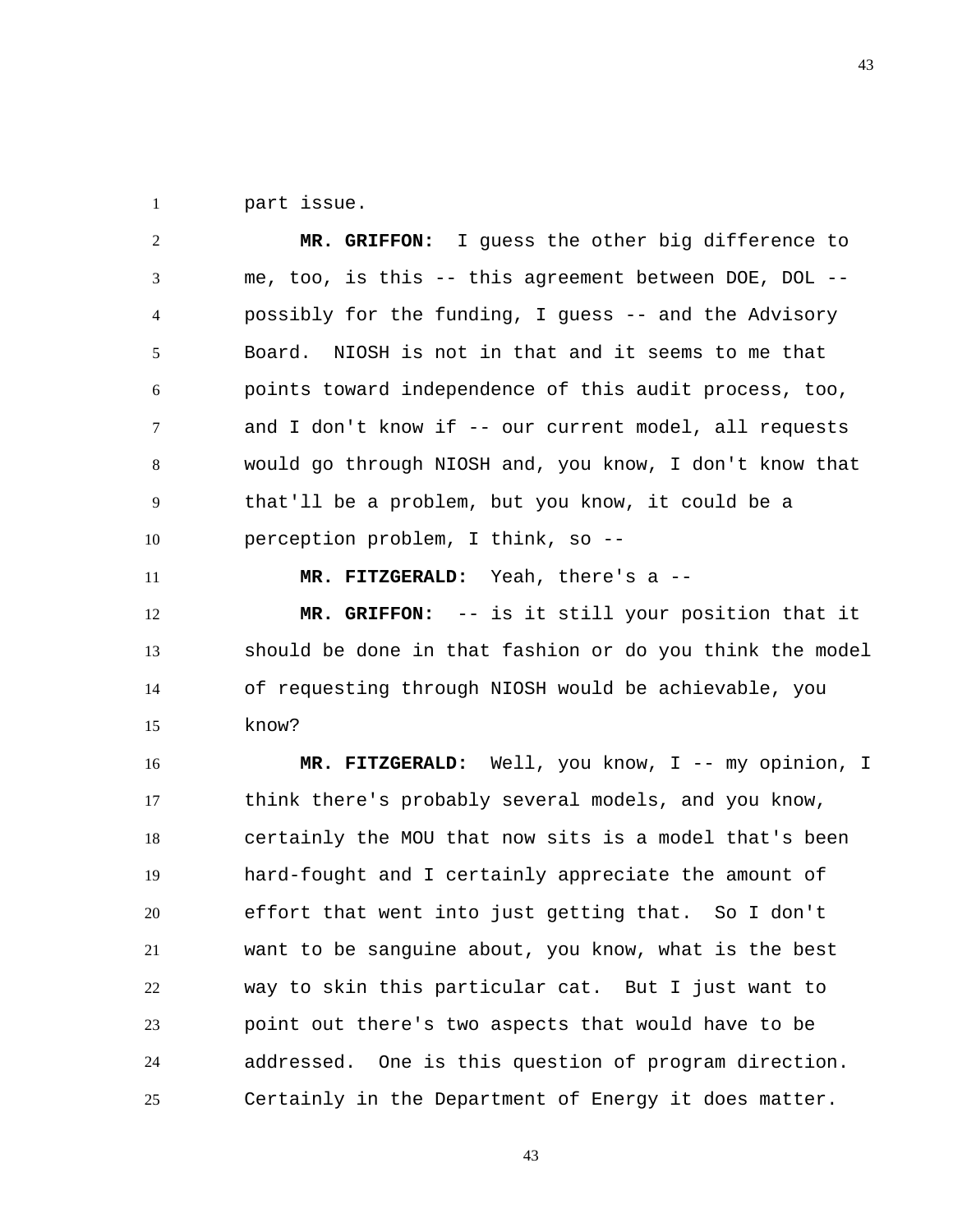1 2 3 4 If the senior management provides support and direction to the sites, to cooperate on something like this, it does matter. It gives one certainly the charter to make the request in the first place.

5 6 7 8 9 10 11 12 13 14 15 16 17 18 19 20 21 22 23 24 25 But the second part of that issue is the -- you know, sort of the cold cash or budget support which enables the personnel to actually do the support. So with those two elements, you can get work done in terms of information collection at a DOE site. Missing any one of those two, you can't. So there may be different models that would allow you to get there, but I just want to point out the outcome is certainly one that has to address those two issues. And again, I suspect those mechanics have not been exercised for this role that we're playing. This is sort of a relatively new role. So I think it -- you know, it bears to be seen what would be more effective, and maybe that's what we're kind of laying out, that this might be a good -- good juncture to talk about how one could -- you know, could work -- you know, 'cause time -- I think -- one thing I heard last night was we're in a different place than perhaps two or three years ago when these issues first arose. And maybe a process now, in terms of doing that, would be a lot different than a process two or three years ago. But I think laying this on the table and

44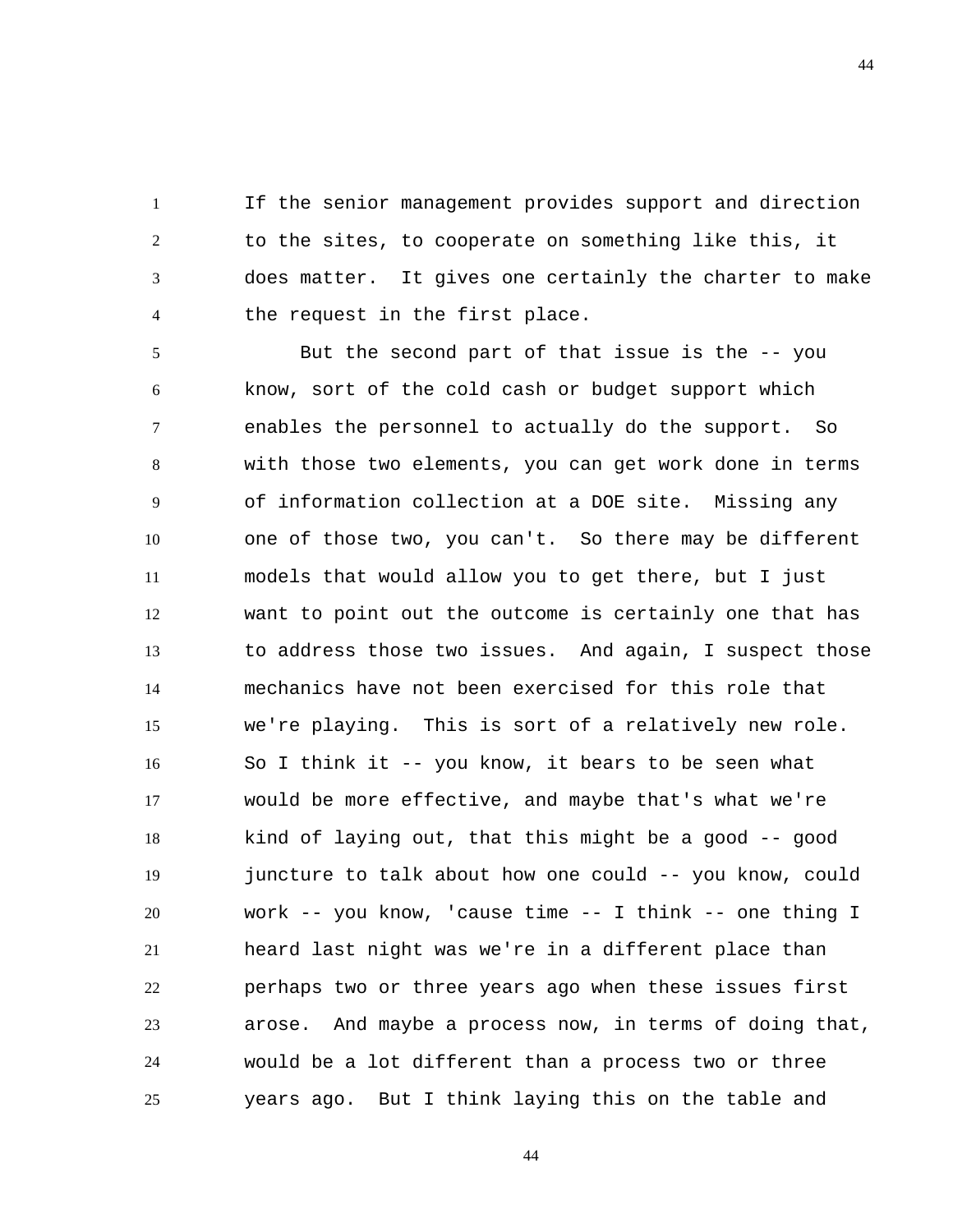1 2 3 4 5 just putting this in this letter was to sort of raise it anew and ask that it may be -- be a good time to look at the issue anew and determine whether there might be a better way to do this, or may be a way we can use the MOU as-is, you know.

6 7 8 9 10 11 12  **MR. ELLIOTT:** Well, I think you're going to have to use the MOU as-is. I don't see any issue here. Maybe Tom Rollow will speak to this on behalf of DOE, but Joe, you and I go back a ways. I know where you're talking from. I've been there and the difficult in getting access at DOE sites, and I was the one that offered the comment that there's been a watershed of change.

## **MR. FITZGERALD:** Uh-huh.

14 15 16  **MR. ELLIOTT:** And I see that because the Secretary of DOE has made a commitment to compensation -- to this compensation program that was not --

17  **MR. FITZGERALD:** Uh-huh.

13

18 19 20 21  **MR. ELLIOTT:** -- such a commitment made to the research -- health research program that we both have experience in. Our access under compensation has been substantially different because of that.

22 23 24 I can't promise you that you're going to get realtime access. I can only promise you that we'll facilitate as best we can.

25  **MR. FITZGERALD:** Uh-huh.

45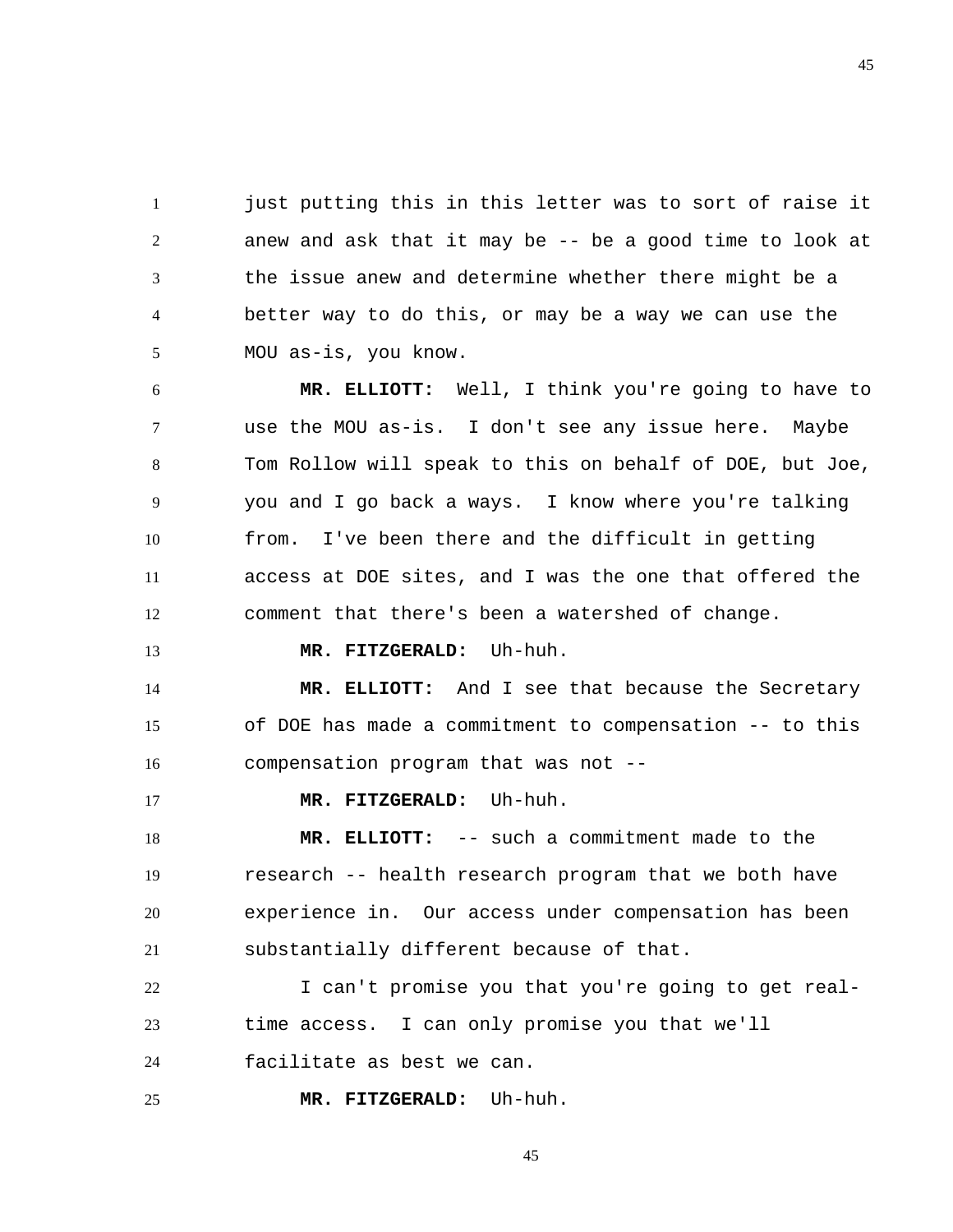1 2 3 4 5 6  **MR. ELLIOTT:** As far as the money, you know, Department of Labor's not got an issue with us supporting these kinds of activities for the Board. That's -- that's our responsibility under the delegation of authority and the Executive Order. So I don't see any issues there.

7 8 9 10 There's not going to be a new memorandum between DOE and us until we have to renegotiate the one in place. We're not going to establish an MOU with DOL 'cause we don't need one.

11

 **DR. ZIEMER:** Okay. Jim?

12 13 14 15 16 17 18 19 20 21 22 23 24 25  **DR. MELIUS:** Couple points on -- couple points on this issue. And I think this is what Larry's telling us in terms of what your intent, but I think there's a very -- NIOSH is in a very delicate position here because the worst outcome of our audit would be that we didn't - the auditor somehow or the Advisory Board did not have access or get adequate information to complete an audit of whatever, some site profile, whatever. And because - - you know, because NIOSH failed to facilitate that in some way. And I think that there -- there may be advantages to using the current MOU and -- as there are to using the NIOSH contract process to hire the group that's doing the audits. But it also makes it very, very difficult for NIOSH and for the Board in terms of

46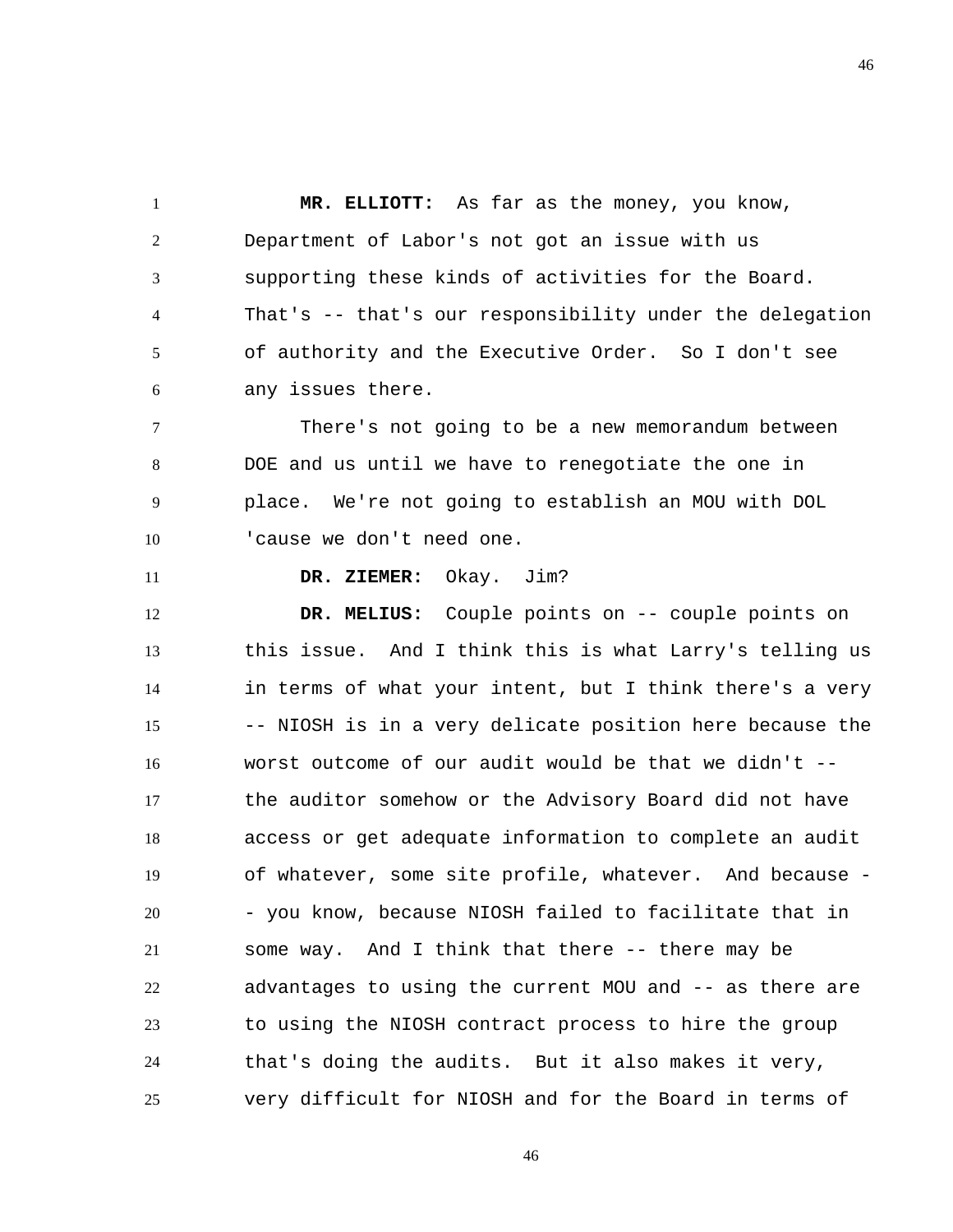1 2 3 4 5 6 7 8 how we handle these issues. And I think that if we work through the current MOU that we have to keep a very careful system of tracking what requests go in, tracking when information comes back, making sure that however we set this up that the appropriate people on the Board are notified if there's a delay, what the reasons for the delay are and so forth -- or there are difficulties with access or clearance, whatever the issue might be.

9 10 11 12 13 14 15 16 17 18 19 20 21 Secondly, I think we need to be very careful on this sort of resource issue. You got me a little bit worried, Larry, with your comments on you don't want this process to slow the other processes down. And I understand that from your program manager's issue - perspective, but from the perspective of the Board and you being audited, you don't want to be -- we also don't want to have one saying that you didn't give us adequate resources to do that. And again, I think that's manageable from -- but if there are resource issues, we need to identify them up front and we need to, you know, make sure that they're being addressed and so forth so it's not --

22 23  **MR. ELLIOTT:** It's not resource issues.  **DR. MELIUS:** Uh-huh.

24 25  **MR. ELLIOTT:** We have resources available to support this. If we need to go into the DOE site and

47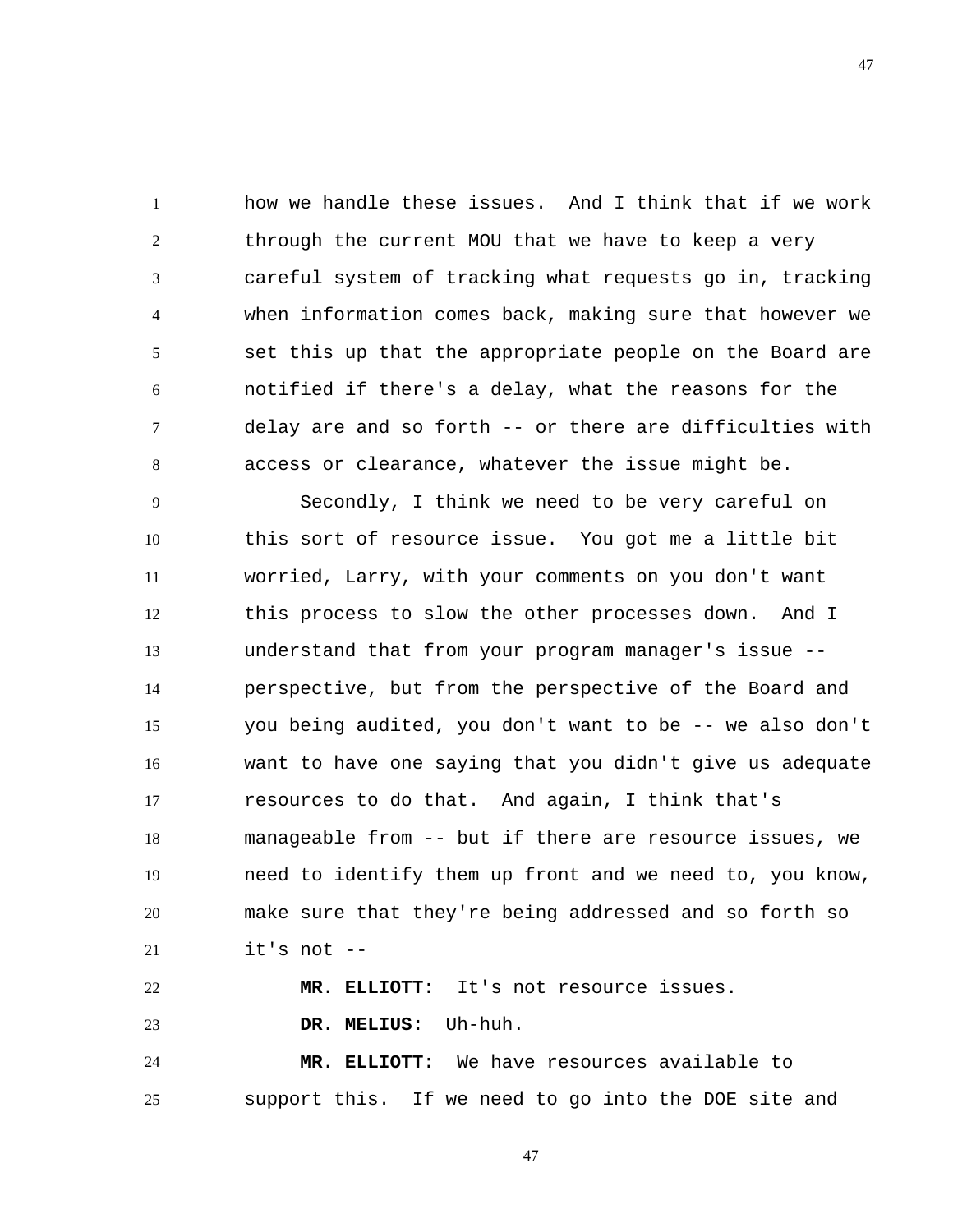1 2 DOE system with our contractor to retrieve the documents you all want, we'll do that.

 **DR. MELIUS:** Uh-huh.

4 5 6 7  **MR. ELLIOTT:** We've done that before for our - this is a request -- I view this as a request for the Board on behalf -- a request from NIOSH on behalf of the Board.

8

3

 **DR. MELIUS:** Uh-huh.

9 10 11 12 13 14 15 16 17  **MR. ELLIOTT:** The resource impact I'm talking about is providing face time with dose reconstructors, providing face time with authors of site profiles and the manager of the site profile development, that -- you know, taking them away from their work setting is the concern I have as the program manager. And we're going to manage that. We're going to balance that, and we're not going to manage it and balance it to the detriment of your audit.

18  **DR. MELIUS:** Uh-huh.

19 20 21 22  **MR. ELLIOTT:** And I just want to assure you, we'll deal with the resource issues that come down the pike. We'll -- we'll talk to DOL and we'll have the funds available.

23 24 25  **DR. MELIUS:** And -- and I -- no, I understand that. I just think that we, as the Board -- the interface with you on that issue needs to be, again, managed very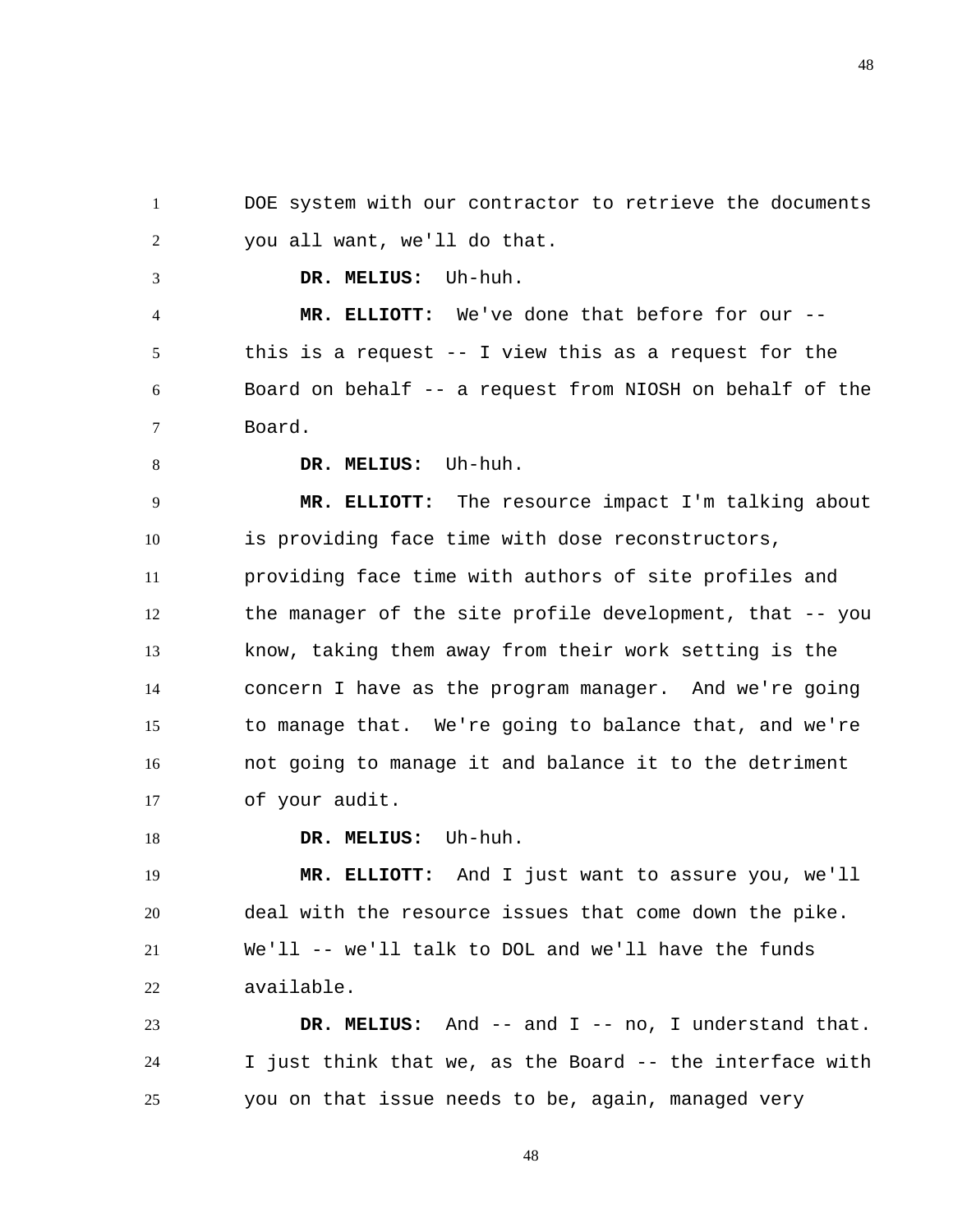1 2 3 4 5 6 7 8 carefully so you're not -- you and the Board is not put in the position of having a delay or something going wrong, you know, whatever, because of that or because it wasn't resolved and identified up -- up front. And you know, there's all sorts of things that can go wrong in the bureaucracy that can affect this, and as long as we're dealing with it up front and have a system to document what's going on, I think we'll be okay.

9 10 11 12 13 14 15 16 17 18 19 The only additional question I have is that if we use the -- I haven't read the current MOU in a while so I don't remember exactly -- to what extent it speaks to the Board's access to issues. I know the law does, but I'm not sure that the MOU did. The question I have is is it worthwhile for the Board to write to Department of Energy Secretary pointing out that this function is starting, this contractor, that we will be working through the current MOU and do that, but that, you know, there are -- are important access issues that are, you know, critical to the -- to the program.

20 21 22  **MR. ELLIOTT:** I think that -- I think that's best answered by Tom Rollow, not me. Sorry to put you on the spot, Tom, but...

23 24  **MR. ROLLOW:** (Off microphone) You want me to answer a question?

25

 **DR. ZIEMER:** Tom, if you want -- if you want to

49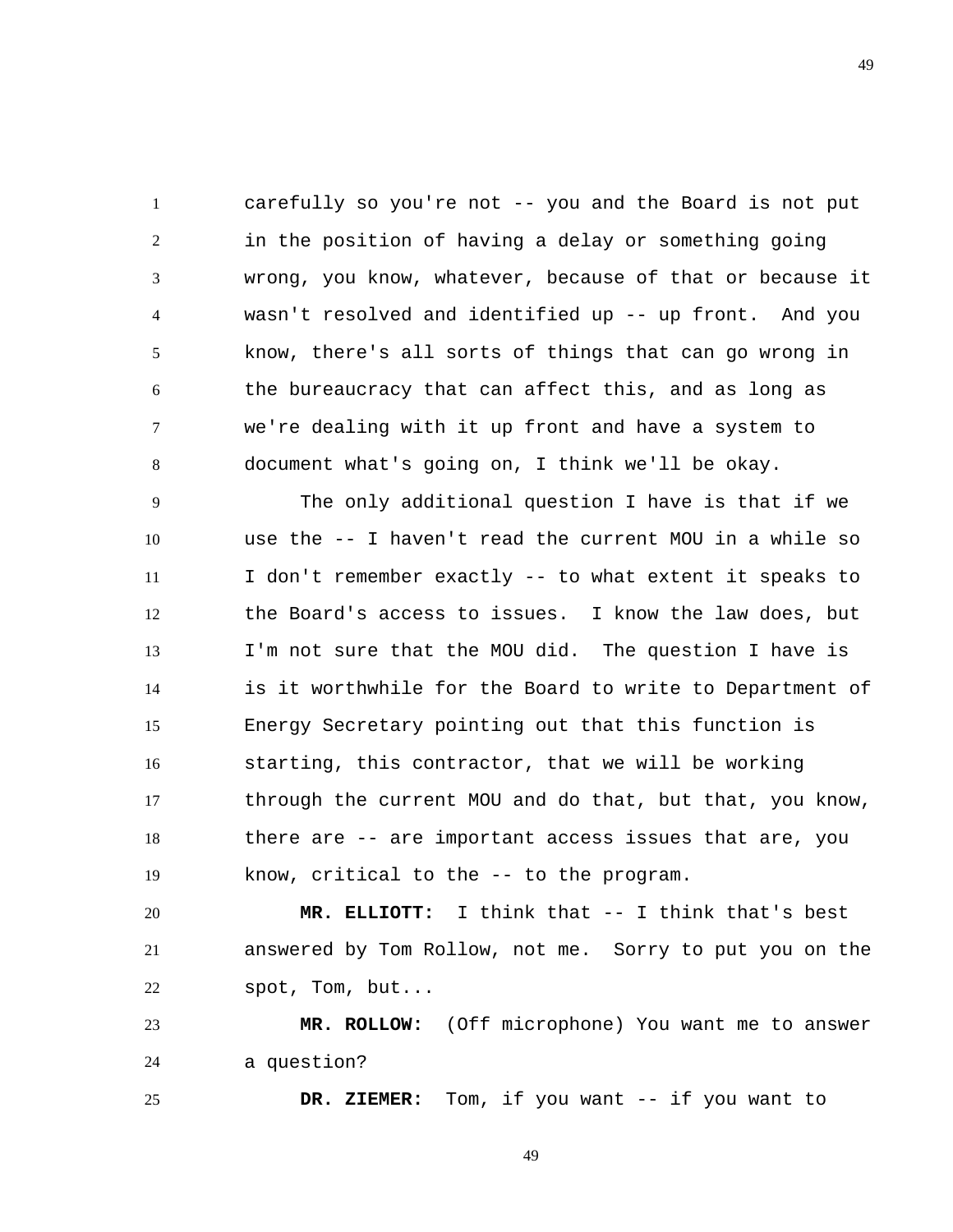1 address that, use the mike, please.

2 3 4 5  **MR. ELLIOTT:** I think Dr. Melius's question is would the Secretary of Energy appreciate a letter from this Board expressing its concern or urgency or need for access, I guess is what you're saying.

6 7 8 9 10 11 12 13 14 15  **MR. ROLLOW:** I endorse Larry Elliott's summary of the way that I think this process will successfully work, and that's to use the existing MOU with DOE. NIOSH has full and free access to all this information at the sites. The sites are well-organized to support the NIOSH information requests. And I think any documents or information that the Board needs can be procured through -- either through NIOSH or with NIOSH accompanying them to the sites or NIOSH opening the door for them.

16 17 18 19 20 I think the sites will look at your independent review team no different than they look at NIOSH people on-site. I'm not saying you have to send a NIOSH person to the site with the review team, but they would go in under the NIOSH auspices.

21 22 23 24 25 Secondly, the question is would a letter from the Board to the Secretary of Energy -- I don't think it's needed, but sure, you could send a letter to the Secretary of Energy and -- and to remind them in the import-- remind him of the importance of this, and we'll

50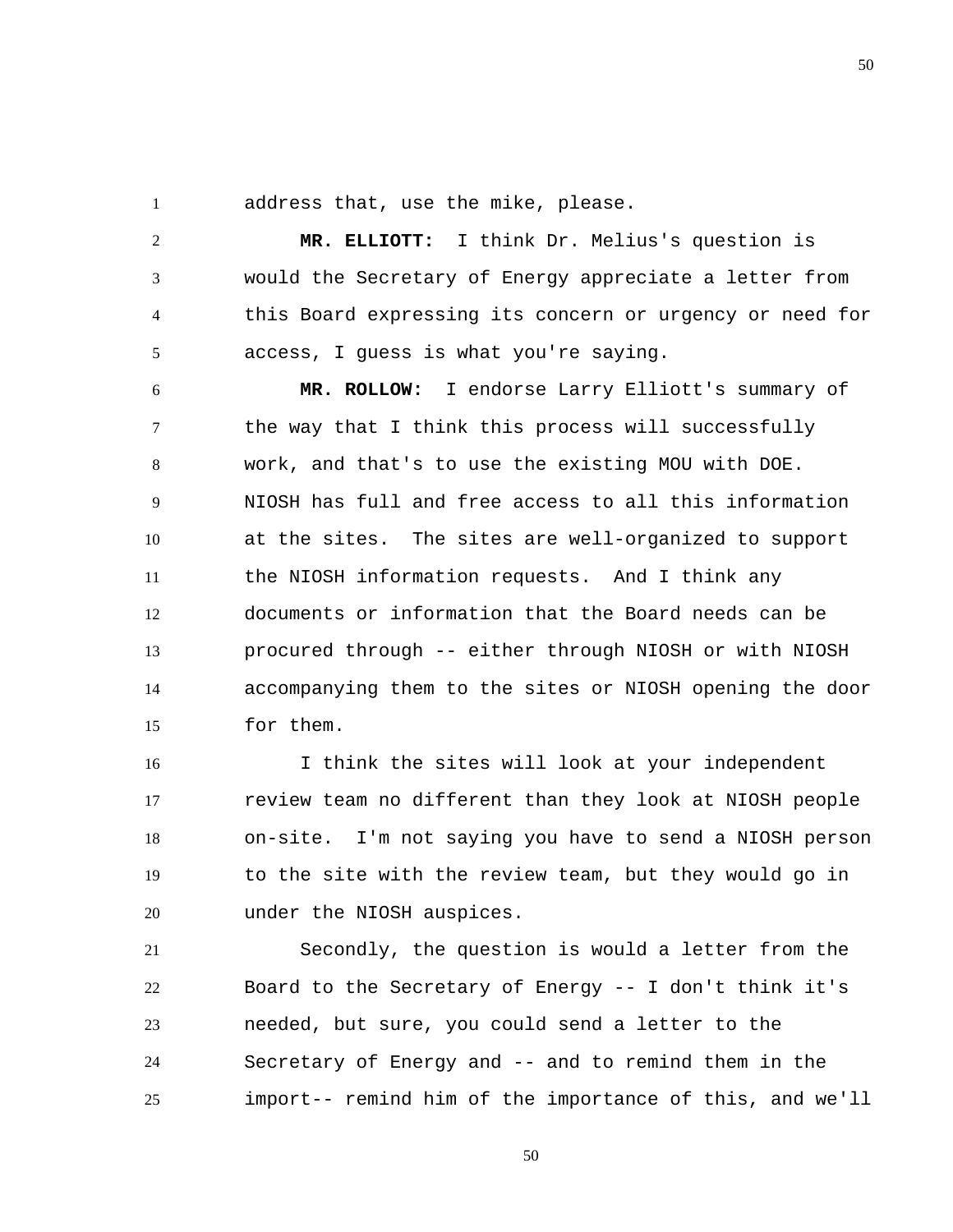51

1

2

take a look at that letter when it arrives.

## **DR. ZIEMER:** Wanda Munn?

3 4 5 6 7 8 9 10 11 12 13 14 15 16 17 18 19 20 21 22 23 24 25  **MS. MUNN:** Actually Dr. Melius said a couple of the things that I was going to express some concern about. As an individual who no longer holds a Q clearance but who occasionally needs access to some part of a site for one reason or another, it's been very clear to me that since September of 2001 there's been a marked change in attitudes about individuals who are not currently employed by the agency and bearing the agency's own clearance authorization to be able to access even peripheral parts of sites. And I would hate to see the kind of individual definition of what constitutes security at each separate site influence the accessibility of our folks here. For that reason I was going to suggest what Dr. Melius had suggested, that perhaps it would be at least not hurtful to request the Secretary of Energy to please notify his -- all of his site managers that this activity would be ongoing and that -- request that they provide access as necessary for the records. I can't see that that would be harmful, and I shouldn't think that it would be politically incorrect to do so. My interpretation is that this would be the kind of thing that this Board's charter would expect of him.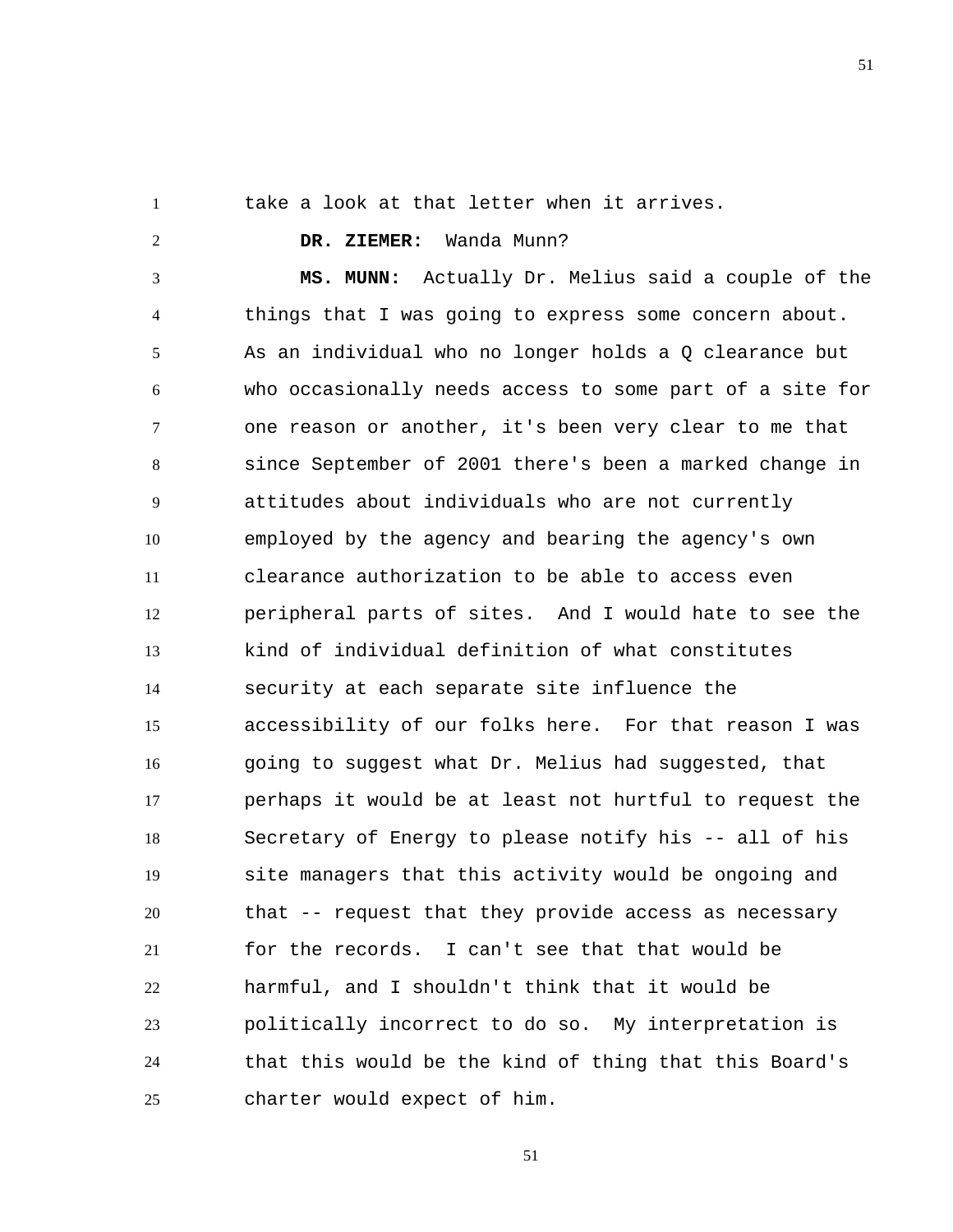**DR. ANDRADE:** Okay. I don't like to bring issues up without having potential solutions. I'm going to try and provide at least a set of thoughts that could be used in developing a solution.

1

2

3

4

5 6 7 8 9 10 11 12 13 14 15 One, having been on the receiving end of surprises like requests for information for the CDC or some NIOSHfunded study, et cetera, et cetera at my particular site, I just roll my eyes and say oh, no, another unfunded mandate -- which it is. Okay? I really don't care what DOE says about it because the funding from these sorts of things usually go into the -- come from overhead accounts, from major sources of money like weapons programs, et cetera. So given that situation, I would say the following should be part of a strategy - an overall strategy to address this issue.

16 17 18 19 20 21 22 23 24 25 One is that the auditing contractor use the site profile authors to the best of their advantage. Okay? They're the ones who were on site, who probably had very extensive knowledge of history and of practices, and therefore they should turn out to be the best resources. I'm not really sure if the auditing contractor knows specifically what it is that they would like to get their hands on once they get on site, but to minimize time on site, they should have an idea, and those ideas can come from the site profile authors.

52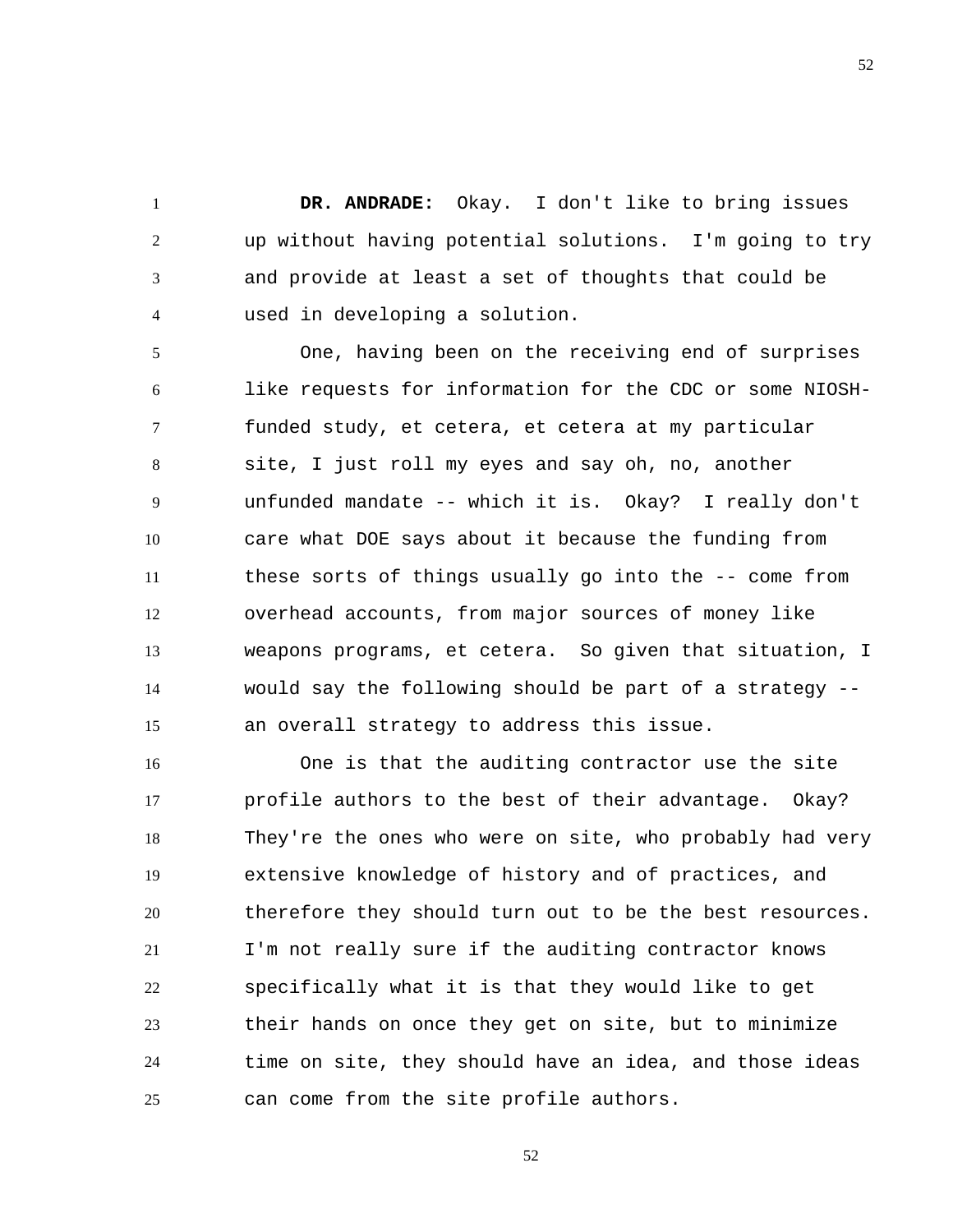1 2 3 4 5 6 7 Number two is there should be a general at least handshake agreement between the Board, the HHS or whomever the right level of personnel is, and the auditing contractor with respect to accelerated Q's or re-establishing Q clearances. If we can get that done as soon as possible and up front, then I think that would save a lot of time and effort.

8 9 10 11 12 13 14 15 16 Second, I also agree that it's a good idea for DOE at some level, and I'm not sure if it has to be the Secretary, let the sites know that this is going to - that this function is occurring, it will affect them and be up front about it. They're going to have to take it out of their hides because if you have to go into repositories, it does take time and effort. Okay? It takes weeks sometimes to track records down. So direct request to the sites, I think, is also a very good idea.

17 18 19 20 21 22 A lot of the -- some of the items that were noted in the memo are available as open information, especially for more recent accidents and/or occurrences, what was noted as off-normal sorts of situations, through the ORPS reporting system. Others are in paper files.

23 24 25 There should also be an agreement and a standard request for classified information as needed, as required for these people who have the Q's, that is

53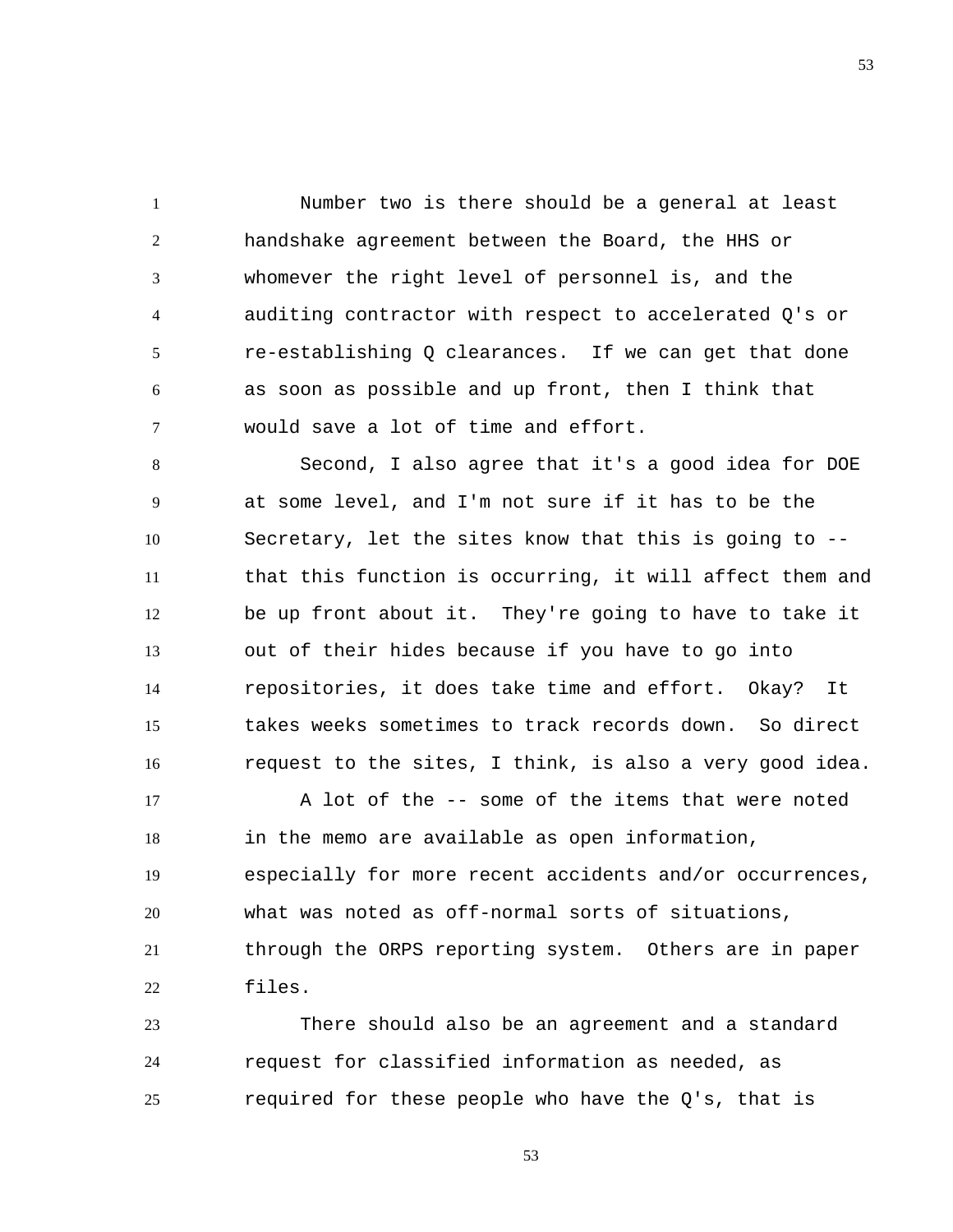1 2 3 4 5 6 7 8 agreed to between DOE and their sites for the folks that will be going on site. And again, all of this with an effort to try and minimize the impact on the work that is ongoing at DOE -- at the DOE sites. And that's what I'm thinking about. It may be a bit fuzzy at this particular point in time. Understand that when these things come around, they are considered unfunded mandates by the DOE contractors.

9 10 11 12 13 14 15 16 17 18 19 20 21 22 23 24 25  **DR. ANDERSON:** Tony covered some of my issues. I just wanted to again underscore that I think, starting with the site profiler, you can probably gather information on what they did so that their process is fairly straightforward. And if -- you could certainly ask them if they went to these documents, did they also then pursue underlying -- you know, kind of go down the chain, or did they take the summary document and say that's -- that's good enough for what we need. And so you may not need to -- you could find out and then your proofing of well, would it have been useful to go to the other documents might limit how much tracing back you'd need to do. So I think if you start with them, from an audit standpoint it's important to what information did they use, did they use other information that was subsequently available to them but isn't directly listed on their list of documents. That -- that I think is an

54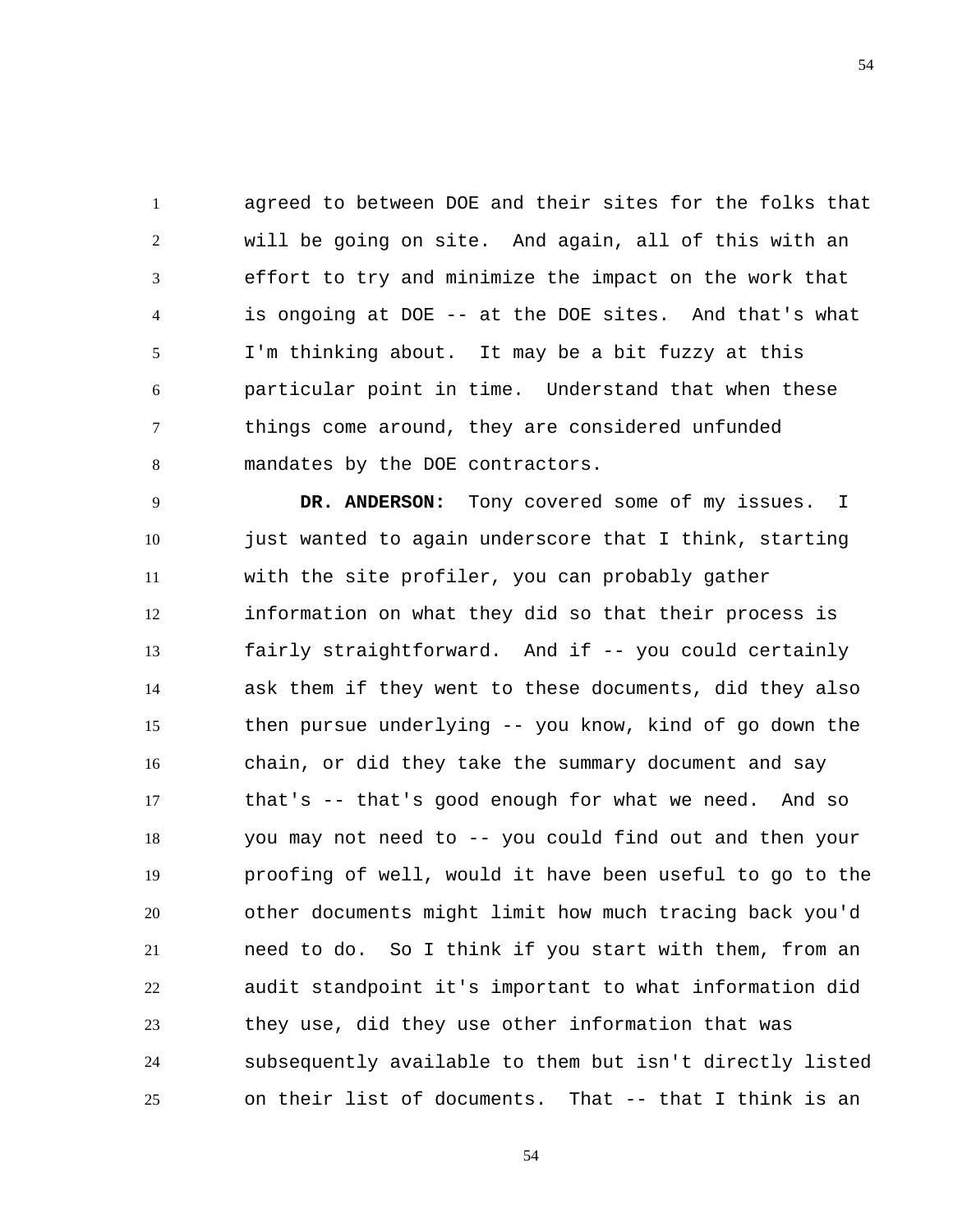1 2 3 4 5 6 easy trace-back. I'd start there to maybe limit, you know, what one has to subsequently ask for when you go on site. 'Cause if they say yes, we went to another document. It isn't listed there. You could find out what it is, request it when you go on site, and it's all there on a one-stop shop.

7 8 9 10 11 12 13 14 15 16 17  **DR. ZIEMER:** Just before we call on Robert, let me insert here and -- you know, Joe's very experienced in this sort of thing, and I think the fact that they've requested access to all of these things does not necessarily mean that they would actually look at all of these things, but you have to sort of a priori say okay, here's some things we may need access to -- depending on what you find out. You're planning to start with the very individuals I believe that Henry described, the individuals involved in the preparation of the site profiles, and that may lead to other things. Is that --

18

 **MR. FITZGERALD:** Yeah, let --

19

 **DR. ZIEMER:** -- not correct, Joe?

20 21 22 23 24 25  **MR. FITZGERALD:** Yeah, let me add -- or respond that the procedures which we proposed to the Board which you approved had as the first phase to talk to the site profile authors, to even interview perhaps some site experts, as well as do this preliminary review of the profile that we've been talking about that we've

55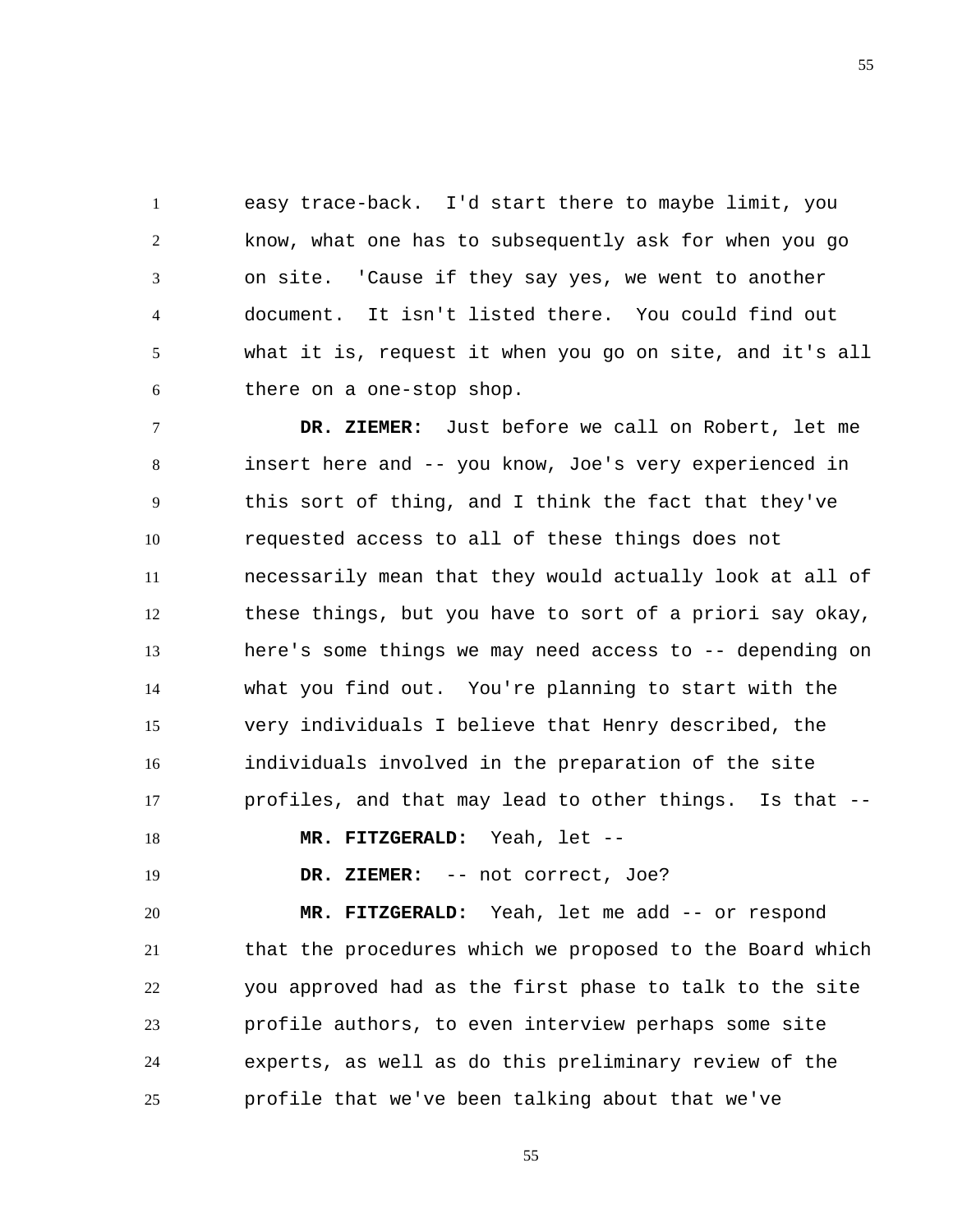1 2 3 4 5 6 7 8 9 10 11 12 completed. That's all the first phase. And that basically enables this second phase of actually looking at data sources, as well as going into a validation. So yeah, that all sets the stage to know better what information we ought to take a closer look at. And I agree wholeheartedly that yeah, that -- you have to do that first, and that's part of what we kind of laid out, that -- you know, and I think we can do it in a way which will mitigate against undue burden on the profile authors, as well, which of course we're conscious of.  **DR. ZIEMER:** Robert?  **MR. PRESLEY:** As one who works with this every day,

13 14 15 16 day in and day out, I think the letter's great. Don't stop at DOE. You have to take that letter down to the NNSA level. DOE and NNSA don't always talk. I would hate to see you get to say Oak Ridge and go to --

 **MR. FITZGERALD:** Y-12.

17

18 19 20 21  **MR. PRESLEY:** -- Y-12 and they look at you like they have no earthly idea that you -- you know, what you're doing, so I'm -- I'm sorry there, but we need to take that to NNSA.

22 23 24 25 Also, look at -- I would suggest that you look at the type of data you need. If you don't need a Q level, then don't go for it. It takes a whole lot longer to get a Q than it does another clearance, so look at your

56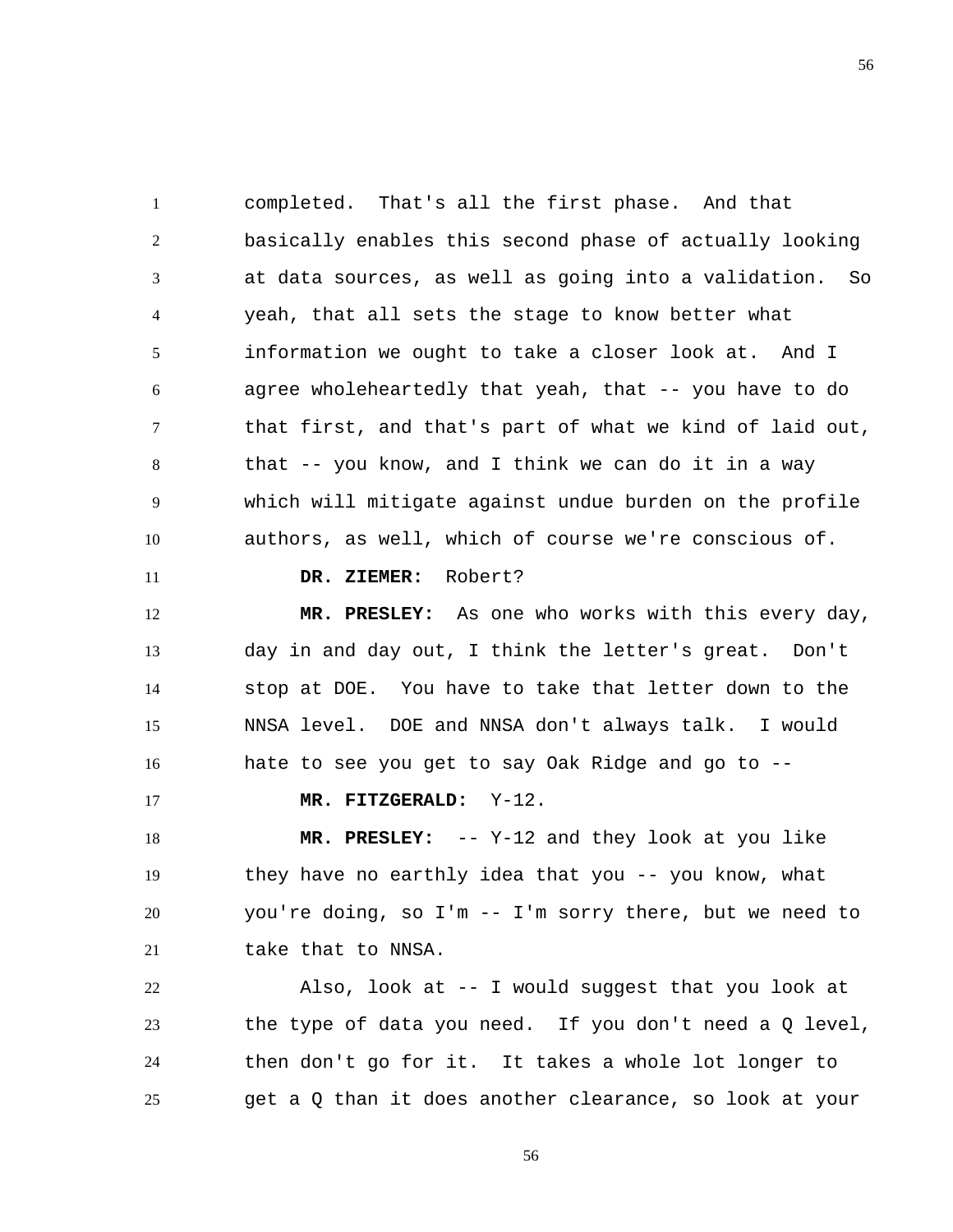1 2 clearance levels and your data needed before you go in, please.

3 4 5 6 7 8 9 10 11  **DR. ZIEMER:** Now there've been a number of sort of general suggestions and observations. One theme that has sort of reoccurred here is the issue of perhaps sending a letter or memo to the agency or agencies. It's not clear to me whether those who addressed this were talking about a memo from this Board or from NIOSH, which is our access point, or from our auditors or what. And if you want to do something formally, we will be looking for a motion. Let's start with Dr. Melius.

12 13 14 15 16 17 18 19 20 21 22 23 24 25  **DR. MELIUS:** Let me describe, then I will move the description. We have some discussion here. I think the letter should come from the Advisory Board, that it should go I think to the Secretary of DOE, but that may be open to discussion, but I think that's the easiest one -- where -- place to send it right now, and it should address -- you know, description of why we -- our contractor needs access, how we're going to go about - do it, the clearance issue, which is very important, as well as the records access issue. And then explain how we're working through the NIOSH MOU to be -- to be doing this, but again underlining how important the process is and how it was, you know, mandated in the -- in the Act.  **DR. ZIEMER:** And you therefore so move.

57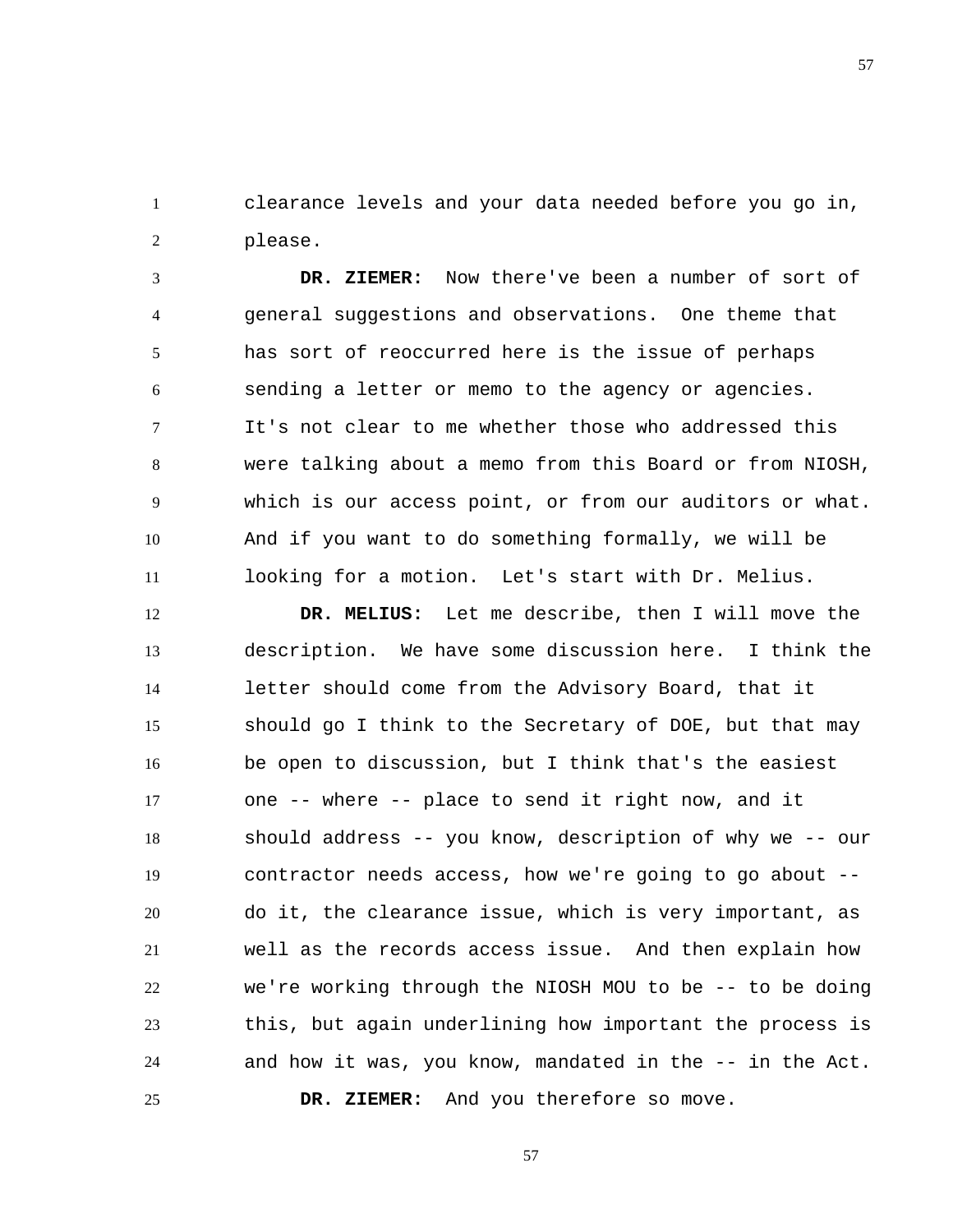**DR. MELIUS:** I move that, yes.

1

2 3 4 5 6 7 8  **DR. ZIEMER:** Dr. Melius has just moved that the Board send a letter -- such letter would go to the Secretary of the Department of Energy. It would be copied to the Secretary of Health and Human Services, to whom we report. It would -- there might be a similar letter to NSSA -- N -- to another acronym. Is that the same letter or a different letter?

9 10 11 12  **MR. PRESLEY:** Well, it needs to be the same letter.  **DR. ZIEMER:** It's the same letter. Is it addressed to the same -- this is part of your motion, Jim. We're trying to define what it is you moved here.

13 14 15 16 This letter would explain that -- the audit process which we're required to do under the regulation will require access, that this access we would be seeking through NIOSH. Are there other --

17 18 19 20 21 22 23 24  **DR. MELIUS:** Yeah, we -- I mean I see two main items. One is to facilitate the Q clearance issue when appropriate and necessary, and secondly the access to the site and to the -- to records as requested on the site. And I think we'll be requesting that the Secretary notify, you know, in whatever the appropriate fashion, all the sites of this request -- and this -- of this activity that'll be ongoing.

25  **DR. ZIEMER:** Okay. Who seconded that --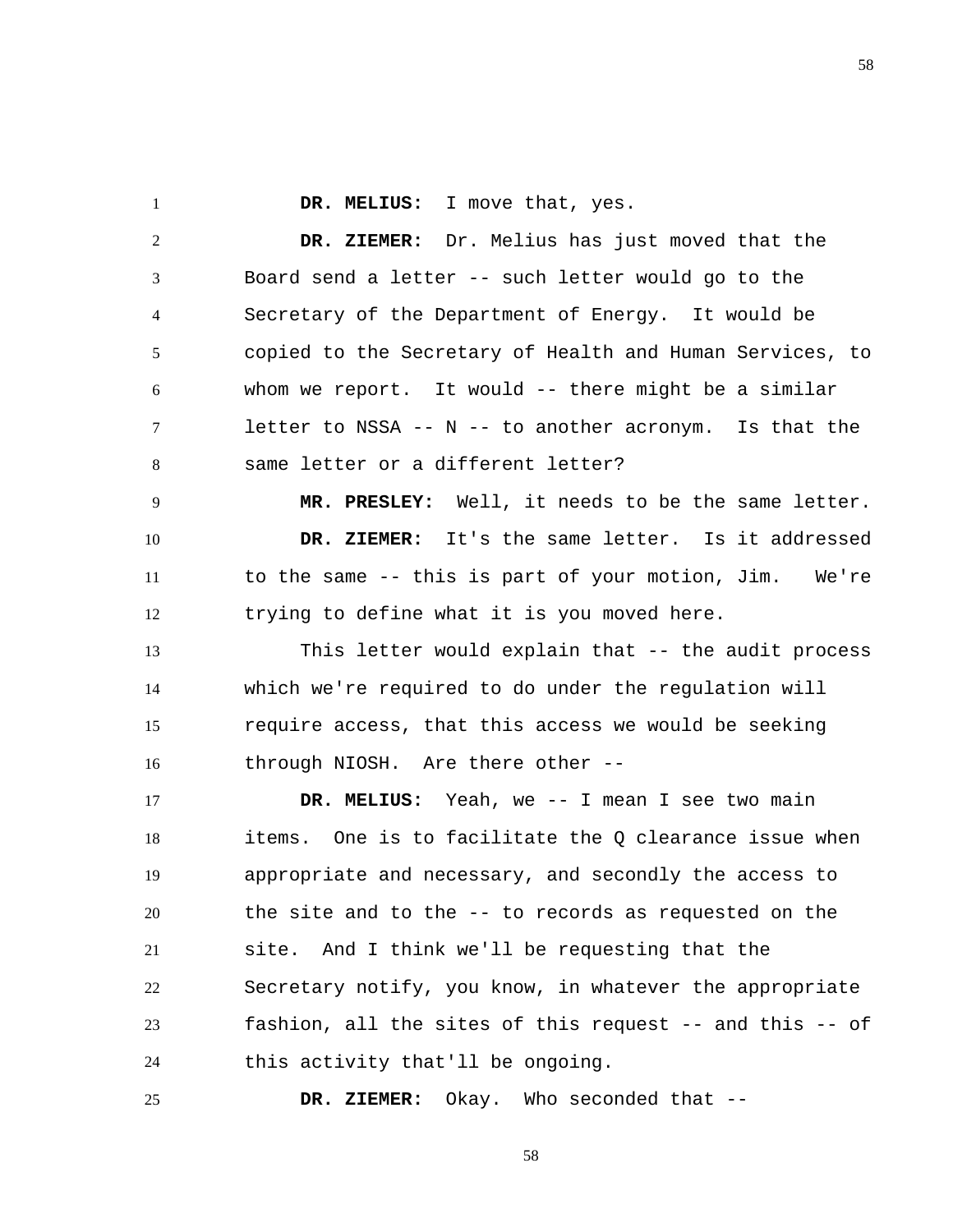1

25

 **MS. MUNN:** I do.

2 3  **DR. ZIEMER:** -- motion? Motion has been seconded. We're now addressing the motion. Wanda?

4 5 6 7 8  **MS. MUNN:** Does the letter also need to address the issue raised by Tony and by others with respect to funding? Do we need to identify that the funding for this activity is occurring through NIOSH? That's a question --

9 10 11  **DR. ZIEMER:** My understanding is that Larry has already addressed that for us. We don't apparently need to mention the funding.

12 13 14 15 16 17 18 19 20 21 22 23 24  **MR. ELLIOTT:** Well -- well, wait, let me -- let's just -- no, no, take a moment and pause here now. I interpreted what Wanda just said to mean will DOE have the funds available or will this be viewed as an unfunded mandate. My commitment earlier is to support and facilitate your access if -- in that regard, that means to me if you get access and you need somebody to do in because DOE doesn't have enough people, enough clerical support to go retrieve the records, we can help do that. But -- but if -- in your letter to DOE, if you wish to address funding, I think it should be address the funding support down through the chain in DOE to the sites.

 **DR. ZIEMER:** Tony?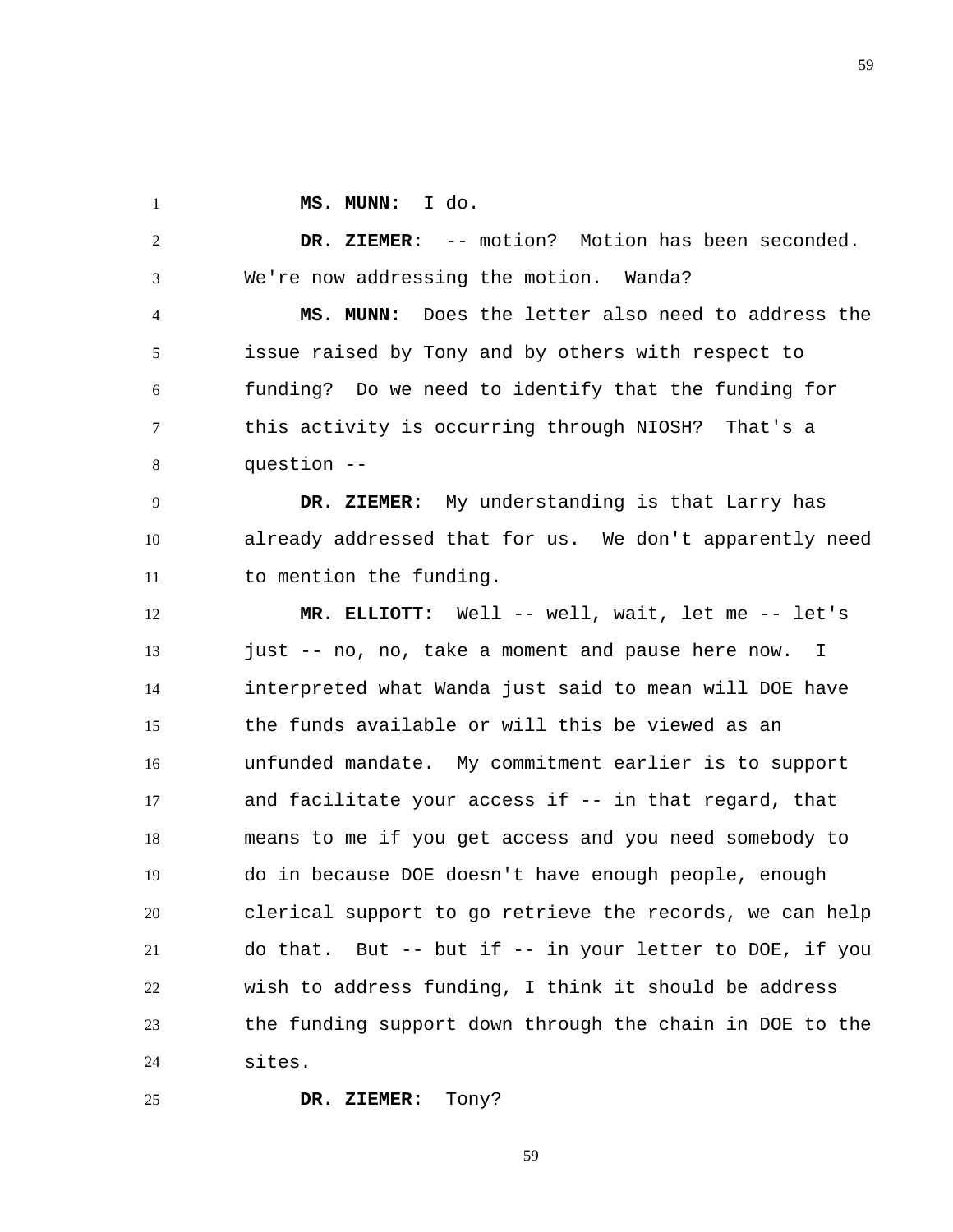1 2 3 4 5 6 7 8 9 10 11 12  **DR. ANDRADE:** I just wanted to clarify what I mentioned earlier, and that is, although these -- these activities are identified as unfunded mandates, one of the things that such a letter would help to ameliorate is, number one, the surprise; and number two is it would allow sites to prepare for a visit that would -- that would have minimal impact. They know it's going to come out of their hides. And because of the MOU between DOE and DOL and it being referenced, they know that they will do the work. However, we want to be considerate and provide them with a heads-up, with warning, and also reassure them that the impact will be minimal.

13 14 15 16 17 18 19 20 21 22  **DR. ZIEMER:** Okay. Thank you. Henry?  **DR. ANDERSON:** Yeah, I was just going to say as part of the introduction I would just say that it's starting. I mean they've known about the process. I think we need to explain it, introduce -- here's the contractor that's going to be contacting, and then ask them to facilitate, you know, along the other lines. But basically this is a notice that we're beginning, here's what it's going to entail, here's going to be the process and it's more FYI so they can prepare.

23 24 25  **MR. ELLIOTT:** Let me -- I would be remiss if I didn't mention this. I think -- and maybe it'll help in your understanding of the agreement we have with DOE.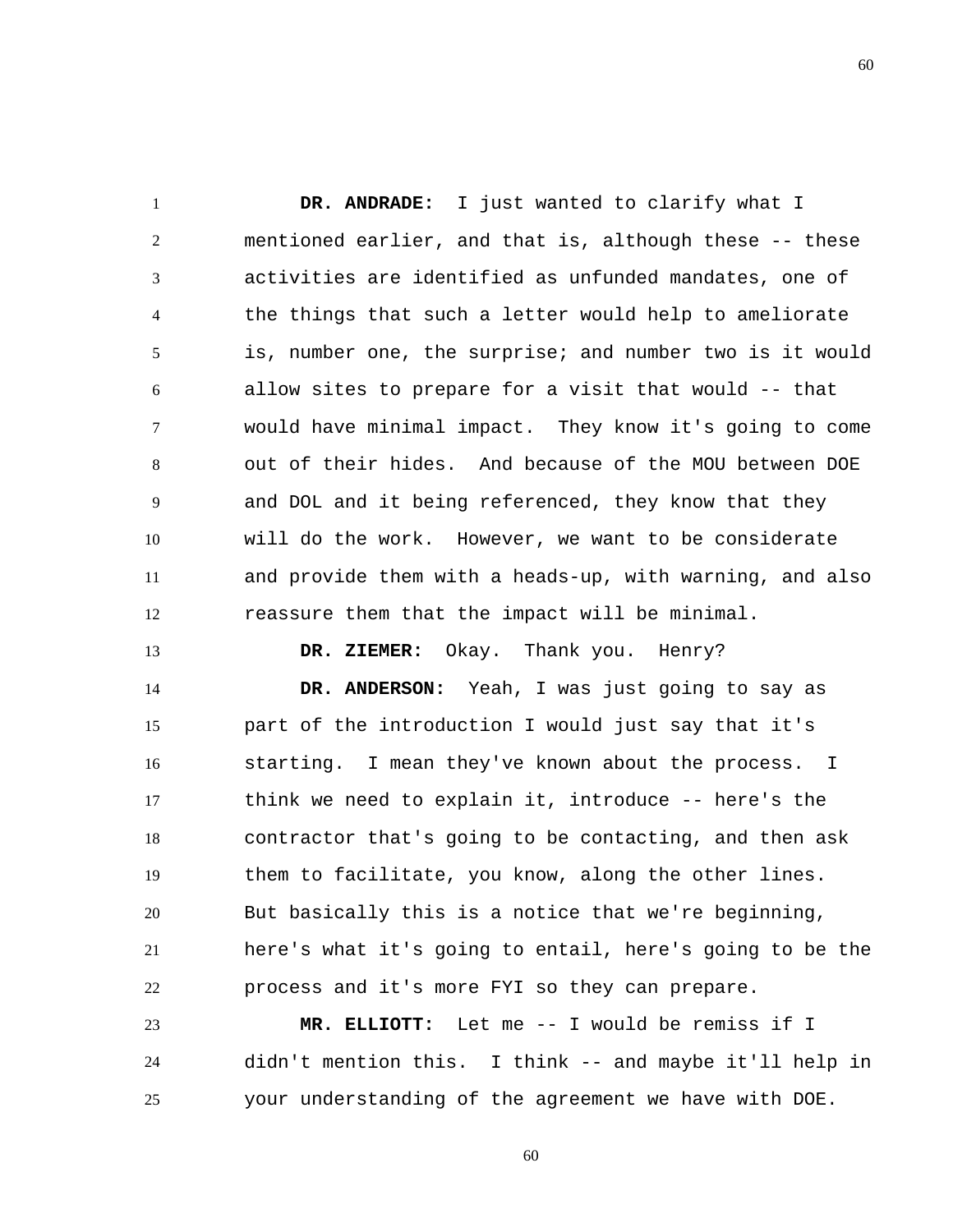1 2 3 4 5 6 7 8 9 When do we -- when does HHS, NIOSH, pay for access or -or pay for something, when do we transfer money to DOE, is the way to say it, I guess. And we do that only when we seek some technical advice, consultation or -- or they've got a technical expert that we need help in understanding a piece of information, data or whatever. That we -- we compensate them back for. But access to information and providing information and retrieving information we do not.

 **DR. ZIEMER:** Thank you.

11 12  **MR. ELLIOTT:** We assist, but we do not transfer funds for that.

13 14 15 16 17 18 19 20 21 22 23  **DR. ZIEMER:** I'm going to call for the vote in just a moment, and let me advise you what you will be voting on. We will vote on the intent to send the letter, basically, that will include these concepts. If the motion passes, I will assign a couple of people to draft the letters and this afternoon you will have a chance to approve the actual letter as it's worded. Is that agreeable? Is that agreeable with the mover that the motion is a motion to, in essence, prepare such a letter, and we'll have a look at it? Is that agreeable with the mover and the seconder?

24  **MS. MUNN:** Yes.

10

25  **DR. MELIUS:** Yeah.

61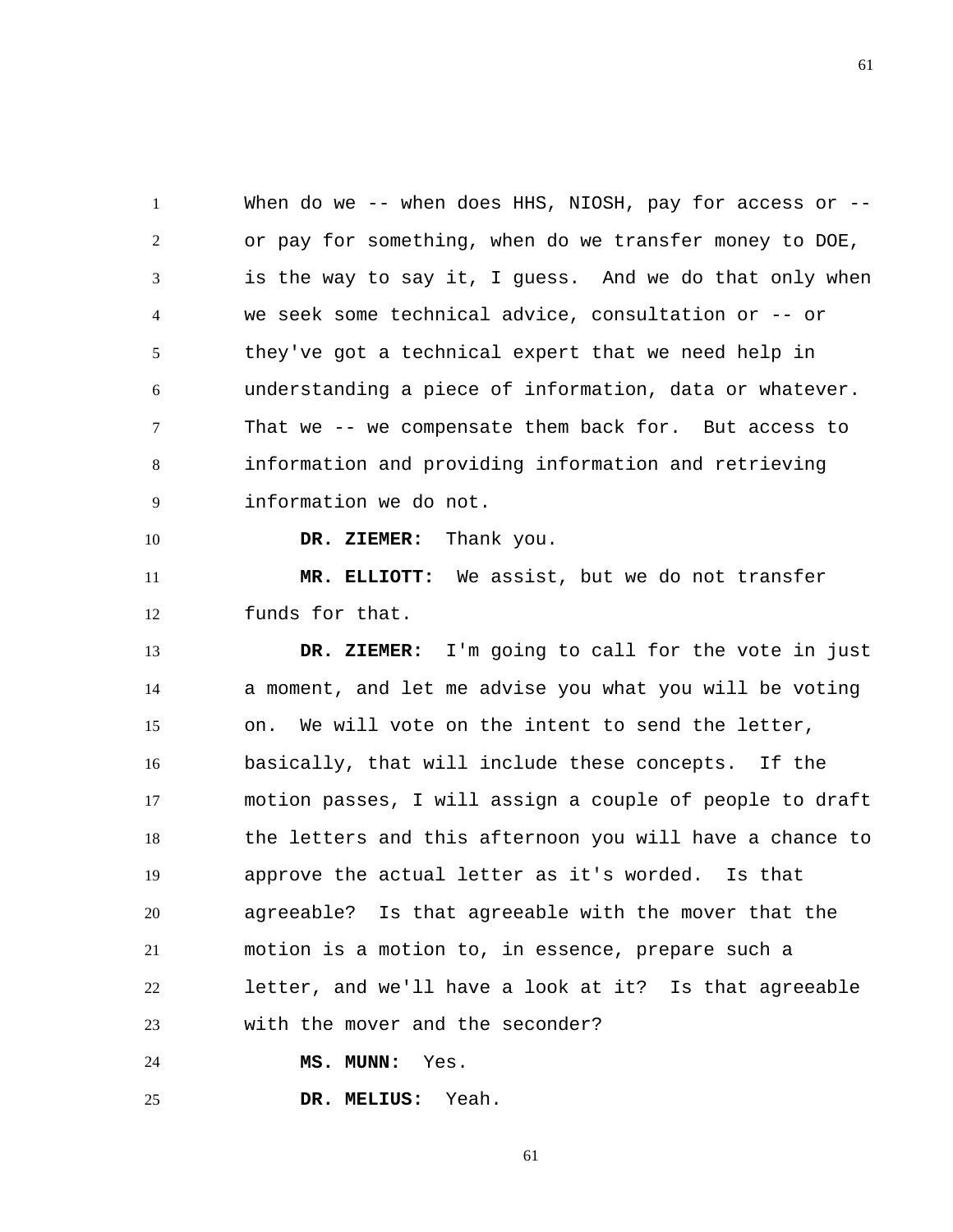1  **DR. ZIEMER:** Okay.

2 3 4 5 6 7 8 9 10 11 12 13 14 15 16 17 18 19 20 21 22 23 24 25  **DR. MELIUS:** Or as an alternate -- I don't know if we'll have enough time to get it -- if Cori and everyone -- if we can get something written up and circulated. Can we circulate it after the meeting by e-mail and then with Paul as the final approver on it?  **DR. ZIEMER:** Well, that depends on what you're willing to authorize. But if we have to -- if we have to -- we cannot approve it by -- we cannot take a formal action on it --  **DR. MELIUS:** But can --  **DR. ZIEMER:** -- outside the public forum.  **DR. MELIUS:** But we can authorize the Chair to send the letter.  **DR. ZIEMER:** You can authorize the Chair to send the letter.  **DR. MELIUS:** The Chair can then appropriately consult with...  **DR. ZIEMER:** As long as the general content is agreed to --  **DR. MELIUS:** Yeah, that's fine.  **DR. ZIEMER:** -- and I would hope that we might have at least a draft wording today. Shall we proceed on that basis? Does anyone wish to speak against the motion before we vote?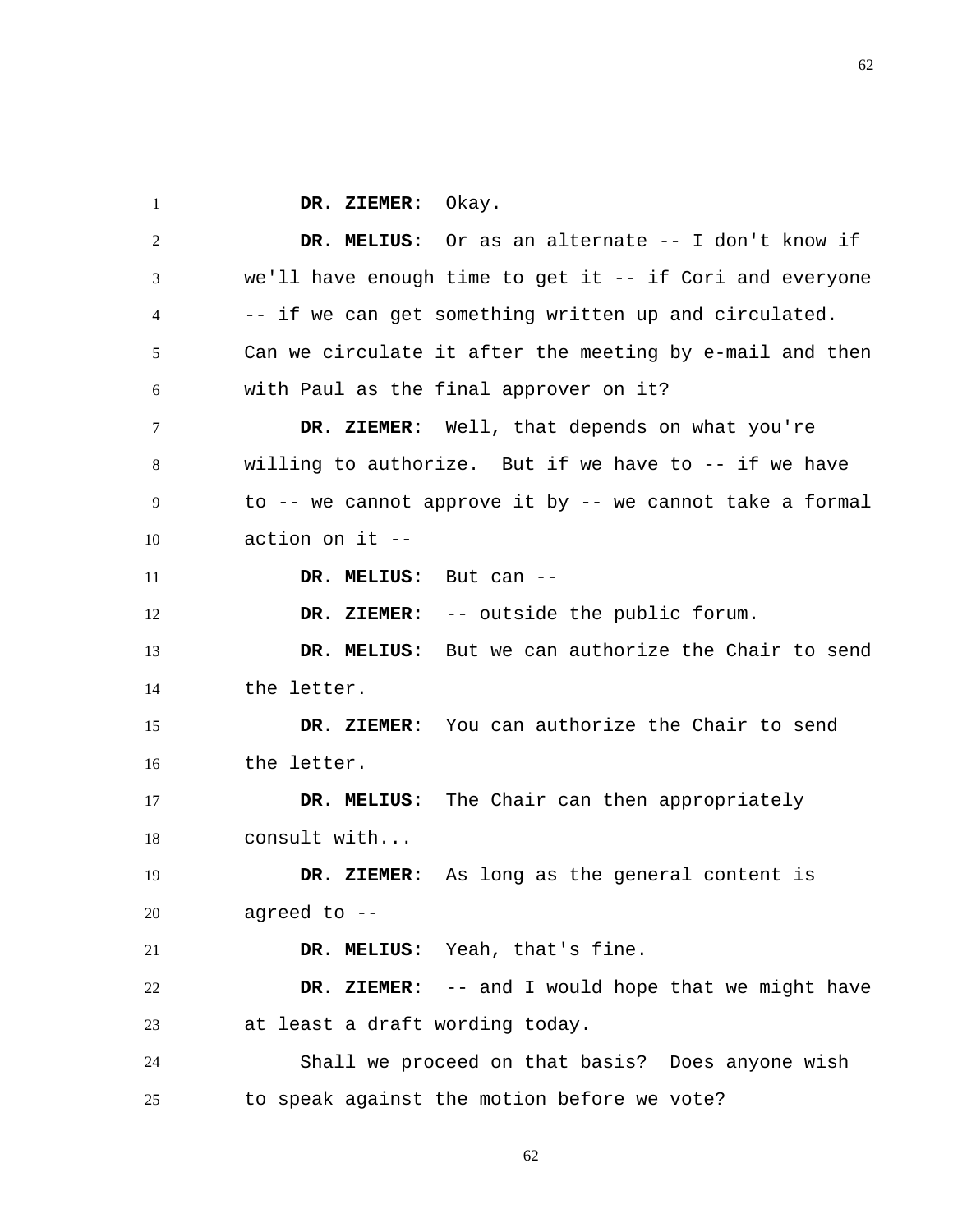1 2 3 4 5 6 7 8 9 10 11 12 13 14 15 16 17 18 19 20 21 22 23 24 25 (No responses)  **DR. ZIEMER:** Okay. All in favor of the motion, fuzzy as it may be, say aye. (Affirmative responses)  **DR. ZIEMER:** All opposed, no? (No responses)  **DR. ZIEMER:** Any abstentions? (No responses)  **DR. ZIEMER:** Motion carries. I would like to ask the mover of the motion -- of the motion and Tony, would you assist Jim to -- so that we cover those issues that were of concern and see if you can give us a rough draft this afternoon so that we have at least a preliminary idea of the content of the letter as it would go out? Thank you. You can call on anyone else for expert advice as you prepare it. Other questions for Joe Fitzgerald? (No responses)  **DR. ZIEMER:** Thank you very much, Joe. Appreciate the input.  **MR. FITZGERALD:** I'd like -- unless there's a need for a break or something, I'd like to introduce a colleague on task three.  **DR. ZIEMER:** Let me see where we are time-wise. How much time does Hans need?

63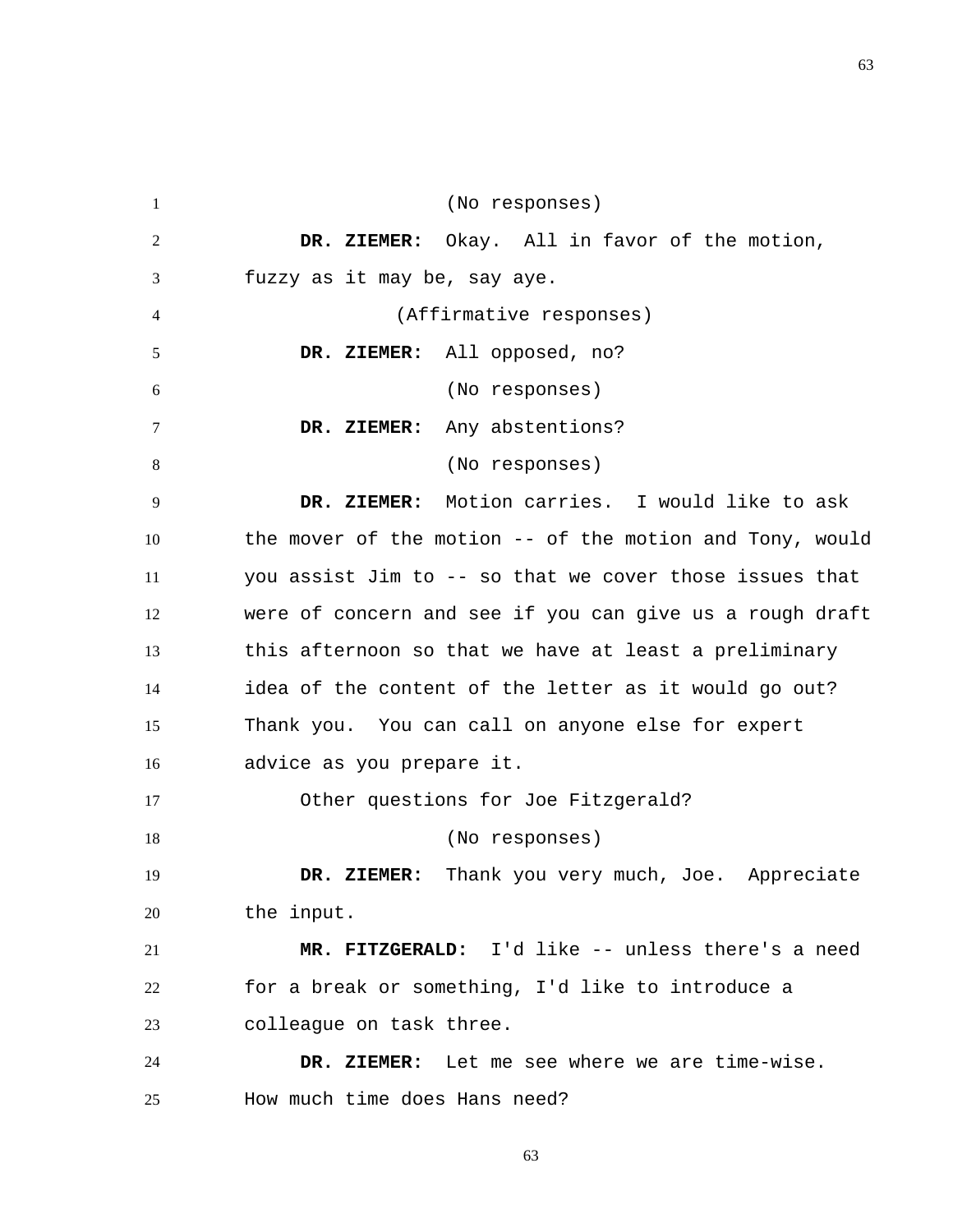1

4

5

 **MR. FITZGERALD:** Hans?

2 3  **MR. BEHLING:** (Off microphone) Well, I'll need at least 25 minutes.

> **DR. ZIEMER:** Let's take a break. (Whereupon, a recess was taken.)

6 7 8 9 10  **DR. ZIEMER:** Let's reconvene. We're going to hear next from Hans Behling, who is going to review the protocol for review of procedures and methods employed by NIOSH for dose reconstruction. This is actually the task three protocol.

11 12 13 14 15 16 17 18 19 20 21 22 Now while he's -- or before he starts, let me point out to you, Board members, in your packet you have the overheads that Hans will be using, and then in the next tab you have the drafts that come to us from SC&A. And one of those, which is called SC&A's procedure to perform quality assurance reviews of NIOSH/ORAU dose reconstruction procedures, seems to have inadvertently had attached to it a completely unrelated document from NIOSH. This is not an SCA document. They would have no idea what it's about. It's a highly confidential NIOSH document and anyone who's read it will not be allowed to leave today.

23 24 25  **MR. ELLIOTT:** My apologies and my regrets for any inconvenience that this inadvertent clerical error has caused anyone here. It is -- I think there's actually

64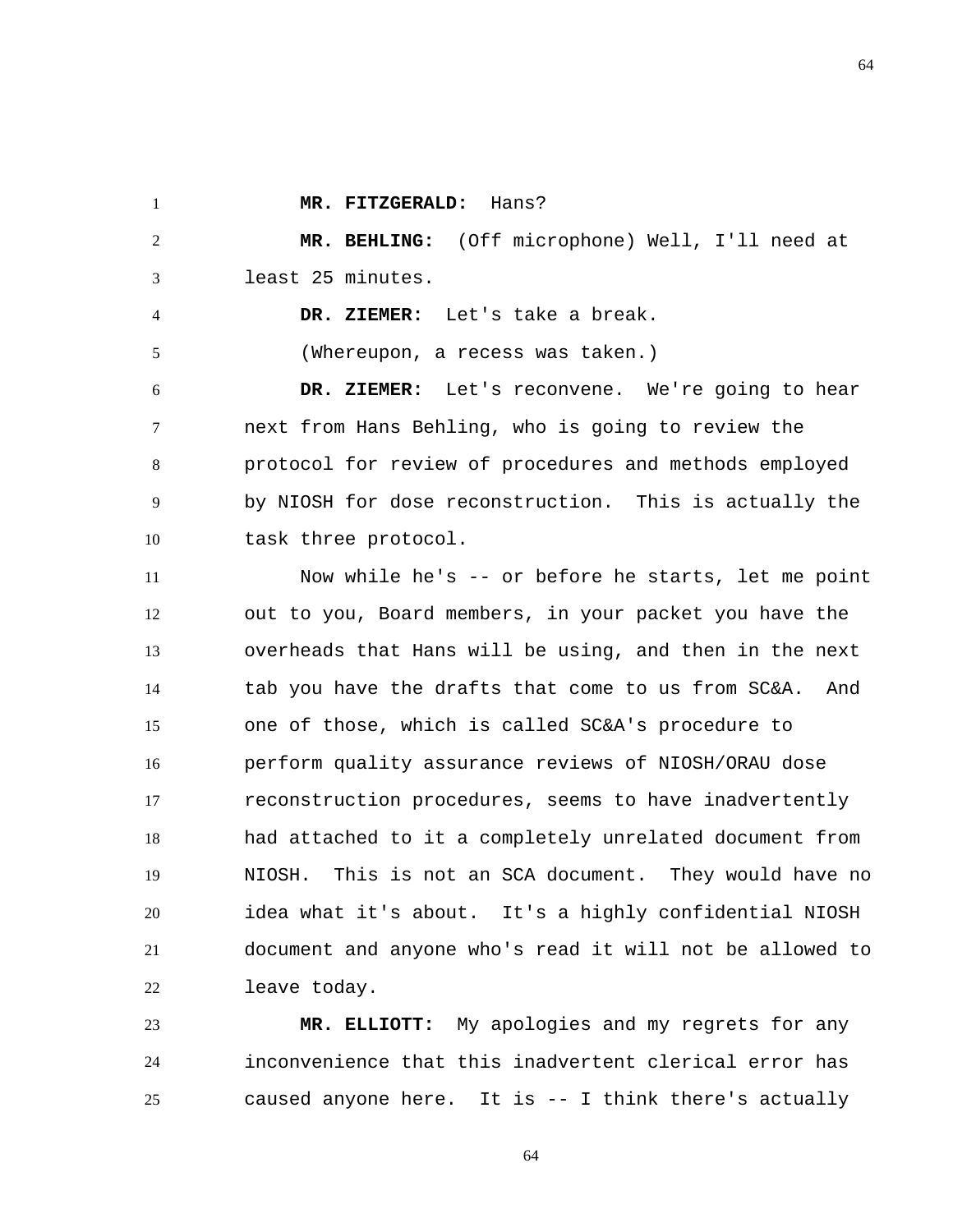1 2 3 4 5 maybe two documents there about position descriptions for a general schedule 15 person or two, and has no bearing on OCAS. You won't -- I don't even think you see NIOSH mentioned there, I'm not sure. But please just disregard. Thank you.

6 7  **DR. ZIEMER:** Okay. We're going to shred all copies of that.

8 9 10 11 In any event, you might have -- those -- those two documents, with the exclusion of this inadvertent document, are the ones that are under consideration. So  $Hans$  --

12 13 14  **MR. ELLIOTT:** In our continuous improvement process at NIOSH/OCAS, these are the kind of things we're looking to avoid.

15 16  **DR. ZIEMER:** I thought they were inserted intentionally to see if the Board would catch it.

Okay, Hans, please.

17

18 19 20 21  **MR. BEHLING:** Okay. Just as a recap, I will not be talking about that second document that involves the QA procedures. I'm going to be confining my presentation to the first one, the larger one.

22 23 24 25 Just again this morning I'd like to say thank you for the opportunity to come here and my name is Hans Behling. I'm with SC&A and I'm a health physicist by training.

65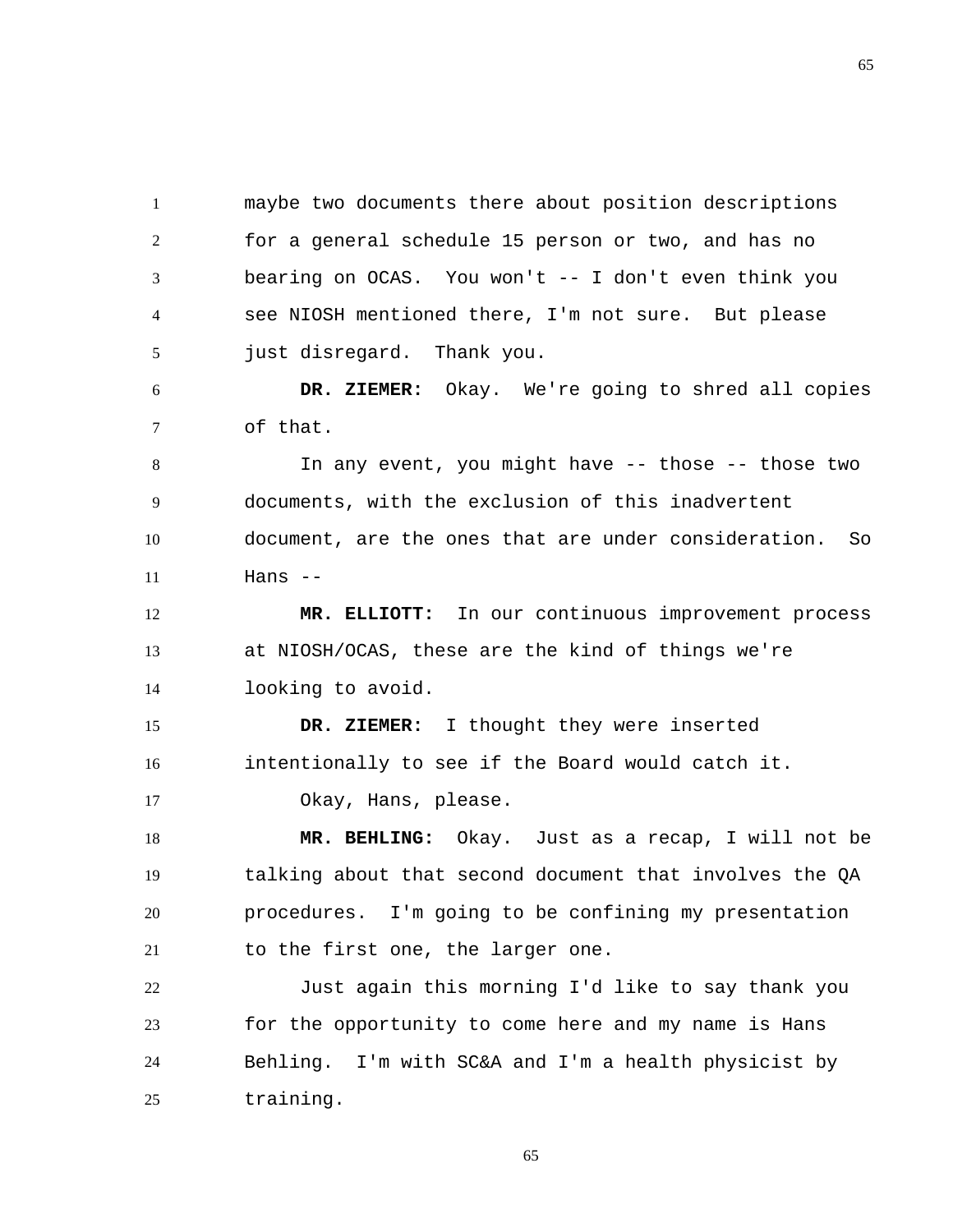1 2 3 4 5 6 7 8 9 Under the Energy Employee Act there's a statutory requirement for the Board to independently review the methods for dose reconstruction, and it's all - obvious-- clear that procedures that a critical part of that methodology. So on behalf of task three, I was asked to develop a procedure that provides both an outline, as well as a general approach, for the review of procedures that have been adopted for dose reconstruction.

10 11 12 13 14 15 16 17 18 Accordingly, the Board forward to us a disk that contained 33 procedures, and these 33 procedures represent OCAS implementation guides, technical information bulletins, program evaluation reports and procedures, as well as ORAU's plans, procedures and technical information bulletins. And I think they're all part of the package that you have that briefly identify them and also give you a one or two-sentence summary of each of those procedures.

19 20 21 One thing I do want you to take note of is that not included in this review process are obviously site profiles, because they are covered under task one.

22 23 24 25 When I briefly scanned these 33 documents or procedures, I realized they were quite diverse in both content and in scope, and I have to tell you, it took me a while to understand how I was going to write a

66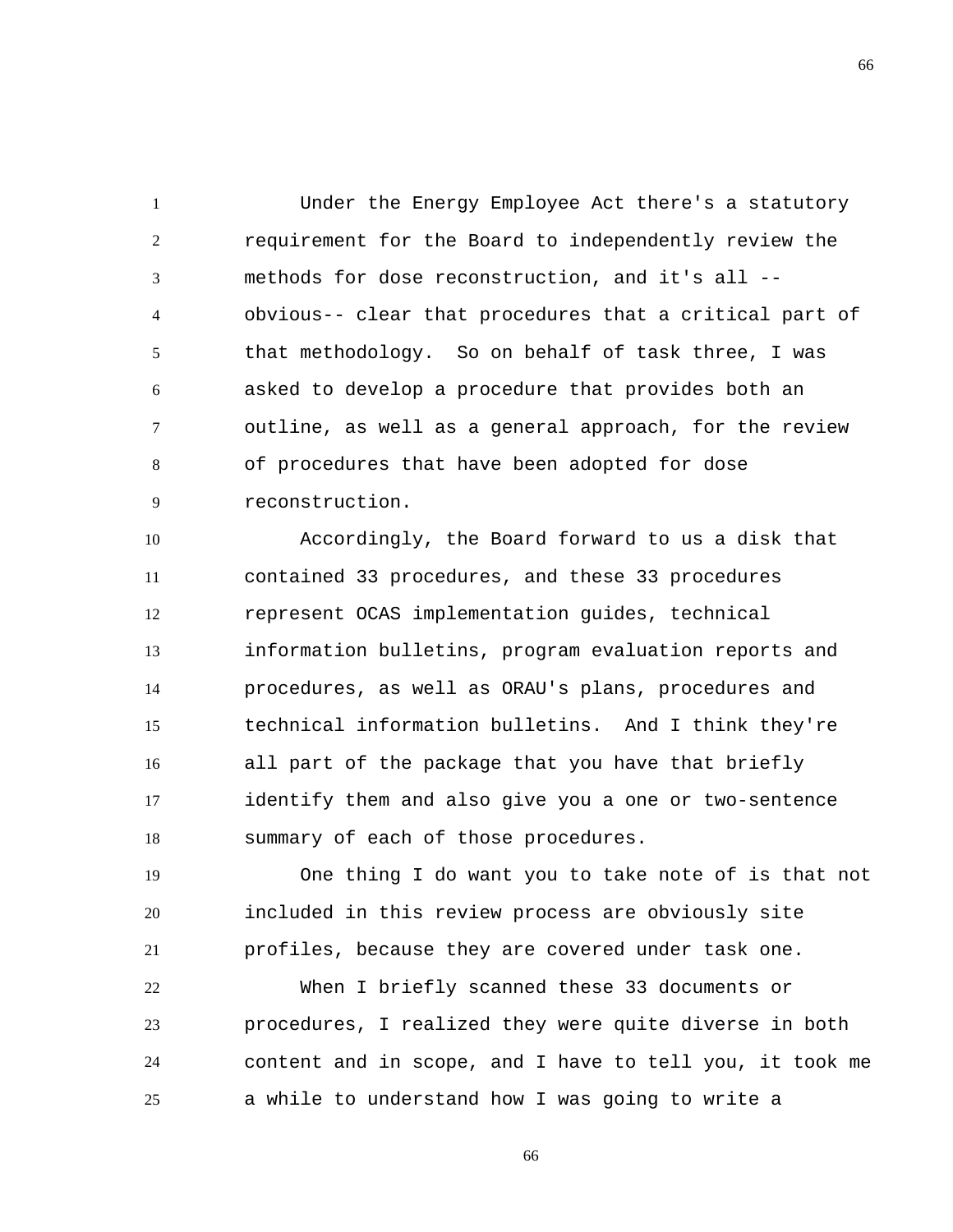1 2 3 4 5 procedure to review 33 procedures that varied so differently. So I re-read the Act over and over. I reread the final rule of 42 CFR 82 and the regulations themselves for some inspiration, hoping that a light would go off.

6 7 8 9 10 11 12 13 Well, the Act requires that the Department of Health and Human Services establish regulations and methods for arriving at reasonable estimates, and that was one of the key words that jumped out at me - reasonable estimates. And the Act specifically states that the key objective of the compensation program is to provide for timely compensation, another word that jumped out from the pages.

14 15 16 17 18 19 20 21 22 Other directives issued by the Act in the final rule of dose reconstruction methods state that these methodologies should be, one, efficient; two, consistently applied; reasonably and fair to the claimant; adequate and complete; and well-grounded in the best available science. And those are the key words that I focused on in thinking about how I'm going to write a procedure that will capture some of those elements.

23 24 25 It would have been easy for me to focus strictly on the science of it, because as health physicists we tend to always dwell on infinite detail and how much could we

67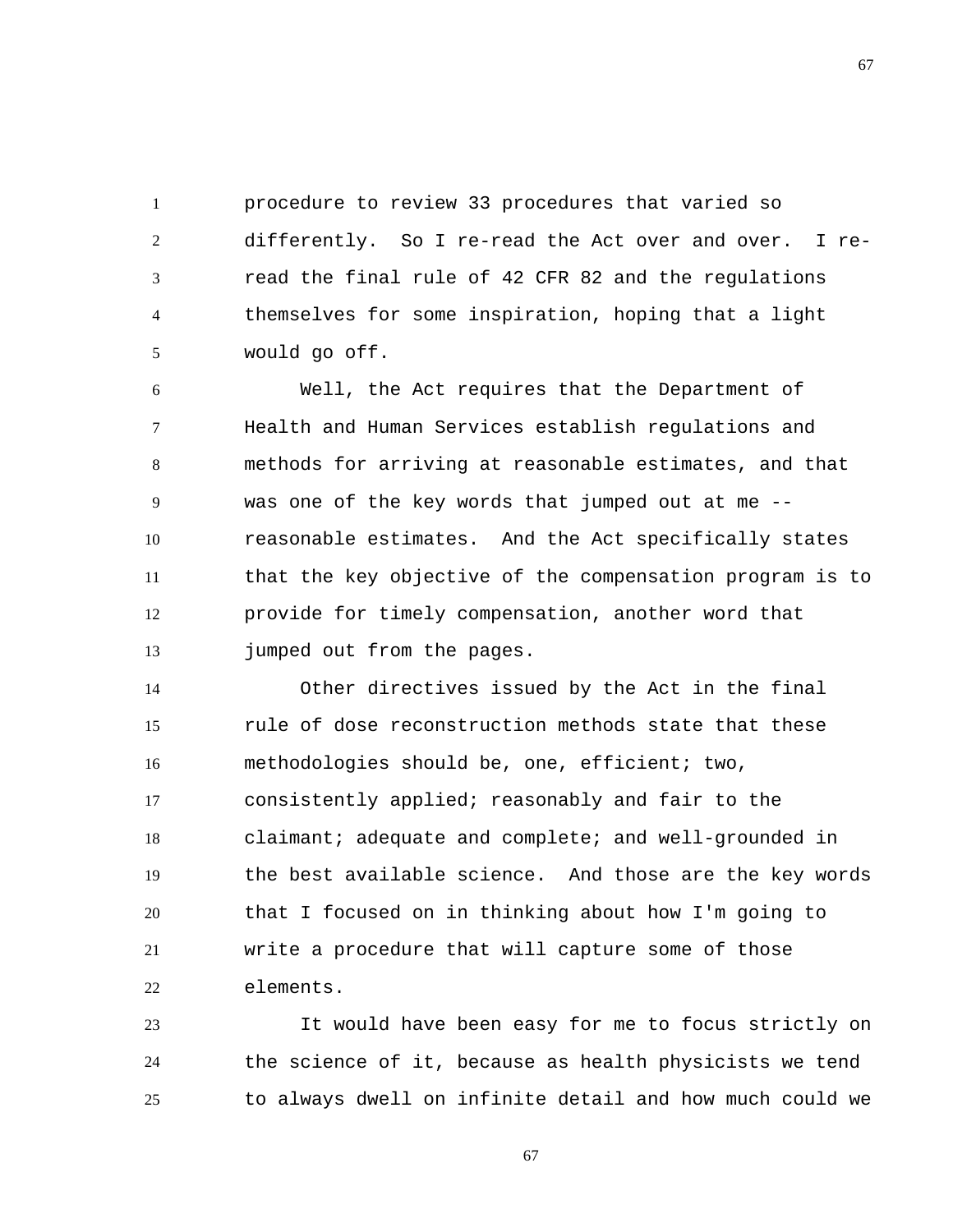1 2 3 4 improve on this if we add this and this and this, and that's axiomatic. Science has to be obviously an integral part of this review protocol, but it's certainly not the only one.

5 6 7 8 9 10 11 In the next seven slides I will briefly identify the seven objectives that came out of the review of the Act and the final rule, as well as the regulations themselves, and identify criteria that we will use to determine if the procedures under review meet in fact these objectives. So let's go to the first statement. Of course that reiterates what I just said.

12 13 14 15 16 But the key word here is that we want to be in a position to -- to -- to establish a sense of timeliness, so that became our first objective. To what extent are procedures supporting a protocol that will allow for a very rapid analysis of doses, et cetera.

17 18 19 20 21 22 23 24 25 Objective number two is that the procedures must also establish a sense of efficiency in those instances where a more detailed approach clearly would not add to any value. In other words, can we short-circuit the system. And that is a criteria of efficiency in instances where we already went over the top or we, under the worst of conditions, cannot fathom the idea that he will -- or that person will ever meet the 50 percentile probability of causation.

68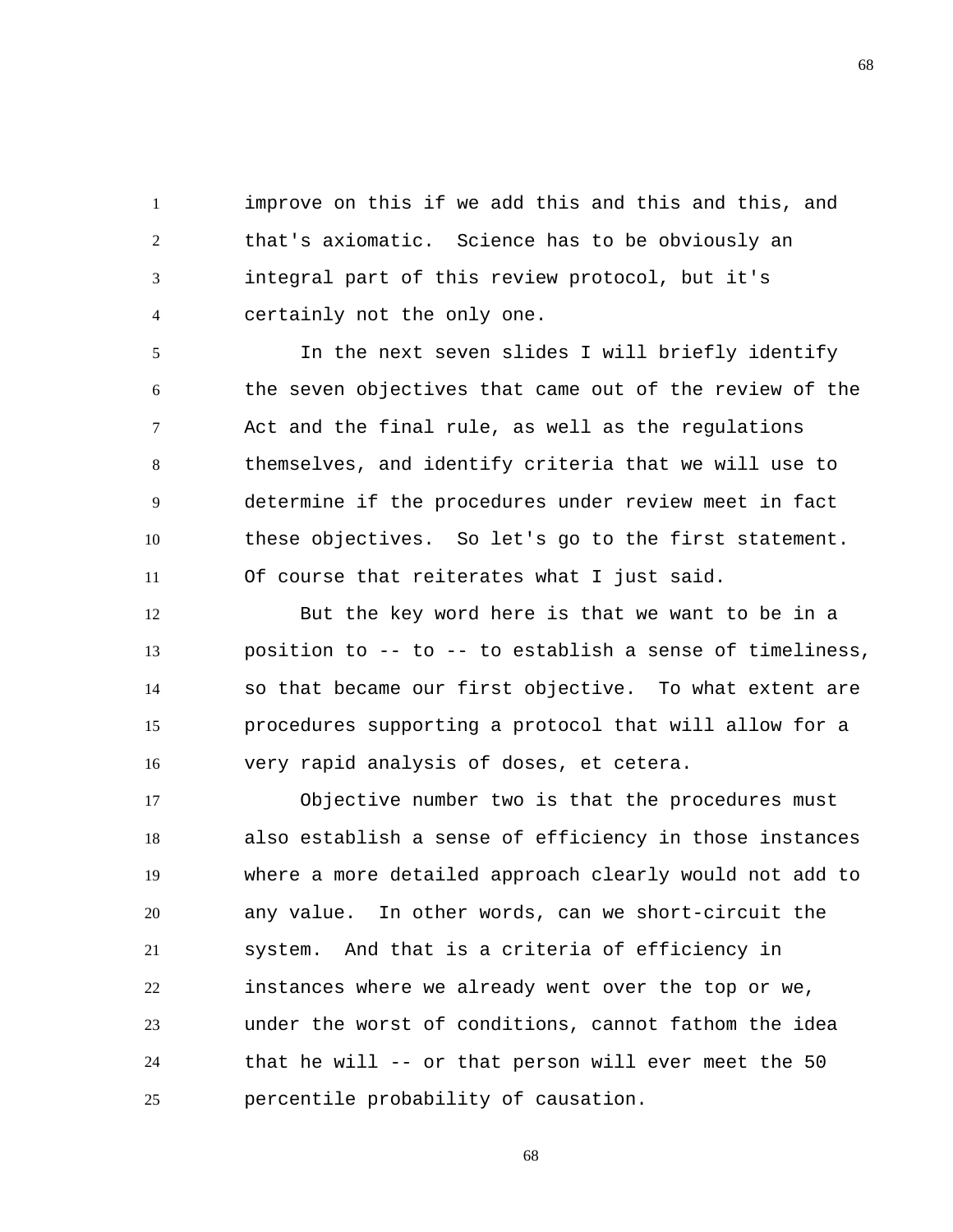1 2 3 4 5 Objective three, to assess the procedures in terms of have they exhausted all the potential exposures and ensured that the resultant doses are complete and based on adequate data. So completeness, as well as adequacy of data, was objective number three.

6 7 8 9 10 11 12 13 14 15 16 From the beginning it was obviously clear to the HHS that claims would represent a wide range of exposure conditions that in turn not only reflect the various activities at the DOE sites and the AWE sites, but also reflect the change in times. How things were done early obviously is different from the way they're being done today or in between those periods of time. Thus objective number four was to assess procedures for a consistent approach of dose reconstruction that would assure some kind of consistency, both in terms of time, regardless of location.

17 18 19 20 21 22 23 24 And because of the many potential problems that one encounters in dose reconstruction that includes unknowns, loss of data, missing records, unmonitored exposures, a fifth objective is to be sure that we account for all of those things, and in the process be fair and give the benefit of doubt to the claimant in cases of unknown. So that became objective number five. Related to fairness and giving the benefit of doubt

to the claimant is the requirement for also quantifying

25

69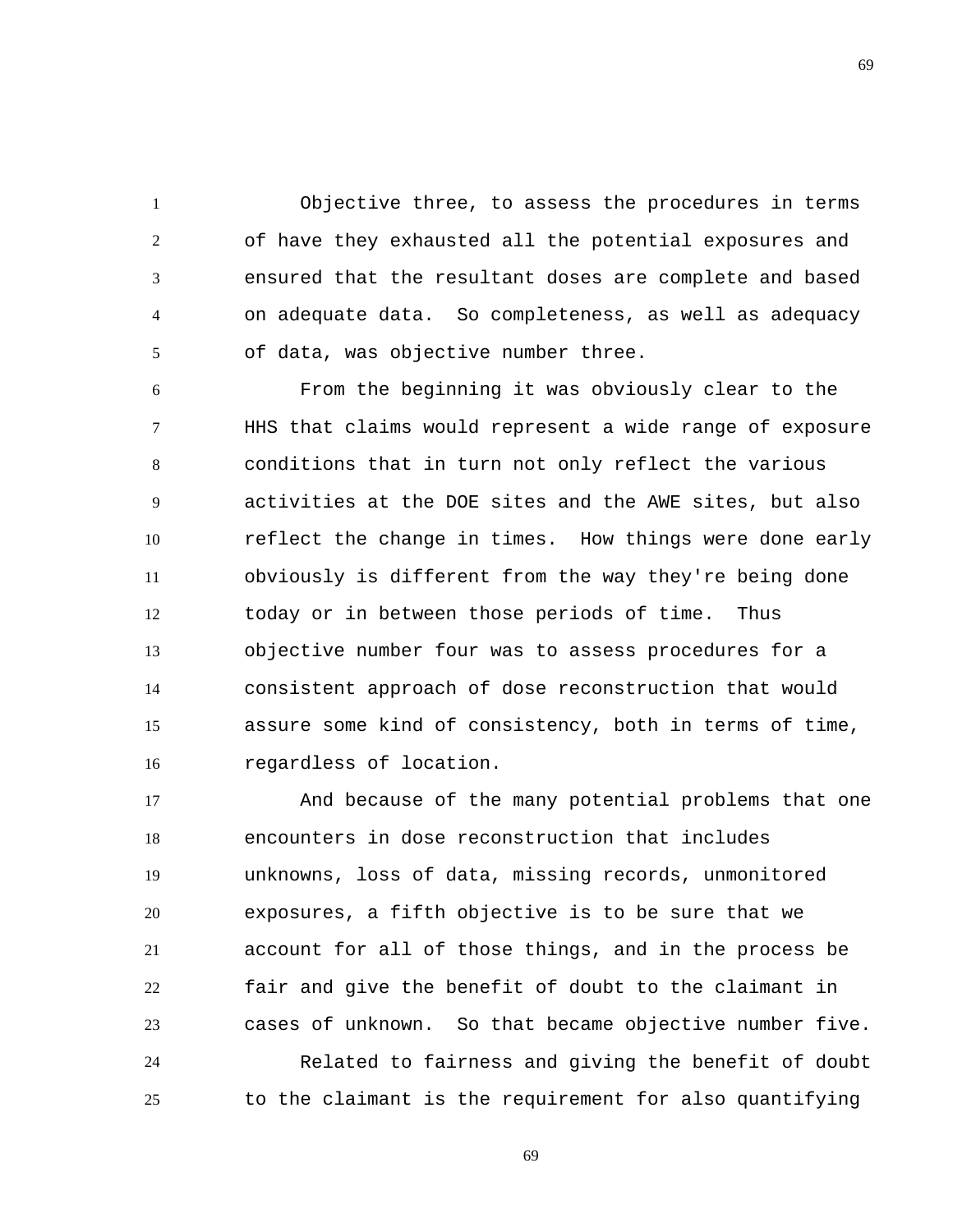1 2 3 4 the uncertainty of various parameters that are included in dose reconstruction. And for that there has to be some assessment of the uncertainty, which then is objective number six.

5 6 7 8 9 10 11 12 13 14 15 16 17 The last objective that I identify is striking a balance between good science and most of the parameters that I will collectively refer to as being efficiency, as a matter of efficiency. To what extent can we, for instance, get to where we want to go and get the process moving as rapidly as possible; still retain good science, defensible science, but not go to the level of detail where it's timely and costly and slows the process down. So the last objective is, in essence, do the procedures provide a proper balance in terms of the guidance it offers for doing the -- doing dose reconstruction efficiently, without sacrificing the quality of science that goes into them.

18 19 20 21 22 23 24 25 So let me identify the parameters by which we intend to assess these various objectives. The first one, again, was the issue of timeliness. And in each case here, the objective is stated as 1.0 and the next one will be 2.0, and underneath each of these are various criteria by which we will assess the procedures. In the first case of timeliness, it's clear and it's obvious that the procedures should be written in a style

70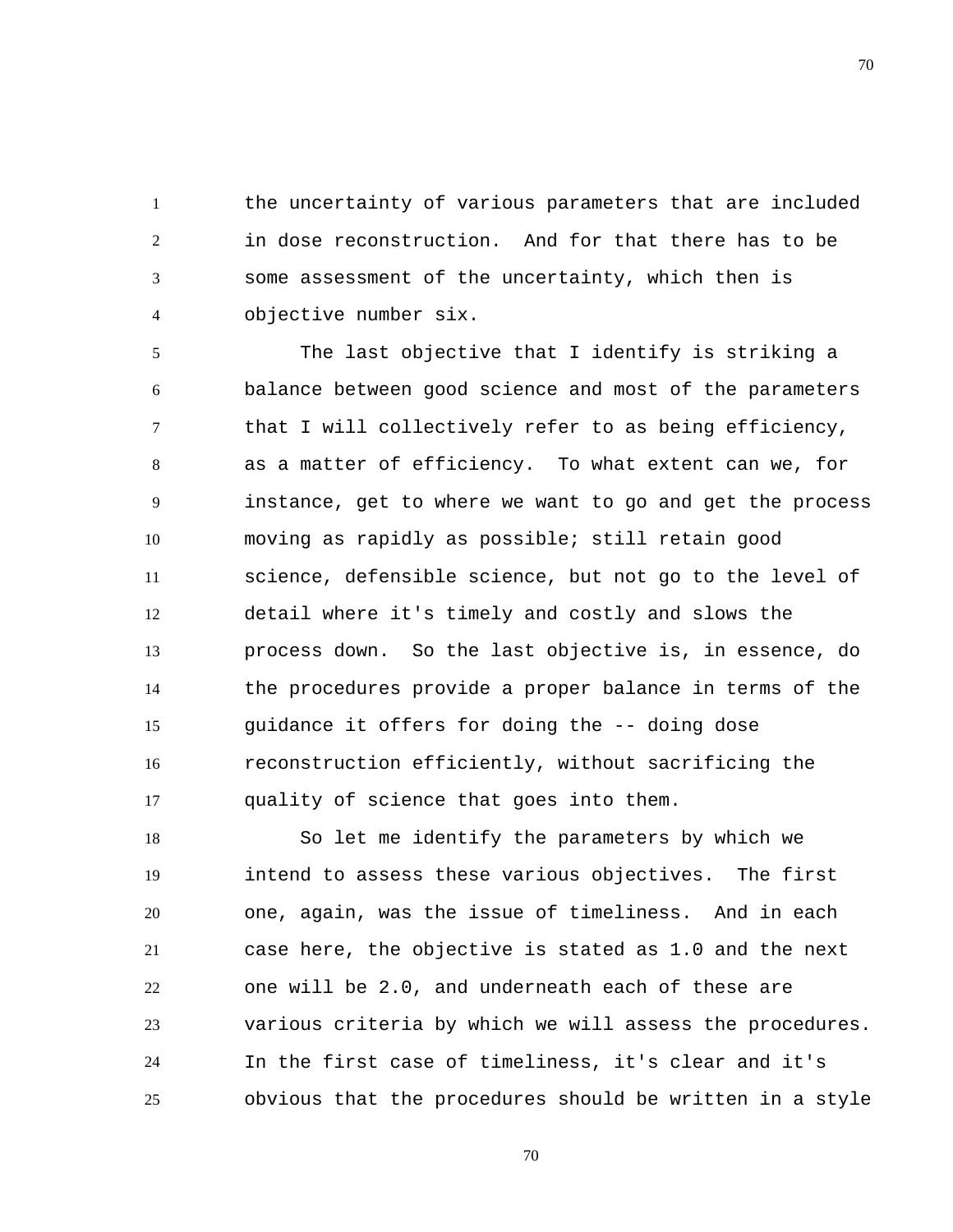1 2 3 4 5 that is unambiguous. Does the procedure -- does it read easily, does it cause people to question what am I reading, how do I interpret this. Is the procedure written in a manner in which the data is presented in a logical and sequential manner.

6 7 8 9 10 Is the procedure complete in terms of the required data. In other words, you don't want to have to go to a -- yet another reference if it's possible that that information can be already incorporated into that first procedure.

11 12 13 14 15 16 17 18 19 20 And is the procedure consistent with others. We know that, for instance, the procedures as we see them starts with the regulations. That's really first order document. The second order documents, obviously the implementation guides. And third order documents are those that support the implementation guides. And there is a need to show that these procedures are in fact consistent and basically offer the same or at least align themselves to each other in that sequence. And that is also part of the hierarchy that is 1.4.

21 22 23 24 25 And lastly, is the procedure sufficiently prescriptive, because it's very important that the individual -- and I don't know how many people will actually engage in dose reconstruction, but it would be nice to say that if you were to give the same set of

71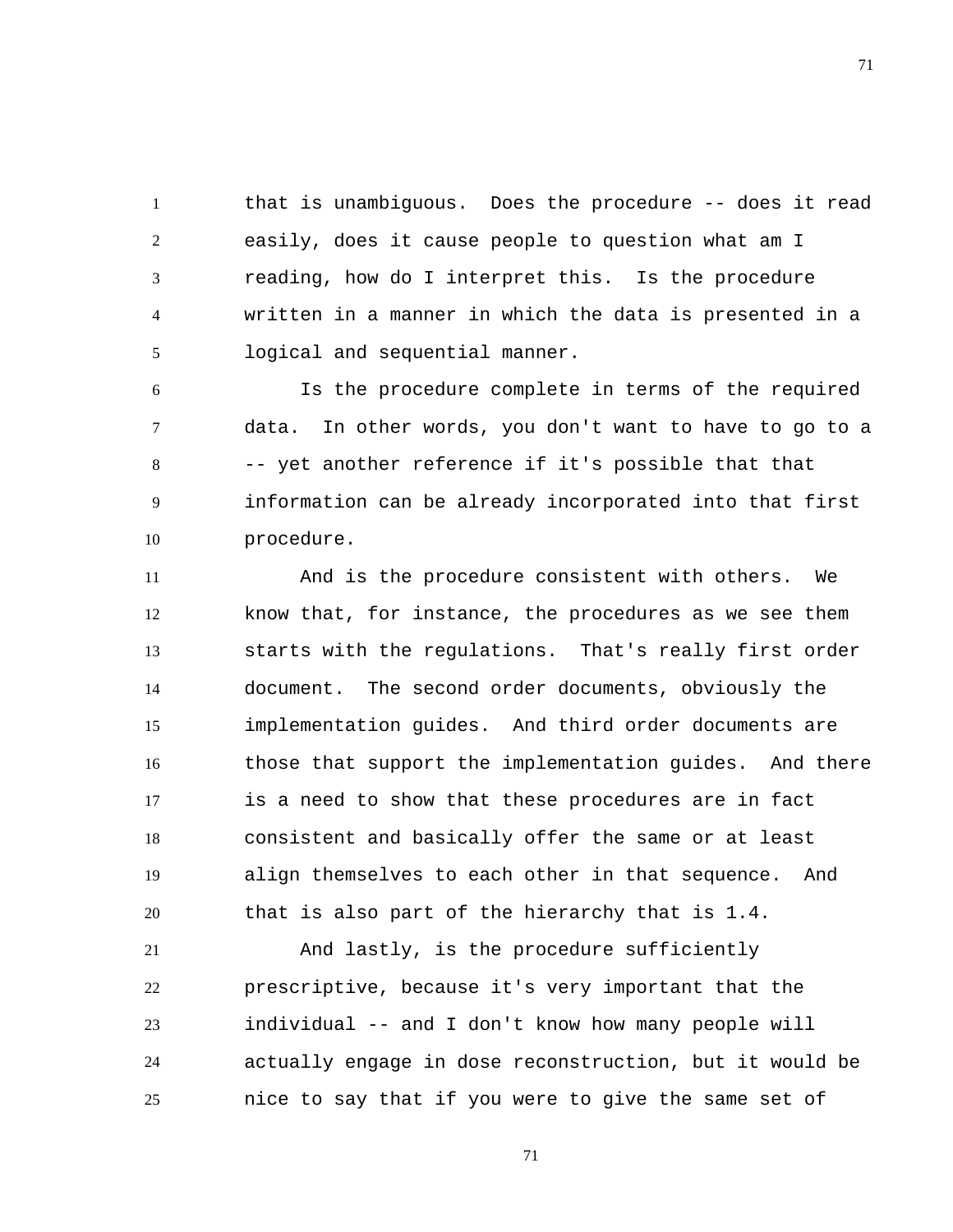1 2 3 4 5 6 7 documents for dose reconstruction to 100 people, they would consistently end up with the same number, using the same logic, using the same arguments to say, in the case of unknown, this is what I'm going to apply here or assume here. So there has to be a method by which the number of subjective assumptions are minimized so that the procedure remains fairly prescriptive.

8 9 10 11 12 13 14 15 16 17 18 19 20 21 22 23 24 25 For efficiency we already talked about the need to be able to cut the system or short-circuit the system at an instant when you know the dose is going to be sufficiently high, where you don't need to go on and need to invest any more, where you know you're over the top and you can obviously at this point call it quits. And the same thing in the reverse, when there is so little chance that the cumulative dose will actually reach the 50 percentile mark, where you simply say use the worst-case assumption. However, for this procedure to have any -- or for this approach to have any merit, one has to know what is the dose for a person who -- for a claimant who has a given cancer. So one has to at least have some mental idea as to what it is that you're looking for when you talk about a thyroid cancer or some other cancer. And so the procedure should provide the dose reconstructor with a means or some -- somewhere that dose reconstructor should have an understanding of

72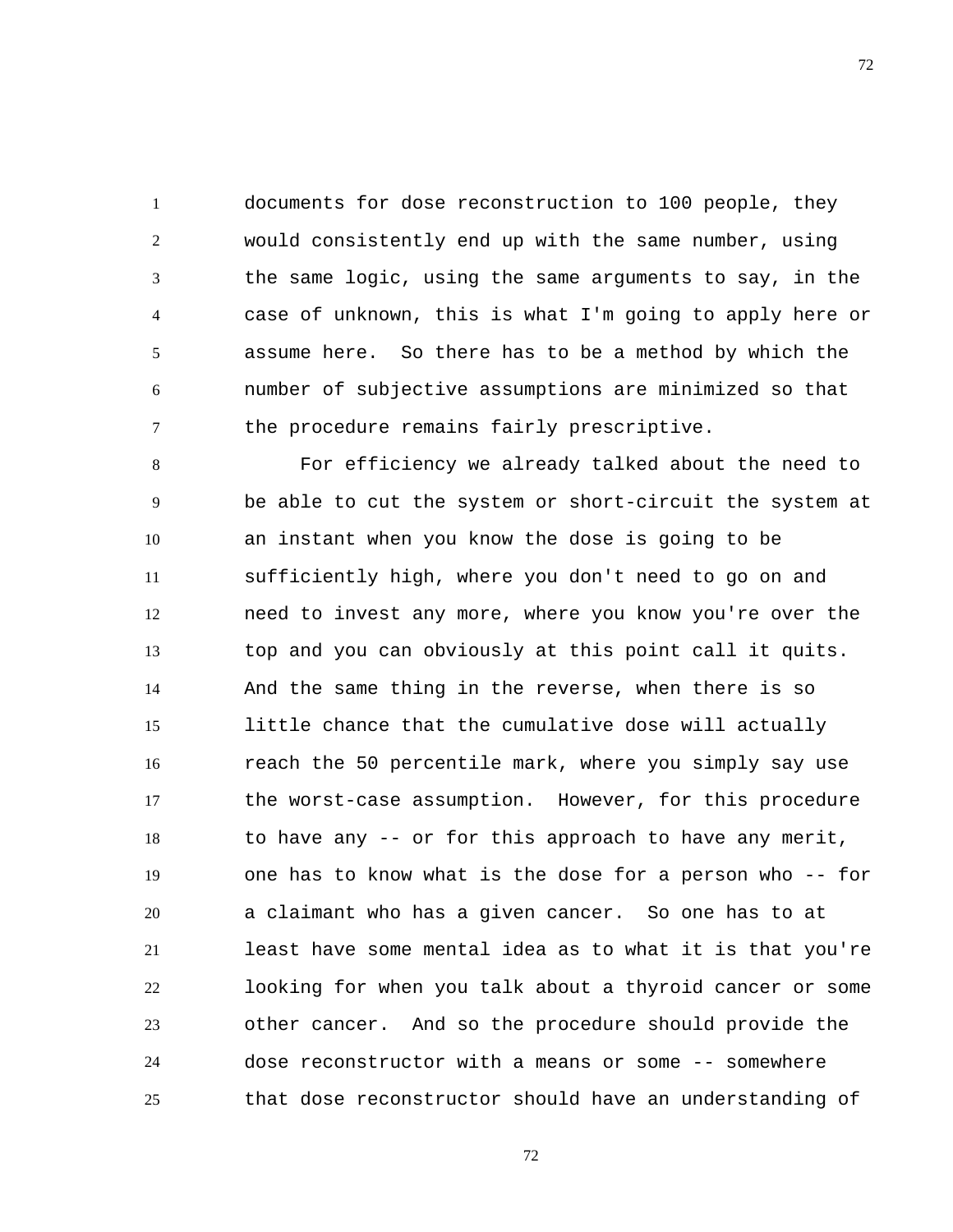1 2 3 4 5 6 7 what it is that he's looking for that would allow him to make that judgment call that says we're over the top, even the first few years of exposure pushed me over the top. And for that to be the case, he would have to know what that number is in terms of the dose to that tissue that gives you that greater-than-50-percent probability of causation.

8 9 10 11 12 13 14 15 16 17 18 The issue of complete and adequate data, I have two components to this. One involves the interview process, and for the interview process I have listed several items here that we will look at. That is the quality of data collected via the interview, the scope of information, the level of detail sought and relevance to dose reconstruction, and the objectivity and lack of bias by which that information is obtained from the interviewer, the sensitivity to the claimant, and of course protection of the claimant under the Privacy Act or the last issue that we will look at.

19 20 21 22 23 24 25 For objective number three, that is the second half, the adequacy and use of the site-specific data, here's where we get into site-specific profiles. And as I mentioned earlier, we're not going to be looking at that. However, many of the procedures of the 33 will obviously demand that we make reference to site-specific data, and therefore there is going to be an assessment

73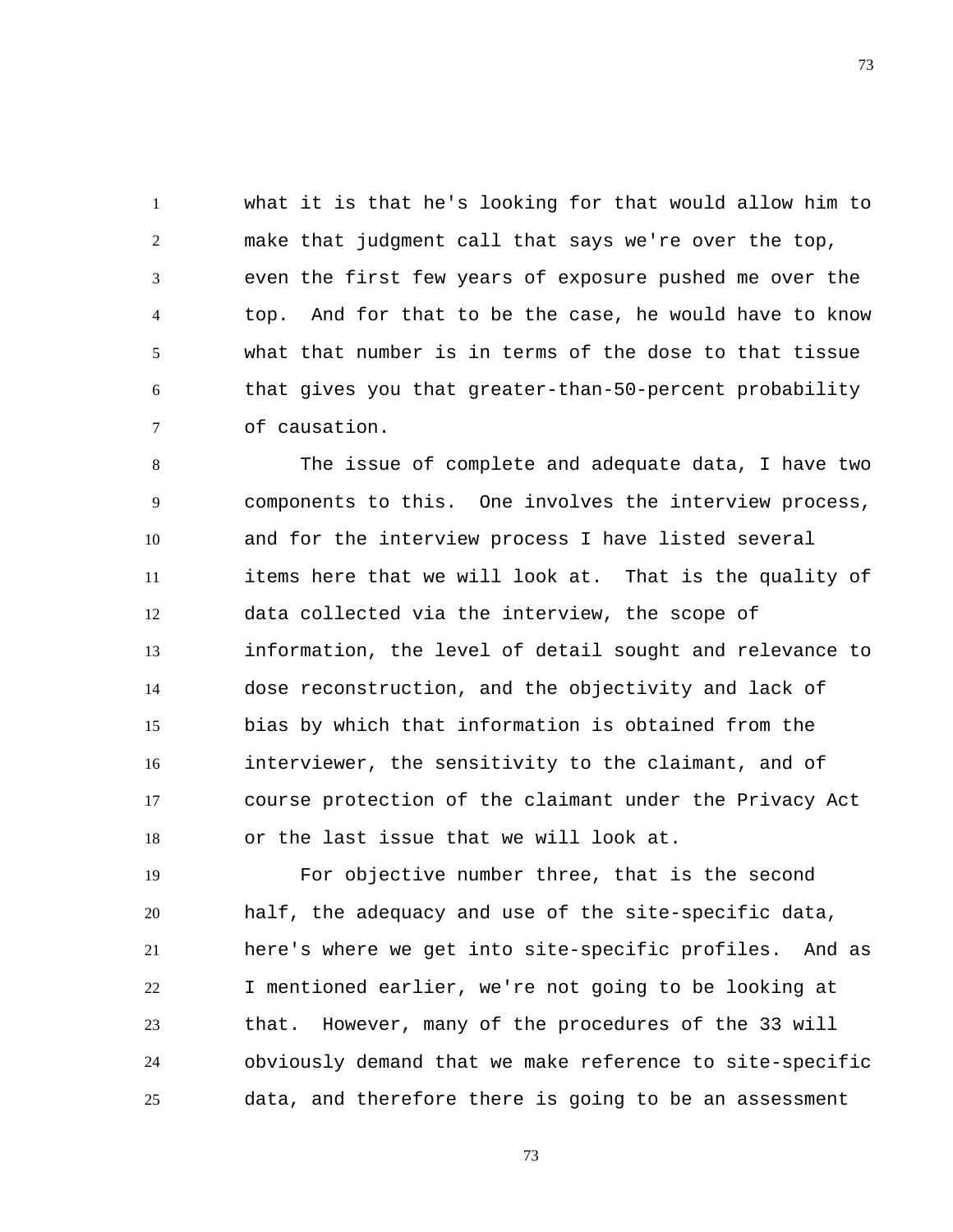1 2 3 4 5 6 7 8 9 10 of those procedures and say do the procedures call for the site-specific data in instances where we have, for instance, a TLD or a film badge, and what is the potential frequency of change-out, what is the potential limitations of those personal dosimeters, et cetera. Those are the issues that will be contained in the site profiles, but the procedures will direct you to those site profiles in instances where such data is needed. So that's objective number three, the second half of three.

11 12 13 14 15 16 17 18 Again, the objective number four is to assess procedures for their consistent approach to dose reconstruction. And I'd already mentioned the need for a prescriptive approach whenever possible, and also a hierarchical process that are well-defined in 42 CFR 82. As we know, there are certain types of data that have priority over other types, and do the procedures require this to be...

19 20 21 22 23 24 25 Objective number five, fairness and benefit of doubt. There are really three major areas where that comes into play -- in instances of missing dose, in instances of unknown parameters affecting the dose estimate, and instances where claimant was not monitored. Those are the three areas where the issue of fairness and benefit of doubt come into play.

74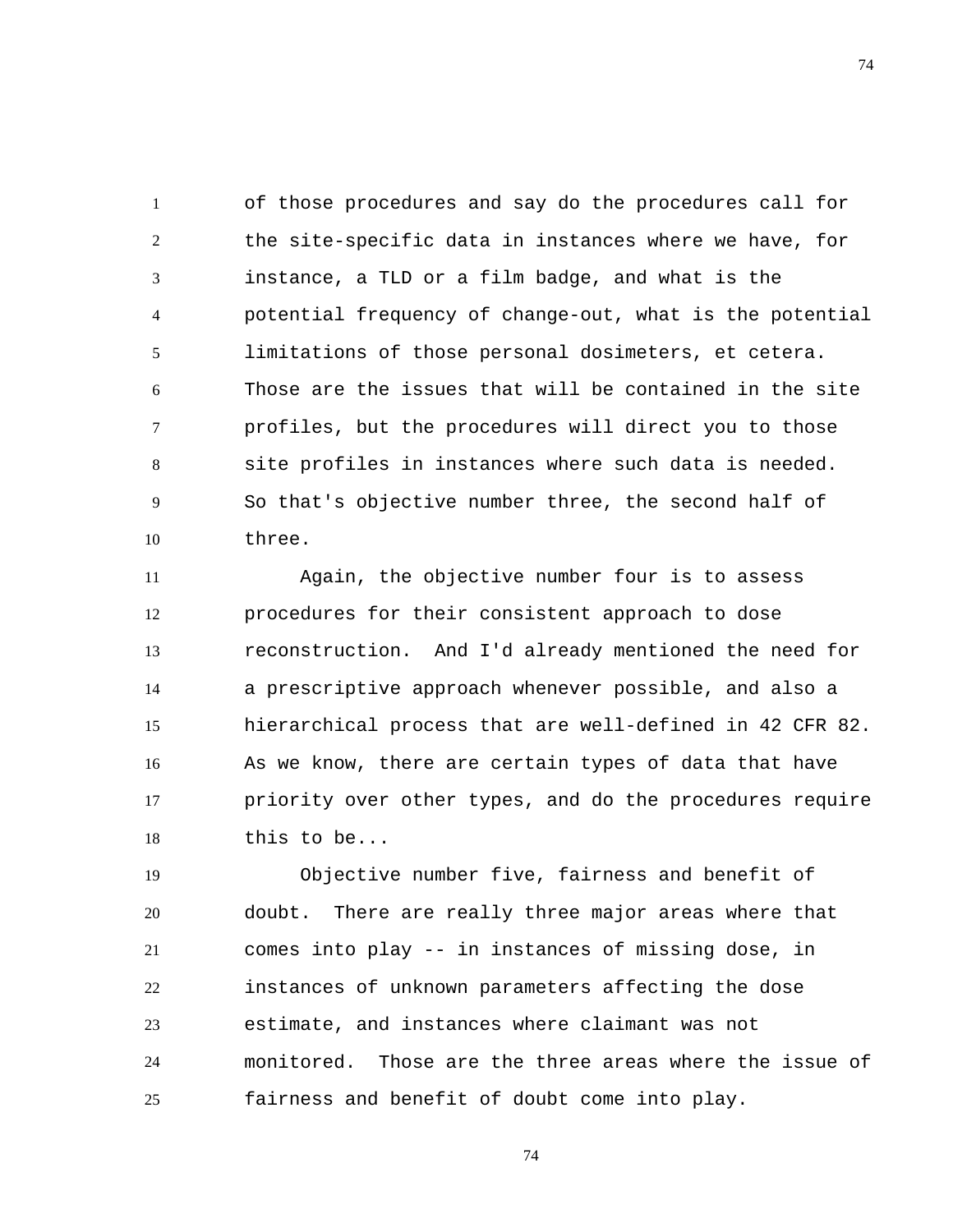1 2 3 4 5 6 7 8 9 Objective number six involves the uncertainty, and here we're going to be looking at one of our in-house statisticians to support that particular issue because I'm not qualified to necessarily deal with the issue of uncertainty. But SC&A has several staff statisticians who will be looking at the various types of issues that involve the need to select a distribution for a given dose estimate, as well as the number of iterations that might be needed, et cetera.

10 11 12 13 14 15 16 17 18 19 20 21 22 23 24 25 And lastly, objective number seven, and that's perhaps the most important one, and I started talking about the issue of trying to balance precision and maintain efficiency in the process. And when it comes to precision in details, as I mentioned, there is a tendency among health physicists to always add another level of detail that refines the precision, but this is really not what's needed here. We're not doing a dose response or we're not doing research on dose response. We're trying to resolve claims. And so a critical part of this process of trying to balance precision and efficiency is to say is this step in the dose reconstruction process really going to significantly alter the final dose, and will it make a significant difference, given the investment that we need to make in order to reach that additional level of precision. And

75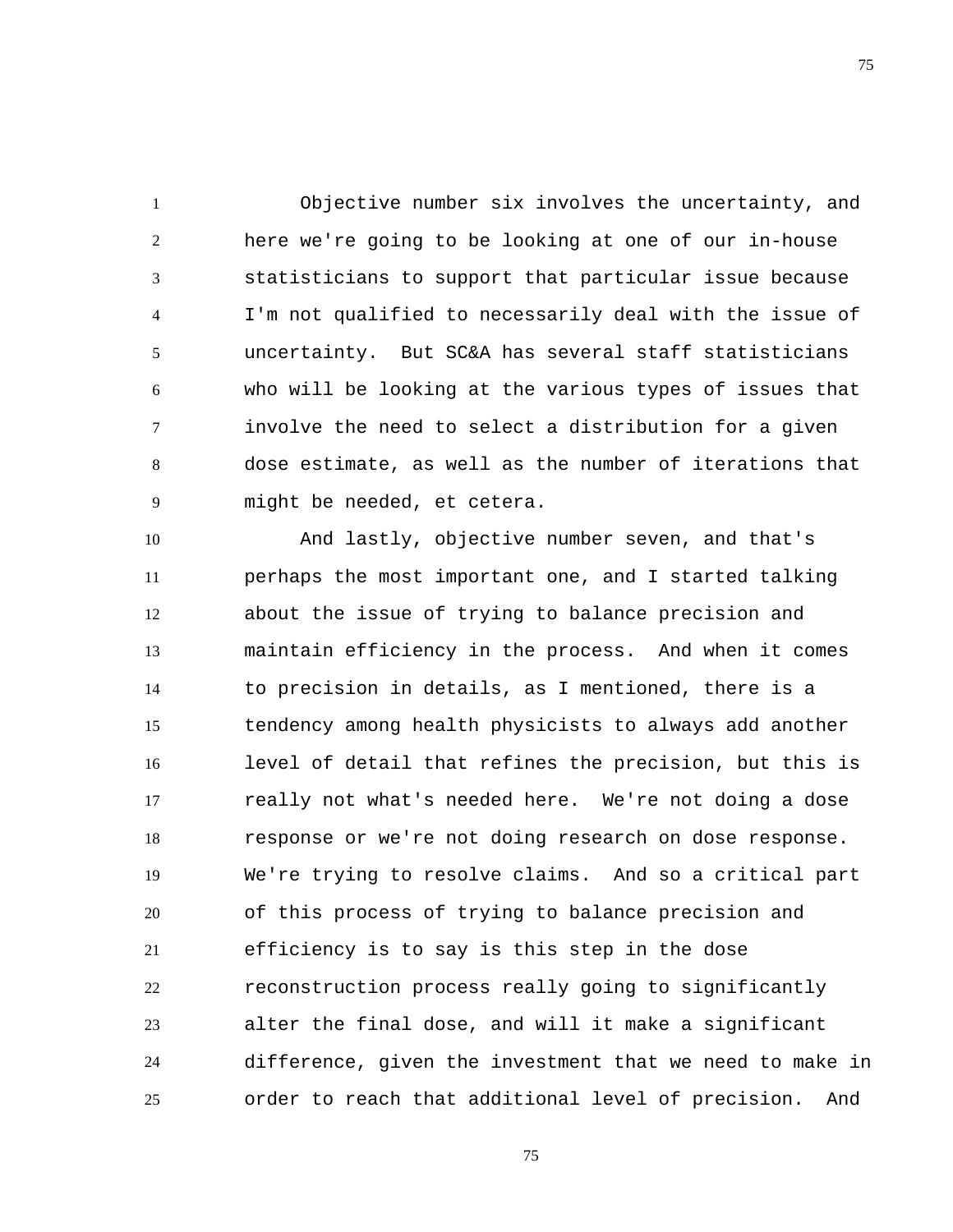1 2 3 4 5 6 7 8 9 10 so we have two elements here that we will look at -- and it's a subjective call. But I've already looked at some of the procedures and I realize that in certain options where you have to select A, B or C, the differences are at the fraction of one percent. And you have to ask yourself, in context with the larger uncertainties that are sometimes there, does it make any difference to necessarily make a selection process as opposed to defaulting to a higher value when in fact the difference are so marginal.

11 12 So that concludes my presentation and I'll try to answer any questions you may have.

13 14 15 16 17 18 19 20 21  **DR. ZIEMER:** Thank you very much, and we are going to have more detailed discussion on the document itself later in the meeting, but let me ask if any of the Board members wish to raise any questions now with Hans in terms of the material he has just covered. Again, we will have a chance, in a sense, to deal with this in depth when we look at the document. This is a good summary of what is contained in that main document that we will be looking at.

23 24 25  **PUBLIC COMMENT DR. ZIEMER:** Okay, thank you very much. The next item on the agenda I'm going to delay briefly because

(No responses)

22

76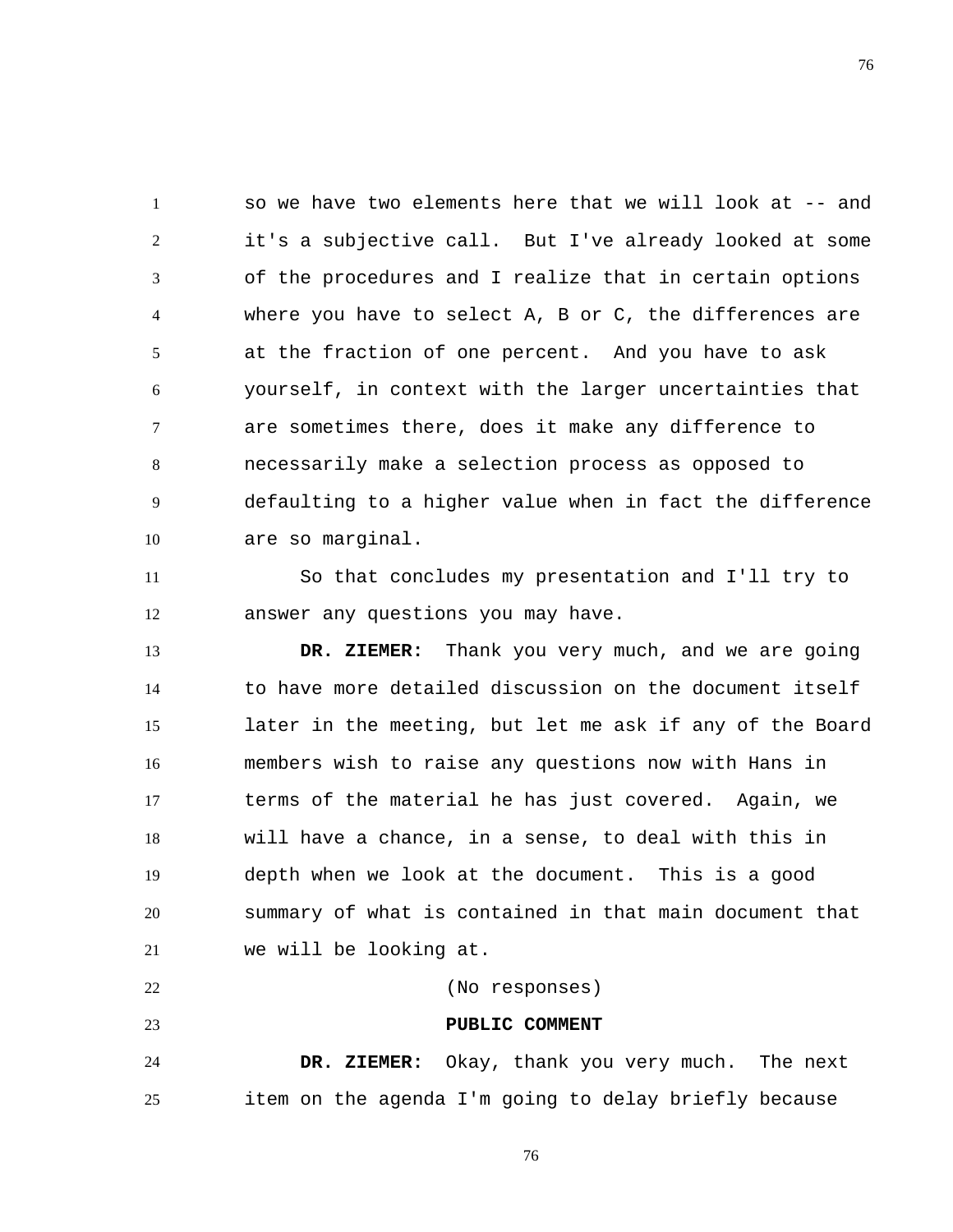1 2 3 4 5 6 7 8 9 10 one of the items, the public comment period, I would regard as a time-certain, insofar as we have individuals who have come specifically for the public comment period. We are perhaps just about five minutes ahead of that schedule, but I think we can proceed. A number of the individuals who wish to speak are here and ready to address the Board, so we will proceed with -- with the public comment period and simply ask Dr. Neton to postpone his presentation till after that period, if that's agreeable.

11 12 13 14 15 16 17 Now I have -- I have nine individuals who've requested to speak. Our scheduled time is somewhat limited, so we ask the speakers to be cognizant of their fellow speakers and -- in terms of the time, and not to -- not to monopolize the time available. So please confine your remarks, if you're able to, without being repetitive.

18 19 Let's begin then with Teresa Moran from Richland. Teresa? Perhaps she's stepped out.

20 21 22 23 24 Carol -- is it Wilson? Olson. No? From Kennewick, Carol -- I'm having a little trouble reading, looks like O-l-s-o-n, Ols-- no. Anyone named Carol sign up to speak? Let's start with the first name, having trouble with the last.

Beverly Cochrane? Beverly Cochrane, thank you. If

25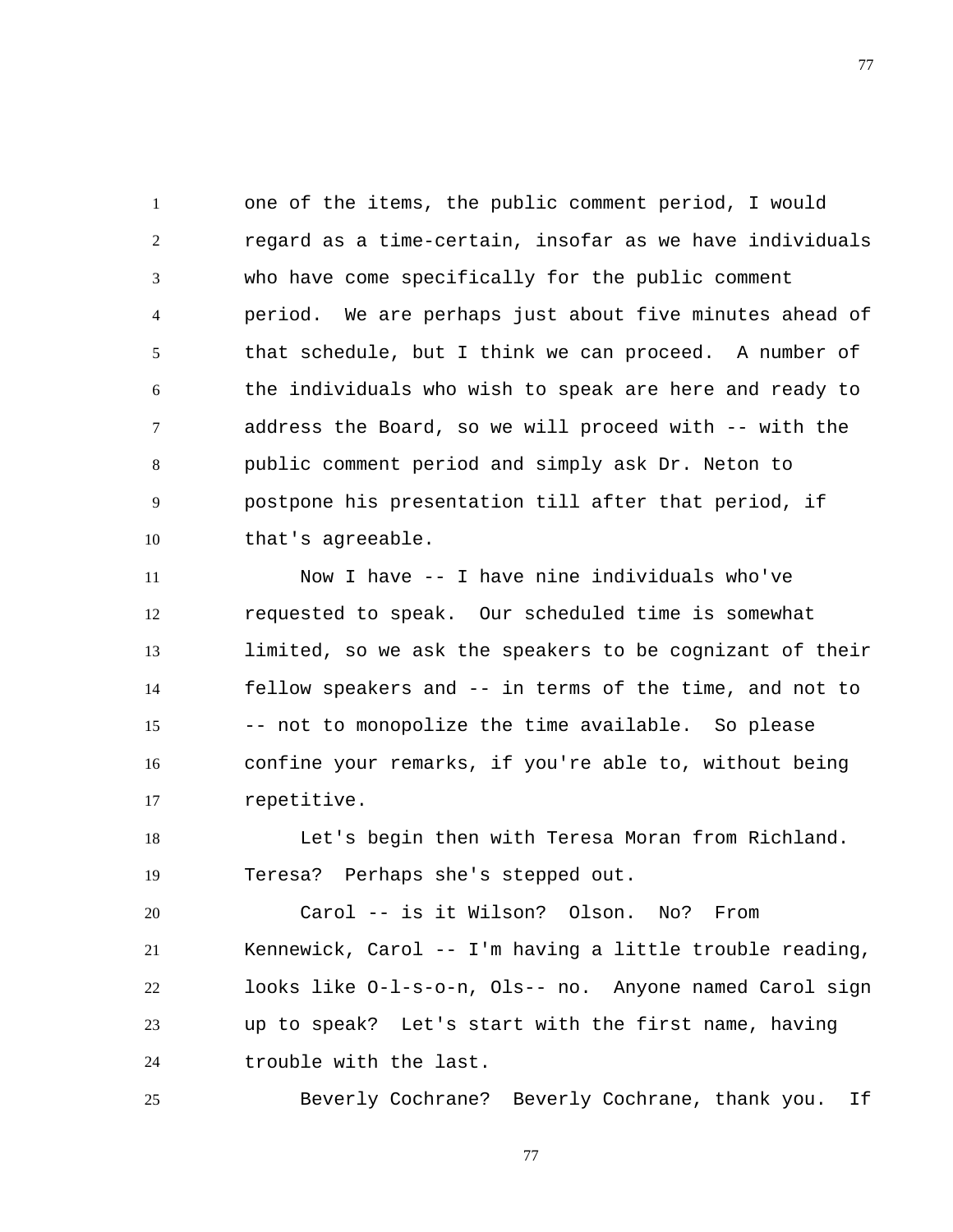1 2 3 4 5 6 -- it would be probably helpful if you used the mike in the front, then everyone in the room can see you. Are you willing to do that? We won't insist on it, but as I pointed out last night, it also gives you something to lean on, so... Beverly Cochrane's from Pasco, Washington.

7 8 9 10 11 12 13  **MS. COCHRANE:** Yes. My name is Beverly Westerfield Cochrane and I'm a survivor of my father, Frank Westerfield. My father worked out at Hanford during my growing-up years, and he worked from 1948 I think it was till he retired about 35 years later. So he worked there when the most dosage probably was received by the workmen.

14 15 16 17 18 19 20 My father was a steam fitter welder. He was a small-built man, and therefore used -- was used by his employer and his fellow workers to do the things -- do what -- get up in the pipes that other people couldn't 'cause he had a smaller stature and he was a very good welder. He was -- he taught it at college, in fact, welding.

21 22 23 24 25 Well, anyway, my dad led a very full life, but he got sick in his early seventies and he had cancer. And in the dose restruction (sic) part of the report it did state that he had lung cancer, and we were sure of that, too, but -- and he had prostate cancer and he had liver

78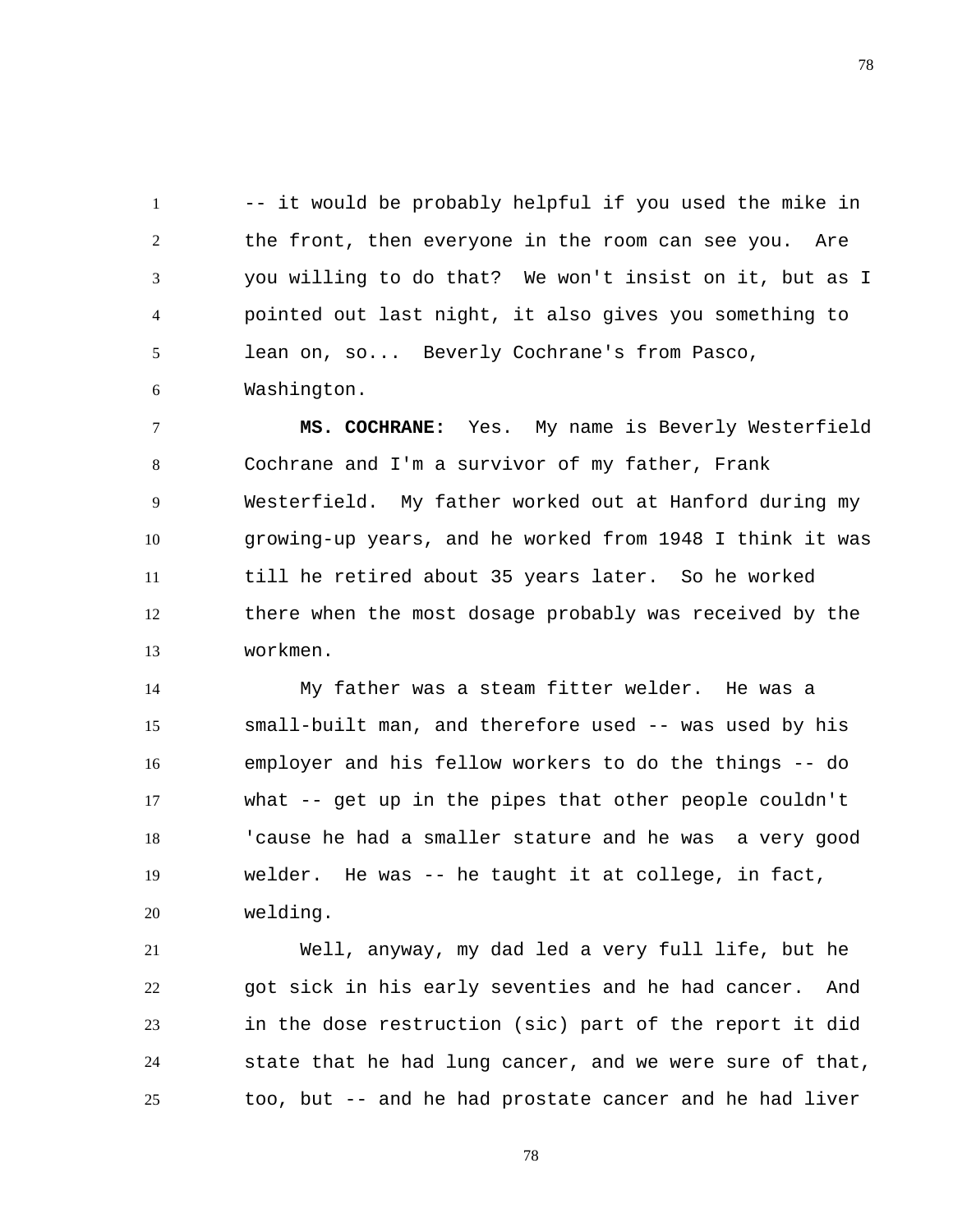1 2 cancer. And this was due, in my belief, to the fact that my father was -- worked so much extra.

3 4 5 6 7 8 9 He wore these white uniforms. I remember one time he -- or more than one, came home because he'd had a dosage and they sent him home in a white -- coveralls. And this wasn't unusual. He had a meter, he had a pencil meter type thing. He'd take that off because he was needed to go back up in the pipes and do welding. I mean this was common knowledge.

10 11 12 13 14 15 16 17 18 19 20 21 A fellow worker who was his boss, I put in pages of anecdotal notes about my father's working and the situation of his fellow workers, and also I'd listed his coworkers down there, the few that are still living. But his supervisor said that he -- they -- he remem-- he worked with Frank, my dad, and he said Daddy did everything. I mean he was a very good worker and he was very responsible to the point that he could be, because he did what was expected of him. And so I have living proof. The notes say that my father went through these things. And then he ended up having cancer and he died -- very miserable death.

22 23 24 25 Last time I saw him -- I mean last months, he was in a fetal position. Now that -- that is agonizing death, and I believe that my father is entitled -- his survivors are entitled to any kind of compensation that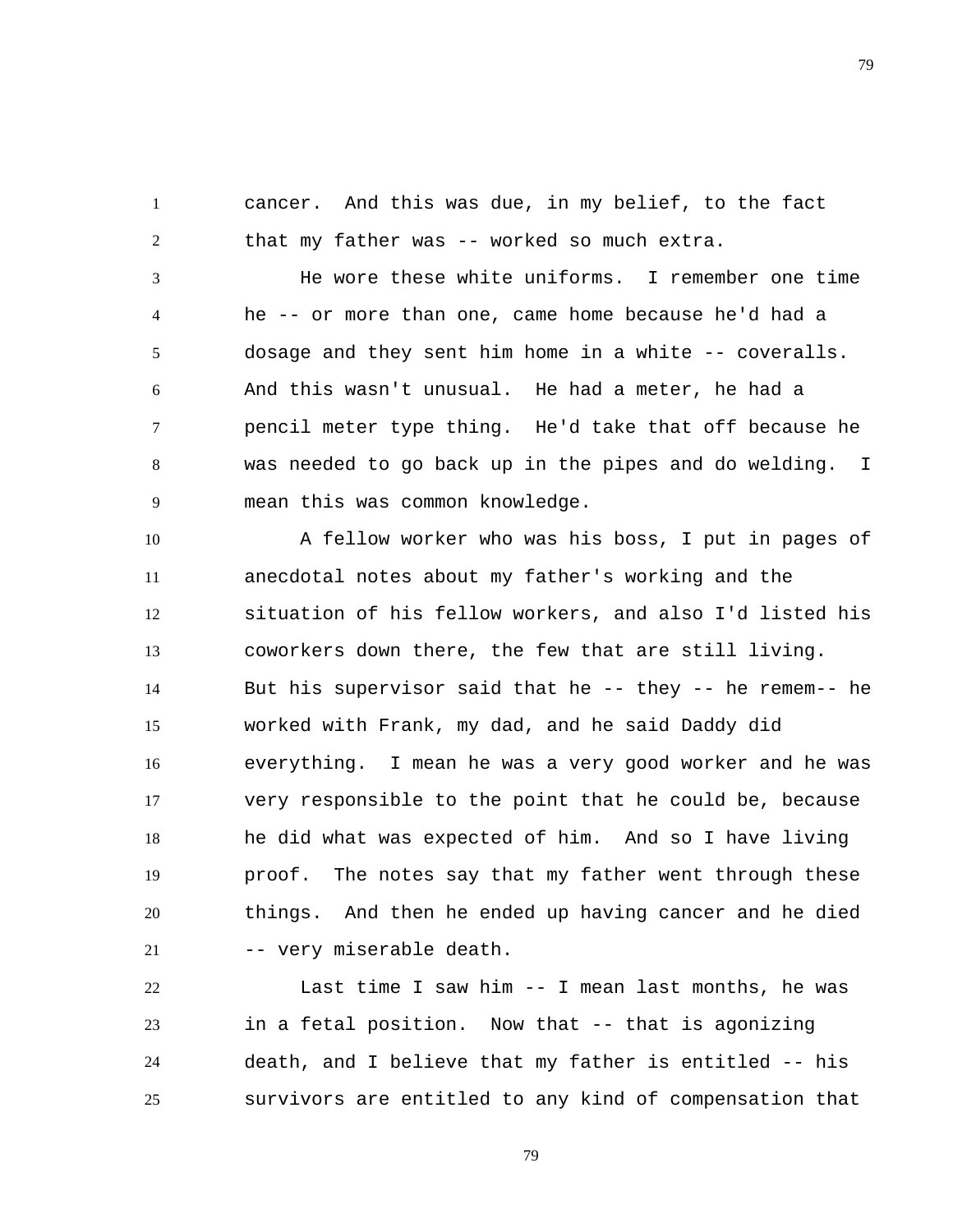might come. And I also believe you're studying this thing to death. You're studying the studies.

3 4 5 6 7 8 9 10 11 12 Now this is going on -- this is the third year since I made my claim, had my documentation, received not-- letters saying this is the status of what's going on, and it has gone on -- nothing's been -- so to speak, that I know of, since my last -- November, and they just call and say this is the status. Well, when is it going to be settled? Why spend money on you coming out here to have meetings and having 22 other meetings to do the same thing? We, as the public, don't understand that, even if we sit here and tell you about it.

## (Applause)

14

13

1

2

 **MS. COCHRANE:** Thank you.

15 16 17 18 19  **DR. ZIEMER:** Thank you very much for your comments. Let me check again. Teresa Moran is -- did Teresa come in? Carol -- we had a little trouble with the last name, Carol. You can introduce yourself for the record here. Oh, this is -- is this Teresa?

20  **MS. MORAN:** Yeah.

21  **DR. ZIEMER:** Yeah.

22  **MS. MORAN:** You want me to introduce myself?

23  **DR. ZIEMER:** No, Teresa Moran, okay.

24 25  **MS. MORAN:** Yeah. I just wanted to let you guys be aware that a lot of people are coming in or writing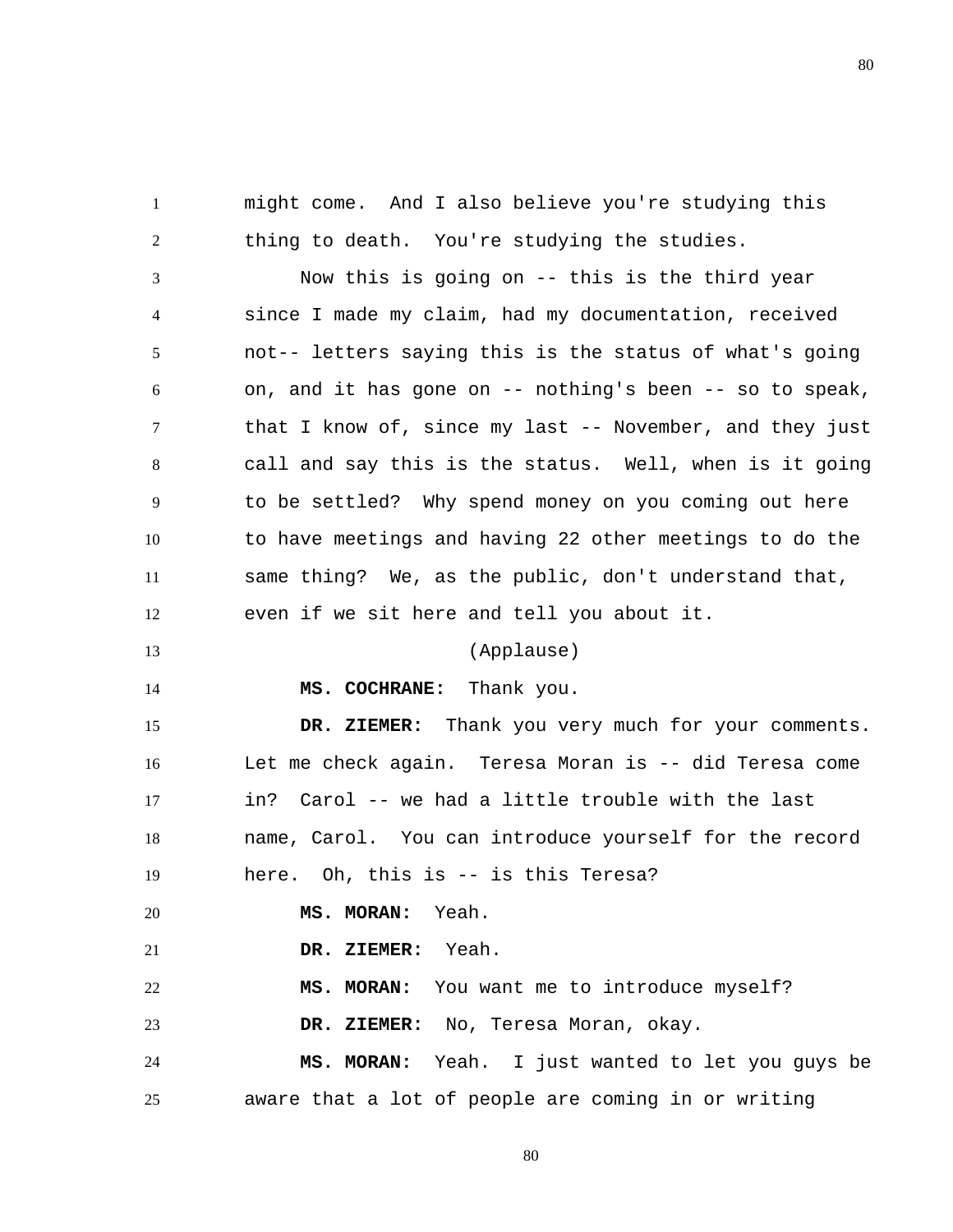1 2 3 4 5 6 7 8 9 complaints because a lot of people are still working out in the area and are afraid to lose their jobs or get some type of retaliation in return for making a complaint against the government. And you know, I don't have the facts in front of me, but  $I - - I$  hear, here and there, that people have -- that have complained have had somewhat -- little tal-- retaliation on them, you know. But there's no proof of that, but you know, I've just - from hearsay.

10 11 12 13 14 15 16 17 18 19 And why I'm here today is my grandfather was a Nebraska farmer, and he was poor and he had a family, and he got offered a job and a house here in Richland to work out there and -- in the mill to -- to help build the bomb or whatever he did. And he'd come home every day -- 'cause he was like my parental figure. He'd come home every day with a metal box that they would determine his levels of chemicals that he had been exposed to 'cause he was in the area that he was getting con-- you know.

20 21 22 23 24 25 Anyways, he first got these big lumps on his neck. And he was in his middle thirties. He'd been working out there for I-don't-know-how-long, but he started getting these big lumps on his neck and had those removed. And then after that, then he started getting sick with cancer. And he was afraid to say anything,

81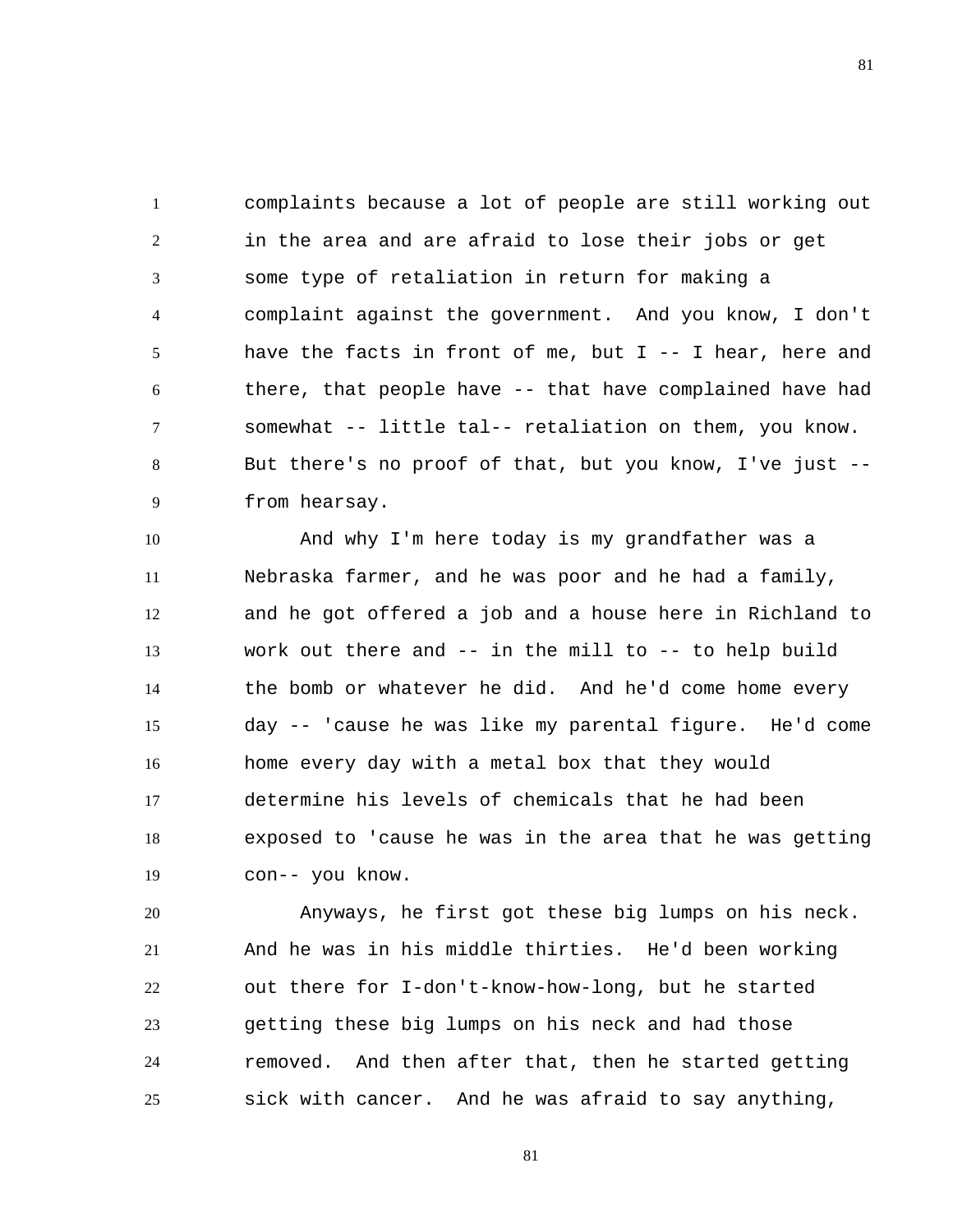1 2 3 4 5 6 7 8 9 10 11 12 13 14 that he thought it was caused by chemicals he had been exposed to, because that was the only means of support for him. He was worried about his pension and all that other stuff, so he was afraid to come forward to try to get any kind of retaliation or get some help. So he suffered very badly. I had to see him every single day suffering from the cancer eating away at him. And it really affected me because he was a father figure in my life and -- and I feel that our family got short-changed when he passed away, 'cause when he passed away, my grandmother could barely make it and she didn't want to cause any problems, either, because she wanted to receive the pension money. And so she was afraid if she made waves that somehow that money would be cut off.

15 16 17 18 19 20 21 22 23 24 25 And the same thing with another family member that has had cancer, and I believe also due to being exposed to harmful chemicals, still works out there and is afraid to come forward at the -- at the -- you know, worrying about their jobs. So a lot of people are worried about their jobs and they're worried about, you know, retaliation and they're worried that they're just going to open up a big can of worms and everything's, you know, going to fall apart, you know. So I just wanted to say that -- that that is, in my opinion, the reason why a lot of people aren't coming forward.

82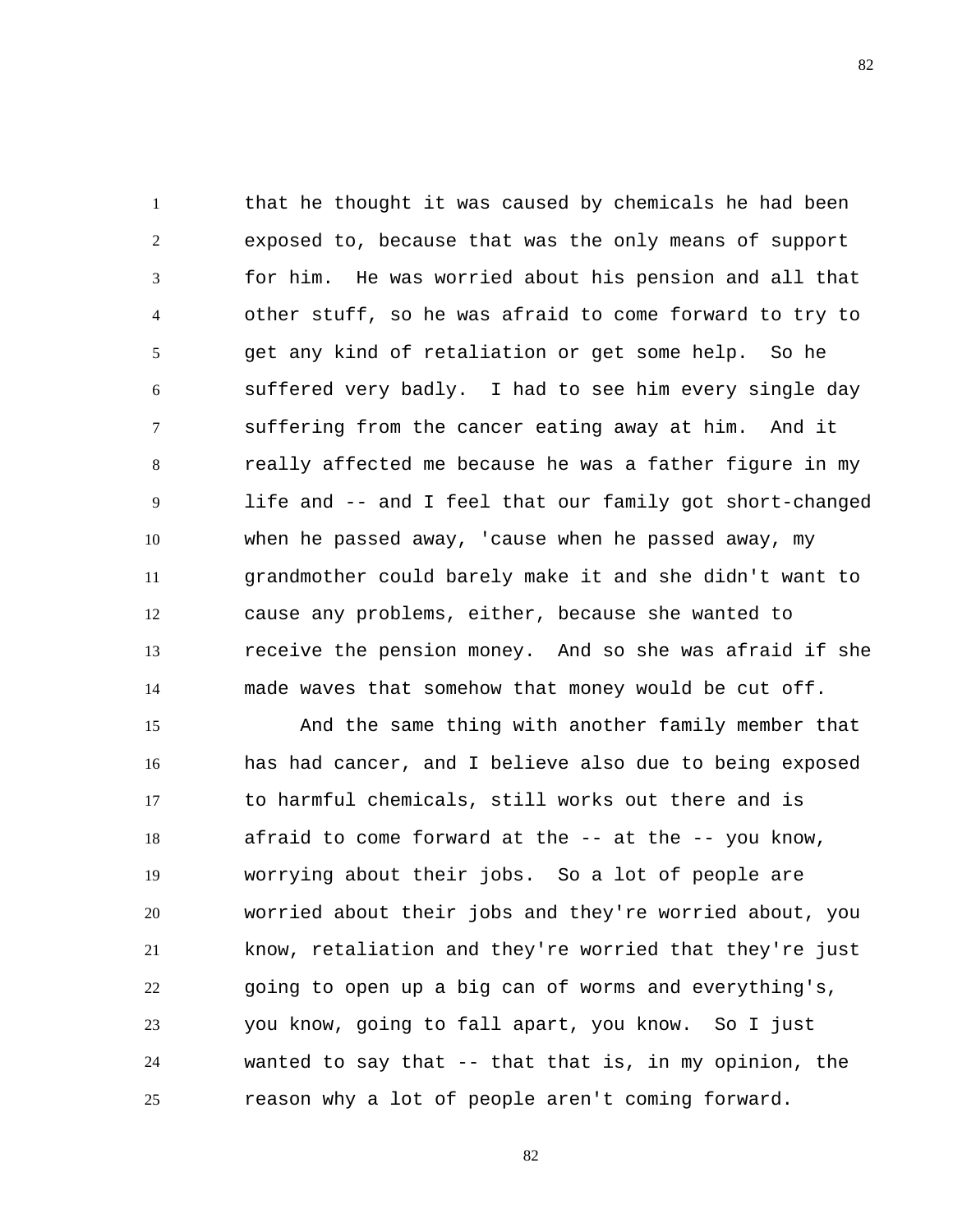1 2 3 4 5 6 7 And I don't know if there's a safety net for these people that's available or what. I just came to this meeting today, but if there isn't a safety net for them to be in, you know, there should maybe be some kind - some created so that these people feel secure about discussing their problems without worrying about losing their jobs.

 **DR. ZIEMER:** Thank you very much.

8

9

## (Applause)

10 11 12 13  **DR. ZIEMER:** Let me call again for Carol -- I'm still puzzling over the last name. Looks like perhaps Osonofor. No Carols? Frank Trent? And Frank is from Richland.

14 15 16 17 18 19 20  **MR. TRENT:** My name's Frank Trent and first of all I'd like to thank the Board for -- for coming to Richland and listening to all of the complaints. And if it's within your power, you should listen very carefully to what's going on here and get the word back to the White House or wherever to get DOE or whoever is in charge of this off the stick and moving.

21 22 23 24 25 I came here in 1950 in the United States Army, and was stationed here at Hanford. We was in tents living out there with all of the iodine stuff coming through the stacks, and we were -- we were living in that, and it did come down.

83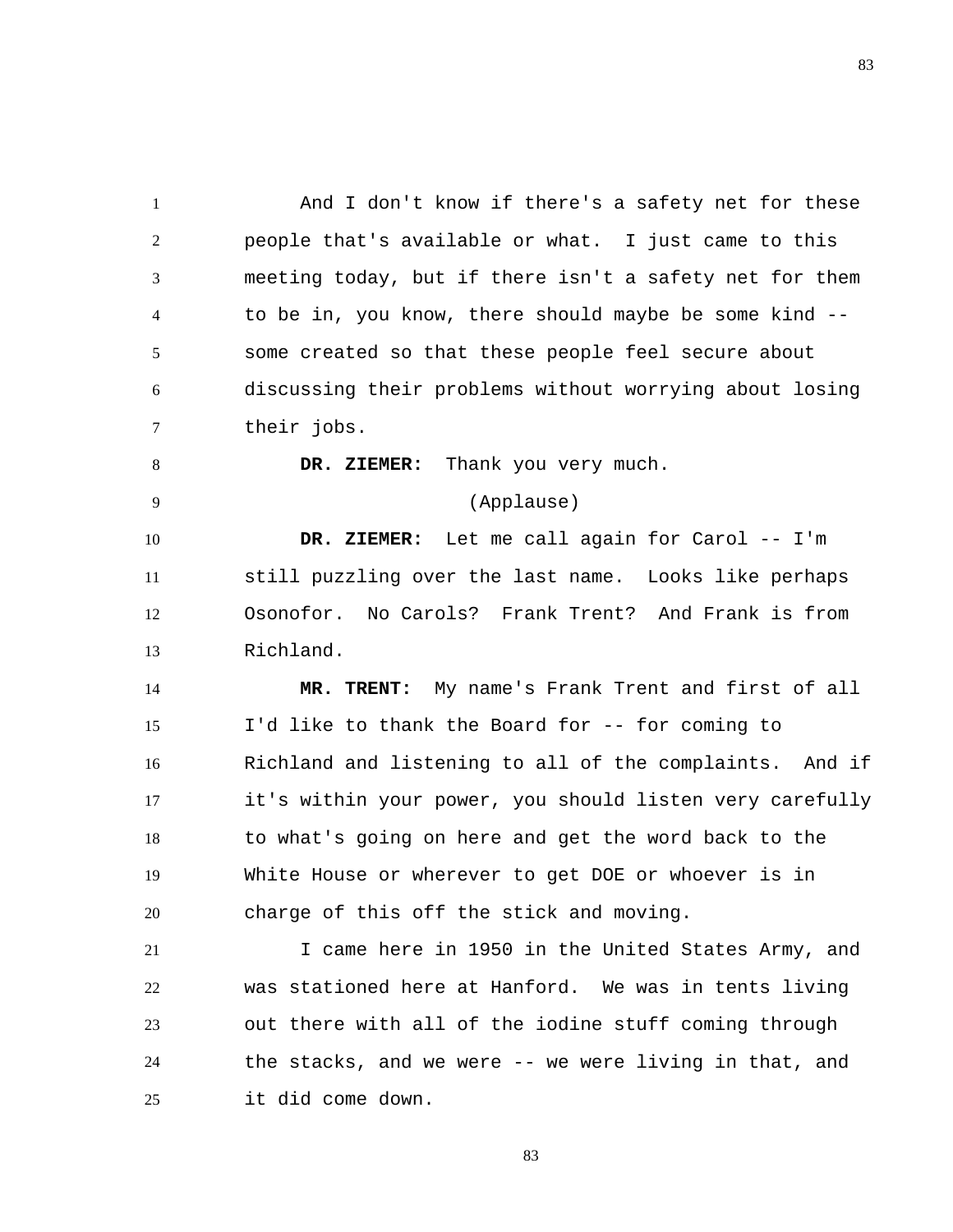1 2 3 4 5 6 7 8 9 10 11 Later -- years later I went to work at Hanford and worked in the 200 areas, first-hand knowledge and sight of what happens when you get a down-draft from those stacks. Now this is before the new filtration went in. That iodine came right down around the buildings, contaminated the grounds, and they had to actually come in and move three or four inches of topsoil, and we was in that, too. And the guys also had to come and go from the buildings in SWP\* clothing and drop them off at the guard shacks before they got on the bus. That's one incident.

12 13 14 15 16 17 18 19 20 21 22 23 24 25 Another incident was in 224. I believe it was U plant. And we were in the lunch room eating dinner and one of the RMU\* guys was with an operator going down the whole corridor to take a sample. And as he was walking he was -- CP meter was swinging in his hand and he looked down and it was off-scale. He didn't even know it was on. So he stopped and he looked up and flipped it to the next scale and it was off-scale, also. And he flipped it to the third scale, which is the highest scale, and it was still off-scale. So he run everybody out of the lunch room, and myself included, and -- and got people in there with SWP clothes on and they found the problem. This stuff was oozing through the wall into the corridor right next to the lunch room, and this

84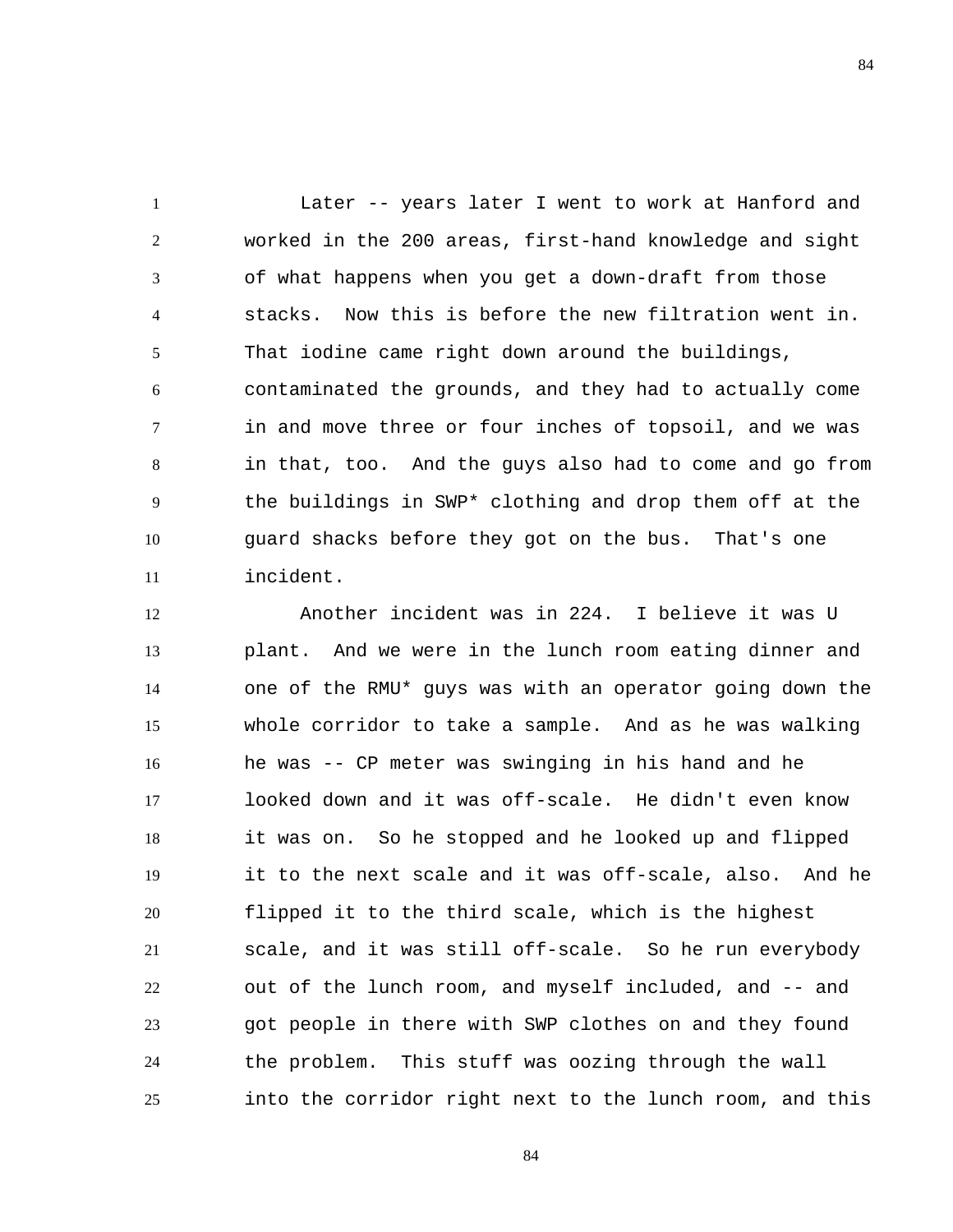1 2 corridor was a clean area. And so was the lunch room, of course.

3 4 5 6 7 8 But anyway, they come in and put a new wall of high-density concrete over that wall. Now that's another incident, and I believe that's where I got a direct ingestion of plutonium and uranium 'cause we were working with uranium in that building. That was 30-some years ago.

9 10 11 12 13 14 There's another thing I would like to mention, also. My father-in-law, Cecil Imercrary, came here in '43, and he went through a very painful death, suffered terribly, from beryllium exposure and he finally died at 83. But he suffered for years because of this, and he spent most of his life here working.

15 16 17 18 19 20 21 22 23 I left the project myself, but I just thought maybe these few comments may help. But I don't know but what some of the records, like the people have said here, have been expunged from the files 'cause I've seen my files and they don't represent totally what went on out there, and I've got a stack about that thick (indicating). So -- but I got a feeling that most of the stuff that could be -- cause them a problem in later years has been removed.

24 25 Now there's a records building right here in the 712 building or 713 and 12 -- 712 is the printing and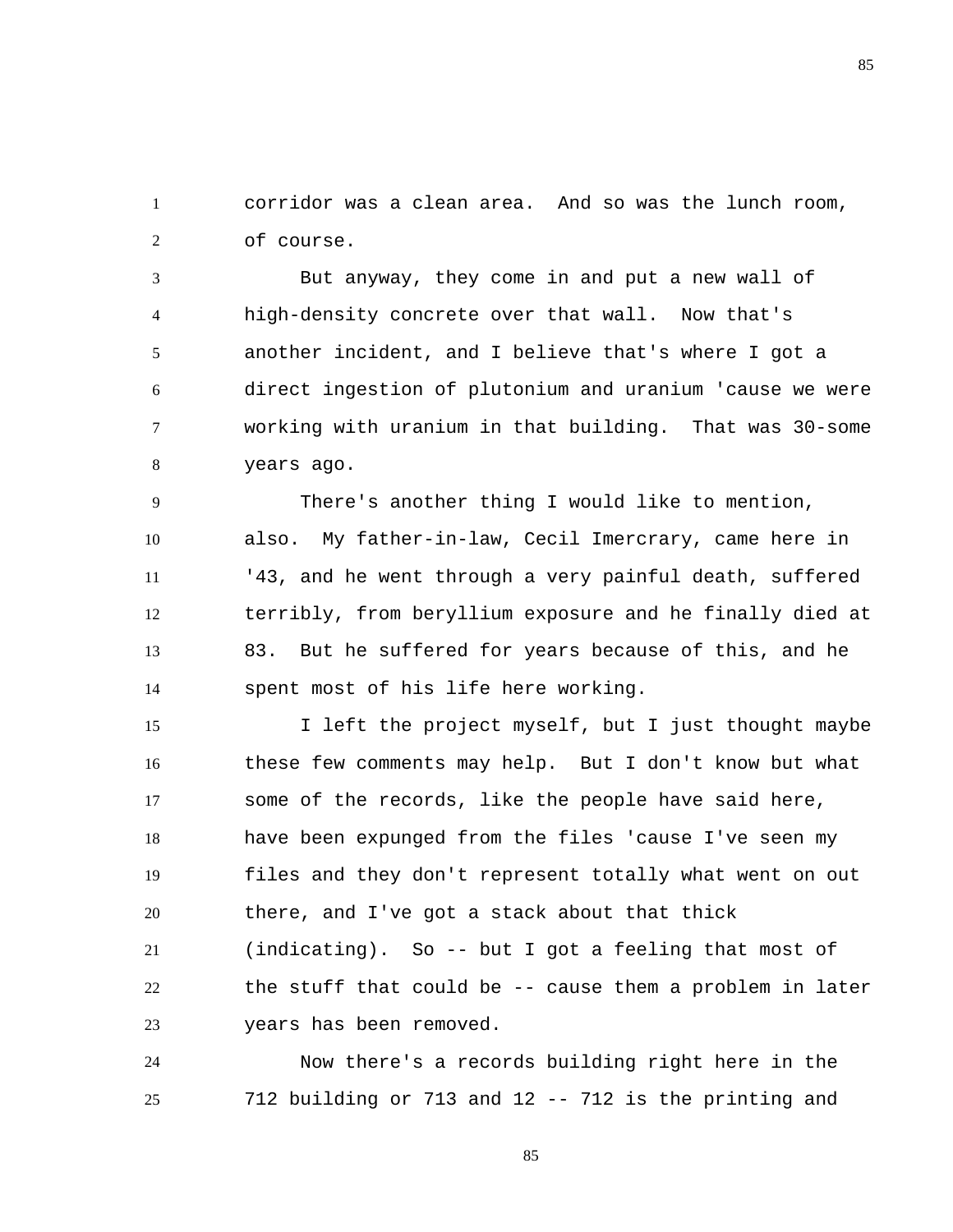1 2 3 4 713 I believe it was is where the records were kept, and they go back a long ways. So -- but anyway, that's my spiel and I want to thank you guys for coming and listening. Thank you.

86

 **DR. ZIEMER:** Thank you.

5

6

## (Applause)

7 8 9  **DR. ZIEMER:** Thank you very much, Frank. Next we'll hear from John David, who represents sheet metal workers Local 66. John's from Kennewick.

10 11 12 13 14 15 16 17 18  **MR. DAVID:** I had an opportunity last night when I was talking with you to remind you about a member that I represent -- he was retired -- that gave you an offer 18 months ago to exhume his father's body so that you could see that he was contaminated with plutonium, which the records have no -- nothing of, as he tells me. And I just got a chance to talk with him, I -- to get ahold of him, and he still wants to make that offer for you. His dad's name is Justin Schweitzer.

19 20 21 22 23 And there's another lady who I had hoped would be here today that I talked to, that spoke last night, and I'm going to pursue her 'cause she -- she's going to tell you that she's willing to let you exhume her husband's body.

24 25 And my point in bringing this up is to help you understand how severely this is important to them for --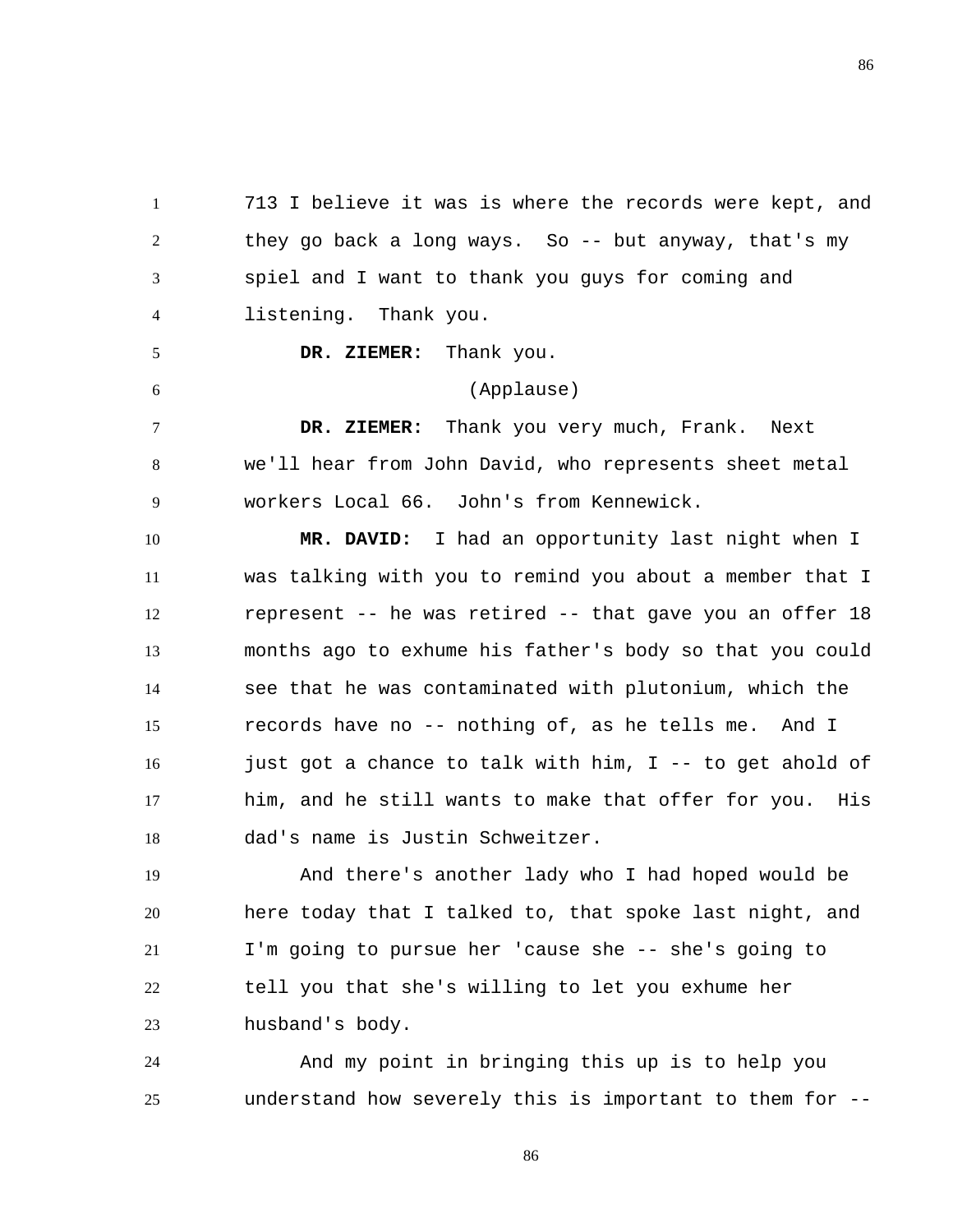1 2 3 4 5 6 7 8 9 10 11 12 13 14 15 16 17 18 19 20 21 not for them, but for everybody. This isn't a me or an I deal, this is a we. And so again I'd like to reiterate to you, take your information back to whoever you got to go to and tell them that -- what the process, how it's evolved today is not working, regardless of the efforts of the individuals that have been involved with that. It's simply not working. And so we need to have this site as a special cohort site, period. This was granted to these other places, and supposedly we're supposed to have the best records that there is. And if that's the case, if we've got the best, boy, I'd hate to see the worst because I think it's pretty evident - from all the testimony that you continually seem to be having an opportunity to hear -- that it just doesn't add up. So please, please, for everybody in this community -- and this is a great community, and I want to continue to live here and I want my kids to continue to have an opportunity to live here, we want to continue to have an opportunity to work out here in a safe manner. And so we're asking you to please help those people and please help us that work here today.

22 23 24 25 There's an article in this morning's paper that talks about that there was a tank farm issue where they said there was no problem -- just real recent, by a company called CHG, and they said hey, no problem. You

87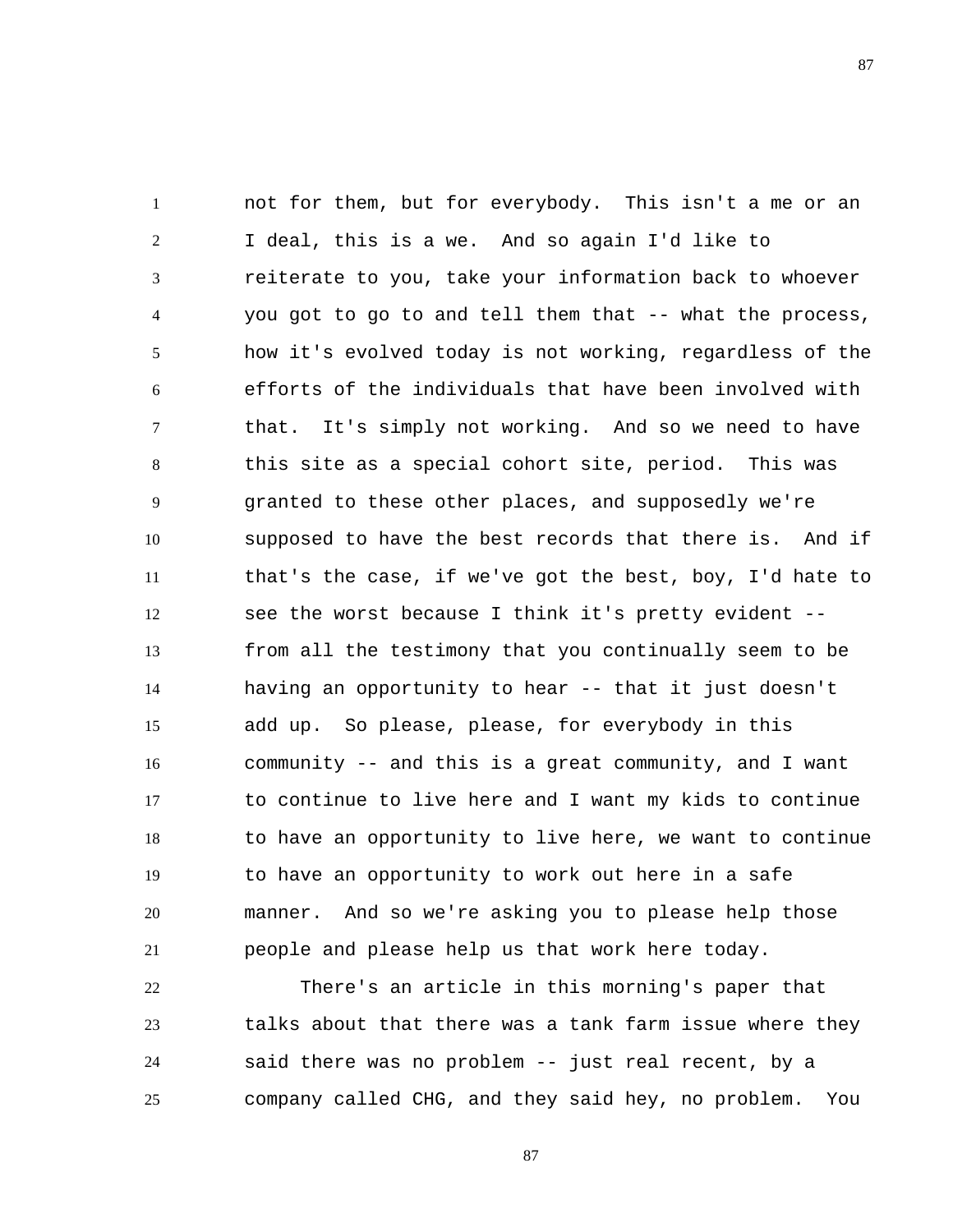can be out there, breathe and everything, you don't need any supplied air. Well, I'll be danged if it came out in the paper this morning that yeah, you do. Okay?

1

2

3

4 5 6 7 8 9 10 11 12 13 14 15 16 17 18 19 20 21 22 23 Now I want to applaud them for realizing that they made a mistake. And maybe that's because of the climate today where people can come out and speak. And I certainly hope that there isn't anybody that's suffering any retaliation whatsoever because of this, because this is supposed to be a free country and people are being asked to come forward with this information. If they're suffering any retaliation because of that, that's an absolute criminal. So thank you very much for your time and all the efforts you're putting forth here. We'd appreciate that you'd continue to come back here and visit us. And I would like to give you an opportunity so the next time you come here that you can be our heroes, 'cause I really believe that you want to be our heroes and you want this to be -- to work, so you don't have to go here and you don't have to go across the country and have to listen to these horrific statements. So do everything you can, because believe you me, we want you -- we want you to be our champion. Thank you. (Applause)

24 25  **DR. ZIEMER:** Thank you, John, for those words. Let's go next to Gaye Shook -- Gaye Shook? Gayle -- is

88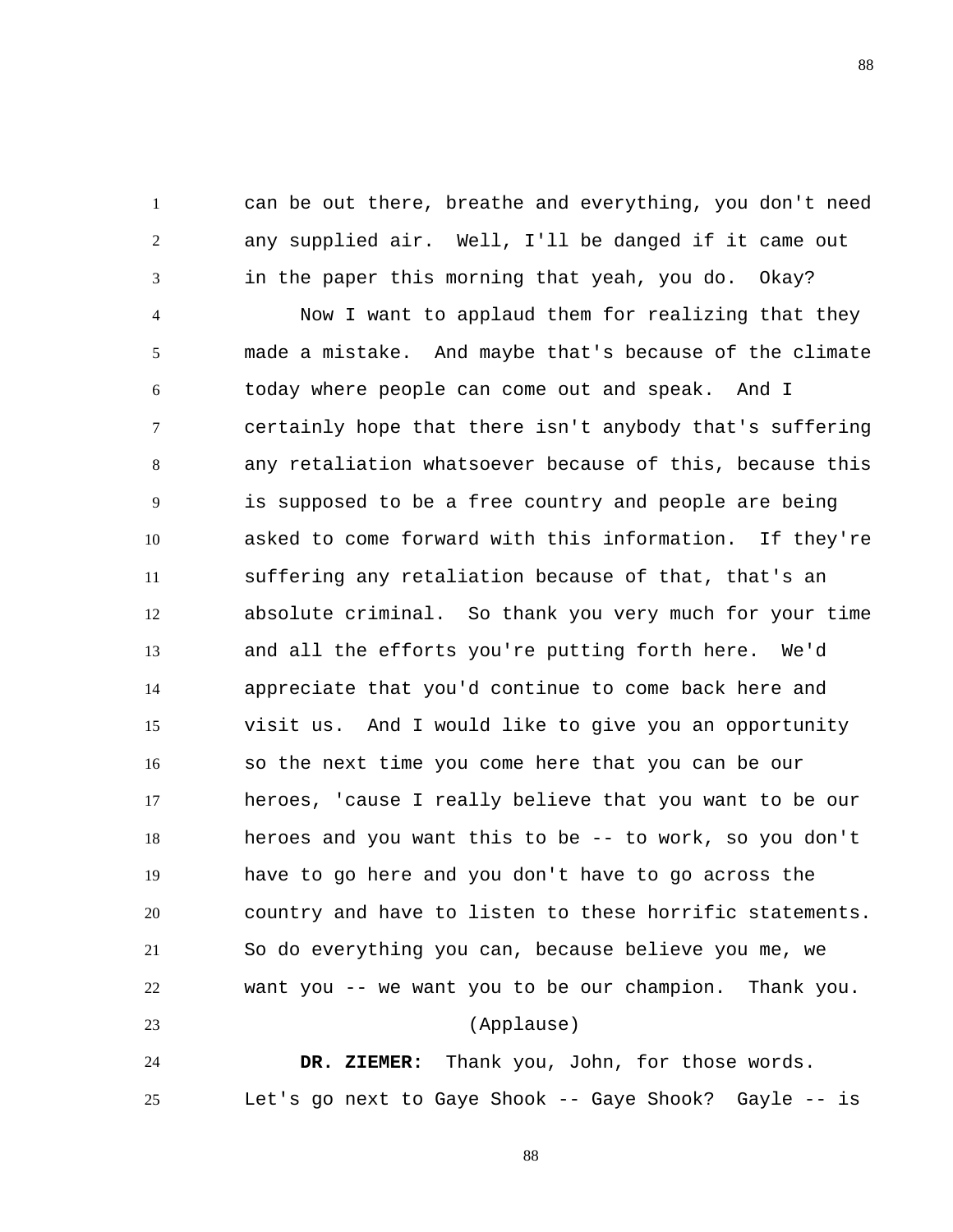1 it Gaye or Gayle?

2

3

 **MR. SHOOK:** Gayle.

 **DR. ZIEMER:** Gayle, yeah.

4 5 6 7 8 9 10 11 12  **MR. SHOOK:** I'm Gayle Shook. I've worked on the plant for 38 years. I came here in 1950, right out of school, went to work in nuclear projects -- and the field is nuclear research that we were in. The reason I'm here to air my gripes, I guess, today is to make you aware of the problems that we all have. And we all surely have problems that are here today that's going to eventually terminate our life earlier than what we had expected.

13 14 15 16 17 I have had cancer removed from my neck and my ear and ear, my chest. I've had -- been diagnosed with berylliosis, and that is making life very uncomfortable right now. I would like to have been here yesterday, but yesterday was a down day. I was not here.

18 19 20 21 22 23 24 25 But I'm like the rest of these people. I'm just setting here hoping that you will be more attentive to our problems and to maybe -- I don't know how you can make it go through any faster to either say yes or no or whatever. And  $I$  -- that's about all I've got to say. I'm here -- want to thank the Board for listening to this and hope you'll really act on these problems for all of us. Thank you.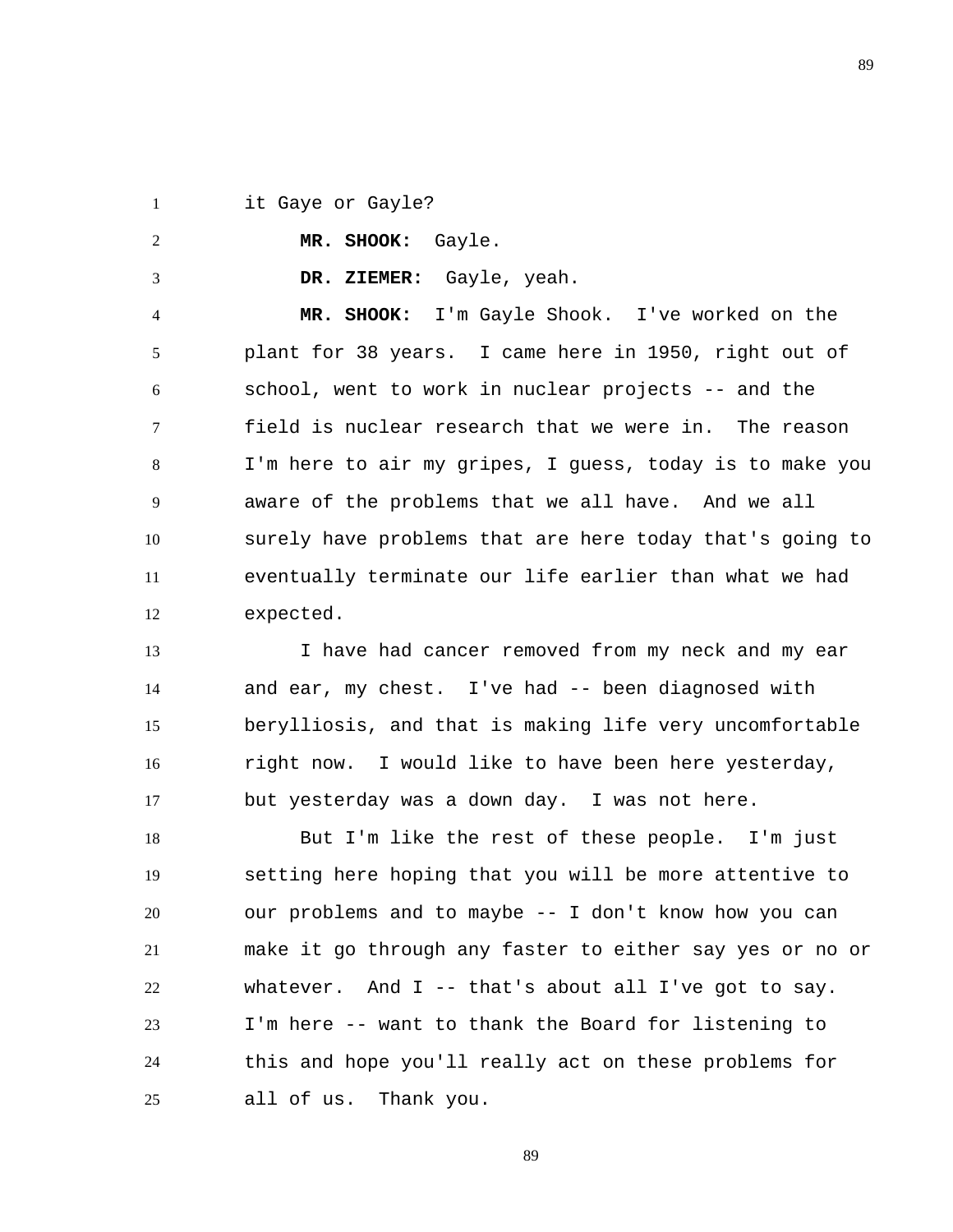1 2 3 4 5 6 7 8 9 10 11 12 13 14 15 16 17 18 19 20 21 22 23 24 (Applause)  **DR. ZIEMER:** And thank you, Gayle, for your comments. Roland Haney? Roland Haney. Roland is a West Richland resident.  **MR. HANEY:** My name's Roland Haney. I've lived here since 1950, and I'm going to tell you about all my problems after working five years at Hanford as a serviceman. Serviceman's a laborer, and he does all the dirty jobs they got out there. Okay, I'm going to tell you the things that's wrong with me that happened after I left there -- before I left there. The first thing, my tonsils swelled up so big that I'd drink water and it'd run out my nose. The next thing that I had them removed. The next thing that happened to me, a lump come in my neck and my thyroid was removed, cancerous. Then after that, let's see - my pituitary gland went bad. A good healthy guy like me was 185 pounds and my pituitary gland, gone, so I took testosterone every two weeks every since then and that's been since about 1956 or '57. The next thing that went on me was a lump in my side. They call it a belt tumor. That was removed. I don't know whether it was cancerous or not. The next

25 thing that went on me was three lumps in my back. They

90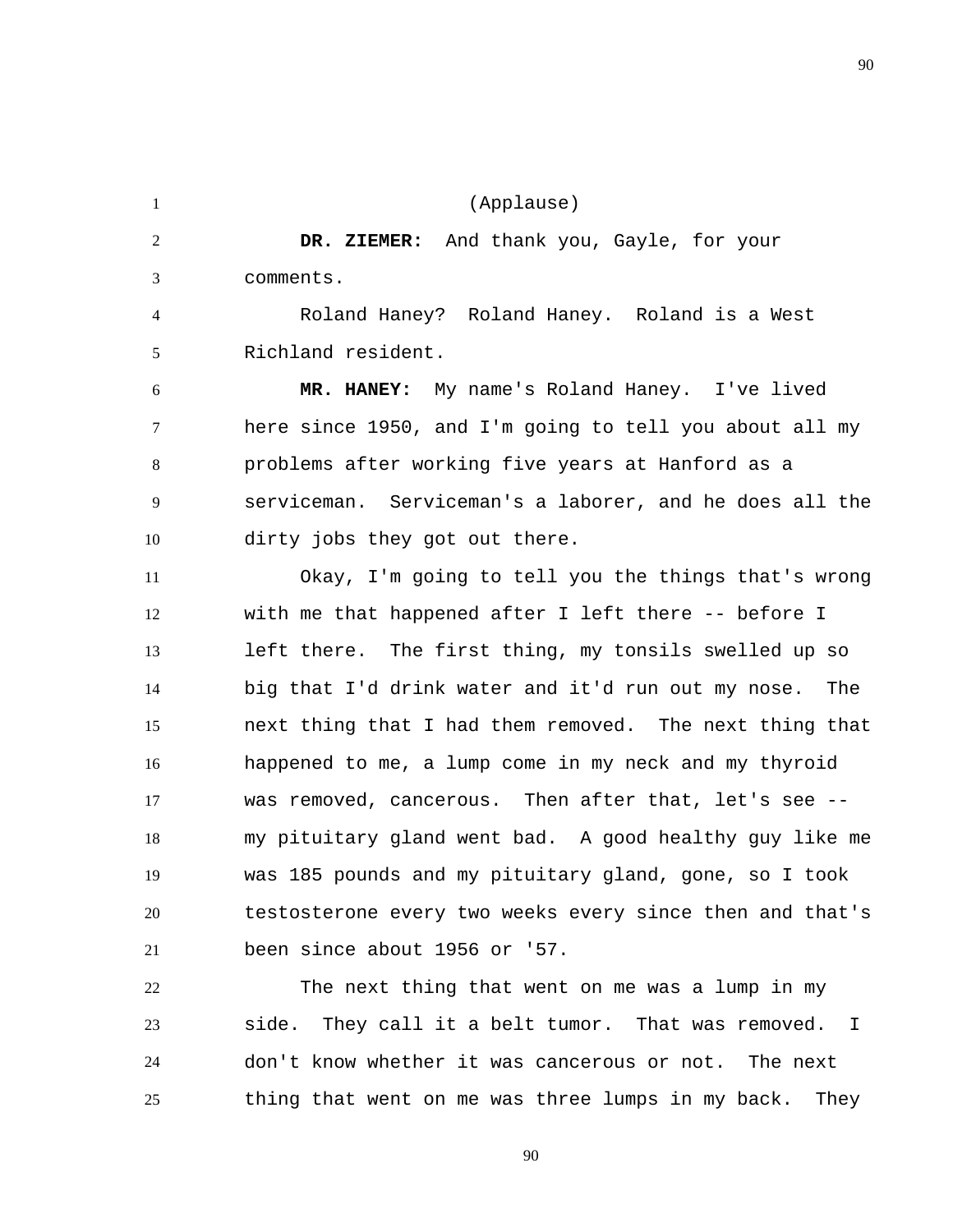1 2 were removed. I don't know if they were cancerous or not. I'm awful nervous.

3 4 5 6 And let's see, then my esophagus started giving me trouble. I went to Seattle and they checked it and said if I didn't have it removed, I'd have cancer within two years, so I got that esophagus fixed.

7 8 9 10 11 12 13 14 The next thing went was 14 inches of my colon. I don't know whether it was cancerous or not. And my appendix went. There ain't much left of me, after working at Hanford. And doing the -- and I can't tell you how many time that I went home in a bus with a pair of coveralls on where I got hot enough -- they even took my wedding ring. And just stuff like that'll happen to me out there.

15 16 17 18 19 20 21 And when I got bad enough, you know, they made it so rough on me that I just quit and left there. I only worked there seven years. And I just wanted to tell you, there's a lot of people around that's probably as bad off as I am. Today I have defibrillator cost \$77,000 to keep my heart going. And nervous as a -- I've shook ever since I left Hanford.

22 23 24 25 I got into beryllium -- I'm forgetting a few things. I have beryllium now. I have asbestosis. And it just showed up about six weeks ago when I was in Harbor View. So you talk about getting it, I got it.

91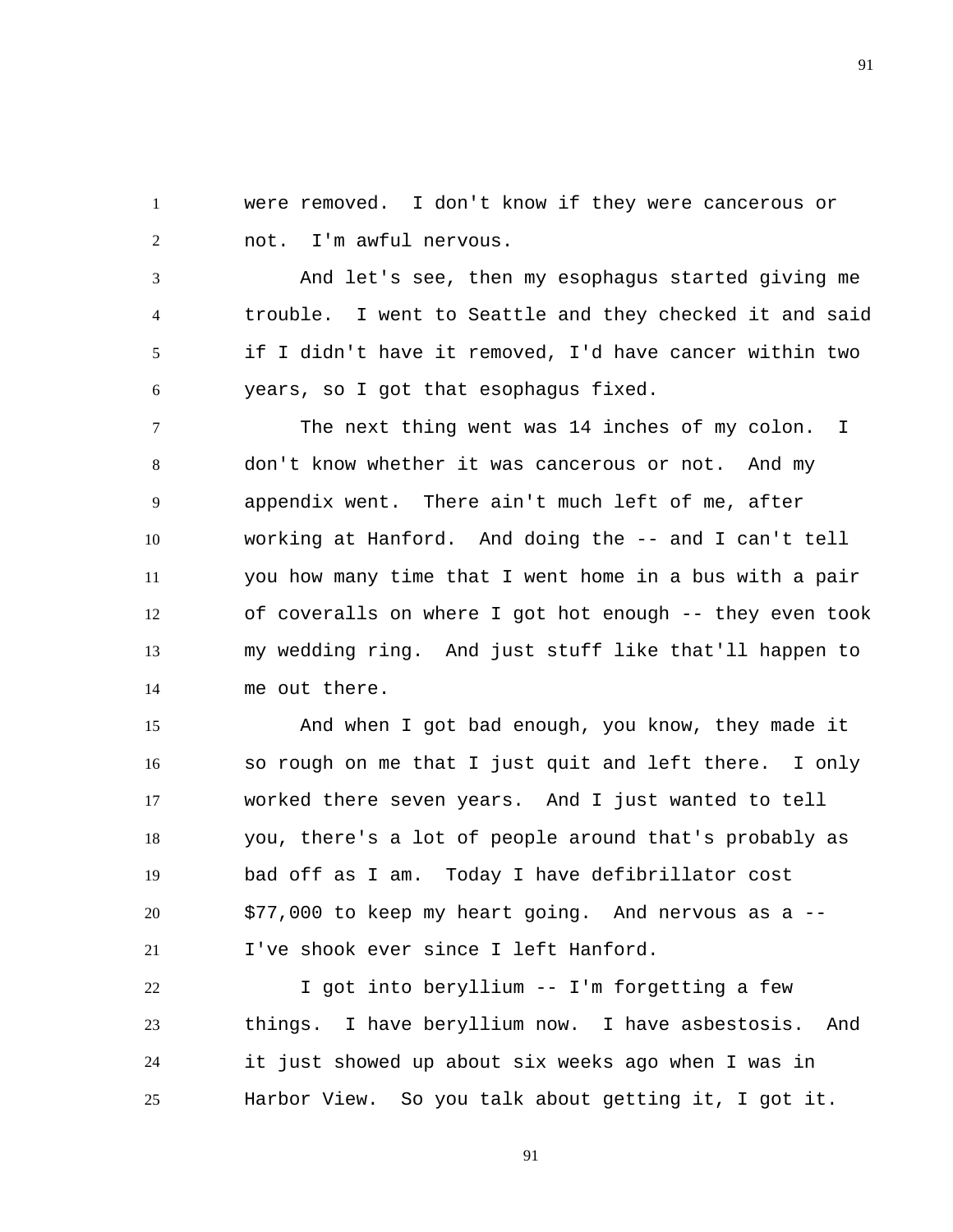1

And I feel very bad about working at Hanford.

2 3 4 5 6 7 8 9 After I quit Hanford I could only work half days because of the beryllium. I spent eight -- when I got beryllium I was a spotter for the truck when they hauled a load of beryllium scrap to the hot burial ground. You had to take a spotter with you because they didn't want the truck in the hole, so I stood at the back of the truck and when they dumped it, all that dust come and got -- I got a heck of a load of it.

10 11 12 13 14 15 16 The next day was Friday. My vacation started. I went on vacation. I was home eight days. And I woke up about two hours after I went to bed. I was sweating like a fiend and the wife changed the bed. She changed it three times that night, and we had to come back to Washington, so I said well, I'll go down and get me a shot of penicillin and head for home.

17 18 19 20 21 22 23 24 25 Okay, I go down and go in to the doctor, and this is in Pittsburgh, Massachusetts, and I asked the doctor -- you know, he checked me and I said can I get a shot of penicillin? I have to be back at Hanford in five days. And he said I'll tell you what, you go for that door I'll call the cops on you. I said why, what'd I do, you know? He said I want you to stay right here. He called the wife and told her he thought I had polio. And so he quarantined me, naturally, and everything and

92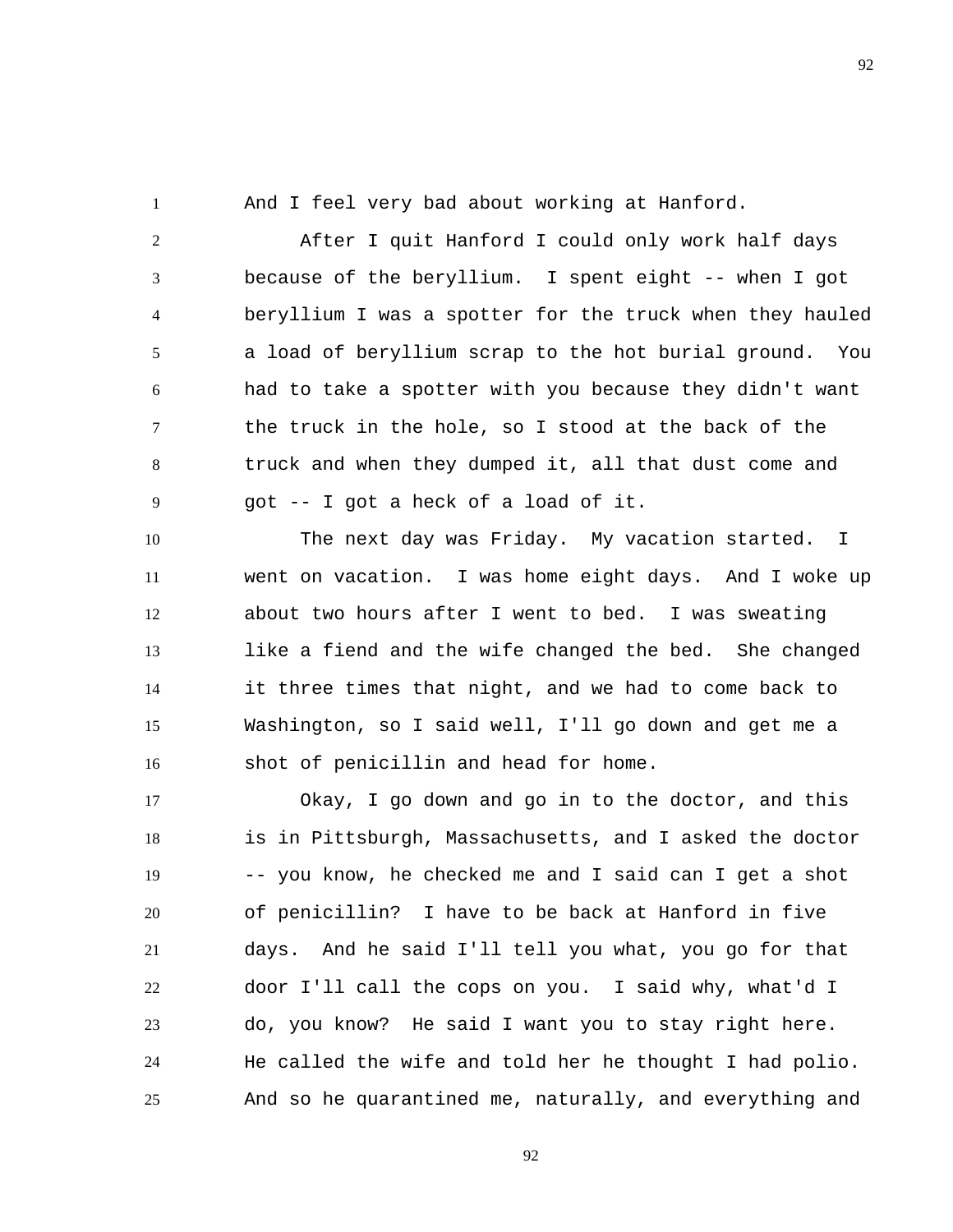1 2 next thing I know he come in and he said well, I think you've got pneumonia.

3 4 5 6 7 8 9 10 And I -- pneumonia, well, that -- probably I have - - and he said check -- I'll check you out tomorrow and you can head for home. And so I got up in the morning and went down there and he told -- he gave me a stack about that high (indicating) of what he'd done and what he thought and everything, and he said hell, he said I don't know what you've got. You'd better go back there and find out what you got into.

11 12 13 14 15 16 17 18 19 20 21 22 23 It was the beryllium that caused this, and it took it till now to show up on me. And they call it chronic beryllium. There's three types of beryllium poisons, and that's a lot of things -- I probably could talk here all the day -- all day about Hanford, but -- like working in the discharge tunnel when the ties\* come down and they -- that's the only time I ever wear -- wore a fresh air mask out there. Those -- we worked out there like this, with a pair of blue coveralls and a baseball hat. And I look at them guys doing the same work we did and they're only wearing -- like they're -- stuff like they're going to the moon, and that's all we wore out there and them plants was running.

24 25 When Frank told you about the -- I quess they call it the green stuff was discharged out there, the iodine,

93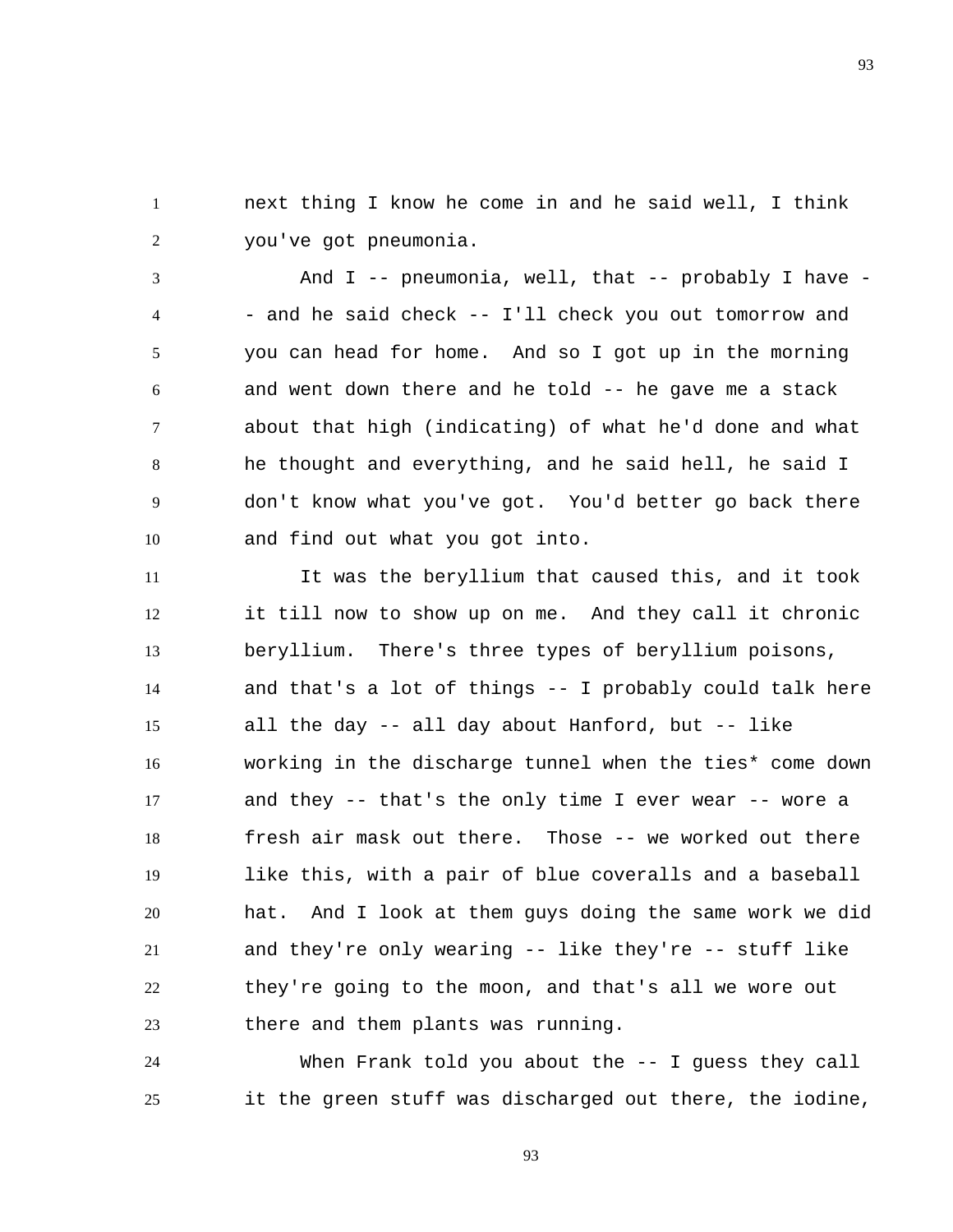1 2 3 4 5 6 7 8 9 10 11 12 13 14 15 16 17 18 a guy pulled all of -- all the filters out of the -- the stack and that's the reason that went over into the - and 100-H is where I worked and it was right in the path of that, and I was right there when it happened. So I don't know, I could talk all day about this, so I'll just give up. Thank you. (Applause)  **DR. ZIEMER:** Thank you, Roland, for sharing that with us. Jim Knight from Richland. Jim Knight? Yeah.  **MR. KNIGHT:** My name is Jim Knight and I thank the Board for being here and this opportunity to talk to you. I didn't start on the Hanford project until 1963, so I don't know what the story is on all these horror stories and stuff you've heard previously. I can just tell you my own experience from '63 on. I started in fuels manufacturing and went from there out to PFP and worked in fuels and for the

19 20 21 plutonium processing weapons manufacturing for several years, worked in tank farms for a while and testing, drilling and safety and health.

22 23 24 25 Now not knowing the record of your other stories here, but  $I$  -- in my experience out there and all the exposure I had, I was in tank farms, went out, opened several of the tanks there, the worst exposure I had out

94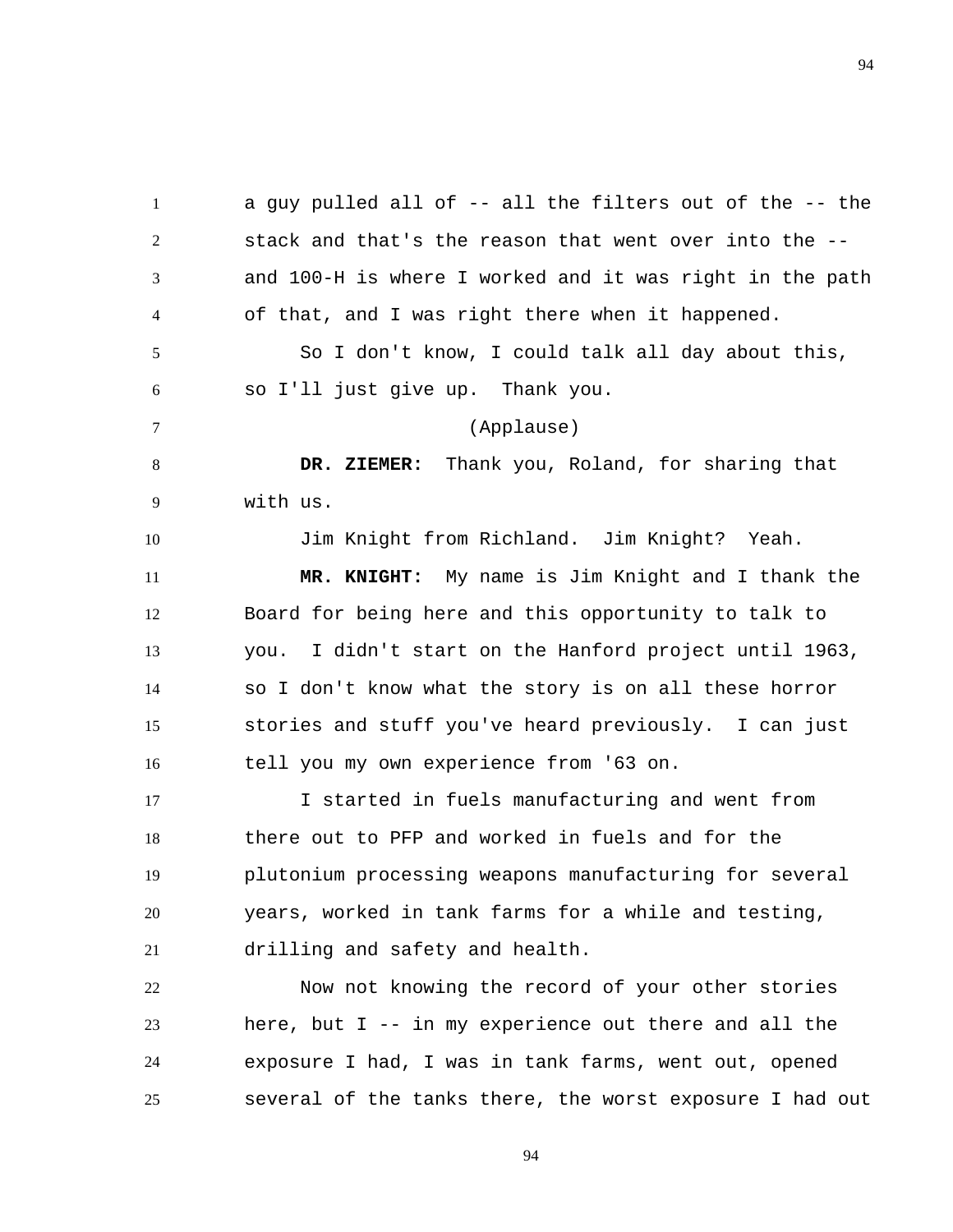1 2 3 4 5 6 7 8 9 10 11 12 13 14 15 16 17 18 19 there was being stuck in an office with two chain smokers. That was the worst situation I faced in my entire Hanford project, including being in the fuels where we manufactured the raw uranium and PFP where I worked with the plutonium and tank farms where we had the waste product. Any my experience with this, I developed coughs there. It took me ten years after retirement before I cleared up the cough. I filed a complaint with my supervisor, Steve Smith, at the time and he said we will not process this because we don't want to rattle anything up the ranks here on discrimination or whatever he called it. So I don't know, there might be a lot of horror stories here. I've been exposed to plutonium, beryllium, asbestos and right now I'm probably in the best health I've been in in a long time and I think it's -- like I say, my biggest exposure was being exposed to the cigarette smoke in that office for several hours a day. And you'll hear all kinds of horror stories.

20 21 22 23 24 25 I know plutonium's an alpha emitter, which penetrates less than two cell molecules thick, so you're going to have all kinds of stories here, but as I said, with my experience being on the project, in safety and going over the whole project, all the labs, the reprocessing, the separations, the fuels manufacturing,

95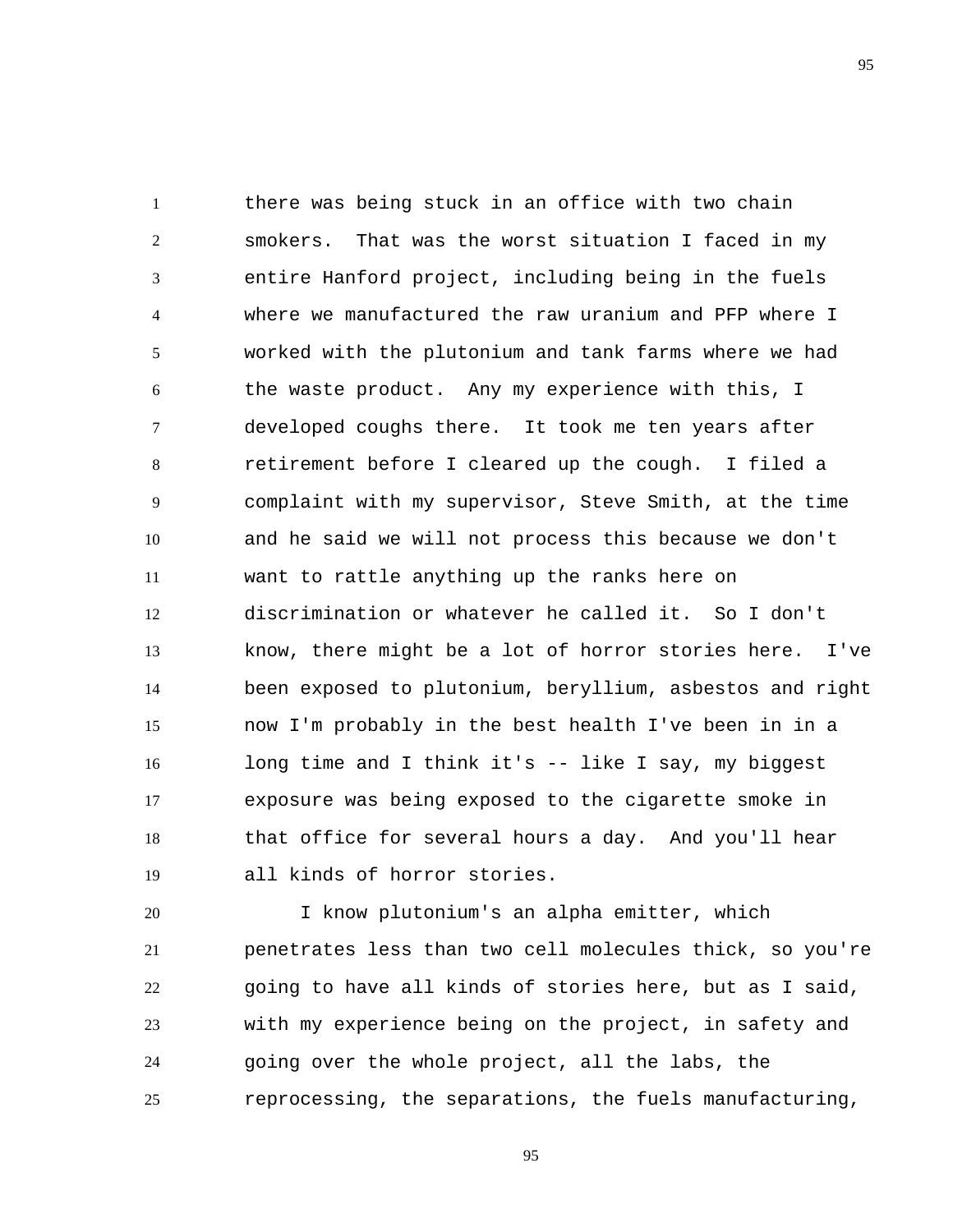1 2 3 the weapons manufacturing, by far the worst experience I had was having to stand in that room with those two cigarette smokers. And thanks.

(Applause)

5 6  **DR. ZIEMER:** Thank you, Jim. Ron Strait. Ron Strait.

4

7 8 9 10 11 12 13 14 15 16 17 18 19 20 21 22  **MR. STRAIT:** Good morning. I worked particularly for contractors and so on out there. Most of the time I thought they run a rather safe, stable type work site. However, there were several incidents, like in the 300 area we were replacing a motor, myself and another gentleman, on the americium line and they told us don't stir up the dust. I thought we had adequate dosimetry and so on, but we were working alone in there. We only had a few minutes to work. It was rather hot. And this fellow -- I can't describe exactly how it worked, but there's a -- two lines in there -- one line over dropped a piece of plywood off of a scaffold, and the dust just flew. And I remember the HP folks telling us that we've got -- you stir up the dust, if anything comes off the conduits, whatever, you come out through the step-off procedure immediately and so on and so forth.

23 24 25 Well, it hadn't got to us, but we could see the dust boiling around in the room with the air handling equipment. The room was at somewhat negative pressure,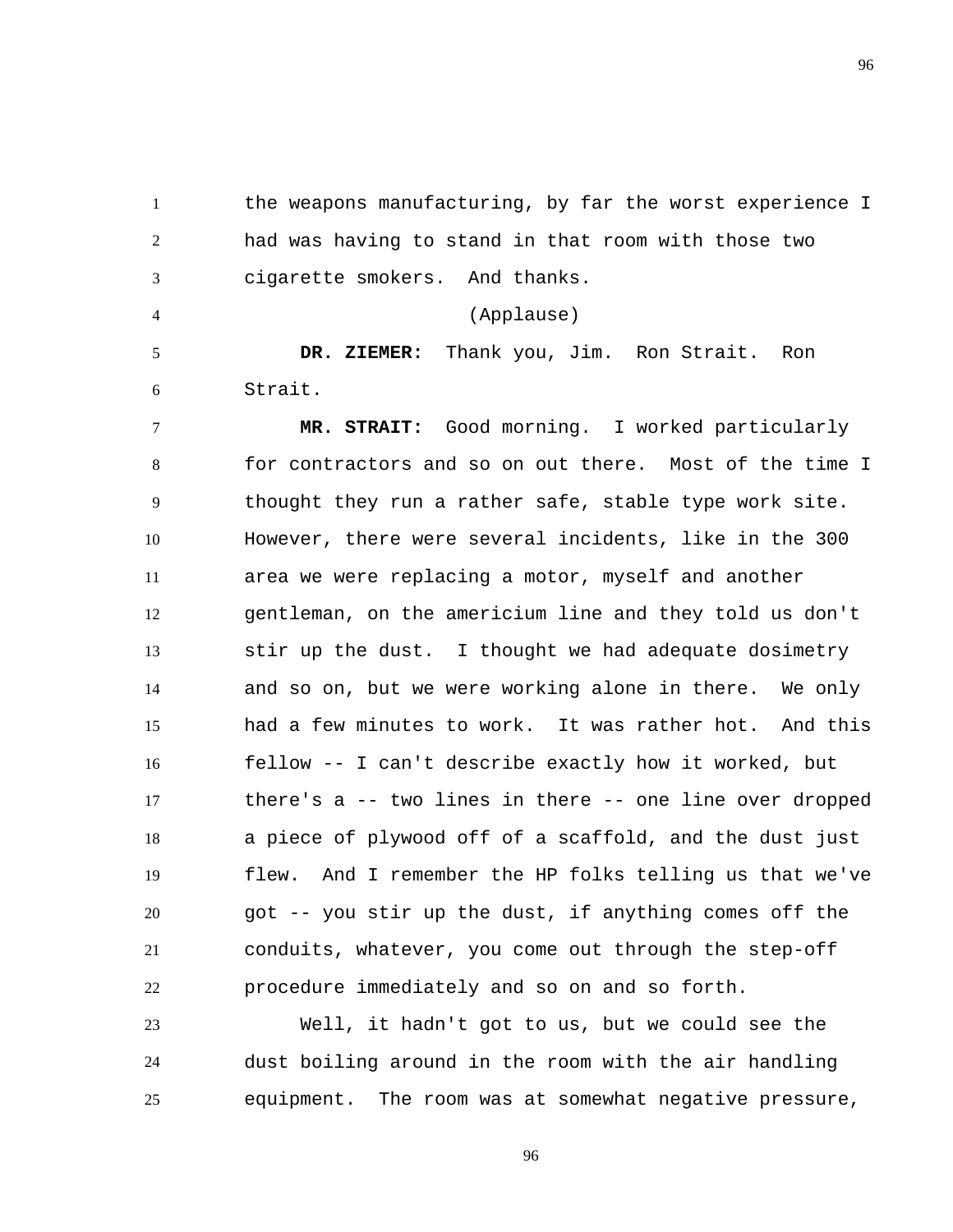1 2 3 4 5 6 7 8 9 obviously. And I yelled at my partner, let's go, and we just dropped our tools. You can't take your tools out of there. Dropped our tools and I ran for the door. He looked at me kind of stupidly and finally it dawned on him I was leaving for a specific purpose. We ran out through the door just as this great big what, 20-ton door was starting to go shut, and the induct detectors evidently had spotted this radiation dust, radioactive dust.

10 11 12 13 14 So we ran out there -- run clear beyond -- I was really scooting, run clear beyond the step-off procedure, so we contaminated the room and we had to be cleaned up and we lost our clothes and so on and so forth.

15 16 17 18 19 My dosimetry, as they were trying to reconstruct my overall dose, showed virtually nothing. Well, I know better than that. I really got a blast in there. And I have a bone to pick with the way they kept our records or observed our records, our dosimetry.

20 21 22 23 24 25 Another time I was working for Tri-City Electric. The shop had rewound a big motor out there on -- that keeps a negative pressure on some of the crypts across from the 200 area in the burial site. The motor wouldn't run. It'd either burned up or something, so they sent me out there -- no dosimetry.

97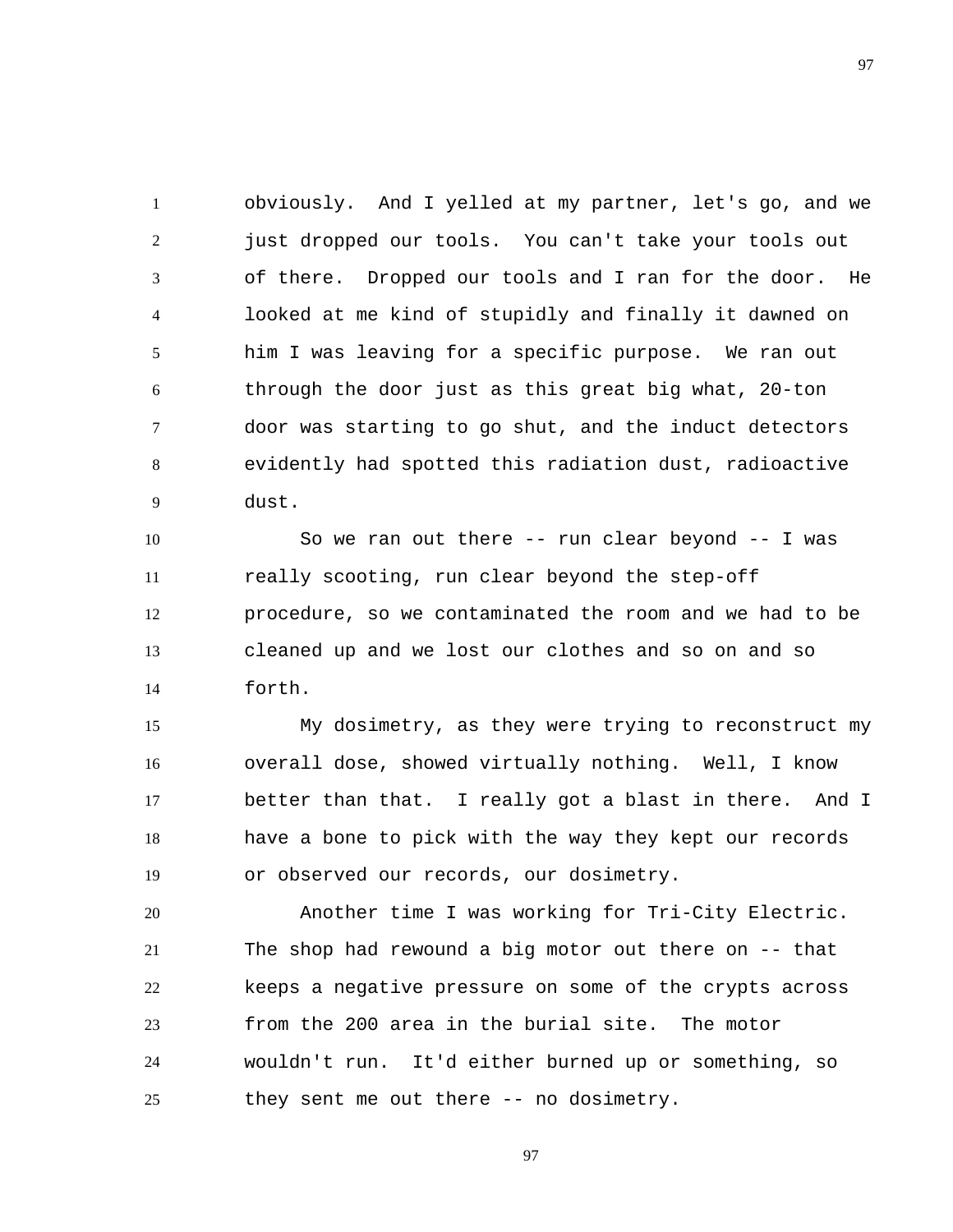1 2 3 4 5 6 7 8 9 10 I walked out there, took the connection block on the side of the motor apart, and it looked okay, but it did smell burnt. And I noticed nobody else would come down there where I was. So I went back up to their shop, got ahold of one of their dosimeters, And while I'm not trained or qualified to run them, I did -- you know, I knew how to run them because we had, in the past, kept track of a lot of our stuff. And I went down there and it went off-scale. It was over five R where I had been standing.

11 12 13 14 15 16 17 Well, I got back in the pickup -- you know, left. I just got back in the pickup. I had no dosimetry on, which was -- really I think would have really registered some very high rad. Went back up to the shop. We went through -- oh, cleaning my feet up and so on like that, and I was allowed to leave. I don't know what all I had on me, but I had a lot.

18 19 20 21 And several other instances I don't think our dosimetry can -- our dosimeting (sic) can be reconstructed properly. I don't think I was properly covered in those particular areas.

22 23 24 25 Most of the rest of it was pretty benign. We -- I've worked in some commercial plants and I thought they were a lot more careful with us. Like over here at Columbia Generating and down at San Onofre and so on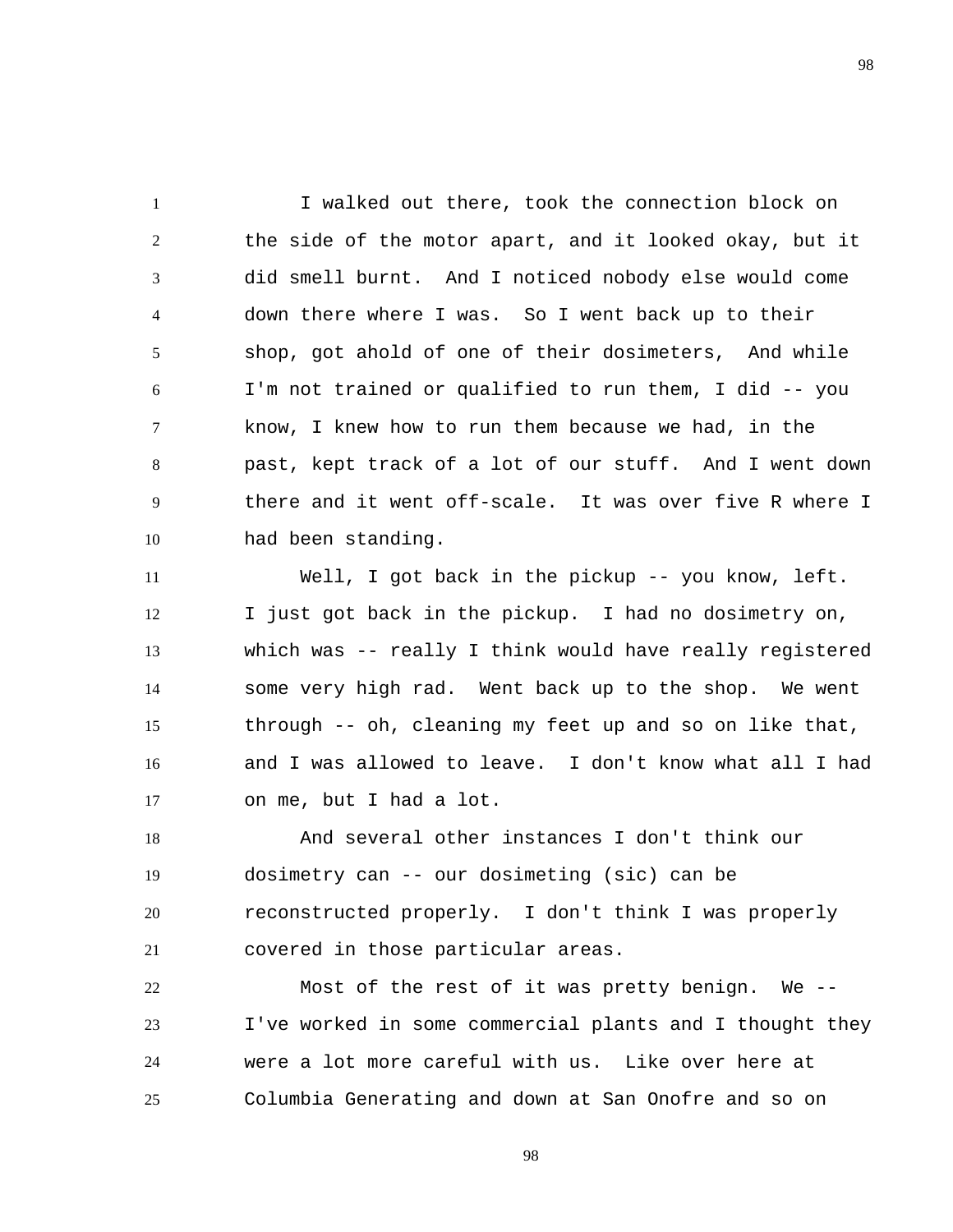1 2 3 4 5 6 7 8 9 10 11 12 like that, but they're commercial. They're not relative to this. But even that, they kept real careful track of our dosimetry, and we'd have to log into an area with our badges and the badges tied to the computer system kept control of our doses. And sometimes I'd get a red screen, meaning I'd had more than they wanted me to have, and it just -- it kind of dawned on me over a long period of time that I don't think I was -- oh, what would you say -- covered properly out here. And I think I've gotten a lot more radiation than I should have, and probably -- I've had a lot of skin cancers removed and so on like that.

13 14 15 16 17 18 19 20 21 Working out at 100-N as we were doing stress relieving, I was working for Foothill Electric, which is one of the contractors under Kaiser, and we worked in a lot of asbestos, a great deal, 'cause we'd wrap these large wells to be stress relieved with asbestos, wrap them with the coils, and then we went in and tore them down. We'd be working in a cloud of asbestos dust and - - oh, it won't hurt you, it's fine. Just, you know, get in there and get out, get the work done.

22 23 24 25 Well, for Pete's hat sake, you know, years later I find out that I was really exposed to asbestos. I've had the checkups. I don't seem to have any beryllium in me. I've had the B type X-rays out here and they say

99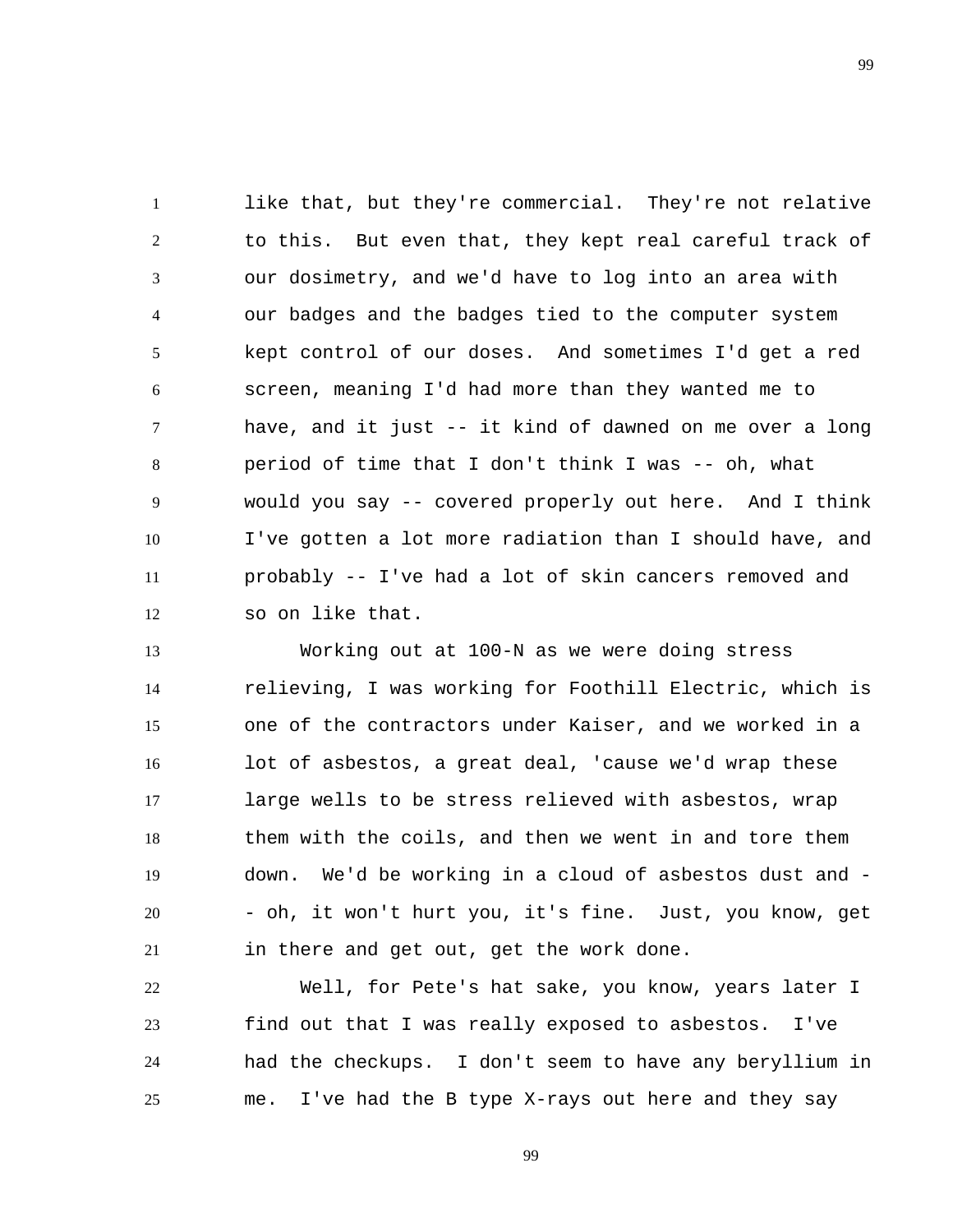1 2 3 4 5 6 7 8 9 10 11 12 13 14 15 16 17 18 19 20 21 22 23 that -- couldn't find any mesothelioma or whatever they call it, asbestos -- asbestosis. But a friend of mine who was doing the same thing, working with me part of the time, does. So, matter of time? Thank you, folks. (Applause)  **DR. ZIEMER:** And we thank you, Ron, for being with us today. L. K. Mitchell -- or J. -- J. R. Mitchell, maybe it is. Mr. Mitchell.  **MR. MITCHELL:** I'm J. L. Mitchell. I worked on the project for 31 and a half years. I won't take much of your time because I had a little time last night, but I overlooked some things because I didn't know I was going to get to speak. But when I transferred from Westinghouse to -- from Atlantic Richfield to Westinghouse, I was transferred on paper because I had so much foreign objects in my system that I wasn't supposed to have, so they transferred me on paper. I signed the paper and I never have seen it since. The next beef, when we was -- we got trapped up in a explosion and we never was checked after we retired and they said they were going to monitor us, and I been

or no kind of examination at all. And this was

24

25

100

retired 15 years and I never been back for a chest X-ray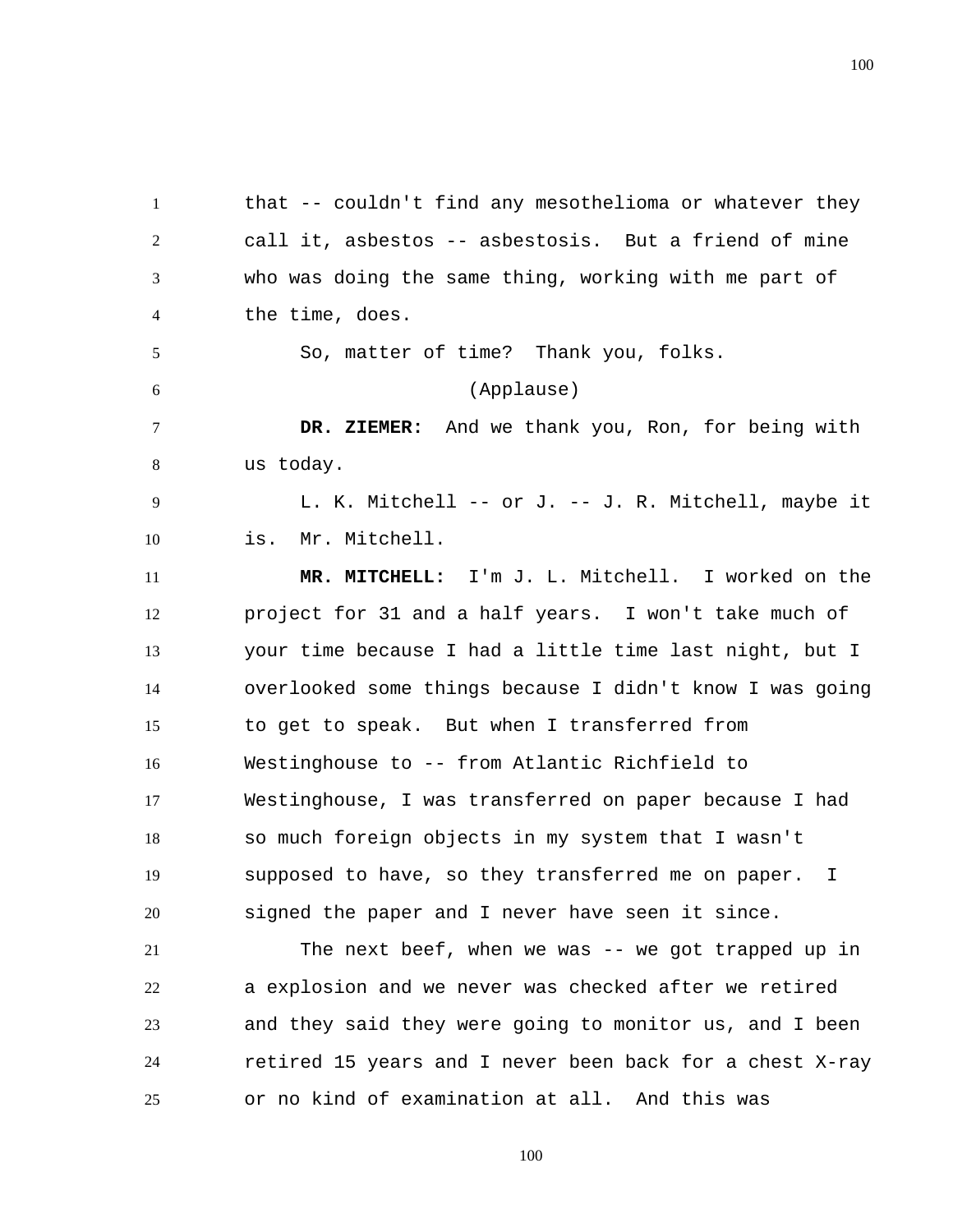1 2 3 4 5 6 7 8 9 10 11 12 13 14 15 16 17 18 19 20 21 22 23 24 25 something that they told us that we'd go through. And there was seven or eight of us and we got -- the radiation we got exposure that night, as much as it was, it didn't go any higher than  $40,000$  dpm and what I -- my beef is wondering is that high as a scale that they had, was that high as it'd go, did we actually get more than that and that's as high as the machine would read. And I know I've -- bad as I hate to say it, I have cancer and I been -- had some colon problems lately and some kidney problems, but I haven't got the analysis yet on those and I'm not too anxious to go back and see, but - and some of the paperwork that I missed out on because I was living in Arkansas taking care of my mother and she had Alzheimer's a little bit worse than I thought she did and some mail I'd get and some mail I wouldn't get, but there's nothing we can do about that. But I'm just here to let you know that I know that I got more exposure out there than I should have. And the night of the explosion, instead of warning everybody to stay away from 912, there was never a signal to stay away from 912. We knew McCluskey was in 912 alone, and I had previously ran the samples that was too hot reading out a spec, and we went in there to  $-$ - to get him out. It was myself, Chet Mize and Ron Lavelle. We went in there to get him out, but when we opened the air locks, it was

101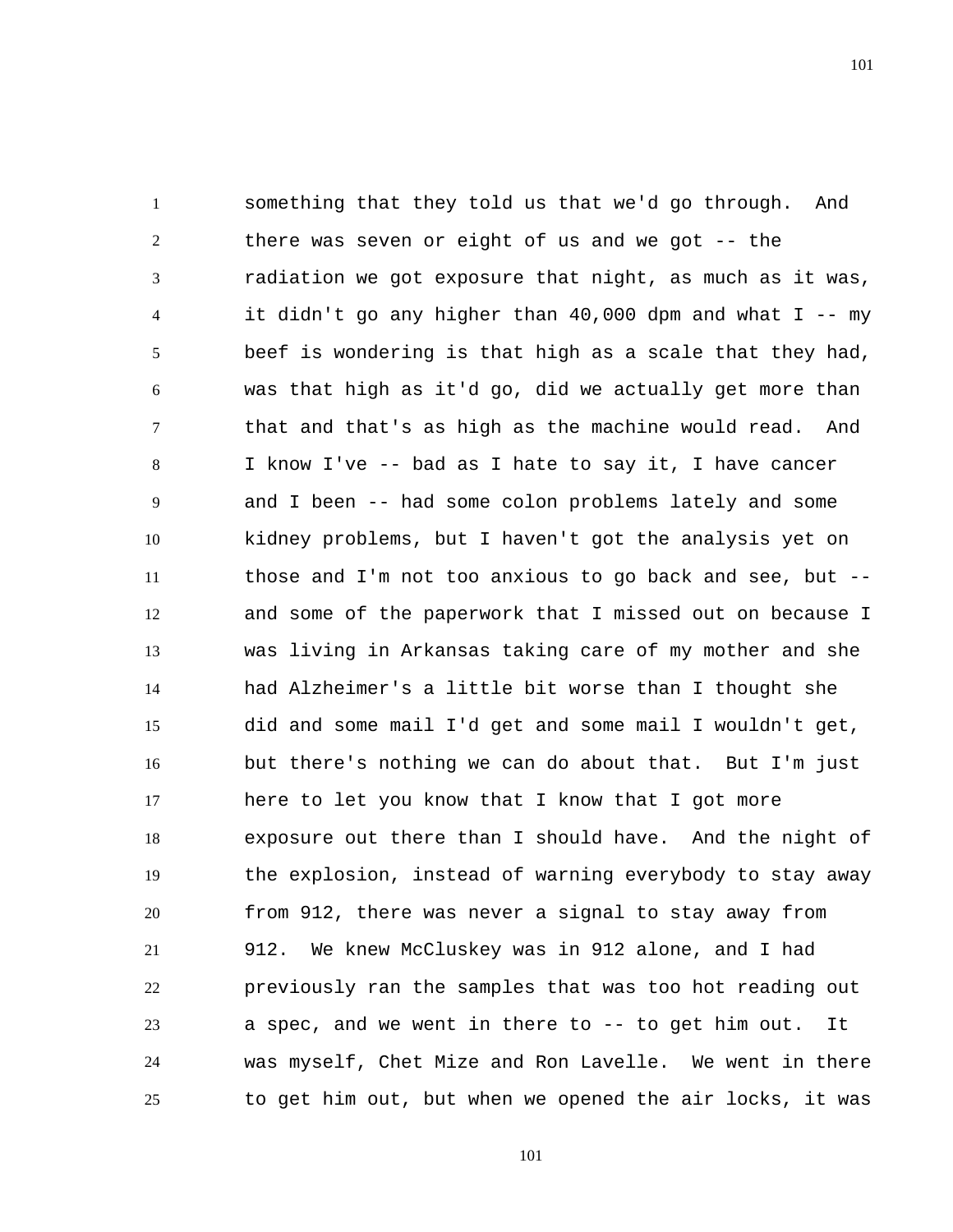1 2 3 4 5 6 7 8 9 10 11 12 13 14 15 16 17 18 19 20 21 just like a tornado. The black smoke was just rolling and we knew right then we was in trouble so we backed out, and that's where we got a deposition and I never could find out how much we got. Nobody would never tell us how much we got. But they said it went -- some was in your head and to your lungs and possibly in your bones. So this is what I'm living with. But I'm doing as good as you can, but every time you go to the doctor, you think they first thing they say, well, your cancer's spreading or something of that sort, but hopefully it won't spread. But I really appreciate you guys for giving me a chance to talk and explain myself. And I could go on for quite a bit. If any of you want to talk to me after the deal, you might -- I'll be -- feel free to talk with you. Thank you.  **DR. ZIEMER:** Yes, thank you. (Applause)  **DR. ZIEMER:** And Gai Oglesbee has requested -- Gai I think spoke yesterday, as well, so -- you have additional items for us, Gai, from yesterday?  **MS. OGLESBEE:** I sure do. Hi, good morning again.

22 23 24 25 I work at this almost every day for at least six hours, so -- and sometimes 12, with breaks in between, of course. But anyway, I didn't think -- don't think I mentioned that I was the site and facility at large here

102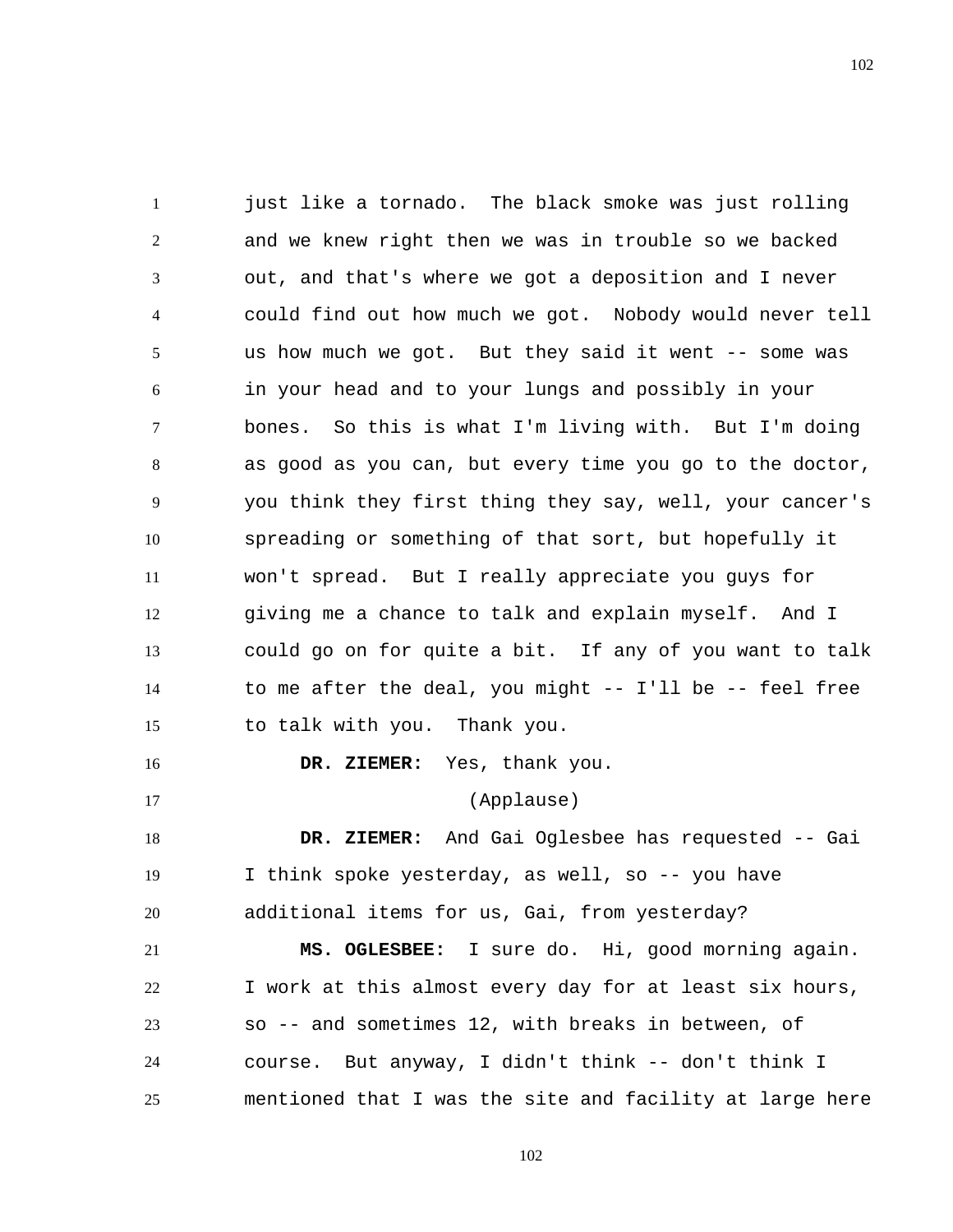1 2 at Hanford from 1992 through 1996 when I took early retirement, voluntary.

3 4 5 6 7 8 9 10 I will not be a bionic person. I've already told my physicians and they want to do some -- some surgery that is preventative and I've already  $- -$  I  $- -$  I deal with cancer, forming cancer all the time. I won't take radiation. I won't take chemotherapy, so what you see here, my physicians see every -- every month or so is what's going to happen, so I've already got it legalized.

11 12 13 14 15 16 17 18 19 20 21 22 So my physicians say now in my records that they don't know what to do for me next. That's because I refuse to be a bionic person, and that's very clear to them. So they're doing the best they can, and I'm in a process -- and I'll tell you how dire it gets for some families. I'm in a process of donating my body to a university, maybe to my experts, who will take care of it and I'm going to be cremated now, which was -- I was absolutely against in the beginning because there've been so many bodies that have mysteriously disappeared for a while, so I'm making legal arrangements for all that.

23 24 25 With that said, 'cause I hate to talk about my own issues when there are so many other people that are worse off than I am, I want to read this first in case I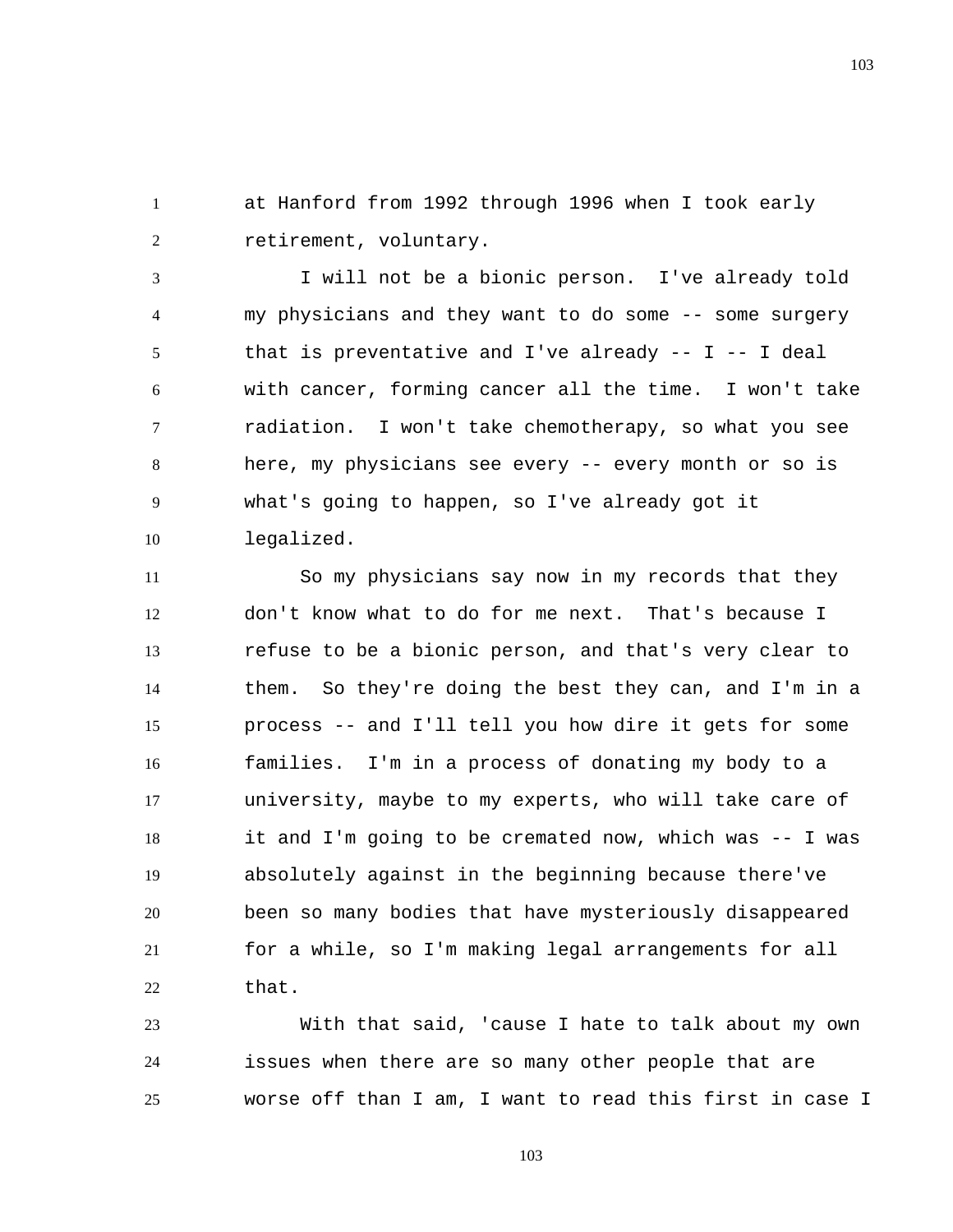1 2 3 4 5 6 7 8 9 10 11 12 13 don't have enough time left, but I think Owen Hoffman, who's sitting in the audience, is a nice person and I've met him twice, once in Spokane and once here. But his methodology is criticized by people on the other side, Owen. And I don't think your methodology's the only methodology in the world that can be referred to in this EEOIC process. I have expert witness, they use Star CD -- CD, which is a licensed methodology. Also we were taken to a secret place. I have a cohort that was matched up to me as well as possible and so do the other people that came forward, and the experts are very good at what they do. They're high profile, and you know that 'cause you know the person I was talking about.

14 15 16 17 18 19 20 Okay, here's what I was challenged to bring forward today, and I'll read it first because this is a -- the 9th Circuit Court of Appeals on June 18th, 2002, and what Owen might not understand is that Judge Fremming Nelson has already recused himself. He hasn't told anybody yet 'cause he has conflicts of interest, just like Judge McDonald, who was tossed out and condemned.

21 22 23 24 25 So this was a decision made by the 9th Circuit and they had a lead judge who's Mary M. Schroeder. She is a chief judge, and I want to read you some of the experts -- or excerpts that tells about F. Owen Hoffman's methodology that's being used. So we have -- already

104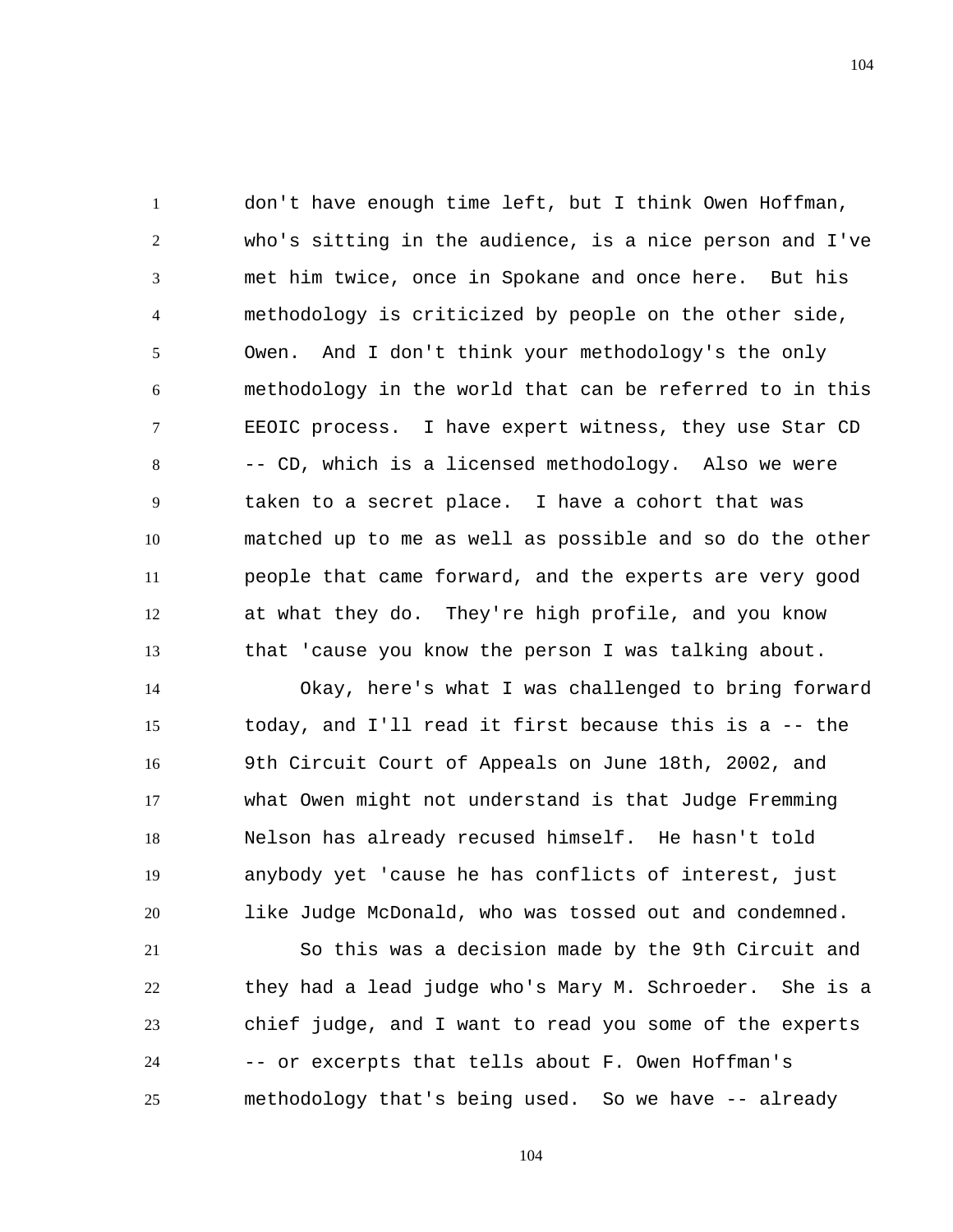1 2 have a Federal court involved in this IREP methodology issue.

3 4 5 6 7 8 9 10 11 12 As we explained in *Hanford* -- they start in this one position. (Reading) As we explained in *Hanford*, reliance on that standard was error because the doubling of the risk is a measure courts use to determine whether a substances is capable of causing harm in the absence of any evidence other than epidemiological evidence of toxicidity (sic). Here we deal with a substance, radiation, that is known to be capable of causing harm. Indeed there is no threshold harmful dosage level for radiation because it can cause harm at any level.

13 14 15 16 17 18 19 20 21 22 23 24 25 *In re Three Mile Island Litigation* -- which is what they reference, which is more in tune with what happens at Hanford. (Reading) What difference -- what differentiates these plaintiffs' causation cases from *Hanford* is that the evidence relied upon by the plaintiffs. Plaintiffs in this case submitted a report prepared by Dr. F. Owen Hoffman, Ph.D. Dr. Hoffman's report established a generic methodology that was intended to be used to estimate doses and risk to specified individuals. Dr. Hoffman, using representative plaintiffs, also provided ranges of the estimated probability that certain diseases were caused by the radiation exposure, depending upon the gender,

105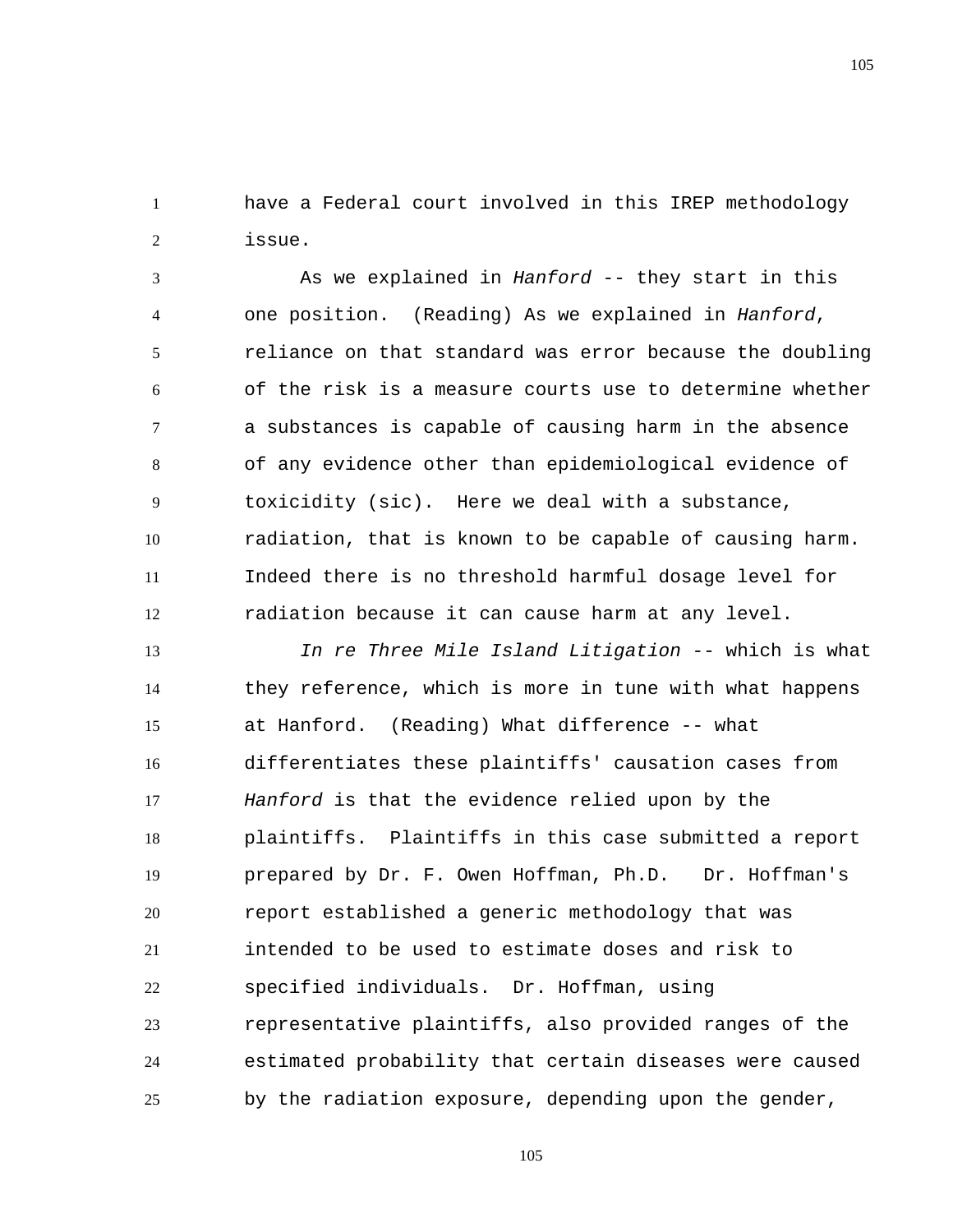year of birth, age at first exposure, time since first exposure and whether the exposure was acute or chronic.

1

2

3 4 5 That's why this methodology is failing with NIOSH, because it doesn't take into consideration any of these issues other than what they believe.

6 7 8 9 10 11 12 13 14 15 16 17 18 19 (Reading) For example, according to Dr. Hoffman's estimates, a woman born in 1945 and living in Richland, Washington who ingested milk from a back yard cow and was diagnosed with thyroid cancer in 1955 has a range of PC estimates from 59 percent to 99 percent. The median of that range is 94 percent. A man born in 1945 and living in Spokane, Washington who ingested milk from a back yard cow and was diagnosed with thyroid cancer in 1945 -- in 1995 has a PC estimate for thyroid cancer ranging from 1.6 percent to 71 percent. The median estimate is 15 percent. Under the district court's holding, only the woman proved generic causation because her median, or central value estimate, exceeded 50 percent.

20 21 22 And this is talking about -- well, what took place in the prior hearings that's been a 14-year undergoing. (Reading) Dr. Hoffman's report was offered during

23 24 25 the generic -- genetic (sic) causation phase of discovery and was intended as a general methodology that would take into account a few individual-specific

106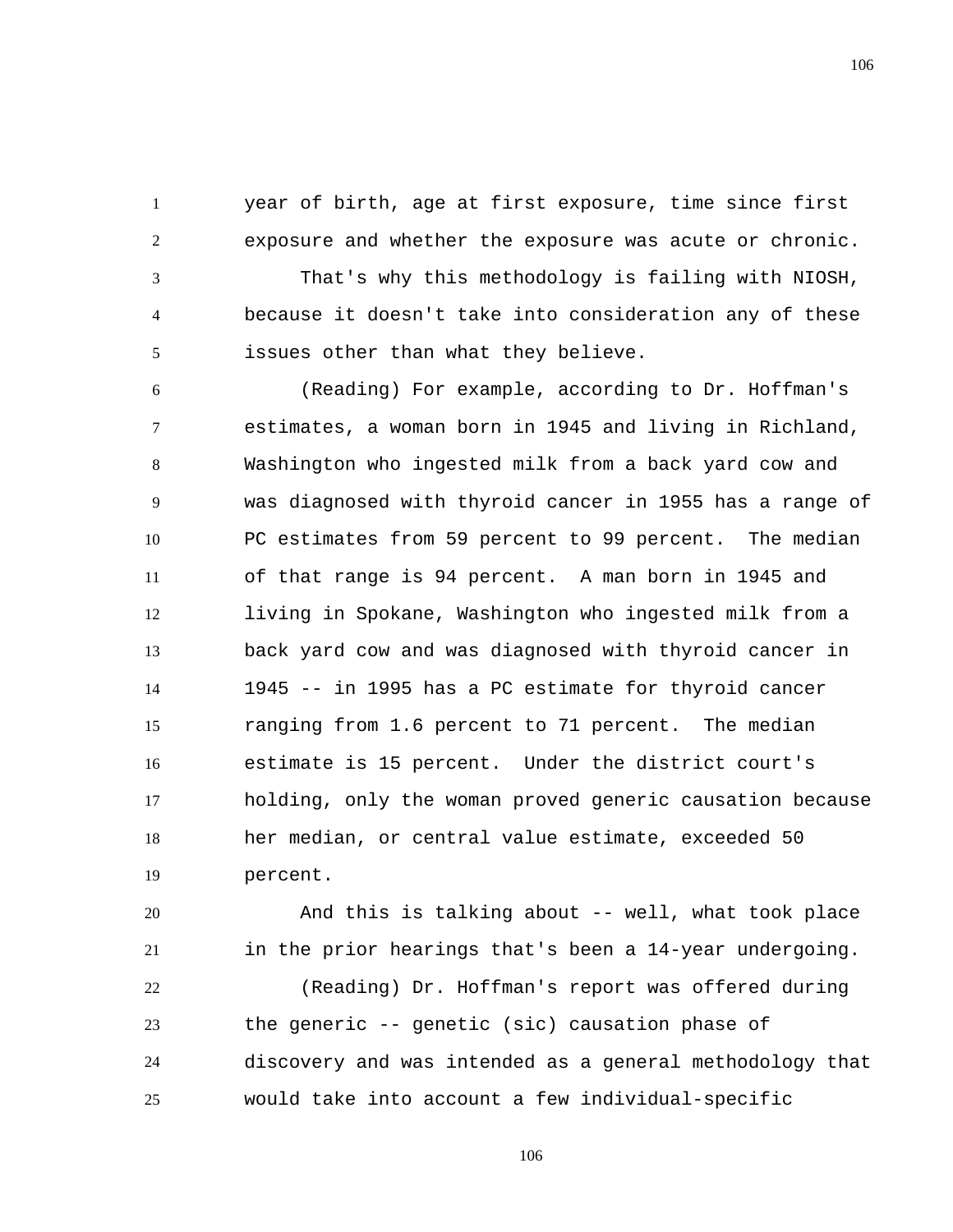1 2 3 4 5 6 factors to arrive at a PC estimate. According to Dr. Hoffman, to determine a specific individual's PC, the individual's sex, age, eth-- ethni-- I can't say that word -- family history, type of (sic) duration of exposure and actual mass of target organ must be taken into account.

7

That hasn't been done on me.

8 9 10 11 12 13 14 (Reading) Plaintiff never intended, nor was it understood from the district court's discovery orders, that Hoffman's report and the other epidemiological evidence would be the only evidence that would be allowed to present to establish causation. Nor is epidemiological evidence the sole method of establishing causation.

15 16 17 And I think the other side, your peers, would agree with that, that I talked to. My experts would certainly agree with that.

18 19 20 21 22 23 24 25 (Reading) Court imposes no absolute epidemiology requirement. In deed, Dr. Hoffman actually stated in his report that his methodology was not the only way to prove causation, knowing (sic) that differential diagnosis or clinical evaluation may also establish a causal link. As in *Hanford*, the district court's determination at this stage that meant (sic) that plaintiffs had to provide evidence that is more likely

107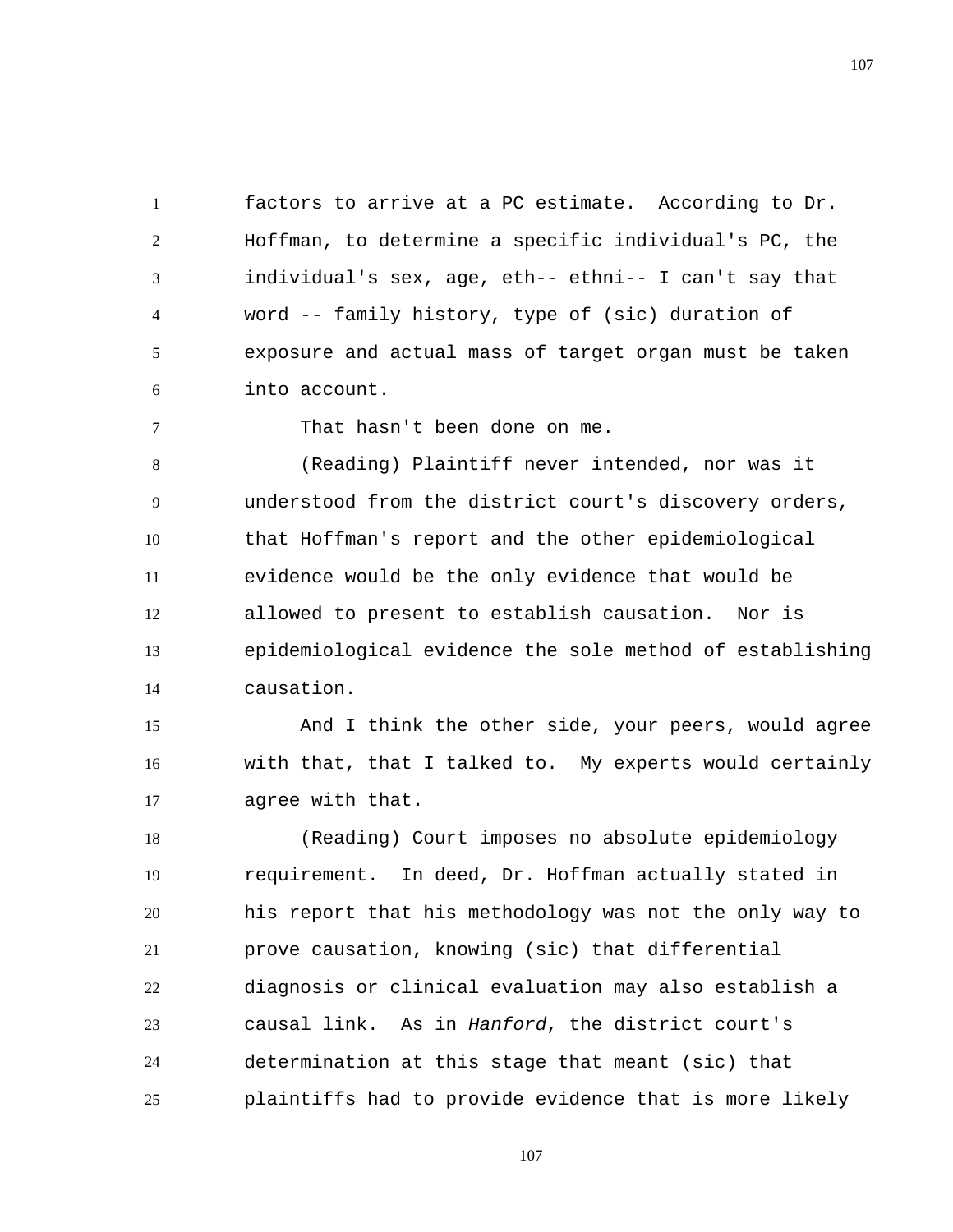than not that exposure to Hanford emission caused their individual illnesses, blurred two-step causation inquiry in (sic) genetic (sic) and individual causation. Thus we conclude that the district court erred in dismissing plaintiffs' personal injury claims on summary judgment.

1

2

3

4

5

6 7 8 9 10 11 12 13 14 15 And they went on to tell about why the individual causations were different from the generic causations. They had many specific reasons why you cannot combine the two. One of them is emotional stress, which pays a lot of money to -- for damages in Federal court. That isn't even considered here. Emotional distress is a very viable causation when you're injured and it can be proven. That was not in this whole thing. I have not been approached to talk about my emotional stress for - for -- by anybody.

16 17 18 19 20 Thus (reading) plaintiffs' claims for emotional distress because they -- they arose out of the bodily injury, sickness, disease or death that the plaintiffs allegedly suffered from as a result of excessive dosages of radiation.

21 22 That's a precedent. The costs were awarded to plaintiffs/appellants. That's very unusual.

23 24 25 Now if I have time, I'll give my presentation. I don't know how long it'll take me to read it so --  **DR. ZIEMER:** Well, we're overdue already. What --

108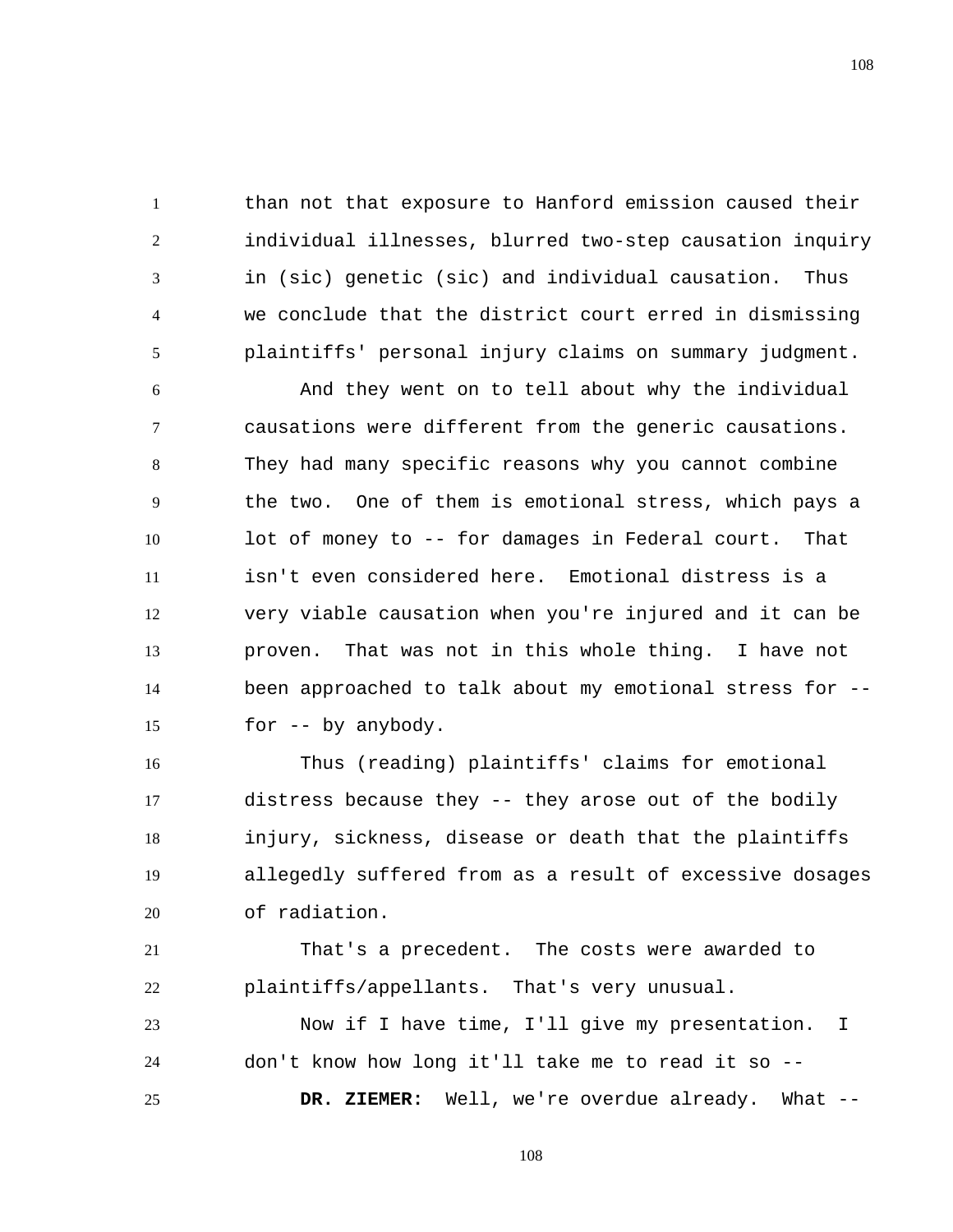1 how long will it take?

2

3

 **MS. OGLESBEE:** It's just very short.

 **DR. ZIEMER:** Okay, please proceed.

4 5 6 7 8 9 10 11  **MS. OGLESBEE:** Okay. The EEOICPA claimants to not deserve anyone -- any more broken promises. They've heard for four years and been promised these things that have never happened. And I don't care what the statistics say, I don't know of anybody that's been paid, except for one person, at Hanford. And I know a lot of people's been paid in Special Exposure Cohorts issues back east.

12 13 14 15 16 17 18 19 Hanford is a Special Exposure Cohort site because you can't find the records. I know where the records are. I went through that before. There aren't any records, folks. They're all hidden. I know where they are and -- a lot of them are and they put "Privacy Act protected" on them and it takes -- a court of law couldn't even get these records. So I know that the former contractors take these records away for the DOE.

20 21 22 23 24 25 I issued from my group, two of them, three Special Exposure Cohort petitions that represent over 7,600 people. Those were submitted in September of 2002. None of us has gotten any word or recognition of receiving those Special Exposure Cohorts, but Senator Cantwell has copies of those now and she's looking into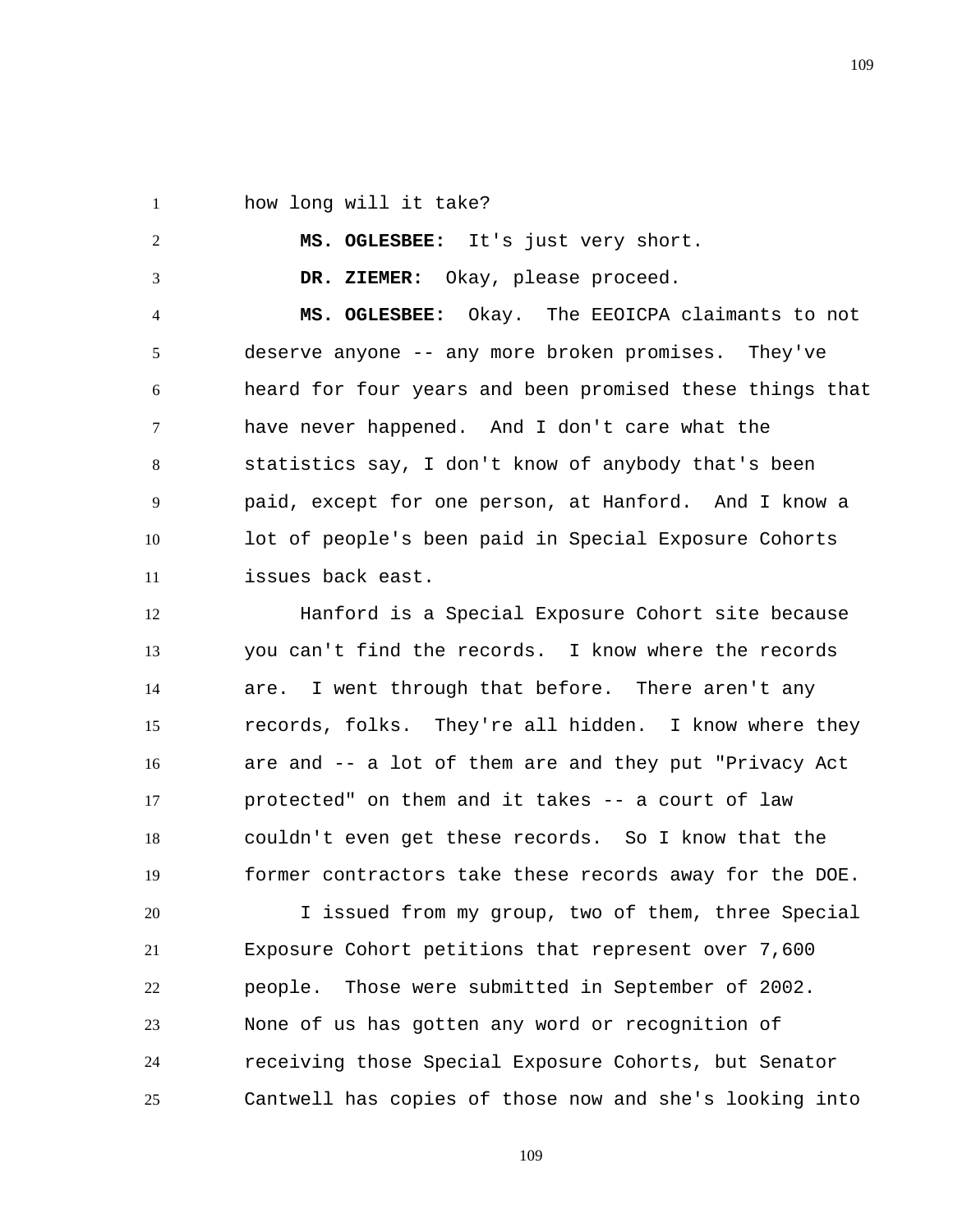1 2 3 it. You know, that should have been a default by now. In a real adjudication process that wouldn't have gone on. I hope you realize that.

4 5 6 7 8 9 10 11 With so many deserving claimants dismissed before compliance with this American public law 106-398 is observed by all agency delegates, is there a ways and means to correct the unconstitutional problem that denies due process for the EEOICPA purpose. Senator Grassley, Senator Murkowski, Senator Cantwell and Senator Kennedy receive a copy of my testimonies and supporting evidence as often as I can provide it.

12 13 14 15 16 17 18 19 20 21 22 The USDOE had already used, abused, harassed and threatened the people that in 2000 they said we were wrong, we will now take care of our own. Before 2000 a redundant statement made by the cohort agencies and/or traditional agency defendants was no harm done to the environment, personnel or off-site populous. That is recorded in hundreds of investigative reports, occurrence reports, radiological problem reports, et cetera, which is part of my EEOIC evidence. My name is one of five on many of those records because I was at large here.

23 24 25 The following excerpts is but one record that has come to my attention in the past months and the attention of the senators who are investigating. I must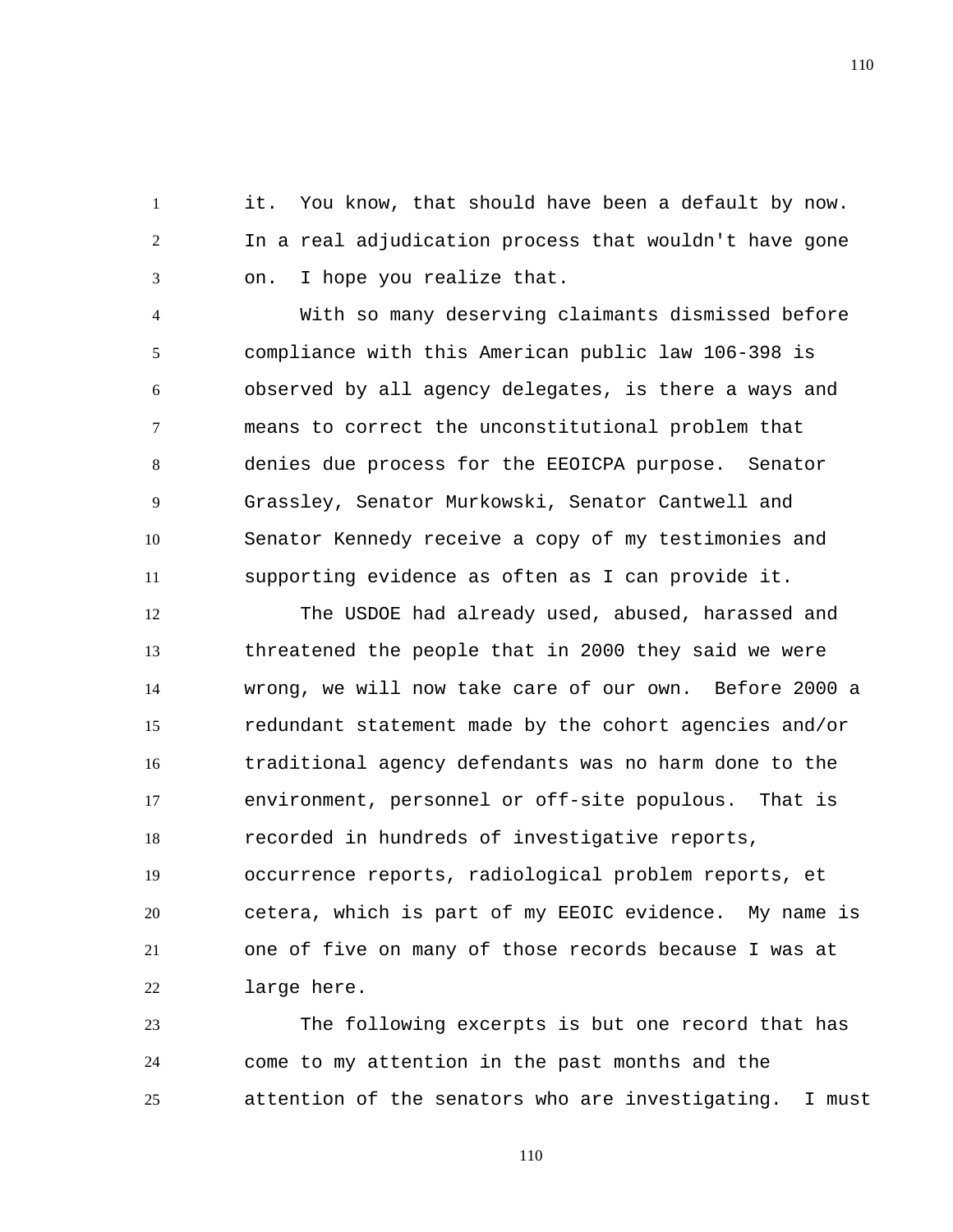1 2 3 4 5 6 7 8 9 10 11 also consider the following findings in my quest for the truth. Reportably (sic) USDOE Rick Cutshaw uses the verbiage "nut case" when he refers to certain patients, a term used to describe the EEOICPA Subtitle D claimants. That was the statement I made to Tom Rollow that said I was -- could be charged with libel. Well, he's -- should go talk to an attorney, because I didn't say the words. There's witnesses that have come forward and the senators have come forward. I'm just trying to react to whatever I know for my own personal thing because I was involved in it.

12 13 14 The President defines us as being courageous veterans. See Executive Order No. 139 -- 13179 filed by the -- in the U.S. Federal Registry.

15 16 17 18 19 20 21 22 23 To ponder as I am doing, begin witness excerpt quotes which are before the senators. Again, these are not my statements. This is a witness's statements. (Reading) We would like to see the qualifications of the doctors that you have working at SEA and the final physicians panel doctors. The docs at DOE are not allowed to make a decision or sway the decision of the civilian non-occupational health certified and no military background.

24 25 (Reading) How many of the high -- the paid nurses who the entity is making 300 percent profit -- profit

111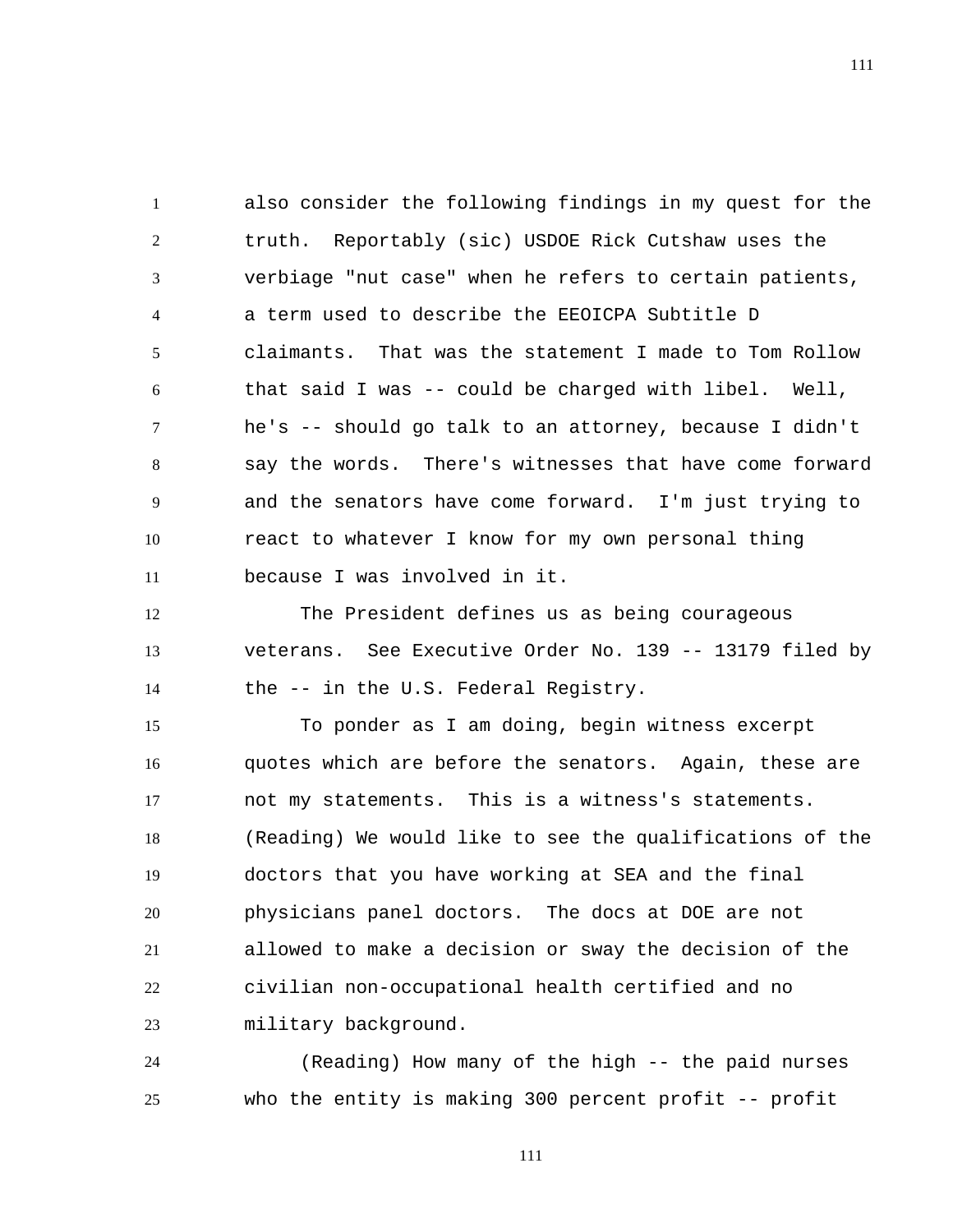for the DOE know what a glove box is. They don't know what a glove box is. For none are familiar with military medicine. They are so -- there are no inservices so the ignorant say -- stay ignorant.

5 6 This is somebody else's words, so it's hard to keep up with it.

7 8 9 10 11 12 13 14 15 16 17 18 19 (Reading) About the claimants who sought true professional help out of desperation, their personal records and comments, letters, et cetera, got put in the back of the chart. Who decides the chart order? This is the order the chart gets put in before it goes to panel. Shouldn't this be considered public knowledge that can be FOIA'd. This chart order is clearly not in the favor of the claimant, for when a non-occupational and non-military doctor reads it, the fifth and the last inch of the chart, he is also tainted with DOE's docs and DOE's nurses notes. How many claims does Admiral Rollow have on file? He said there was 30,000 with 100 per week coming in in November, 2000 (sic).

20 21 (Reading) Rick Cutshaw gets \$400,000 to make it appear he had organized the effort.

22 23 And I won't go on any further with that. (Reading) should the bill have been named NRNP, No

24 Records, No Payment.

1

2

3

4

25 Now this is what Senator Murkowski, Chairwoman of

112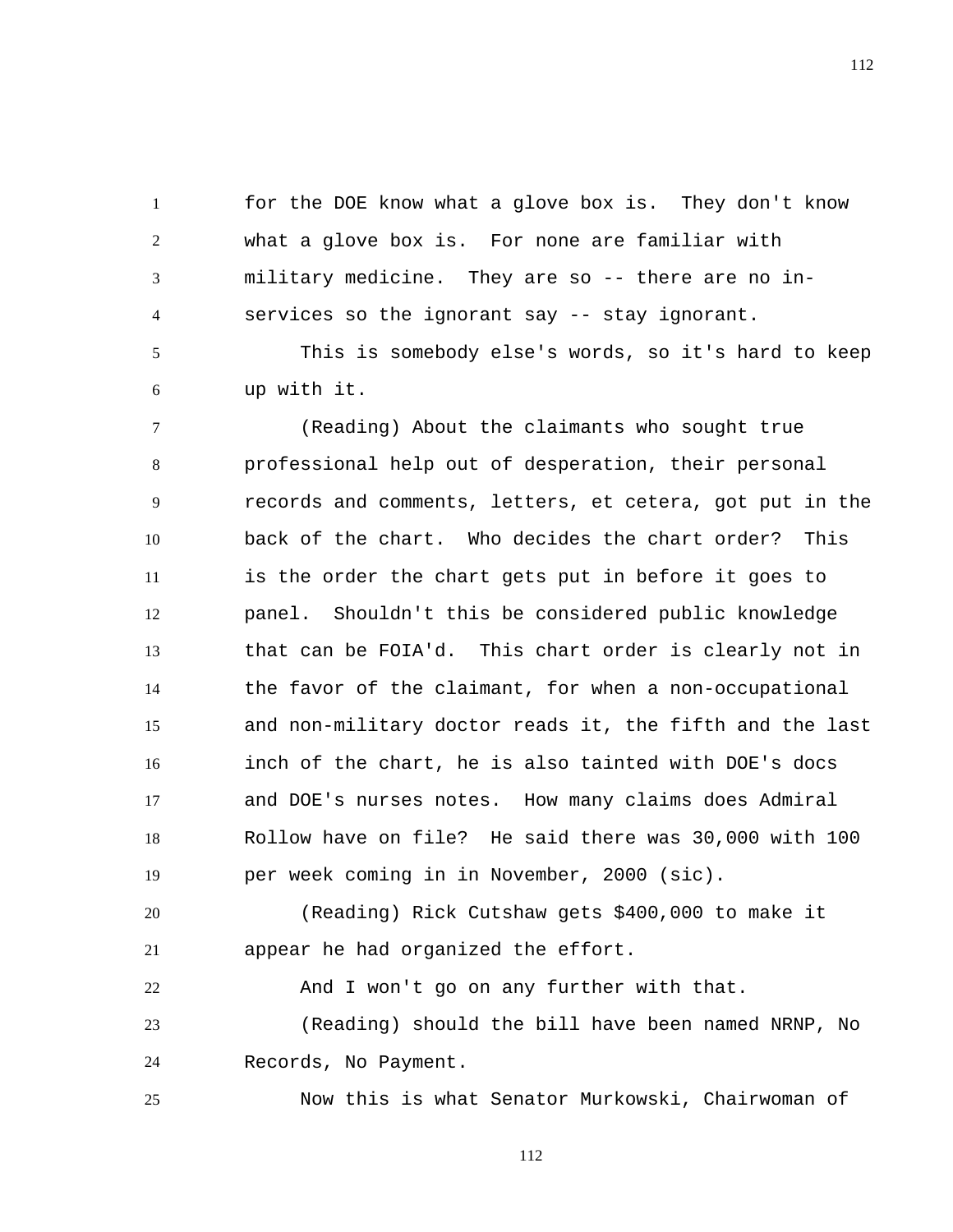1 2 the Water and Power Commission, said in a senate hearing to Mr. Card.

3 4 5 (Reading) So what you are telling me is that we are putting the victims through a bunch of hoops that, even if they get to the last on (sic), they get nothing.

6 7 Card's response, (reading) Yes, Madam, this is true.

8

9

10

Senator Murkowski then says, (reading) Well, don't you think we should inform the victims about this? Card said, (reading) Yes, Madam.

11 12 13 14 15 16 17 18 19 20 (Reading) Why did the Chairper-- woman responsible for appropriations of the EEOICPA bill money define the DOE program as a cause -- catastrophic failure. It appears this public knowledge may have caused two DOE top officials to resign three days after the Senate hearings. Why is it that the medical assistants are getting bonuses from Rich Cutshaw when no claims are being processed. Are bonuses supposed to be allowed for this EEOIC purpose. After all, Senator Grassley did request the release of DOE records.

21 22 23 24 25 And I understand he was turned down. Why don't the Congress find these people in contempt of Congress? That's not very clear to me after all this is happening. Is -- if Rick -- I have just a little bit more to go. (Reading) If Rick Cutshaw is making about one-half

113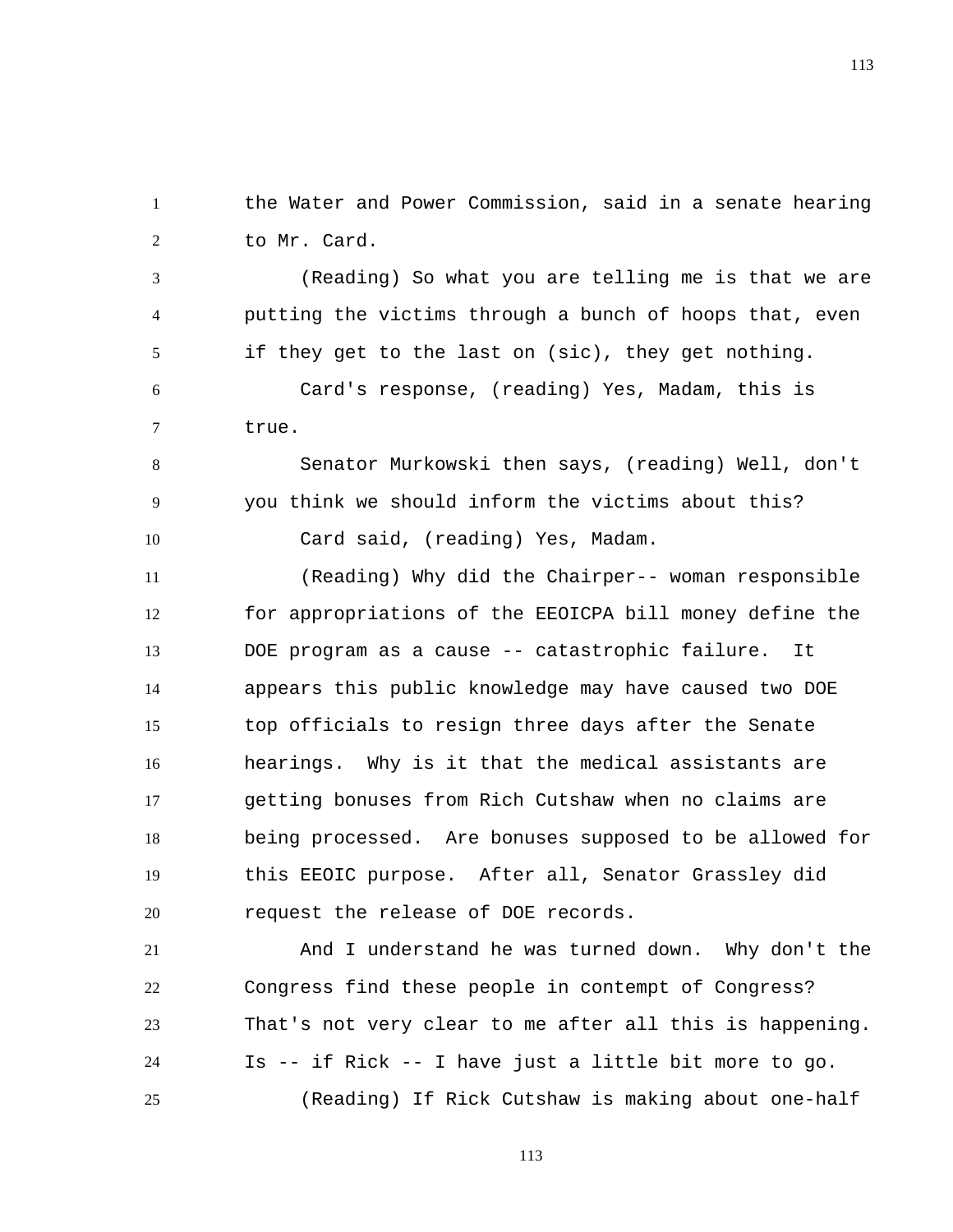1 2 3 4 5 6 7 8 9 10 11 12 13 million a year, the EEOIC Subtitle D program -- program should have been well-managed. Shouldn't this project manager and perhaps Admiral Rollow be compelled to forfeit their positions by now. According to Senator Grassley's testimony, didn't the USDOE contract Navy in a suspect manner because the agency was in jeopardy of losing its contract. This thing that has happened to the deserving victims is ongoing for four years. The flawed EEOIC agency rules caused this human rights issue to evolve. When was the Constitution amended to allow the agency delegates to dictate what is or is not applicable to the freedom of choice, freedom of speech and the pursuit of life, liberty and happiness.

14 15 I didn't see any changes in the Constitution that would take my rights away for this EEOIC purpose.

16 17 18 19 20 21 (Reading) Was it ever intended that Dr. F. Owen Hoffman's IREP theory replace all other methodologies in the world for this EEOIC purpose. Yes, the agency delegates dictate that their codes undermine the Constitution and all other American laws for this EEOIC purpose.

22 23 24 25 I'm sorry if I'm slow at reading, but I've developed cataracts and it's very much more difficult for me to see these days, but I keep plunging on. So I thank you for being here because -- I didn't do that

114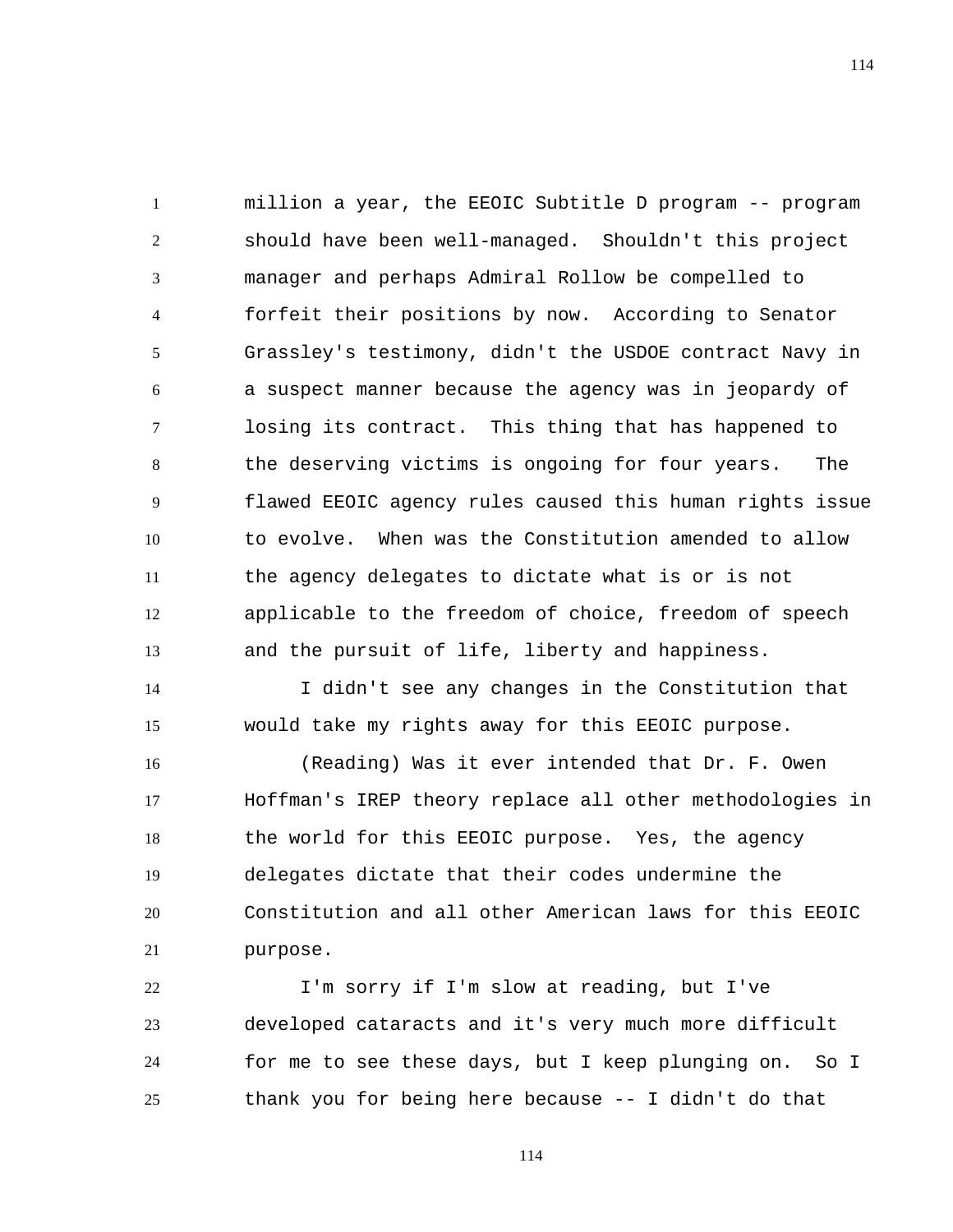1 2 3 yesterday -- because you're here and that's important. It is very important to these people's future. Thank you.

 **DR. ZIEMER:** Thank you.

4

5

(Applause)

6 7  **DR. ZIEMER:** The last person I have on the list is Richard Miller.

8 9 10 11 12 13 14  **MR. MILLER:** I promise to be briefer. My name is Richard Miller. I work for the Government Accountability Project in Washington, D.C. I've had the pleasure of following the Advisory Board around the United States or on their telephone conference calls since they've been initiated. And I would like to just offer up some comments.

15 16 17 18 19 20 21 22 23 24 25 First and foremost, one of the nicest things about having this Advisory Board meet as often as it does is that it provides an opportunity and a forum, at least for those that are interested, to hear the program and the plans. Whether we like or we don't like the plans, as members of the public, at least there is some measure of transparency with this program and -- and for that we should be grateful because without information we can't even analyze or figure out what needs to be fixed. And so transparency is also sort of the cornerstone of my comments today.

115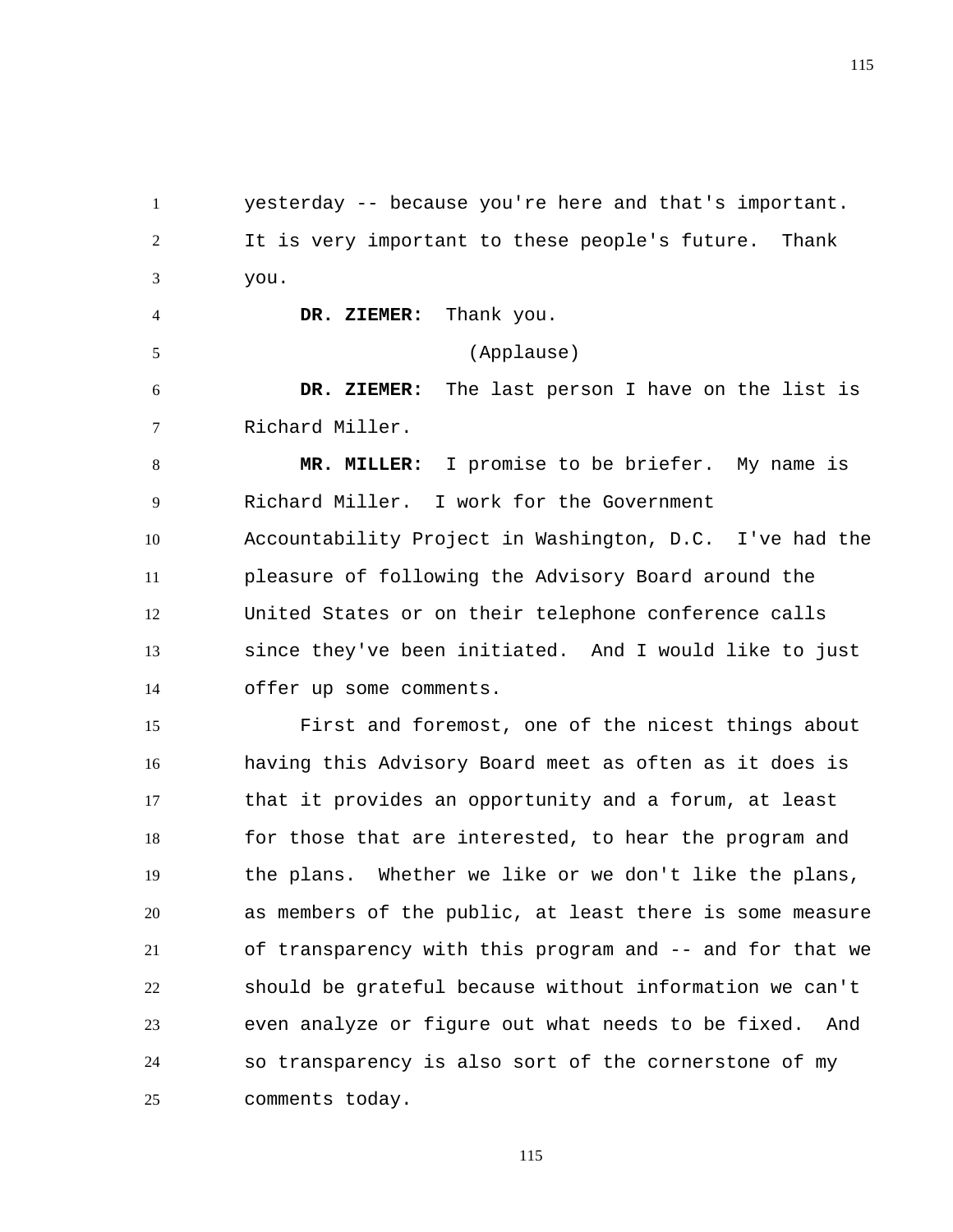1 2 3 4 5 6 7 8 9 10 11 12 13 14 15 16 If this program, as convoluted as it is, with as many agencies involved as it is, is to succeed, at least on the Subtitle B side, it has to succeed because there is a check and balance in the system. And the Advisory Board obviously serves as that check and balance and with the support of their contractor. And although I was encouraged today to hear Tom Rollow's remarks that there would be full and open access to records -- and it was an unqualified statement, which was remarkable, coming from the Energy Department, and it wasn't to the extent practicable or to the extent we can fit it around other program activities or consistent with whatever directive and policy I receive subsequent to this meeting. It was -- Tom said I'm here, we're -- we're ready to move forward and give full access to the sites. That was a breath of fresh air. That was terrific.

17 18 19 20 21 22 23 24 25 And so now the question becomes, if the Advisory Board and its experts, through its contractors, need documents and records, we've heard today that the process will be that the existing memorandum of agreement between DOE and HHS will be used as the vehicle for securing those records. And in and of itself, one understands that this Advisory Board, if one followed its proceedings, asked for almost 18 months, where's your MOU with DOE, Mr. Elliott? And every

116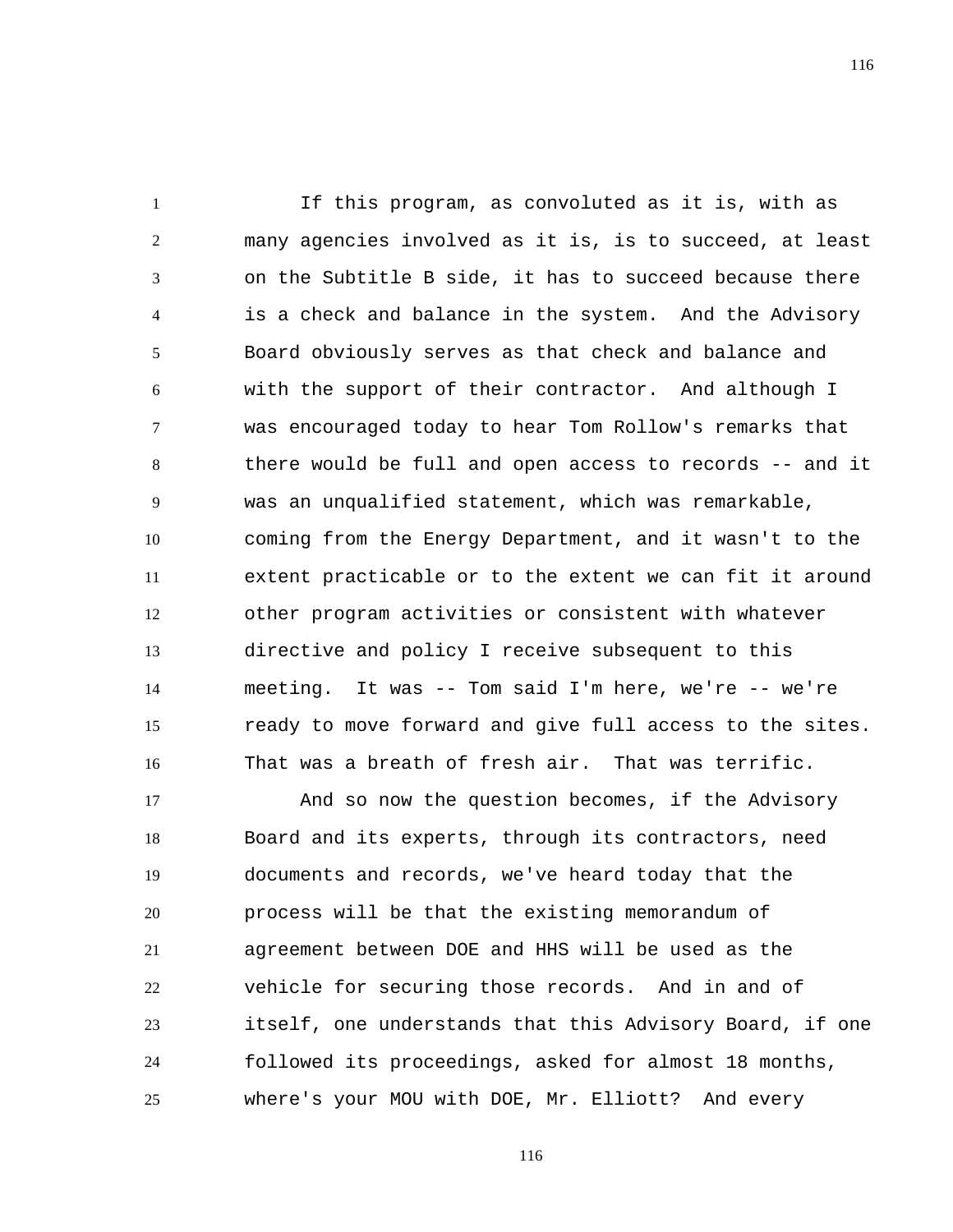1 2 3 4 5 6 7 8 meeting Mr. Elliott would say we're working on it. And then the Advisory Board would say well, can we write a letter encouraging it? And so eventually an MOU was formulated and -- and -- and it was a hard-fought MOU and it was hard to pull together, and let's hope it was negotiated in good faith, because it's going to be not the words that are in it, but its spirit that will carry us forward to the next step, which is the audit phase.

9 10 11 12 13 14 15 16 17 18 19 20 21 22 And in the audit phase I guess the question that comes to mind as a matter of policy -- and I know Larry is intensely sensitive to this question -- is the question of appearances and substance with respect to full and unfettered access of the Advisory Board and its auditor to the records they need to get their job done, and to drill down vertically, as Joe Fitzgerald -- I think those were the words he used at the last Advisory Board meeting. And when I think about drilling vertically, unfortunately it feels like going to the dentist without anesthesia -- and it may be like that for NIOSH, as well -- that there's a -- there's - there's a certain amount of pain involved with having somebody look over your shoulder.

23 24 25 Now Larry probably has not experienced that in his position, but for some of us who have had jobs where we've had people lean over our shoulders, we know what a

117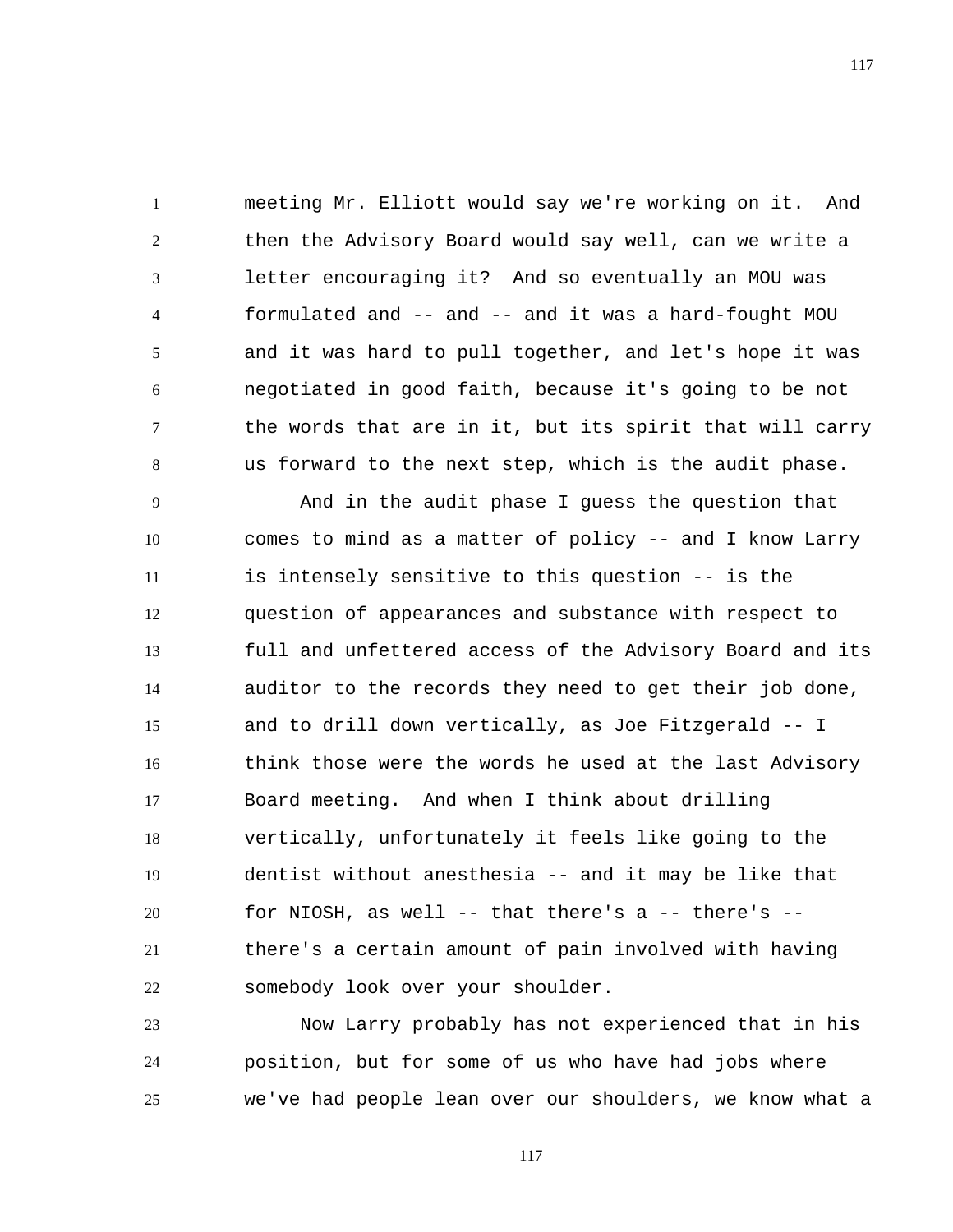1 2 3 4 drag it can be. And to basically have professional second-guessers -- which is in effect what the Advisory Board and its auditors are doing in a responsive fashion to the purposes in the statute.

5 6 7 8 9 10 11 12 13 14 15 16 17 18 19 20 21 22 23 24 25 Having said that, here's the challenge. The challenge is that the requests for records be full and transparent; that the -- any questions about the -- the -- that -- that what the auditors need, if they're wellreasoned, should be provided. The question is if it has to run through the funnel of NIOSH, which is the entity being audited, does it put them in an awkward posture of basically prioritizing, whether it's the pace, the energy level that's dedicated, the policy direction that's given to their support service contractor, ORAU, in securing these records. And so I'm only expressing not that there's a problem that's evident, but that the only remedy to a system where the entity being audited controls the flow of information to the auditor -- and we know what's happened in corporate America where that has happened -- the only remedy for that is full and broad transparency in that respect. And so I don't have any specific criticism to offer, but I'm raising for you a sensitivity factor that the NIOSH staff and its contractor, ORAU -- which serves to be scrutinized in its work by Sandy Cohen & Associates and this Advisory

118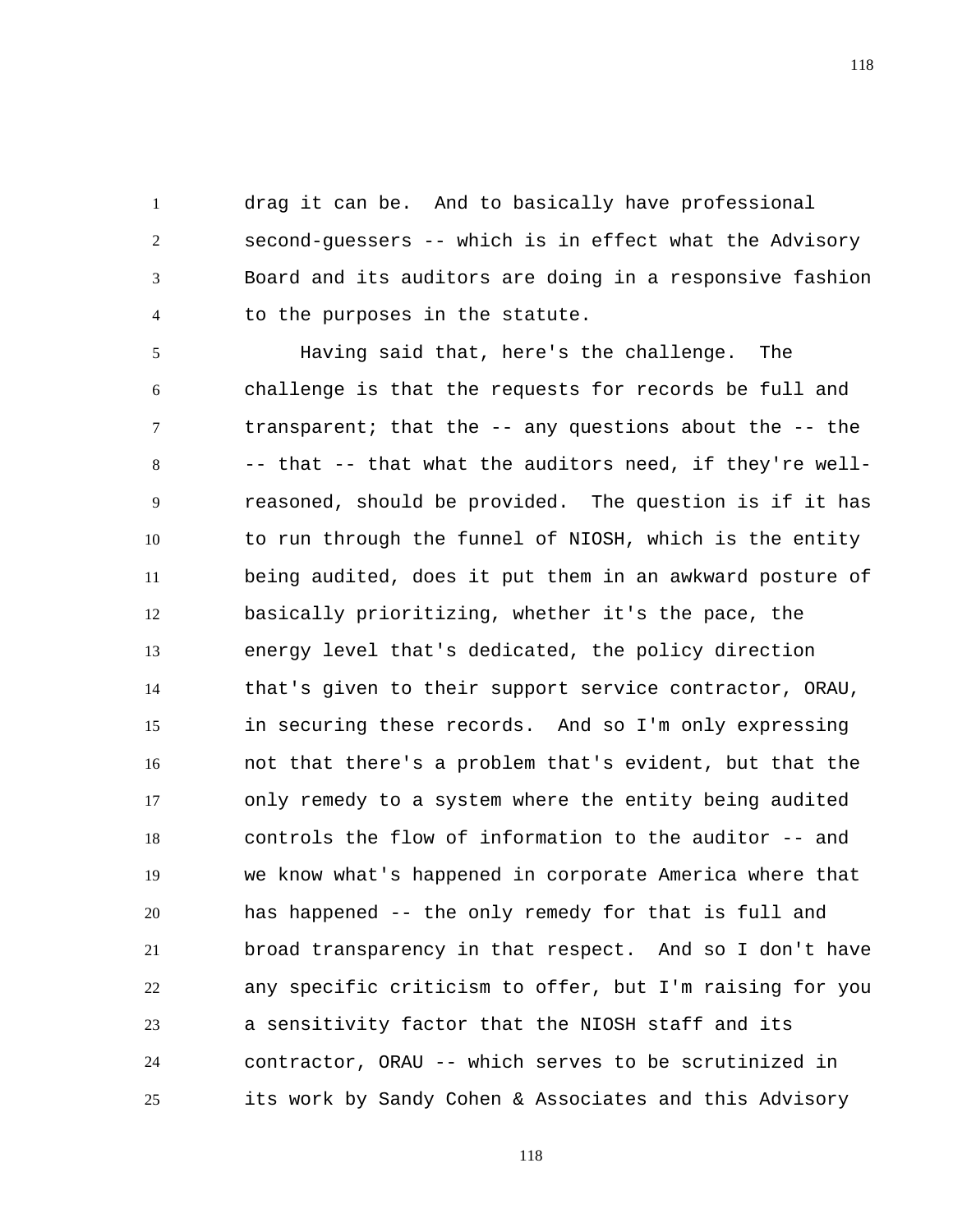1 2 3 4 5 6 7 8 9 10 11 12 13 14 15 Board -- all stand in an awkward spot, having being looked over the shoulder and nobody wants to kind of show what might be incomplete reasoning, incomplete documentation, perhaps even unsupported statements or suppositions, or you missed the boat. And so I want to just be -- get some assurances, I guess, perhaps in some forum or form, that there's going to be full and unfettered access to that information, without reservation and without a whole lot of balancing factors that get in the way of it 'cause balancing factors sound to me like somebody's got a hold card they're going to drop and say "well, but". And if you have that full and unfettered access, I think the confidence level in the audit process goes up, so that would just be my first recommendation.

16 17 18 19 20 21 22 23 24 25 The second response has to do with the presentation we heard on health studies. And there's no criticism that -- that -- that you all have had to get up and running a program based on the atomic bomb survivor cohort, by and large. And the statute clearly calls for consideration of worker studies. And what we heard in the presentation from NIOSH with respect to further research in this area is we're going to look at further refinements to the atomic bomb survivor cohort with respect to the re-analysis of the Pierce studies on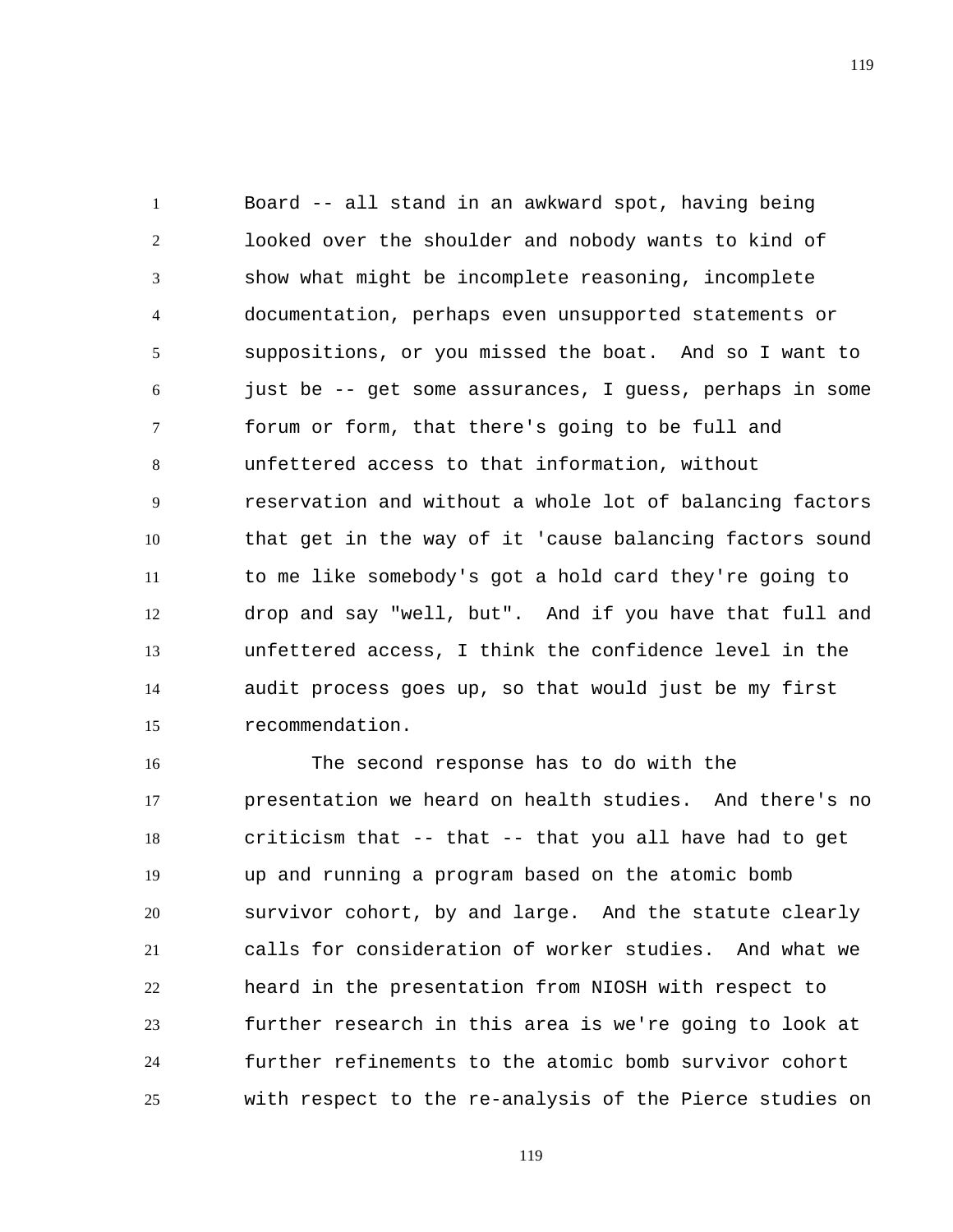1 2 3 4 5 6 7 8 9 smoking -- right? That was the first priority that Owen Hoffman seems to be working on. We've got some additional work going on in the DDREF area, the dose rate effectiveness. And then after that, it looks like there's a long horizon before we ever get to all of the worker epidemiology questions that the statute directed you to incorporate in the model -- meaning NIOSH and HHS. These include the age at exposure question, which is apparently now being postponed.

10 11 12 13 14 15 16 And for those of you in the audience, the age at exposure debate is are -- is the older you get, are you more or less radiosensitive. And the way that this model is structured for a number of the cancers -- but not all -- is that the older you get, the less radiosensitive you are. And there are studies which contradict that.

17 18 19 20 21 22 23 24 And the challenge that has been put forth -- and articulately, in fact, by Owen Hoffman -- is does this model, IREP, capture the full state of scientific knowledge. We know the answer to that, I think, many of us, in our hearts and in our heads. This model does not capture the full state of scientific knowledge. And Larry Elliott properly has directed his staff to start moving that ball.

But let's say this. It's three and a half years

25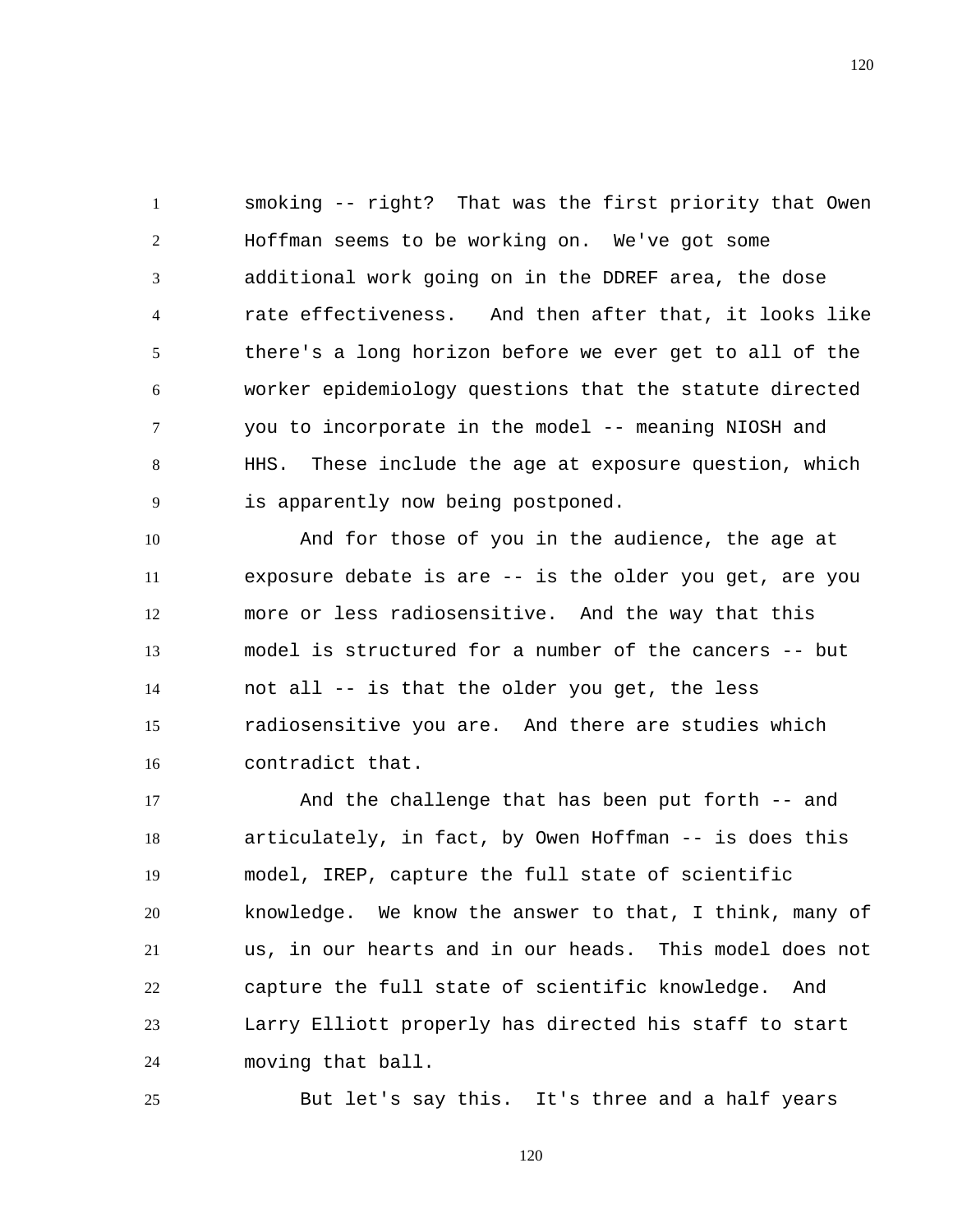1 2 3 4 5 6 7 8 9 10 11 12 since the law was enacted. And with the exception of the radon and lung cancer model, there's no worker epidemiology built into this, and it looks like we're years down the road before we're going to start to see any incorporation of those considerations in this model. And I would just offer to you that the agenda that you got laid out by Russ Henshaw -- and no criticism whatsoever of what he proposed -- but that it looks like it's as slow as molasses. You all came up with an agenda a year ago on what you wanted studied in terms of the model development, and it doesn't look like a very aggressive or energetic schedule in that area.

13 14 15 16 17 18 19 20 21 22 Finally I have two small technical points to bring to your attention. One has to do with what gets done with the testimony the people give here, aside from the fact that it's put on your web site. Do substantive fact-based -- facts that are offered here get rolled into your process in any way? Do these transcripts get given to Mr. Toohey and then -- for the sites that are being addressed, the folks doing the site profiles and the dose reconstructions, do they look at these transcripts? Is the relevant information distilled?

23 24 25 And the reason I ask that is at the last hearing we had in St. Louis, Missouri we had a group of workers get up and say they worked 48-hour work weeks, not 40-hour

121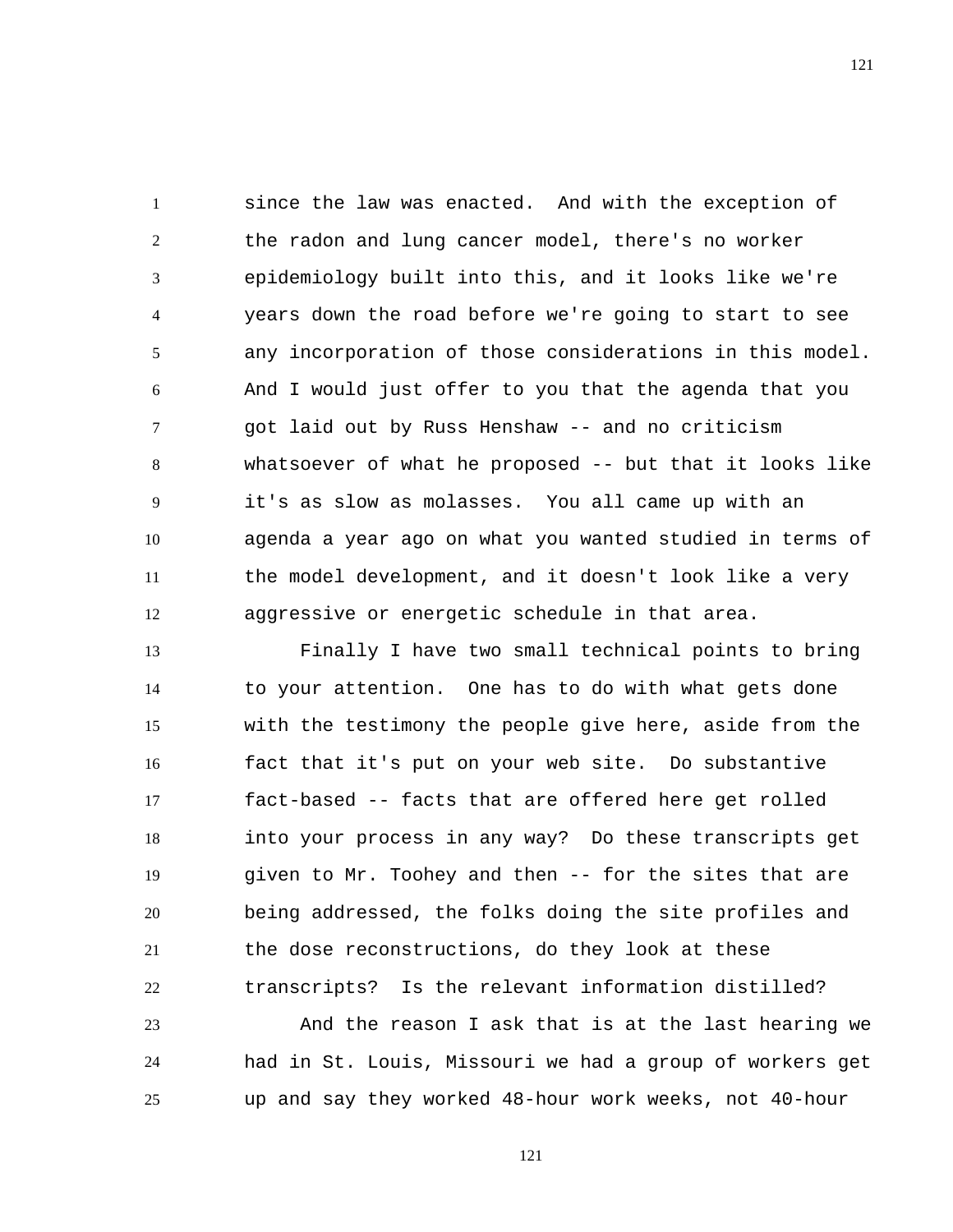1 2 3 4 5 6 7 8 9 10 11 12 13 14 15 work weeks. And that's such a simple question about what are your assumptions in calculating dose. Is that or is that not going to be addressed in your Mallinckrodt review, and are those kinds of issues that get brought here, but not through some formal web-based comment process, incorporated or are they just simply offered here and they stop? And my sense is -- well, I don't know the answer to the question. Do -- I mean is there even a process, because you have to obviously sort through the facts -- right? -- from the opinions. But there are some important relevant points and that was a very, very, very valuable one. I think y'all, you know, make assumptions about work week length. You only know that by talking to people who worked there at the end of the day 'cause you won't have the wage records.

16 17 18 So I guess my question to you is, is that incorporated in any respect and can you answer that now or at some point in the future?

19 20 21 22 23 24 25  **DR. ZIEMER:** No, I think we need to come up with a more formal answer. There are individual cases where we have asked staff to address particular people's issues because they have a case-specific -- in the case of issues such as the time issue, this is one where we may -- we may want to have a more formal tracking system. I should let Larry answer on behalf of the agency, though,

122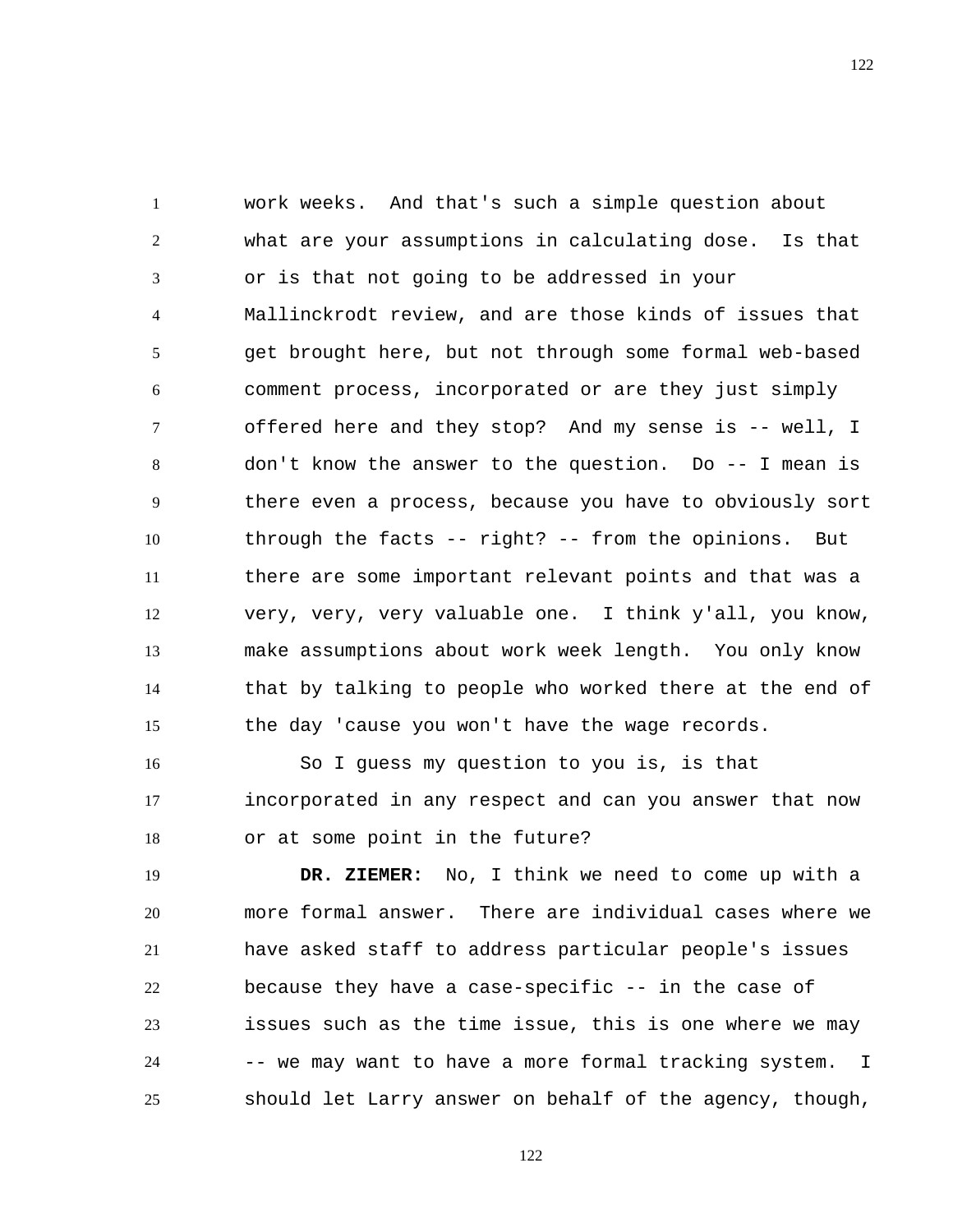1 2 in terms of issues like that that arise, or one of the other staff. Perhaps Larry would --

3 4 5  **MR. ELLIOTT:** We certainly have staff here and we have ORAU contractor staff here. They observe, they hear, they consider, and so this is not taken lightly.

6

7

8

9

 **MR. MILLER:** Well, I'll leave that to the Board to deal with that response. It -- it -- it -- it -- it -it  $-$  I  $-$  I think  $-$  I think that's  $-$  that's  $-$ 

 **DR. ZIEMER:** Your question is understood.

10 11  **MR. MILLER:** I think it's -- yeah, and I appreciate that.

12 13 14 15 16 17 18 19 20 Lastly, one of -- and then my final point today is if you all, as you're aware and you heard in the presentation, chronic lymphocytic leukemia of course is the one cancer not compensable under this program, largely due to the absence of data from the Japanese atomic bomb survivor cohort. Not necessarily due to the presence, that it is not a non-radiogenic cancer. And of course NIOSH, through the HERB branch, is now undertaking research in this area.

21 22 23 24 25 Yesterday we heard there were approximately 180 claims -- I think that was the number, roughly, that was thrown up -- that are then basically returned back to the Labor Department as non-compensable cases. It would be very useful -- just a suggestion -- given that CLL is

123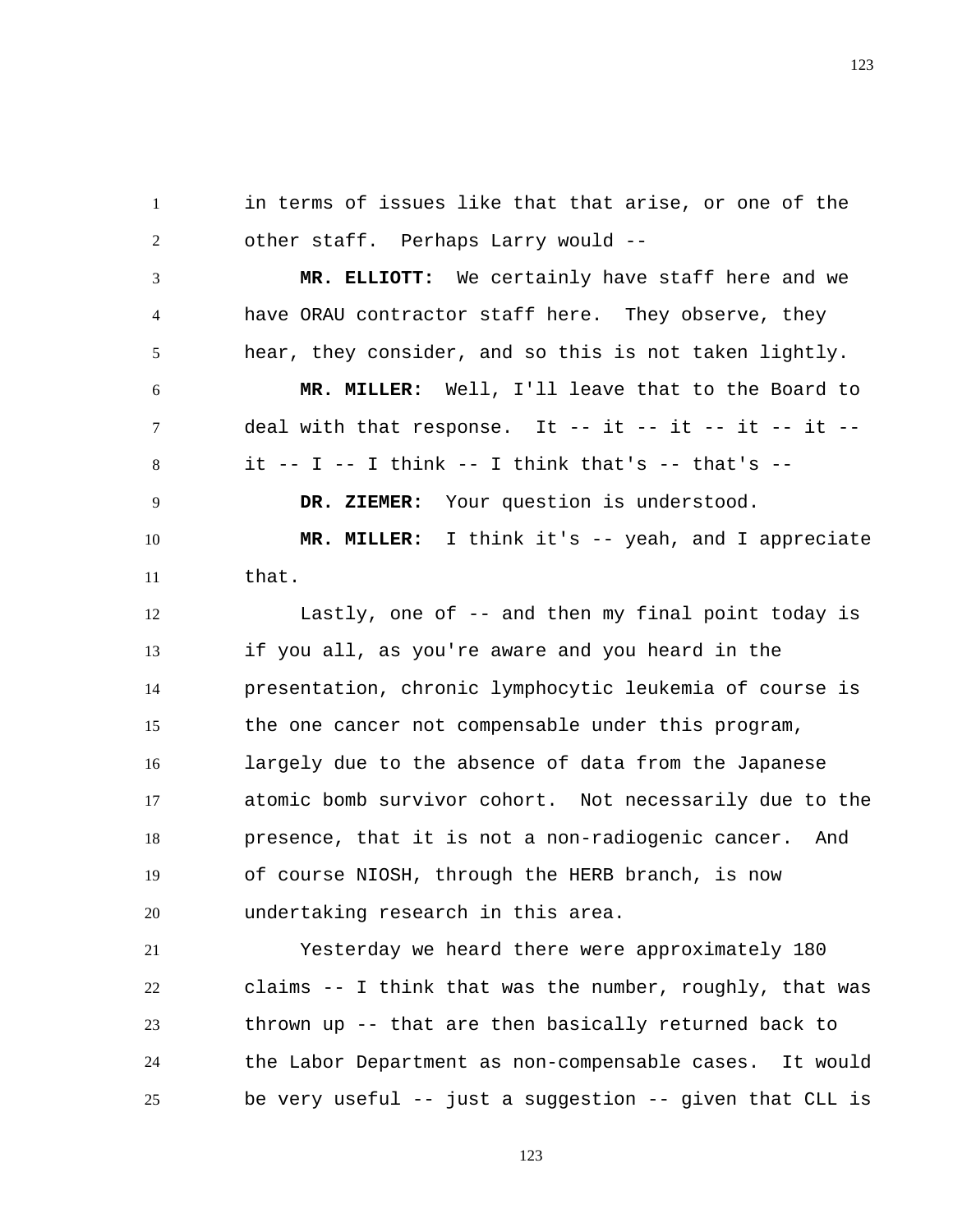1 2 3 4 5 6 7 8 9 10 11 12 13 the only cancer not so identified, to do two things. One, to make clear and break out publicly so we can see how large a claimant base there is of CLL cases out there that have applied under this program. I mean we - - we know from the atomic bomb survivor cohort, which is a very large cohort, they found three cases of CLL, but that's because it's an Asian population, which -- in which it's not terribly prevalent. So the question is, how prevalent a question is it here? How big an issue is of this, and that  $--$  and  $I --$  and  $--$  because it seems to me a lot of claimants may or may not get an answer down the road on this and whatever risk coefficients develop.

14 15 16 17 18 19 20 21 22 23 24 25 The second question follows from that, which is to the degree and extent that NIOSH is now undertaking research in this area, would it be worth notifying the claimants that further research is being undertaken and that you'll get back to them at some point in the future. Because it seems to me it -- there's no assurance that you're going to get back to them with any specific answer, but there does seem to me to be this - this letter that claimants get that says there's a zero probability of causation that your illness arose from - from the course of employment was probably a bit puzzling to a lot of people who get it. And I think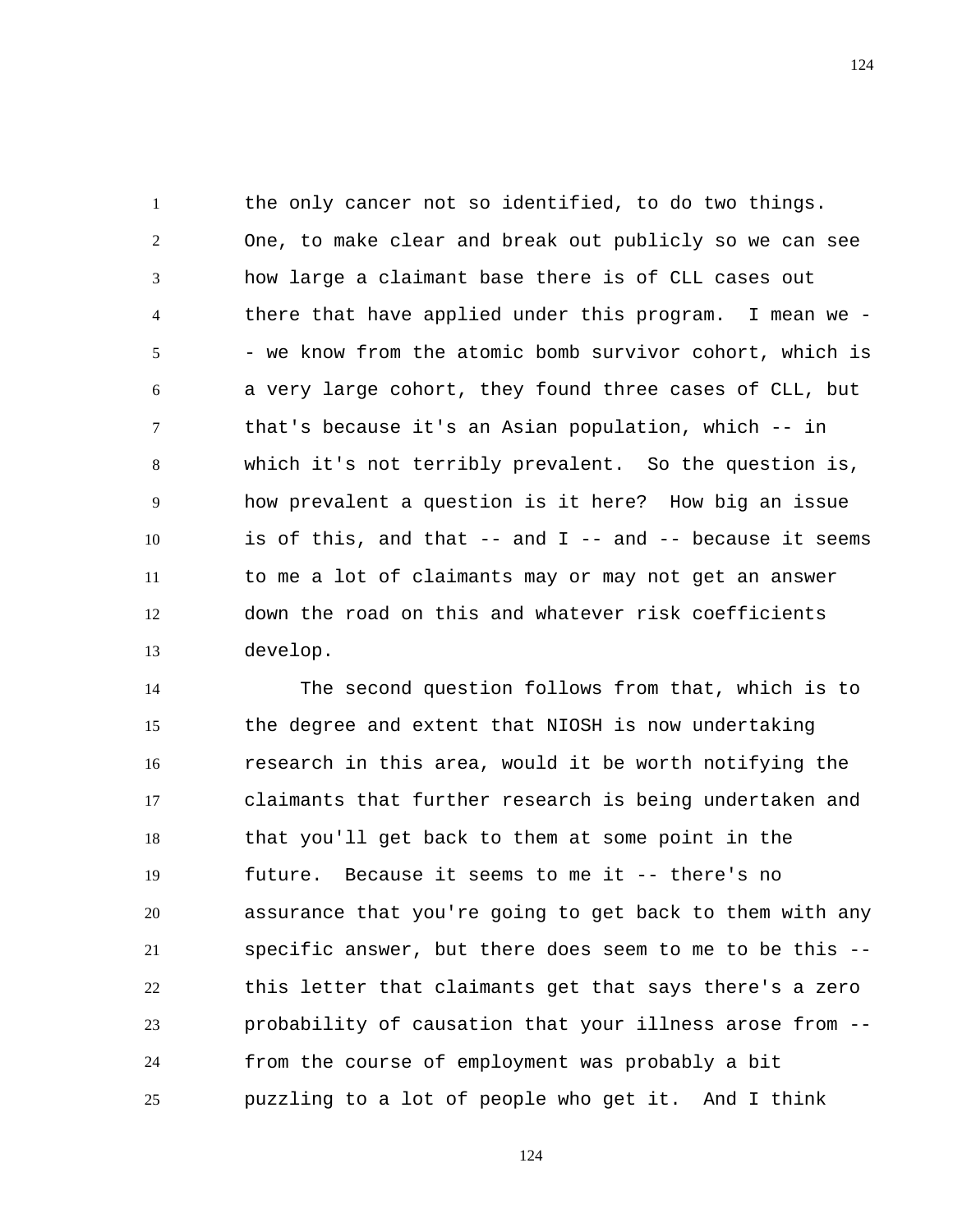1 2 3 that, given that Congress and NIOSH are now responding to that question, that y'all may want to think about notifying them.

So those are my comments.

4

7

19

5 6  **DR. ZIEMER:** Thank you very much, Richard, for your thoughtful comments.

(Applause)

8 9 10 11  **DR. ZIEMER:** I'd like to thank all of those who came today specifically for this public comment period and for the comments that were offered to us. We do take them seriously.

12 13 14 15 16 We invite you to return this afternoon, if you're interested. We have more deliberations. There is not another public comment period, but all of the sessions of the Board are open to the public, so we're glad to have you join us here.

17 18 We're going to break now for lunch, and we will reconvene at 1:30.

(Whereupon, a luncheon recess was taken.)

20 21 22  **DR. ZIEMER:** Thank you. There was a slight delay after I gaveled us, but we have corrected the problem and are ready to go.

23 **UPDATE ON AWE FACILITIES** 

24 25 We have one carry-over item from the morning session. That's a presentation by Dr. Neton on AWE 125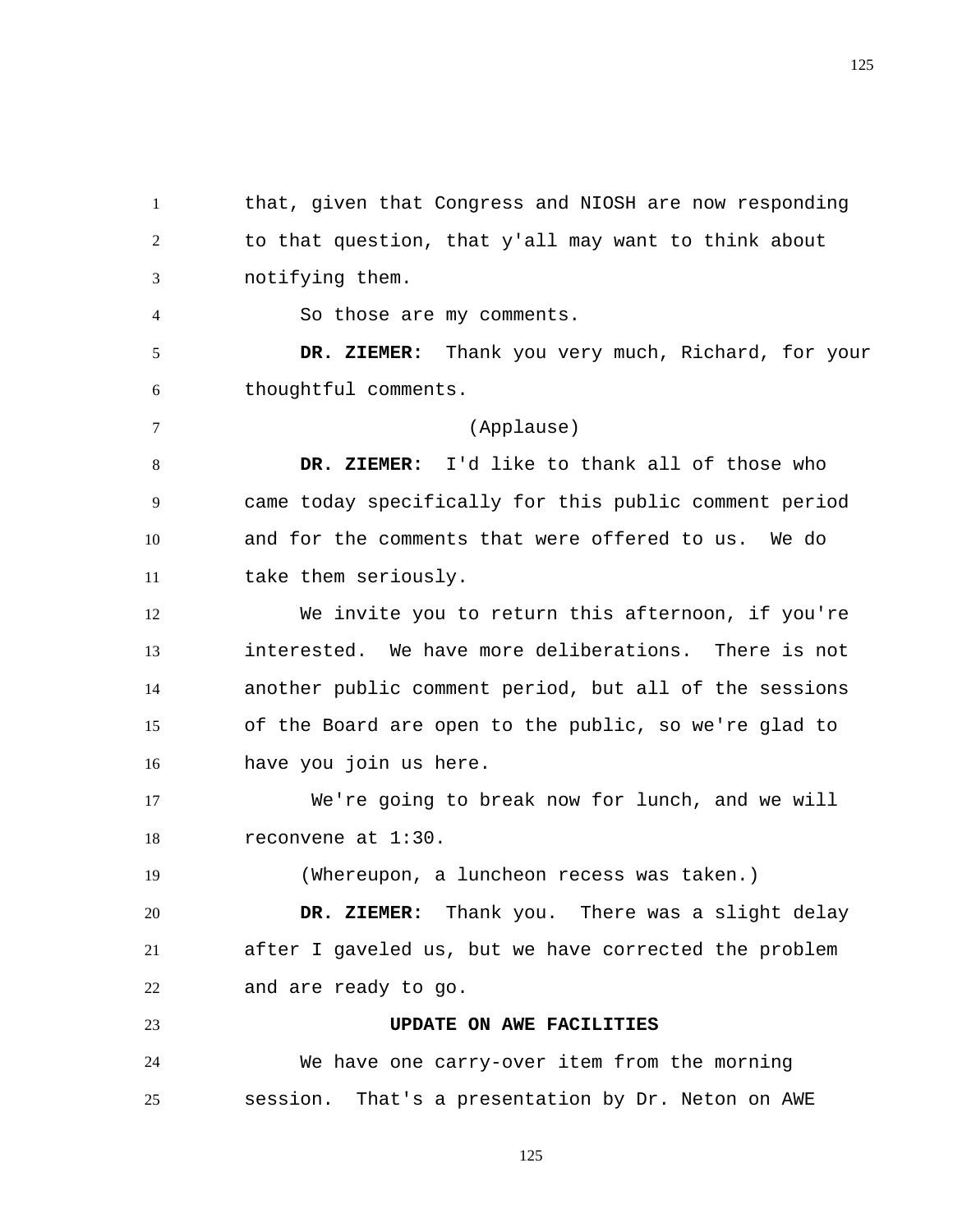1 2 facilities -- I was looking at the wrong part of the agenda. Here we go. Jim?

3 4 5 6 7 8 9  **DR. NETON:** Okay. Thank you, Dr. Ziemer. For some reason, it's your lucky day. It's not only my third presentation, it's the second one in a row after lunch, so I promise I'll be fairly brief. I only have seven slides and I won't take too much of your time because I know at the time there's a lot of deliberations the Board needs to undertake in this afternoon's session.

10 11 12 13 14 I am going to talk about AWE facilities and where we are with the profiles and the status of our dose reconstruction efforts at those facilities today. This is a companion piece that goes along with the DOE profile update that I gave yesterday.

15 16 17 18 19 20 21 22 23 As the Board may know, we have about 2,000 AWE cases in our possession, and what I've outlined here are the top ten sites as far as number of cases that we have in-house. By far, Bethlehem Steel is the largest number of cases with 518, and we have completed the bulk of those cases through the process because the Bethlehem Steel site profile's been out for a while and those cases are -- most of them are already back at the Department of Labor for final adjudication.

24 25 But what you can see is the top ten comprise 1,195 cases, which is over 50 percent of the cases that we

126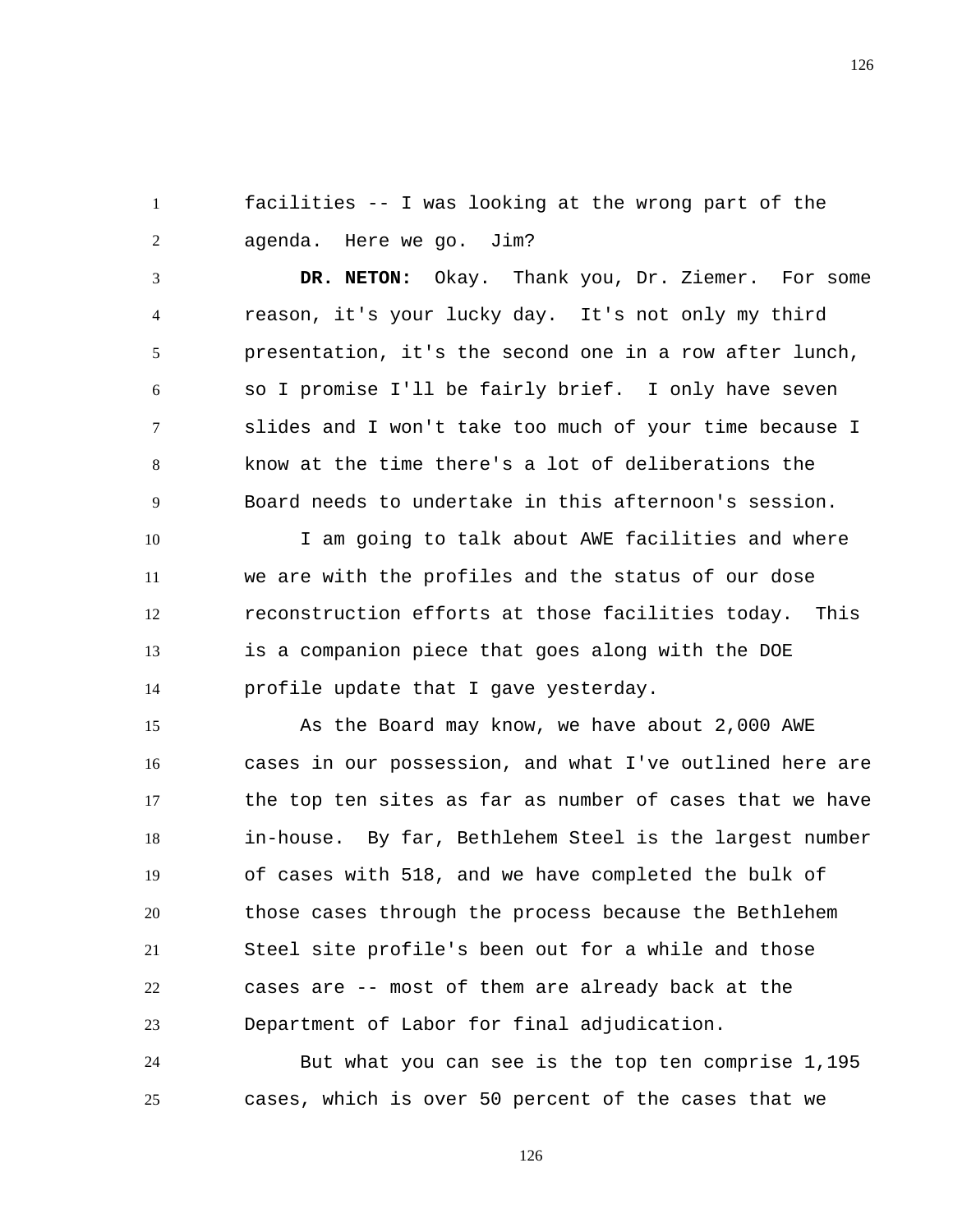1 2 3 4 5 6 7 have in-house, which is interesting, given that we have AWE cases from 124 different facilities. So once you get past the top ten, there's sort of a point of diminishing returns about developing profiles for those cases. You get down into the 30, 40 range, one needs to examine the sanity of developing an entire document to move five or ten or sometimes one case out.

8 9 10 11 12 13 14 I'd just like to take a little time pointing out the fundamental difference between an AWE profile and a large DOE site profile. The most noticeable difference is these are all single documents. We don't have the six chapters like you would see in a DOE profile. As well as we have very little personnel monitoring data for AWEs.

15 16 17 18 19 20 21 22 23 24 25 We do have caches of information that we've obtained. Much of this information came from the Environmental Measurements Laboratory archives -- record archives in New York City. As many of you know, the Environmental Measurements Laboratory, formerly the Health and Safety Laboratory of the Department of Energy, served as -- what I like to think is served the corporate health physics office for a lot of the AWEs. Many of these facilities didn't have -- they were uranium foundries and general commercial activities. They didn't have health physics support, so the

127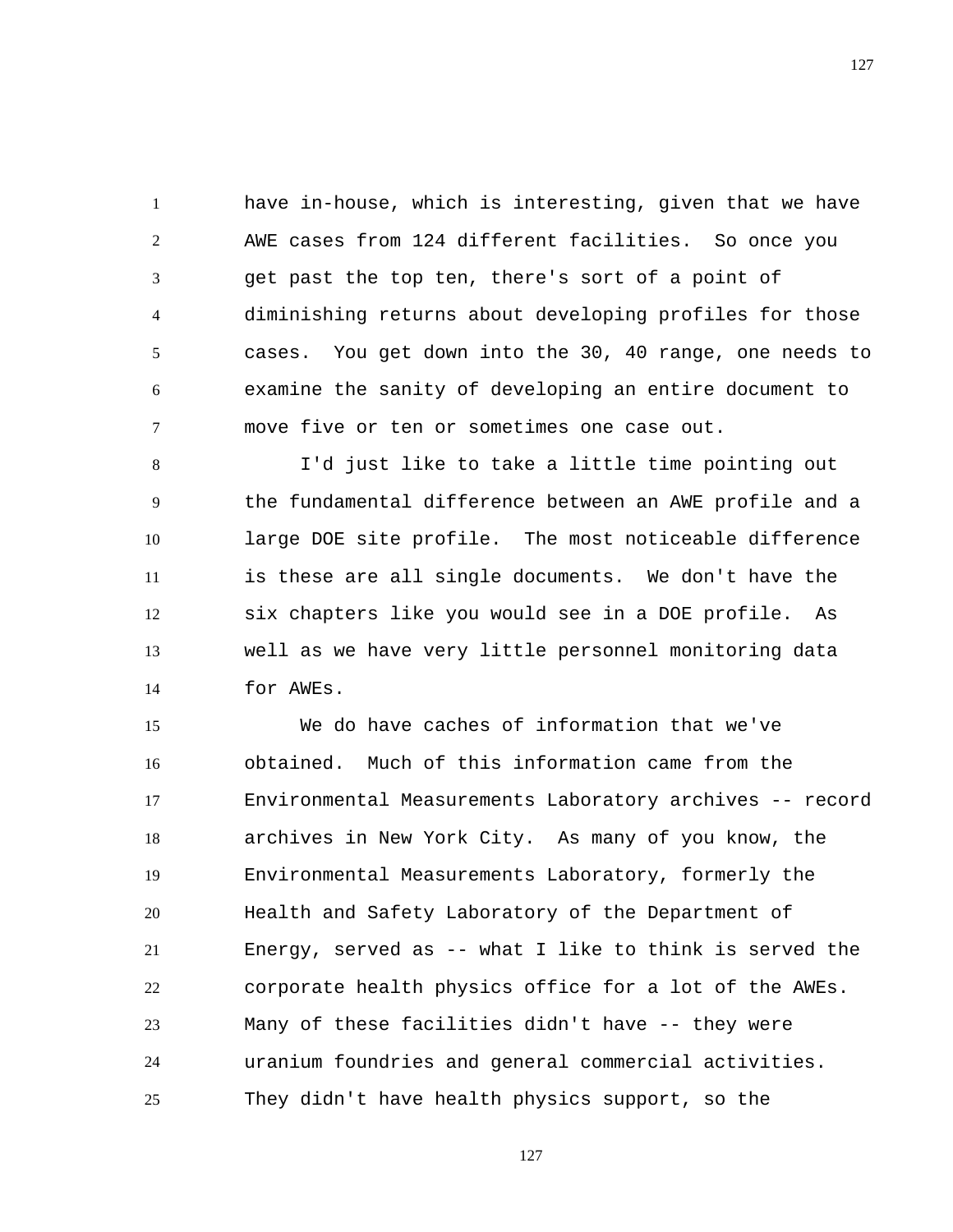1 2 3 Environmental Measurements Laboratory provided that and did much of the urine monitoring that we have on these facilities.

4 5 6 7 8 9 10 11 12 13 14 15 16 Of course, using our hierarchical approach that Hans discussed earlier in the day, we would use urine sampling data and TLD to -- if we had it, preferentially for those individual claims where it existed. That tends to be a challenge. These bioassay records are on these yellow onionskin sheets of paper all over the place in boxes, but ORAU has done a very good job capturing these bioassay records, coding them, putting them into spreadsheets. And there's actually now an automated function that exists that one can incorporate these data through a searchable database into a dose reconstruction, if they exist. So we're -- we want to make sure that we do use the bioassay data if it exists.

17 18 19 20 21 22 23 24 25 For the majority of the claimants, however, there are no bioassay data and so we are in the situation of developing an exposure model, much like what we talked about with the Bethlehem Steel situation. You have some air sampling data, some knowledge of the processes, that type of thing. So we would generate a best-estimate for the intake for the workers at that site and put some type of uncertainty distribution about it, and then apply the model to almost all the cases, with allowances

128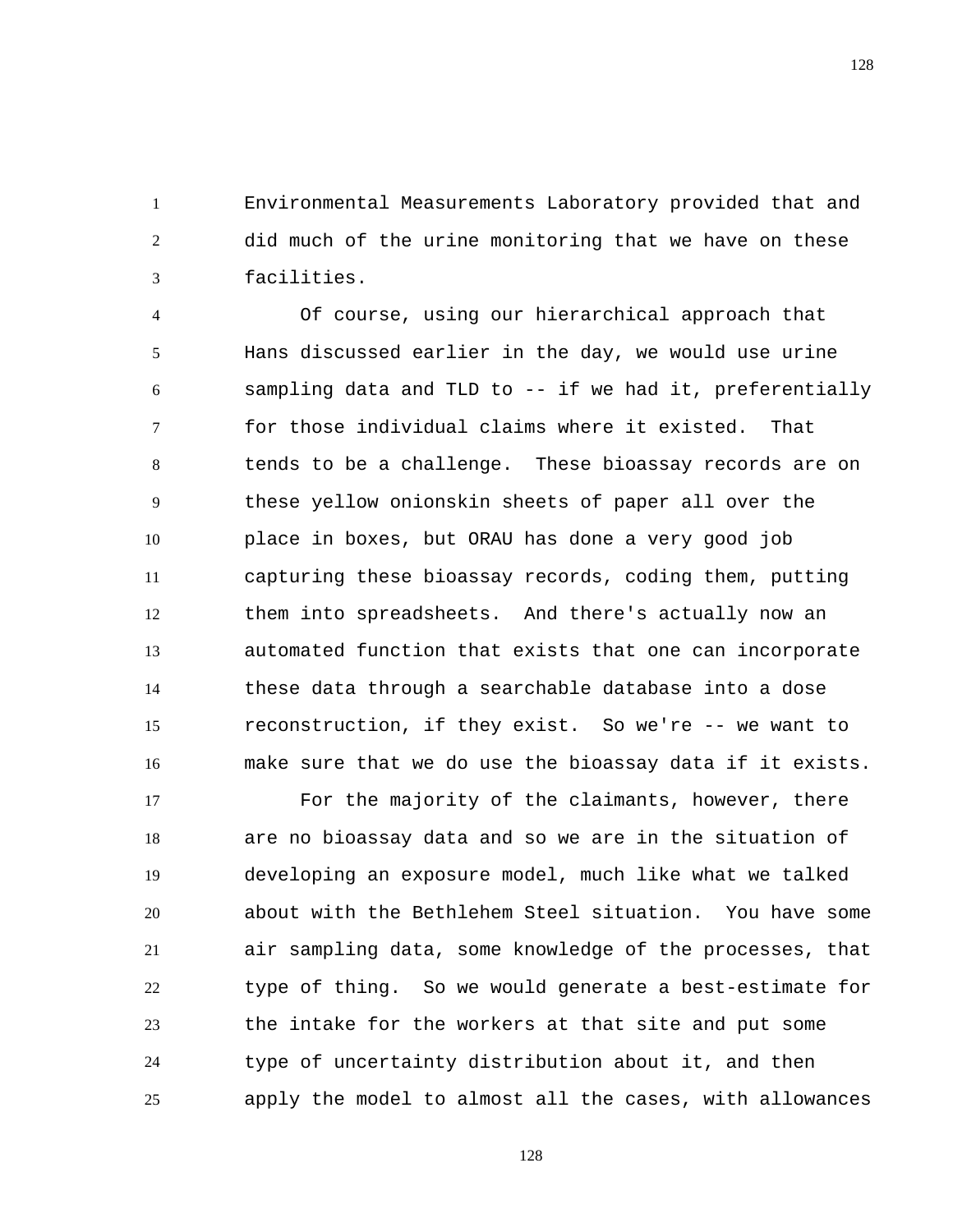1 2 3 4 5 6 7 for work history, cancer type and diagnosis date. Where we know the work history and maybe something about what people did at the sites, we could partition it. If we don't know, we would take the claimant-favorable approach and assume that all the workers breathed in the entire -- the same amount that was indicated by the best-estimate and the uncertainty distribution.

8 9 10 11 12 13 14 We have issued four -- four AWE profiles. I sometimes tend to think there's six because I talked about Huntington Pilot Plant and Mallinckrodt yesterday. Those are AWE-type documents, even though technically they're DOE facilities. So for technical accuracy, I've only listed the ones that are officially AWEs on this list.

15 16 17 18 19 20 21 22 23 24 Bethlehem Steel came out in March 31st of 2003, followed by Blockson Chemical October 10th -- and I gave a presentation, I think it was either last Board meeting or two ago, about the AWE complex-wide document. That's I guess officially not an AWE profile, but it is a profile-type document that allows us to do dose reconstructions at many AWEs using very conservative upper estimates of exposure. It is based on our knowledge of exposures at some of the highest potential exposed AWE facilities.

25 A new one that's on here is Tennessee Valley

129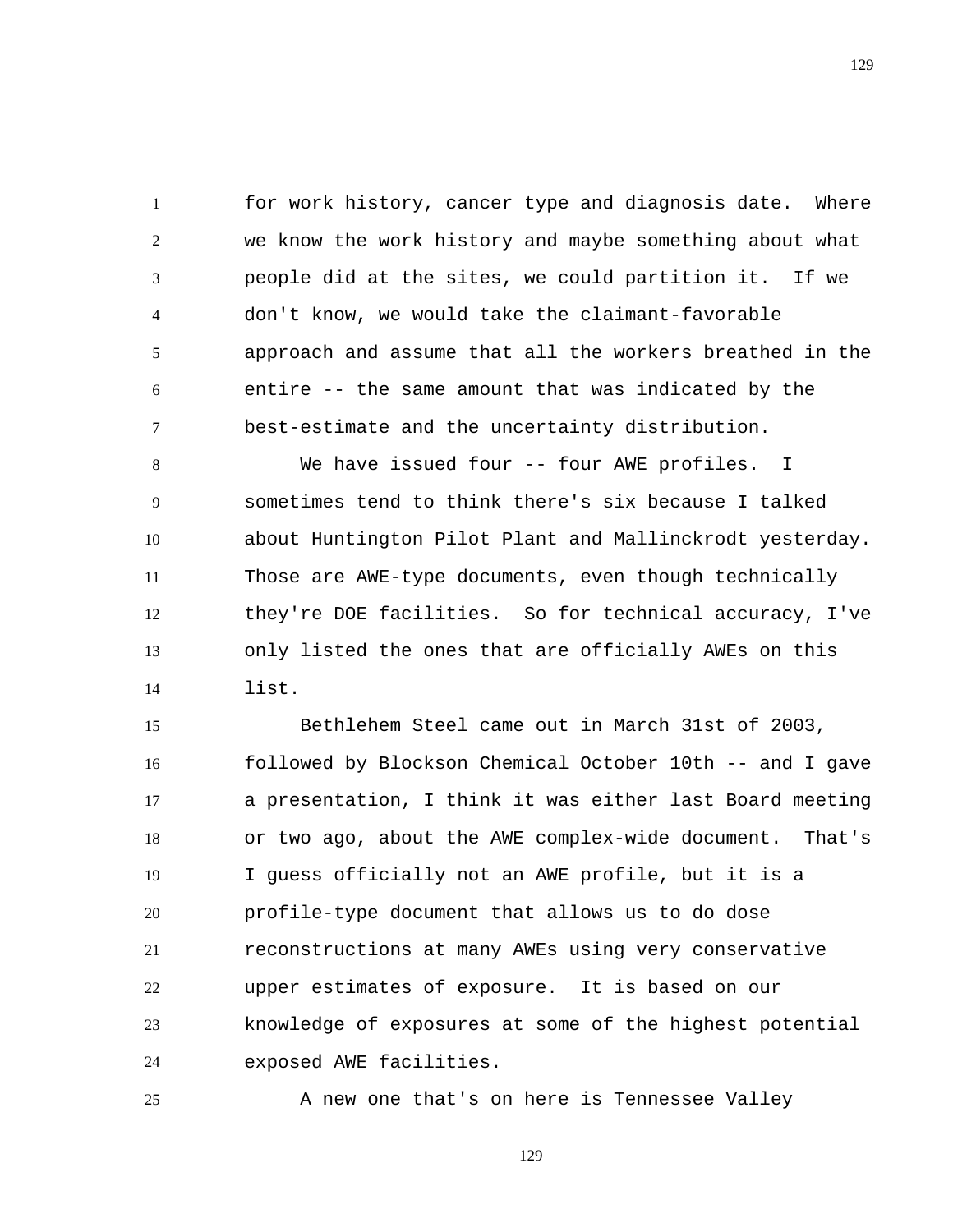1 2 3 4 5 6 7 8 9 10 11 Authority, Muscle Shoals. It is a fairly small document. This actually only covers five facilities. This is after I just said that we wouldn't do one for about a five-facility -- five -- I mean five claims, but this was essentially -- this was a uranium development plant. They made uranium from phosphate ore, very similar to the Blockson Chemical process, so it was an easy adaptation to do to estimate those exposures. And in fact, I think this facility, in its entire operating history, made five kilograms of uranium from phosphate ore, so they're a very small operation.

12 13 14 15 16 17 18 19 20 21 22 23 24 25 We are in the process, just like at the DOE sites -- the AWEs and DOE sites -- the profiles at DOE sites, of revising some of these documents. The Bethlehem Steel site profile is currently undergoing revision to include an ingestion pathway model. There are some who criticized our document for not including that pathway, and it is correct, it was not included in that document. So we have a draft on the table right now that we are reviewing to incorporate the ingestion pathway. We don't anticipate that it will add a tremendous amount of exposure because the ingestion of uranium in particular has an absorption factor of two percent in the gastrointestinal tract, so 98 percent of the uranium one would ingest in a facility would not be absorbed into

130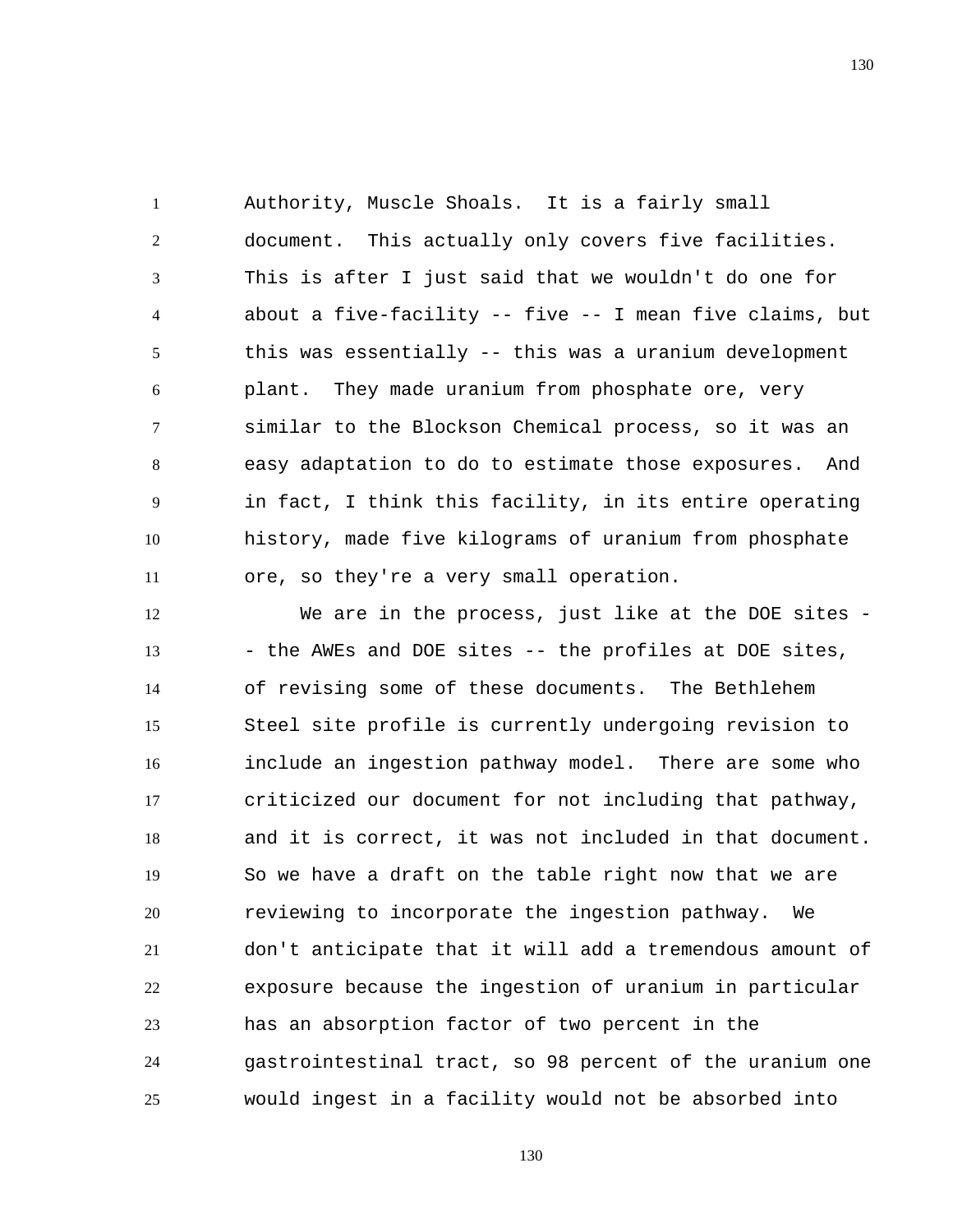1 the body by our ICRP models.

2 3 4 5 6 Blockson Chemical, at the last meeting, we discussed had a section on radon issued -- listed as reserved. We are still deliberating on how to characterize that radon exposure at that facility. That section still remains reserved today.

7 8 9 10 11 12 There's another -- a number of AWE site profiles under development, pretty much going along the lines of the number of claims at those sites. Linde Ceramics I think has about 120 cases. Harshaw probably 50 or so, in that range. This is pretty much the lower limit of where we need to start deliberating.

13 14 15 16 17 18 There are nine official sites that ORAU is looking at that represent 132 cases. We need to figure out how best to approach those AWEs. Once you get below these - - and I mentioned we have 124 different sites -- you really get into the situation where you have one or two or three claimants -- or cases per site.

19 20 21 22 23 24 25 There are a large number -- not a large. There are a number of data capture efforts underway to try to secure information on these facilities. There have been five major capture efforts this calendar year. There's been two trips to the DOE Germantown offices to capture records. There was one to the Atlanta National Archives Record Depository, and there's been several attempts --

131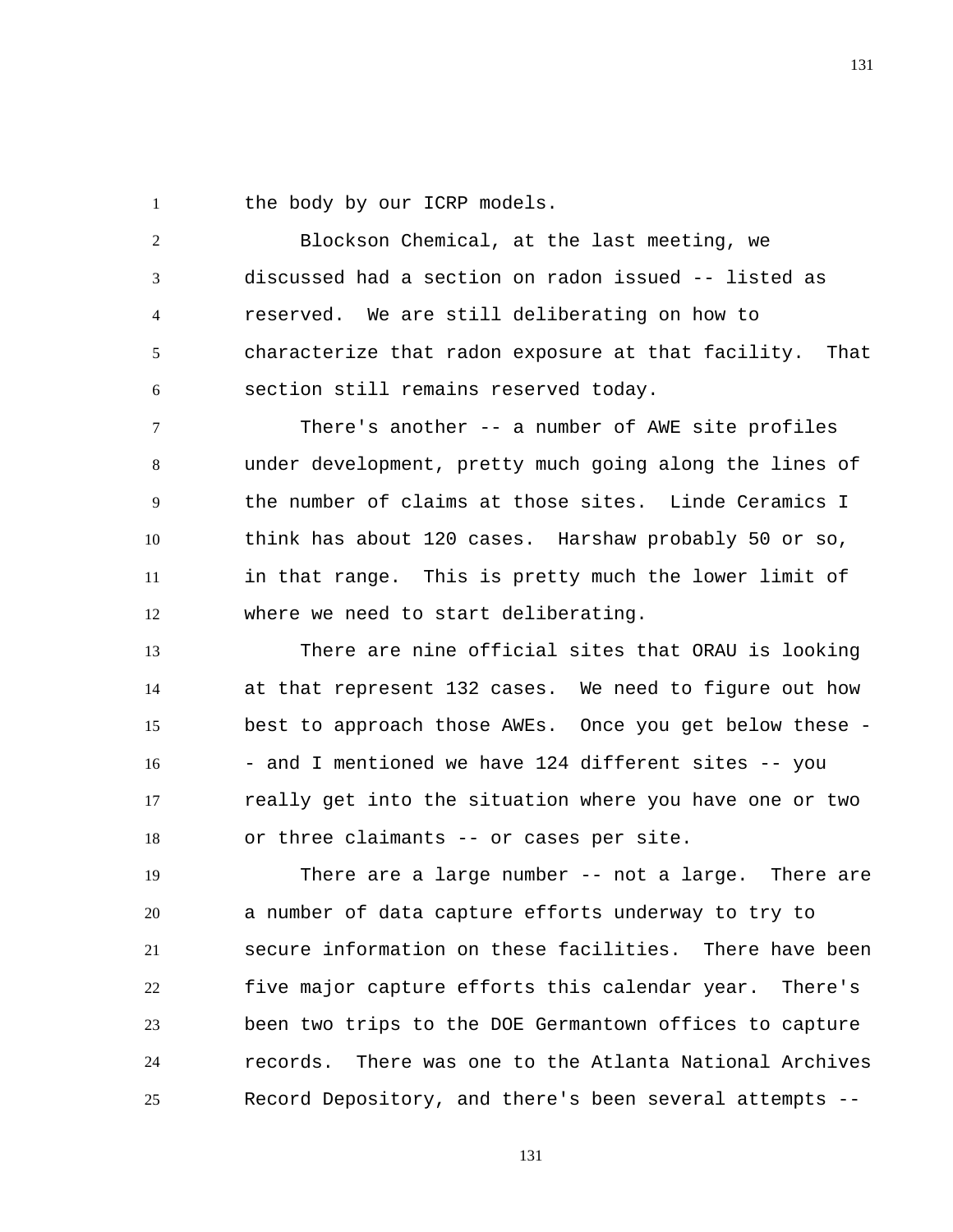1 2 3 4 5 6 7 8 or several record -- ongoing record capture activities at the Oak Ridge -- the ORAU vault in Oak Ridge, Tennessee. There's a large repository of about 150 file drawers full of records that are undergoing right now classification review, I believe. So at those facilities I think this year so far they've captured 400 additional documents. And then whatever comes out of the 150 file drawer review -- the classification review.

9 10 11 12 13 14 15 16 17 18 19 We tend to obtain information from a lot of different sites. Many of these are AWEs, but not all of them. You'll notice some of the larger sites -- Los Alamos is on here, Pinellas is on here, Battelle Memorial Laboratory in Columbus, Weldon Springs -- so you really kind of never know what's going to pop out of some of these data capture efforts. All of these were scan-captured, put on our site database. And in particular, any relevant bioassay data or TLD data is extracted and put into this other database that the health physicist has access to.

20 21 22 23 24 25 As I mentioned we have 2,200 -- about 2,200 different cases from AWEs representing 124 facilities. We've conducted 650 dose reconstructions thus far out of the 2,200. It's a pretty good record. That's somewhat consistent with the percentage that we've done of DOE facilities, surprisingly. I thought that these would

132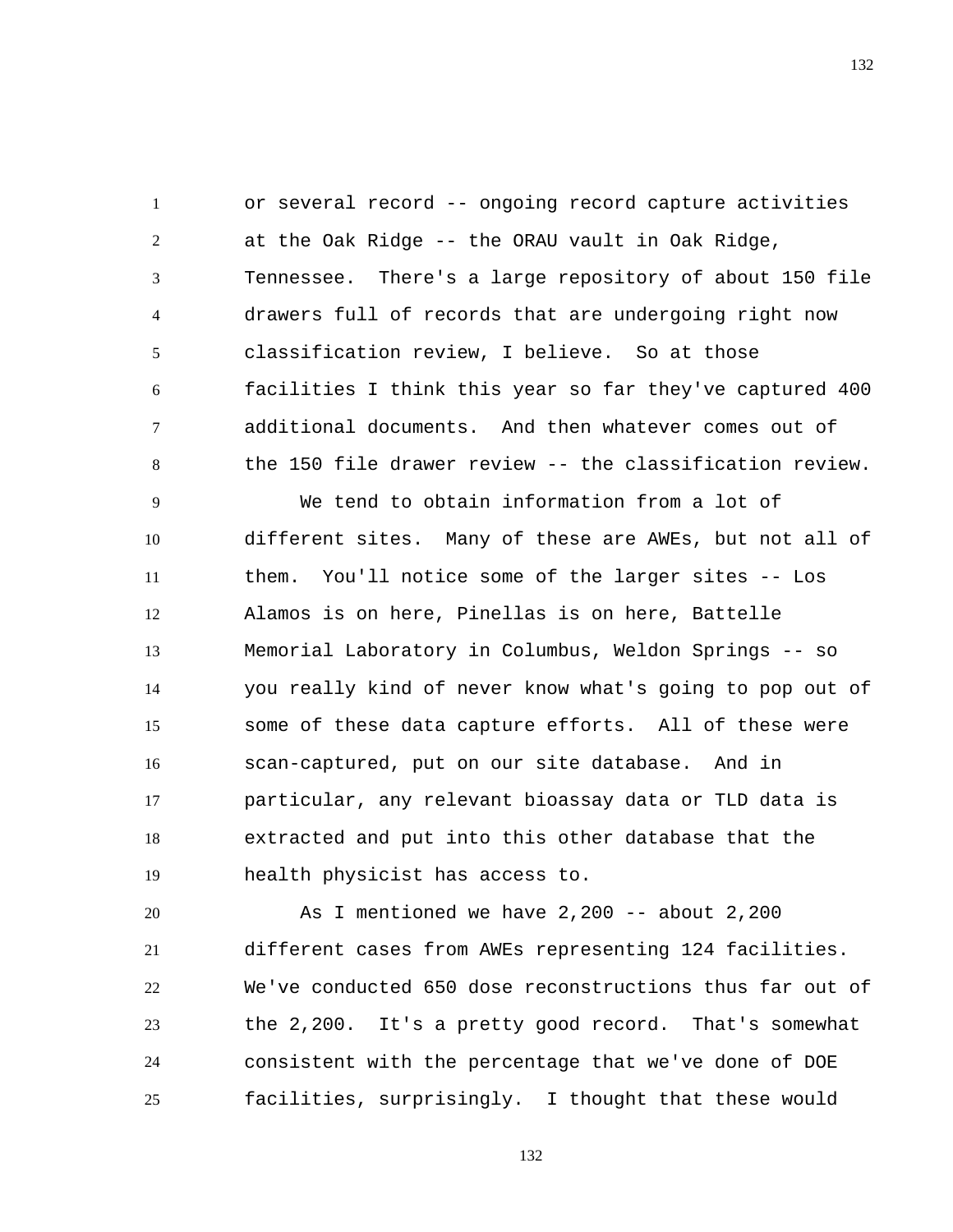lag further behind, but they are moving forward. And we've managed to do them for 43 different AWE sites.

1

2

3 4 5 6 7 8 9 10 11 12 That is by virtue of the complex-wide AWE profile that I mentioned. And I gave some examples a couple of Board meetings ago how we would go about doing those. That complex-wide document allows us to do dose reconstructions for sites that had uranium principally, natural and very low enriched uranium, no other radionuclides on site -- and there was one other -- and the time frame had to be after a certain time period. I forget the exact dates that it applies to, but there are some limitations on the use of that document.

13 14 15 16 17 The majority of the AWE cases, of the 650, we've done 470 from Bethlehem Steel, so it's a little bit deceptive to say we've done 470 out of 650. So we've done a number, 180 or so, from other sites using the complex-wide, and some from Blockson Chemical, as well.

18 19 I think that sums up where we're at with AWEs. I'd be happy to answer any questions if there are any.

20 21  **DR. ZIEMER:** Thank you. Let's open the floor then for questions. Start with Jim.

22 23 24 25  **DR. MELIUS:** I just have -- first I have a followup question, if it's permitted -- it'll be brief, I believe -- from your presentation the other day. And that was the -- I think you mentioned that in your site

133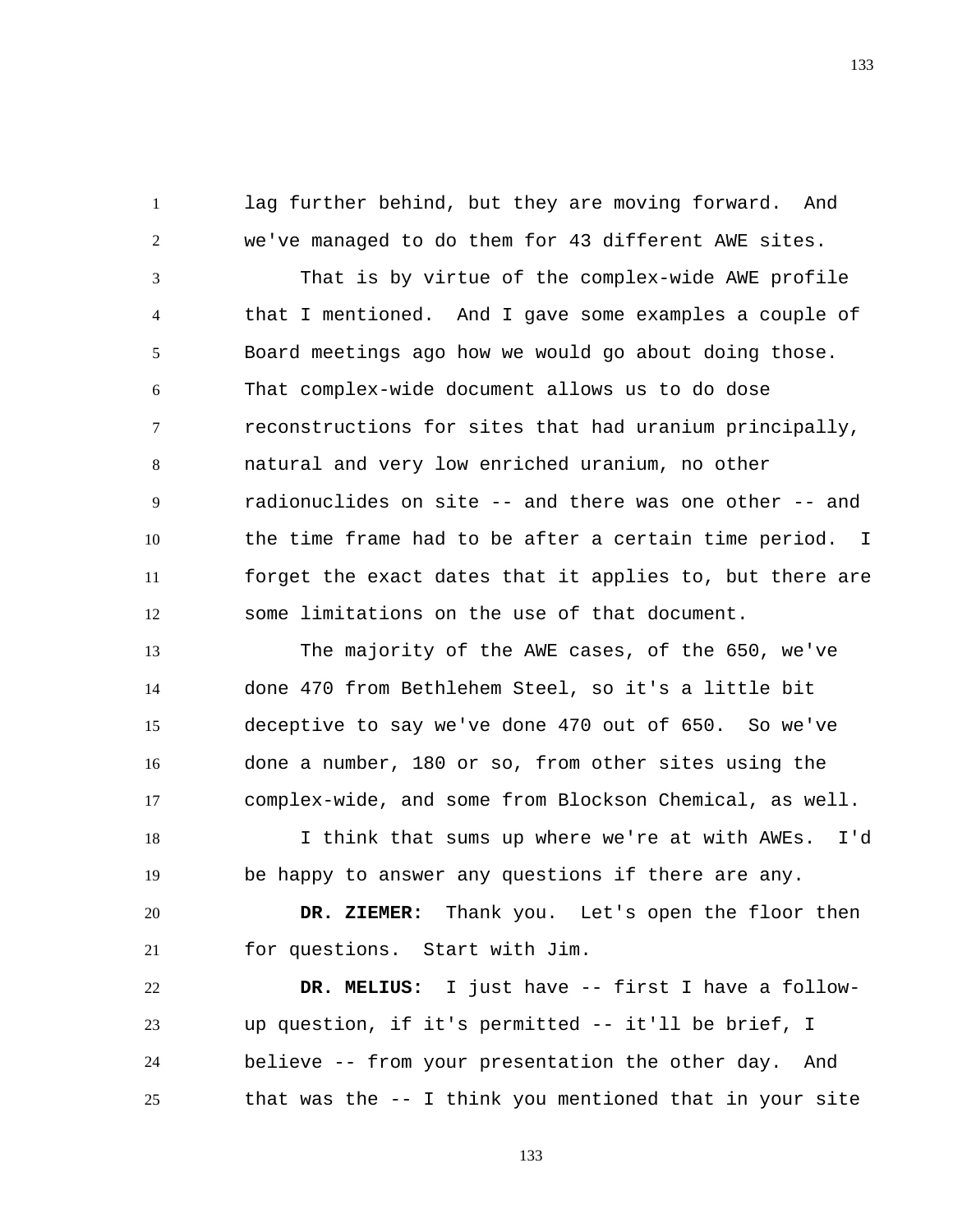1 2 profiles for the DOE sites that you're starting work on developing a separate chapter on construction?

 **DR. NETON:** That's correct.

3

4 5 6 7 8 9 10 11 12 13 14 15 16 17  **DR. MELIUS:** And that -- and I think some of the comments we heard today from some of the people speaking, and then people last night, I think sort of point out some of the issues that come up with -- in some of the construction works and questions of monitoring. So I guess my question is sort of what's your schedule for that and I would I think request to you that -- that if we could have a briefing on what your plans are for that at our next meeting, I think it would be -- would be helpful and should be appropriate in terms of -- I hope it's appropriate in terms of a time process. Again, you know, what -- what approaches, what difficulties, not a question -- not as much, again, what -- a completed site or something, you know.

18 19 20 21 22 23 24 25  **DR. NETON:** I understand. The first one that we are going after to complete is the Savannah River one since we were there in November and got some fairly good feedback from the folks. And we have some information from the Center to Protect Workers Rights, who did a study for us that catalogued a fair amount of information for us, and that's the one we're working on now. It may indeed become the prototype for -- for

134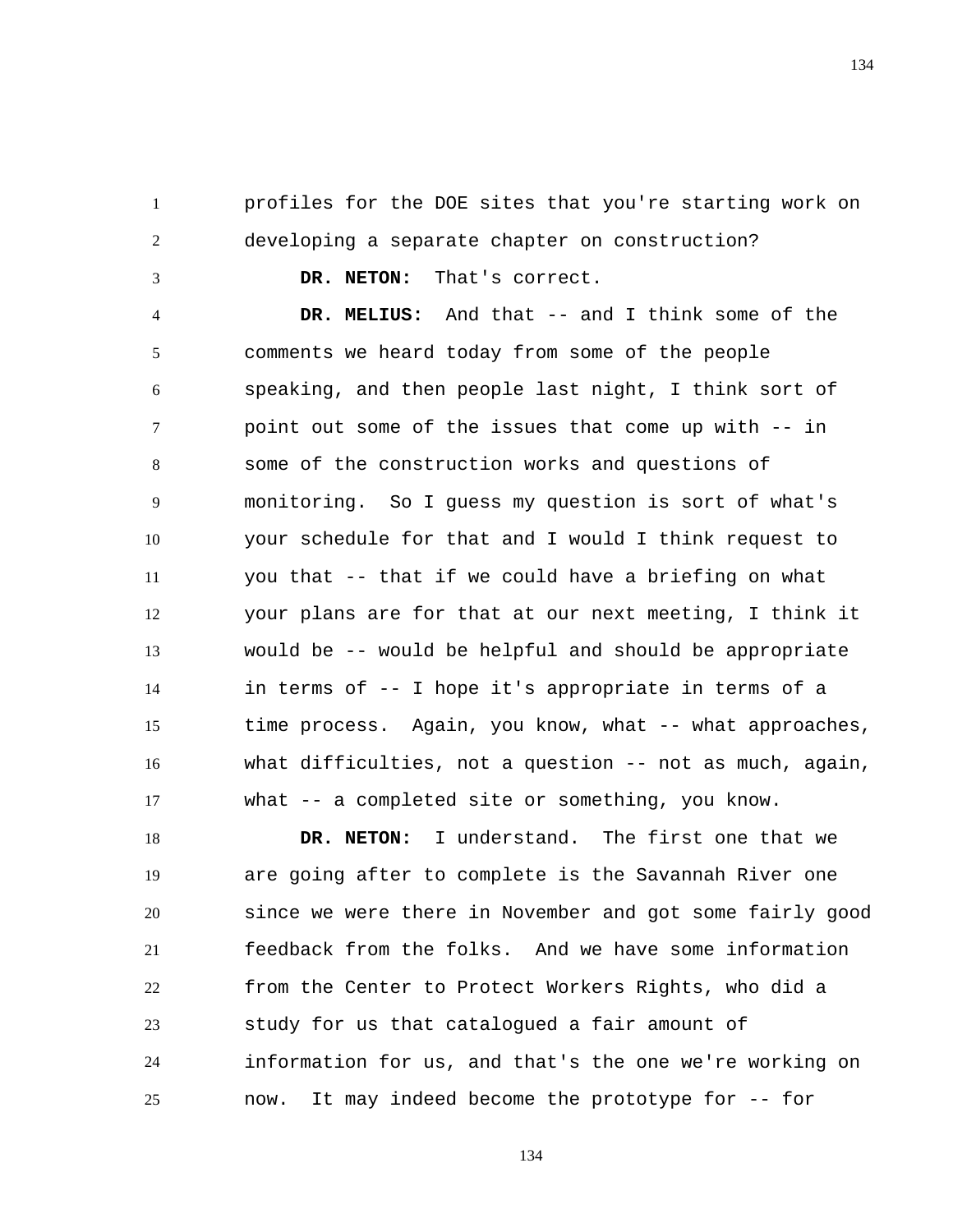1 future profiles.

2 3 4 5 6 7 8 9 10 As far as schedule, we have a team of people working on this. We've been having trouble identifying two conditions -- HPs with free time because they're working on other dose reconstructions, and in particular HPs who have construction-related experience. But I would hope to have some -- some draft out in the next month or so. And I'd be more than happy at the next Board meeting to -- to discuss our progress and where we're at.

11 12 13 14 15  **DR. MELIUS:** Yeah, 'cause I think the related issue, if I understand right, is that the lack of such a chapter or, you know, part of your site profile is going to hold up individual dose reconstructions from the - from the sites, so --

16  **DR. NETON:** That's correct.

17  **DR. MELIUS:** Yeah.

18 19 20 21 22  **DR. NETON:** Oftentimes construction workers are unmonitored and -- and as you can see, if we have no bioassay data and no good handle on how to do it, it'll be held up until we can get a chapter done on that, you're right.

23 24 25  **DR. MELIUS:** And I can't resist this comment. I think the discussion can be more informative since we'll have our SEC rule out next time and we'll sort of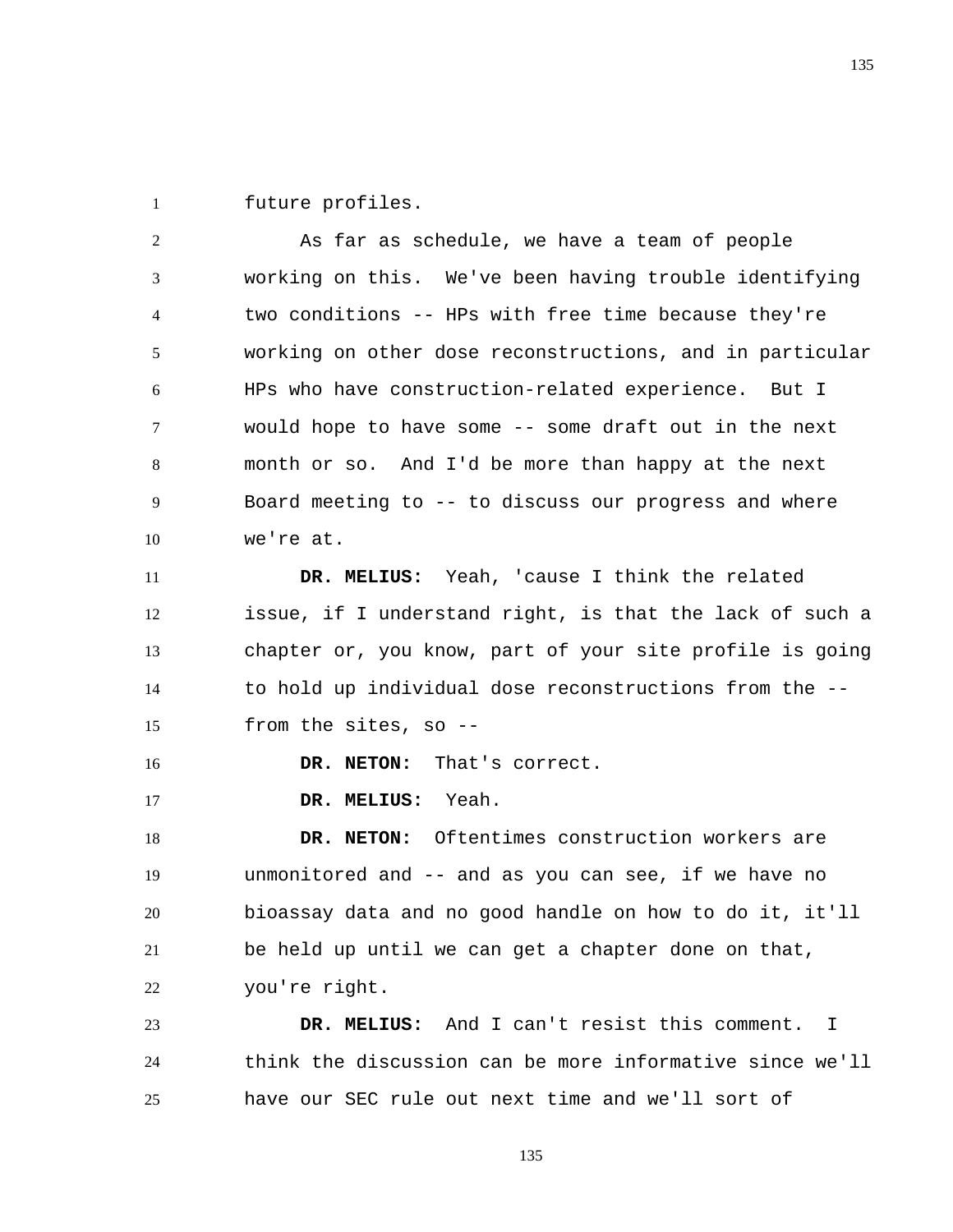1 2 3 4 understand this -- issues with lack of monitoring information and how we handle those situations, so that -- that's another -- that's another story. But if we could put that on next time I think that would be --

5 6  **DR. ZIEMER:** When was that next meeting going to be?

7

Okay, Charles Owens, otherwise known as Leon.

8 9 10 11  **MR. OWENS:** Dr. Neton, in regard to the sites that have a few number of claims that have been filed, what are your thoughts relative to site profiles for those particular sites?

12 13 14 15 16 17 18 19 20 21 22 23 24 25  **DR. NETON:** My guess is that we won't have individual site profiles. It makes -- it doesn't make sense, from an economy scale, so we will -- we will essentially end up doing individual -- what we kind of call in the office hand-crafted -- dose reconstructions. But they would rely heavily on the information, to the extent possible, from the other profiles. Many, if not most, of the urani-- of the AWEs are uranium facilities. They handled uranium in some shape or form and some amount. We tend to know what happens when uranium is either ground, turned into rods, that kind of stuff. So we can put some -- we feel like we can put some limits on the - the airborne exposure, and we also have ingestion model, so I think we can deal with it. We

136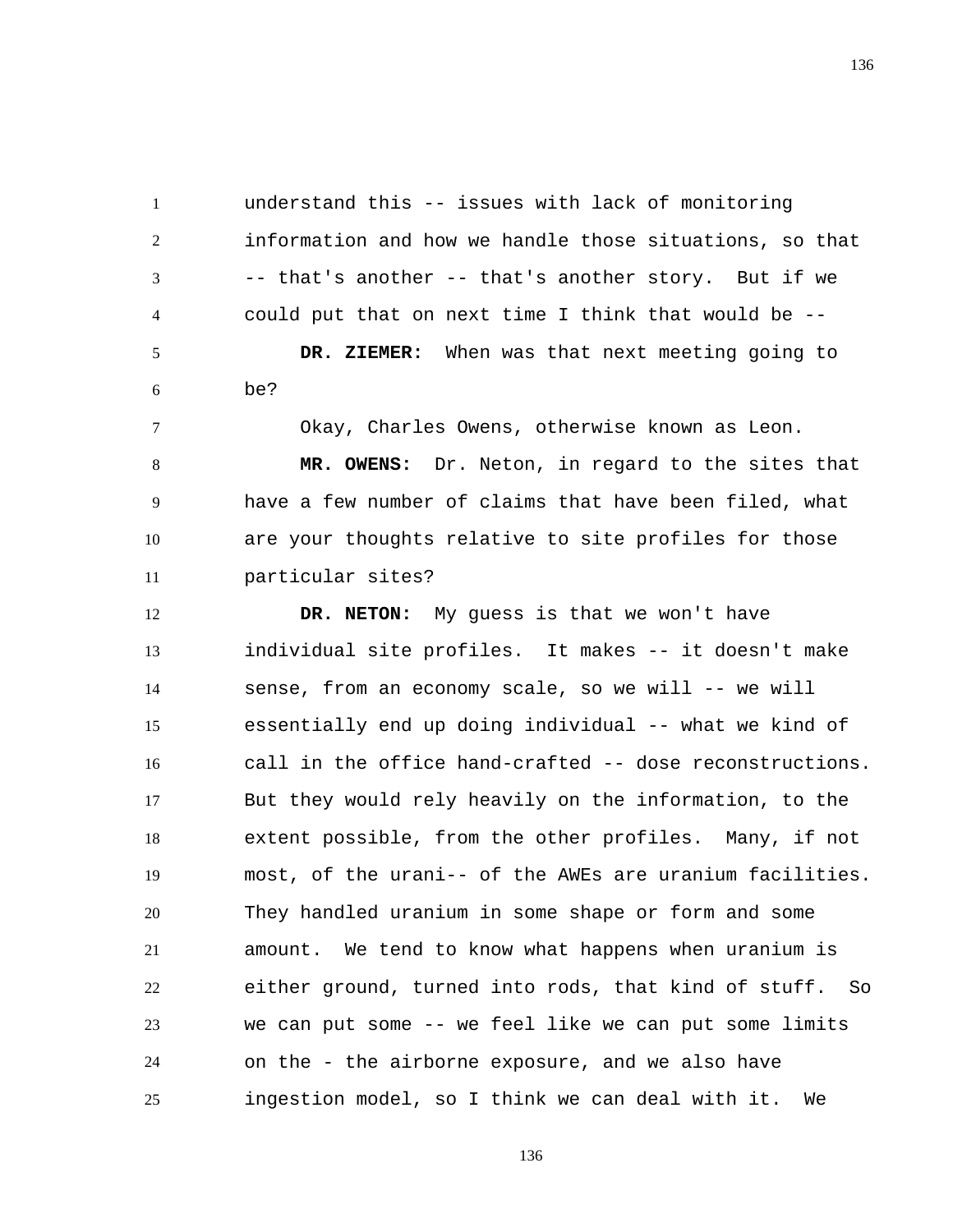1 2 just need to know how much and when and kind of what was done. We have that type of information.

3 4 5 6 7 8 9 10 11 There are some, for example, the Dana Heavy Water Plant. We've just completed all the dose reconstructions for that plant. There's no radioactive material there. Heavy water is deuterium. It's not radioactive. They extracted deuterium from -- from regular water supplies, so the only real source of ionizing radiation exposure would be medical X-rays, which we tried to account for in those dose reconstructions.

12 13 14 15 So I really doubt for sites less than 20 people that we would have individual profiles, although there may be exceptions. If it's an easy adaptation of another one, we may -- may do that.

 **DR. ZIEMER:** Another comment?

16

17 18 19 20 21 22 23 24 25  **DR. MELIUS:** Yeah, actually a -- one -- one other question was just along those lines, and that's the - have you ever looked at -- has anybody looked at these sites or the number of potential people that were - worked there during these -- the appropriate time periods? 'Cause it seems to me that the number of requests from these sites is going to be dependent -- to the only extent of the outreach as the Department of Labor does more outreach in some of these areas. I mean

137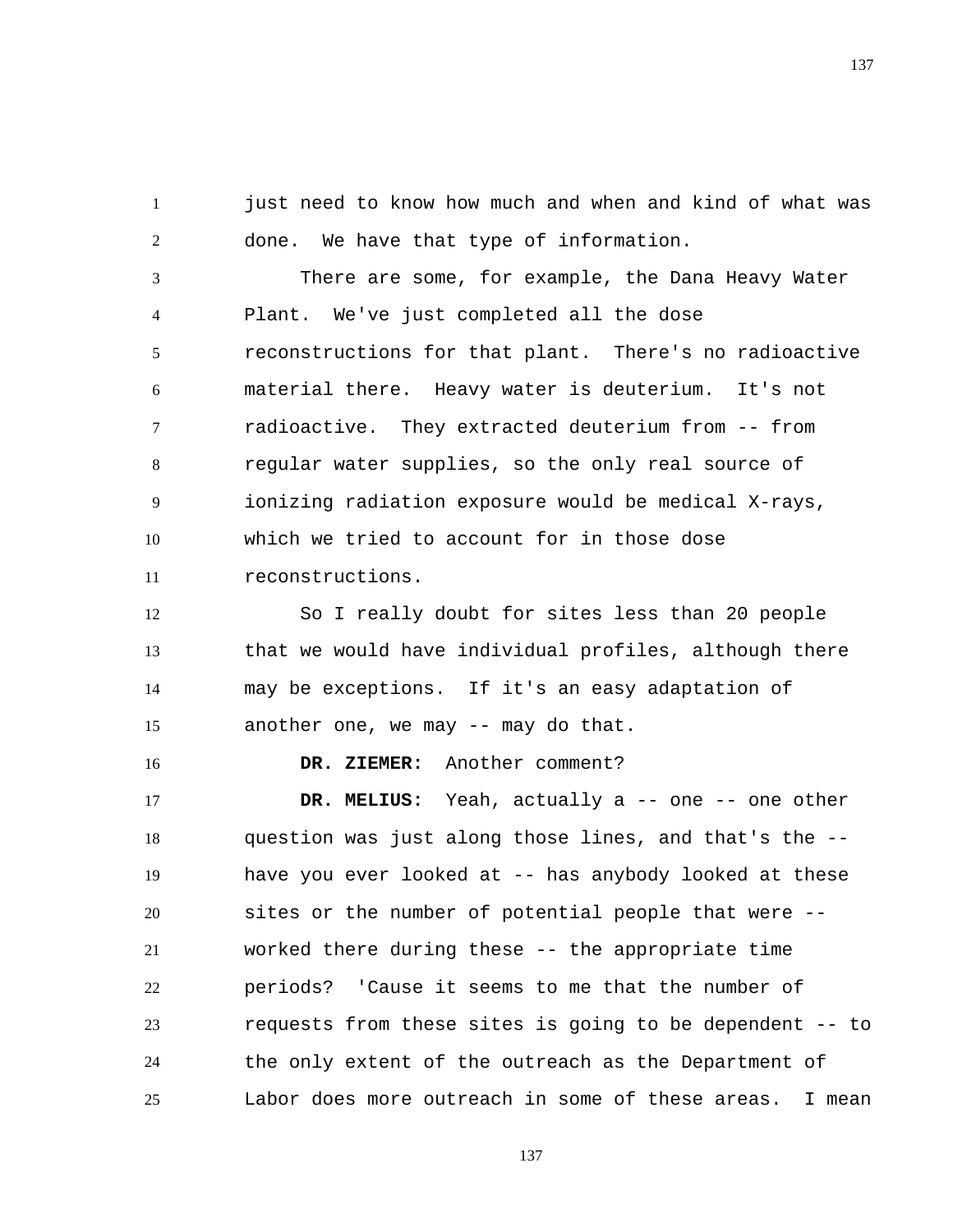1 2 3 4 5 6 7 8 9 10 11 I'm thinking there's a small one in Albany, a national lead facility, that there's a fair amount of -- of community interest in it in terms of -- there was a clean-up issue a number of years ago, so there's - there are -- I'm aware of a number of people that - with cancer who worked at that site and there's been some effort to track and involve those. But one would think that there's the potential for a number of others, you know, to come forward at some of these sites and if -- sort of in your planning process or whatever that might be taken into account.

12 13 14 15 16 17 18 19  **DR. NETON:** Yeah. We have not looked at the potential number at these sites, but there have been some outreach efforts. I know in western New York State the Department of Labor has done some fairly intensive outreach efforts. I can't speak for where else they've done this, but I think you're correct. Awareness is an issue at these smaller sites and the workers are hard to locate.

20 21 22 23 24 25  **DR. MELIUS:** But I mean I'm even impressed here with the number of people in the early years of the facility that are -- have come forward, and it's -- you know, it's getting -- as the word gets out to them and - - about this. Now clearly in this community it's -- may be different, but Bethlehem's a good example of how -- I

138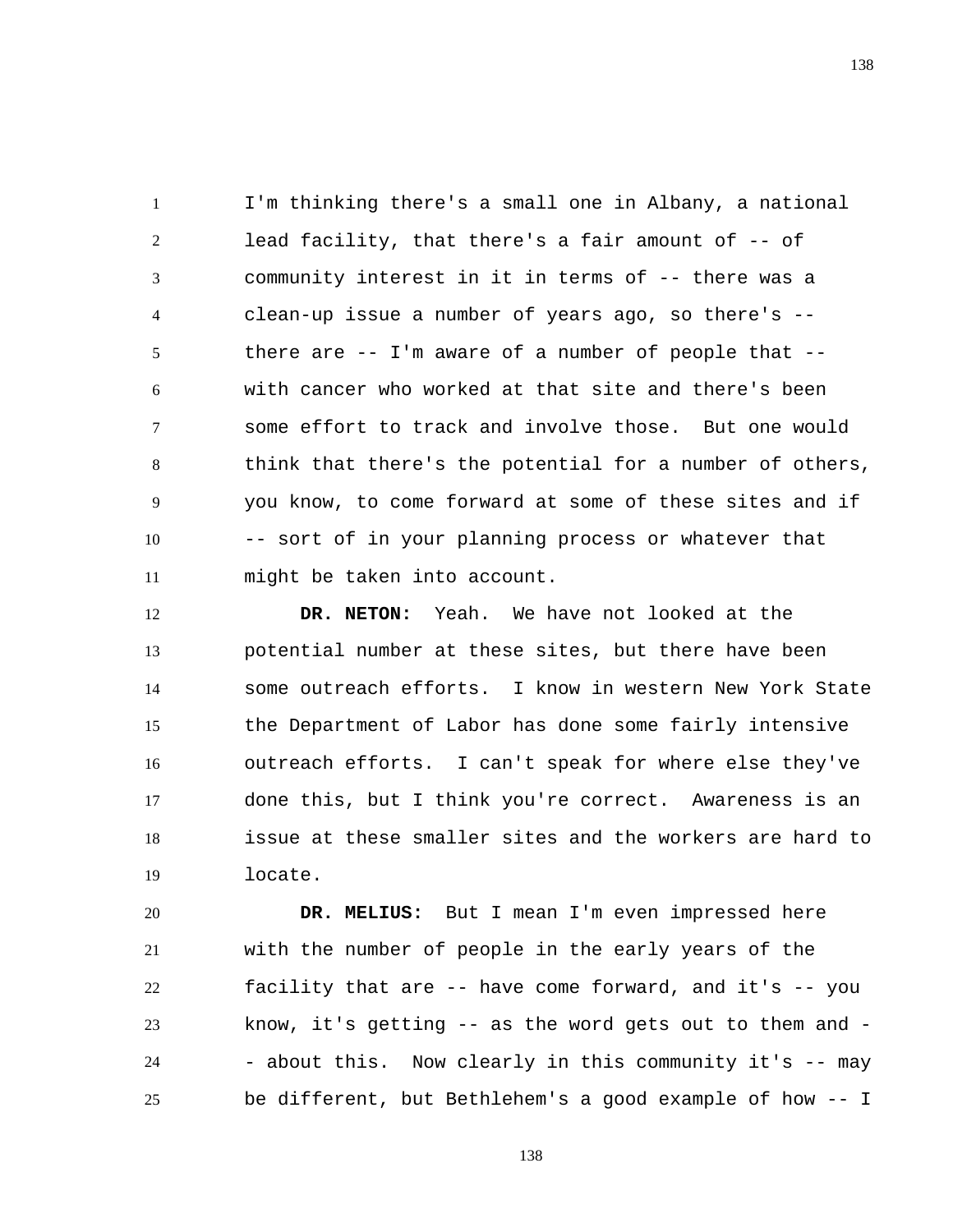1 2 3 4 5 6 7 8 9 10 11 12 13 14 15 16 17 18 19 20 21 22 23 24 25 mean it's -- a lot of people have applied from --  **DR. NETON:** Yes.  **DR. MELIUS:** -- that -- that site.  **DR. NETON:** Yeah. I was just looking -- I have a listing of all the AWEs that we have claims from, and I don't have any listed from National Lead, but in retrospect, I'm not sure if it's an AWE.  **DR. MELIUS:** Maybe it's --  **DR. NETON:** They made primarily depleted uranium; I'm familiar with the site.  **DR. MELIUS:** Yeah. DR. NETON: It may have been mostly for defenserelated production of penetrator shells for tanks, but - - interesting, 'cause it -- or counterweights. I mean it was all depleted uranium that was made there, as - to my knowledge. It was pretty much a sister type operation to Fernald.  **DR. ZIEMER:** Let me --  **DR. MELIUS:** DOE's doing the clean-up. Does that - -  **DR. NETON:** Okay, that would count, then, once the DOE goes in -- we'll take a look at it --  **DR. MELIUS:** Yeah, I'm just using that as an example. I'm not trying to...  **MR. ELLIOTT:** Just to respond to your question from

139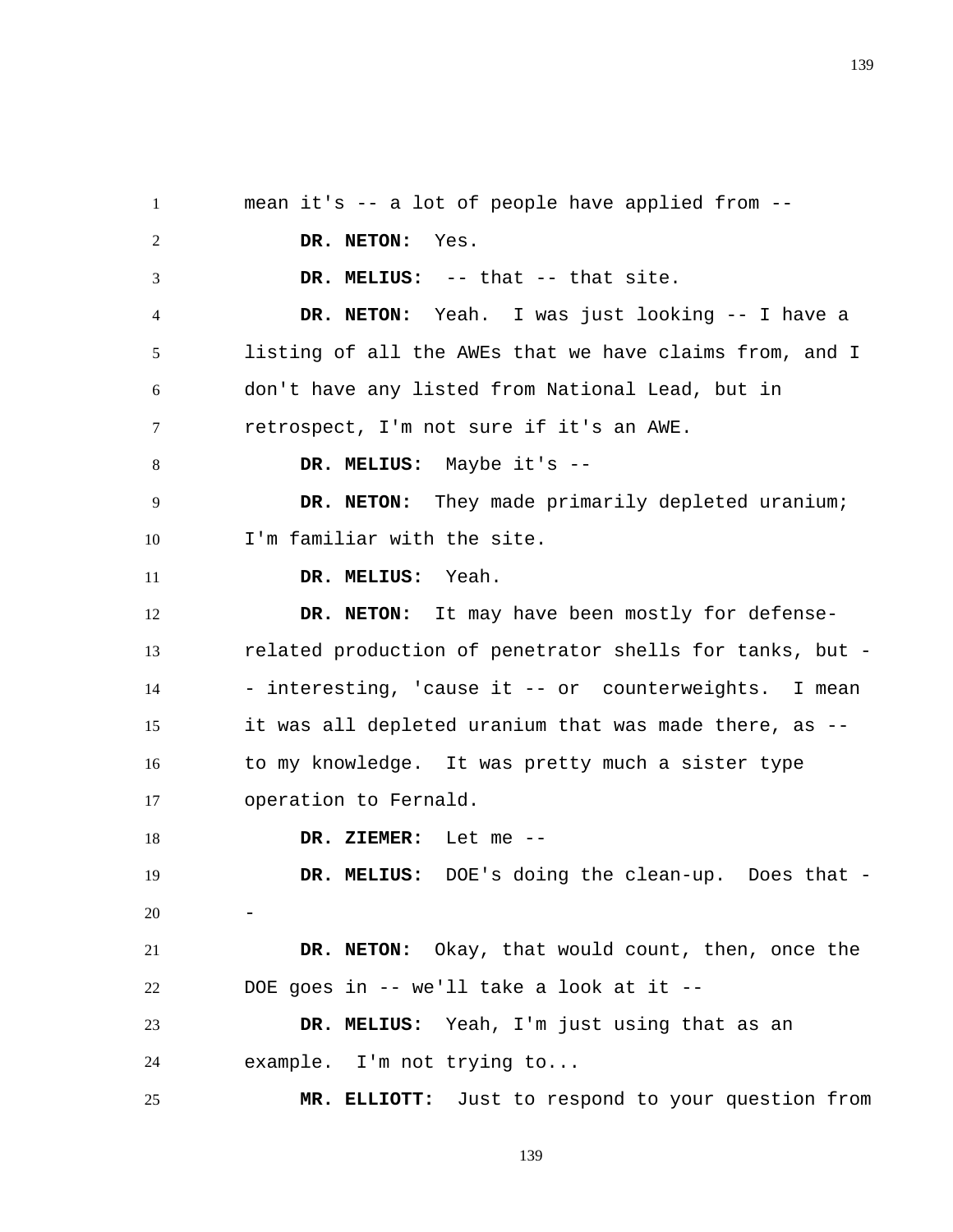1 2 3 4 5 6 7 8 9 10 11 12 13 14 my perspective, we never tried to exhaust our effort or resources in trying to estimate or prognosticate as to how many claims might come in for a given site. We're not good prognosticators, anyway. But I think it goes back to eligibility, too. And we're not in that part of the game. So I don't know if Pete wants to talk about that from this perspective or not, but you know, Bethlehem Steel, the records would say that there'd been -- there were only a handful of people that were ever involved in that particular set of rollings, and yet from the determination of eligibility for a claim, you know, we saw over  $--$  about 500 claims. So we never  $-$ we never used any  $-$  any resources to try to judge or  $$ or guess on how many claims we might see from a site.

15 16 17 18 19 20 21 22 23 24 25  **DR. ZIEMER:** Pete does have a comment here.  **MR. TURCIC:** Larry -- Larry's correct, one of the big problems -- unlike -- you know, with a Bethlehem Steel, you had a facility that was there for a long time, so you had, you know, generations of people that worked at that facility. Most of the AWEs are not like that. You know, they were small operations and it's very difficult to try to find these people. And I mean we're -- we're working real hard at it and we'll coordinate with NIOSH so that, you know, if -- if -- as we do the research on a facility and find potential

140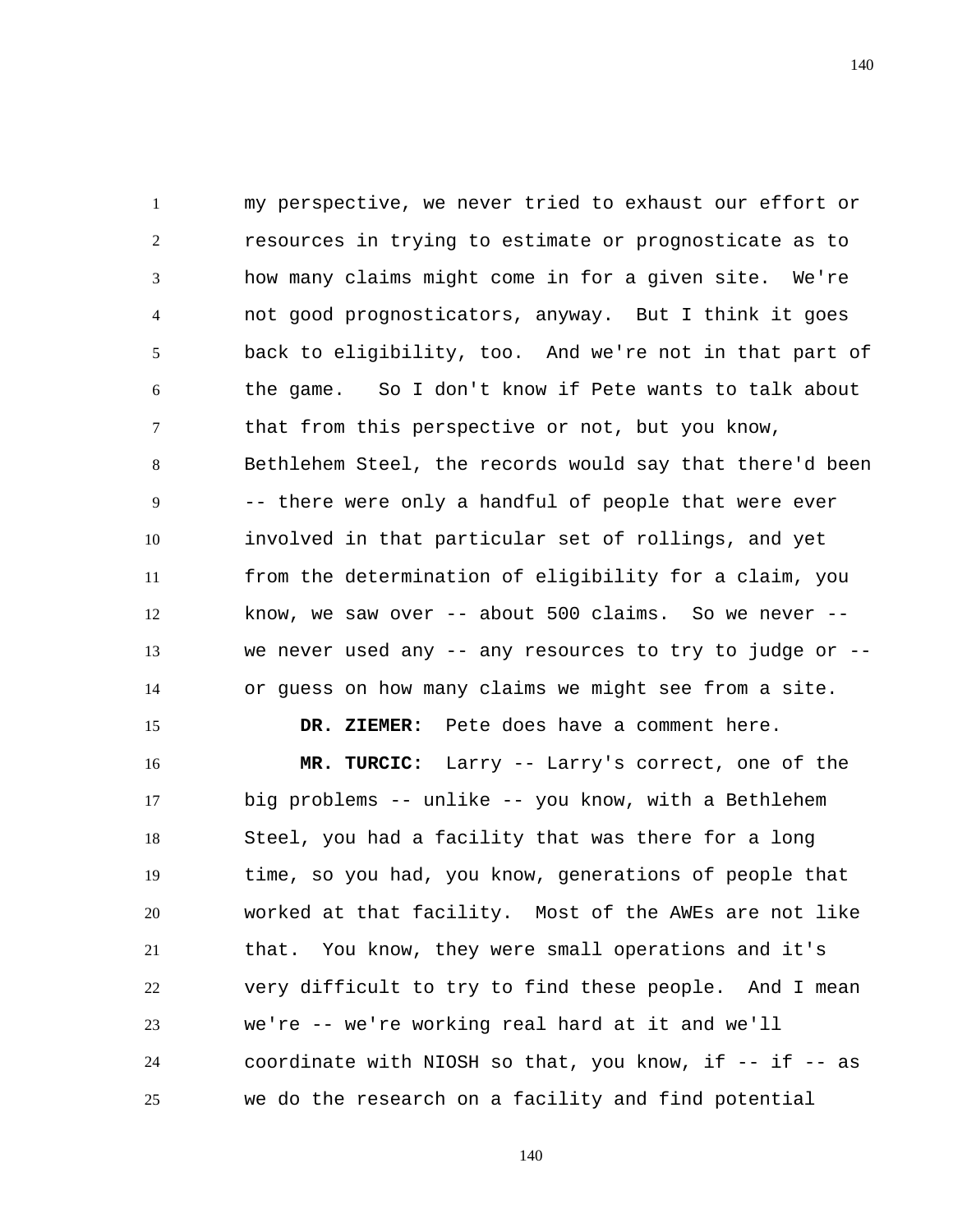1 2 3 4 5 6 7 8 9 10 11 12 13 14 15 16 17 18 19 20 21 22 23 24 25 claimants, then, you know, we would coordinate with NIOSH so that if there should become a necessity to do a site profile, then there would be ample time to do that.  **DR. ZIEMER:** Thank you. Another comment? Yeah, Jim.  **DR. MELIUS:** My usual question, Blockson Chemical and some of the similar sites, I take it that there's no determination made yet on the parts that are - exposures that have been reserved, I guess is what you - - are you --  **DR. NETON:** That's correct.  **DR. MELIUS:** -- referring to it, do --  **DR. NETON:** I don't know if Larry --  **DR. MELIUS:** -- timetable --  **DR. NETON:** -- wants to add to this, but that's true.  **DR. MELIUS:** -- or update on that?  **MR. ELLIOTT:** I can only say that we're actively considering how we need to reconstruct those doses. We're -- we're fully engaged in that.  **DR. ZIEMER:** Any other questions or comments for Jim? (No responses) **BOARD DISCUSSION/WORKING SESSION ON PROCEDURE REVIEW AND SELECTION OF CASES** 

141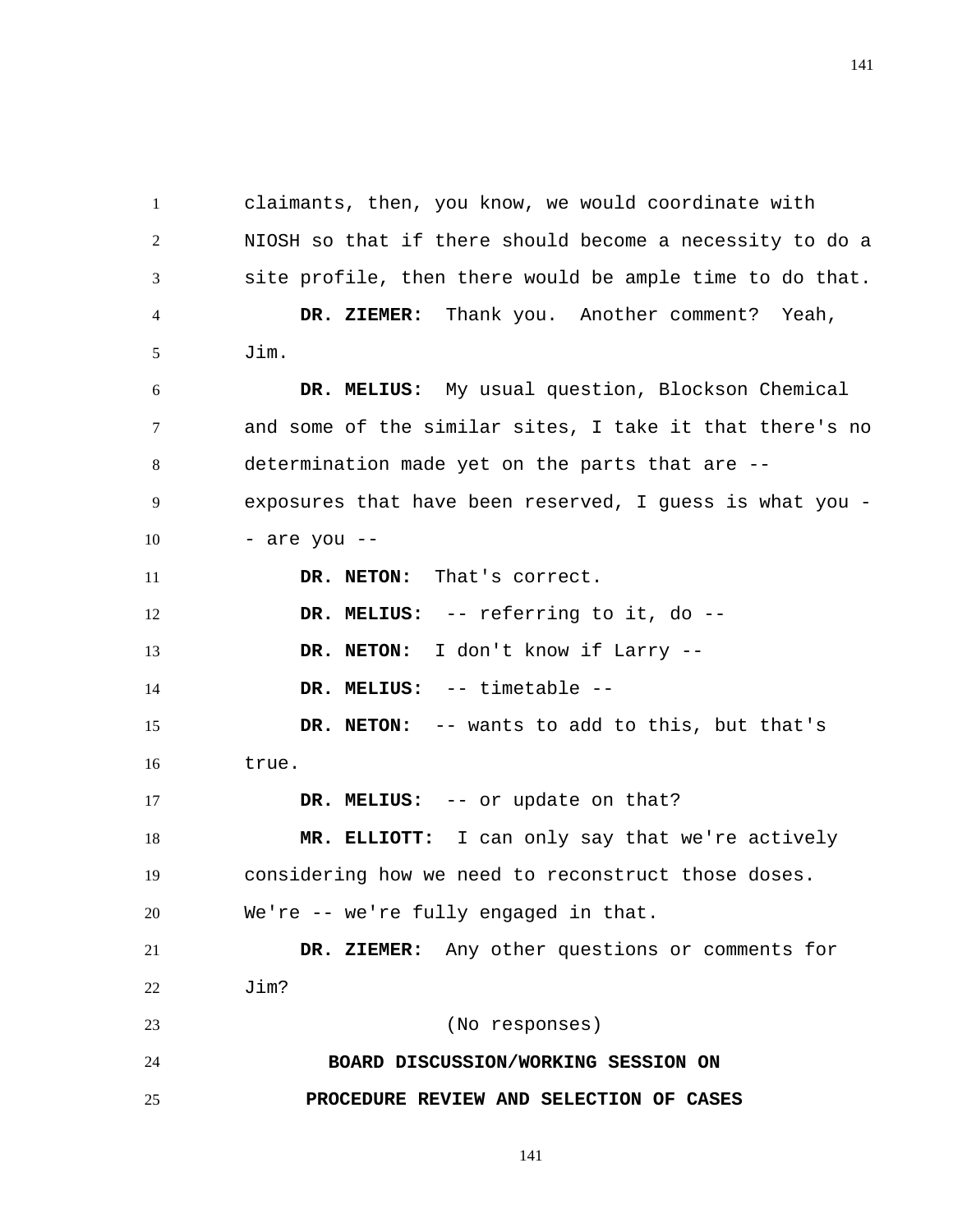1 2 3 4 5 6  **DR. ZIEMER:** Thank you, Jim. Now we have a number of items that we need to address this afternoon. In fact, we may end up being squeezed for time, but I guess the first one we may want to work on is the task three document. We had the summary by Hans earlier today. You've received the document. It's in your booklet.

7 8 9 10 And Hans or John Mauro, could you delineate for the Board the difference in the two documents, the -- the one is basically a QA document. You want to clarify to the Board members the difference in these two?

11 12 13 14 15 16 17 18 19 20 21 22 23 24 25  **DR. MAURO:** Sure. The way I distinguish them is one is more of an administrative audit. That is, there are QA procedures that are on the web that are being used by ORAU to ensure the quality of their work product. We're going to review the procedures that they are following from the perspective of  $-$ - the way I  $-$ - a good way to give an example is we've done a lot of work -- many of the folks that work with me have done a lot of work on quality assurance reviews related to the design of nuclear power plants. And what you do is you check to make sure that all of the analyses that are being performed -- in the case of nuclear facilities, it's safety analyses -- are being performed in a way that has procedures and that there are separate groups of people that are auditing those procedures so that

142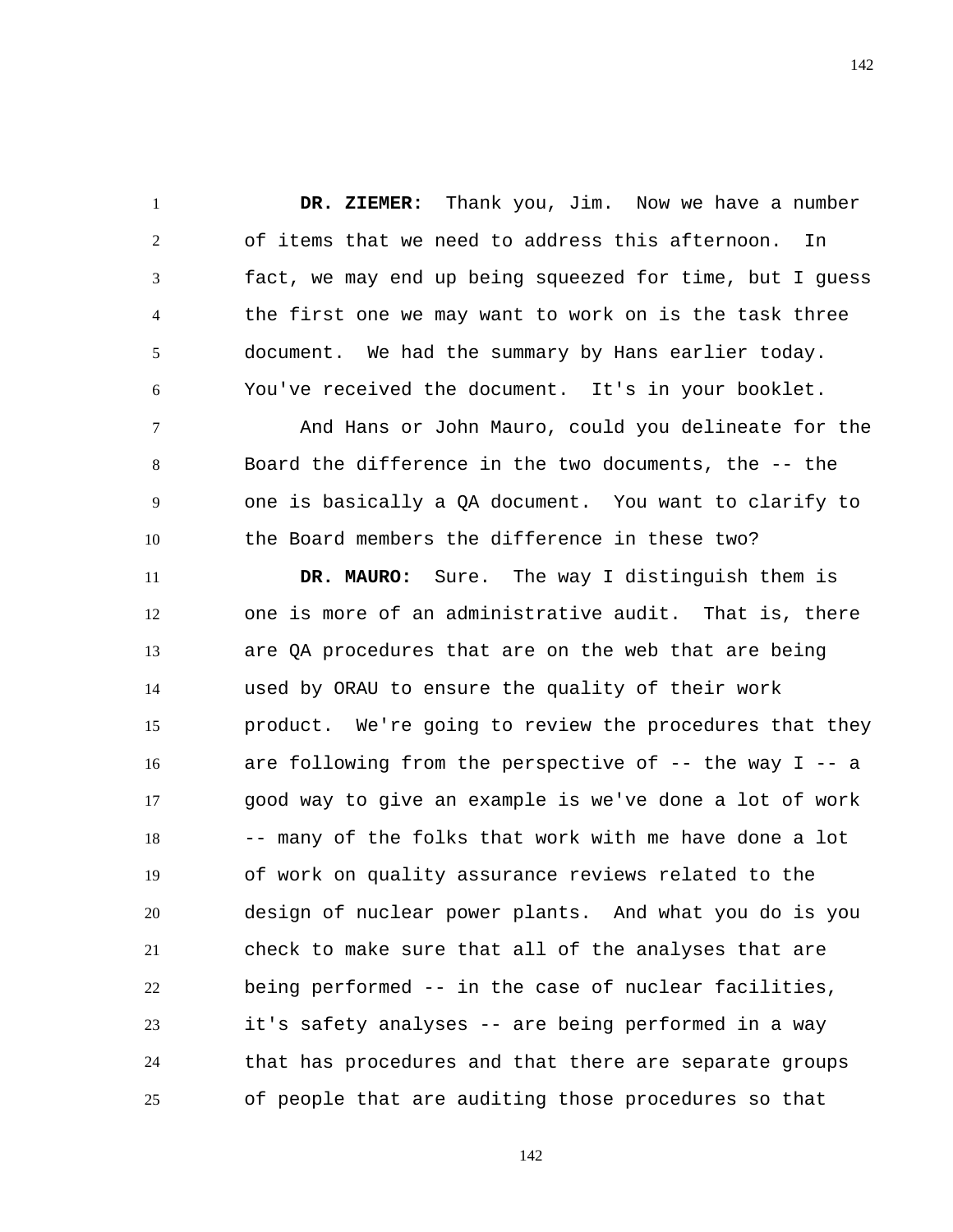1 2 3 there's a system of quality control and quality assurance. And that's well-documented in the ORAU procedures.

4 5 6 7 8 9 10 11 Now what we're going to do is look at that -- their procedures that they're using -- and use our judgment regarding our experience in the application of QA/QC - to safety-related calculations, for example, in the nuclear industry -- as to the degree to which their procedures are consistent with the philosophy of what compromi-- what -- what constitutes a good QA/QC set of protocols. So it's an administrative review.

12 13 The other one, the larger document, is a technical review, which is -- which I think we all understand.

 **DR. ZIEMER:** Which Hans talked about.

 **DR. MAURO:** Exactly.

14

15

16 17 18 19 20 21 22 23 24 25  **DR. ZIEMER:** So we want to begin with the larger document, which is the 33-page document. And I'm going to propose -- what we want -- let me tell you where I think we need to -- we want to end up. We want to end up either approving this set of procedures, approving it with minor modifications, or -- if we believe there are major changes needed -- then we would so identify those changes and ask the contractor to come back with a revision. That basically outlines our options here. If I might, I'd like to step us through the

143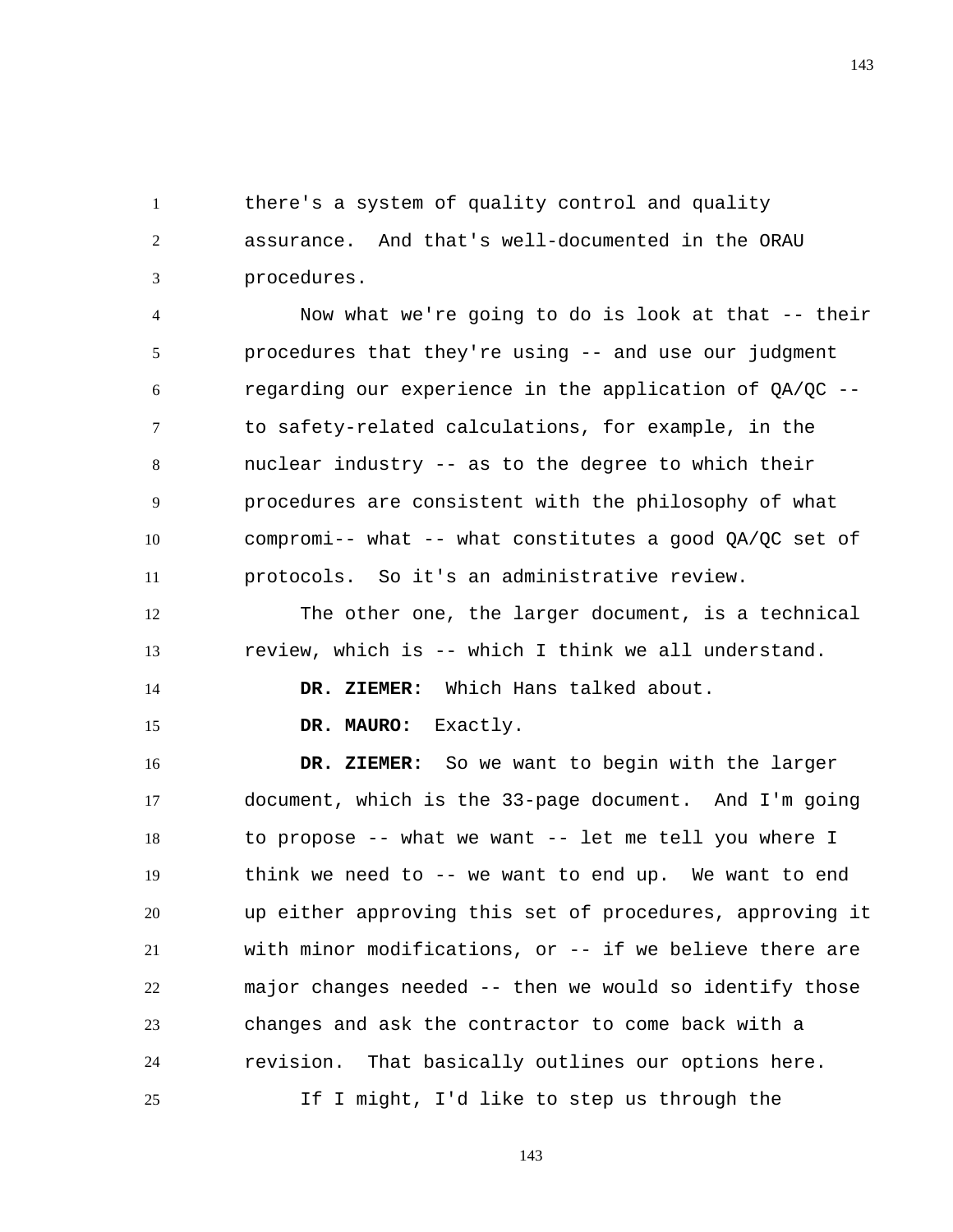1 2 3 4 5 6 7 document so that we can focus on what I think we need to focus on in -- 'cause there's a lot of stuff here. First of all, the first two pages, pages 2 and 3, beginning with Purpose, are simply -- it's simply a reiteration of what this review is about. It's really not a procedure, simply reiterating why the review is being done.

8 9 10 11 12 13 Pages 3 and 4 reiterates the scope, and the scope is described in terms of the hierarchy of documents, starting with the Title 10 -- Title 42 CFR 82 and so on and down through the implementation guides and the technical basis documents. So that's more a - descriptive again of what they're planning to cover.

14 15 16 17 18 19 20 21 22 23 24 25 Then on -- starting on page 4, the bottom of the page where it says Procedures To Be Reviewed, and going through page 10, you have an enumeration of the procedures that they have identified need to be evaluated. This is, in a sense, kind of a laundry list. It identifies the procedure by title and a brief description. So again, these are not the procedures, but simply an identification of the procedures to be reviewed. Now -- and where I'm going with this is that, unless somebody finds something missing, up through page 10 there's nothing here for us to do in terms of approval. We -- at this point they've not talked about

144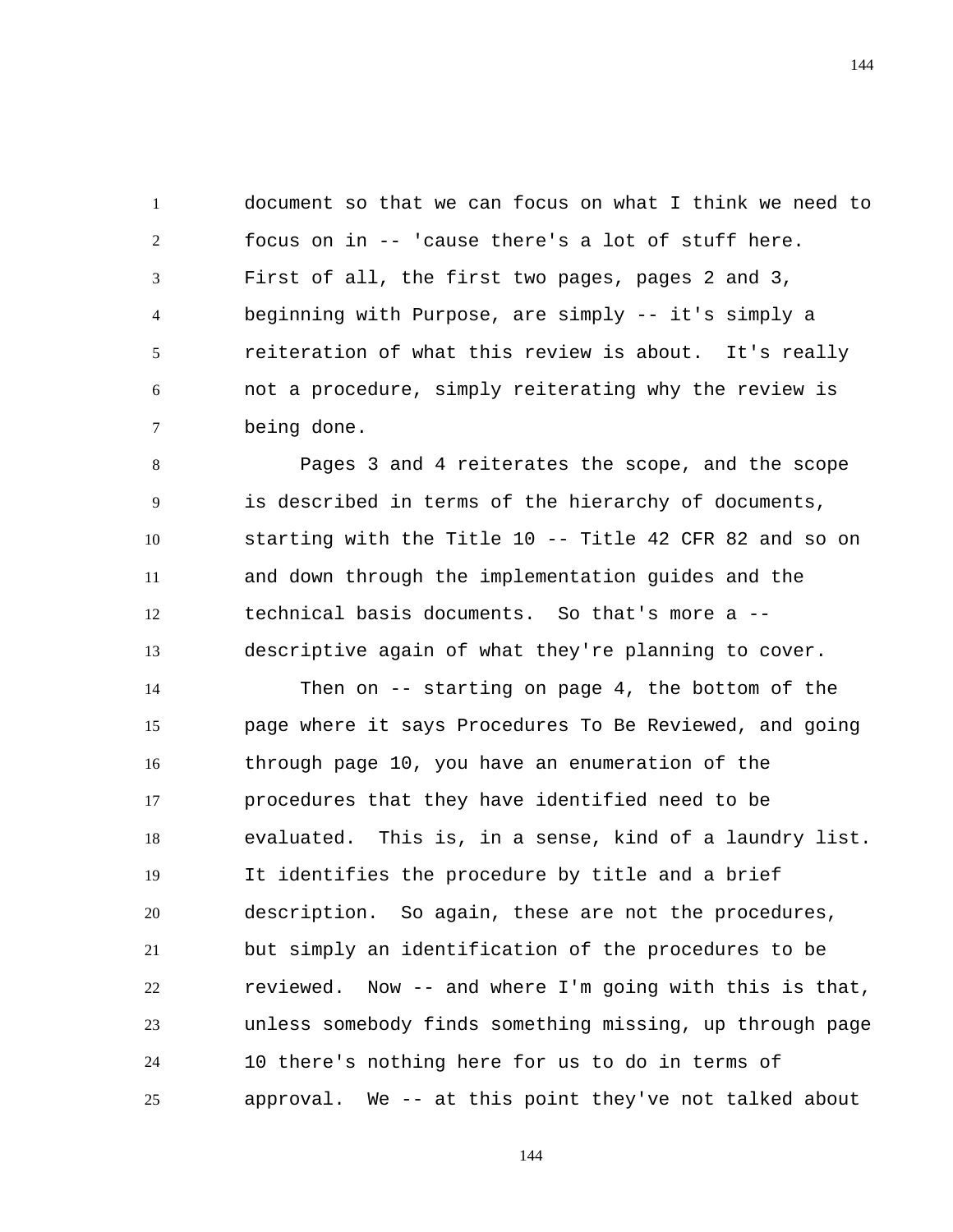1 2 3 anything that they're going to do other than simply laid -- laid the background here. Everybody with me so far? Okay.

4 5 Now beginning on page 10, section 3.0 -- is there a question on the paging or anything?

6 7 8 9 10 11 12  **DR. ANDRADE:** Just a quick comment, Dr. Ziemer. I've actually gone through the document all the way up through page 23 and found that basically the description of the review objectives, the documents -- the listing of the documents that will be reviewed, the implementation plans, more detailed descriptions of the objectives are almost verbatim --

 **DR. ZIEMER:** From the task order.

14 15 16  **DR. ANDRADE:** -- described -- they're -- they are written descriptions of the briefing that was presented to us this morning.

17  **DR. ZIEMER:** Right.

13

18 19 20 21  **DR. ANDRADE:** And so I would say where it really starts to get substantive is about page 23, where it starts to talk about select technical issues subject to SC&A review.

22 23 24 25  **DR. ZIEMER:** Thank you. I do want to point out that, starting in section 3.0 on page 10 there is a discussion of the seven criteria that were presented to us. And as a prelude to the section you just identified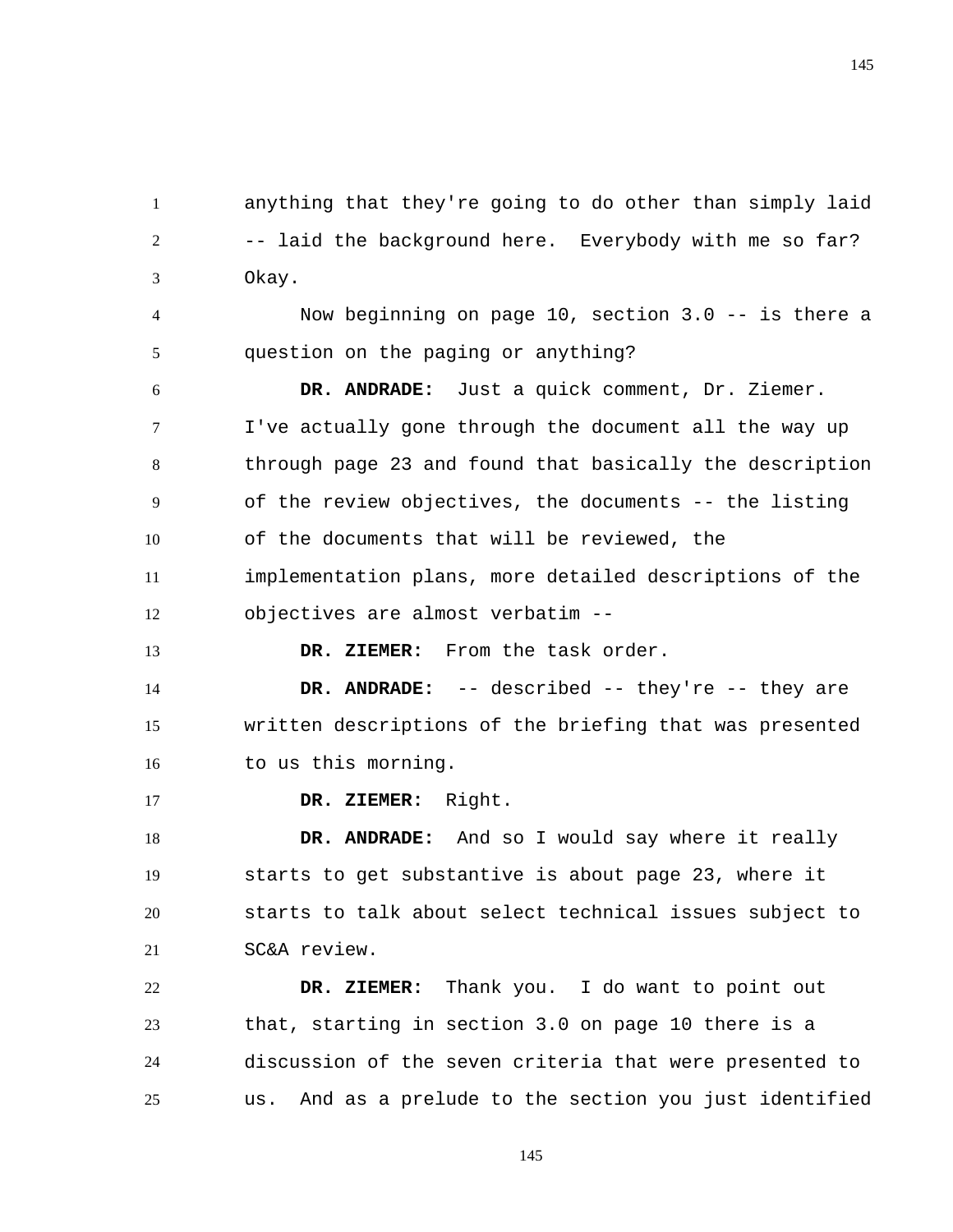1 2 3 4 5 6 7 8 9 10 11 there, Tony, it may be that the Board may wish to address those criteria because that becomes the basis for which the review will be evaluated. And to the extent that the review can be objective, I think it's very dependent on the criteria. So if there's no objection, we will have -- ask the Board if they do wish to comment on the criteria, either -- any concerns or questions or additional criteria that the Board believes should be added or any that need -- do not need to be included. In any event, that section simply covers the review of those various criteria.

12 13 14 15 And then beginning -- well, after the seven criteria, then you have the review objectives and the approach, and then these technical issues beginning on page 23 that Tony referred to.

16 17 18 19 20 21 And it seems to me that the things that we need to, in a sense, sign off on are the review criteria, pages 10 to 23, and then address the technical issues, pages 23 through 32, and make sure we're comfortable with both sides of that. Is that -- everybody okay if we proceed on that basis?

22 23 24 Okay. Let me then begin with -- well, I'll ask the question, is there anything prior to the review criteria that anyone wishes to address or raise?

(No responses)

25

146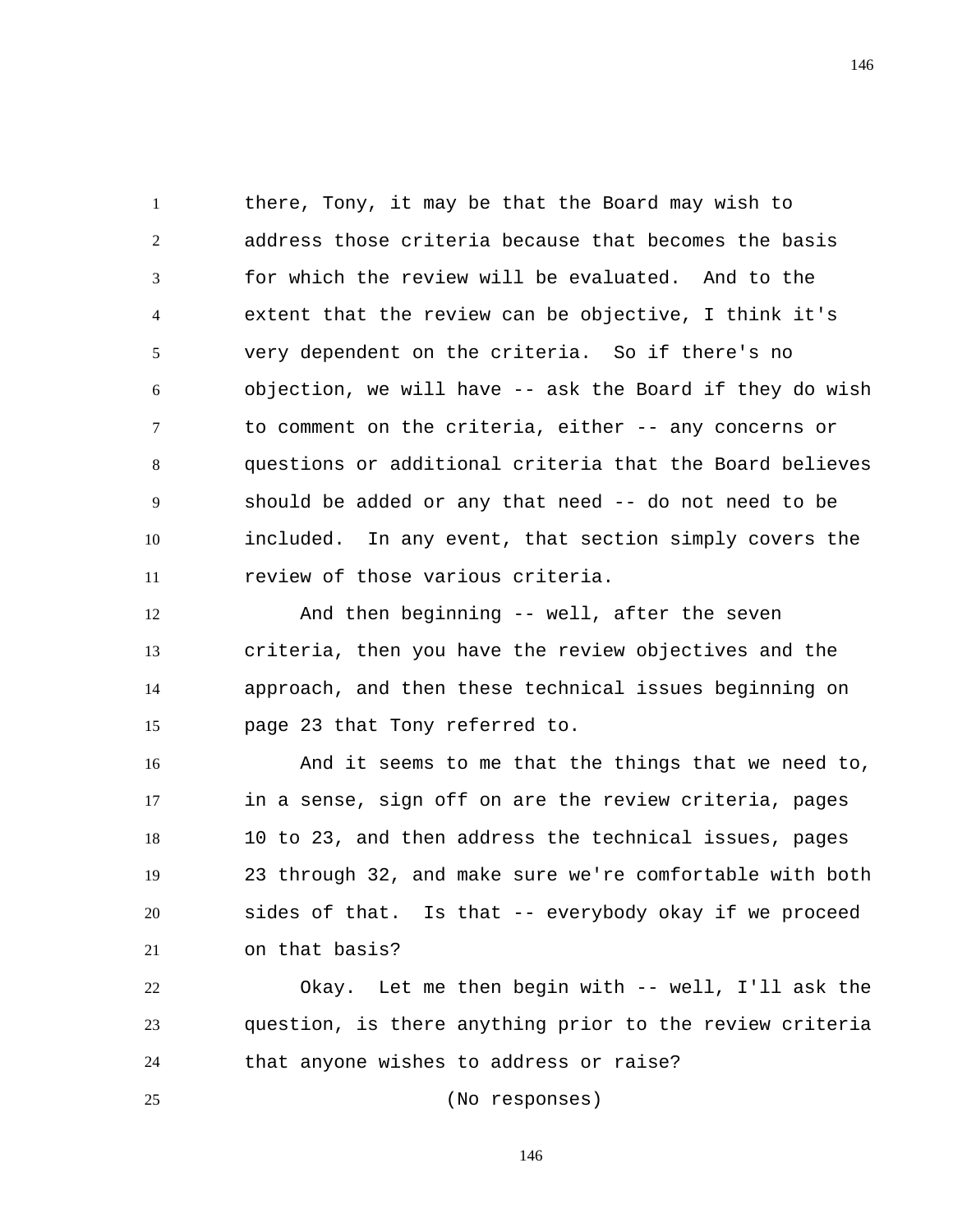1 2 3 4 5  **DR. ZIEMER:** If not, let's focus on the review criteria, section 3.2 and following, beginning on page 11. Again, you -- you heard the seven criteria described this morning. Any concerns, issues, questions, comments?

 **MS. MUNN:** Yes, I have a comment.

6

7

 **DR. ZIEMER:** Comment, Wanda?

8 9 10 11 12 13 14 15  **MS. MUNN:** Before we started through this, completeness was a real concern for me. I could not personally get a very firm hold on how one determined whether there was a complete record or not, and I wanted to compliment the authors of this document because my personal review led me to believe that they had considered every item that I would have been concerned with in identifying completeness.

16 17 18 19 20 21 22 23 24 25  **DR. ZIEMER:** Thank you. While others are looking for items, I would like to raise one question, and this could be addressed either by John or by Hans. In section 3.4, which is after the discussion of the seven points but still part of that section on the review criteria, in -- in the first paragraph there -- actually it's a -- I guess it's still discussing the timeliness - - I guess it's discussing timeliness, I'm sorry. Review protocol in behalf of objective one, our evaluation - it says in the second sentence (reading) Our evaluation

147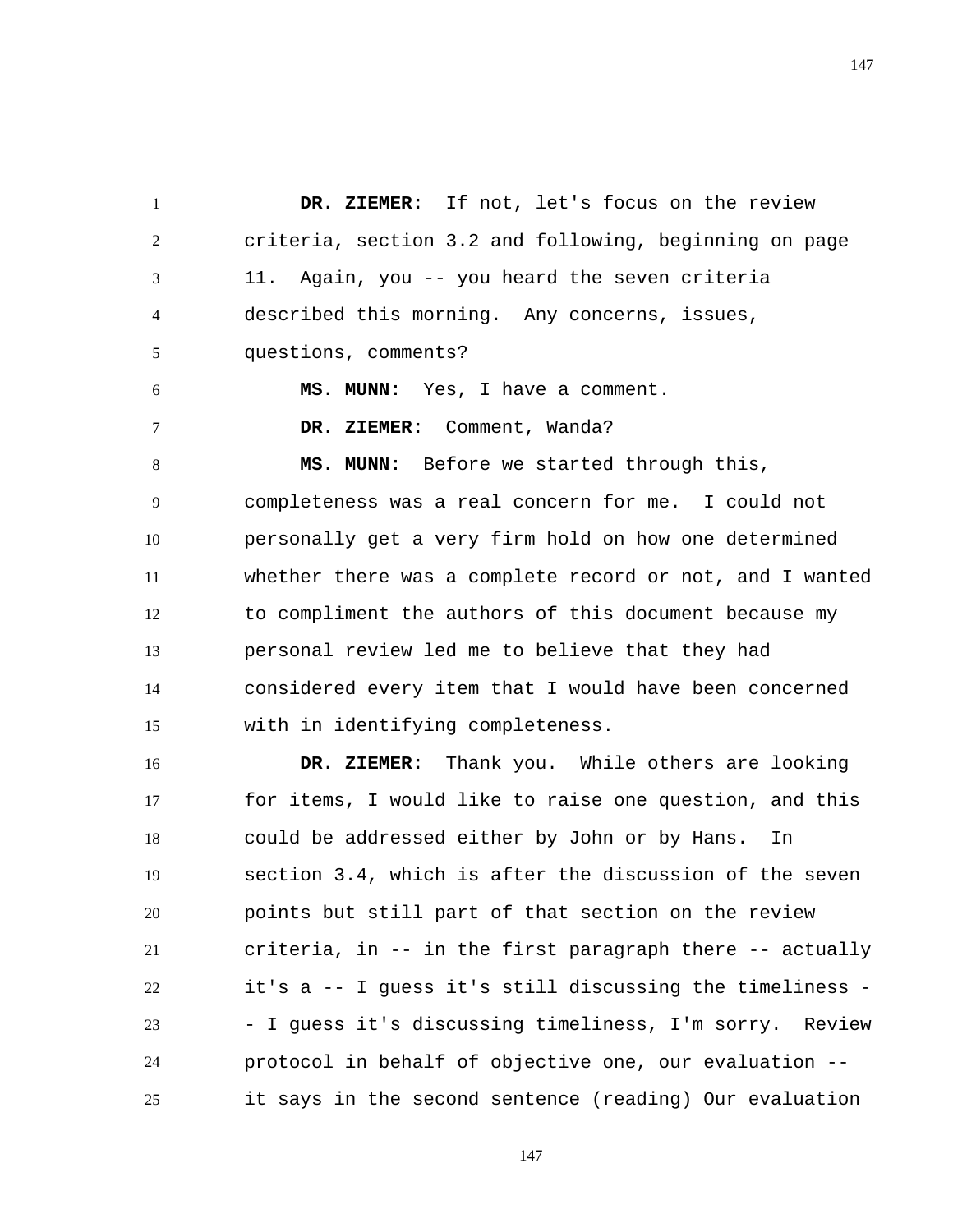of procedures for their support of a timely

1

25

2 3 reconstruction process is, to a large extent, subjective in nature.

4 5 6 7 8 9 10 11 12 13 14 15 16 17 18 19 20 21 And I understand that there is a fair amount of judgment in -- 'cause you're doing a scoring system. I guess my question is, is there a way to make this, and maybe others, more objective? And I don't know that there is, but I'm always a little uneasy when an evaluation is wholly subjective or largely subjective because it -- it causes questions as to whether it's just one person's opinion versus another that the -- you know, and you understand the nature of what I'm saying. Is there any way in which we can have a higher level of confidence in the objectivity so that if -- it's sort of like the same question with -- even with the dose reconstructions. If I have 100 dose reconstructors, do I come up with largely the same answer or do I get 100 answers that are so different that I don't know which one to believe? And it's sort of that kind of question, how dependent is this on which of your people does it - in terms of the review -- or not?

22 23 24  **MR. BEHLING:** (Off microphone) (Inaudible)  **DR. ZIEMER:** Yeah, and please use the mike 'cause we need to record this.

 **MR. BEHLING:** I realize that the scoring method, as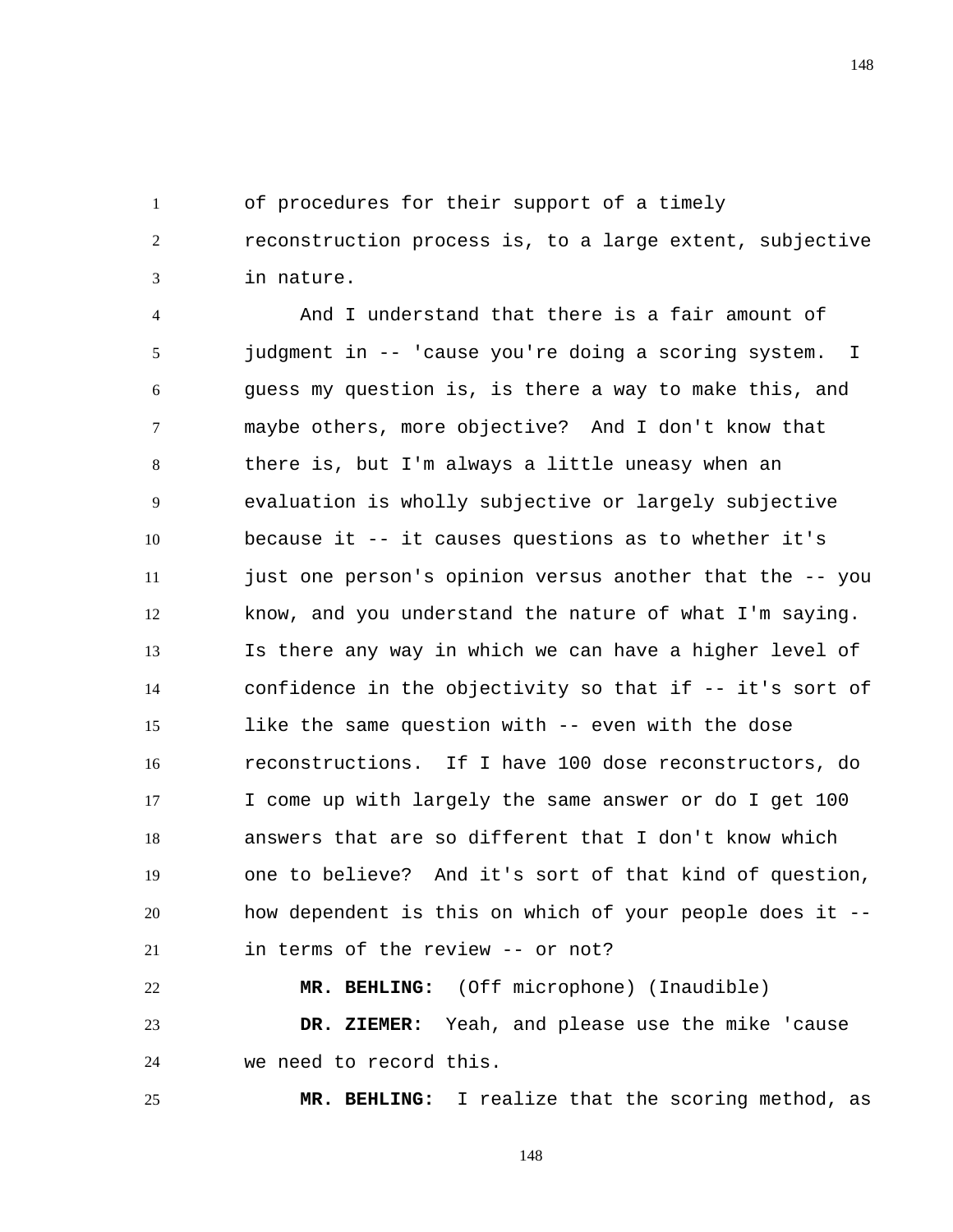1 2 3 4 5 6 7 8 9 10 11 12 13 14 15 you see at the bottom of the table there on page 18, is obviously just there for a quick overview. But the outline allows for comments, and this is where I think we would explain in thorough detail why we believe that there are certain deficiencies that could then be looked at and say is this a credible evaluation. So it's not so much in the zero to five that I would expect you to look at in terms of our evaluation, but in the comments. And just because we have a box here doesn't mean we're limiting ourselves to that little square. We would probably write a fairly detailed explanation as to why we gave it a score of three or four or five -- or any other value -- based on our observation, and clearly delineate the reasons why we chose a particular rating. So it would still be somewhat objective.

16  **DR. ZIEMER:** Yes.

17 18 19  **MR. BEHLING:** We would give a clear explanation as to why or how we came to that number -- or evaluation number.

20 21  **DR. ZIEMER:** Thank you. John, did you want to add to that?

22 23 24 25  **DR. MAURO:** Add one more point. We -- in the scoring system we originally were going to go with yes/no. That is, does it meet, in our judgment, a certain threshold of adequacy or not. And -- and then

149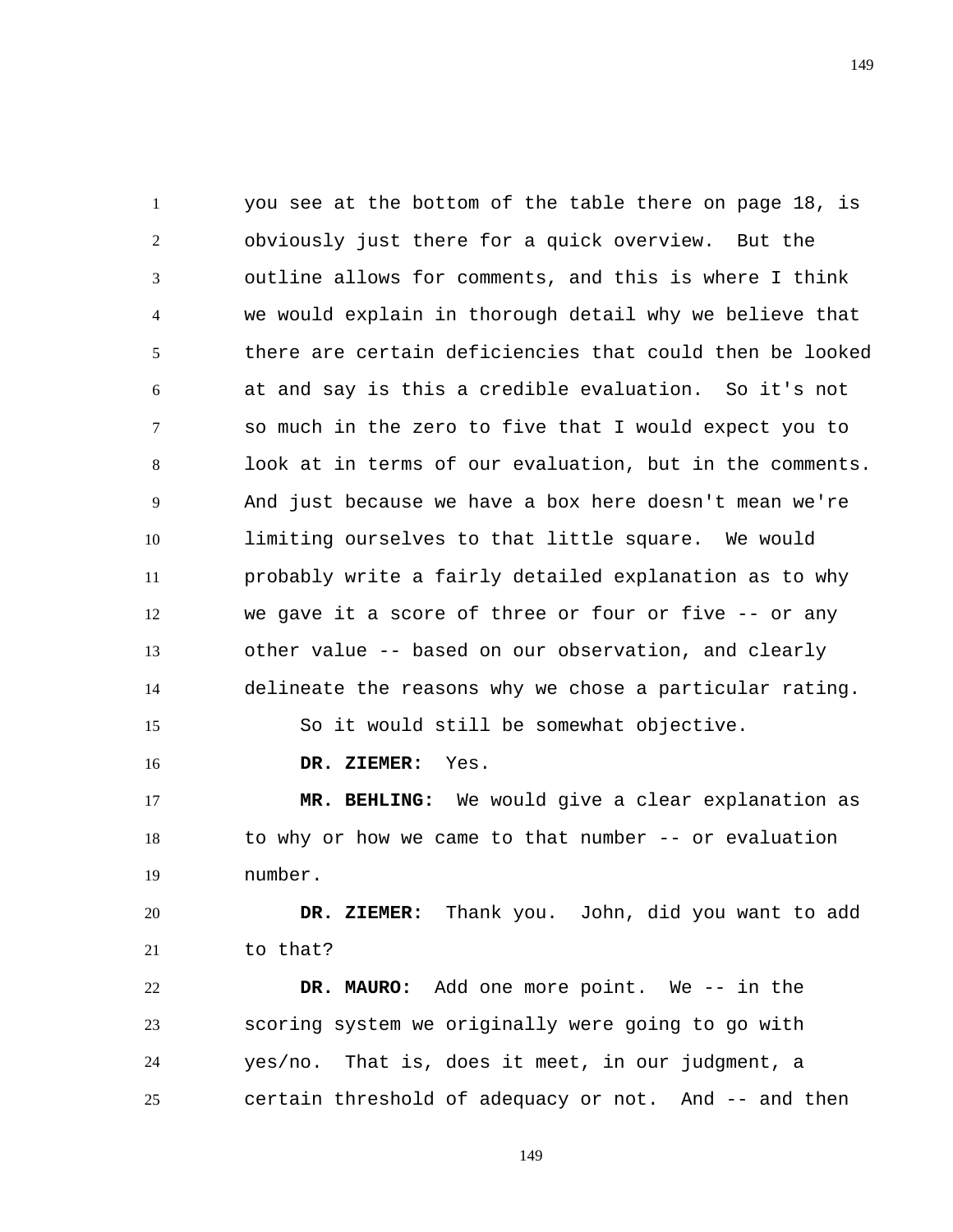1 2 3 4 5 6 7 8 9 10 explain why. I think after additional thought -- and we caucused on this -- we felt that more of a scoring system would serve our purposes better to capture the degree. You hate to say something is no, because it's just too black and white and it's -- things are never that way. And so -- now -- but yes and no could make it a less -- in other words, if a person comes to the conclusion that no, they really -- it did not meet my threshold of what I consider to be sufficient, and then explain that, you're likely to have less of a debate.

11 12 13 14 15 16 17 18 19 20 21 22 That is, the scoring system lends itself to debate -- three versus four, I mean, you know, what do you do with that? Or two versus three. So it's -- there are trade-offs. The yes/no -- most of the time there'll probably be very little debate. It's well, we agree, we see the reason why you gave it a no, and I see and I can understand that. But you can see there could be a lot of debate if you say well, I give it a two, but I - someone else may have given it a three. So we -- quite frankly, we ended up coming out with the continuous approach being the preferred method and to disclose our rationale.

23 24 25  **DR. ZIEMER:** Is it your thought that the scoring system -- the gradated scoring system lends itself to being somewhat more objective insofar as you explain the

150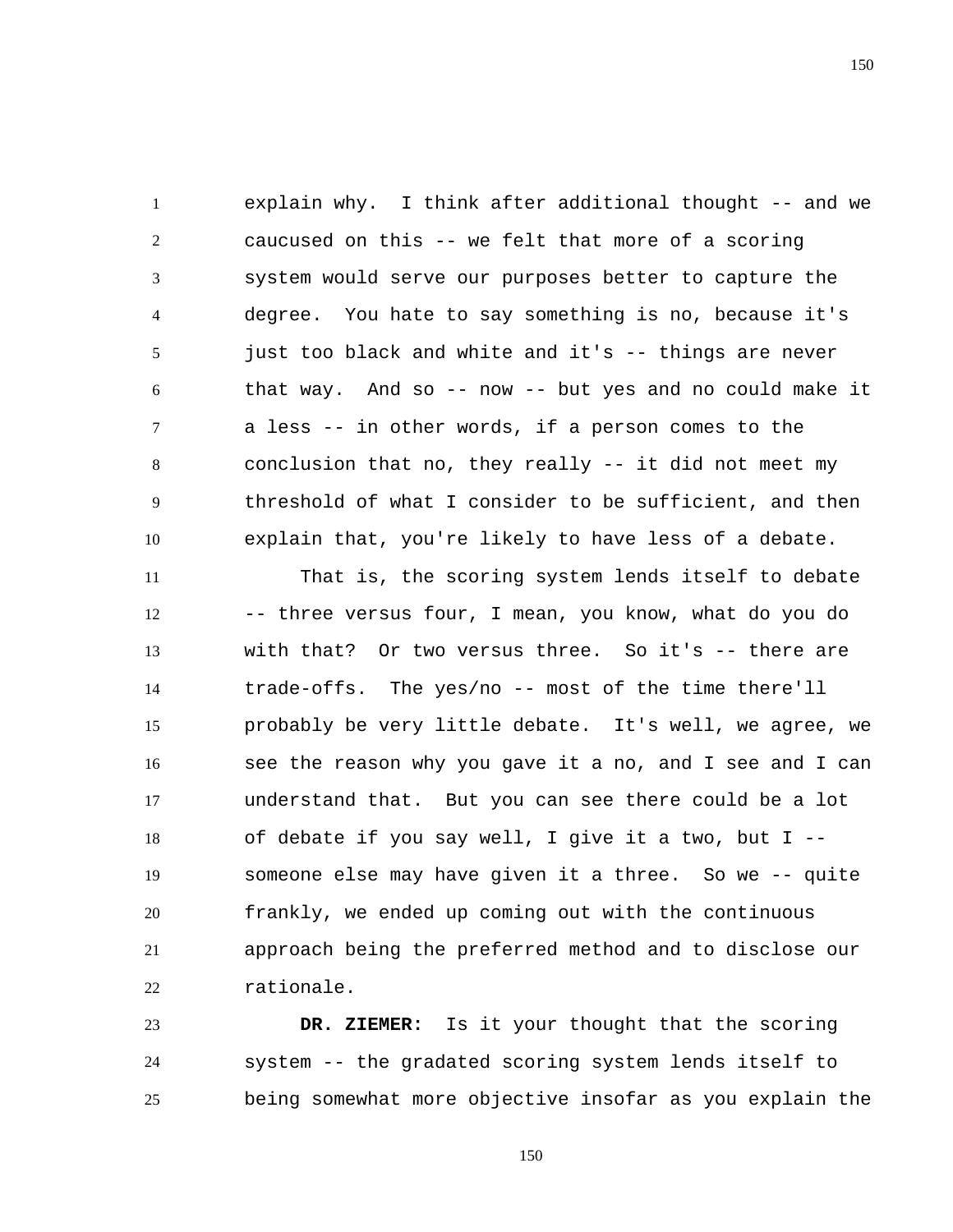1 reason for the score?

21

2 3 4 5 6 7 8 9  **DR. MAURO:** Yeah, it captures nuance. I think it - - it better captures nuance and aspects that might be - of the particular issue in a better way than yes or no. And that's  $-$ - but that's the extent  $-$ - the  $-$ - really when we looked at the issue, that -- those were the two options we entertained. I'm not -- and we're certainly prepared to accept -- to discuss if there are other strategies to come out of this type of issue.

10 11 12 13 14 15 16  **DR. ZIEMER:** No, and I'm certainly not claiming that this is a precise science that would have a very - necessarily an objective way of doing it. Certainly there's -- there's professional judgment that comes into play, and indeed once you make your evaluation, the Board itself will have to judge its -- in its own way your judgment, as it were. So I understand that, yeah.

17 18 19 20  **DR. MAURO:** It's more dialogue. And it was - we're hoping that the score and then the commentary develops a dialogue for improvement. I guess that's what it comes down to.

 **DR. ZIEMER:** Thanks. Okay, Jim?

22 23 24 25  **DR. MELIUS:** Yeah. I would also think that some of these criteria are -- are -- I mean it's a balance between timeliness and, you know, completeness and --  **DR. ZIEMER:** Yeah, and he talked about that balance

151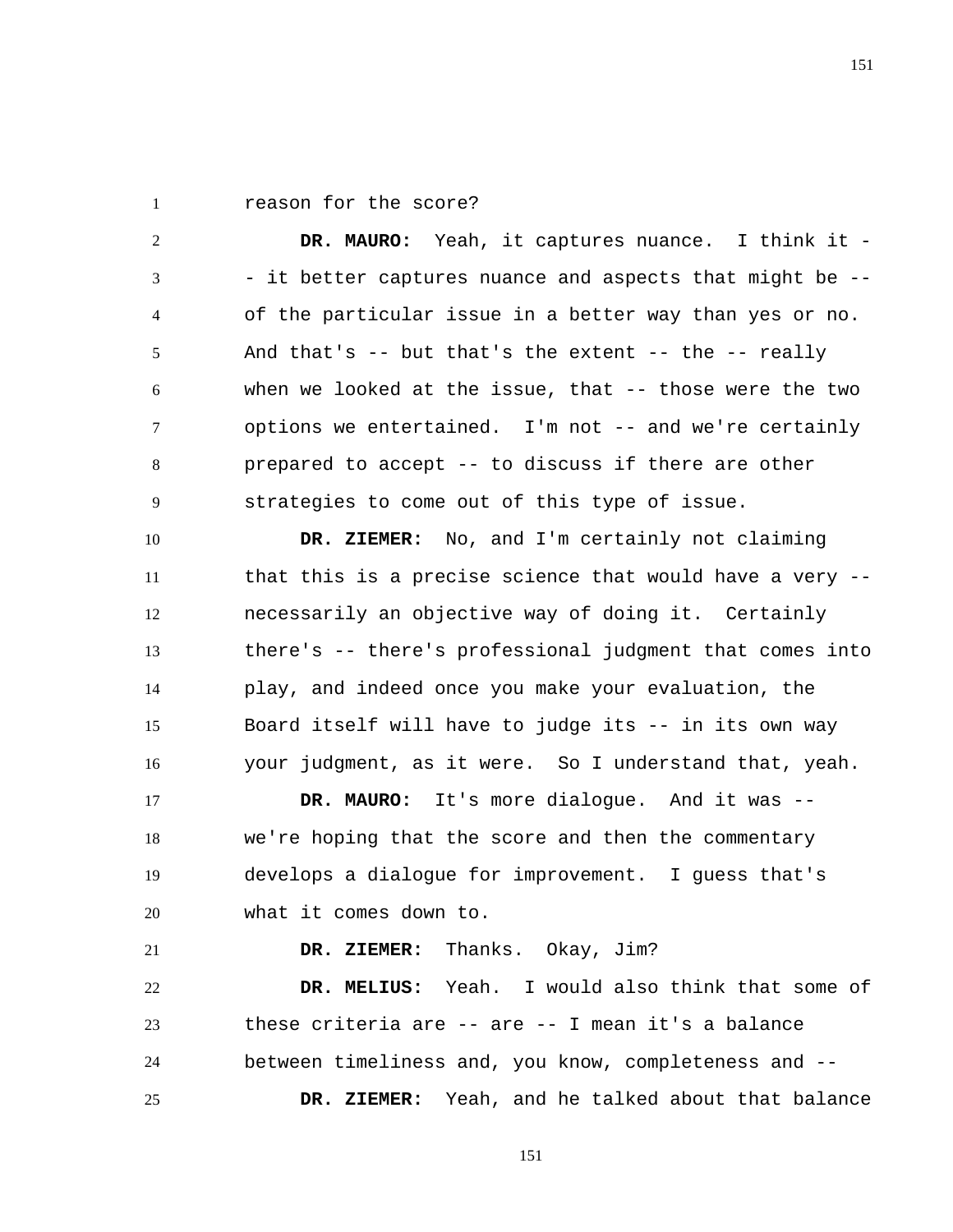$1 \qquad -$ 2 3 4 5 6 7  $8$  --9 10 11 12 13 14 15 16 17 18 19 20 21 22 23 24 25  **DR. MELIUS:** Right, right, and so --  **DR. ZIEMER:** -- and that's in --  **DR. MELIUS:** -- the scoring system, to me, lends a better way -- you don't want it to have five in terms of a timeliness and, you know, one -- you want -- you know, have they picked a -- you know, it's a -- a good balance  **DR. ZIEMER:** Right.  **DR. MELIUS:** -- in terms of addressing all -- all these issues, and I think the approach they're taking seems to me to be a -- a better way of communicating that  $--$  **DR. ZIEMER:** Uh-huh.  **DR. MELIUS:** -- you know, rather than a yes or a no or -- you know. It's not going to be the best in terms of timeliness or the absolute best in terms of some other criteria. It's going to be what's the right balance, and I think that's what NIOSH has tried to achieve.  **DR. ZIEMER:** Gen?  **DR. ROESSLER:** While we're talking about the scoring, and I was looking through these tables this morning when John was talking and thinking okay, is zero good or five good? And the closer you get to five is

152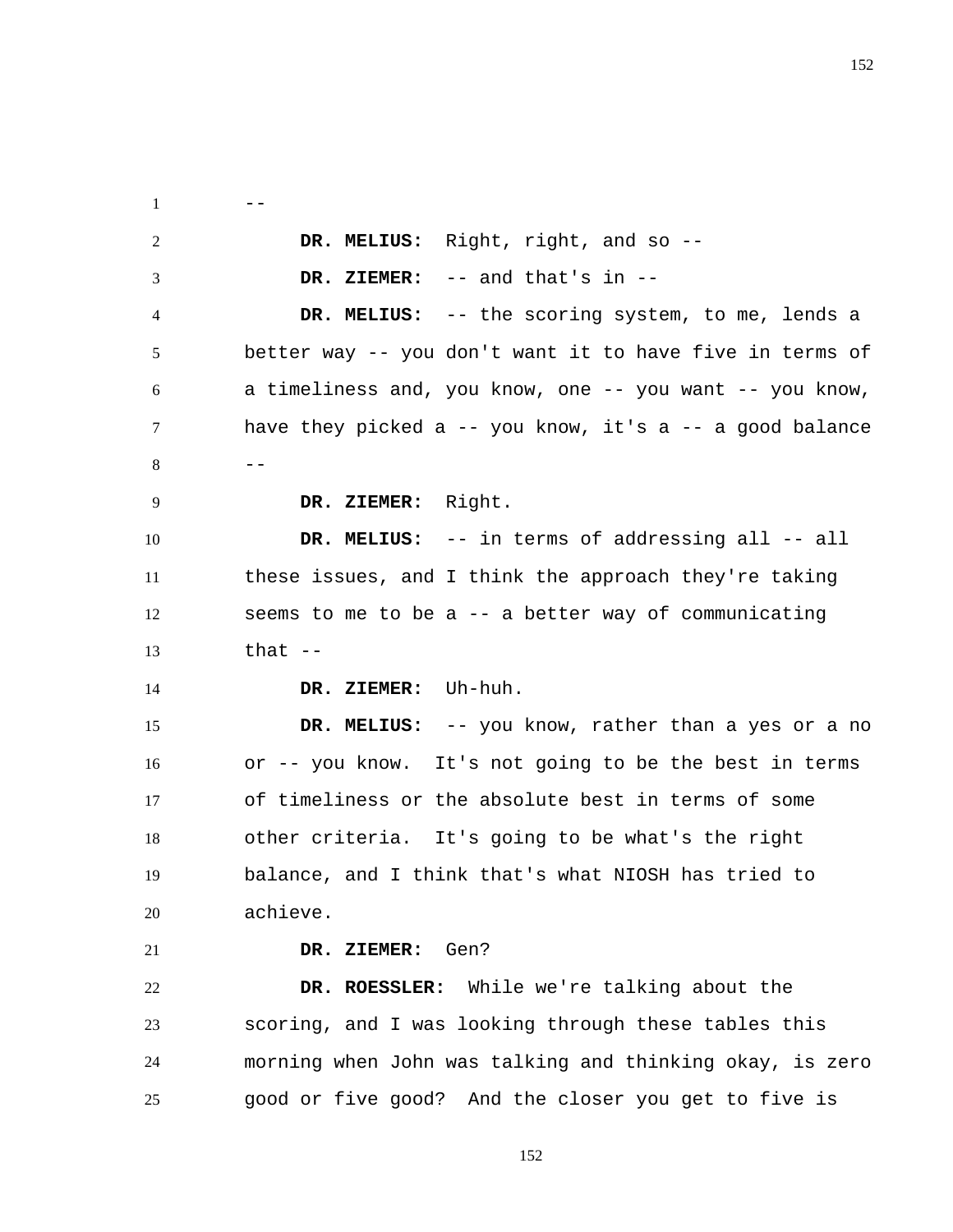1 2 3 4 5 6 7 8 9 10 11 12 13 14 15 16 the higher ranking, apparently. But then I got kind of confused when I looked at -- and maybe it's because it's nap time, I'm not sure, but on that page where we have 3.4 and just above it is a table, and then there's a column 7.0. And if you look at 7.1 and 7.2, I get confused on those two questions, because on those two questions it seems like the right answer is no, or infrequently. If you're going to strike a balance between technical precision and process efficiency - and John mentioned that as health physicists we try to be too detailed sometimes -- then the question -- okay, here's the question. (Reading) Does the procedure require levels of detail that cannot reasonably be accounted for by the dose reconstructor? I think if you say yes on that one, that's bad. Isn't that kind of putting a reverse...

17 18 19  **DR. ZIEMER:** Well, they may have to do some doc-- I think -- we know what the intent there is. You may have  $to$   $-$ 

 **DR. ROESSLER:** I think it's got to be --

21  **DR. ZIEMER:** -- may have to reverse the question.

22 23  **DR. ROESSLER:** Or am I just confused? I'm trying to understand it.

24  **DR. ZIEMER:** You're right, right.

20

25  **DR. ROESSLER:** Turn it the other way around.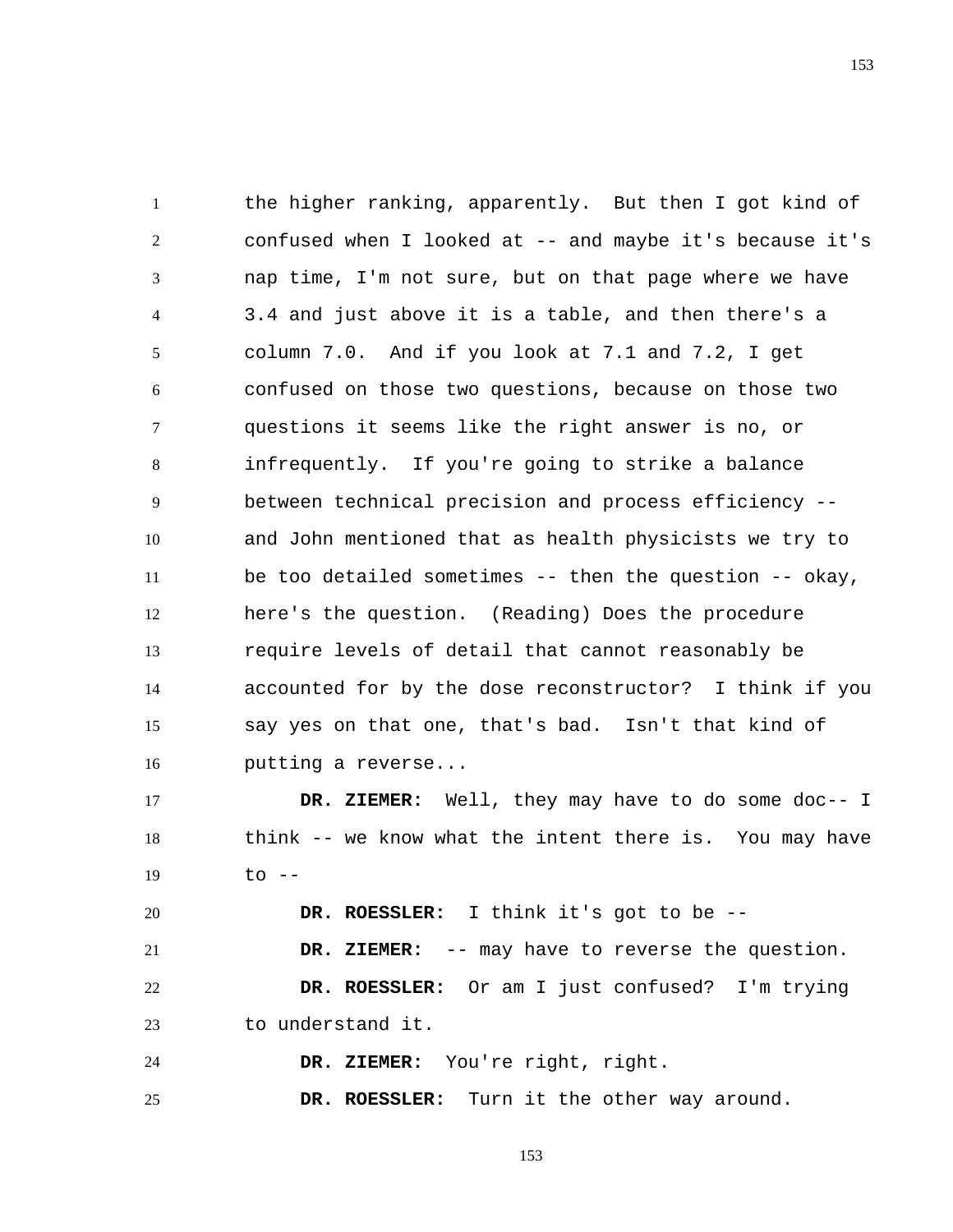1 2 3 4 5 6 7 8 9 10 11 12 13 14 15 16 17 18 19 20 21 22 23  **DR. ZIEMER:** So that there's consistency and a --  **DR. ROESSLER:** Yeah, and that might --  **DR. ZIEMER:** -- low score is desirable or high score --  **DR. ROESSLER:** That one just struck me. I think they need to go through and make sure that they're all going in the same direction.  **DR. ZIEMER:** Consistency in the scoring process.  **DR. ROESSLER:** Yeah, exactly.  **DR. ZIEMER:** Yeah, Hans?  **MR. BEHLING:** Can I just -- the scoring system is not a continuum. If you see there's -- there's no reason that -- or -- the NA or zero is it doesn't apply. I mean not all procedures will have certain aspects to it that require the issue of timeliness. And so it's a continuum from one to five, but -- but not -- not zero. So if -- if something is not applicable, then it's NA.  **DR. ZIEMER:** No, but she was asking if it's one to five or five to one, which way are you -- it seemed like it might have been reversed in terms of comparing it with other scores. It's just something you guys can look at and -- that's an easy fix, just to be consistent in what does a high score mean -- or a low score. Are

Okay, Roy DeHart.

24

25

154

you playing golf, or what are you playing here?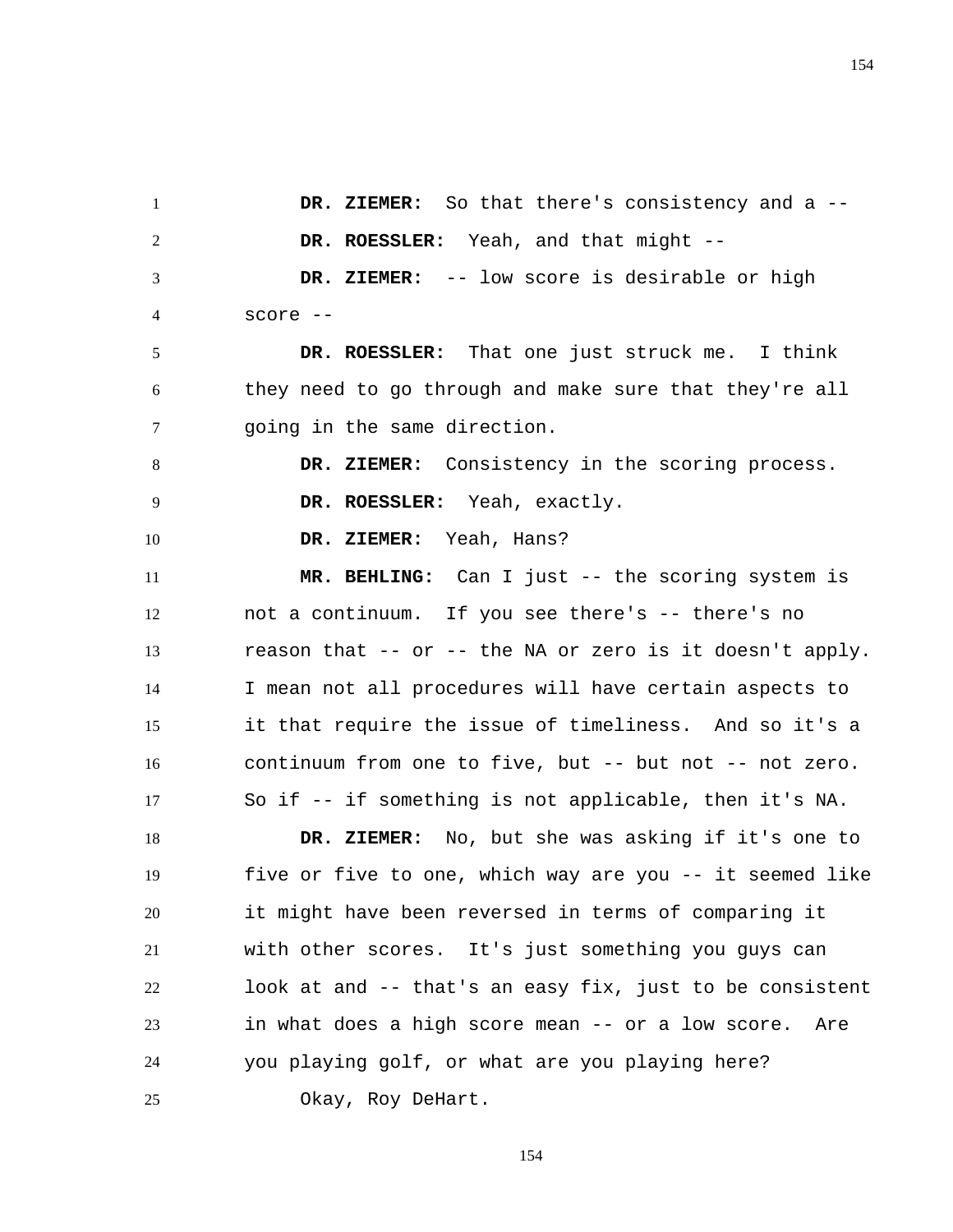1 2 3 4 5 6 7 8 9 10 11 12 13 14 15 16 17 18 19 20 21 22 23 24 25  **DR. DEHART:** I certainly encourage the use of the range. Yes and no, at least in my profession, tends to be very precise and very absolute, and it's much easier to work with a range, I think.  **DR. ZIEMER:** Any other comments on the seven objectives session -- section? (No responses)  **DR. ZIEMER:** There do not -- oh. There do not appear to be major concerns then, with that part. Okay, let's go ahead and look at the section on technical issues subject to review, beginning on page 23. And are there -- okay, start with Gen Roessler.  **DR. ROESSLER:** I think this is just a minor picky one, but the very last line on that page, should that be calcium or californium?  **DR. ZIEMER:** Which page are you on?  **DR. ROESSLER:** On page 23. I don't think calcium is pertinent here.  **DR. ZIEMER:** Page 23.  **DR. ROESSLER:** C -- Cf. I just wanted to let you know I read it.  **DR. ZIEMER:** My paging is different then, for some reason.  **DR. ROESSLER:** Oh, it's the last line on that page under 4.0.

155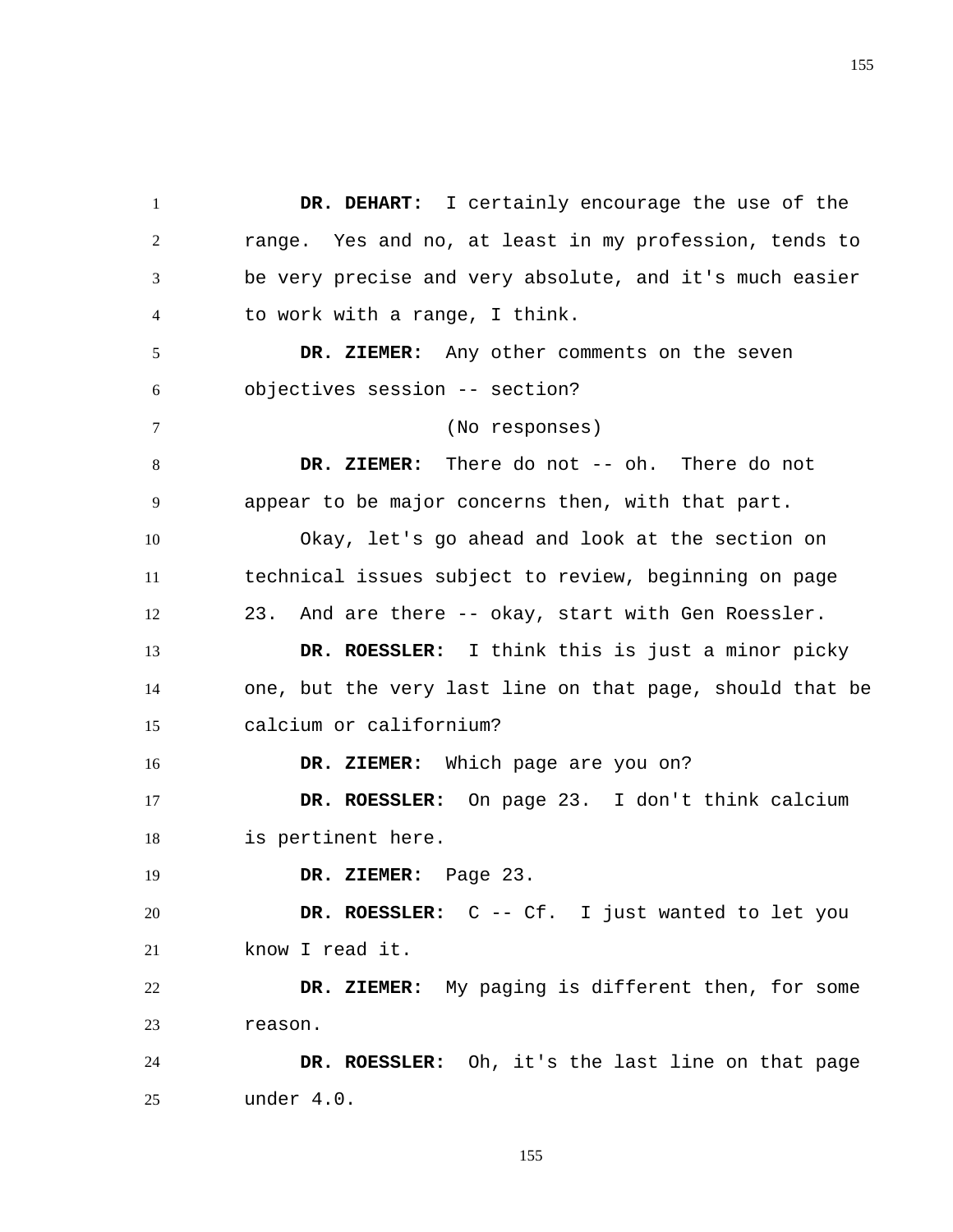1 2 3 4 5 6 7 8 9 10 11 12 13 14 15 16 17 18 19 20 21 22 23 24 25  **DR. ZIEMER:** I think I have a version that came out of -- oh, my marked-up version came over e-mail so --  **DR. ROESSLER:** Yeah, I don't have page numbers on mine.  **DR. ZIEMER:** Well, okay, yeah.  **DR. ROESSLER:** I think they know where it is. Oh, there's the page, at the top, yeah.  **MS. MUNN:** It is Cf.  **DR. ZIEMER:** No, I found it. Did we get the answer to the question?  **MR. GRIFFON:** Yes, yeah, I think the --  **DR. ZIEMER:** What was the answer?  **DR. ROESSLER:** I think it's californium.  **MR. GRIFFON:** Correct, of course, yeah.  **DR. ZIEMER:** It should be Cf then, huh?  **MR. GRIFFON:** Right. Paul, as long as we're getting a little picky, can I go back to page 18, just for a second? No,  $I - - I - -$  and this is only  $- - I$ mentioned this yesterday, this bullet number 5.3 -- and I'm probably defining this a little bit different than Jim Neton, but the idea of unmonitored -- the claimant was not monitored, versus the unmonitored exposure. In other words, the person could have monitoring records, but they might have not monitored for certain things, so I think it's a fine line. I think they have the concept

156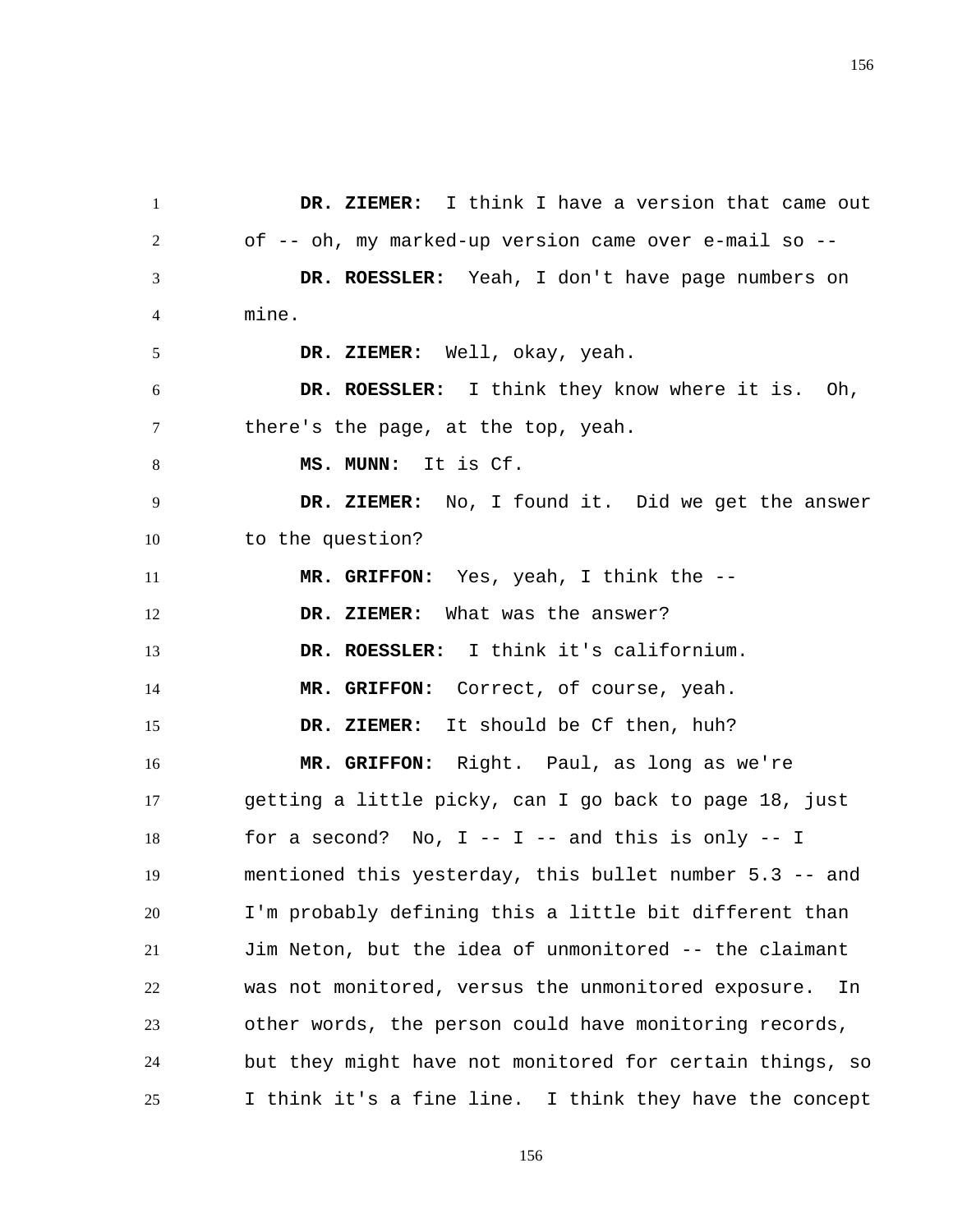1 2 3 of, you know, any potential -- I think we're including all that in unmonitored, if people know what I mean, you know.

4 5  **DR. ZIEMER:** So you're saying that should probably say in instances of unmonitored --

6 7  **MR. GRIFFON:** And it might be a separate bullet --  **DR. ZIEMER:** -- exposure?

8 9 10 11 12 13 14  **MR. GRIFFON:** -- unmonitored claimants or -- or -- I think in our original task we had a couple of different caveats for that, unmonitored -- the worker was not monitored at all, the worker may have not been monitored for things he was potentially exposed to -- he or she was potentially exposed to, that sort of thing, so -- I think as long as it's consistent --

15 16  **DR. ZIEMER:** Unmonitored and missed dose or you want to cover the waterfront there?

17  **MR. GRIFFON:** Yeah, yeah.

18 19 20 21  **DR. ZIEMER:** Hans, you caught that? Okay, that's - - making sure that that bullet -- or that 5.3 is allinclusive, yeah. Thank you. That certainly was the intent, but it doesn't hurt to clarify it.

22 Other comments or concerns?

23

(No responses)

24 25  **DR. ZIEMER:** I want to raise a question on page 30. Well, no, it's going to be on a different page for --

157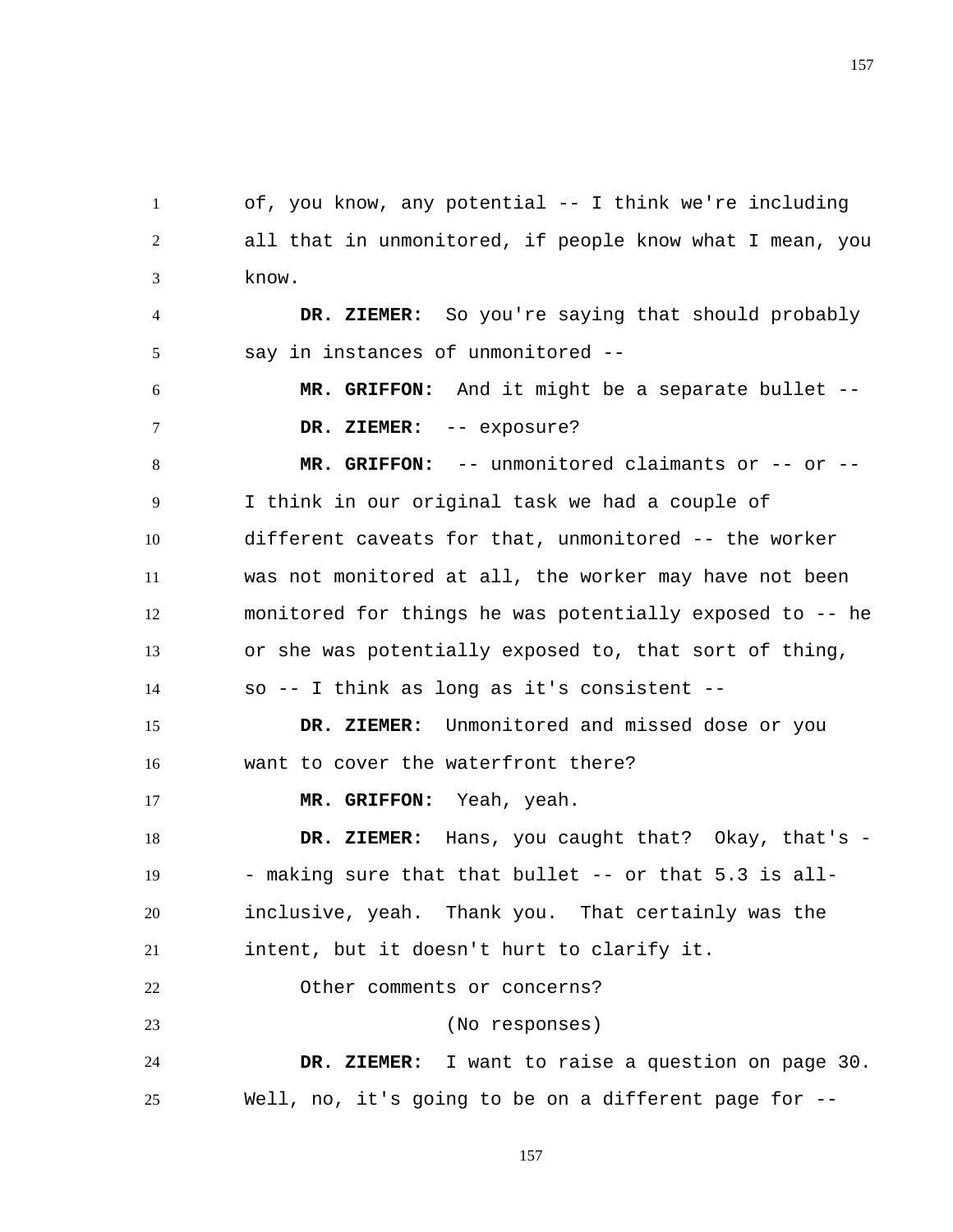1 2 3 4 let me get the correct page out of the one in the notebook here. It's the paragraph that starts out with the words (reading) For internal exposures, we will question use of ICRP --

 **DR. ROESSLER:** That's page 30.

 **MS. MUNN:** Top of page 30.

5

6

14

7 8 9  **DR. ZIEMER:** Okay, it occurs on the top of -- yes, very top of page 30 in the packet that's in the notebook. (Reading) we will question use of ICRP 30.

10 11 12 13 And the next sentence says (reading) We will question the use of surrogate radionuclides. I think I understand that you're saying you are going to evaluate those. A priori, you are not questioning their use.

**UNIDENTIFIED:** (Off microphone) (Inaudible)

15 16  **MR. ELLIOTT:** You need to speak in the mike, please.

17 18  **DR. ZIEMER:** Yeah, yeah, use the mike, John, please.

19 20 21 22 23 24 25  **DR. MAURO:** It's basically acknowledging the ICRP guidance that we're drawing upon, and it's taking into consideration that -- that from particular radionuclides, which guidance that's used doesn't always -- whether you work with ICRP-30 or the ICRP-60 series, or it turns out there are even upcoming ICRP developments, a lot of the material we're looking at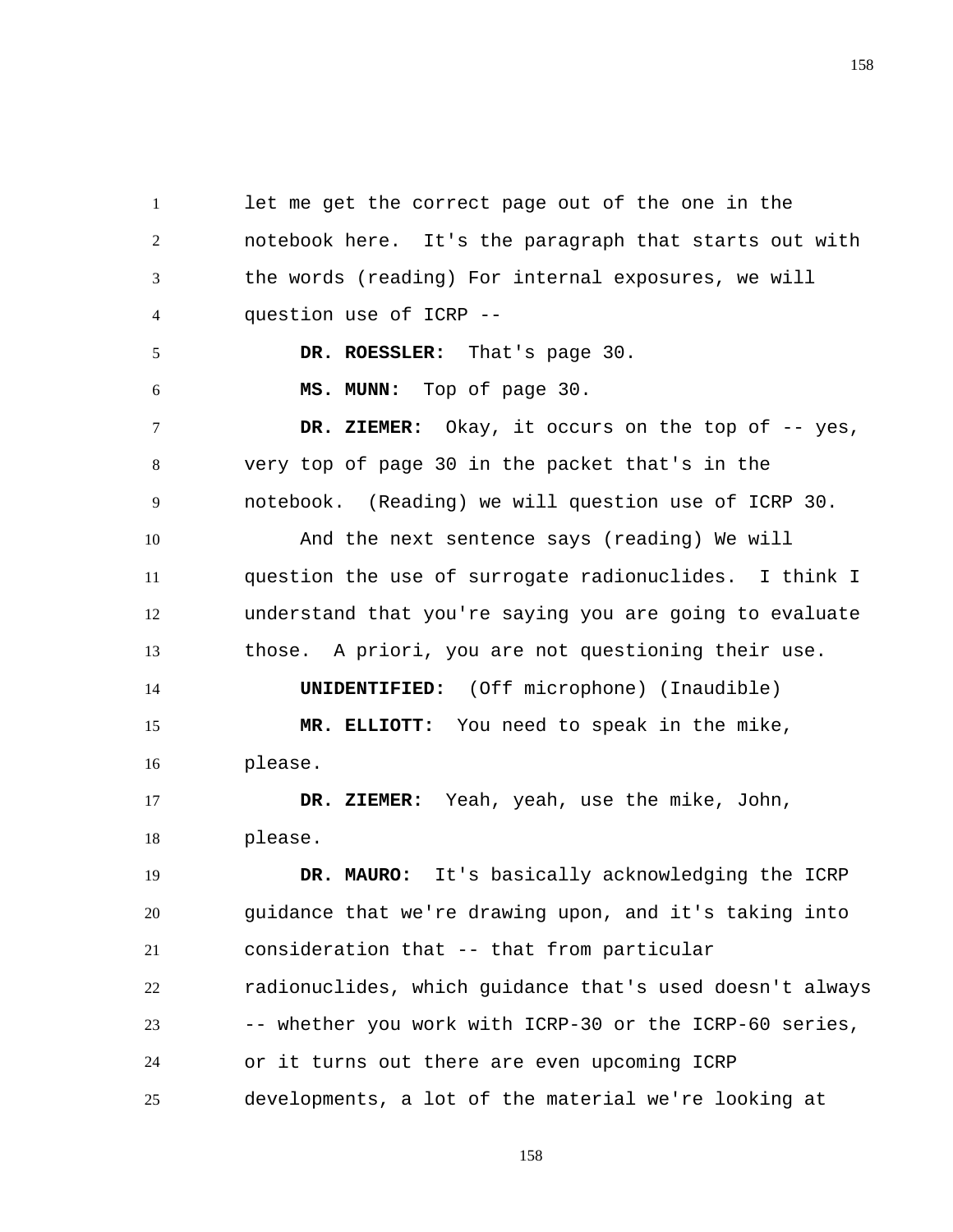1 2 3 4 5 6 7 8 9 10 11 12 13 here is -- that we're looking at, by the way, came from Joyce Lipstein, who is very active in preparing ICRP documents. And she's pointing out that we are -- we're going to be careful to note in places where the procedures that are currently being used or that have - that have been embraced by -- in the -- for example, in 42 CFR and in the OCAS documents whereby you cite specific ICRP guidance, there may be situations whereby that guidance isn't always necessarily the limiting pathway or the most claimant-friendly. And so that - the point that's trying to be made here is that we're going to be cognizant of that, and when we find that, we will reveal it.

14

15

25

 **DR. ZIEMER:** Right.

 **DR. MAURO:** Okay?

16 17 18 19 20 21 22 23  **DR. ZIEMER:** I think the thrust of what I was saying is that this sounds a priori that you are already questioning the use of those documents, as opposed to your -- sort of evaluating the use of them and so it's in that paragraph where that is sort of stated three times, I -- it would appear to me that it might be a little less pre-judgmental to say we will evaluate the use of those.

24 Jim?

 **DR. NETON:** I'd just like to ask a question, or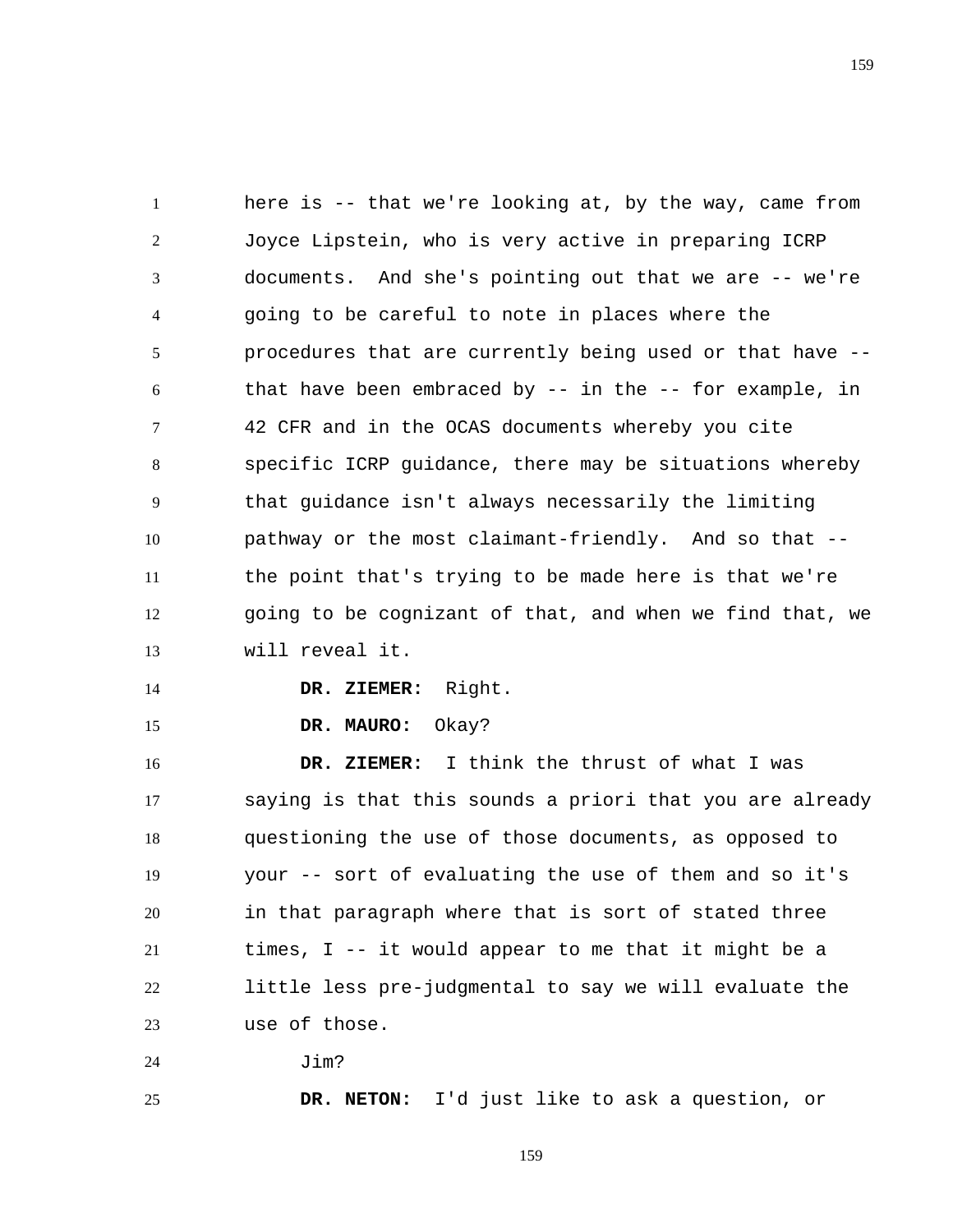1 2 3 4 5 6 7 8 9 10 11 12 maybe a point of clarification, but in our -- in our regulation, I believe we cited the use of -- I forget the exact terminology, but recent ICRP models. There was no value judgment made on that phrase to determine - - or which one was most claimant-favorable. And what I sense here is there is going to be a value judgment made that a more recent ICRP model would be less claimant favorable. That was never really our intent of vetting those against claimant favorability. We were merely going to adopt the most recent model. So I just want to make that clear. That was our intent. Now what you guys do in your assessment is...

13

 **DR. ZIEMER:** Right.

14 15 16 17 18 19 20 21 22 23 24 25  **DR. MAURO:** The way we've been thinking about this is to take advantage of the fact that we have access to information from -- what I would say the cutting edge of where things are thinking in internal dosimetry through -- through Joyce. Unfortunately, Joyce isn't here today; she couldn't join us, but I would have liked her to have joined us. And basically it's a -- what -- the way we are looking at it is to keep the Board informed of these types of developments. The degree to which the -- there is any actionable item here -- that is, the fact that there may be certain developments that are going on or have recently gone on related to ICRP

160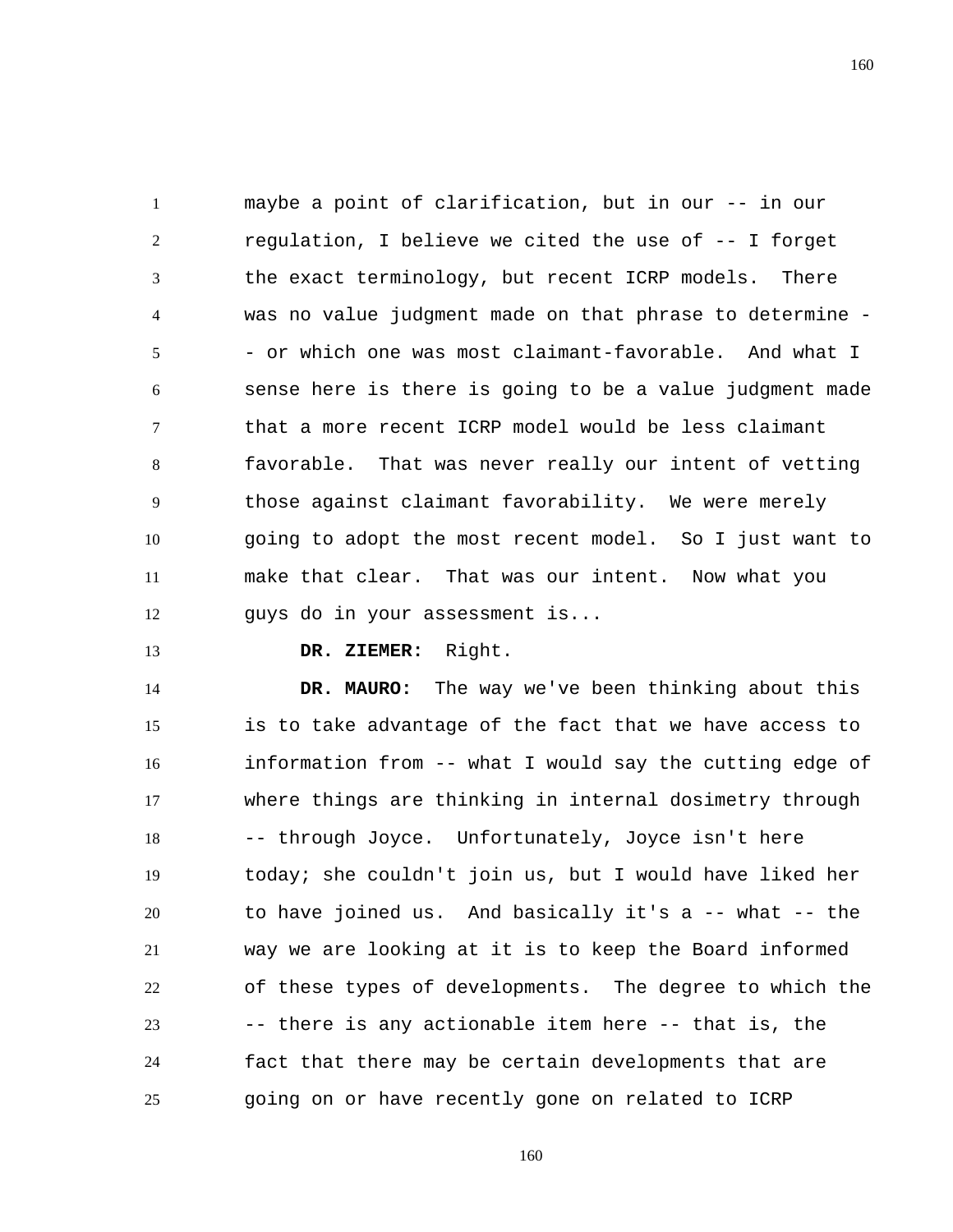1 2 3 4 5 internal dosimetry -- that shows that yes, there are going to be certain revisions moving down the pipeline, I think that we think it's important that we keep you apprised of these developments. The degree to which they're actionable, that's a different question.

6 7 8 9 10  **DR. ZIEMER:** Exactly, because the fact that she may be working with the ICRP folks and some model has not yet been adopted, in essence would sort of tie our hands in saying well, we think they're going to adopt it next year and therefore we would use it.

11 12 13  **DR. MAURO:** Yeah, we're not making a judgment on it. We're just simply keeping -- letting you know that there are these -- these things are in the offing.

14 15  **DR. ZIEMER:** Thank you. Thanks for the clarification there.

Other items? Yes, Tony.

16

17 18 19 20 21 22 23  **DR. ANDRADE:** Same paragraph, very last sentence. Again, it appears to be a value judgment that's being made a priori with respect to the term "arbitrary fractions of the maximum permissible body burden". I mean, you know, changing the word for another word's a minor -- a minor change, to "different fractions" might be much more appropriate here.

24 25  **DR. ZIEMER:** Yeah, there is a rationale behind the fractions that are actually used, so they're not

161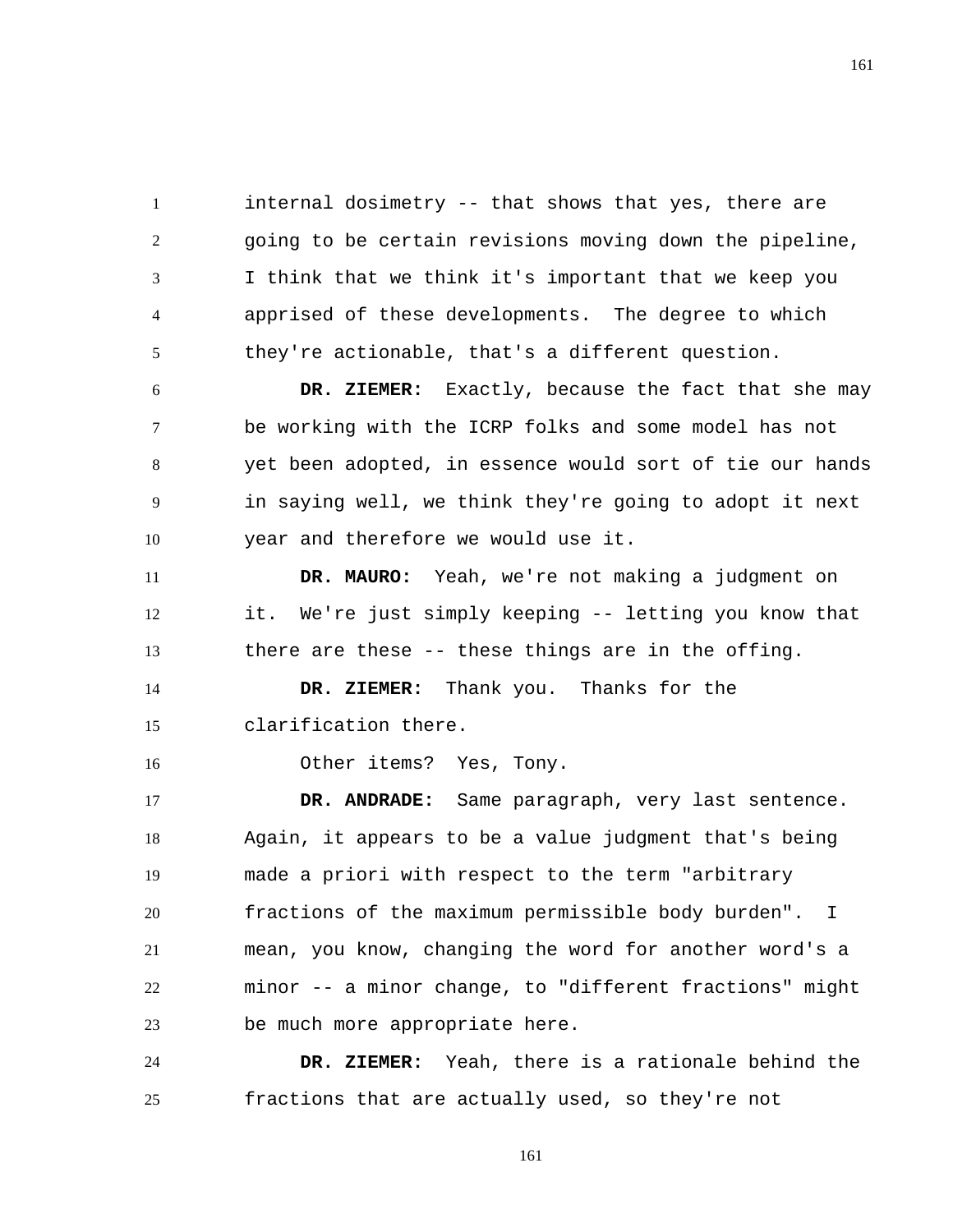1 2 completely arbitrary. Hans, did you have a comment on that?

3 4  **MR. BEHLING:** Yeah, I think the wording is somewhat strong here when we say we will question --

5 6 7  **DR. ZIEMER:** Well, that's the same issue I raised on that sentence, but he was raising the issue on the word "arbitrary", I think.

8 9 10 11  **MR. BEHLING:** And I'll take part of the blame. As many of you know, Joyce is not an American. She's -- in South America. English is her second language and I probably should have edited out some of these words.

12  **DR. ZIEMER:** That's all right.

13 14 15  **MR. BEHLING:** It is strictly a question of familiarity with terminology that is probably less sensitive than it should be.

16 17  **DR. ZIEMER:** Thank you. Any other items, issues? (No responses)

18 19 20 **DR. ZIEMER:** If there are none, I would accept a motion to approve the document, with those minor changes.

21  **MR. ESPINOSA:** So moved.

22  **MR. PRESLEY:** Second.

23  **DR. ZIEMER:** And seconded.

24  **MS. MUNN:** Second.

25  **DR. ZIEMER:** Now an opportunity for any further 162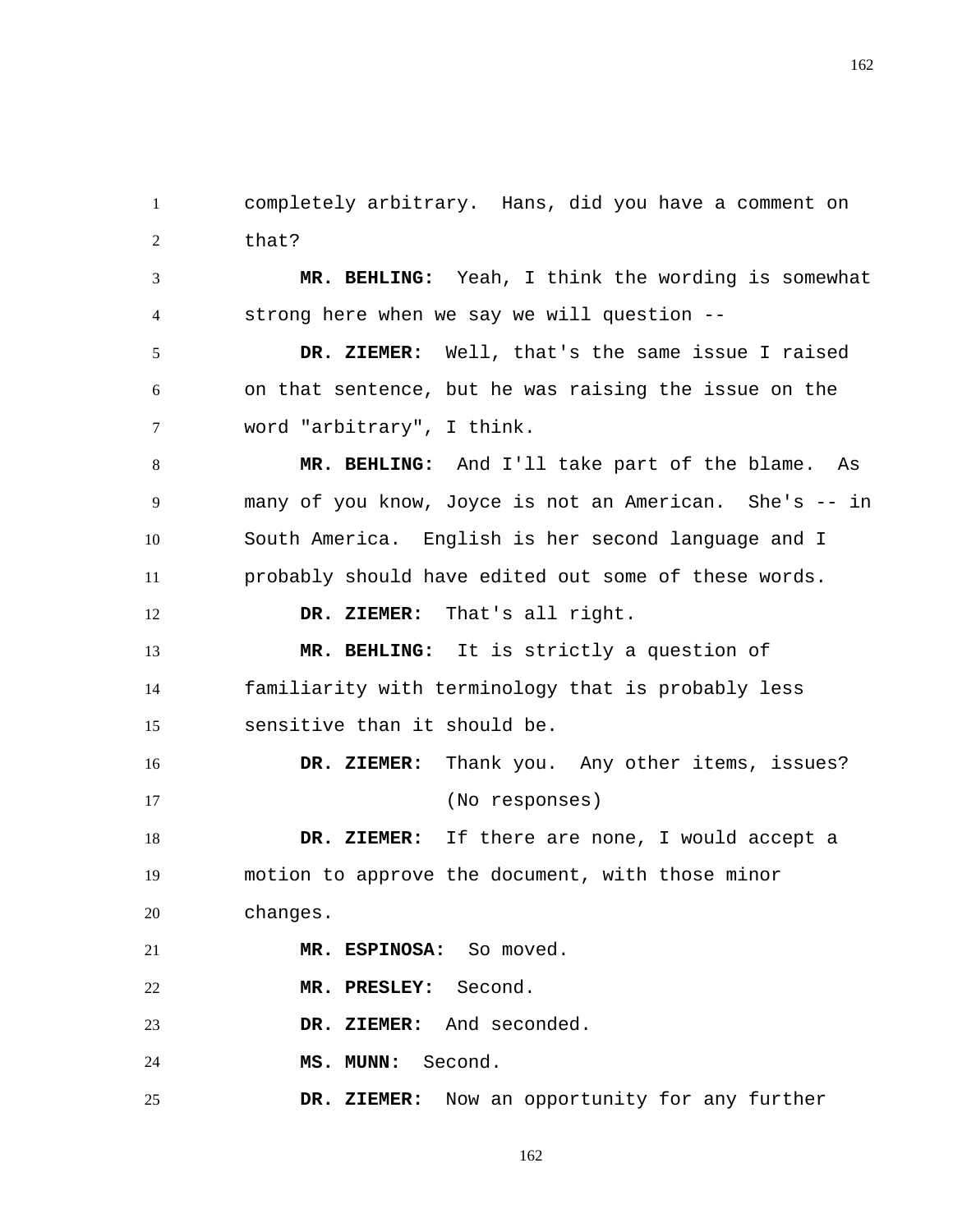1 discussion on the document.

2 3 4 5 6 7 8 9 10 11 12 13 14 15 16 17 18 19 20 21 22 23 24 25 Now keep in mind, all this does is tells us how they will review the procedures. This does not give them permission to review the procedures. That will require a separate task. Their task was to develop these procedures. Once we approve that, then we are ready to take the next step, which would be to develop a task order which allows them to go ahead and use these procedures for evaluating the NIOSH/ORAU procedures. If that gets confusing, you'll have to read the -- the notes. Okay. All in favor of the motion to approve these procedures, say aye. (Affirmative responses)  **DR. ZIEMER:** And those opposed? (No responses)  **DR. ZIEMER:** Any abstentions? (No responses)  **DR. ZIEMER:** And the record should note that Henry Anderson had to leave the meeting, so is not here to vote. Now we have the QA document. I believe we have to approve this, also.  **DR. DEHART:** Is it a subtask to task three? I would think so.

163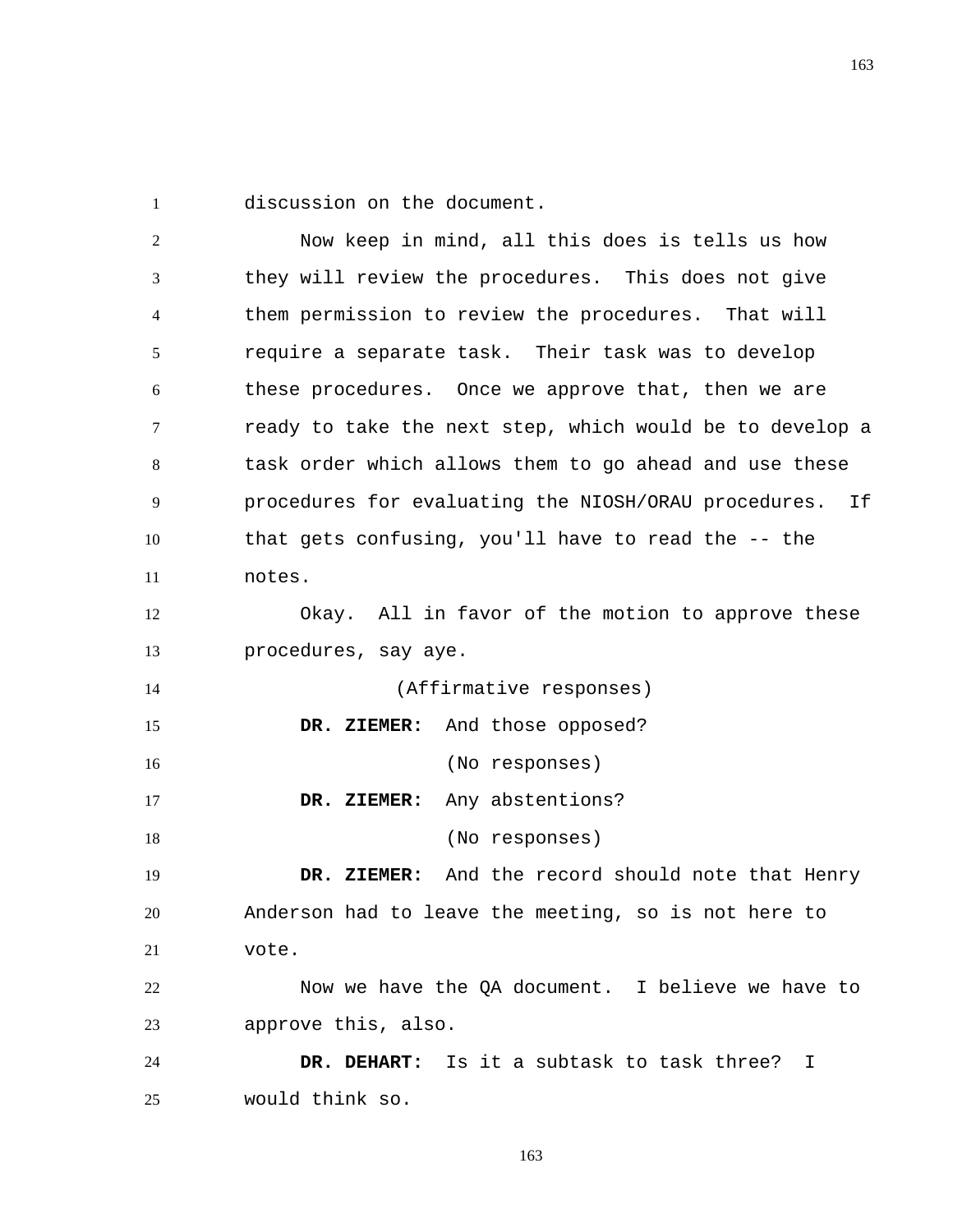1 2 3 4 5 6 7 8 9 10 11 12 13 14 15 16 17 18 19 20 21 22 23 24 25  **DR. ZIEMER:** Yes, it is, and so we -- we do need to approve these. They're rather brief. Let me open the floor for questions on anything in -- in the other task three Q and A (sic) review procedure. The procedure itself that they will use is summarized with four bullet points under 3.0. They have their -- their sample questions on the last page. It appears to be fairly straightforward. Any comments, questions or concerns? (No responses)  **DR. ZIEMER:** The deliverables described in 5.0 I believe are deliverables that will result from the next task. They don't result from this task, per se. This again is how they will do the QA on the procedures. (Pause)  **DR. ZIEMER:** Okay, a motion to approve will be in order.  **DR. DEHART:** I'd move to approve.  **DR. ZIEMER:** Move approval? Second?  **MR. PRESLEY:** Second.  **DR. ZIEMER:** Further discussion? (No responses)  **DR. ZIEMER:** All in favor, aye? (Affirmative responses)  **DR. ZIEMER:** Opposed, no?

164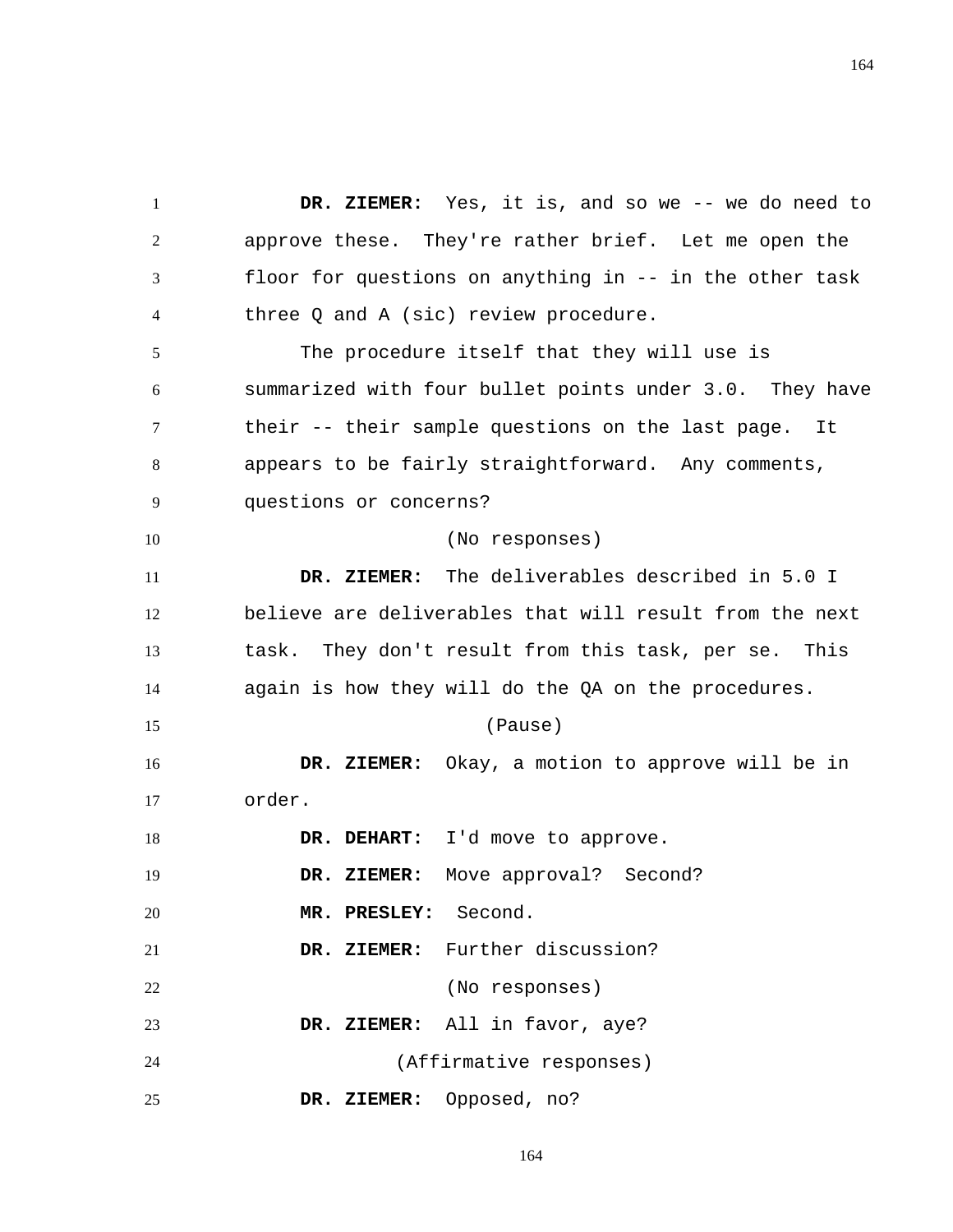1 2 3 4 5 6 7 8 9 10 (No responses)  **DR. ZIEMER:** Abstention? (No responses)  **DR. ZIEMER:** So ordered. Thank you. Now I need a little help -- maybe staff help -- on time sequence for the next task order. The task order would be to actually do the reviews that are based on this procedure. What is needed and when? If -- for example, if we have to develop a task order and do an independent government cost estimate.

11 12 13 14 15 16 17 18 19 20 21 22 23 24 25  **MR. ELLIOTT:** You will need to follow the process you followed on these four task orders that you have finished to this point. That is, sit together and discuss what the scope of the task should be, define it -- and you can do that in open public forum. Then you need to develop an independent government cost estimate, and that has to be done in a closed session. Both of these items would have to be submitted by -- if you recall the -- I mentioned this yesterday morning, or this morning; I'm lost in my time frame here, but new task orders are due in to procurement by July 6th. So essentially you would have to do this at your June meeting. We could -- I think you witnessed our experience today of about a week turnaround once you give us what you want done, it's in the hands of

165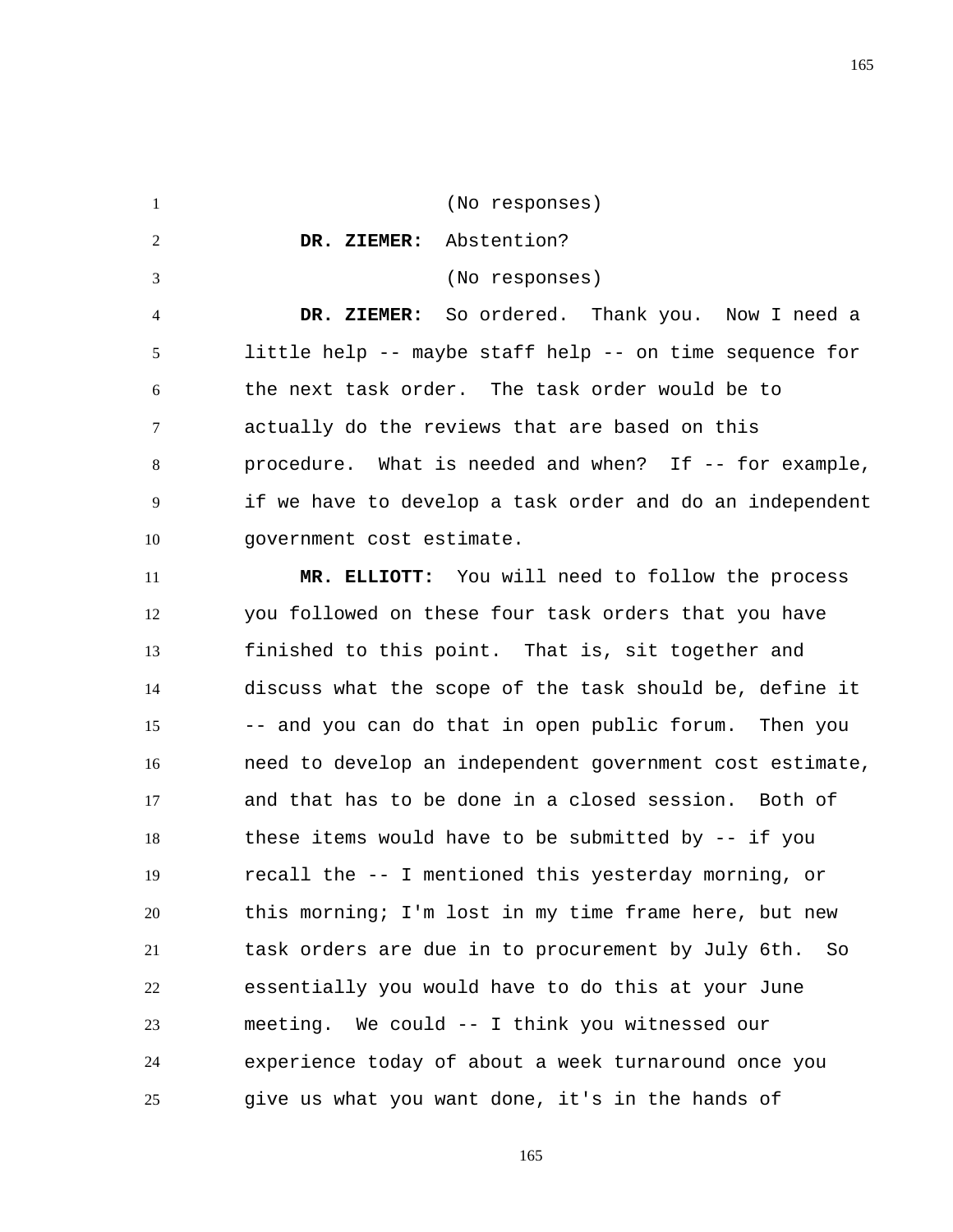1 2 3 4 5 6 7 8 9 procurement and action's being taken. So it's feasible that between June meeting and July 6th, if you need a teleconference, you should schedule that. I don't know what that would accomplish, because you can't talk - that's not a closed session, you know, so -- you may need another face-to-face, I don't know. If you can't get it all done in June and you want to award this task and see it submitted by July 6th, you've been through the process.

 **DR. ZIEMER:** Okay, a question.

10

25

11 12 13 14  **DR. MELIUS:** I probably have asked this before and I'm sure you've answered it and -- but remind us. Can - - can we -- what -- which -- which of these can be delegated to a subcommittee?

15 16  **MR. ELLIOTT:** Cori, you want to answer that for - at the microphone, please?

17 18  **DR. ZIEMER:** I almost know the answer to that already, but...

19 20  **MS. HOMER:** What are we looking at delegating?  **DR. ZIEMER:** Authority to --

21 22  **DR. MELIUS:** Develop a task order, develop an independent cost estimate.

23 24  **DR. ZIEMER:** It would still have to come back to the Board?

 **MS. HOMER:** It would still have to come back to the

166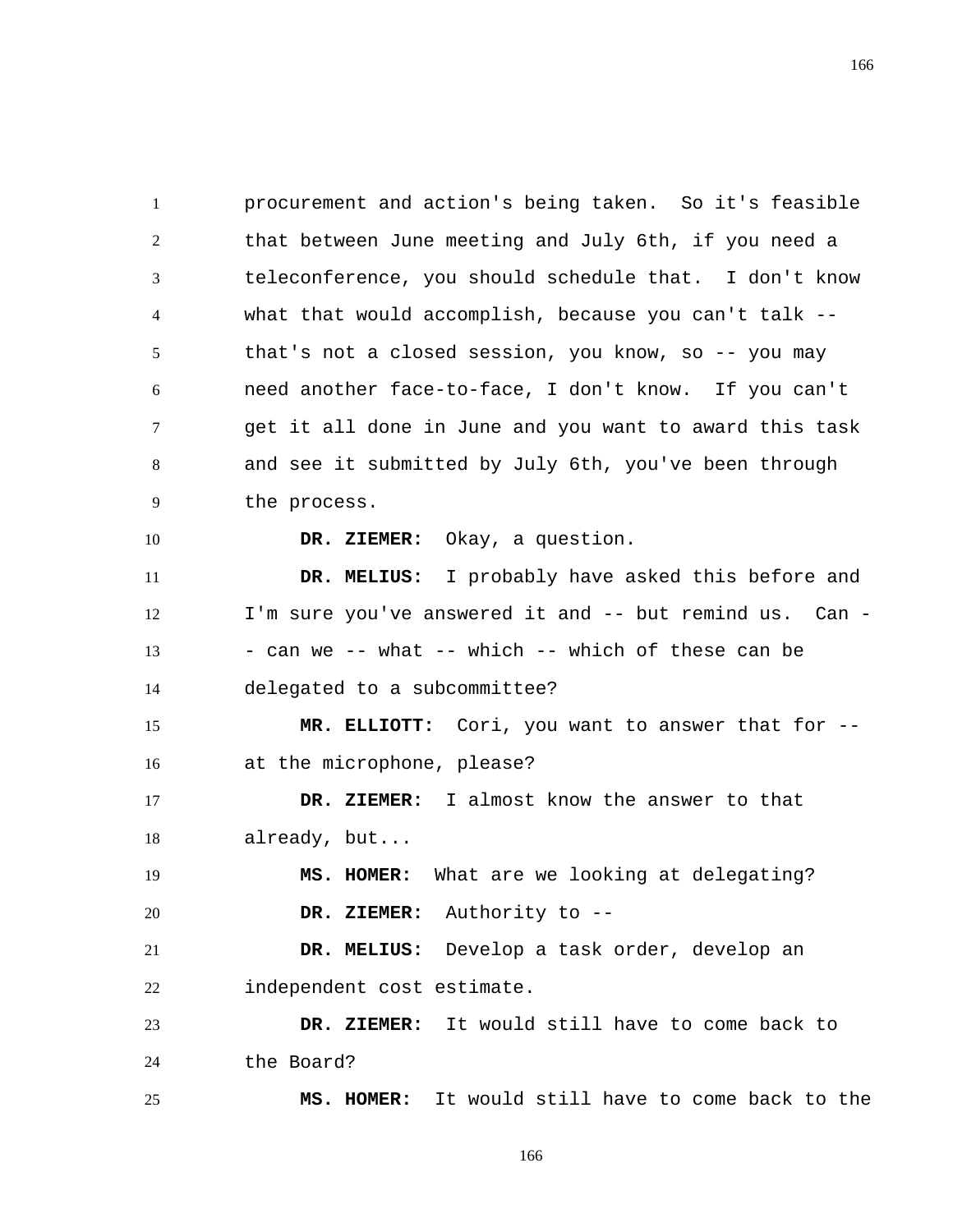1 Board --

10

2 3 4  **DR. ZIEMER:** The subcommittee would have to meet in open session. Is the -- how detailed does the task order need to be?

5 6  **MR. ELLIOTT:** It can simply be a paragraph, three, four sentences.

7 8 9  **DR. ZIEMER:** My thinking is, it seems to me we can do a task order here today that says go review these documents.

**UNIDENTIFIED:** In accordance with.

11 12 13  **DR. ZIEMER:** In accordance with this. And then the independent government cost estimate would have to be developed in --

14  **MR. ELLIOTT:** Closed session.

15 16  **DR. ZIEMER:** -- closed session, and we can decide on --

17  **MR. ELLIOTT:** You can't do that --

18  **DR. ZIEMER:** -- a time and place --

19  **MR. ELLIOTT:** -- here today, unfortunately.

20 21 22 23 24 25  **DR. ZIEMER:** No, can't do that here today. That has to still be announced in the *Federal Register* and scheduled in advance. But it seems to me we would be ahead of the game to at least get the task order done today. And the content of the task order would be to have the contractor carry out the review of these

167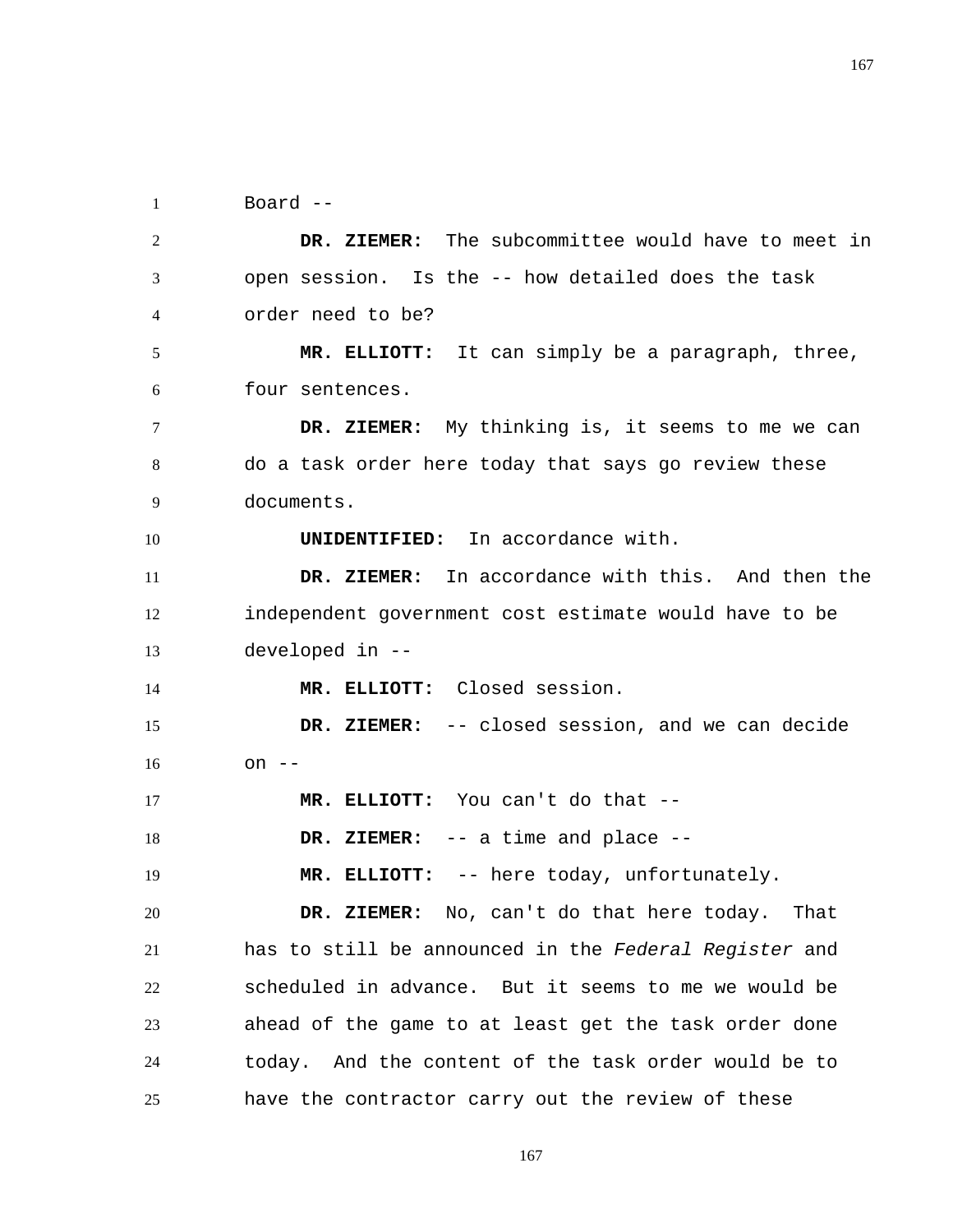1 2 3 identified documents in accordance with the approved procedures. And there might be a time line on that, as well.

4 5  **MR. ELLIOTT:** And you should consider a deliverable.

6 7  **DR. ZIEMER:** And the deliverable would be a report to the Board --

8 9  **MR. ELLIOTT:** X number of procedures reviewed or --  **DR. ZIEMER:** Right.

10 11  **MR. ELLIOTT:** -- a report of the review of procedures completed in time frame X --

12  **DR. ZIEMER:** Right.

13 14 15 16  **MR. ELLIOTT:** -- or -- there's a number of ways that you can -- you can write this in two or three sentences and have a scope of work and have a time line developed and a deliverable developed.

17 18 19 20 21  **DR. ZIEMER:** Okay. What I'm going to do is call for a 15-minute break. I'm going to ask -- I'm going to get a couple of wordsmithers to help us put something together here that we can project on the board and look at, so we'll reconvene in 15 minutes.

22 23 24 I need -- who wants to volunteer to help with this? Okay, Mark, Tony? Okay, let's -- and Roy, let's sit right now and --

25  **DR. MELIUS:** You each get a sentence.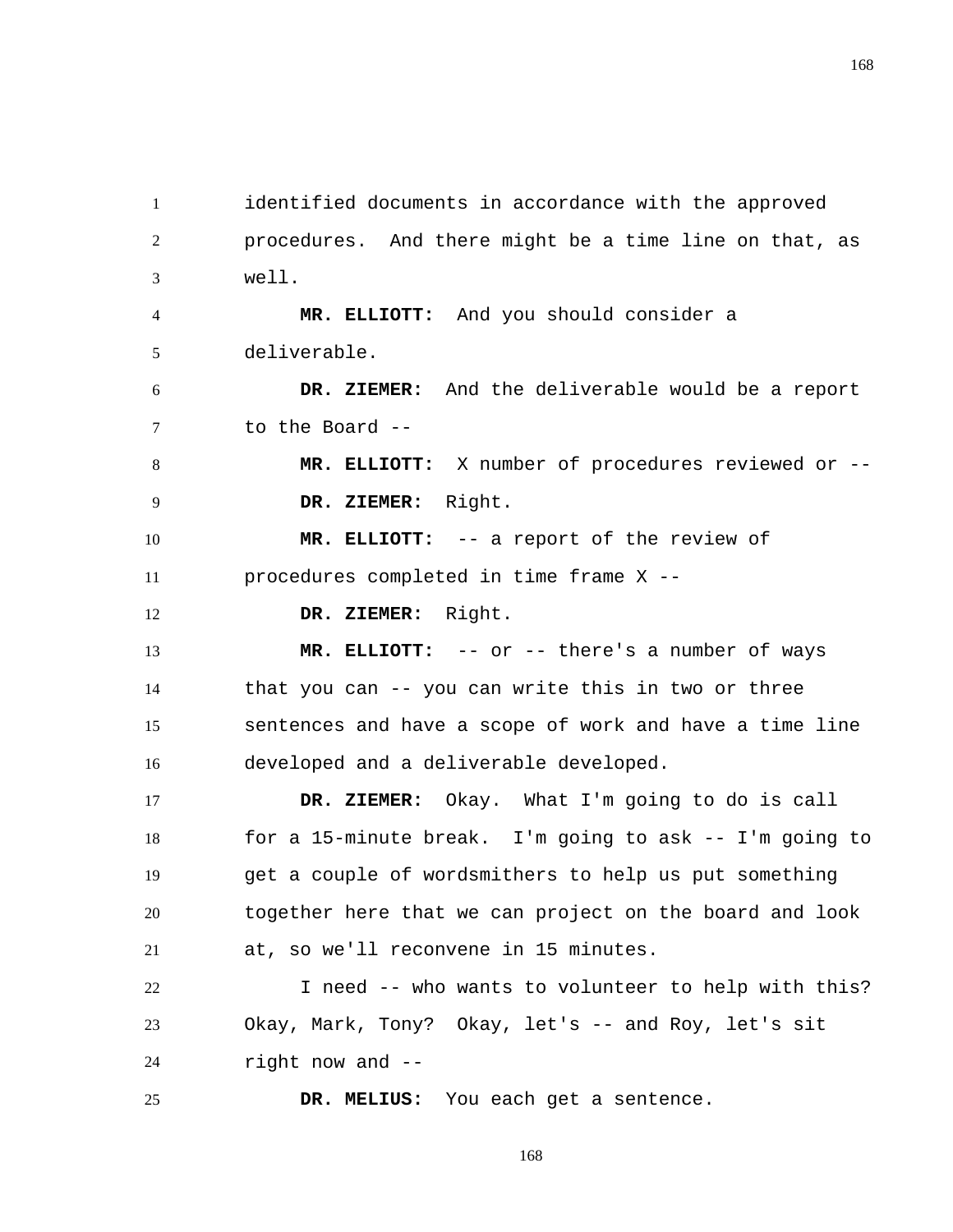1

13

| (Whereupon, a recess was taken.) |  |  |  |  |  |
|----------------------------------|--|--|--|--|--|
|----------------------------------|--|--|--|--|--|

2 3 4  **DR. ZIEMER:** Okay, we're ready to reconvene. The Chair recognizes Mark Griffon for the purpose of making a motion. Mark?

5 6 7  **MR. GRIFFON:** I'd like to make a motion to adopt the procedures review task as presented on the front projector.

8 9 10 11 12  **DR. ZIEMER:** Okay, the motion is for the Board to approve a new task, which will be task 3-A, or some other appropriate number, which will be called Procedures Review Task. Is there a second to the motion?

 **DR. DEHART:** Second.

14 15  **DR. ZIEMER:** Seconded motion. The -- what does that say after 3-A, task order --

16 17 18  **MR. GRIFFON:** That task order technical monitor, that was in the little template. I don't know that we specified a name before.

19  **MR. ELLIOTT:** We do that.

20  **MR. GRIFFON:** Huh?

21  **DR. ZIEMER:** NIOSH would add that.

22  **MR. ELLIOTT:** We have to do that.

23 24 DR. ZIEMER: There would be -- that would be added.  **MR. GRIFFON:** Right, that's just the template,

25 though.

169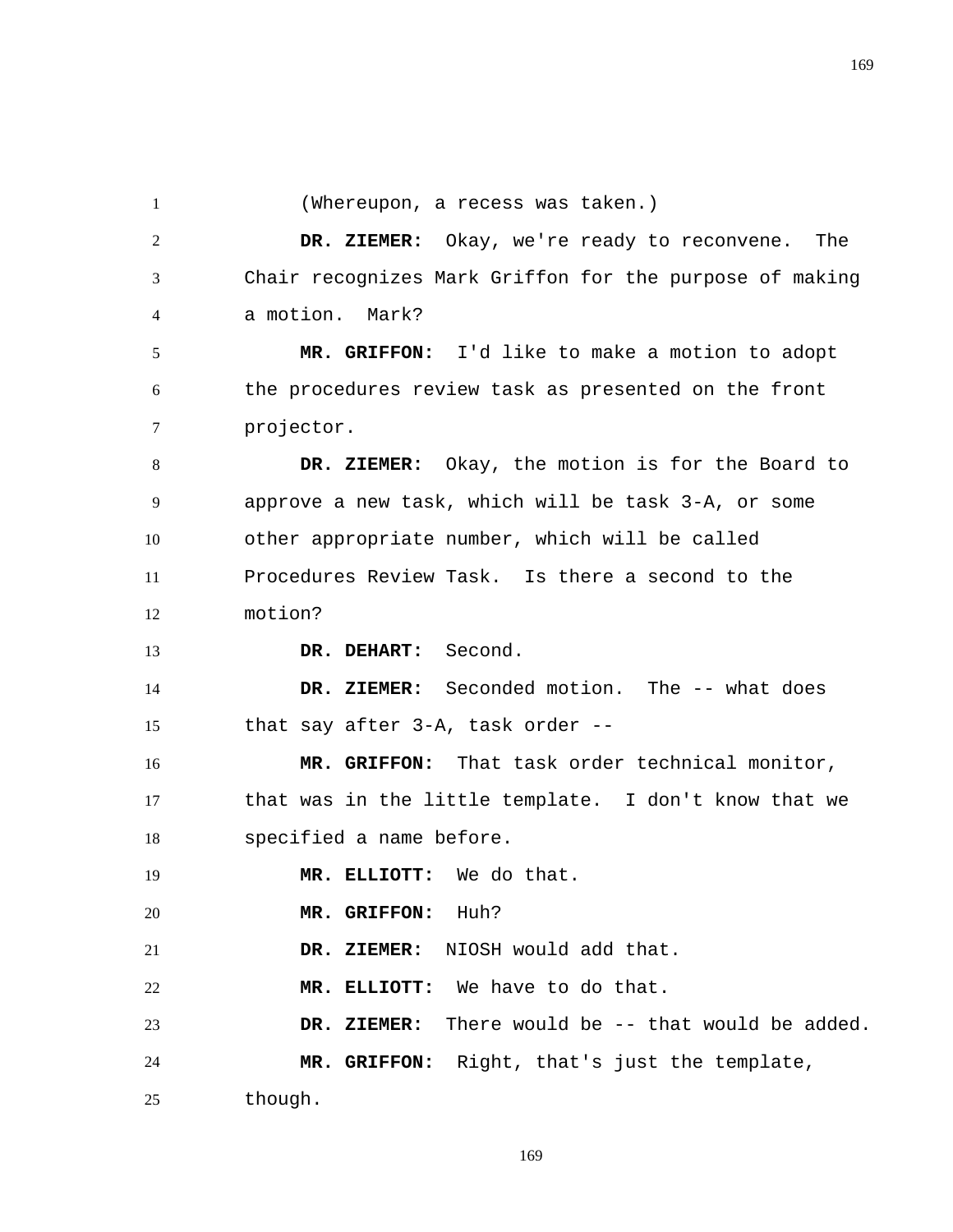1 2 3 4 5 6  **DR. ZIEMER:** That's the template for task order -- (reading) purpose and description of work: To conduct reviews of all procedures adopted by NIOSH and its contractors for performing dose reconstructions under EEOICPA and as identified in SC&A task 3 report dated April 12, 2004.

7 8 9 10 So we're basically identifying those procedures that were identified in the document that we just reviewed. And we'll go through this and then it's open for any amendments or changes.

11 12 13 14 15 Period of performance, the task will be a fourmonth task. Contractor will provide monthly progress reports to the Board. Priority should be given to OCAS implementation guides. Final report shall be provided to the Board at the completion of the task.

16 17 18 19 20 While we're discussing this, I would also appreciate hearing from SC&A on the time frame. We don't want to be unreasonable. On the other hand, we don't want to give you so much time that the task doesn't get done, so --

21 22 23 24 25  **DR. MAURO:** The only suggestion I would have is the four months would be for the delivery of the draft review document, and then -- then we would deliver a final at some appropriate time period after receiving your comments. So it would stretch out a little bit,

170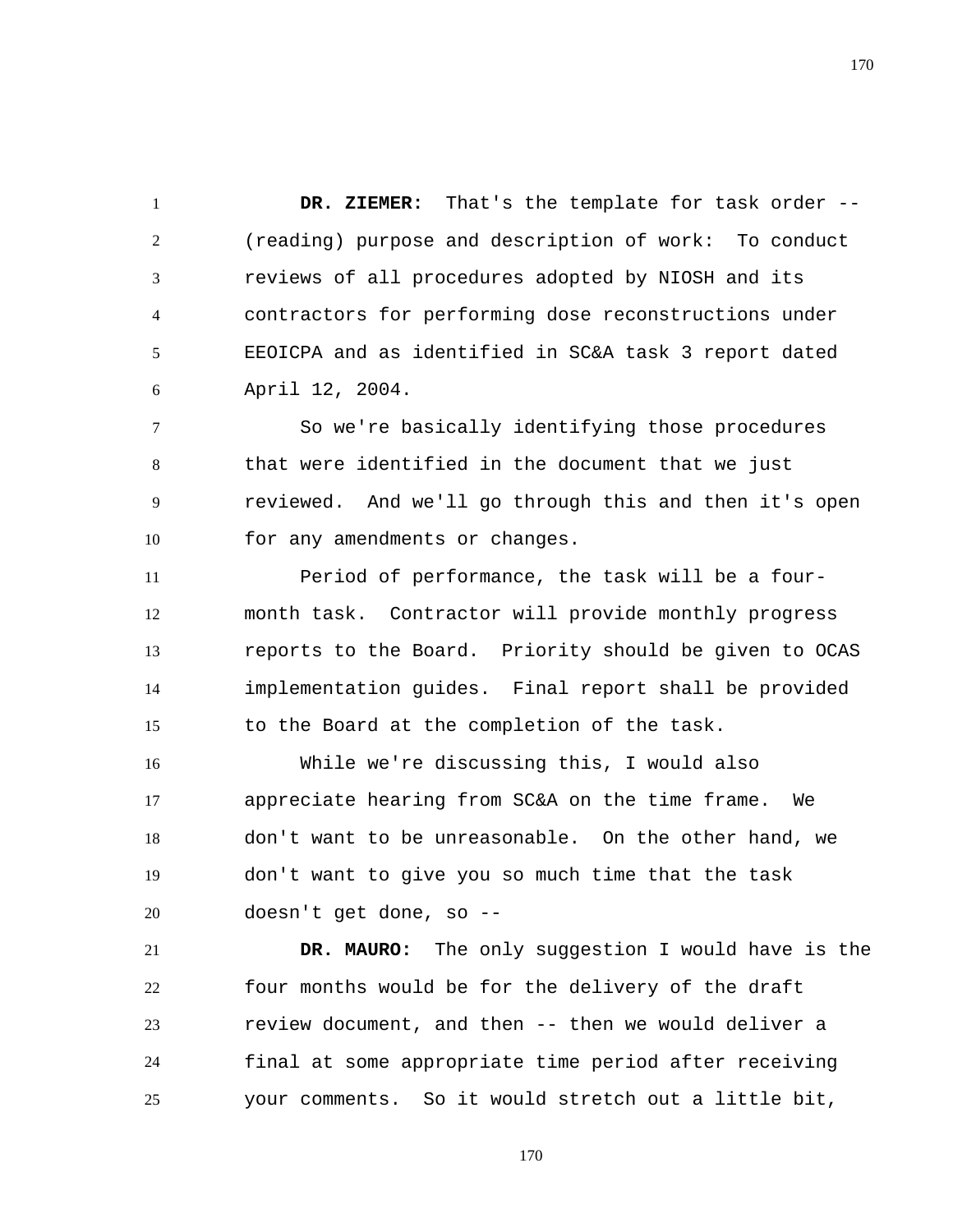1 2 3 4 5 6 7 8 9 10 11 12 13 14 15 16 17 18 19 20 21 22 23 24 25 but -- so the -- in other words, have a draft deliverable date and then a final deliverable -- maybe the final deliverable within two weeks after receipt of the comments, that sort of thing.  **DR. ZIEMER:** Thank you, that's very helpful. But the four months itself is not --  **DR. MAURO:** Well, I was -- I'd like the four months to be for the delivery of the draft.  **DR. ZIEMER:** Yeah. DR. MAURO: We could -- now, you know, we could push it up a month, say the draft would be in three months and the final -- but it's getting -- there's a  $lot$  of  $--$  **DR. ZIEMER:** You're not insisting that it be done in two months and --  **DR. MAURO:** Oh, no, no, no, four mon-- I'm just suggesting that the four months -- you understand.  **DR. ZIEMER:** Thank you. So with that in mind, perhaps someone could propose a friendly amendment that the last sentence say that a final -- a draft final report be provided at the completion -- or af-- at four months, with the final report due two weeks after receipt of the Board's comments. DR. DEHART: So moved.  **MS. MUNN:** Second.

171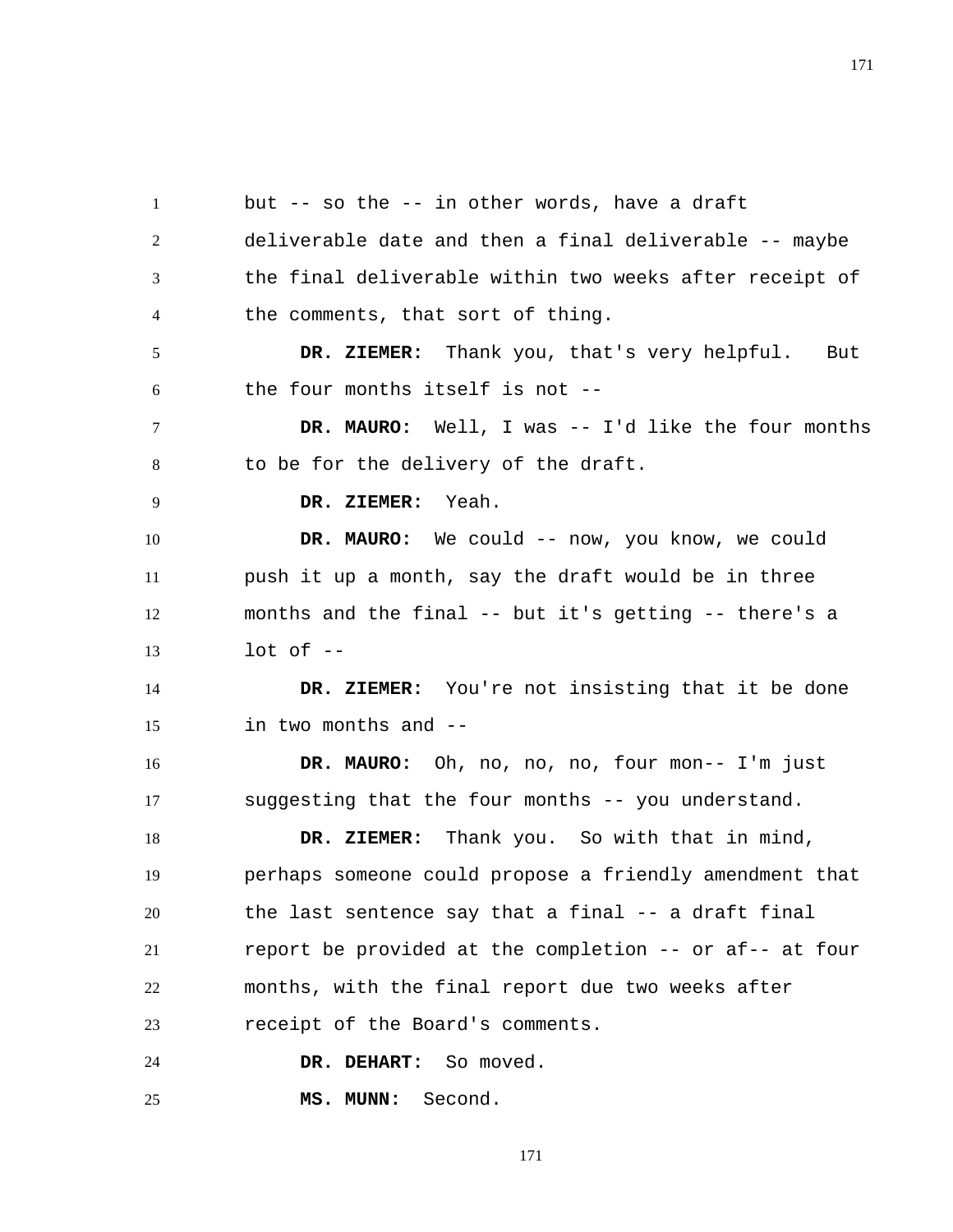1 2 3 4 5  **DR. ZIEMER:** Okay, we're taking this as an amendment to the motion then. Any discussion on that - on the amendment, as proposed? No? We'll vote on the proposed amendment. And are you in a position to make those changes?

6 7  **MR. GRIFFON:** I can't change it on the board but I can change it on my hard drive.

8 9 10 11 12 13 14 15 16 17 18 19 20 21 22 23 24  **DR. ZIEMER:** Okay. All in favor of that amendment -- a draft final report shall be provided to the Board at -- I think we should say four months here, four months following -- four months following -- what's the word I want -- awarding of the task, with a final report due two weeks after receipt of the Board's comments. That is the motion. Ready to vote. All in favor, aye? (Affirmative responses)  **DR. ZIEMER:** Any opposed? (No responses)  **DR. ZIEMER:** Back to the main motion, which is the document as now revised. Gen Roessler.  **DR. ROESSLER:** I think somebody has to clean up that last paragraph with regard to the wills, the shoulds and the shalls, and I guess NIOSH knows what that means and how to do it.

25  **DR. ZIEMER:** Help us do that, Gen, you're

172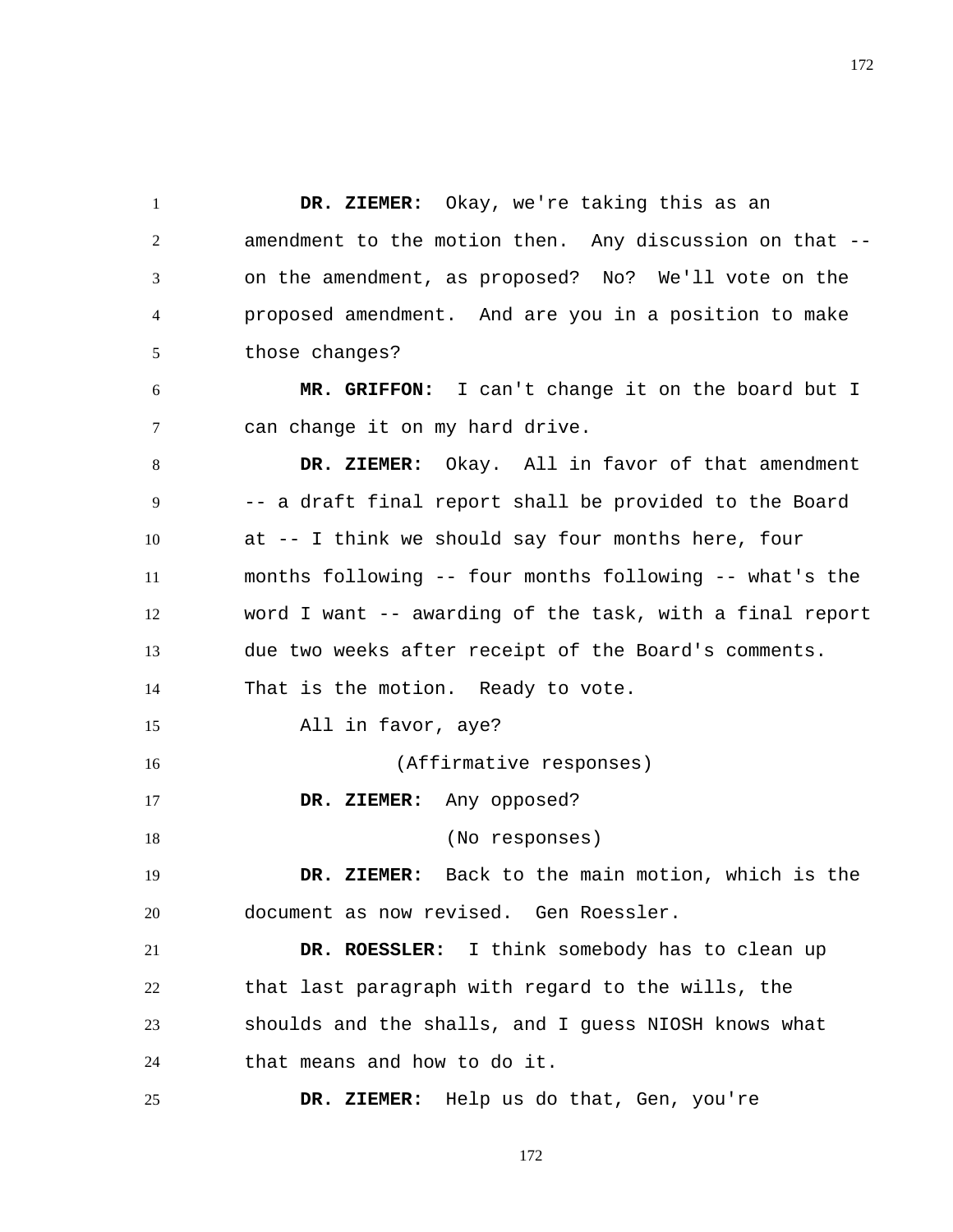1 (Inaudible) --

2 3 4 5 6  **DR. ROESSLER:** Well, I don't know, I think it's a legal thing. Liz probably -- is gone, but I think they have different meanings, will and shall and should, but I don't think that's -- maybe that's more like copy editing.

7 8  **MR. ELLIOTT:** I would just offer that you need to decide this, not us.

9 10 11  **DR. ROESSLER:** Oh, well, somebody needs to tell me the difference between will and shall, then -- and should.

12 13  **MS. HOMOKI-TITUS:** (Off microphone) (Inaudible)  **DR. ROESSLER:** Oh, there you are.

14  **DR. ZIEMER:** This shall be mandatory?

15 16  **MS. HOMOKI-TITUS:** (Off microphone) Will be mandatory.

17 18  **DR. ZIEMER:** So it doesn't -- both of them are okay, sounds like.

19 20  **DR. ROESSLER:** All three of them. If Liz doesn't object to it, then I think it must be all right.

21 22 23 24 25  **MS. HOMOKI-TITUS:** (Off microphone) (Inaudible)  **DR. ROESSLER:** Okay. Well, I'm just -- I guess I'm just wondering why in one place it will say will and in the other place it will say should and in another place it says shall.

173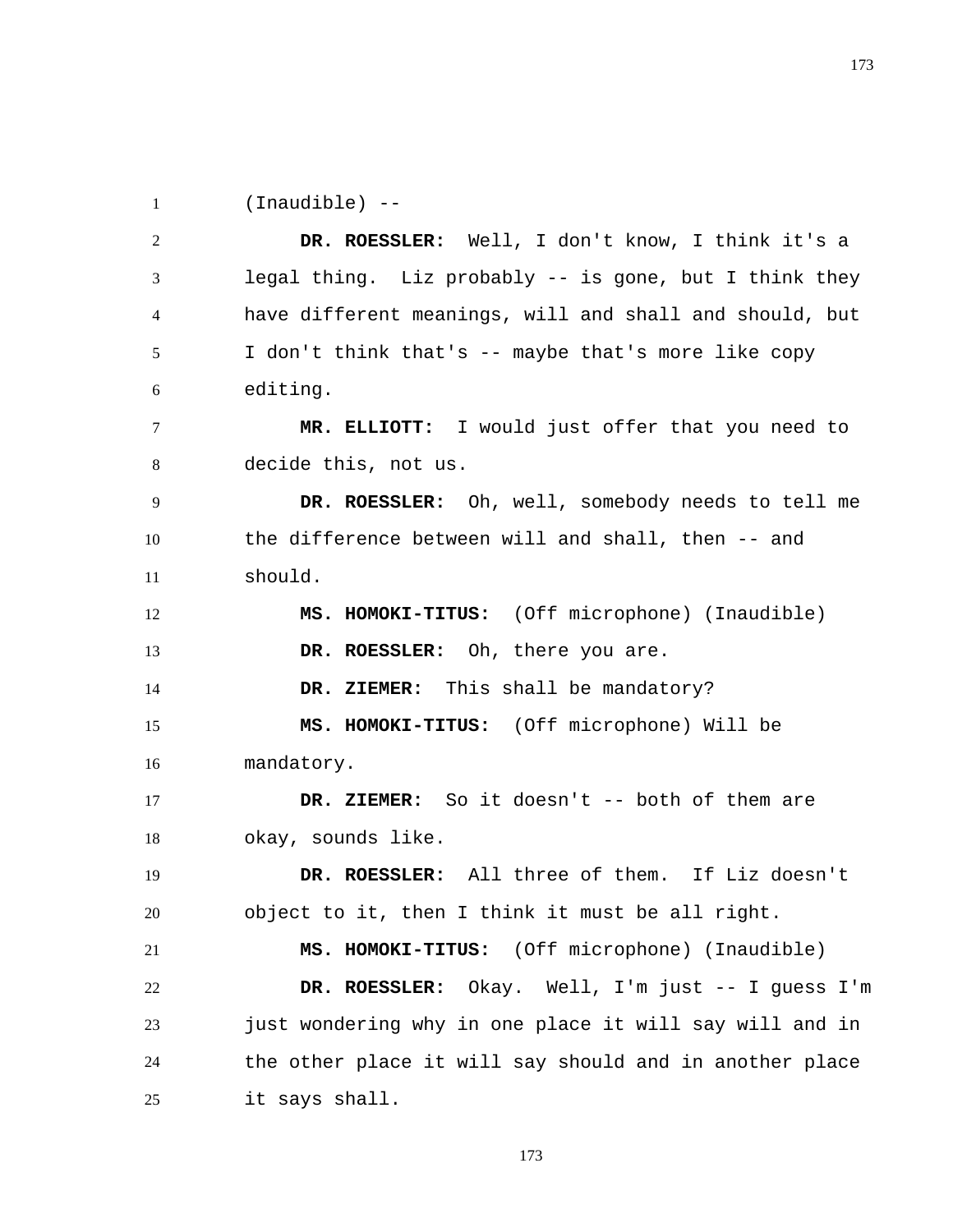1 2 3  **DR. DEHART:** I would omit -- change the should to will, priority will be given. Well, priority shall be, then.

4 5  **DR. MELIUS:** Why don't we just use "will" throughout?

10

6 7  **DR. ROESSLER:** All the way through. Yeah, I'd be happier with that.

8 9  **DR. ZIEMER:** Will be given -- final report will be provided.

 **DR. MELIUS:** All in favor of three wills.

11 12 13  **DR. ZIEMER:** Any objection to changing those so they all read "will" and we -- consist -- friendly amendment and take it by consent that that's acceptable.

14 15 Any other changes or modifications? Are we ready to vote on this task? Mark.

16 17 18 19 20 21 22 23 24 25  **MR. GRIFFON:** I know I -- I just -- I think one clarification might be worthwhile, and it's definitely a friendly amendment since I proposed the motion. The reviews of all procedures -- I was thinking a parenthetical might be worthwhile there saying - stating latest revisions of all procedures. I mean I -- I know -- or is that just accepted, you know. I mean this is our baseline review. I think we want to sort of say whatever the latest revision of the -- of a certain procedure at the time when they're doing the reviews is

174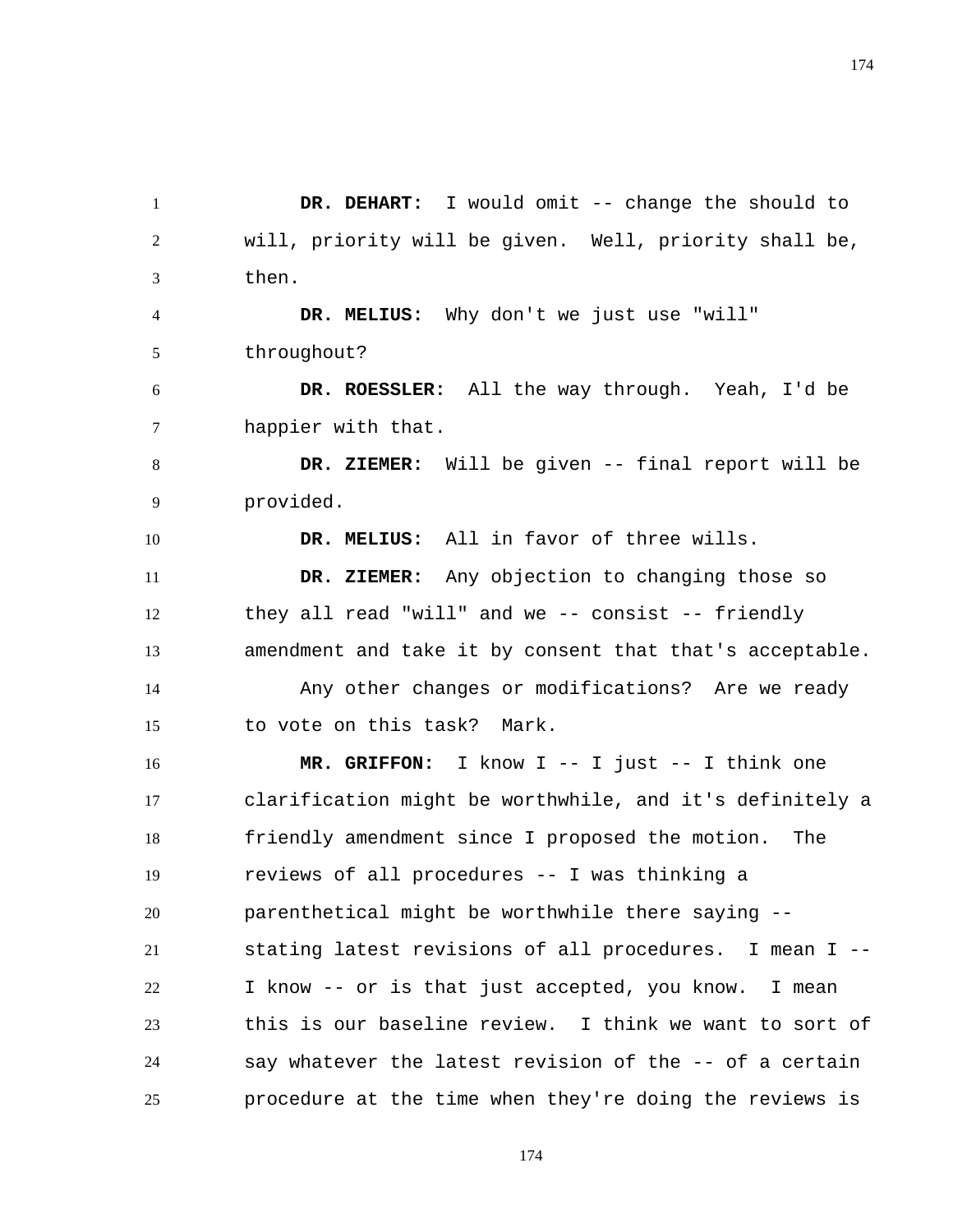1 2 3 4 5 6 7 8 9 10 11 12 13 14 the one that's subject to this --  **DR. ZIEMER:** Yeah, I think your --  **MR. GRIFFON:** -- this baseline review, yeah.  **DR. ZIEMER:** -- point's understood. So that if they've -- they've identified it here, but in the meantime ORAU changes it...  **MR. GRIFFON:** Yeah, right.  **DR. ZIEMER:** What about procedures that might be added after this task is --  **MR. GRIFFON:** Yeah, that was a question, too.  **DR. ZIEMER:** -- on an ongoing basis. There could be new procedures developed by ORAU.  **MR. GRIFFON:** I think current procedures at the time of the award of this task ord-- you know, and

15 16 that's our baseline, kind of. That's what we said this was going to be about, if that...

17 18 19 20  **DR. ZIEMER:** What's a good word for current procedures? It's the procedures that are in use at that time. All active procedures or... Somebody help us on the wordsmithing.

21 22  **MR. PRESLEY:** Mark used the word baseline procedures.

25

23 24  **DR. ZIEMER:** Well, those aren't all baseline. They are...

 **MR. GRIFFON:** I was -- I was just going to say --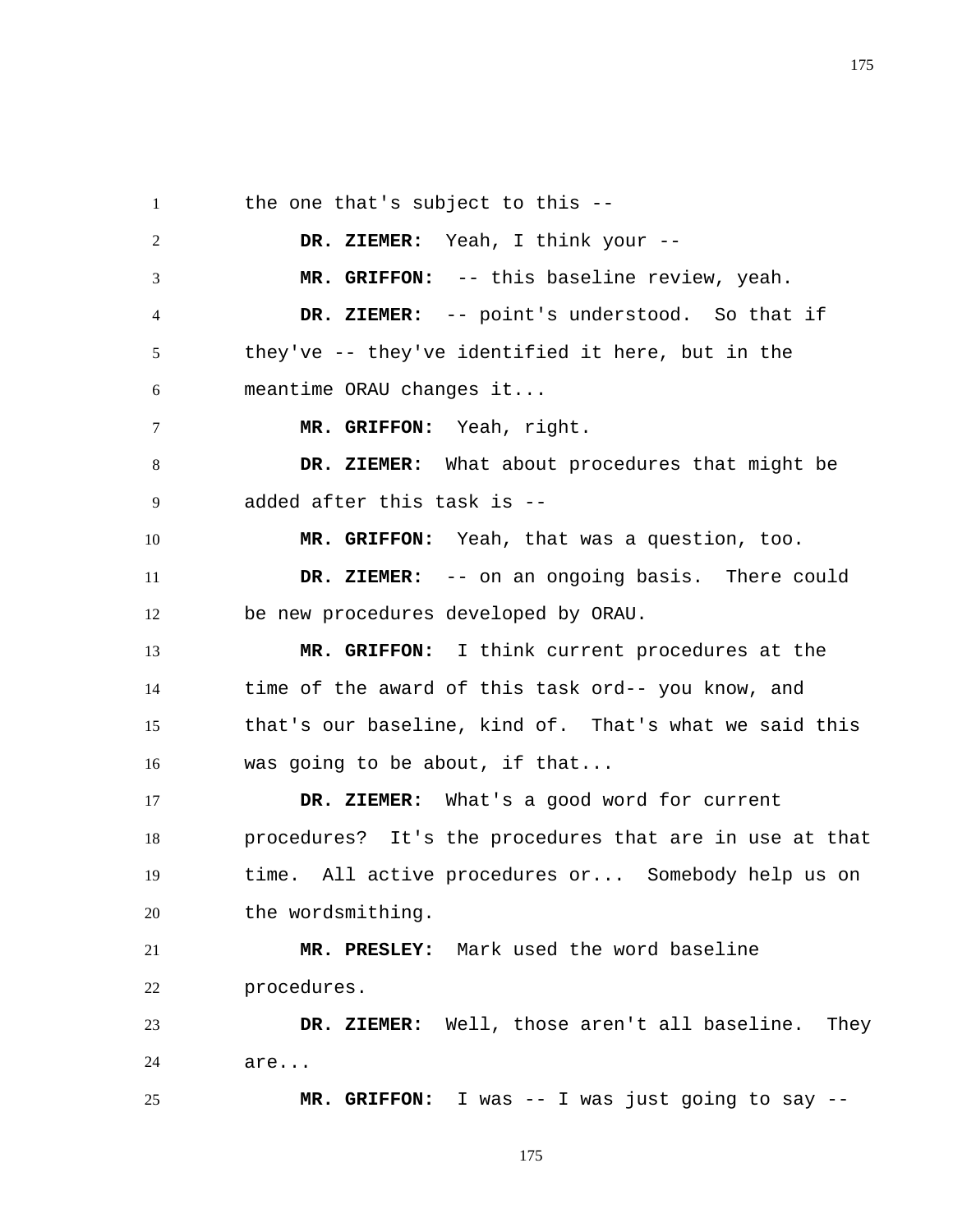1 2  **DR. ZIEMER:** I think we all know what it is, but it's current procedures.

 **MR. GRIFFON:** Yeah, right.

3

14

4 5 6 7 8 9  **DR. ZIEMER:** Let me ask sort of a legal point here. If we name these procedures related to this document, does that mean that if ORAU revises one so the title of it changes a little bit that you need a new work order? That's what we're -- we don't want to have a new work order to -- for --

10 11  **MS. HOMOKI-TITUS:** That would be a contract question (Inaudible).

12 13 **UNIDENTIFIED:** (Off microphone) How about the phrase "current and in place" as a paren?

 **MS. HOMOKI-TITUS:** (Off microphone) (Inaudible)

15 16 17  **MR. ELLIOTT:** Let the record show there's a caucus going on without use of the microphone and we can't capture it for the transcript.

18 19  **DR. ZIEMER:** Thank you. The Chair is duly chastised.

20 21  **MR. ELLIOTT:** That was not a chastisement. It was just for the record so that we know what was going on.

22 23 24 25  **DR. ZIEMER:** I think that clarification -- it will nevertheless be helpful to have the words "current or in place" or some such modifier there so that there's no doubt if something gets revised -- Jim, did you wish to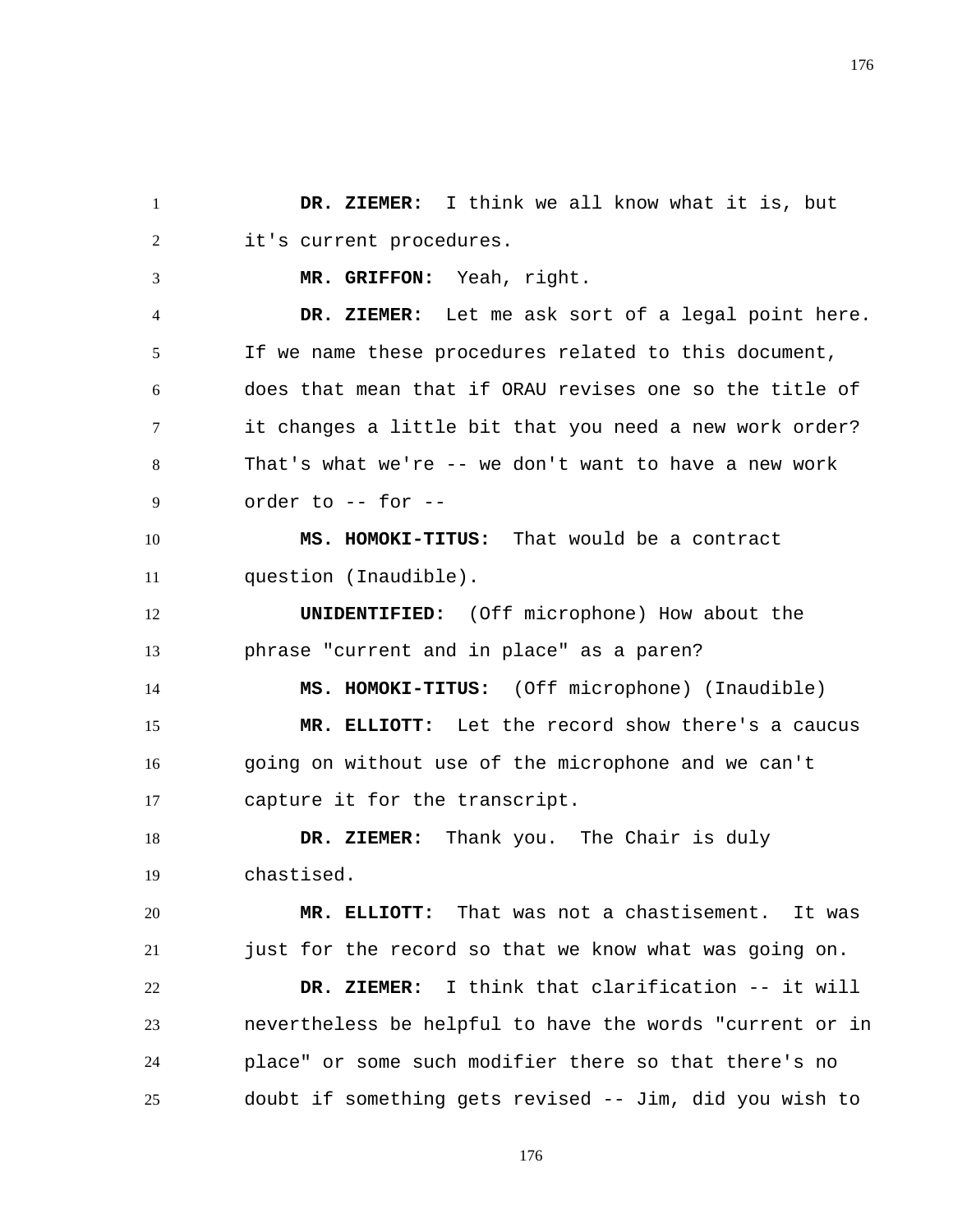1 speak to that issue?

2 3 4 5 6 7 8 9 10 11 12 13 14 15 16 17 18 19 20 21 22 23 24 25  **DR. NETON:** I was just going to say I noticed in the task three report that there are no revision numbers associated with the procedures as indicated, so there's nothing inconsistent with, you know, them reviewing rev 2. I think it would just be well understood that that would be the current procedure, so I don't see an issue.  **DR. ZIEMER:** Okay. Any other questions or comments? Are you okay, Mark, then?  **MR. GRIFFON:** Yeah, I'm okay.  **DR. ZIEMER:** Okay.  **MR. GRIFFON:** (Off microphone) As long as it's (Inaudible).  **DR. ZIEMER:** So it stands as it's shown then. Are you ready to vote on this task? All in favor, aye? (Affirmative responses)  **DR. ZIEMER:** Those opposed, no? (No responses)  **DR. ZIEMER:** And any abstentions? (No responses)  **DR. ZIEMER:** Motion carries, we have a new task. We will have to have an independent government cost estimate developed, I think before we ask the contractor to actually submit his bid or quote. And that will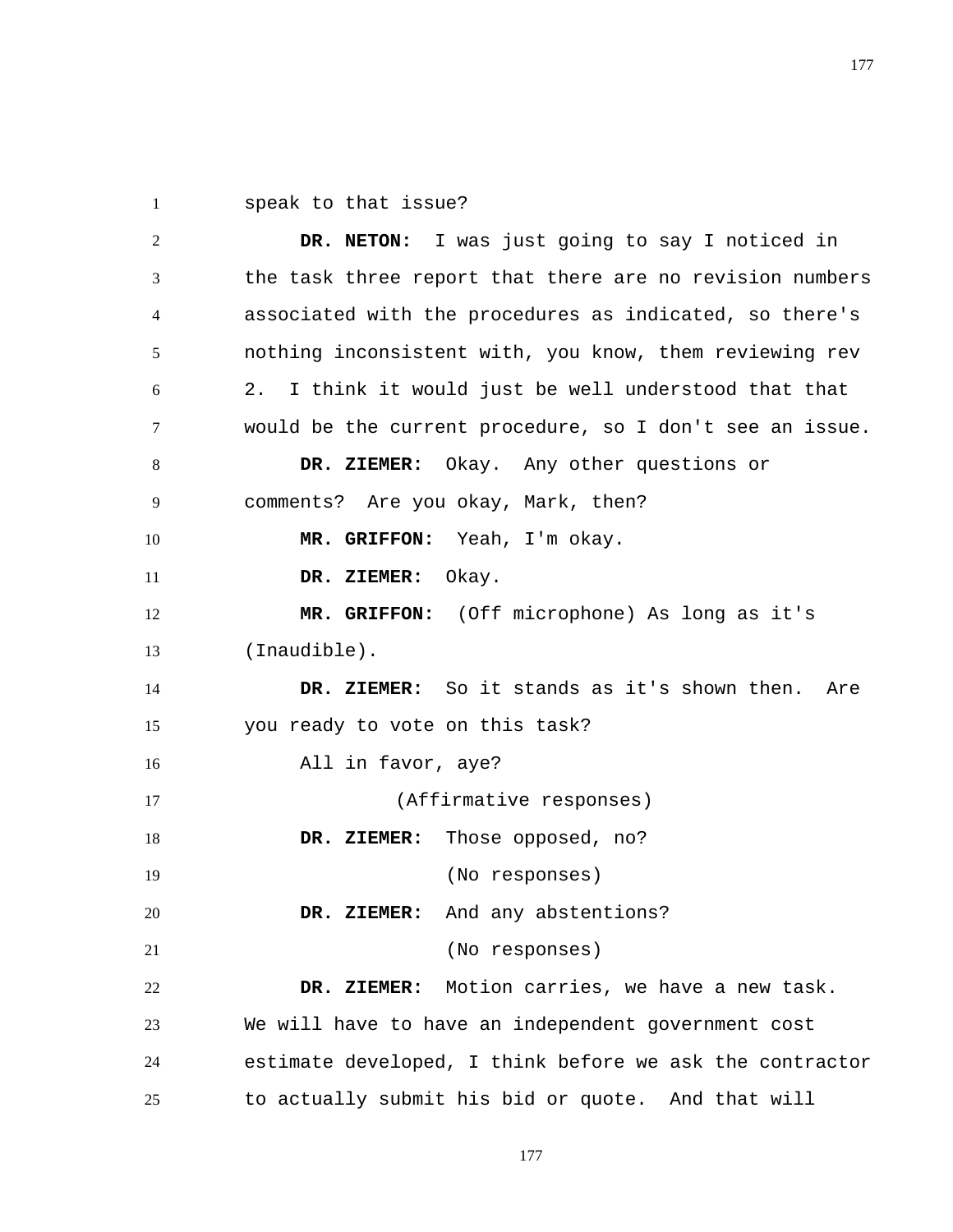1 2 affect our scheduling, which will come up shortly, as far as future meetings.

3 4 5 6 7 8 9 Okay, other items that we need to look at. We have a draft of a proposed letter that would go to the Secretary of Energy. Do all the Board members have a copy of the proposed draft? This draft was generated by Jim Melius and Tony Andrade. Does the recorder -- do you need the letter read into the record? You have a copy of it. You have a copy of it.

10 11 12 13 Let me just pause a minute and make -- give everybody about a minute to read through it. Shall I read it -- do members of the public have a copy of this letter?

 **MS. HOMER:** I made some additional.

15 16  **DR. ZIEMER:** We'd be glad to read it if anyone wants it read. Otherwise, just read it to yourself.

## (Pause)

18 19 20 21 22  **DR. ZIEMER:** This morning we had a motion to send such a letter. That was in essence a motion of intent or a motion of the concept. This is the specific letter. I would ask for a motion. Jim, do you -- would like to make a motion that we send this letter?

23 24  **DR. MELIUS:** Yeah, I make a motion that we send this letter to the Secretary of Energy --

25  **DR. ROESSLER:** Second.

14

17

178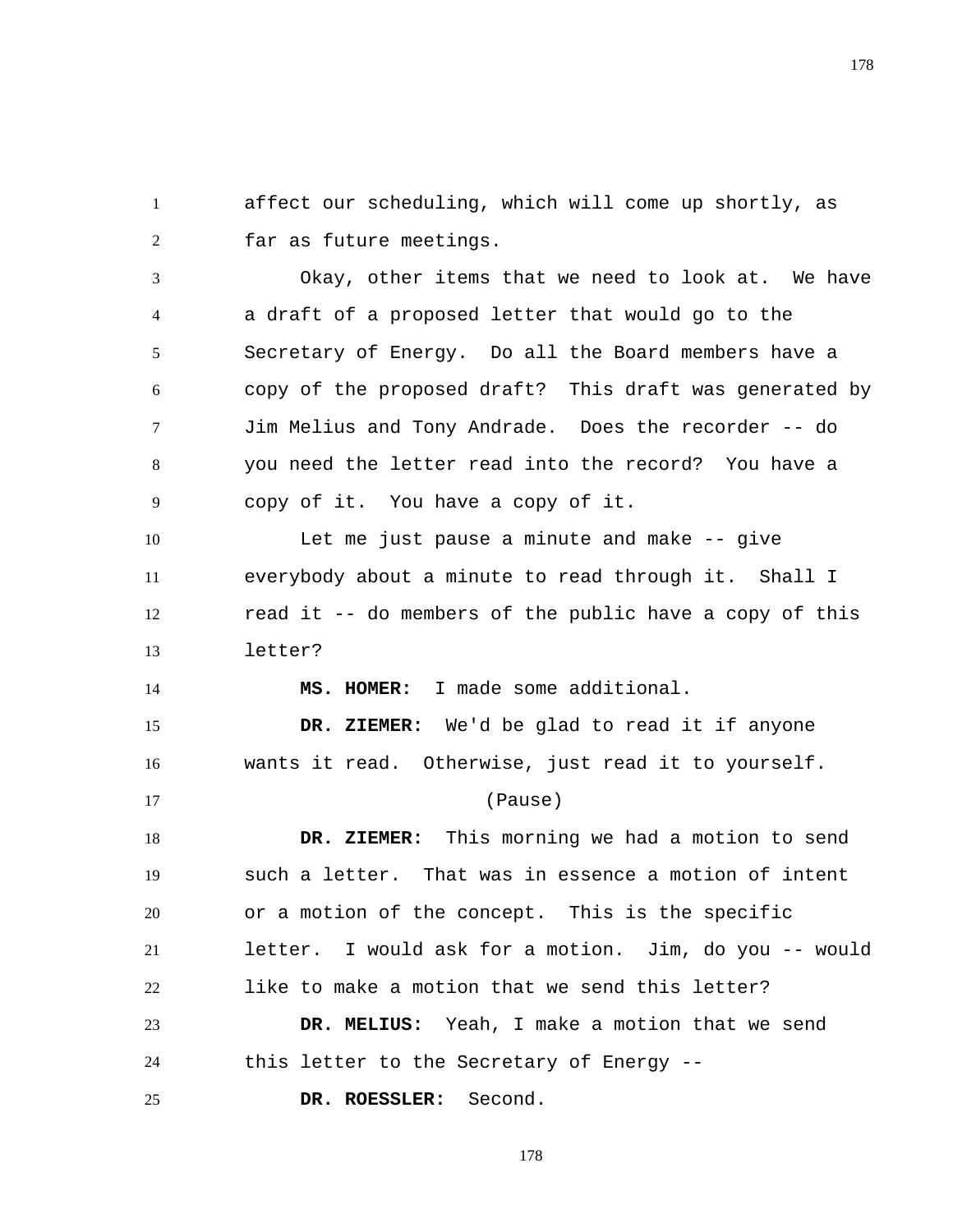**DR. MELIUS:** -- and a parallel letter to -- I don't know who this -- Assistant Secretary -- yeah.

 **DR. ZIEMER:** So moved and seconded. Gen Roessler has seconded the motion. Now discussion. Tony Andrade.

5 6 7 8 9 10 11 12 13 14 15  **DR. ANDRADE:** Some of the -- some of the comments that were scribbled in are mine -- or all of the comments that are scribbled in are mine, with the following intent: That the letter be signed by Paul on behalf of the Board; that the letter be written through the Department of Health and Human Services Secretary - the Secretary for DHHS; and then to the Secretary of Energy. I really do believe it should be a cabinetlevel communication, and I think the way it reads - except for perhaps more English editing by an expert - should suffice to carry it through at that level.

16 17  **DR. ZIEMER:** Tony, could you clarify? Are you suggesting that it not be sent to --

18

1

2

3

4

## **MR. PRESLEY:** NNSA?

19 20 21 22 23 24  **DR. ANDRADE:** A copy can go to Ambassador Brooks - okay? -- who's the head of NNSA and who's got oversight over the DOE complex, such as it is, for the weapons complex. Okay? But this is -- because the -- the umbrella agreement -- okay? -- or MOU exists between HHS and -- or is it DOL?

25  **DR. ZIEMER:** It's DOE.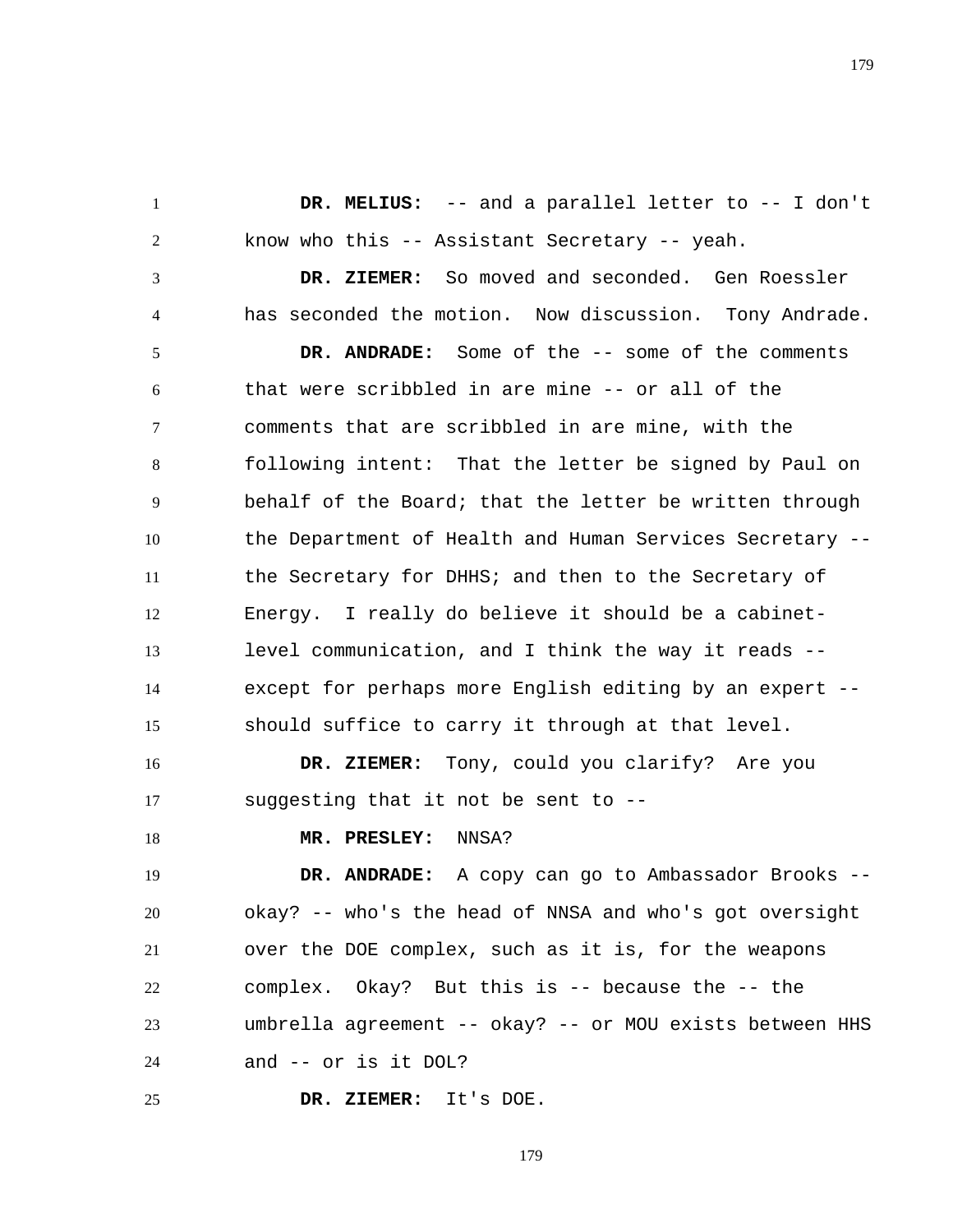1 2  **MR. ELLIOTT:** It is HHS, both Secretaries signed the MOU.

3 4  **DR. ZIEMER:** Okay, HHS and DOE, it really should go to Spencer Abraham first, with a copy to NNSA.

5 6 **UNIDENTIFIED:** (Off microphone) (Inaudible) offer some clarification?

7  **DR. ZIEMER:** Yes.

10

18

8 9 **UNIDENTIFIED:** The National Nuclear Security Agency reports directly to the Secretary of Energy --

 **DR. ZIEMER:** Right.

11 12 13 14 **UNIDENTIFIED:** -- and is in that chain of command, so there doesn't need to be a separate missive sent to General Brooks or Admiral Brooks, whatever he is. He needs to be cc'd.

15 16 17  **DR. ZIEMER:** Yes, that -- and that's how I've indicated on my copy. I think that's what Tony was suggesting.

 **DR. ANDRADE:** It's Ambassador Brooks.

19 20  **DR. ZIEMER:** Thank you. Thank -- okay. Any other comments or suggestions? Gen Roessler.

21 22 23 24  **DR. ROESSLER:** I -- in the second to last paragraph, third line from the bottom, I wonder if there's a stronger word than "communication"? We believe that this direction or --

25  **DR. ZIEMER:** Directive?

180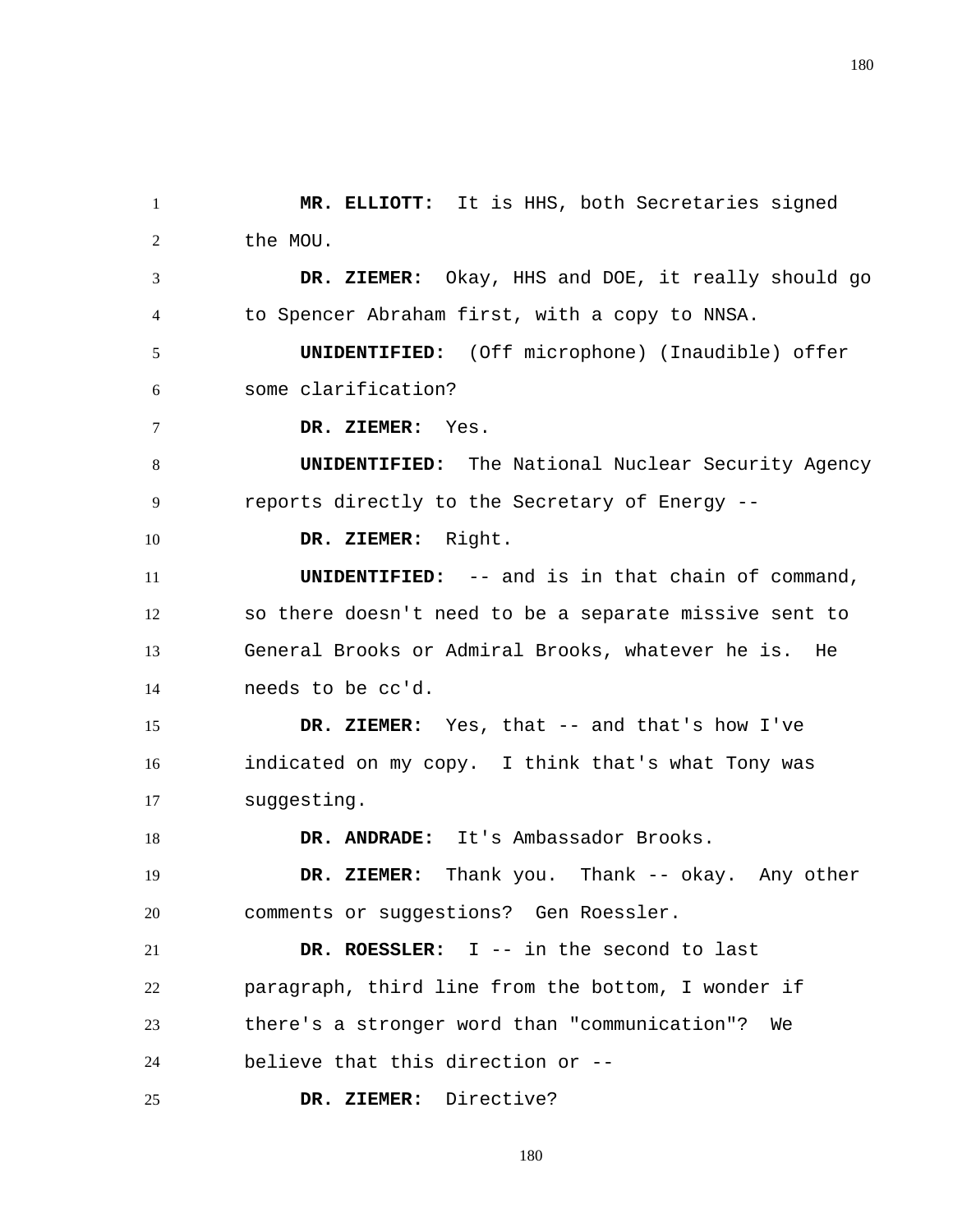1 2  **DR. ROESSLER:** Yeah, I'd like something like that. "Communication" is a little wimpy.

3 4 5 6 **UNIDENTIFIED:** Also if I may interject, having served in -- having written directives for the Secretary of Energy, "directive" is the word. You know, respectfully request that you issue a directive.

7 8 9 10  **DR. ZIEMER:** Right. Any other modifications? I take it by consent that you're agreeable -- we would say we believe that such a directive from you would help ensure -- and so on.

Yes, Roy DeHart.

11

16

25

12 13 14 15  **DR. DEHART:** It's just an editorial comment, but the letter format, of course, will not carry just abbreviations. The full law will be identified, et cetera, et cetera, through the documentation.

 **DR. ZIEMER:** Yes.

17 18 19 20  **DR. MELIUS:** Including the -- however the MOU's formally referred to. I don't know exactly how it's - how it is, and obviously the contractor's name would be spelled out and so forth. Written under duress.

21 22 23 24  **DR. ZIEMER:** If you'll allow the Chair to take care of those editorial things, are there any substantive changes? If I find any dangling participles, I will remove them.

 **DR. ROESSLER:** We assume that's a part of your job.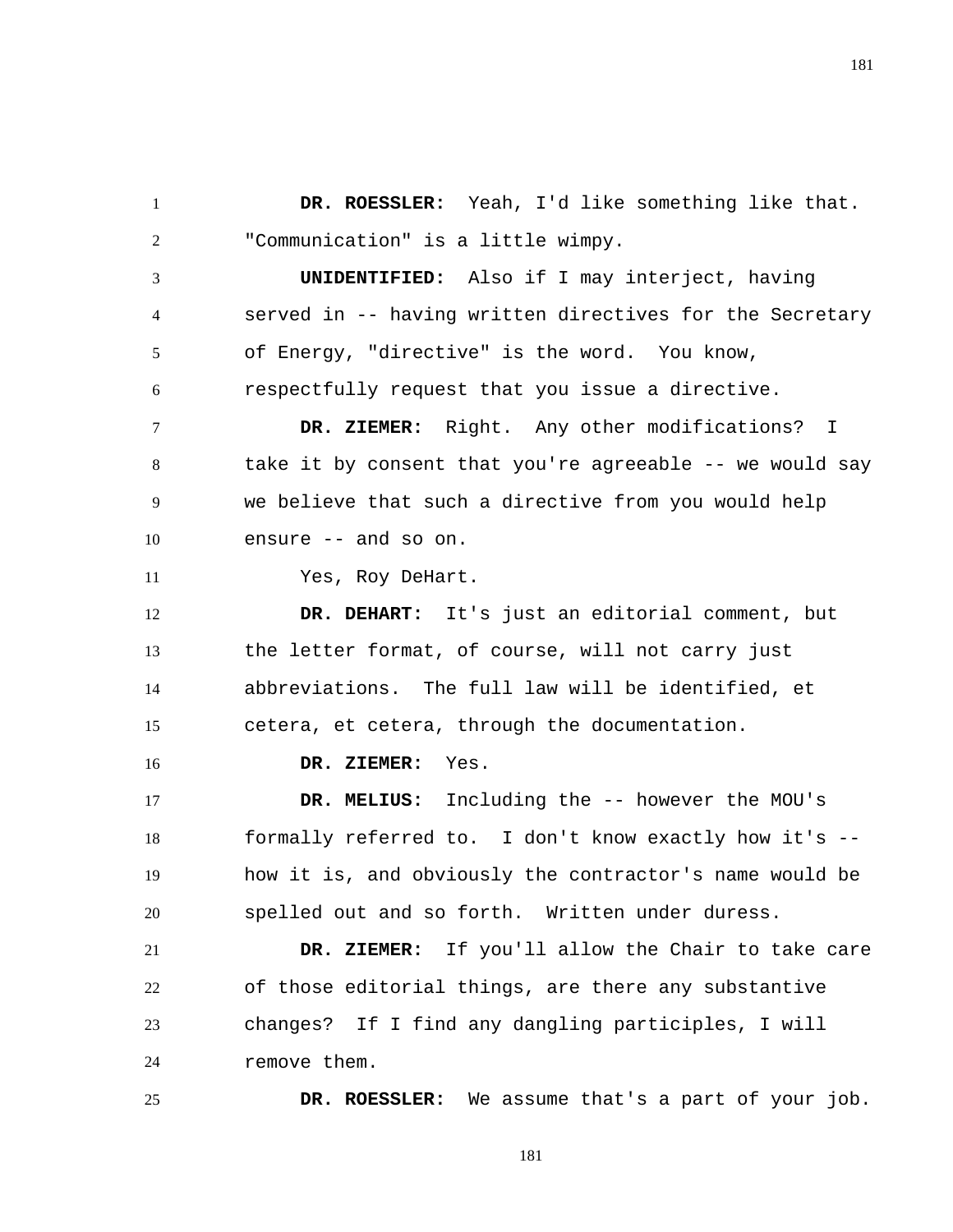1

4

 **DR. ZIEMER:** Right.

2 3  **MR. ELLIOTT:** Point of clarification.  **DR. ZIEMER:** Huh? Point of clarification, Larry,

yes.

5 6 7 8 9  **MR. ELLIOTT:** Just to make sure, you -- you had DO- - or DHHS struck out in the second paragraph and DOL inserted. It should be DHHS. And then just for my clarification, mutually legally -- our mutually legally -- what does that mean?

10 11 12 13 14  **DR. ANDRADE:** To our mutual legally-mandated...  **DR. ZIEMER:** What sentence is that?  **DR. ROESSLER:** I kind of stumbled on that one, too.  **DR. ANDRADE:** I don't know if putting a dash between the two words might clarify it.

15 16 17 18 19 20 21 22 **UNIDENTIFIED:** (Off microphone) Where is that?  **MR. ELLIOTT:** This is right down here. So while you're pondering that, I'll just offer this. The memo format is the appropriate way -- the suggestion you offered -- to go from one Secretary to the other, and I think that would be appreciated in this case, that you - - you do need to cross through the Secretary you advise to get to the Secretary you're requesting access from.

23 24 25  **DR. ZIEMER:** Is carbon -- or cc to Tommy Thompson sufficient to do that, or do we need to write to Tommy to ask -- I wasn't sure what you're saying here.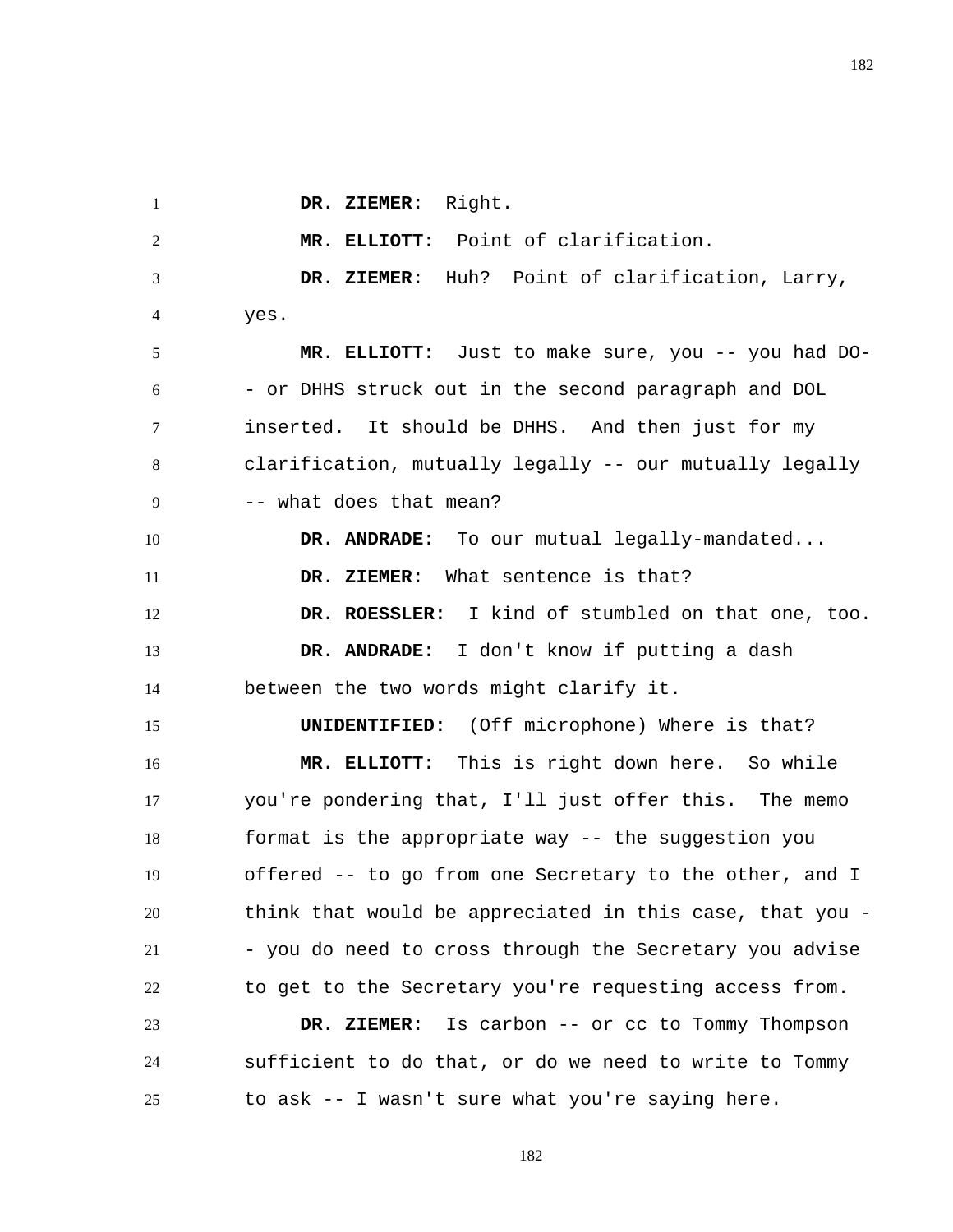1 2 3 4 5 6 7 8 9 10 11 12 13 14 15 16 17 18 19 20 21 22 23 24 25  **MR. ELLIOTT:** Dr. Andrade portrayed it very accurately. It's to  $-$ - you have a To:  $-$  it's a memo formatting approach and it has a To: line, it has a From: line, and that's where you put from the Board, and it has a Through: line, and the Through: line up at the top would be where you'd put Secretary Thompson. He would see it first, he would sign off on -- initial it first and then make sure it gets transmitted over to the other Secretary. Then at the bottom you would have any cc's, like if you wanted to copy me, if you wanted to copy whoever, that's where you would add that, so that the recipients of this document would see who got copies of it, as well.  **DR. ZIEMER:** Thank you. Anything else? (No responses)  **DR. ZIEMER:** Ready to vote? All in favor, aye? (Affirmative responses)  **DR. ZIEMER:** Any opposed, no? (No responses)  **DR. ZIEMER:** Abstentions? (No responses)  **DR. ZIEMER:** Motion carries, thank you. We'll take care of that.  **DR. MELIUS:** (Off microphone) Can I ask a -- just a (Inaudible).

183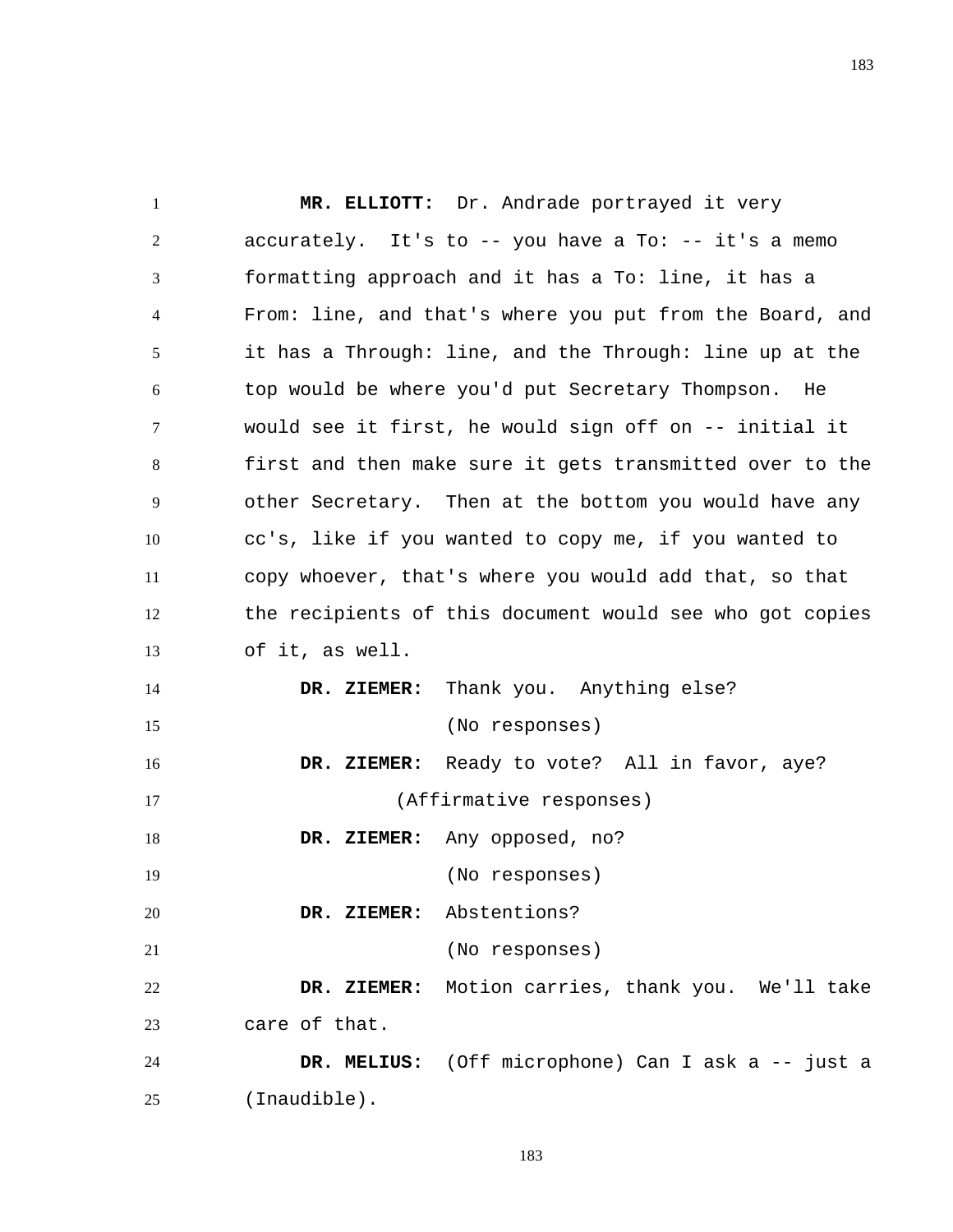1 2 3 4 5 6 7 8 9 10 11 12 13 14 15 16 17 18 19 20 21 22 23 24 (On microphone) If you want me to, I will make these changes -- show what we've talked about, e-mail it to you?  **DR. ZIEMER:** That's okay, give me an electronic copy to work from --  **DR. MELIUS:** Yeah.  **DR. ZIEMER:** -- yeah, that's good.  **DR. MELIUS:** Paul, we also have the letter regard- the Quinn letter regarding Bethlehem --  **DR. ZIEMER:** Yeah.  **DR. MELIUS:** Is that -- I don't -- what -- the right timing was on that.  **DR. ZIEMER:** We -- this is a good time. The Quinn letter that I mentioned -- did I mention it yesterday? That must have been yesterday. Time is flying when you're having fun. I need to generate a reply to this. The Board has asked that letters -- Congressional letters of this type come to the Board to assist in the generation of a response. This letter is prompted by the last letter that I wrote to the three individuals following our last meeting where we -- the Board asked that I let them know that we were in the final stages of completing our site profile review process and to also inform them that we had selected as one of the sites to

25 be audited the Bethlehem Steel site, and that was done

184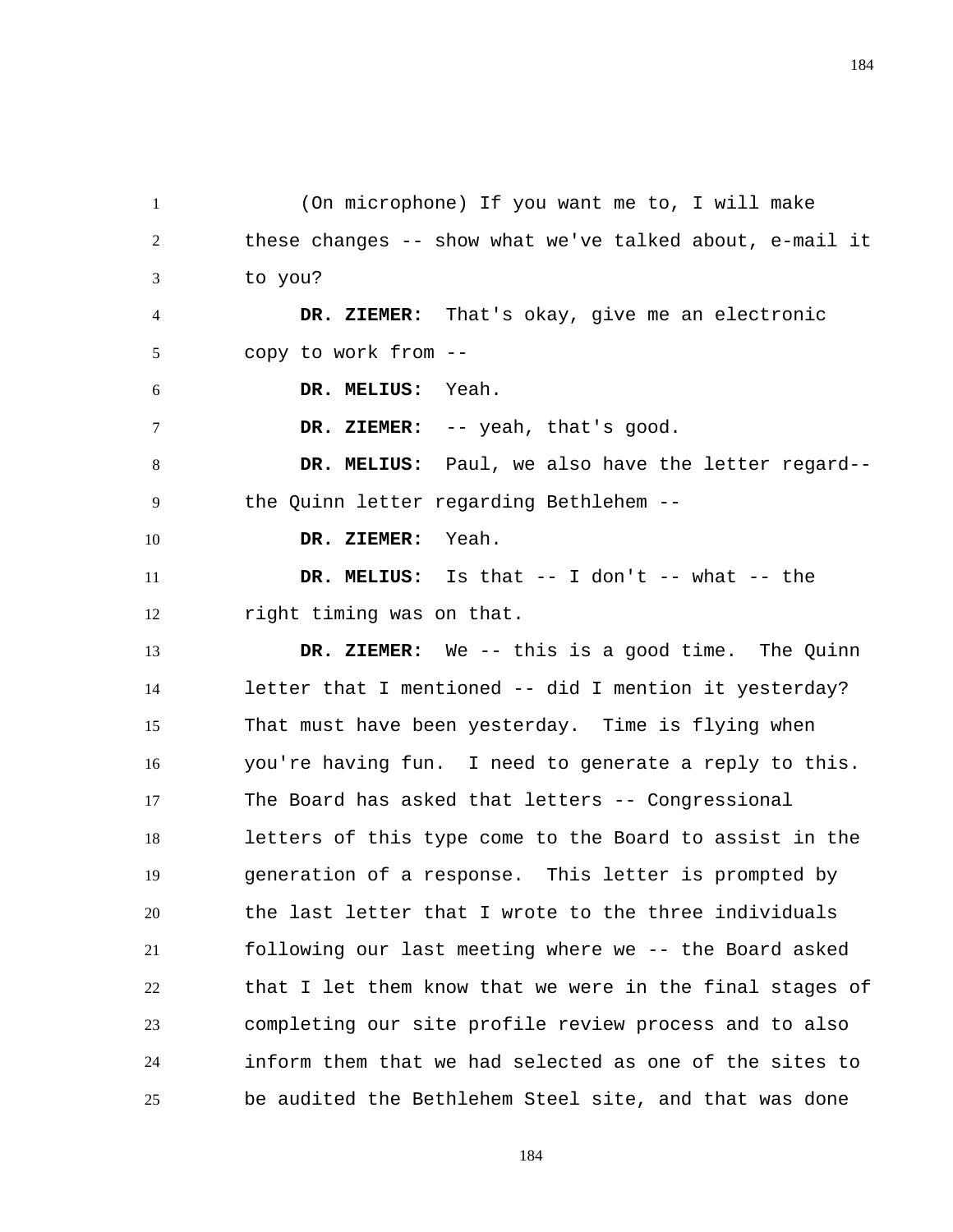1 in that letter.

25

2 3 4 5 6 7 8 9 This letter has a couple of items in it that appear to call for some sort of response. First, in the second paragraph, (reading) While we are pleased that this needed action will be taken -- that's the audit of the Bethlehem Steel site profile -- we respectfully request that a detailed description of the scope and methodology for the audit strategy be made available to us prior to the commencement of the site audit.

10 11 12 13 14 15 16 17 18 19 20 Now we had already committed to providing our audit procedures to these individuals. That was indicated in the initial letter, that we would provide that. There is an implication here that they think there may be a very site-specific audit process for reviewing this particular profile, whereas the procedures that we've approved are in a sense generic. I mean they would be adapted as the audit occurs. But at the present time, the commitment is to provide the audit process or strategy. The -- and we need to perhaps talk about that.

21 22 23 24 And then the other thing has to do with the list that's appended to the letter, which is a num-- which constitutes a number of questions that they would like to see asked.

I had indicated I think in my initial letter that I

185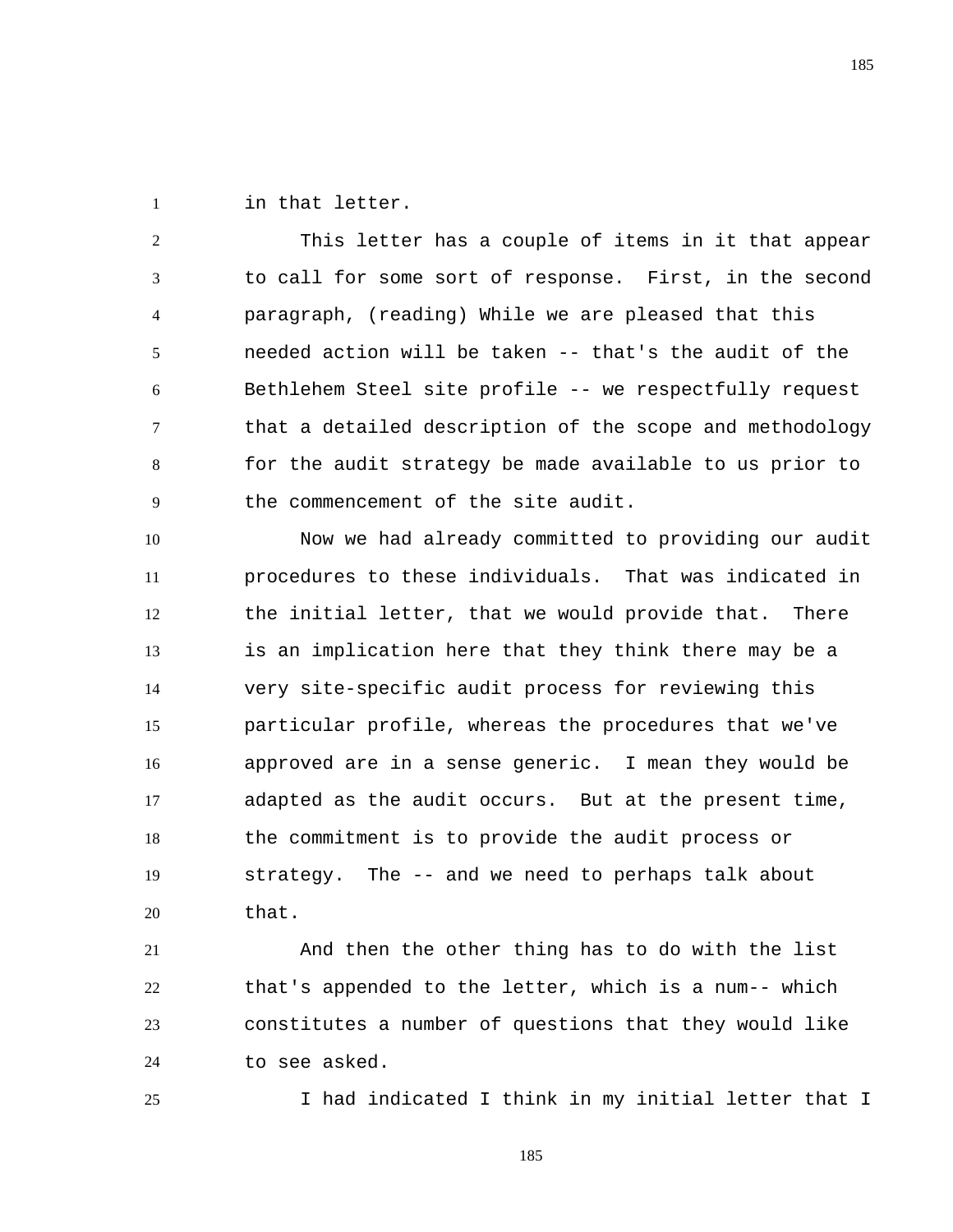1 2 3 4 5 felt that it had been -- it would be more appropriate for them to ask these questions first of the contractor -- or actually of the agency, NIOSH; that NIOSH, which is doing the site profiles to start with, could provide the direct answers to those questions.

6 7 8 9 10 11 12 13 14 Now it may be that our audit process will indeed answer these questions. I personally have a concern - this is a conceptual concern -- of a group, whoever it may be, whether it's Congressmen or a special interest group, in a sense a priori asking that we shape an audit to meet their needs. In fact, one could argue that there's a very much of a conflict of interest there on the part of the requesters who are trying to shape the audit. So I have that kind of concern.

15 16 17 18 But I'd like the committee to address that and - and help us determine how to respond here. We want to be sensitive to their concerns, and yet we want to be faithful to the process and not compromise the process. Tony, you have a comment to start with?

19

20 21 22 23 24 25  **DR. ANDRADE:** I hate to say this, but let's not be coy here. There's definitely an agenda behind this. The types of questions that were asked reek of micromanagement of the Board's work, and I think it would be inappropriate for the Board to respond to those quest-- those detailed questions. I would say a

186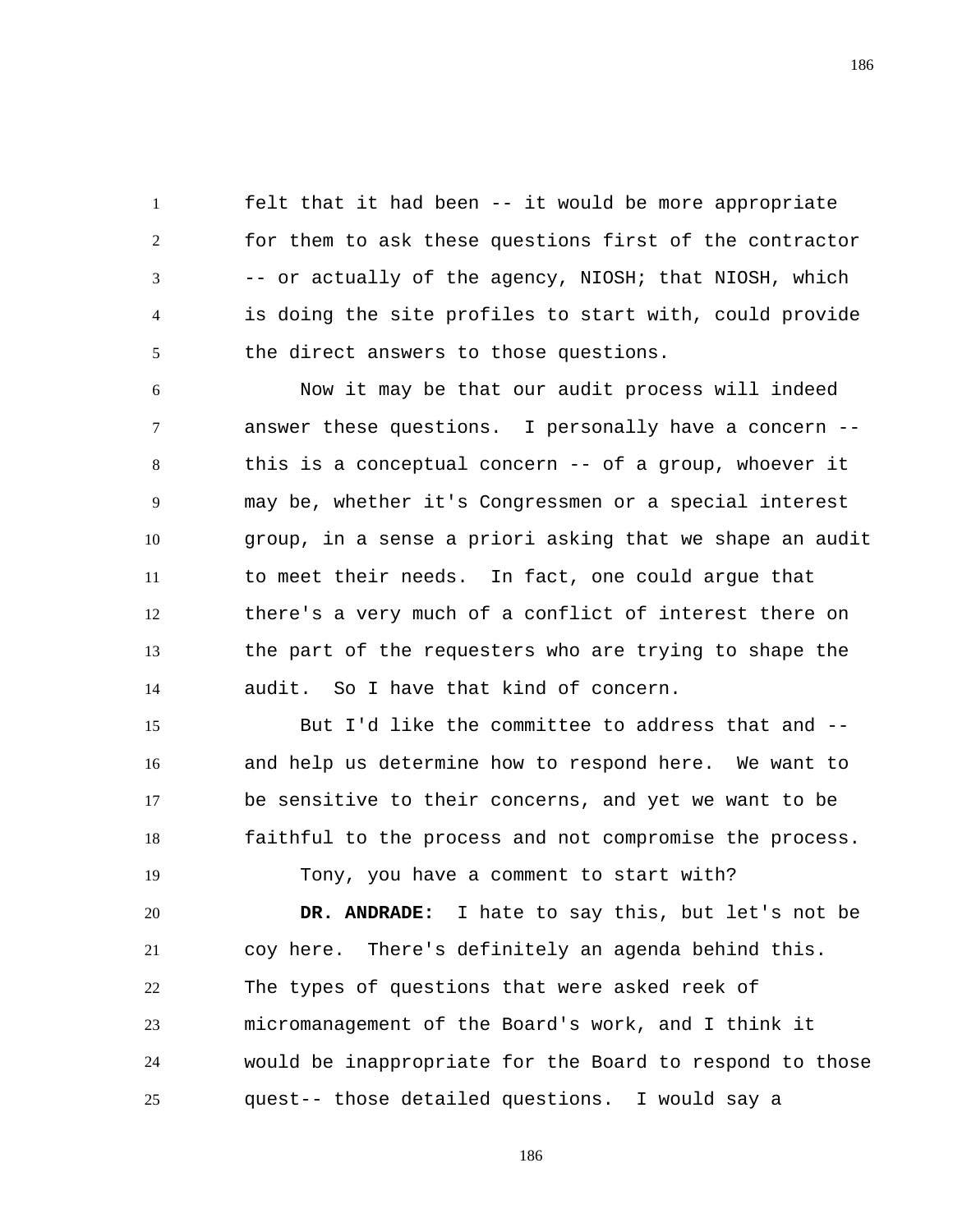1 2 3 4 5 6 7 8 description of the efficiency process that is currently taking place, a copy of the site profile that has been developed for Bethlehem Steel, along with statistics of some of the cases -- or the cases that have been accepted and worked should be sufficient. Any further drilling down, if you will, or answers to these questions should be directed to another agency. It should -- it should not be directed to the Board.

 **DR. ZIEMER:** Thank you. Jim?

9

10 11 12 13 14 15 16 17 18 19 20 21 22 23 24 25  **DR. MELIUS:** Well, I disagree with that in part, but -- but I guess some of that I think depends on where NIOSH stands in terms of their responses. I don't know if NIOSH has received any similar communication. I know there's an issue related to the residual radiation report that has led to the raising of some of these - some of these issues that are in this letter. So I guess -- and we already heard today that NIOSH has already decided -- I believe since the letter's been sent or, you know, not necessarily in response to the letter -- to address -- to modify the site profile to take into account the ingestion pathway. It's question number four on the back. I'd like to hear what NIOSH is doing, but depending -- or to some extent modifying a response based on that, but I mean I would -- I'd rather suggest that we -- we send them the procedure that we've

187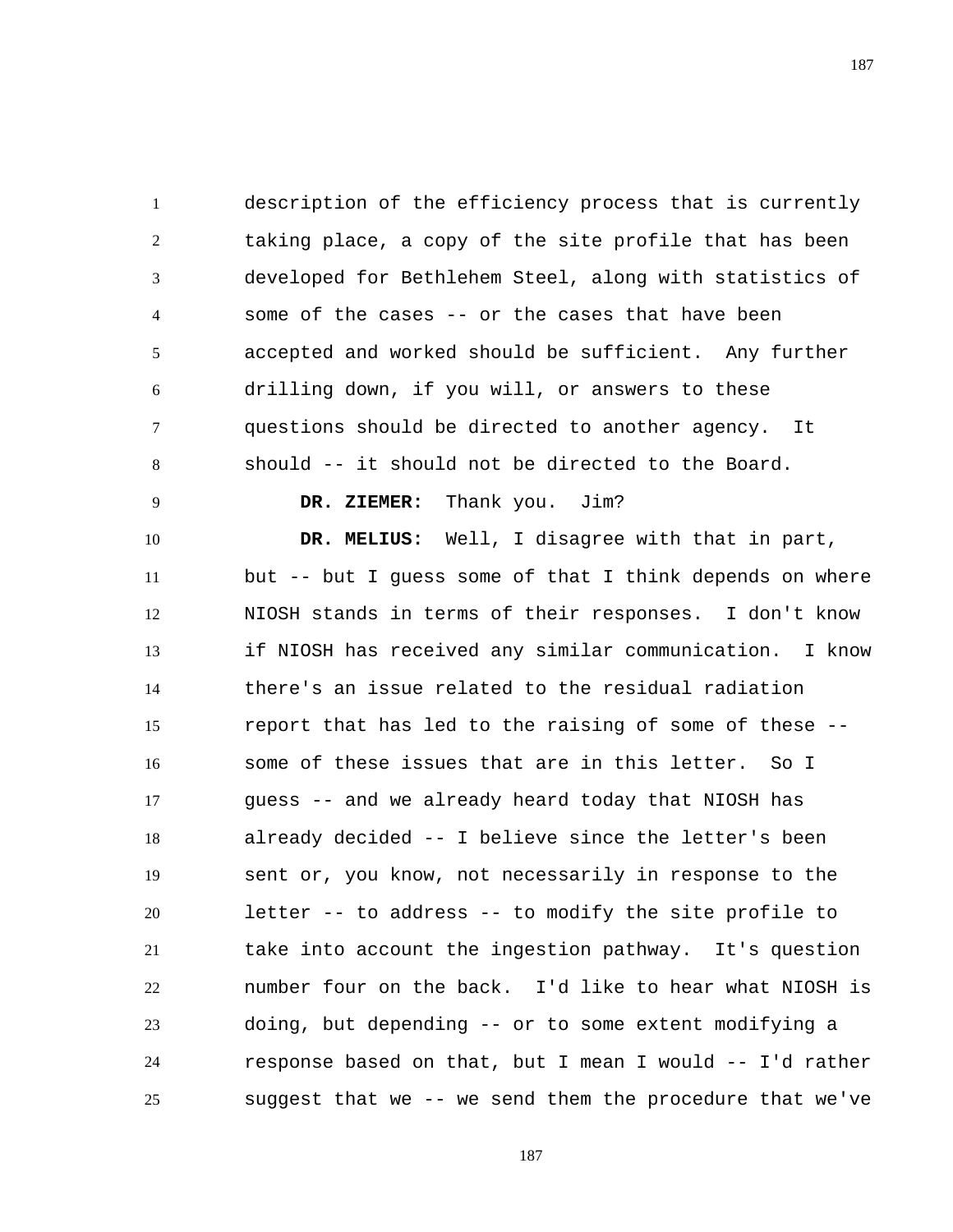1 2 3 4 5 6 7 8 9 10 11 12 13 14 15 16 17 18 19 20 adopted, the general one; that we -- I believe they request for the -- an estimated time frame, which I think is -- we might be ab-- we should be able to provide them, at least within some -- though, and then I -- I don't think we can predict specifically whether all these questions will be answered doing that, but I don't think we can rule it out, either. And I think some general statement that, you know, we believe that many of the -- these issues will be addressed in the review, but until the contractor gets ready to do it and is doing the review and, you know, and we have our response, we -- we're not saying that these will be specifically addressed. So I guess what I'm suggesting is -- is, you know, to be responsive, but without necessarily saying that we will specifically address all -- all these issues. I mean I -- 'cause I don't think I can predict at this time whether we would or wouldn't answer these questions -- whether -- whether or not answering these questions is an appropriate part of - of the review.

21 22 23 24 25  **DR. ZIEMER:** Yes, and the review might very well answer some of these questions, and my concern is a process one, really -- a priori to have an outside group, whoever the group may be, to come in and say here's the questions that you need to address for this

188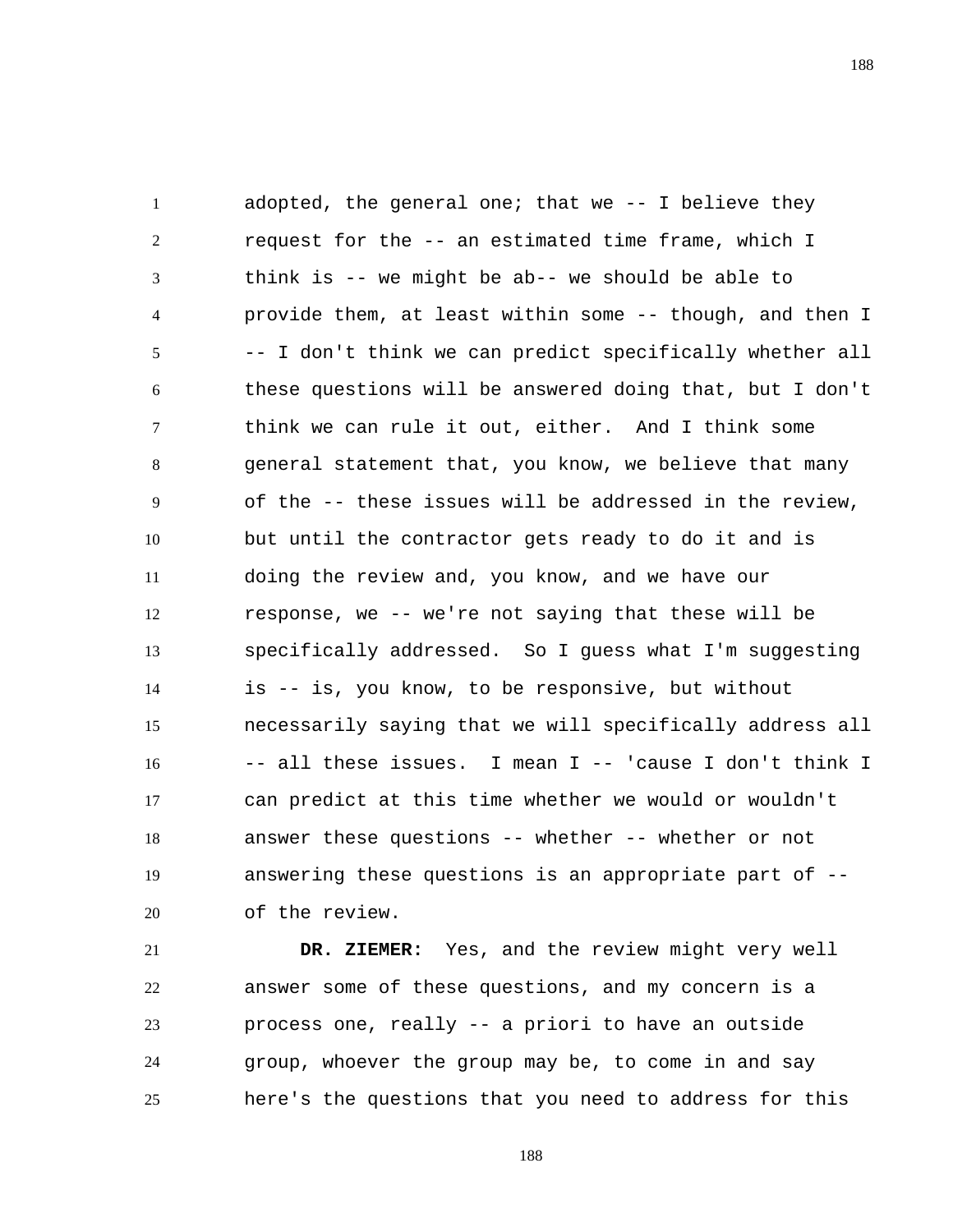189

1 2 3 audit. That is a concern in terms of the credibility of what we do, would -- it makes audits subject to whoever's got the game in town.

Okay, Roy DeHart.

5 6 7 8 9 10 11 12 13  **DR. DEHART:** My question is one -- I suppose it's political, but it's the question, for whom do we work? This is a Presidential Advisory Committee, I understand. And if that's so, now we have Congress -- members of Congress giving us direction. Next do we receive the Tennessee delegation's letters of query? We could be very distracted if -- if that were to go -- go forward. I think we need to make sure, legally and politically, where we belong in the way we answer that letter.

14

4

 **DR. ZIEMER:** Thank you. Wanda?

15 16 17 18 19 20 21 22 23  **MS. MUNN:** Further, I believe our response to that letter needs to state precisely what Dr. DeHart has said, that we are responsible to the Administration and that we will of course consider the questions that have been raised here in our interactions with the agencies that are doing the work. But it's a serious mistake, I think, for us to establish a precedent of responding to itemized requests for information and process to anyone outside the authorities that have appointed us.

24 25  **DR. ZIEMER:** Thank you. And Jim?  **DR. MELIUS:** I just -- I believe this is true for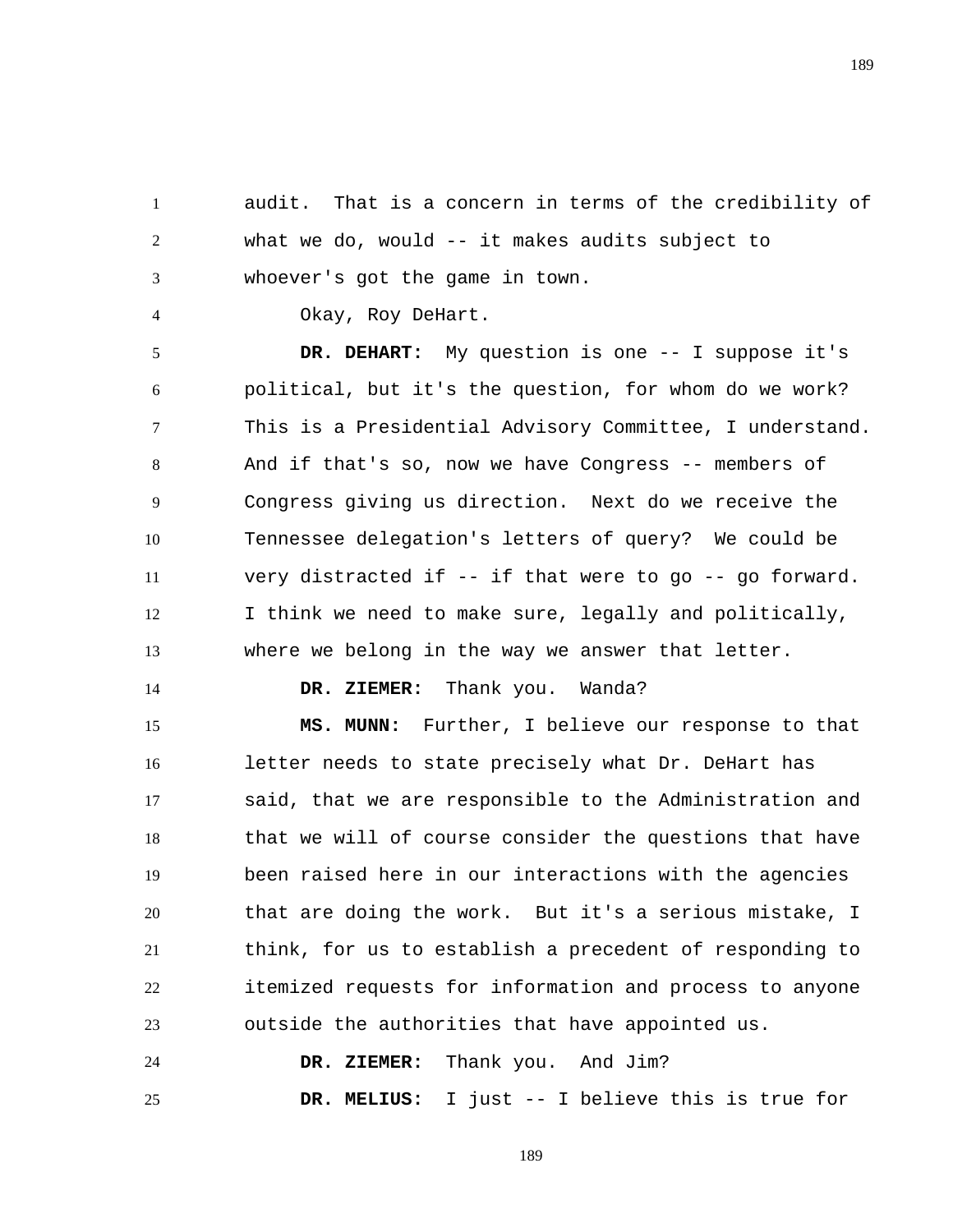1 2 3 4 5 the record is that -- that we are not respond-- we chose Bethlehem Steel for other reasons for a review of the site profile, so we're not responding to -- to a request from, you know, Congress or some outside group to review.

 **DR. ZIEMER:** No.

7 8  **DR. MELIUS:** So it's -- that -- that's not the issue.

9

6

 **DR. ZIEMER:** No.

10 11 12 13 14 15 16 17 18 19 20 21 22 23 24 25  **DR. MELIUS:** I think the issue of the -- the question's -- there. I think, for the political context -- and Larry can comment on this more -- these Congressmen and Congresswomen are extremely upset and - about a problem with a posting of the residual radiation report on the NIOSH web site that had some dates wrong on it and have been extremely critical, have done a press release to -- saying how NIOSH has little credibility -- scientific credibility because of this - this inadvertent error, and I don't understand all the details of it or whatever. But I think there is -- is an issue that -- you know, I think being responsive may actually be more helpful in this situation, within -- in a political sense, and helpful for NIOSH in -- in its - long as it's done within what our role is. I also don't think we want to -- believe we want to put NIOSH in the

190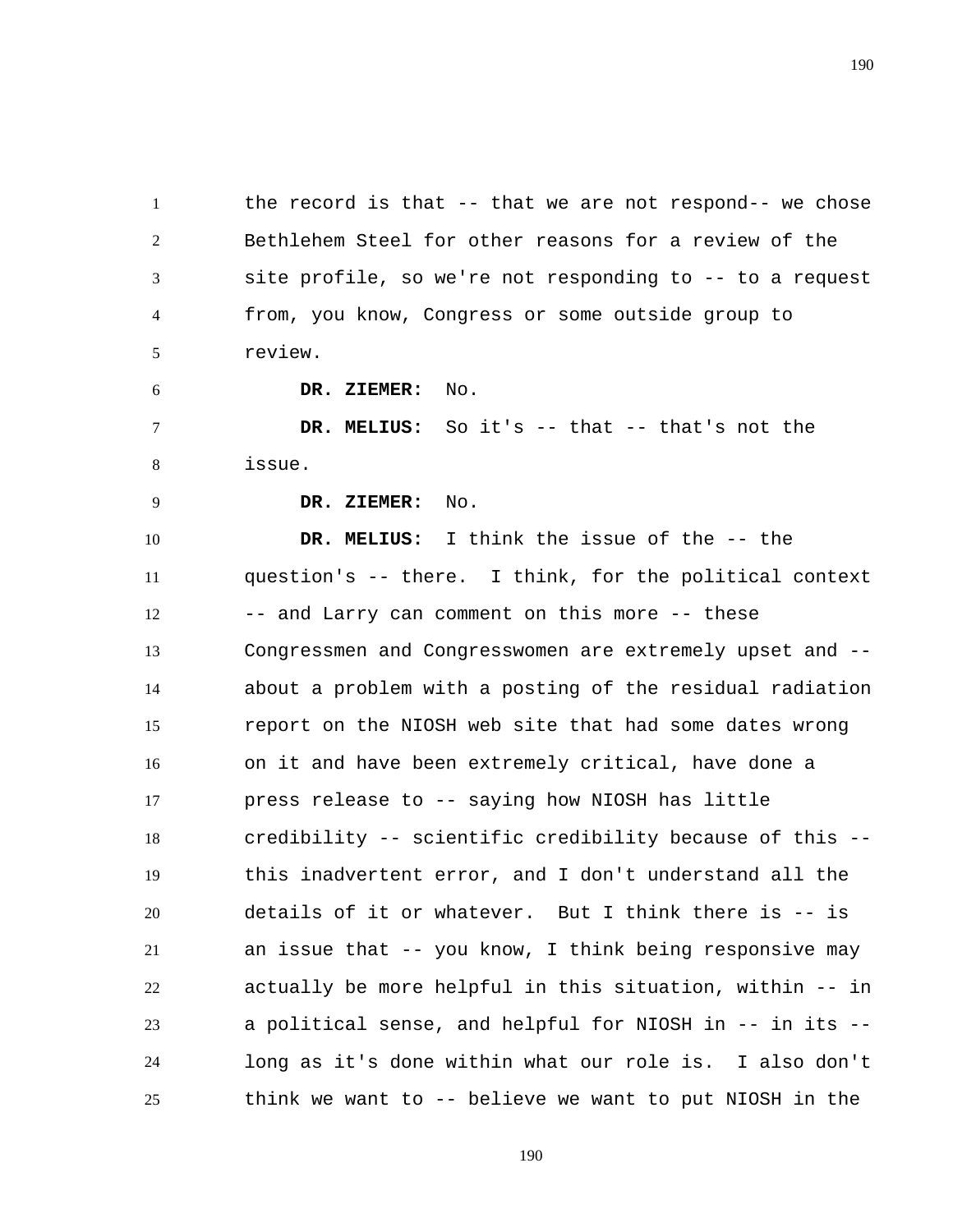1 2 position of telling us not to be -- not to be --

3 4 5 6 7 8 9 10 11  **DR. ZIEMER:** Larry, did you have a comment?  **MR. ELLIOTT:** Just for clarification, and out of due respect, Dr. Melius, this -- the first letter came to us before the issue with the residual report surfaced, so I don't know how much correlation there really is between these series of letters, their concern expressed therein, and the residual rad report with regard to the clerical error that appeared on Bethlehem Steel.

12 13 14 15 16 17 18 19 20 21 22 23 24 25 And just so that everybody understands what happened with that particular report, there was a cutand-paste error that occurred in moving a section of text from one site description to another site, and Bethlehem Steel was one of those sites. So -- and inadvertently that never got caught in the review processes that we had and it got sent out. And then two weeks after we delivered it to Congress, Dr. Neton identified the error as he was preparing to interact with some New York constituents -- claimants -- and we took immediate steps to identify how the error occurred, did the research again to determine what the source documentation supported as far as a determination on Bethlehem Steel, and further examination of the

respond, that we're not going to do this.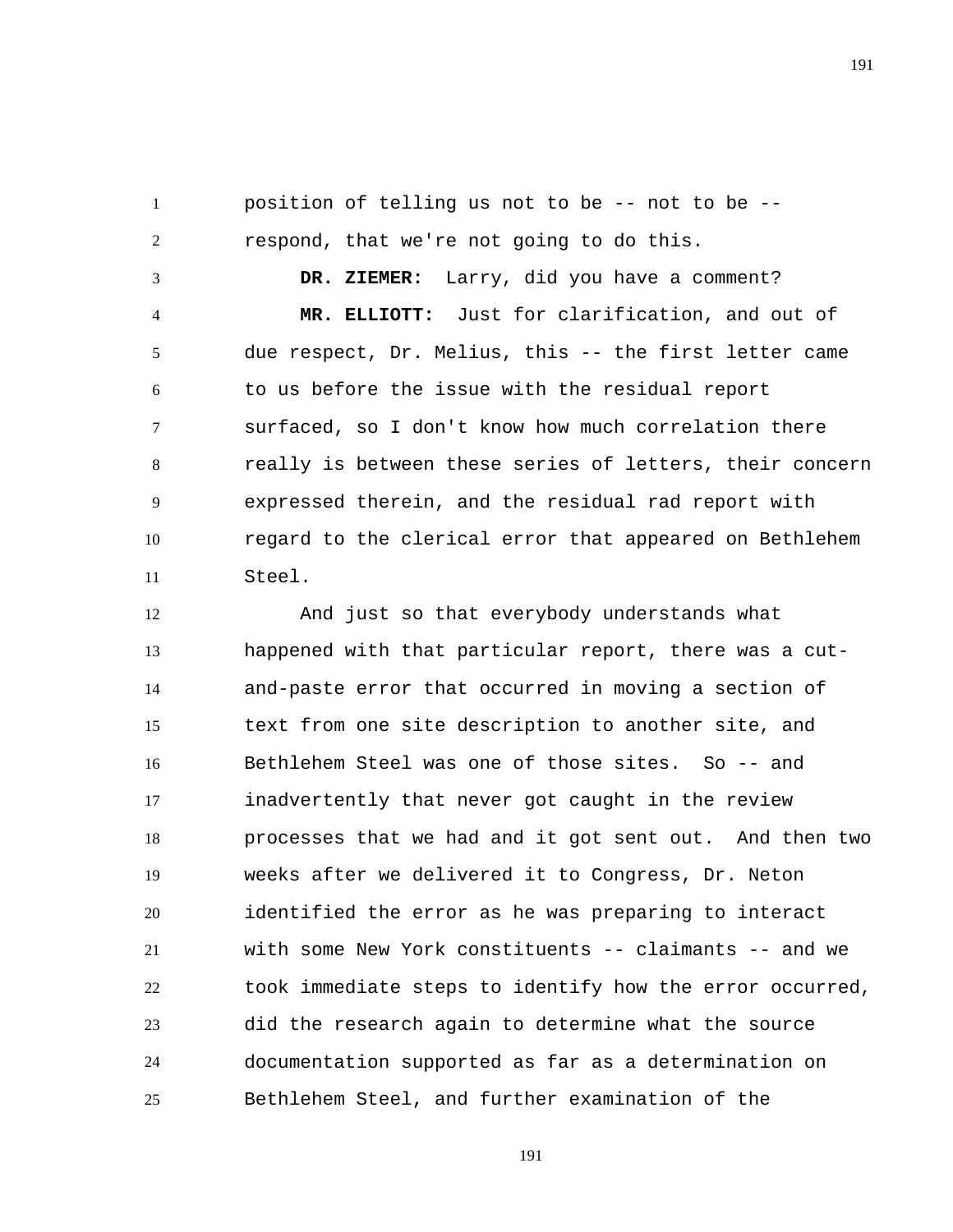1 2 3 remainder of the report to determine whether any other clerical errors had also been incorporated into that draft.

4 5 6 7 8 9 10 11 We are now -- completed all of that, reported back to the Congressional leadership delegation there that had the concerns on this, and are preparing a full revised report to correct this -- this error. So -- but I -- you know, I don't -- I don't know if there's a connection or not, but I just offer that for clarity. I don't offer it for any judgment from my -- my own perspective here.

12 13 14 15 16 17 18 19 20  **DR. MELIUS:** And again for clarity and not to -- I think the other thing to understand what happened is that Quinn and Slaughter offered legislation based on some of the information that was on the posted report and so were, to some extent, embarrassed by the fact that they had introduced this legislation and -- and based -- you know, based on the report, so I think that's some of the -- some of what's happening and -- in this context.

21

## **DR. ZIEMER:** Tony?

22 23 24 25  **DR. ANDRADE:** Since everybody's clarifying their statements, then I'll clarify mine. I did not mean to imply that we should not be responsive. The Board should respond to the letter, state our responsibilities

192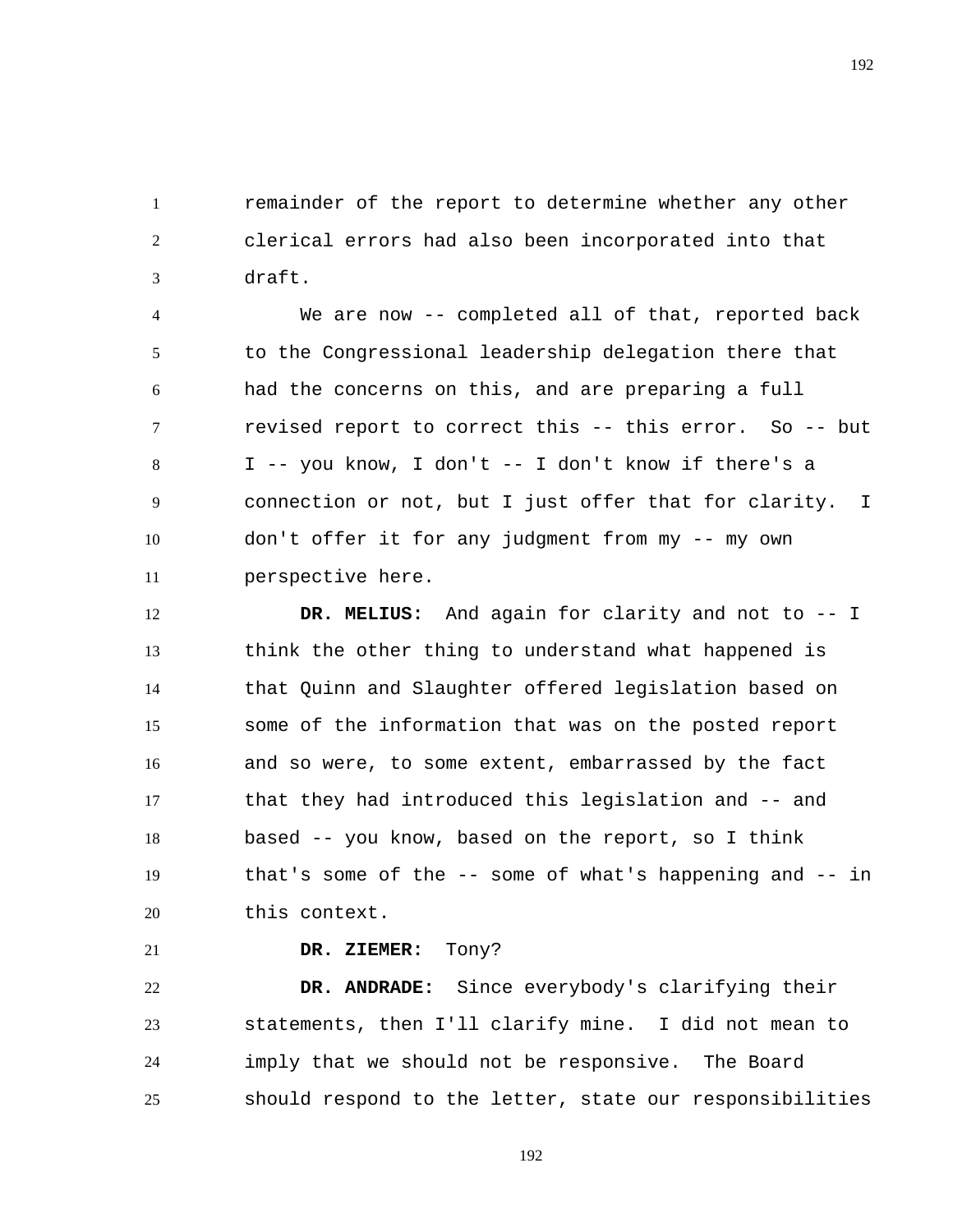1 2 3 4 5 -- state our roles and our responsibilities, and -- but it -- it's really up to the Board as to how much information should be provided. I suggested that we send along generic documents that are being used at - now, and statistics about what their concerns might be.

6 7 8 9 10 However, answering that last list of detailed questions really should be deferred in the letter to the appropriate agency, and that way it makes it clear, this is the way we do business. And that appropriate agency is probably NIOSH.

11 12 13 14 15 16 17 18 19 20 21 22 23 24 25  **DR. ZIEMER:** The original letter that I sent indicated that I would transmit to NIOSH that list of questions, which indeed I did, and basically sent Tommy Thompson a copy of the letter, as well, with a statement that it seemed to me that the agency was in the best position to answer those specific questions dealing with a site at that time. And this is one possible continued option, to do something like that, or to suggest that - it seemed to me it would still be appropriate to suggest that, in light of our responsibilities which derive out of the -- really out of the White House and the assignment to Health and Human Services -- that we would prefer to have the audit done independently, as its designed, without, you know, specifying specific items that our contractors must use coming from an outside

193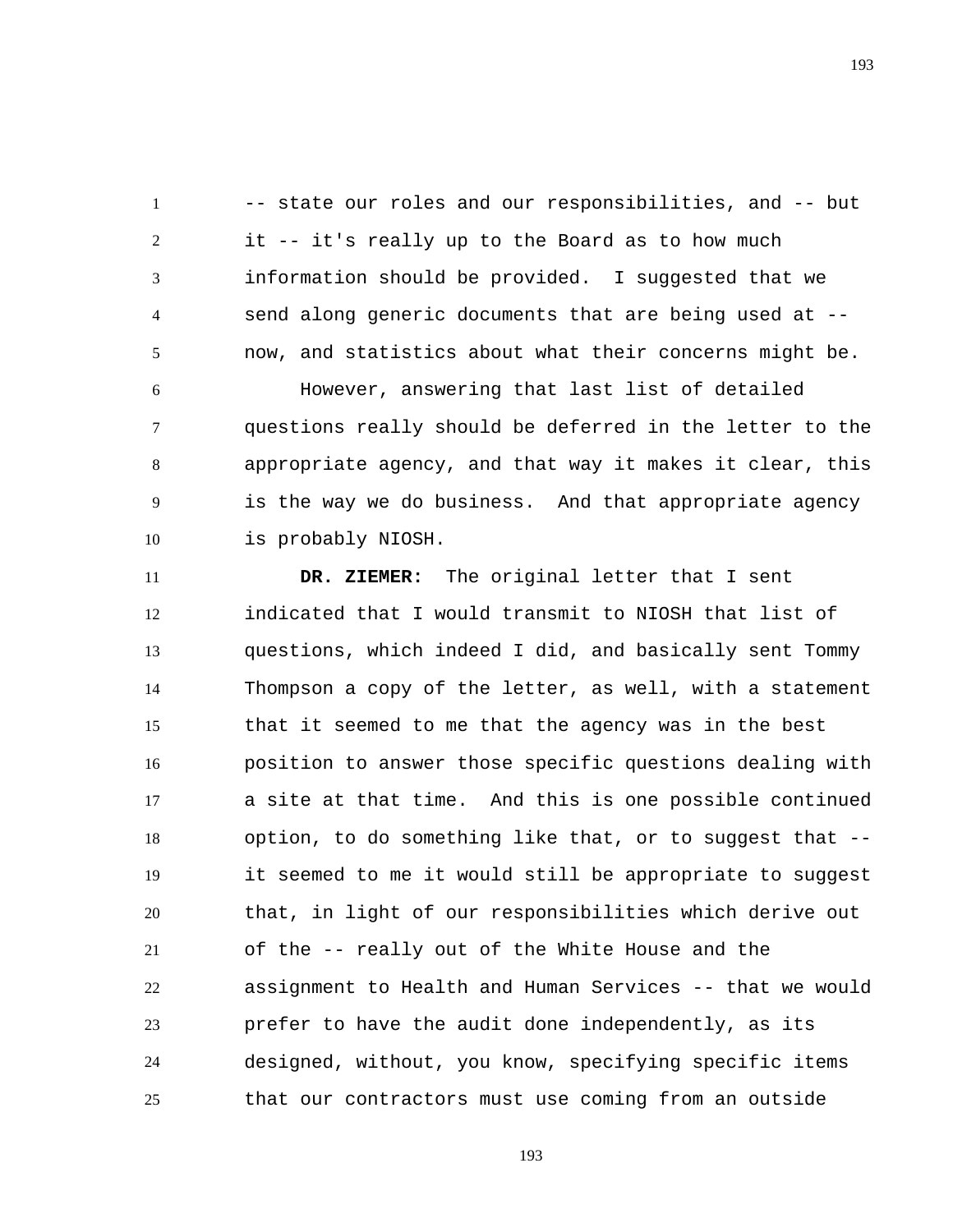1 2 3 4 5 6 group. But that we believe that it's quite likely many of these questions will probably be answered by the audit and that the results of the audit certainly can be made available. They will be -- they're public information. And we could couch it in that way, but - but, you know, there's a lot of nuances here.

7 8 9 10 11 12 13 14 15 We want to be sensitive to those -- to their concerns, and yet  $I$  --  $I$  -- as I indicated before, I have this overriding process concern that I think the integrity of the audit has to be preserved in some way, and -- whether it's from a Congressional group, a special interest group, whatever it might be. Any number of groups can come along and say here's my set of questions for this site; please assure me that you'll ask them.

16 17 18 19 20 21 22 23 24 25  **DR. MELIUS:** Yeah, my only concern about being to recalcitrant about it, whatever, is that -- again, if you're in Congress, you were -- they drafted legislation that gave -- set up this committee that gave it its role to do an independent review, so -- you know, their option to be well, have -- you know, some -- National Academy of Science do this, have -- you know, Government Accounting Office -- I mean there's lot of different things, but they used the -- you know, what's in the current legislation, what's being implemented and --

194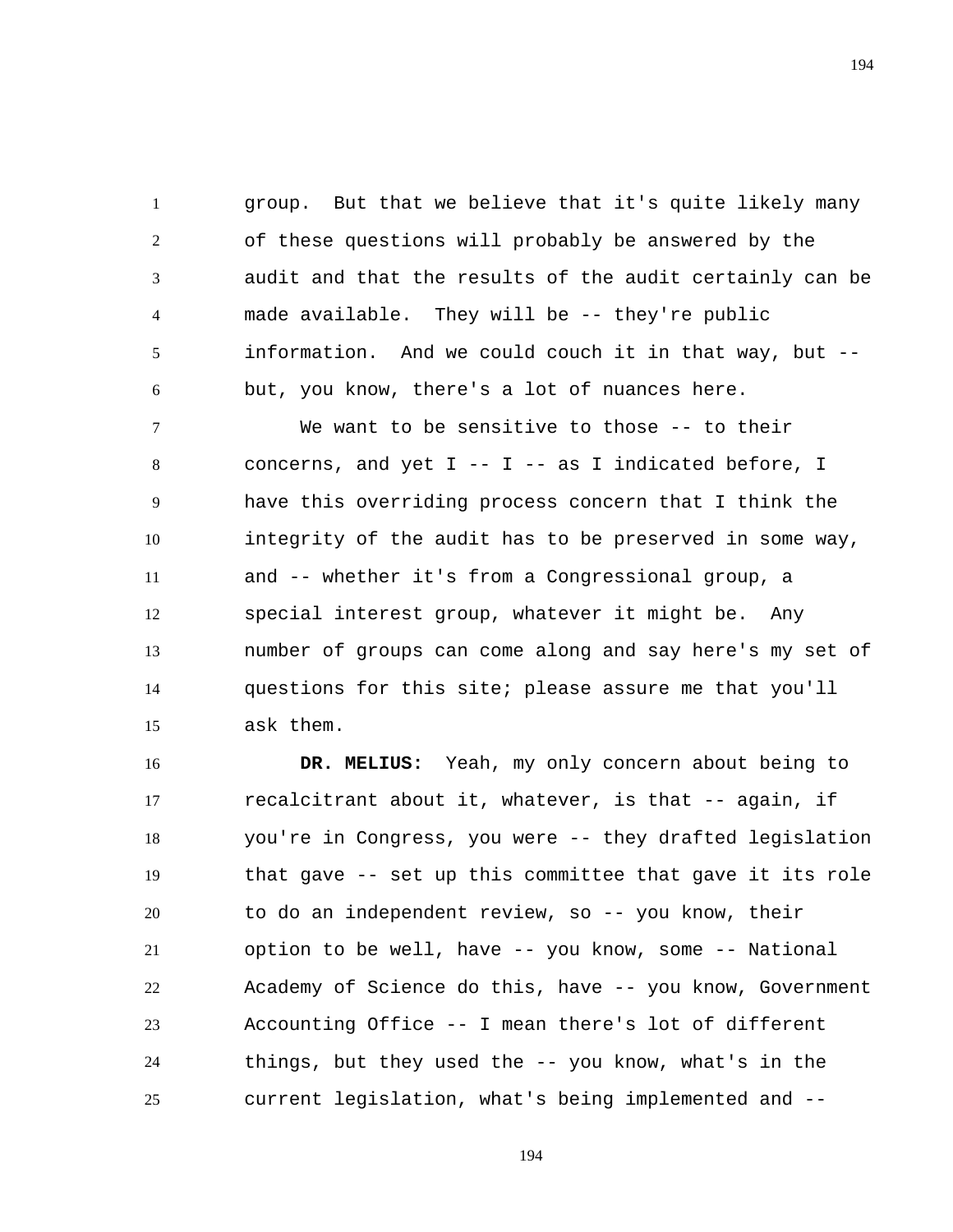|  | DR. ZIEMER: Right, but the key is -- |
|--|--------------------------------------|
|  | DR. MELIUS: $--$ that when $--$      |
|  | DR. ZIEMER: -- independent review.   |

4 5 6 7 8 9 10 11 12 13  **DR. MELIUS:** Right, and -- and I think if we - again, I don't recall in detail the first letter. I think we state that that's, you know, what we're set up to do, that we have the process in place, that we have the general procedure, we have this site scheduled to be done. And then your -- you know, your statement, which I agree with, is that we believe that, you know, most of these questions, or many, will be covered but we, you know -- but we'll do that through the -- the process that's been established.

14 15 16 17 18 19 20 21 22 23  **DR. ZIEMER:** Now does anyone wish to make -- I don't think we can craft the letter today, but I can certainly take the input and craft a response, and I'd certainly be glad to share it with the committee, even before it's sent so you have a look at it. But the general tenure -- tenor of it, following what I'm hearing here. Do you want to make any specific motions that would outline parameters or -- you just -- would you like me just to proceed on that basis? This is certainly open to -- just to proceed? You want to --

24 25  **DR. MELIUS:** I think if you proceed on that basis, you'll be fine. You'll have -- address Tony and I, who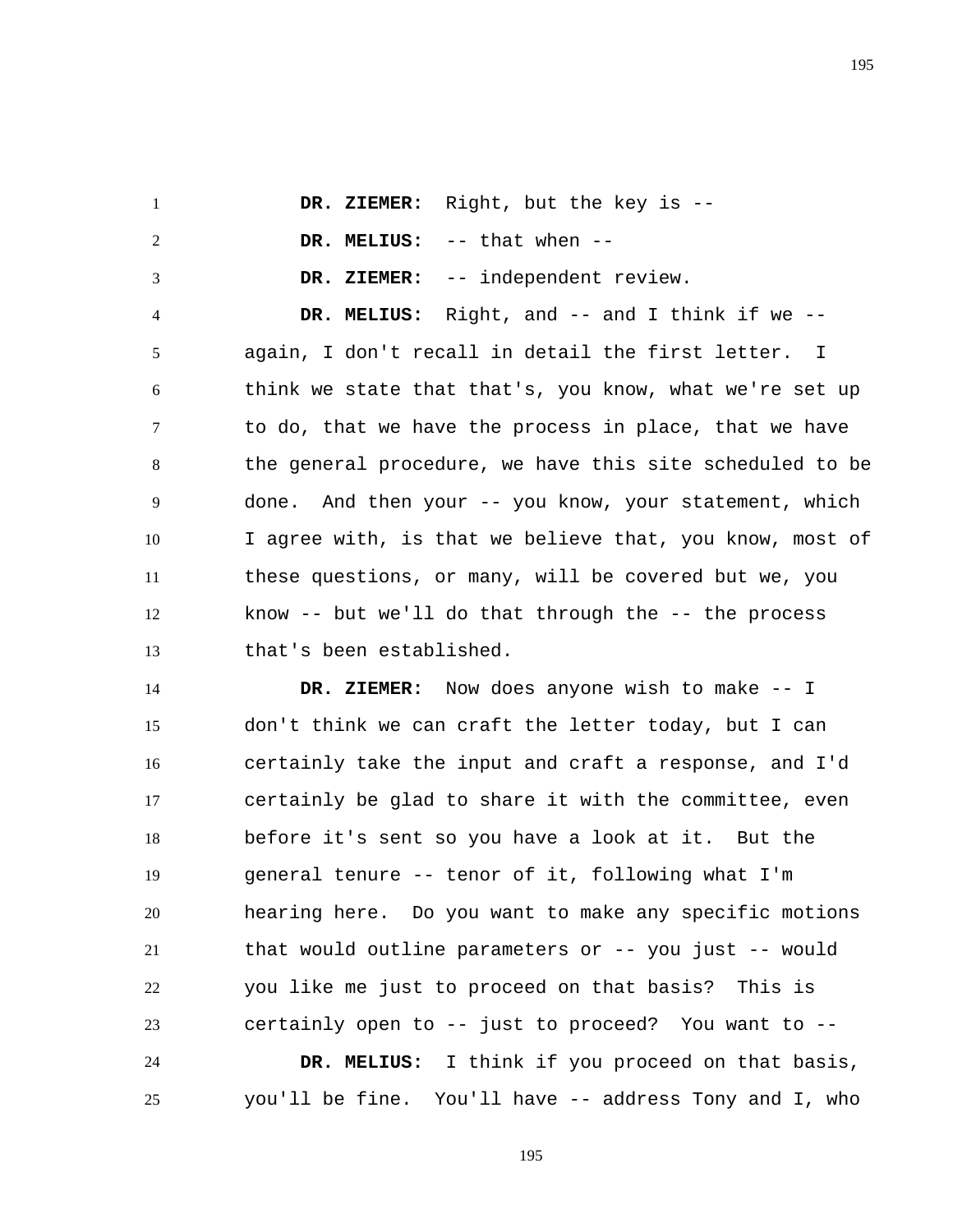came from opposite ends of this letter, and we've got towards the middle --

1

2

3 4 5 6 7 8 9 10 11 12 13 14  **DR. ZIEMER:** I think -- I think you're not so far apart, so I will -- if there's no objection, I will craft a response -- can I do this legally? Can I circulate it to the Board for input before sending it?  **MS. HOMER:** (Off microphone) (Inaudible)  **DR. ZIEMER:** Okay. Does it have to be approved in open forum? It does. We --  **DR. DEHART:** (Off microphone) How did you handle the last letter?  **MS. HOMER:** Unless the Board gives you --  **DR. ZIEMER:** The Board gave me authority to send the last letter, just instructed me to let -- let them

15 know that we had chosen Bethlehem Steel.

16 17  **MS. HOMER:** As long as they specifically give you the authority to do that.

18 19  **DR. ZIEMER:** Okay, I'd like a motion then. Oh, Wanda, you have a comment first?

20 21 22 23  **MS. MUNN:** I would like to move that our Chair be given the authority to draft the letter, submit it to us for our -- our scrutiny and then be authorized to send it on our behalf.

24  **MR. PRESLEY:** Second.

25  **DR. ZIEMER:** With the understanding that the letter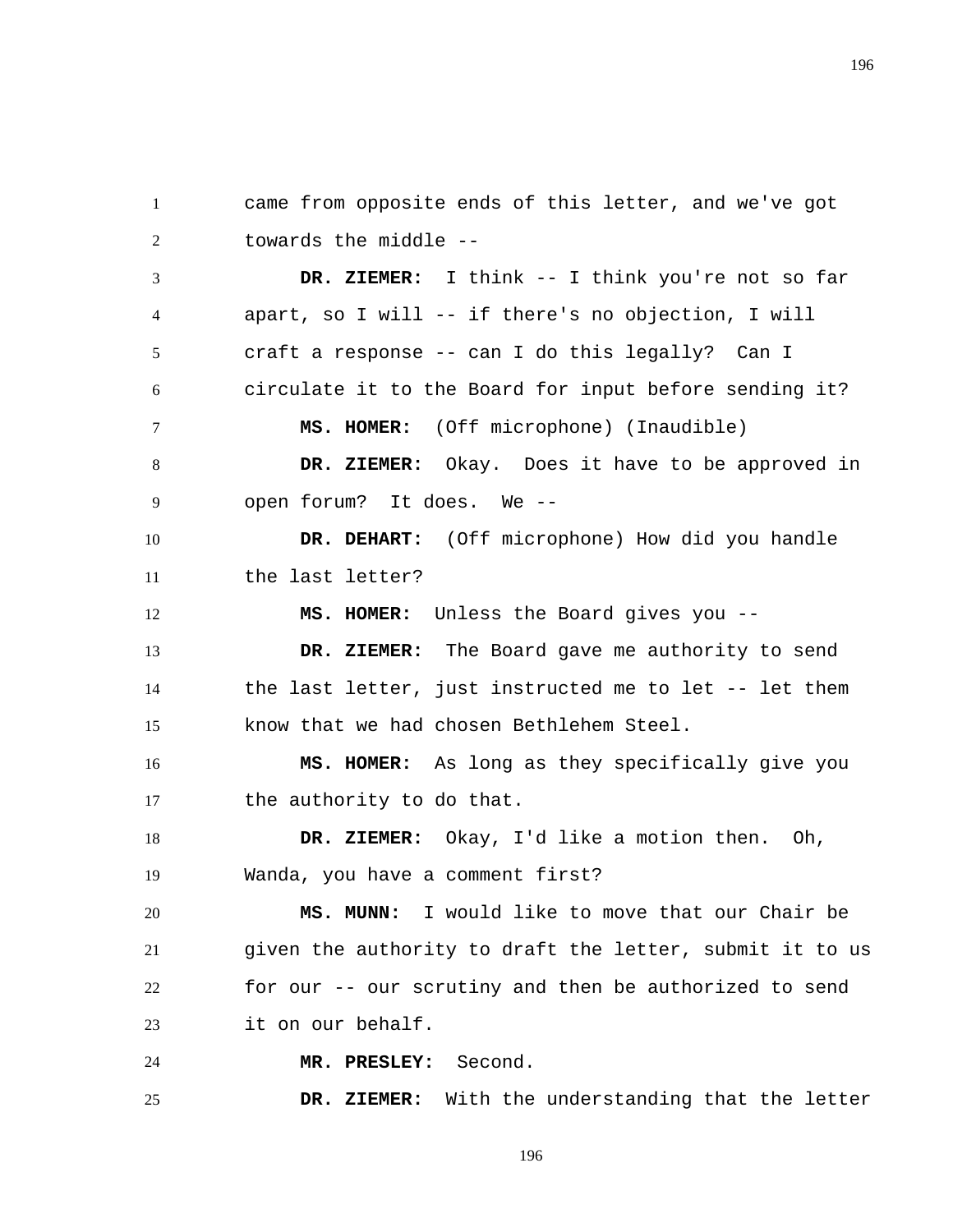would be crafted, taking into consideration the comments that have been made here in our discussion.  **MS. MUNN:** Yes.  **DR. ZIEMER:** Thank you. All in favor say aye. (Affirmative responses)  **DR. ZIEMER:** All opposed, no? (No responses)  **DR. ZIEMER:** And abstentions? (No responses)  **DR. ZIEMER:** No? Okay. Thank you very much and we'll proceed on that basis.  **MR. ELLIOTT:** I will have to make sure that - there's one question we have here that I don't think has been clearly answered yet, in my mind, and that is can you distribute -- even given the authority, can you distribute a draft like this and get a Board decision out of that process.  **DR. ZIEMER:** That's what I was asking.  **MR. ELLIOTT:** So we may -- we're going to ask you

1

2

3

4

5

6

7

8

9

10

11

12

13

14

15

16

17

18

19

20 21 to work closely with us on this and OGC will have to weigh in on this, I think.

22 23 24 25  **DR. MELIUS:** Could you clarify that? I don't --  **DR. ZIEMER:** He's saying that can -- if there's a final letter -- even though you've authorized me to send it, can we, without having it available in the public

197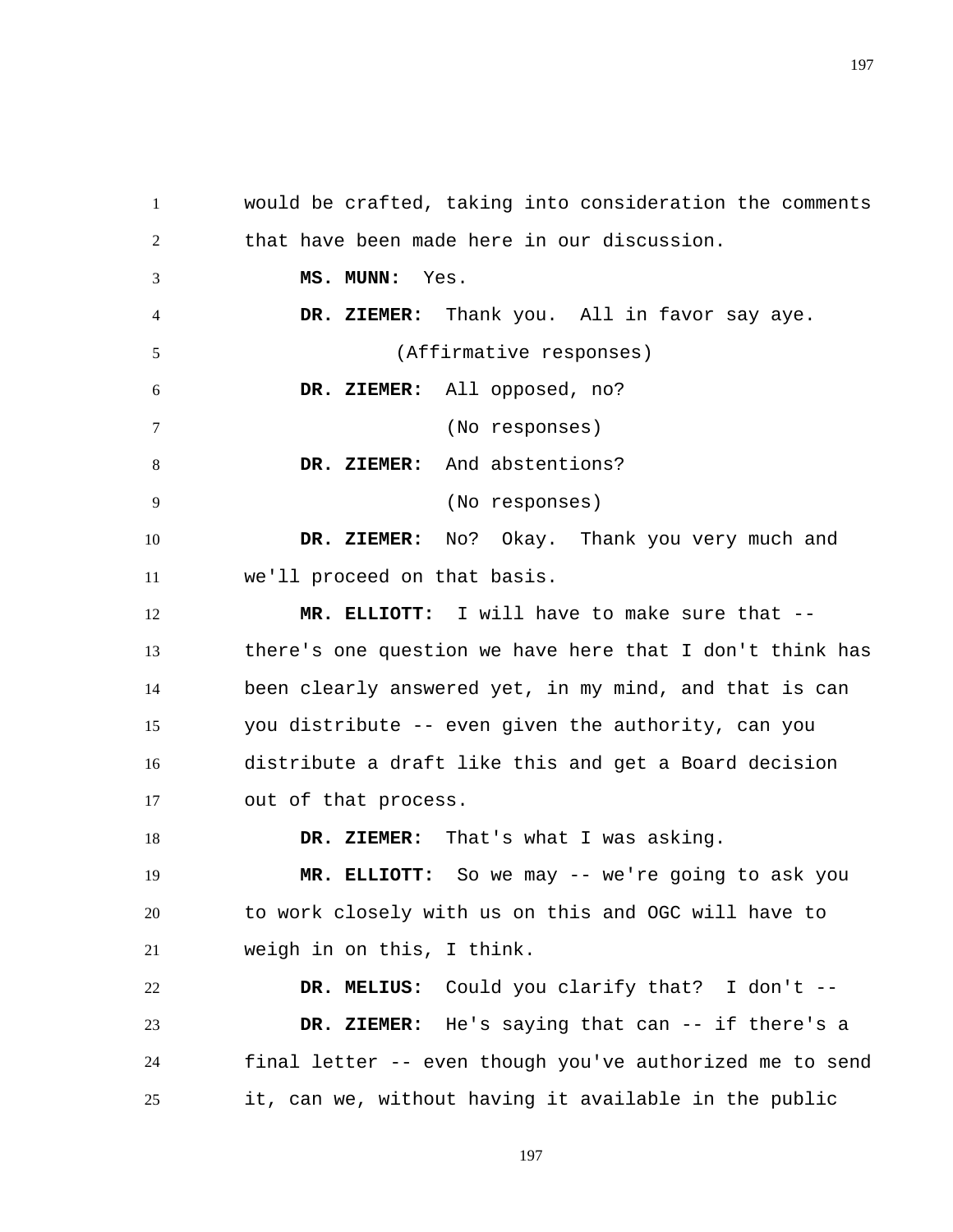1 2 3 4 5 6 7 8 9 10 11 12 13 14 15 16 17 18 19 20 21 22 forum first, finally send this letter, I think is --  **MR. ELLIOTT:** Yes, yes, that's -- authorizing the Chair to do something is not the problem. It's -- we want to make sure that the process that the Chair uses then in carrying out that authorization is appropriate under FACA. In other words, the particular piece I'm concerned about is sharing this draft and then all of a sudden it become a decision. Can we make that -- can you make that happen.  **DR. ZIEMER:** Yeah, and you'll have to advise me --  **DR. MELIUS:** But I think we assume that -- I guess operate under -- that Paul -- the Chair will send the letter --  **DR. ZIEMER:** If the --  **DR. MELIUS:** -- in drafting it, do that in accordance with --  **DR. ZIEMER:** Right, if -- if they say legally we've got to do an additional step, which is to bring it back to open committee, then we'll do that. It delays sending the letter. It might even be done at -- in - well, we could do it with a teleconference, but that's not easy to do, either. We'll have to find out.

23 24 25  **DR. MELIUS:** I just -- again, this isn't a legal opinion, but I've been on many, many FACA advisory committees. I've never heard where the chairman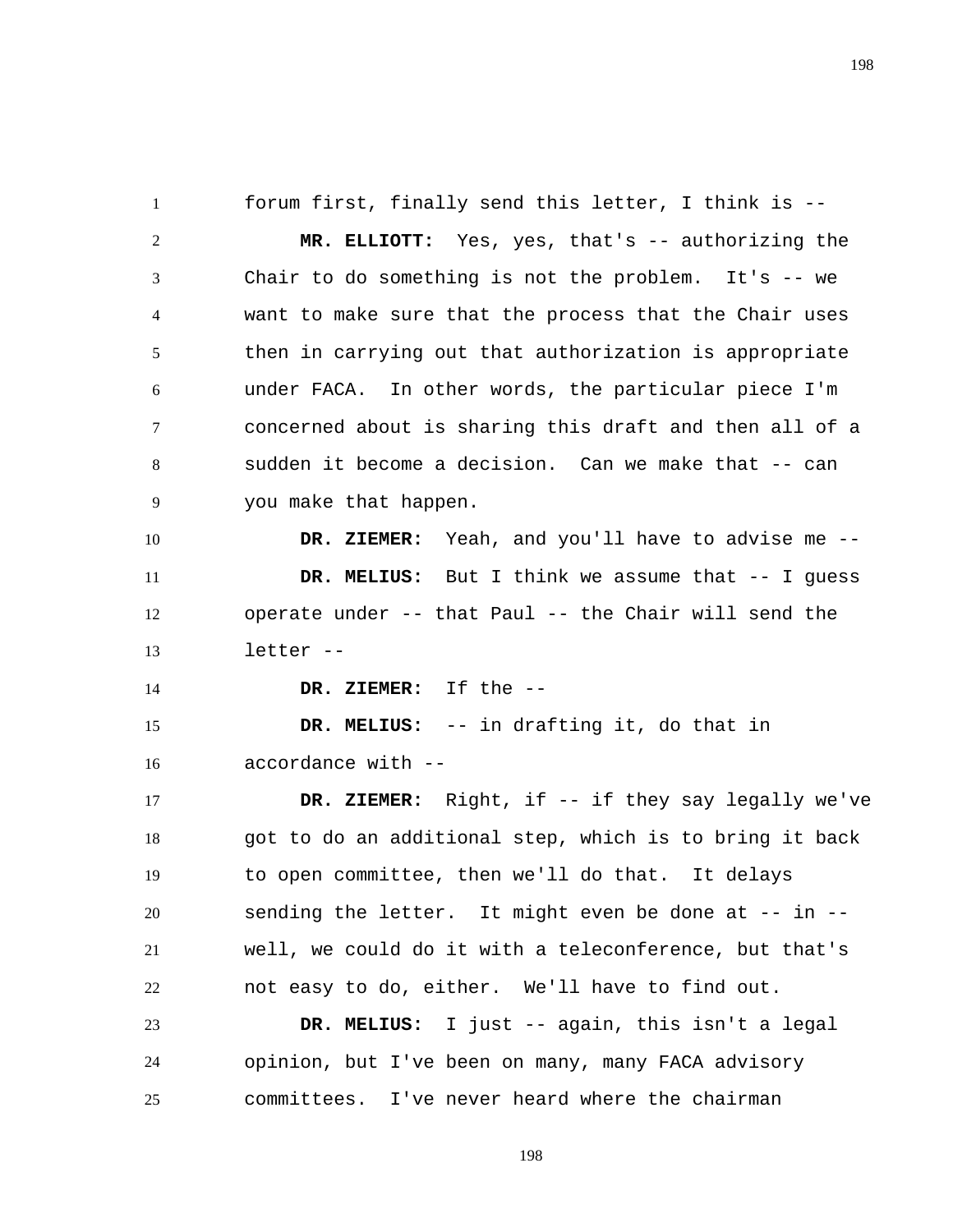1

2

3

4

5

couldn't be authorized to send a letter on --

 **MR. ELLIOTT:** That's not the issue. The issue is not authorization to send a letter. The issue is how you develop the final letter, can you do that in a --

 **DR. ZIEMER:** It's a process.

6 7 8 9  **MR. ELLIOTT:** -- in the dark or do you do it in the light, and under this authorization, we've got to check with FACA to make sure that we don't  $-$ - we don't violate that.

10 11 12  **DR. ZIEMER:** I'm looking -- I'm looking to see whether we have additional action items before we look at calendars -- oh, we do. We have a major action item.

13 14 15 16 17 18 19 20 21 22 23 24 25 You have in your booklet subcommittee discussion documents. At the last meeting we -- we had assigned a workgroup to prepare a proposed charter for a subcommittee. And you recall under the FACA rules, a subcommittee has to be duly established with a - basically a charter or a statement of responsibilities. It is an ongoing subset of the main committee. Its meetings have to be announced in the *Federal Register*. It has to meet in open forum. It would -- it just entails a smaller group of the total committee. It may or may not be authorized to actually make final decisions, depending on what -- what level of authority it is given by the main committee to act on its behalf.

199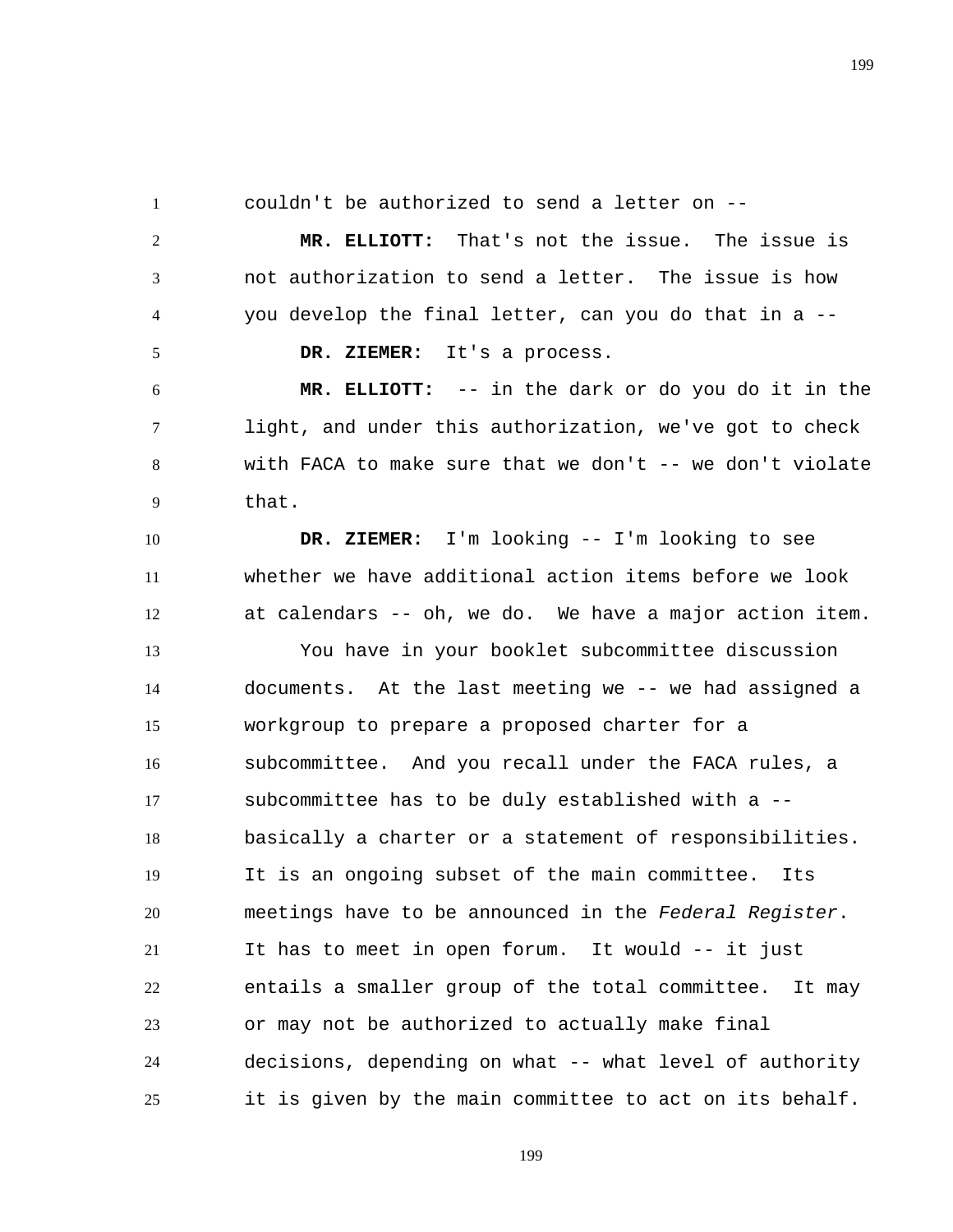1 2 3 4 5 6 7 8 9 10 11 12 13 14 15 16 So Mark and Tony and I have collaborated since the last meeting to develop a proposed structure for this subcommittee, with a list of responsibilities or charges. And so -- and attached to that we have a separate page which is called issues for discussion, some items that the Board may wish to consider as you think about setting up this subcommittee. And the function of the subcommittee basically is described in terms of that -- the list of charges, that this is a subcommittee that will be -- our dose reconstruction/site profile review committee that would be involved in the ongoing basically dose reconstruction review process, determining perhaps which -- which cases would be reviewed and identifying which Board members might be assigned to groups of cases to -- to review them prior to Board meetings.

17 18 19 20 21 22 This subcommittee is -- as it's proposed would have four members and would have also a non-voting government representative. So you see the structure as proposed. Let's see, I guess, Mark, I'll just ask you to move the -- the draft of the subcommittee structure and charges, and then we'll discuss it.

23 24 25  **MR. GRIFFON:** I make a motion to adopt the subcommittee charter and charges outlined in this draft document.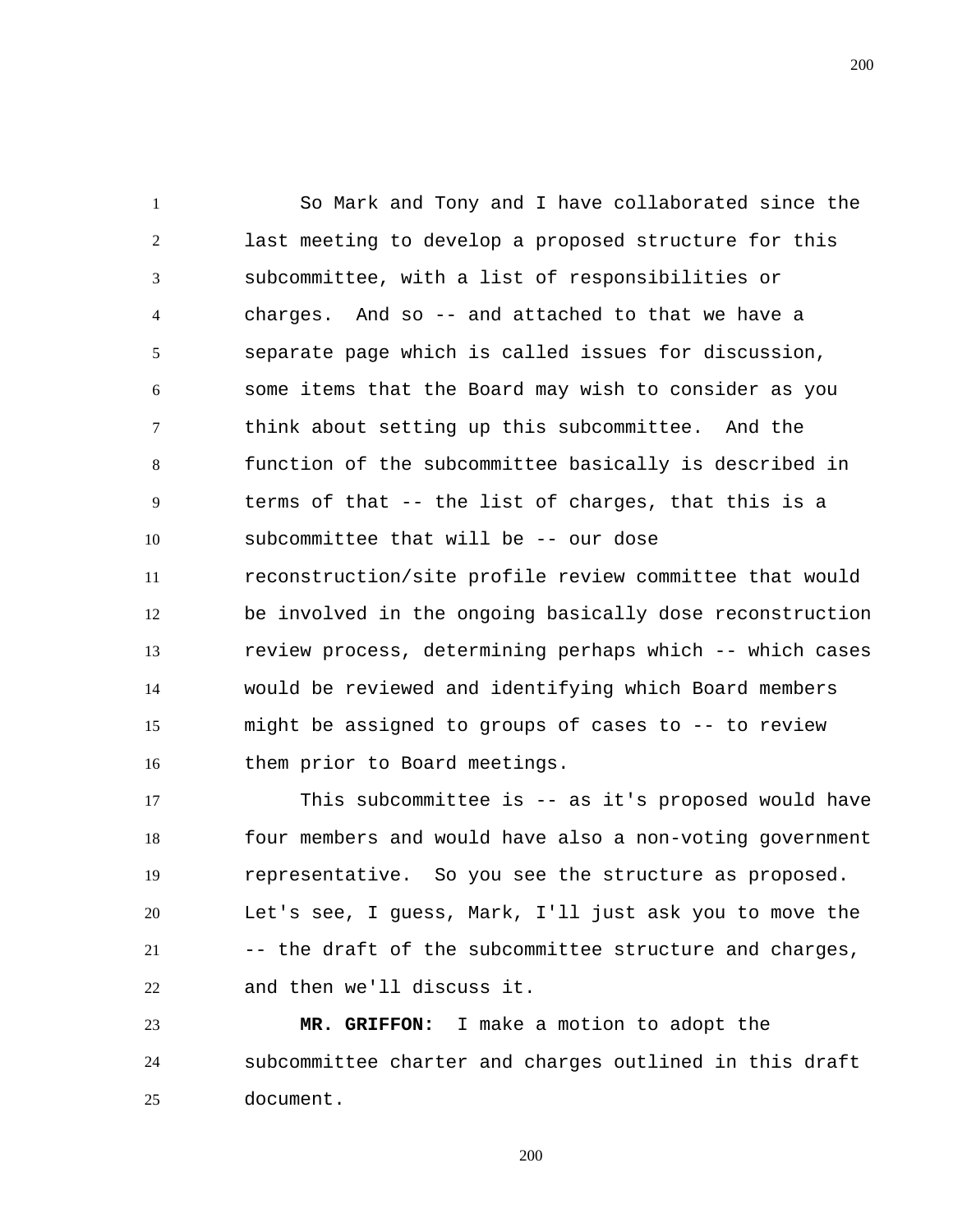1

2

 **DR. ZIEMER:** Second?

 **DR. ANDRADE:** (Off microphone) Second.

3 4  **DR. ZIEMER:** Thank you. Moved by Griffon, seconded by Andrade.

5 6 7 8 9 10 Let's start with structure. Our thought was four individuals is probably about the right number. There's no magic number, but it's about a third of the Board. We need to have a Federal official involved. If -- if there are any who believe it should be a different number, then this would be the time to bring that up.

11 12 13 14 15 16 17 18 19 20 21 22 23 24 25 We have an estimate of the number of meeting times per year, but this does not mandate that. It's strictly there to give an idea that this committee might have to meet on a monthly basis, keeping in mind that these would be announced meetings. They would be open to the public. There might be cases, if it involved such things -- things similar to the cost estimate issues that we have with the contractor where you're required to meet in closed session, but otherwise it would be open-meeting situation. And all the actions of the subcommittee report back to the Board for consideration and whatever action's needed. In some cases the Board would have to take final action, in other cases they might authorize the committee to take the action, but it still would be reported back.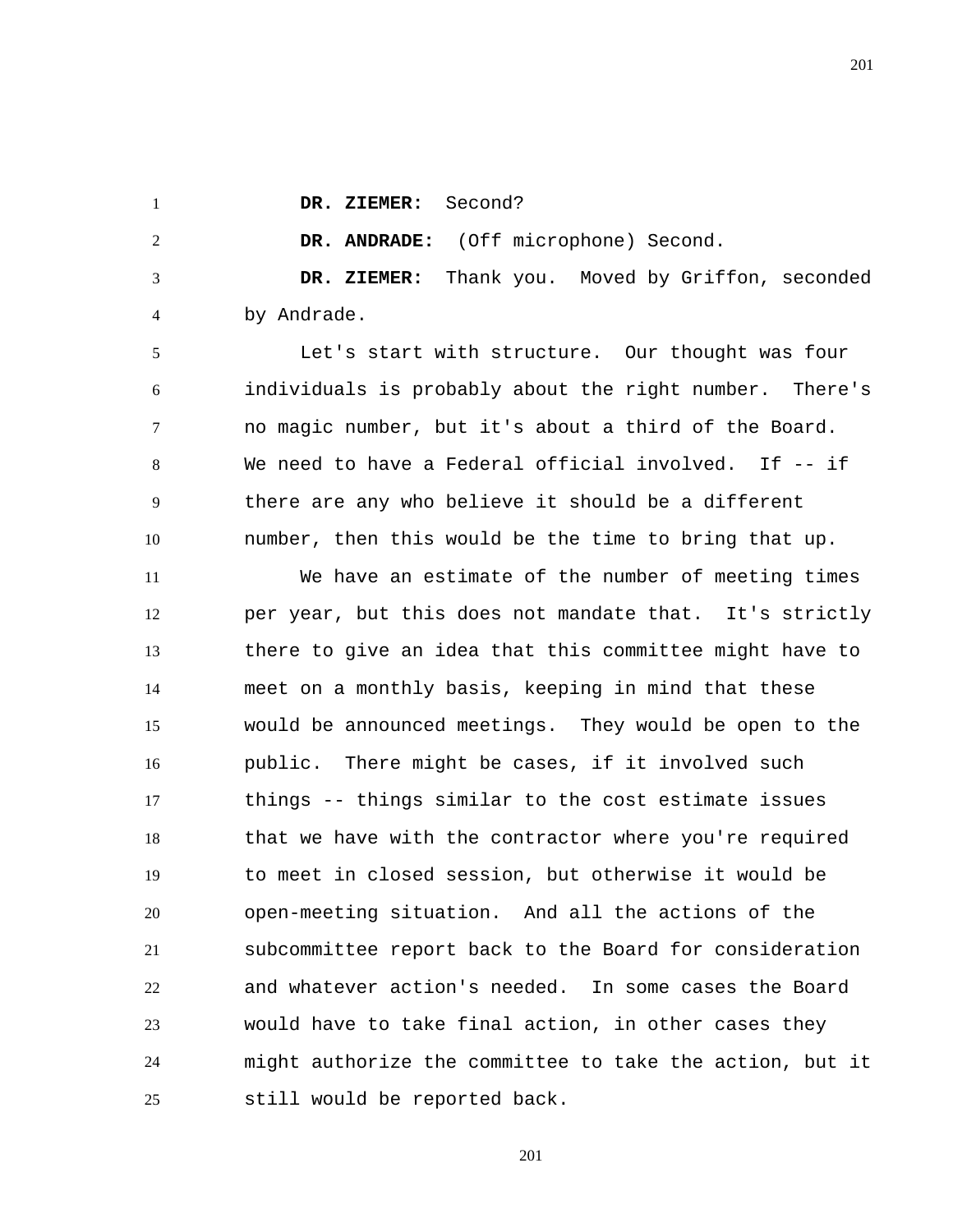1 2 Cori has some additional input for us on the legalities here.

3 4 5 6 7  **MS. HOMER:** If I could, I'd like to suggest -- on line two you have identified that the subcommittee will consist of a minimum of a chair plus three members of the Board. I'd like to suggest something about balance or expertise covered.

8 9 10  **DR. ZIEMER:** Right. We talked about whether to put this in or not. We certainly want to have some degree of balance.

 **DR. MELIUS:** (Off microphone) Why?

12 13 14  **MS. HOMER:** Because we're required to. Balance is absolutely essential for all -- balance is essential for all areas of expertise or interest to be covered.

15 16 17 18  **DR. ZIEMER:** So we should reflect that in the...  **DR. MELIUS:** But -- but -- can I ask -- can that just be a specific statement there rather than trying to designate specific numbers? The one draft had --

 **MS. HOMER:** Certainly.

20  **DR. MELIUS:** Huh?

11

19

21 22 23 24 25  **MS. HOMER:** Certainly it can be. It's entirely up to the Board whether you want to specifically identify particular expertise or if you just want to strive for balance. With four members, I'm not sure if every area of expertise you're looking for can be covered, but

202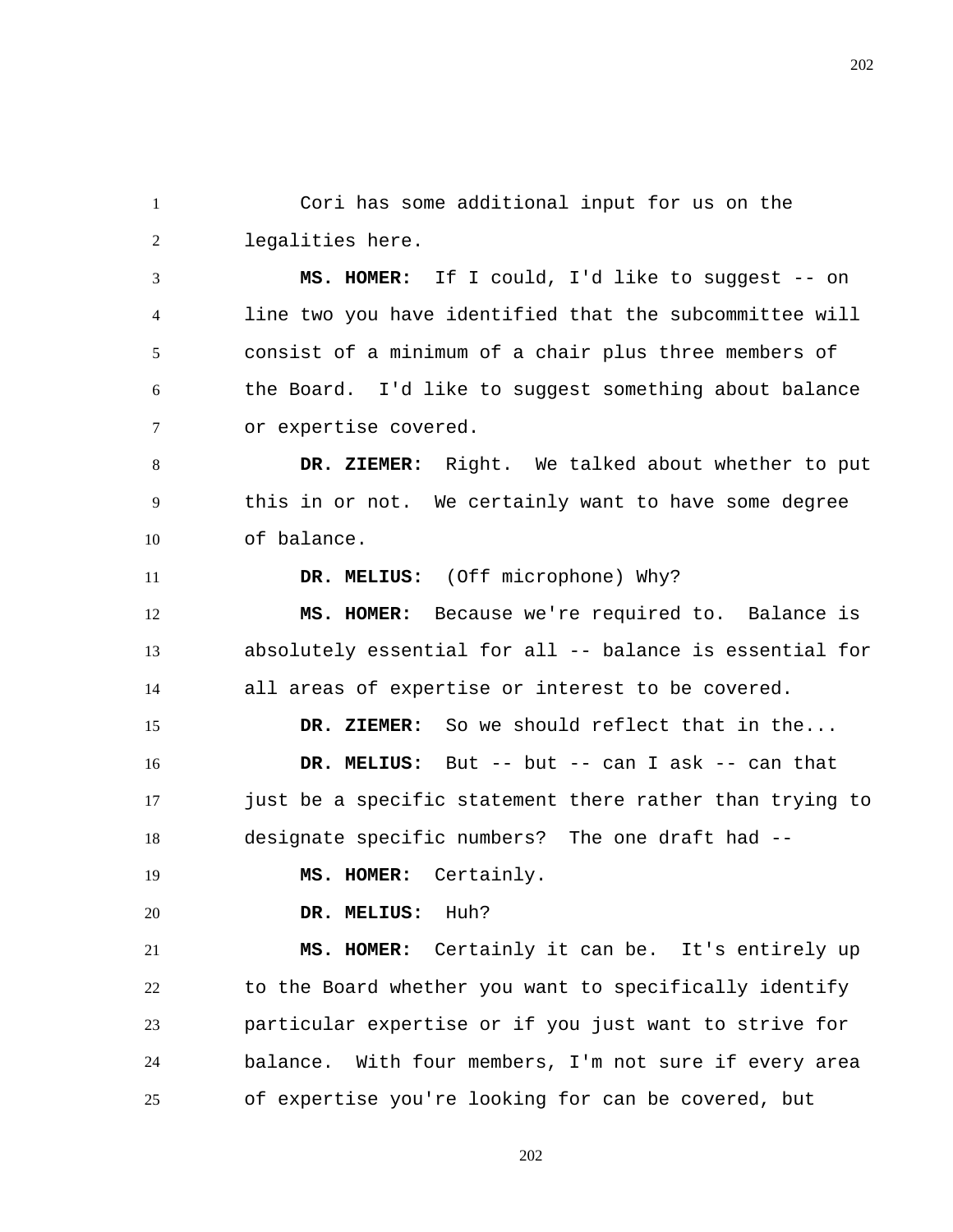1 2 you're going to want to strive for some level of balance, if you can.

3 4 5 6  **MR. GRIFFON:** We actually edited that out in this process because we didn't want to restrict ourselves the other way. You know, we still -- we are looking for balance on the -- on the subcommittee.

7 8 9  **DR. ZIEMER:** I think we probably have to add back a sentences -- a sentence that simply said the membership shall reflect an appropriate balance --

 **MS. HOMER:** Uh-huh.

10

11 12  **DR. ZIEMER:** -- of -- an appropriate balance of Board perspectives?

13 14  **MS. HOMER:** Absolutely, that's fine. That sounds wonderful.

15 16  **DR. ZIEMER:** Thank you. Okay, anything else on structure?

17 (No responses)

18 19 20 21 22 23 24 25  **DR. ZIEMER:** Let's move on to the charges. This is -- some thought was given to the items that we thought would be most likely to come up early on, including - it says serving as a point of contact between the Board's audit contractor and the Board -- that is SC&A. Now currently for certain things this Board has already authorized the Chair to be a point of contact on things like invoices, and I -- I suspect we would continue

203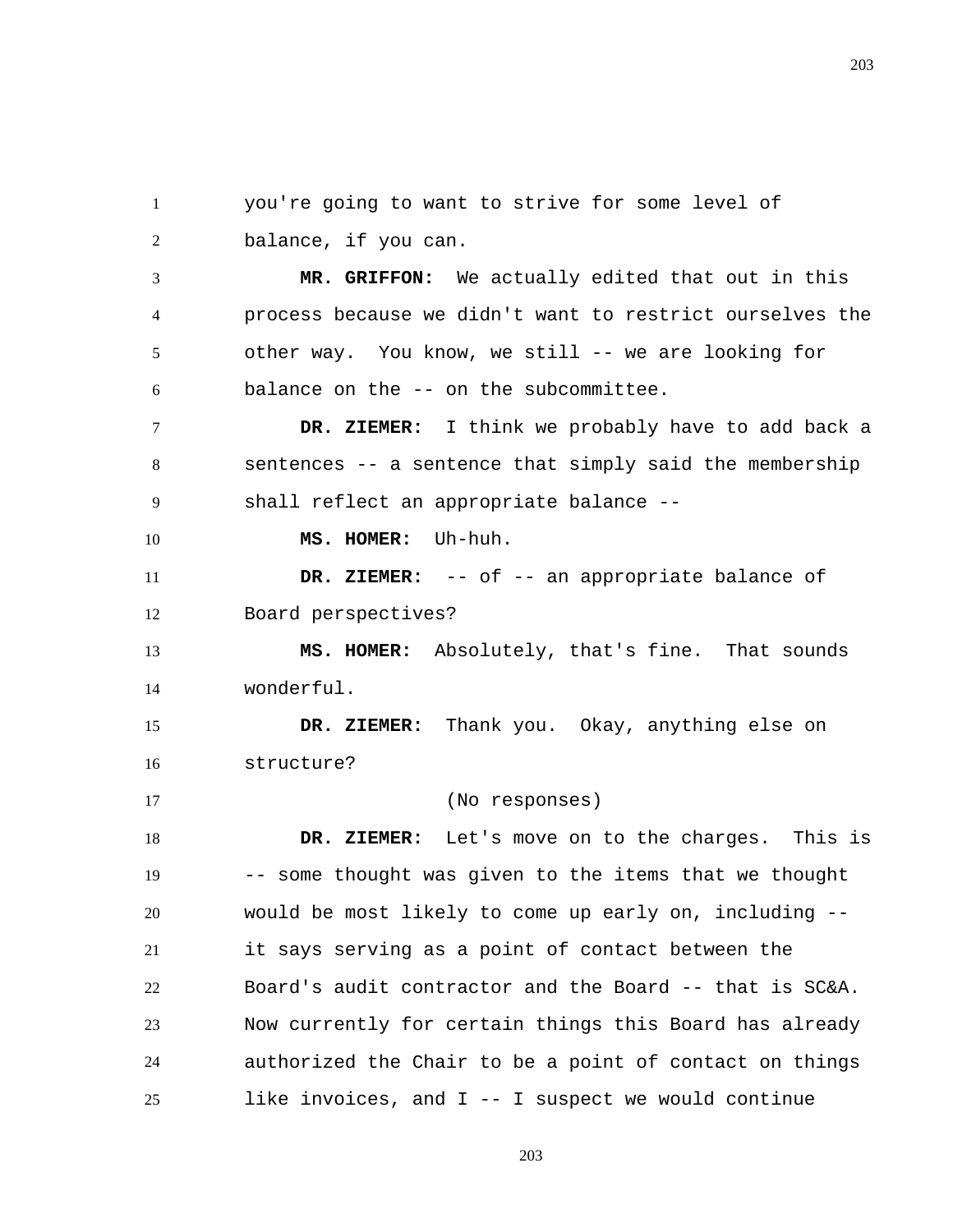1 2 3 that. We don't need a subcommittee to -- to okay the invoices. But there may be other things along the way where the contractor needs some level of interaction.

4 5 6 7 8 9 10 11 12 13 14 Now keep in mind we're not talking about the contractor getting on the phone with the subcommittee and asking some questions, because that can't happen without an announcement in the *Federal Register*. But it may be that the contractor does need to move -- or we need to move more rapidly than we can get a full group together, and so we would say okay, between the next meeting -- or before the next meeting, this group needs to meet to do some particular thing. So point of contact is in that sense where there's some level of urgency.

15 16 17 18 19 20 21 22 Okay. Track audit contractor performance with respect to Board initiatives and scheduled deliverables. That would simply be a -- something that this subcommittee would report back to the Board at its regular meetings on what's happening with the subcontractor. Now the subcontractor also does such reporting, but the subcommittee presumably would sort of try to keep on top of that on a close basis.

23 24 25 Review, approve or disapprove audit contractor procedures relating to dose reconstruction/site profile reviews as appropriate. Now their procedures now, so

204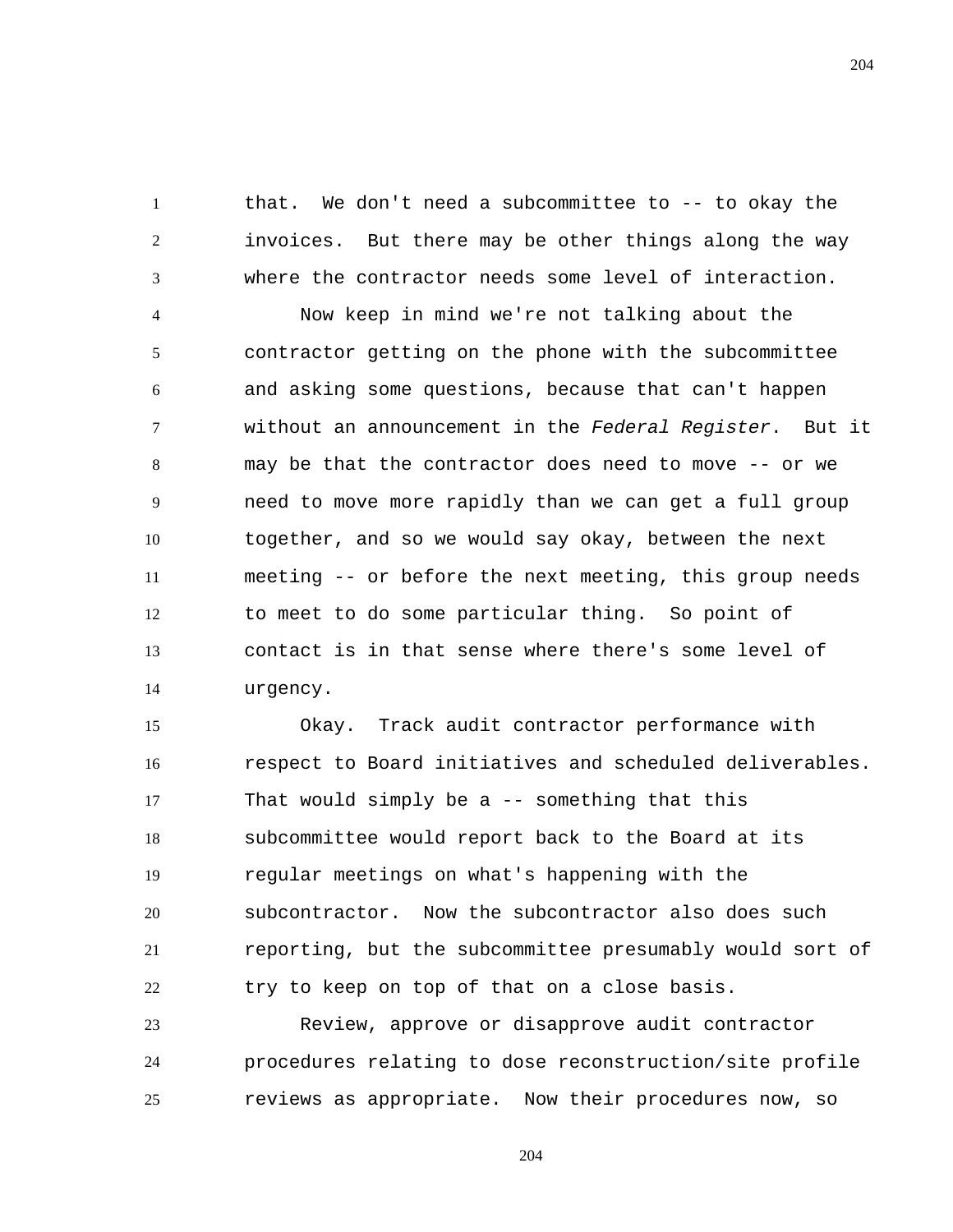1 2 3 4 5 6 far, have already been approved. But one might anticipate that some -- the contractor might get into things and say, you know, we need to change something and -- we can't anticipate everything here so we're trying to reflect here, but you understand what we're saying here, yeah.

7 8 9 10 11 12  **DR. MELIUS:** And I don't know -- I mean some of the stuff you can word it, you know, upon, you know, referral from the Board. But some of the things you want to have the subcommittee do 'cause you don't have time for the Board to meet and then refer. I mean it would delay things --

13 14 15 16  **DR. ZIEMER:** Right, and a subcommittee might say - or it might be authorized to give temporary approval or interim approval until the Board -- so that the contractor can move ahead, something like that.

17 18 19 20 21 22 23 The fifth one was the one that we had originally focused on a great deal, and that was selecting the cases for individual dose reconstruction review, where the Board would give guidance on what that distribution should be amongst, you know, the various sites and the - - the characteristics, but the actual selection of cases then might be left to a smaller group.

24 Insert an item here. Cori?

25  **MS. HOMER:** Just a suggestion, going back to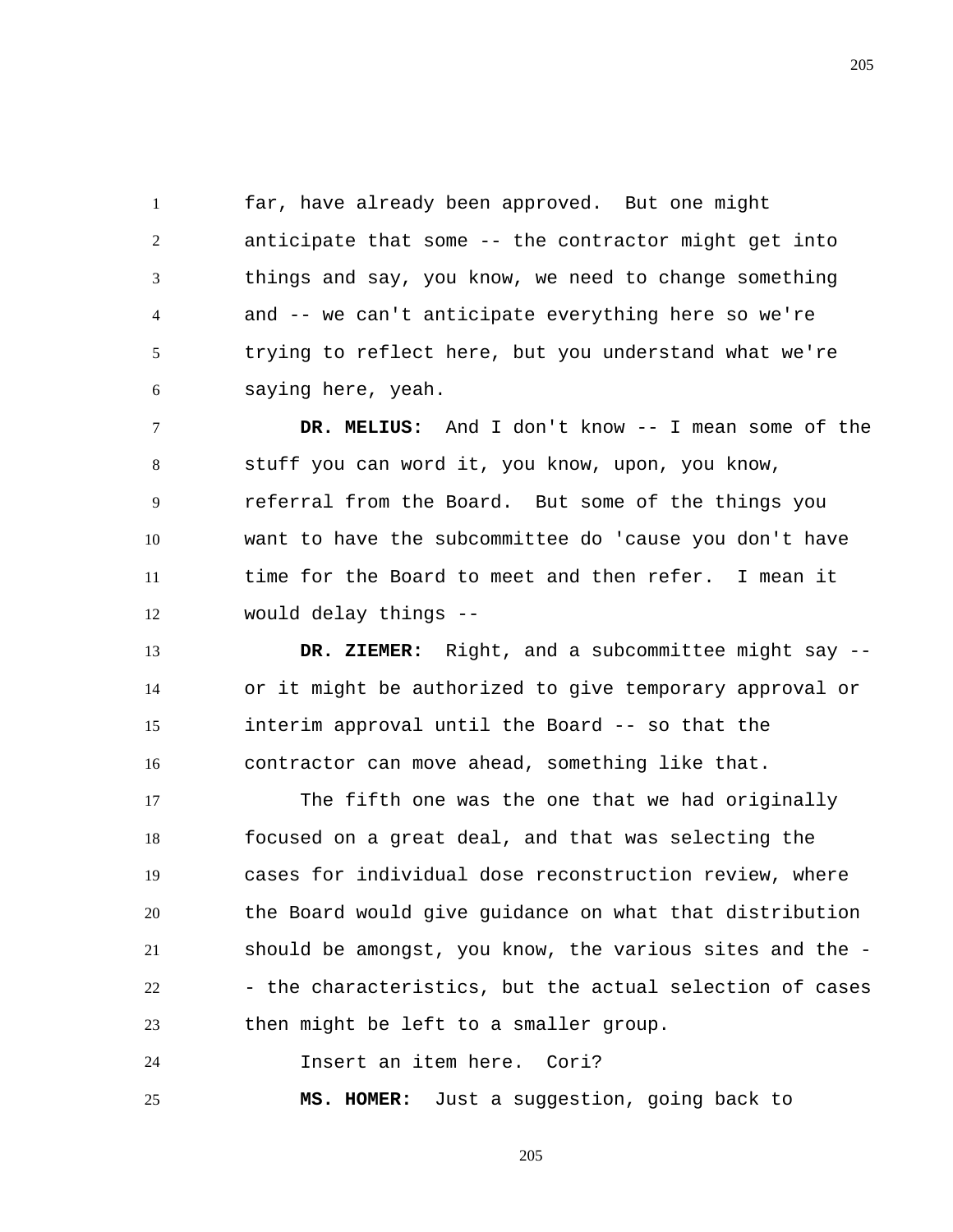1 2 3 4 5 structure. The nomination process may not be something that you considered with the subcommittee structure. You may want to consider placing a caveat in the structure that you can rotate members of the subcommittee.

6 7  **DR. ZIEMER:** Right. I had assumed that the Chair would appoint the members --

8

 **MS. HOMER:** Uh-huh.

9 10 11  **DR. ZIEMER:** -- and that means that you could change membership at any time. If somebody said they could no longer serve, you'd appoint someone else or --

12  **MS. HOMER:** That's true, but --

13 14 15 16 17 18  **DR. ZIEMER:** But do we need to have specific terms?  **MS. HOMER:** Well, it could also cover balance. It could be very related to balance. If you don't have appropriate balance for a particular area you're working on, then that would allow you to rotate a member or it would give the --

19 20 21 22  **DR. ZIEMER:** Oh, at any given time.  **MS. HOMER:** At any given time. I mean it would just be a matter of resubmitting or letting committee management know in a formal fashion, which is easy --

23  **DR. ZIEMER:** Who the new member is.

24 25  **MS. HOMER:** -- who the new member is, but it would also let -- it would be documented that you could do so

206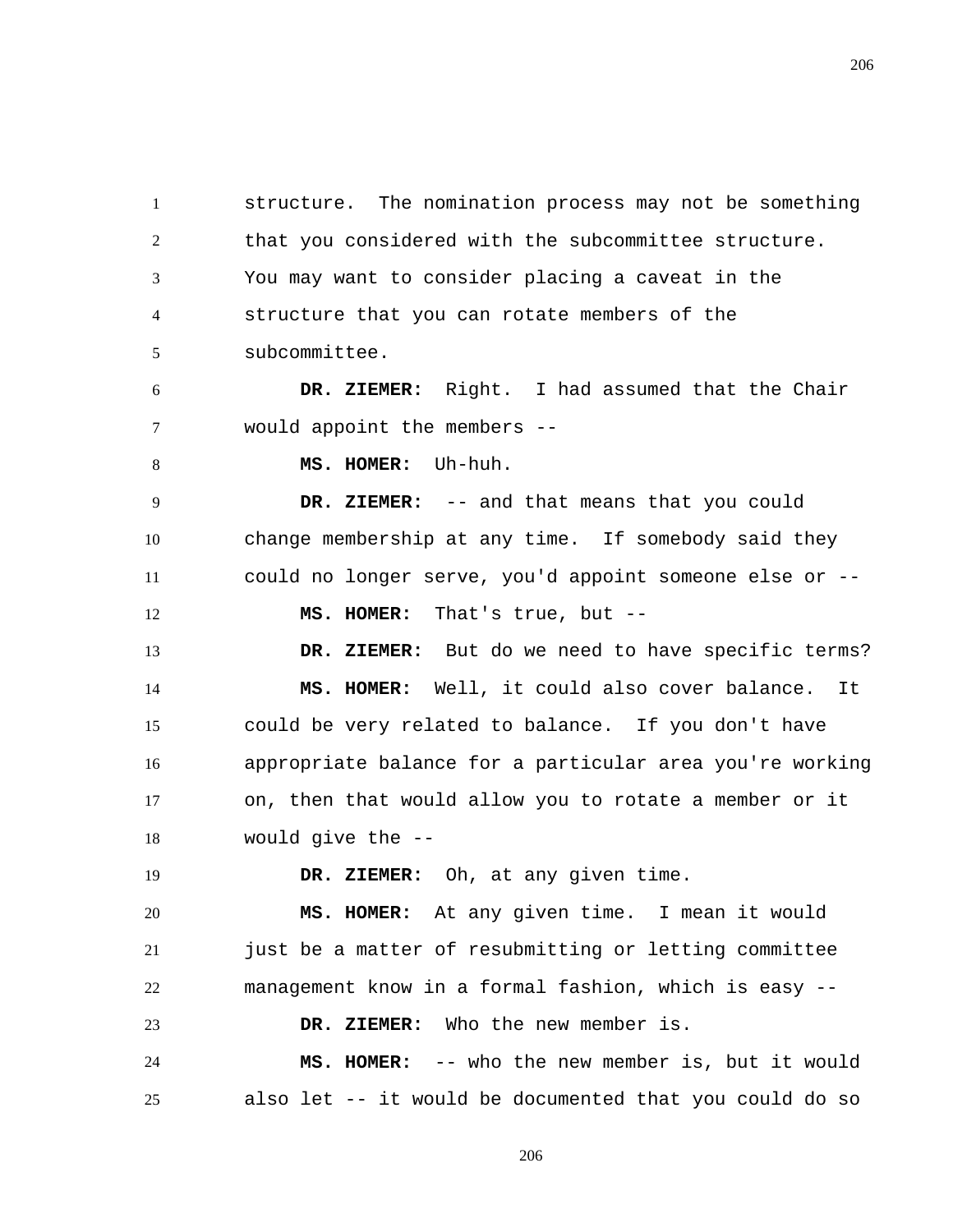1 2 3 4 5 6 7 8 9 10 11 12 13 14 15 16 17 18 19 20 21 22 23 24 25 without -- without -- I guess I'm considering public viewpoint, that if they were to all of a sudden see a new member on the subcommittee, they might wonder why.  **DR. ZIEMER:** So the issue is -- the broader issue is change in membership --  **MS. HOMER:** Absolutely.  **DR. ZIEMER:** -- and how that is done.  **MS. HOMER:** Yes.  **DR. ZIEMER:** Thank you.  **MR. ELLIOTT:** Cori, can I ask -- does this charter have to have a -- like the committee's, the full committee's charter has a time set for it. Do we have to abide by that, as well?  **MS. HOMER:** I don't believe so.  **MR. ELLIOTT:** So this doesn't have to be renewed; it can stand --  **MS. HOMER:** No, it stands.  **MR. ELLIOTT:** -- as a subcommittee until --  **MS. HOMER:** It stands.  **MR. ELLIOTT:** -- they're -- till they're --  **MS. HOMER:** Until we terminate that subcommittee, uh-huh.  **MR. ELLIOTT:** Okay.  **MS. HOMER:** And just as a piece of information, we would formally terminate the subcommittee when the work

207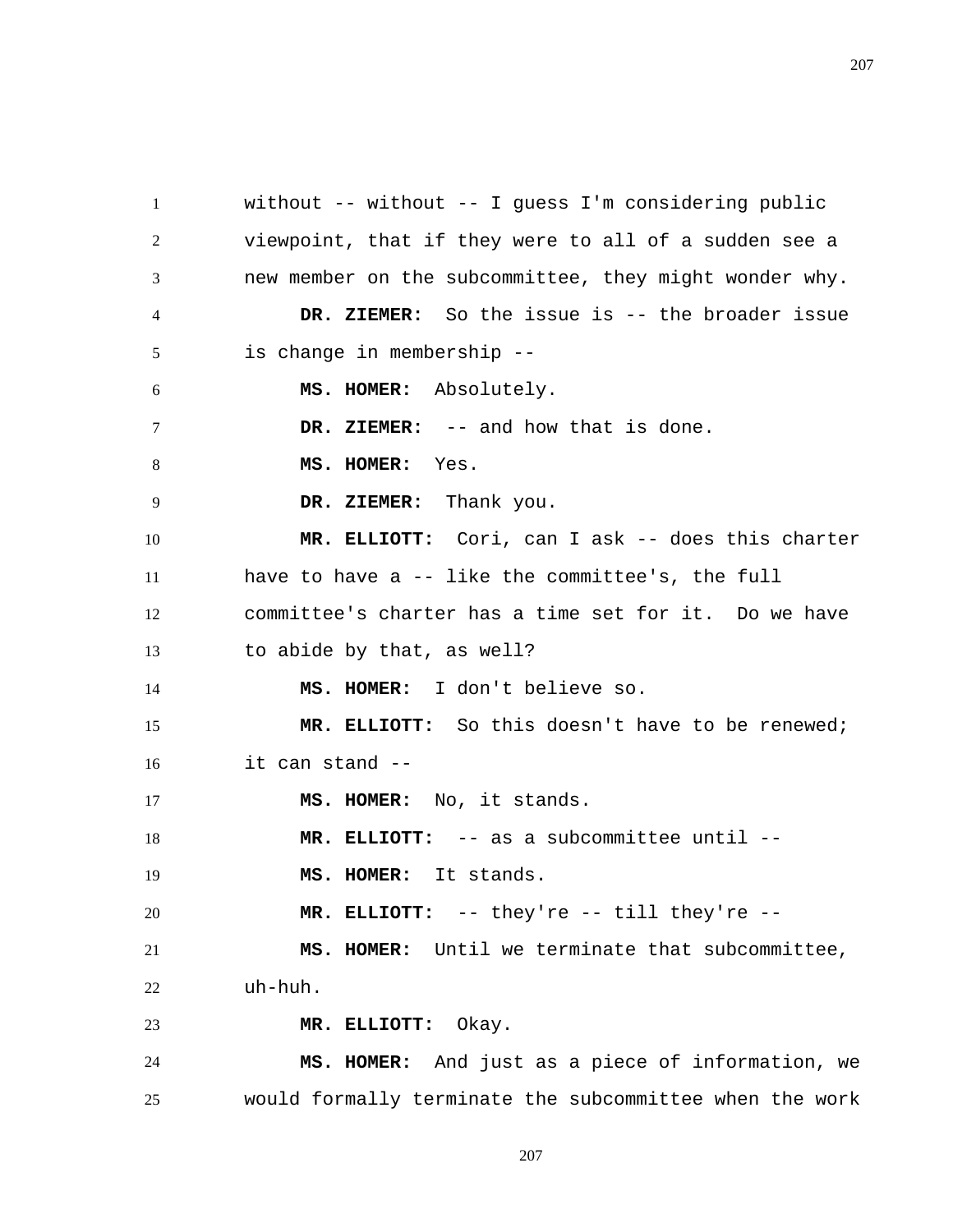is done -- or it's no longer needed.

1

2

 **DR. ZIEMER:** Right, right.

3 4 5 6 7 8 9 10 11  **MR. ELLIOTT:** I'm sorry, I missed a little bit of the interchange between you two about the nomination. I took it to mean the nomination process might influence who was sitting on this subcommittee at some point in time and you needed the ability to replace. But I think you're right, Dr. Ziemer, that you -- the Chair has the authority to appoint, so if you lose a member - somebody says they can't serve -- you could appoint at any point in time.

12 13 14 15  **DR. ZIEMER:** Or if some -- if -- if there was some need for, at a particular time, a -- an individual with a certain expertise, the membership could be altered --

 **MS. HOMER:** Yes --

16 17 18  **DR. ZIEMER:** -- even if temporarily, that for the next so many months, Roy DeHart will replace so-and-so on this committee or something like that.

19 20 21 22 23 24 25  **MS. HOMER:** And what I'm trying -- I'm going through my experience with charters, and I -- if I remember correctly, there is one charter that I have experience with that allows for exchange of membership with ex officios. But it's entirely up to the Board how they want to address this, if you just need a simple statement or don't care to insert the statement about

208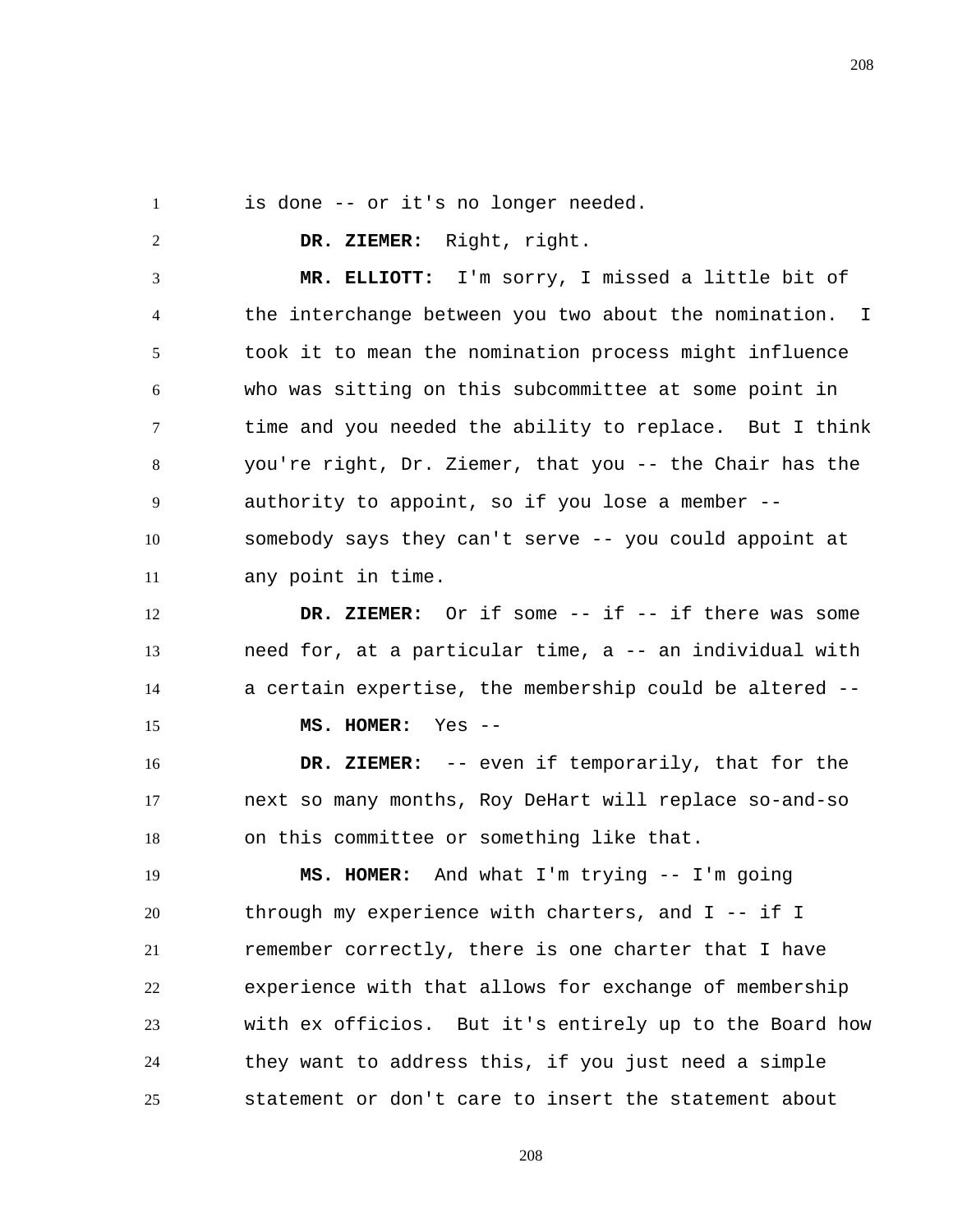1 rotation or replacement.

2

 **DR. ZIEMER:** Okay.

3 4  **MS. HOMER:** I mean it depends on how specific you want to be.

5 6 7  **DR. ZIEMER:** Okay. Hold that thought then. We're going to come back -- I just want to finish up this other list and then --

8 9 10 11 12 13  **MR. GRIFFON:** Just one more -- one more thing on that that I guess we really didn't consider was if there are -- if you have four members and there's any conflicts that people have to recuse themselves on, I don't know if there'd be a need for alternates or if there'd be allowable alternates for the -- you know.

14 15 16 17 18 19 20 21 22  **MR. ELLIOTT:** That's an excellent point 'cause I was thinking about that just before you brought it up, and I was also thinking about burnout on this committee. I mean I'm looking at both of those things, conflict of interest and how we balance that in this subcommittee. And I'm also thinking about if you're going to meet - this subcommittee's going to meet every month, that means an additional day when this committee meets, plus every month you're meeting.

23  **DR. ZIEMER:** Right, right.

24  **MR. ELLIOTT:** Huge -- huge commitment.

25  **DR. ZIEMER:** Yes, Richard has a comment. 209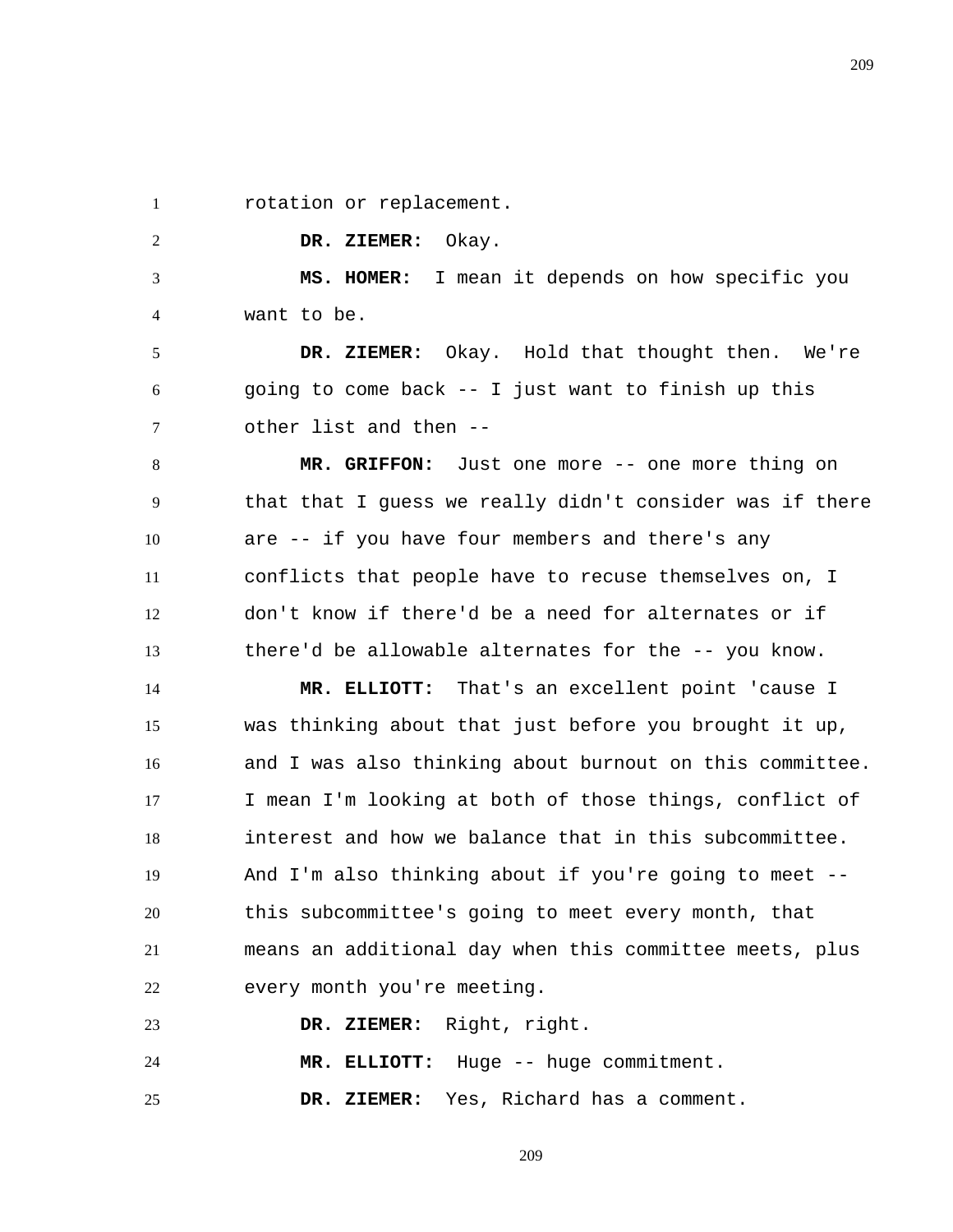1 2 3 4  **MR. ESPINOSA:** Just along the same lines with the conflict of interest, I'm just wondering if number five also needs to have taken into account Board members' conflict of interest --

 **DR. ZIEMER:** Yes.

5

6 7 8 9  **MR. ESPINOSA:** -- under the case selection.  **DR. ZIEMER:** Yeah, that -- and that's sort of understood, but we could add it here, taking into consideration conflicts of interest.

10 11 12 13 14 15 16 17 18 19 20 And then number -- number six is related to five, and that is assign individual reviews to Board review panels. Remember we talked about having subsets of the Board be review panels. Now a review panel would look more like a working group. It's ad hoc, like a one-time thing. And our thought was here, for example, there might be a group of cases -- I don't know how many it would be, but maybe a half a dozen cases -- and we would say okay, we would like Rich and Tony to sit down with the contractor and learn about those cases and then they would present them to the Board with a recommendation.

21 22  **MR. GRIFFON:** (Off microphone) Or actually to the subcommittee (Inaudible) we were saying --

23 24 25  **DR. ZIEMER:** Or to the subcommittee, it may be. But in any event, that was the idea here. Or it may just be one person, or two. But the idea here is an

210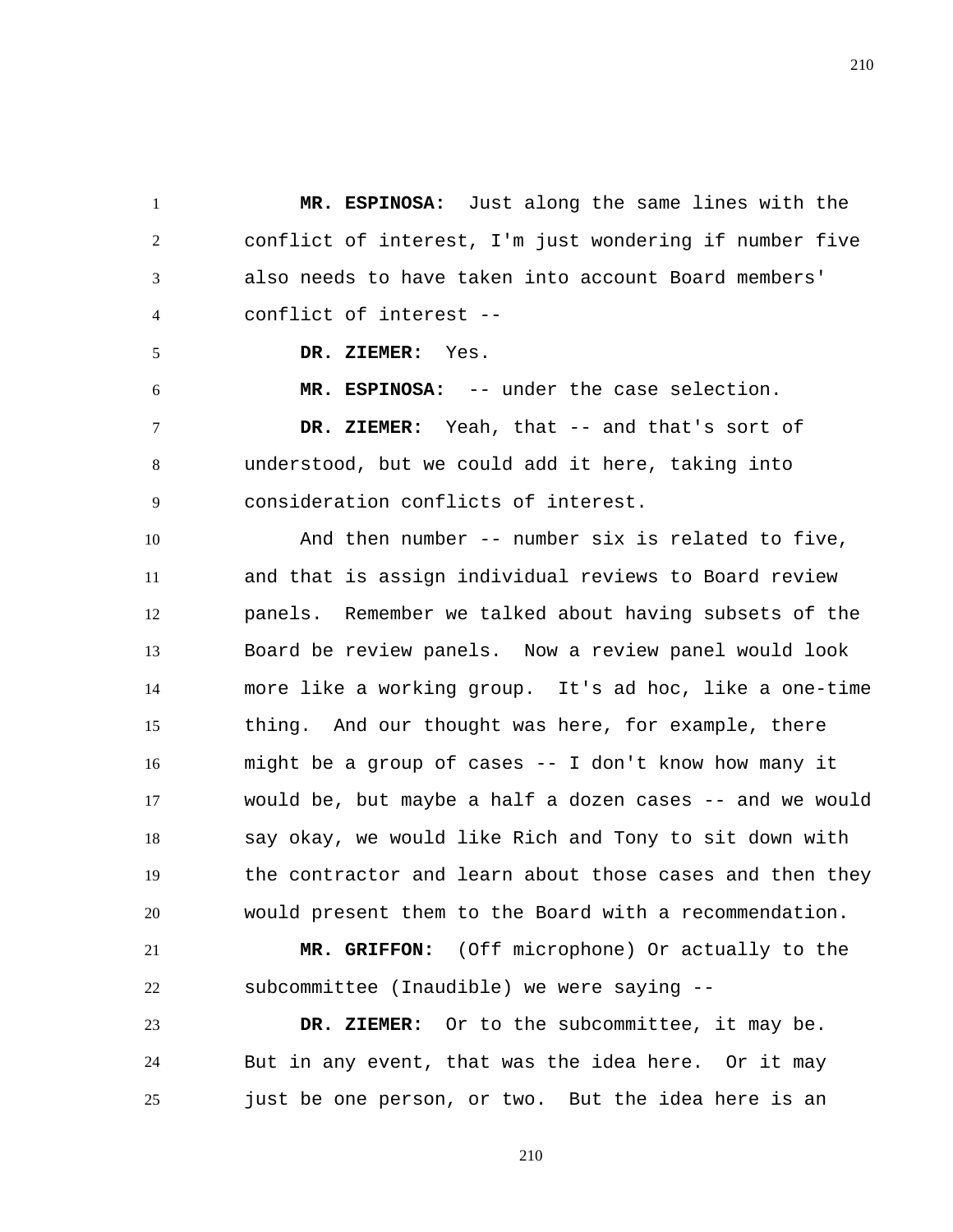1 2 3 4 5 6 7 8 9 10 idea that we talked about early on, having review panels. But these, insofar as they are ad hoc, like a one-time thing for that particular set of cases, we think those workgroups can meet with -- you know, in private -- 'cause they're going to be looking at specific cases -- with the contractor. The contractor basically would be presenting their findings to a couple of members of the Board, who would be preparing for the presentation and perhaps even preparing a recommendation for Board action, based on those --

11 12  **MS. HOMER:** (Off microphone) That sounds -- I see no reason why (Inaudible) --

 **DR. ZIEMER:** That was our idea here.

13

14 15 16 17 18 19 20 21 22  **MR. ELLIOTT:** And we think that would work. Working groups don't have to have a public meeting. There's not a quorum. They're not taking action on behalf of the Board. You can work with Privacy Actrelated data at that level. You can then turn to your summary of the review of that information and not speak about the privacy or the confidential information and avoid the Privacy Act problem from that point on. So we do think it -- this will work.

23 24 25  **DR. ZIEMER:** Yeah, Rich? Thank you.  **MR. ESPINOSA:** I might be a little bit confused on this, but I thought in the prior meetings we talked

211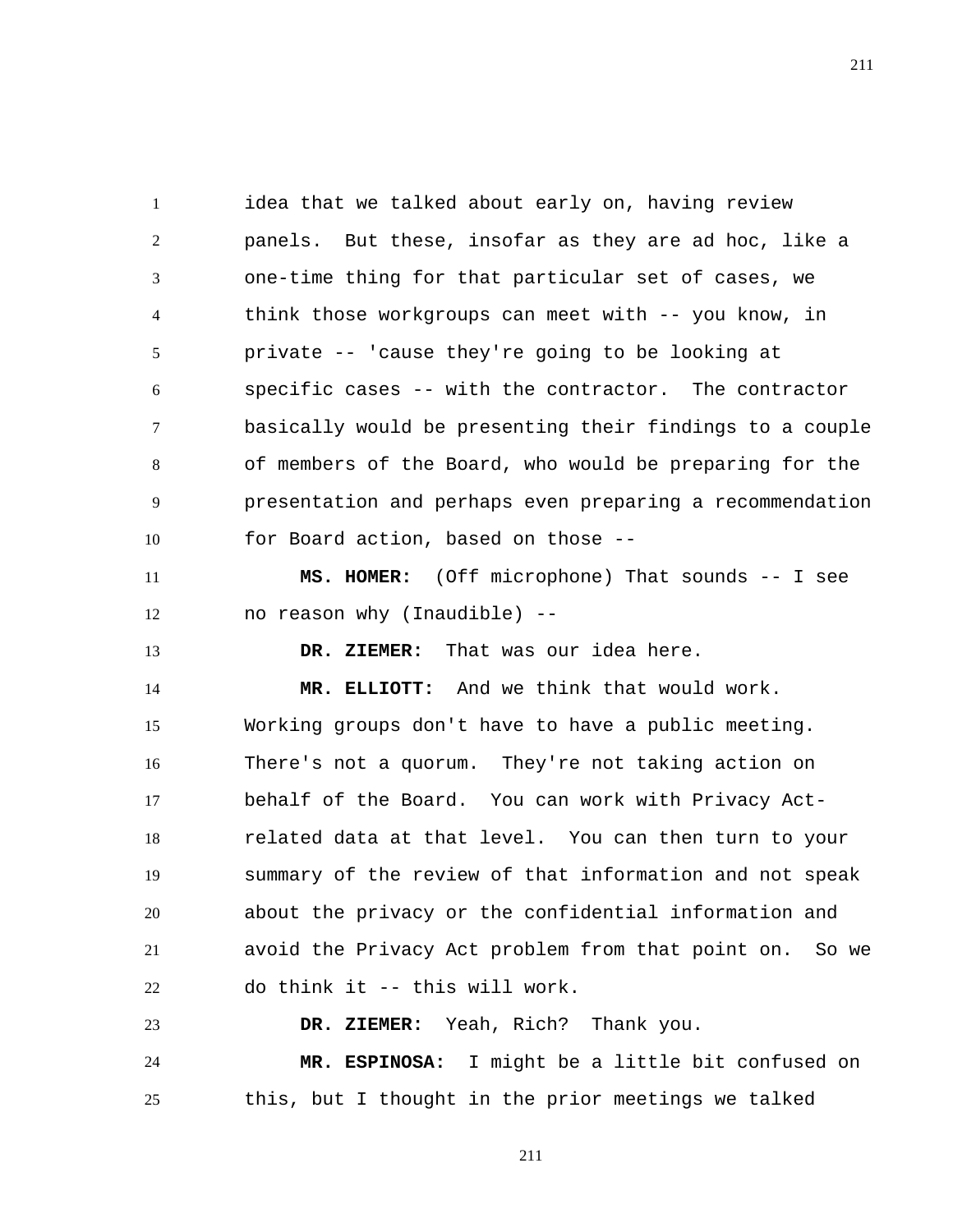1 2 about de-identifying a lot of this stuff prior to the review panel.

3 4 5 6  **DR. ZIEMER:** Certainly be de-identifying the identity of the individuals. I'm not -- I'm not sure the extent to which the site would be unidentifiable.  $We$   $-$ 

 **DR. MELIUS:** We had -- go ahead, Larry.

8 9 10 11 12 13 14 15 16  **MR. ELLIOTT:** Well, we -- yes, there's been a lot of discussion, Rich, over the course of time here on this point, and we've wrestled with this, and that's why I made this comment a moment ago that I think this will work where your work panels are actually dealing with real information on the cases in a private setting. And you know, it's like the closed sessions you have to come up with your independent government cost estimate, you're bound to protection of that information.

17 18 19 20 We don't -- we have a great difficulty in figuring out how we can redact all information from all these case files to the point where an individual's privacy is protected.

21

7

 **MR. ESPINOSA:** So it's --

22 23 24 25  **MR. ELLIOTT:** In some cases, your reviews are going to touch on very few cases from a particular site, perhaps even targeted to a certain type of cancer, and all of a sudden -- it doesn't make any difference if you

212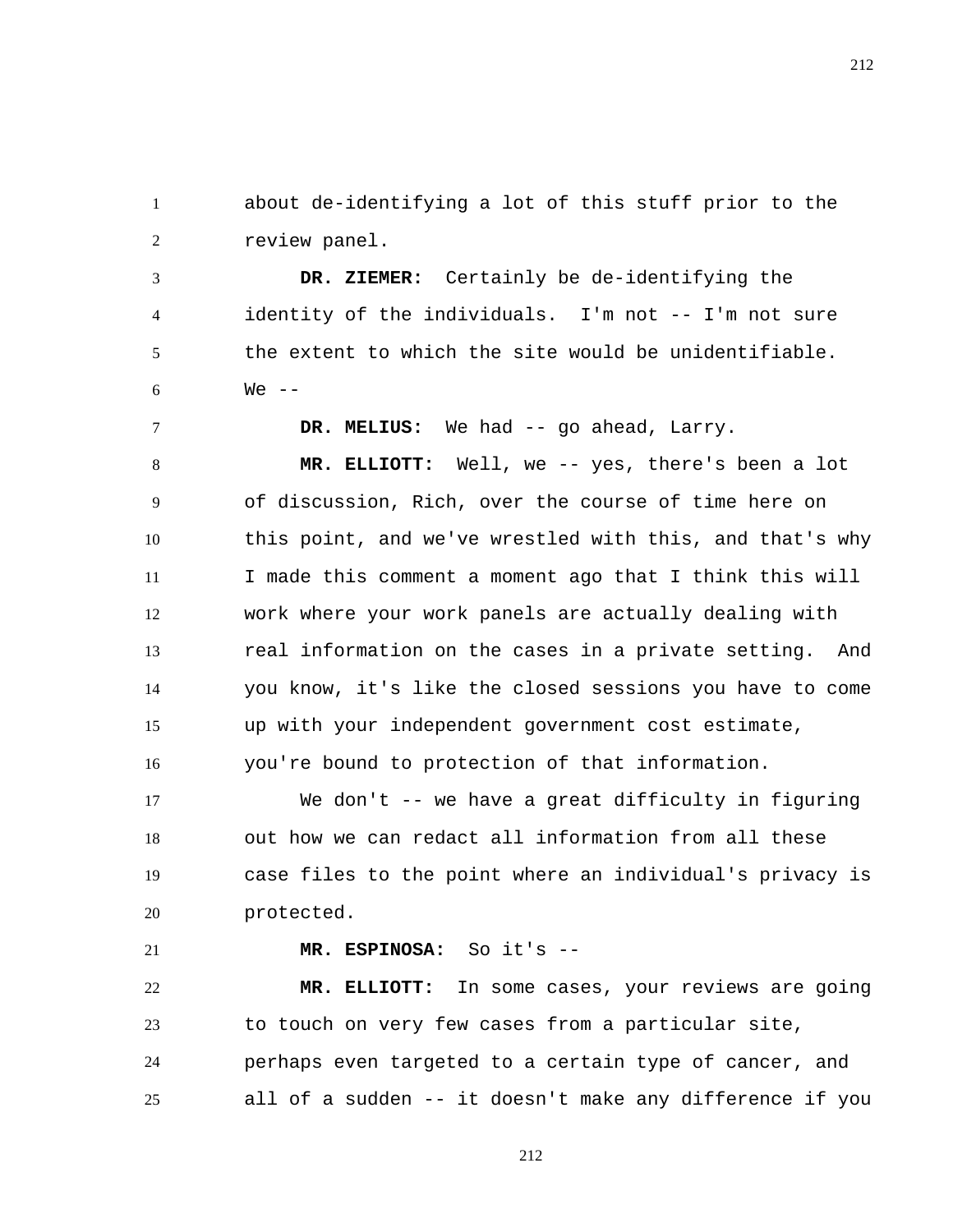1 2 3 don't have a name, Social Security number and address; everybody in the community might know who you're talking about.

 **MR. ESPINOSA:** Okay.

 **DR. ZIEMER:** Mark?

4

5

6 7 8 9 10 11 12 13 14  **MR. GRIFFON:** I was just going to make a -- that's a much bigger point. I was just going to make a minor suggestion on number six that we -- just to be consistent with the top paragraph, that you just say and ensuring a balance of perspectives, especially since you may not even have three members on the panels, you know. I don't know if you can -- just a balance of perspectives instead of scientific, medical and worker. That's consistent with the top --

15 16 17  **DR. ZIEMER:** Well, the other part was the conflict of interest part in number six, the parenthetical part. Oh, you have the balance in here.

18  **MR. GRIFFON:** Yeah.

19 20  **DR. ZIEMER:** Oh, you're just saying a similar statement earlier.

21 22 23  **MR. GRIFFON:** As you did earlier in the top paragraph of this, yeah, in the charge -- or in the structure part.

24 25  **DR. ZIEMER:** Yeah, okay. And then seven, compiling recommendations and findings for submission to the

213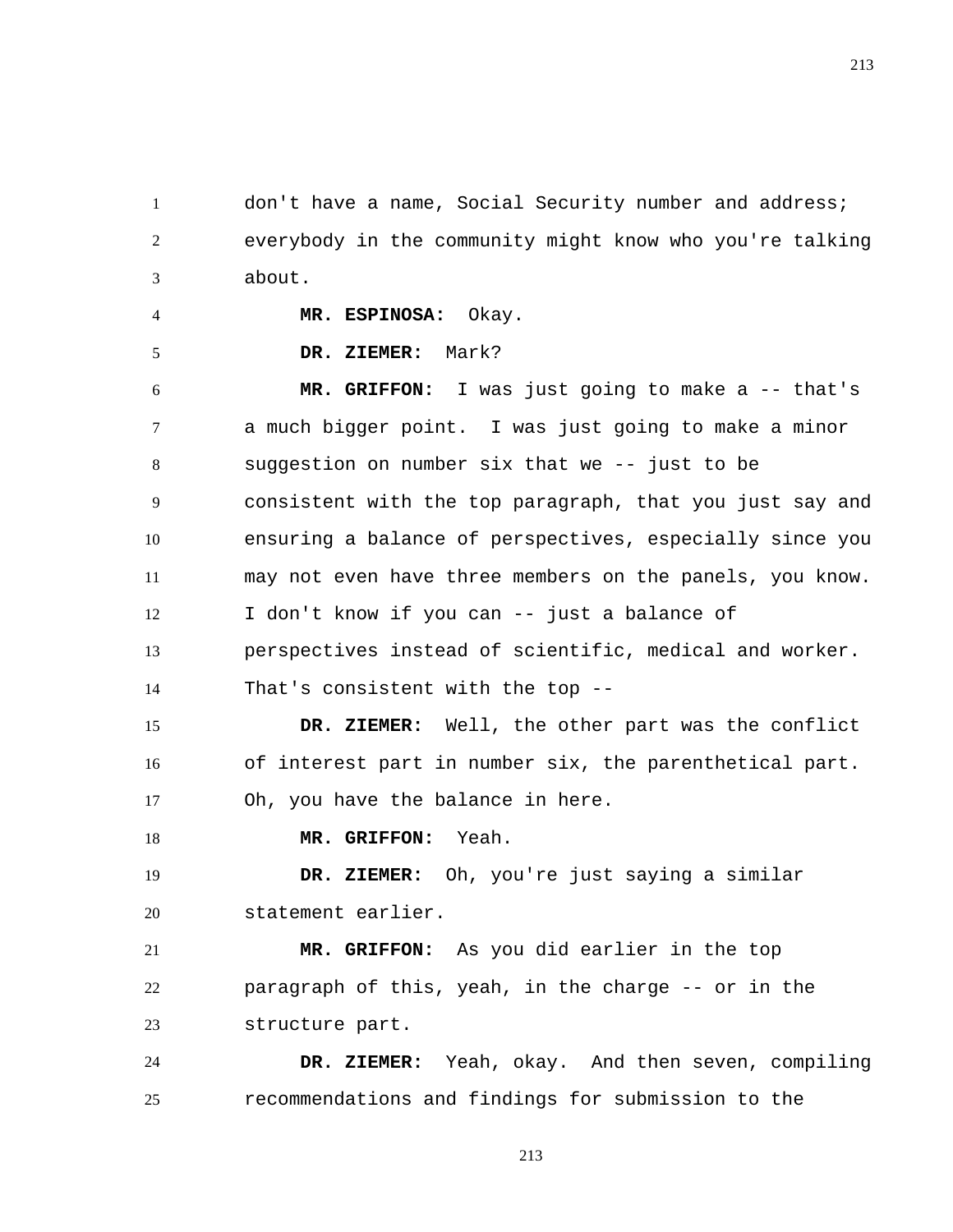1 Board.

2 3 4 5 6 7 8 9 10 11 12 13 14 15 16 17 18 19 20 21 22 23 24 25 And then the eighth one would cover things similar to what we just did on the letter from the Congressmen. It would be the first point of maybe preparing a response and bringing it to the Board type of thing. So there  $--$  there you have it, and I  $--$  there are still some issues in terms of change in membership, conflict of interest --  **MR. GRIFFON:** Alternates.  **DR. ZIEMER:** Right. Wanda, then Cori.  **MS. MUNN:** I just had a suggested language for the problem with respect to replacing and appointing. I was suggesting at the end of the second line, right after ABRH (sic), adding "appointed and/or replaced as deemed necessary by the Chair". As long as the Chair doesn't burn out, then that should work.  **DR. ZIEMER:** There are no guarantees.  **DR. ANDRADE:** I'm sorry, Wanda, could you repeat your words, please?  **MS. MUNN:** Yes, after ABRWH --  **DR. ANDRADE:** Right.  **MS. MUNN:** -- "appointed and/or replaced as deemed necessary by the Chair". That leaves the Chair all the latitude necessary for special circumstances where he needs additional expertise for --

214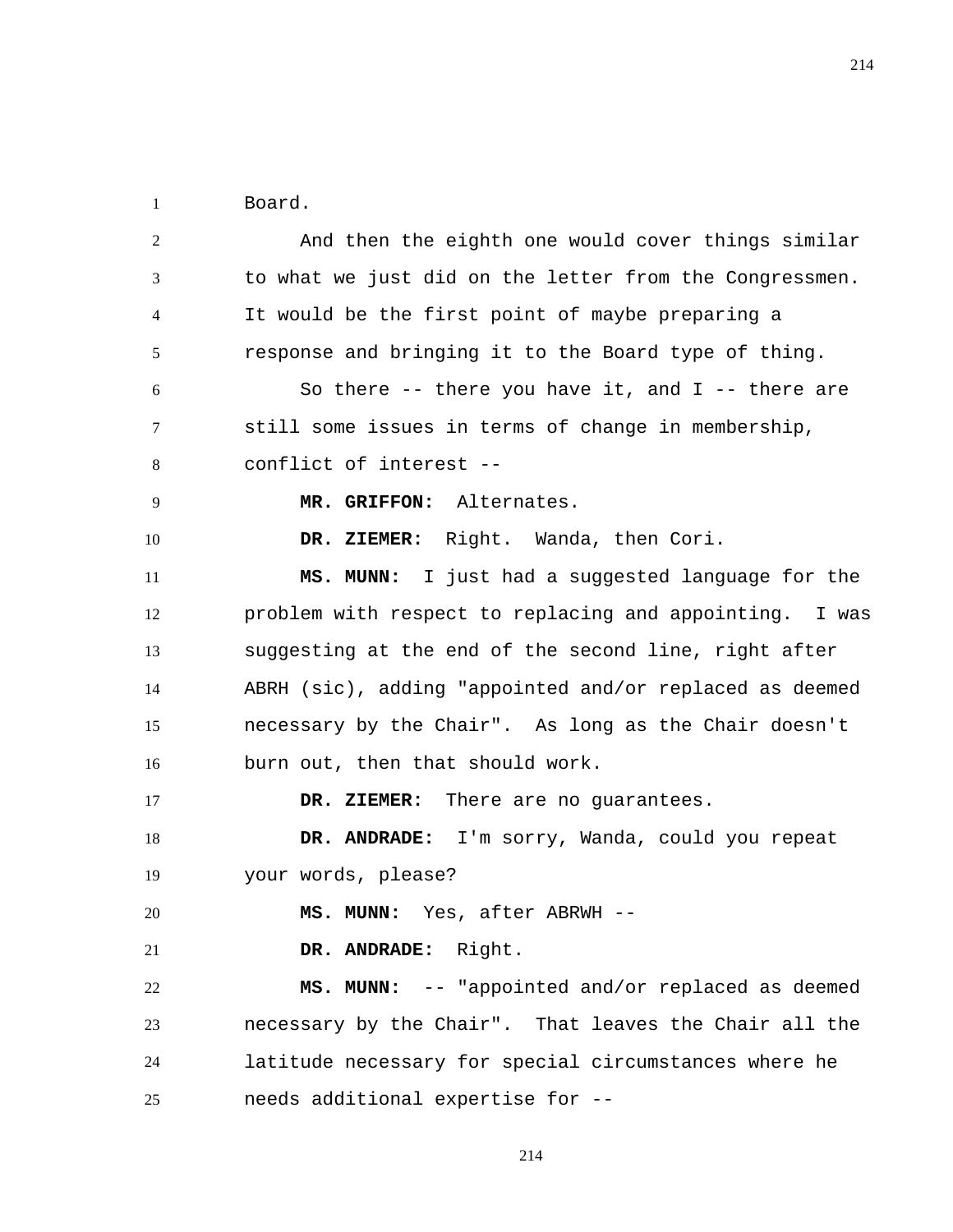1 2 3 4 5 6 7 8 9 10 11 12 13 14 15 16 17 18 19 20 21 22 23 24 25  **DR. ROESSLER:** You're speaking of this -- this Chair?  **MS. MUNN:** The -- the Chair.  **DR. ROESSLER:** You've got two Chairs in that --  **DR. ZIEMER:** The Board Chair.  **MS. MUNN:** Yeah, the Board Chair.  **DR. ZIEMER:** Other items? Oh, Cori, yes.  **MS. HOMER:** Just a suggestion on number eight. There is nothing in number eight that says that it was -- that it would be for submission or approval by the Board. And correspondence would be either approved by the Chair, signed by the Chair -- and the word "policies", I'd like to suggest that we use the word "practices", because the Board doesn't have an official policy on this, unless you'd care to develop a policy on that.  **DR. ZIEMER:** Thank you, Board practices. I --  **MS. HOMER:** Or by standard practices or...  **DR. ZIEMER:** Yeah, I understand -- a policy may have a very specific meaning in -- in -- **MS. HOMER:** In the government, yes.  **DR. ZIEMER:** -- in the government, and practices would be fine. For example, the Board, on these Congressional things, said that we would like these to come before us. That -- I'm interpreting it as a

215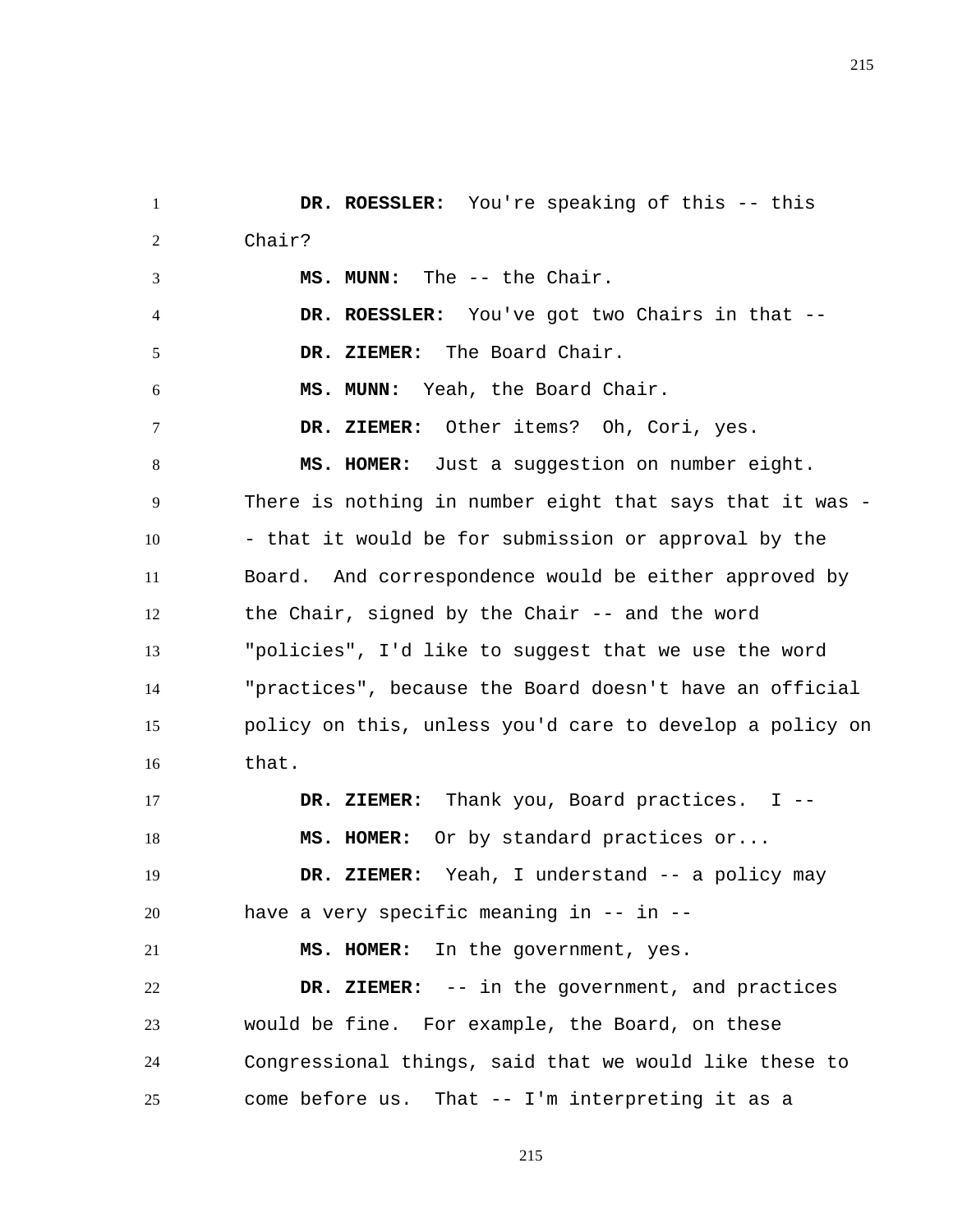1 2 policy, but you would say well, that -- that is a practice then.

3 4 5  **MS. HOMER:** Uh-huh, a little wordsmithing, but --  **DR. ZIEMER:** Yeah. So prepare responses for the - for the Chair's signature is what you said here.

6 7 8  **MS. HOMER:** Well, the Board -- either the Chair's signature or submission to the full Board for their approval. I'm just kind of throwing terms out for you.

9 10 11  **DR. ZIEMER:** Yeah. I think out intent here was that this -- this would be to prepare a draft for the Board's --

12  **MS. HOMER:** Uh-huh.

13 14 15 16 17 18 19 20 21 22 23  **DR. ZIEMER:** -- action. So we have a number of items here, and I sit here looking at the time and I'm wondering if -- do we need a subcommittee before our next meeting? Because if we don't, I think I would like to see some cleaned-up language for our final action, 'cause this becomes a fairly important entity as we go forward. I want to make sure that we have it properly structured. I think we're going to have to meet as a full Board to do the independent cost estimate, unless - - although that is something I guess could be delegated if this were in place.

24  **DR. MELIUS:** I thought I asked that.

25  **DR. ZIEMER:** But the limiting factor was that you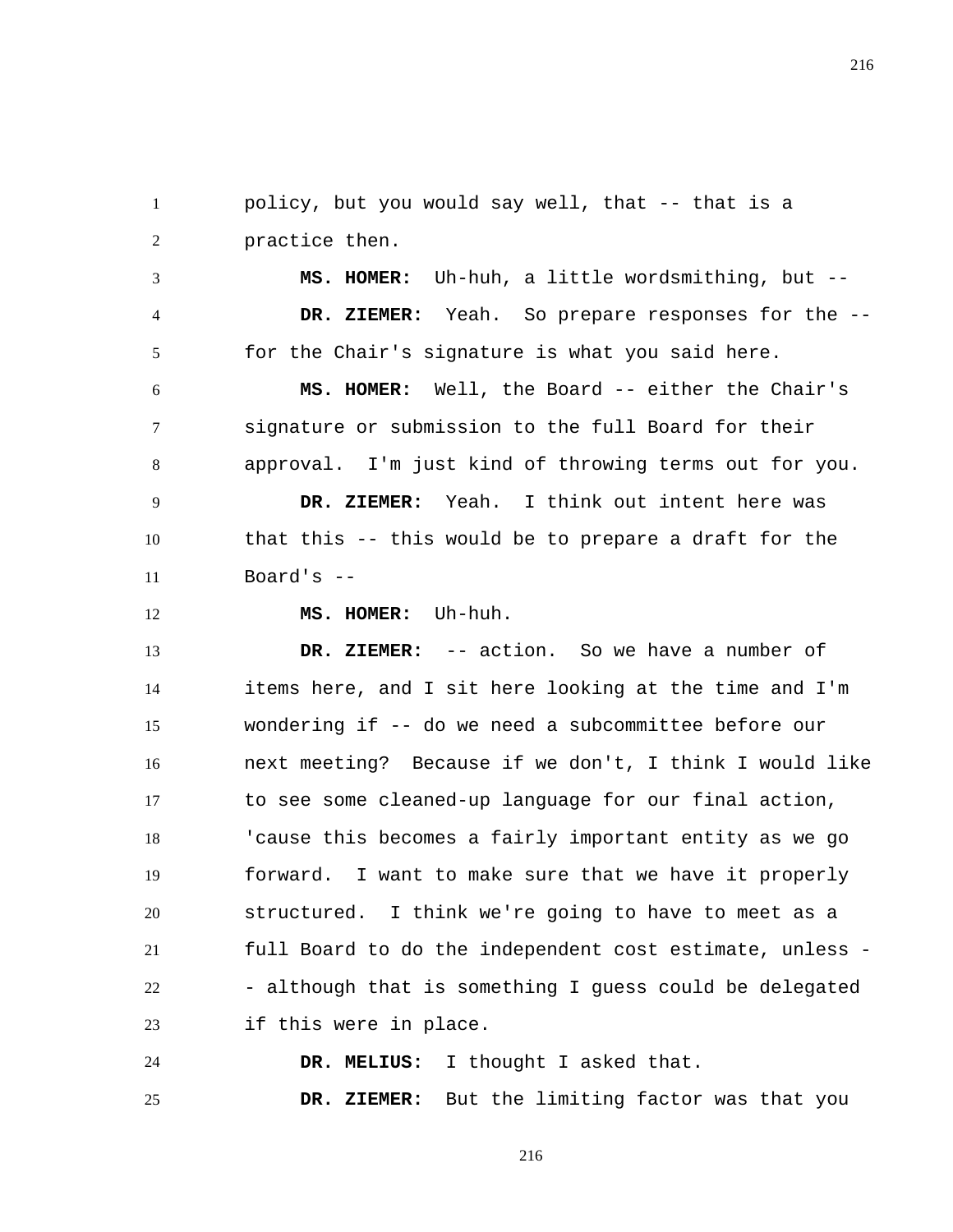still have -- you still have to go through all the same steps. You just --  **MR. ELLIOTT:** The subcommittee could develop it, but you'd still have to meet to approve it.  **DR. ZIEMER:** You'd have to meet to approve it.  **DR. MELIUS:** Okay.  **DR. ZIEMER:** Yeah, so it doesn't -- it doesn't eliminate a meeting.  **DR. MELIUS:** (Off microphone) (Inaudible)  **DR. ZIEMER:** Right, right, so we might as well meet and do it  $-$  **DR. MELIUS:** (Off microphone) Yeah, yeah, okay, (Inaudible).  **DR. ZIEMER:** And that would be the most pressing thing.  **DR. MELIUS:** Why don't we continue with the working group to -- I mean you, Mark and Tony --  **DR. ZIEMER:** Yeah, we --  **DR. MELIUS:** -- continue to --  **DR. ZIEMER:** That's what I was actually suggesting, that we take this input and come up with a revision to for a final look at the next meeting. I think we're okay time-wise in terms of not needing to have the

1

2

3

4

5

6

7

8

9

10

11

12

13

14

15

16

17

18

19

20

21

22

23

24 25 subcommittee in place before our next meeting. Is -- is that agreeable?

217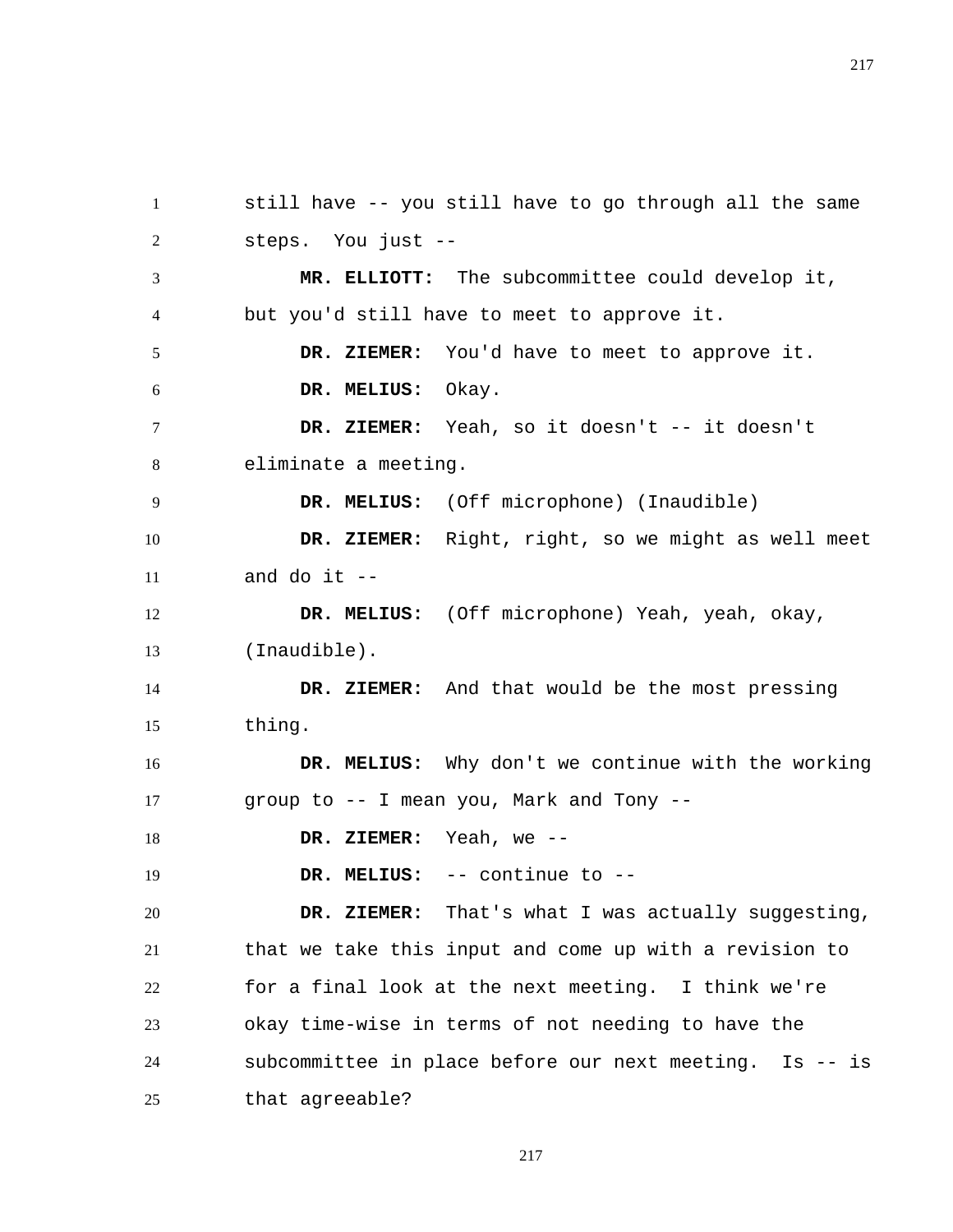1 2 3 4 5 6 7 8 9 10 11 12 13 14 15 16 17 18 19 20 21 22 23 24  **DR. MELIUS:** Can I just mention one thing now 'cause it may help. When I chaired the ATSDR board of scientific counselors we had -- we had a subcommittee structure set up. It was a little bit more complicated because it had special consultants and so forth, but there's some language from that charter that may be --  **DR. ZIEMER:** That might be helpful to --  **DR. MELIUS:** -- useful 'cause we included it when we  $--$  **DR. ZIEMER:** Right.  **DR. MELIUS:** -- renewed the -- the charter.  **DR. ZIEMER:** Thank you.  **DR. MELIUS:** Yeah.  **DR. ZIEMER:** So we're taking most of these as kind of friendly amendments right now, but what I'm going to suggest here, and we'll hear from Cori again, is a motion to remand this document back to the working group for additional work. In effect it tables it to the next meeting. Cori?  **MS. HOMER:** Just a couple of things very quickly. For the Buffalo meeting, if you want to get me your travel plans as quickly as possible. Also for those who are attending the tour of the Hanford facility tomorrow, dress comfortably, no

25 electronics. And if you've read the agenda, you see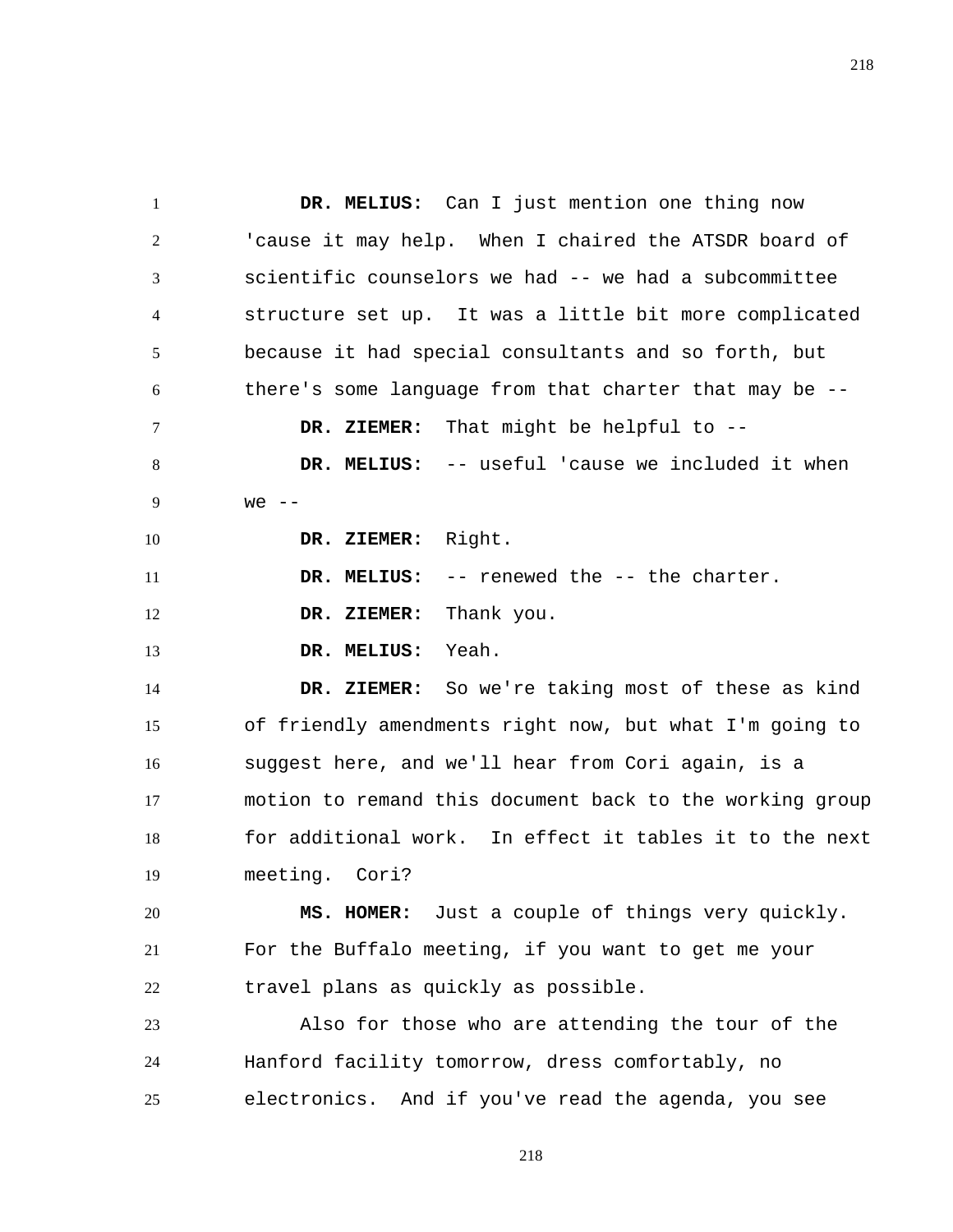1 2 3 4 5 6 7 8 9 10 11 12 13 14 15 16 17 18 19 20 21 22 23 24 25 that we're meeting downstairs prior to 8:00 a.m. The Federal Building is directly across the street, but due to Wanda's management we have been able to add the B reactor to the tour. But we have to be over to the Federal Building by 7:00 a.m. So if you want to meet downstairs no later than 6:45, if you miss 6:45, you're going to miss the tour.  **MS. MUNN:** Don't forget picture I.D.  **MS. HOMER:** And bring a picture I.D., absolutely.  **DR. ZIEMER:** Okay. Thank you. Now back to our document here, I'm -- the Chair's calling for a motion to refer this back to the committee -- the working group for additional work for consideration at our next full Board meeting.  **MR. ESPINOSA:** So moved.  **DR. ZIEMER:** So moved, and seconded?  **MR. PRESLEY:** Second.  **DR. ZIEMER:** Any discussion? (No responses)  **DR. ZIEMER:** Perhaps not, since it's in effect a motion to table, no discussion allowed. All in favor, aye. (Affirmative responses)  **DR. ZIEMER:** Opposed? (No responses)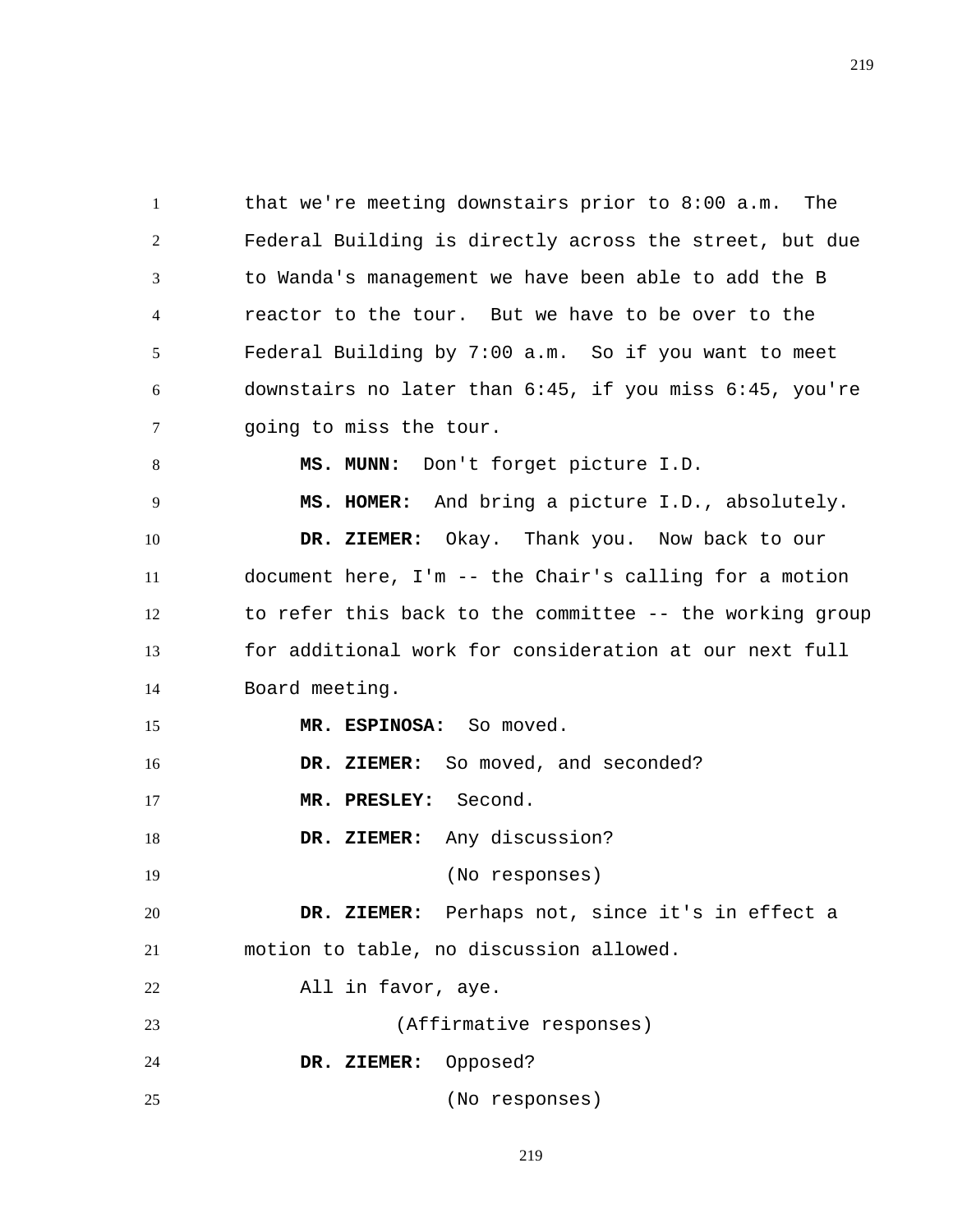1 2 3 4 5 6 7 8 9 10 11 12 13 14 15 16 17 18 19 20 21 22 23 24 25  **DR. ZIEMER:** Motion carries, and we will refer that back for input and additional work.  **DR. MELIUS:** I just want to thank Tony, Paul and Mark 'cause I think this was a -- really moved us along a lot on these issues, so --  **DR. ZIEMER:** Thank you. **THE COURT REPORTER:** Dr. Ziemer, who motioned and seconded that? I didn't --  **DR. ZIEMER:** Did Rich make the motion?  **MR. ESPINOSA:** I made a motion, yeah.  **DR. ZIEMER:** And who seconded? **UNIDENTIFIED:** Bob Presley.  **DR. ZIEMER:** Bob seconded it.  **DR. MELIUS:** We have the next meeting date, also (Inaudible) work out?  **DR. ZIEMER:** Now we're up to our final item here I think today is calendars. Do we have anything else besides our calendars? Okay, time to boot up. I'm ready. Now I want to ask about the -- the task. The task is ready. We need the independent government cost estimate. So if -- if that doesn't occur till June, then we're into July before the document reviews begin. **UNIDENTIFIED:** So you're looking at a one-day Board meeting?

220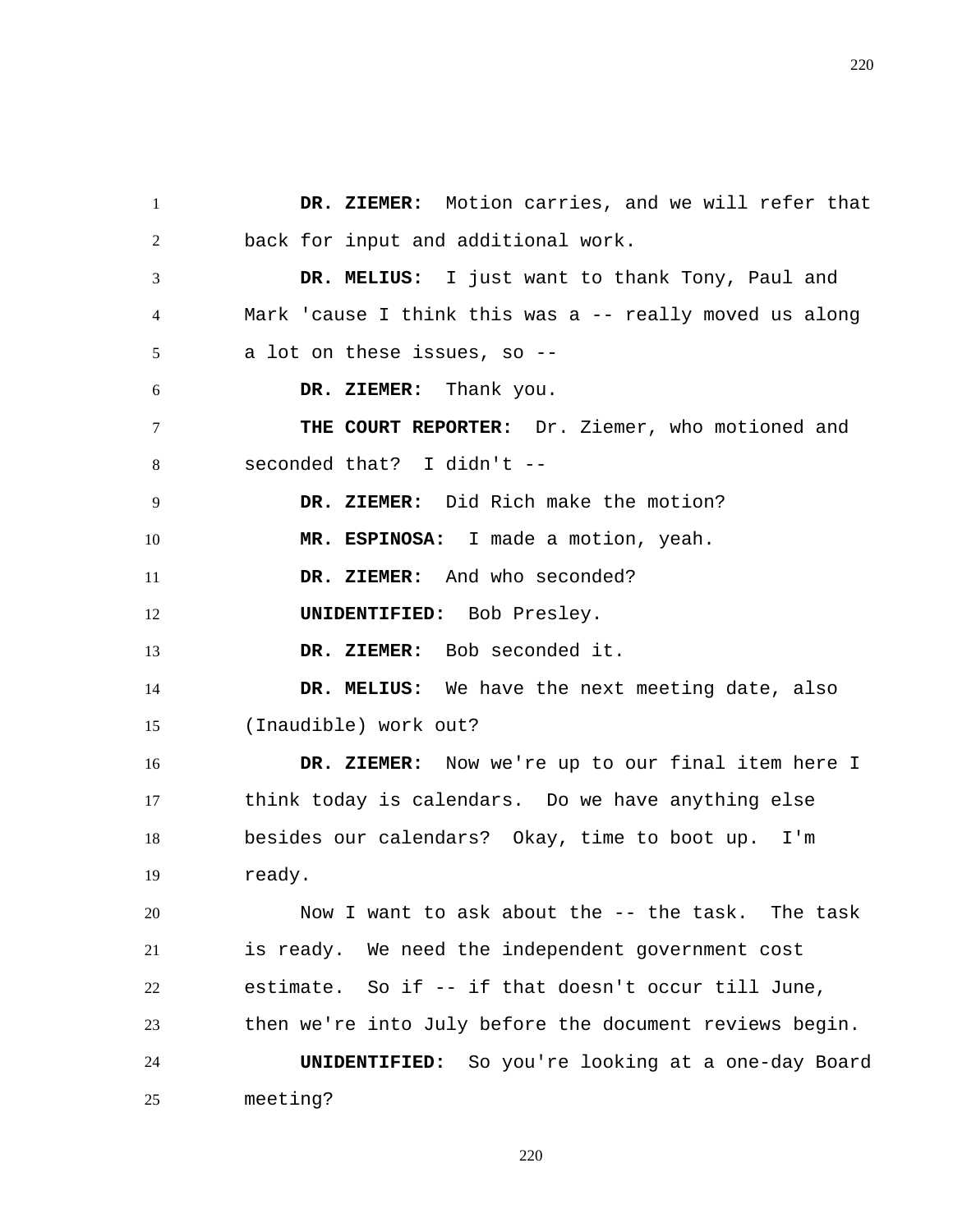1 2 3 4  **DR. ZIEMER:** On the other hand, if we -- if we can have a meeting earlier -- and this would be like a halfday meeting, I think -- we -- we could take care of that item of business. This would be a closed session.

5 6 7  **MR. ELLIOTT:** If I may, I'd propose you do it like you did last time, come to Cincinnati. We'd hold it at that hotel by the airport, a nice place, and...

8 9 10  **DR. ZIEMER:** What has to happen before -- we have to have the *Federal Register* notice, which -- what do we need, two weeks?

11 12 13 14  **MS. HOMER:** (Off microphone) (Inaudible) days notice. I have to give it to (on microphone) committee management 30 days prior to the meeting. We can rush it through if it's --

 **DR. ZIEMER:** If it -- if we --

16 17  **MS. HOMER:** -- three -- or two weeks prior, but I also need the determination to close, and --

18  **DR. ZIEMER:** Today --

15

19 20  **MS. HOMER:** -- OGC needs to be able to review that,  $SO = -$ 

21 22  **DR. ZIEMER:** Right, and today is the 21st, so we're talking about roughly third week in May, huh?

23  **MS. HOMER:** Roughly.

24 25  **DR. ZIEMER:** Let -- let me start out with May 21st.  **MS. HOMER:** Okay.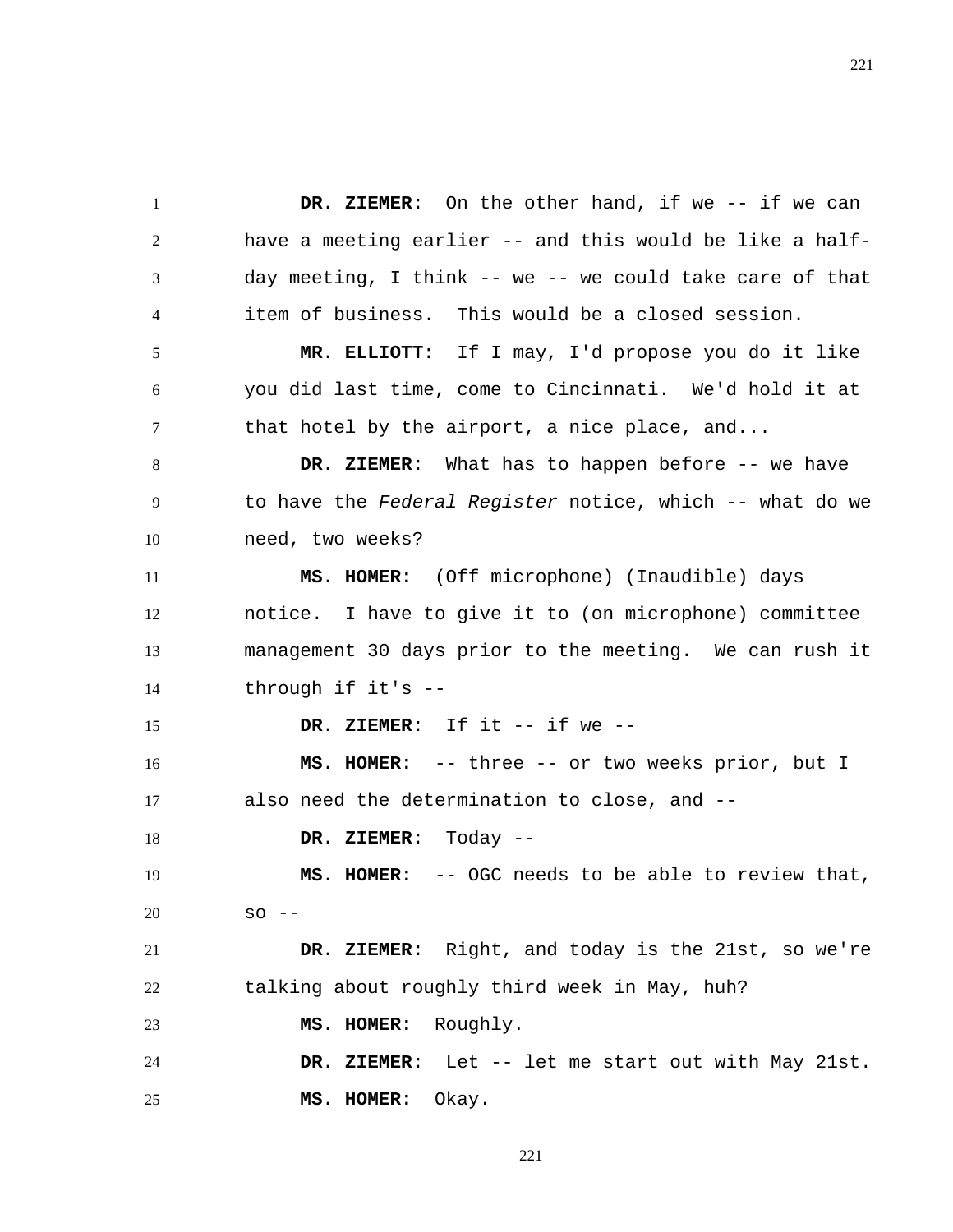1 2 3 4 5 6 7 8 9 10 11 12 13 14 15 16 17 18 19 20 21 22 23 24 25  **UNIDENTIFIED:** (Off microphone) On Friday?  **DR. ZIEMER:** Friday, May 21st -- oh, Rich.  **MR. ESPINOSA:** I agree with what Larry is saying, you know, is take it to Cincinnati. I think it'll be, you know, convenient for everybody. However, I really believe that this meeting should be held in the afternoon to where people can fly in on the same day and not -- the last meeting that we had in Cincinnati, I believe it was held in the morning and --  **DR. ZIEMER:** It's really difficult for those who come from a distance, yes.  **MR. ESPINOSA:** Yeah, so if we can hold it in the afternoon, I know myself can make it there by 12:00 or so.  **DR. ZIEMER:** Any reason why it couldn't be afternoon?  **MS. HOMER:** No reason.  **MS. MUNN:** I'd have to come the night before --  **DR. ZIEMER:** Anyway, but a lot of -- lot of folks could come in that morning. I could do that, myself, but -- thanks.  **MS. HOMER:** Oh, I have a meeting in Washington I have to be at that day.  **DR. ZIEMER:** Okay, so the 21st is out -- 20th or --  **MS. HOMER:** I'm there on the 20th, as well.

222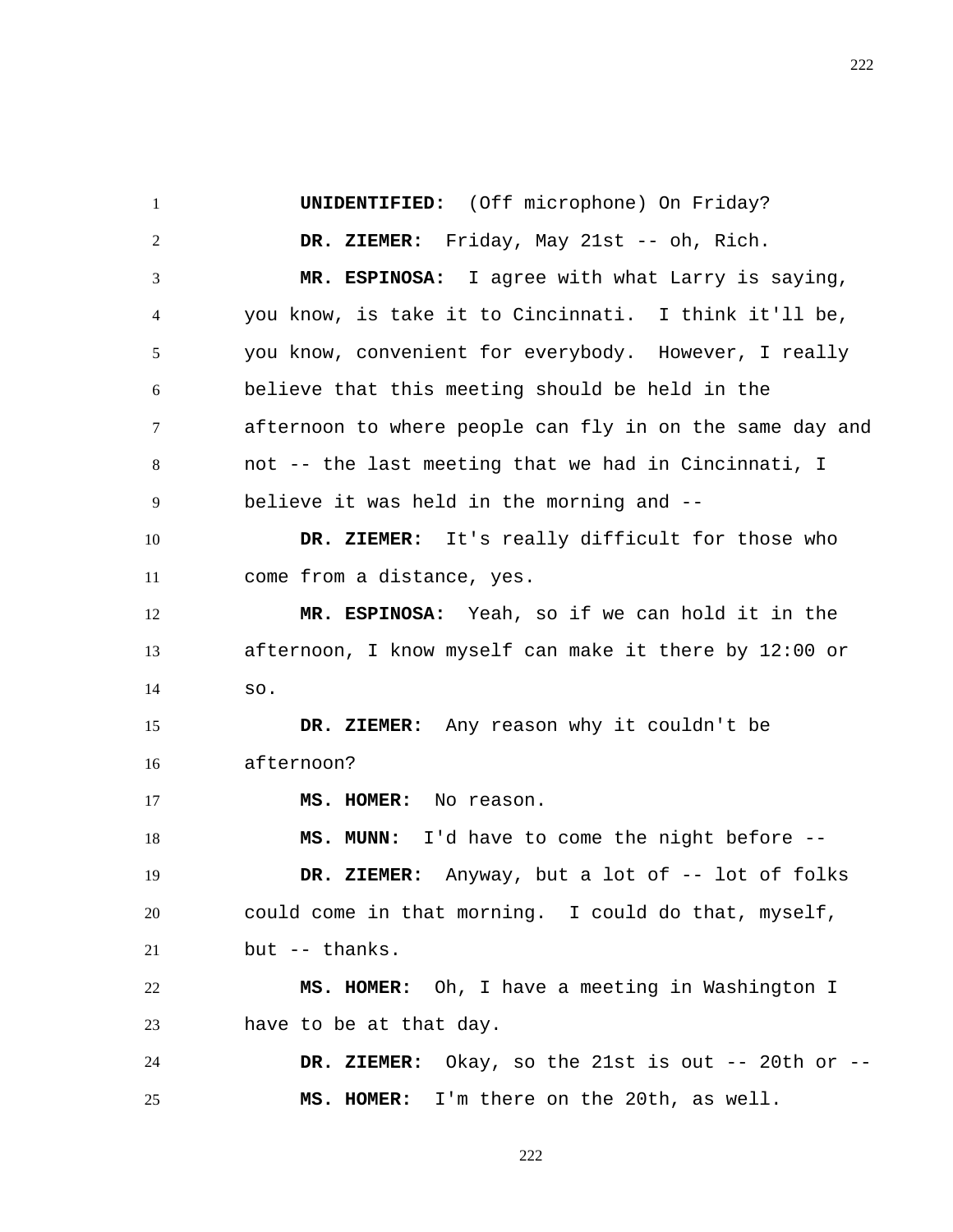1 2 3 4 5 6 7 8 9 10 11 12 13 14 15 16 17 18 19 20 21 22 23 24 25  **DR. ZIEMER:** Okay, that's out. How about the 24th -- week of the 24th, let's start there. Is that a holiday?  **MS. HOMER:** What about the 25th? **UNIDENTIFIED:** (Off microphone) (Inaudible) Memorial Day?  **DR. MELIUS:** (Off microphone) No, the 24th is not, the 31st is -- **UNIDENTIFIED:** (Off microphone) 31st is Memorial Day.  **DR. ZIEMER:** The 24th is Victoria Day in Canada. We can't meet then.  **DR. MELIUS:** No, I have a -- the holiday's the 31st 'cause I have a -- I have a conflict most of that week, but  $--$  **DR. ZIEMER:** The week of the 24th is bad?  **DR. MELIUS:** For me it is.  **MS. MUNN:** It's bad for me.  **DR. ZIEMER:** Bad, bad, bad. Okay.  **MR. ESPINOSA:** Can we go back to the beginning --  **MS. HOMER:** What about the --  **MR. ESPINOSA:** -- of May --  **MS. HOMER:** -- 17th?  **MR. ESPINOSA:** -- or to the --  **DR. ZIEMER:** Well, okay, Cori, going before the 30

223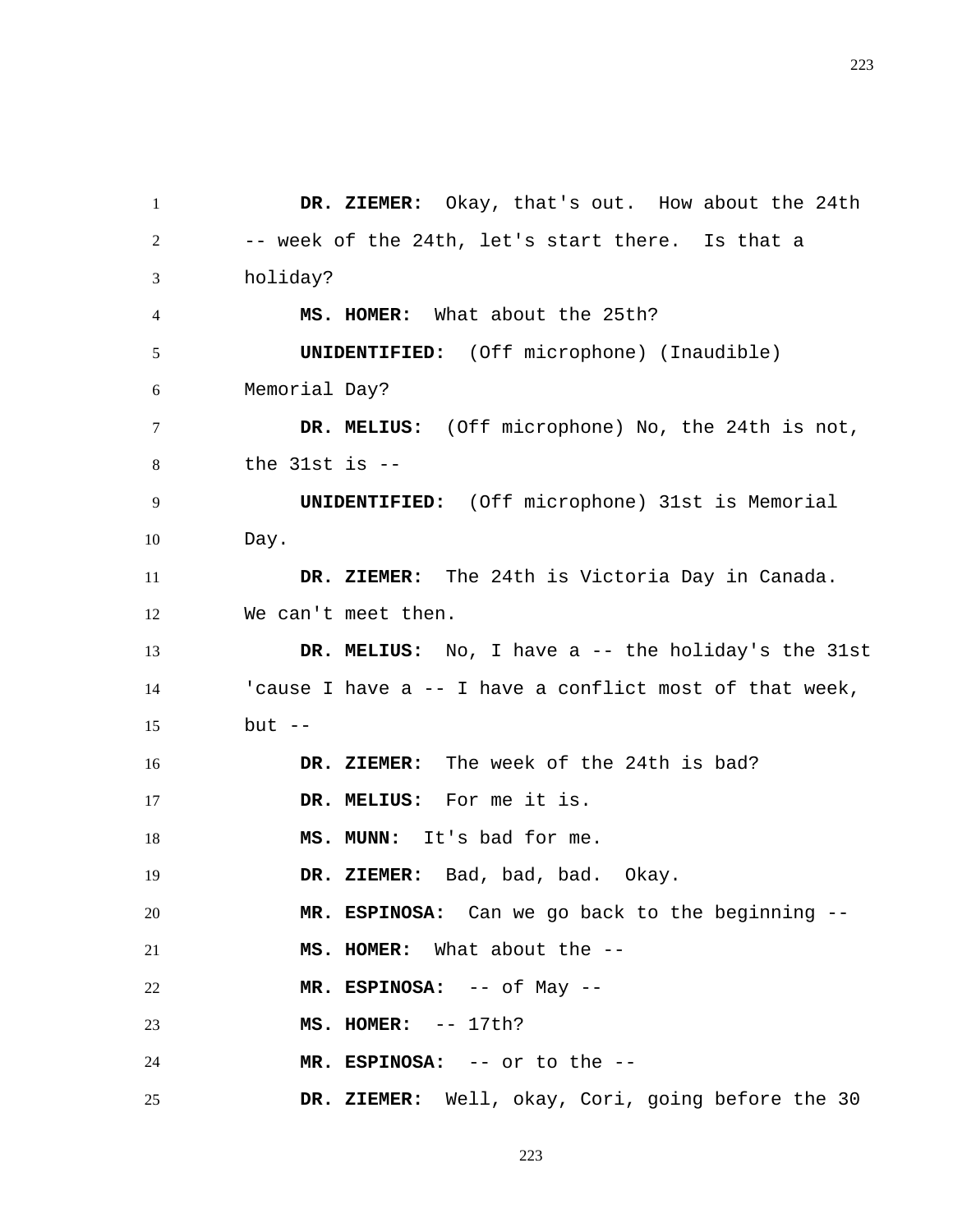1 days?

| $\overline{2}$ | Sure, I think we can manage that, yeah.<br>MS. HOMER:    |
|----------------|----------------------------------------------------------|
| 3              | DR. ZIEMER: Okay, earlier in the -- how about --         |
| 4              | It's close, but we can manage it.<br>MS. HOMER:          |
| 5              | DR. ZIEMER: -- Monday the 17th? For whom is it           |
| 6              | bad? Okay, 18th? The entire week is bad.                 |
| 7              | MS. HOMER: Well, we'll just have to rush, won't          |
| 8              | we?                                                      |
| 9              | DR. ZIEMER: Let me also point out that we -- not         |
| 10             | that everyone isn't valuable, but if we can do this in a |
| 11             | quorum, we can do it. If one person can't come, I would  |
| 12             | say -- and the rest can, we probably should go ahead.    |
| 13             | We need to get this done.                                |
|                |                                                          |
| 14             | MR. ESPINOSA: Well, Cori and Tony are in                 |
| 15             | Washington, why don't we take it to Washington?          |
| 16             | DR. ZIEMER: 17th -- Tony, you're bad all week.           |
| 17             | Right? Anyone else bad on the 17th? Any preferences      |
| 18             | for later in the week -- 18th?                           |
| 19             | MR. ESPINOSA: The 18th would be a lot better for         |
| 20             | me.                                                      |
| 21             | DR. ZIEMER: The 18th is better.                          |
| 22             | MR. ESPINOSA: The 17th will work.                        |
| 23             | The 18th you lose me.<br>DR. MELIUS:                     |
| 24             | 18th --<br>DR. ZIEMER:                                   |

224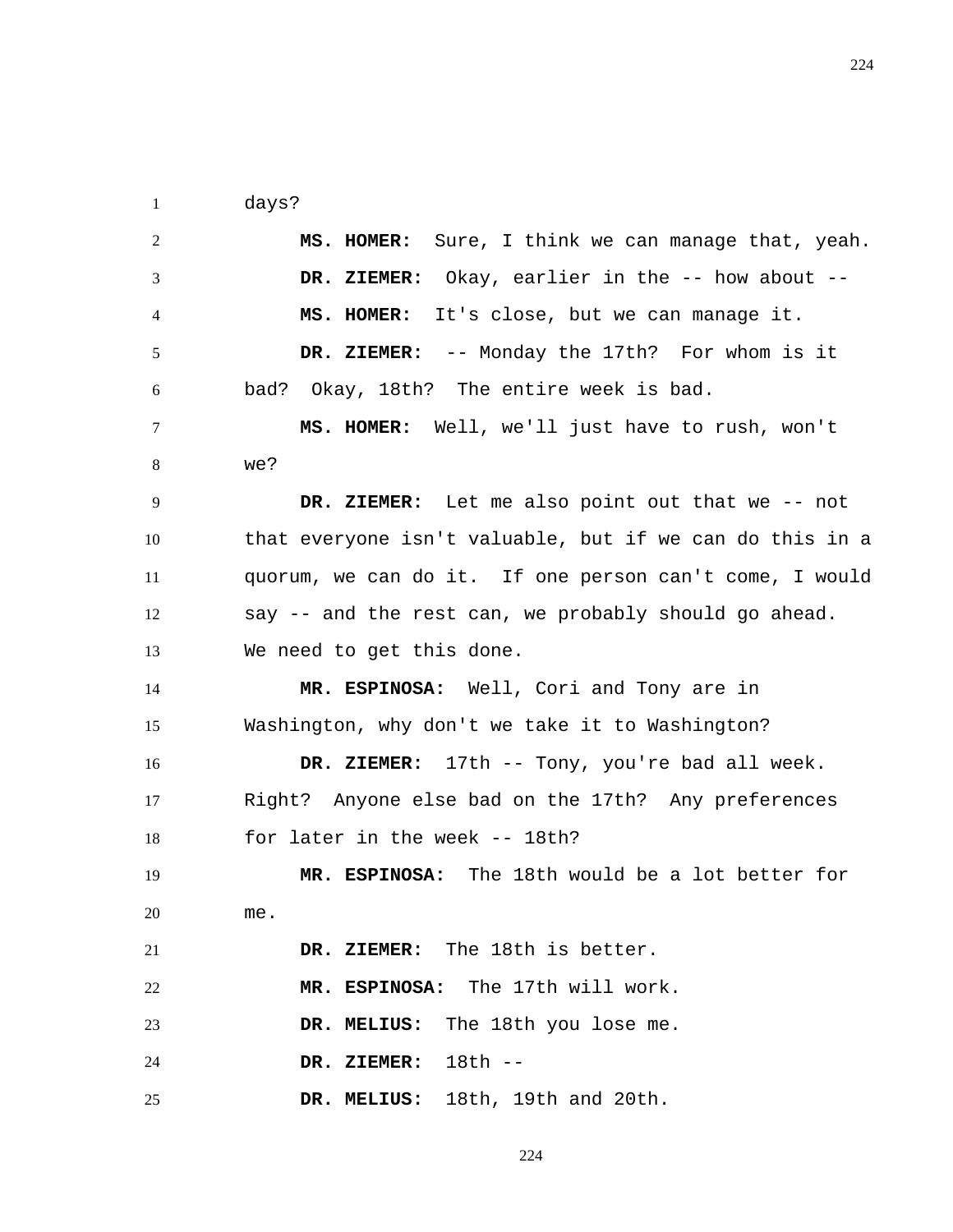1 2 3 4 5 6 7 8 9 10  $11$   $---$ 12 13 14 15 16 17 18 19 20 21 22 23 24 25  **MR. GRIFFON:** 17th's better.  **DR. ZIEMER:** So we start to lose more people -- 17th's still doable with some effort?  **MR. ESPINOSA:** Yeah.  **DR. ZIEMER:** Afternoon of the 17th, Cincinnati.  **MR. ESPINOSA:** Well, since it's on a --  **MS. HOMER:** From 1:00 till --  **MR. ESPINOSA:** -- since we're flying out on - since it's a holi-- since it's a weekend the week before or the day before, we can do it in the morning. I don't  **DR. ZIEMER:** You want to do morning then?  **MR. ESPINOSA:** It doesn't matter if we do it in the morning if I have to fly on a Saturday -- or a Saturday or Sunday, you know, but if we're going to do it in the week, I would rather --  **DR. ZIEMER:** I gotcha.  **MR. ESPINOSA:** -- do it in the afternoon.  **DR. ROESSLER:** You can leave in the afternoon.  **MR. PRESLEY:** Late in the afternoon.  **DR. ZIEMER:** All right, we're back to morning, Cori.  **MS. HOMER:** We're back to mornings. What time did you want to start?  **DR. ZIEMER:** I think a 9:00 o'clock is fine. Those

225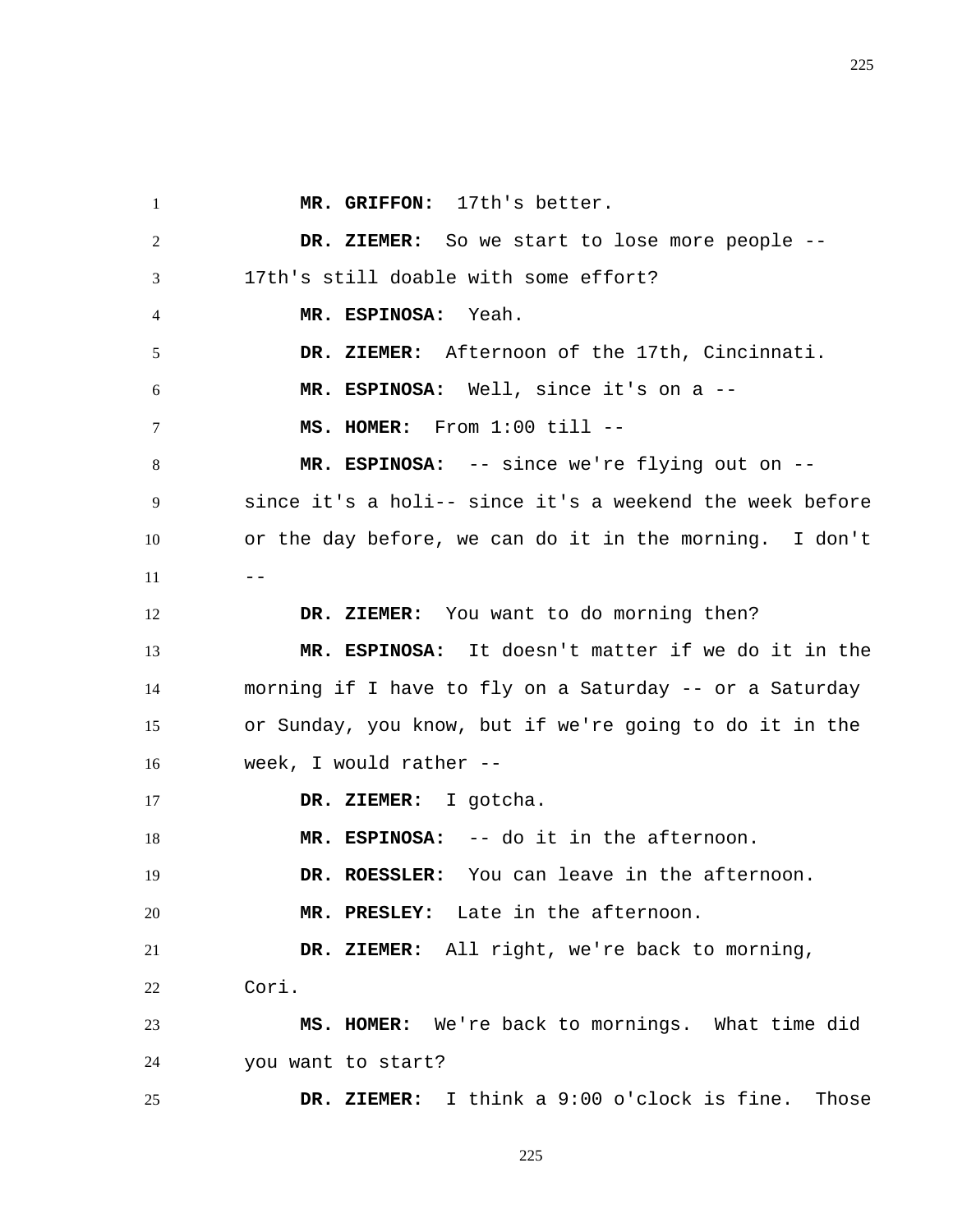1 2 3 4 5 6 7 8 9 10 11 12 13 14 15 16 17 18 19 20 21 22 23 24 25 coming from the west coast, it's pretty early. Even 9:00 o'clock is early.  **MS. MUNN:** 9:00 is fine.  **MR. ESPINOSA:** 9:00's fine.  **DR. ZIEMER:** 9:00 o'clock. Now we still have a June meeting in Buffalo, June 2nd.  **MS. HOMER:** Yes, you do, June 2nd and 3rd.  **DR. ZIEMER:** Full-fledged meeting in Buffalo.  **MS. HOMER:** Full meeting.  **DR. ZIEMER:** Do you want to go beyond --  **MS. HOMER:** That would be helpful.  **DR. ZIEMER:** -- June? We were talking about August.  **MS. HOMER:** We'll need dates and a location.  **DR. ZIEMER:** Let's -- let's look at August and see what we have.  **DR. MELIUS:** Can we do location first, 'cause that -- given -- if it's on the west coast or east coast it makes difference --  **DR. ZIEMER:** It makes a difference --  **DR. MELIUS:** -- in some of our calendars.  **DR. ZIEMER:** What did we have on the list of --  **MS. HOMER:** The last time we had Buffalo and Idaho Falls on the list. There are a few places we haven't been to yet. I believe Texas, Nashville, San Francisco,

226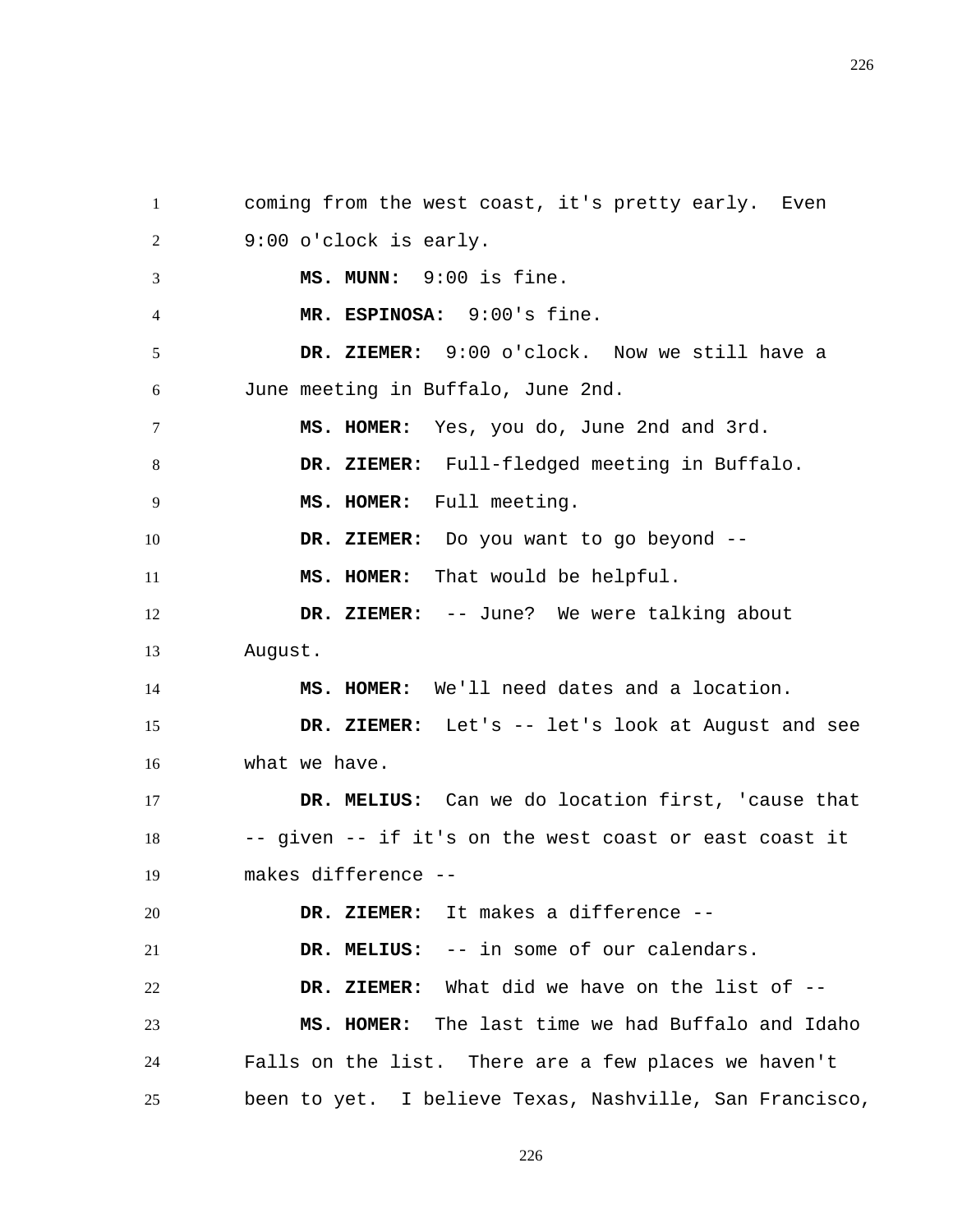1 Pittsburgh --

2 3 4 5 6 7 8 9 10 11 12 13 14 15 16 17 18 19 20 21 22 23 24 25  **MR. ESPINOSA:** I'd like to make a suggestion of San Francisco.  **MS. HOMER:** -- in addition to Idaho Falls.  **MR. ESPINOSA:** You guys are going to let me watch Barry Bonds play, so...  **DR. ZIEMER:** Actually if we're going to do Idaho Falls, that might not be a bad time to do Idaho.  **MS. HOMER:** That would be a very good time to be in Idaho Falls.  **DR. ROESSLER:** It doesn't snow in August then?  **MS. HOMER:** Not yet.  **DR. ZIEMER:** Get early August, you might be all right.  **MS. HOMER:** Early August it should be okay.  **DR. ROESSLER:** I should talk.  **DR. ZIEMER:** Let's see how the calendars look and give -- give Cori some -- some dates. Week of August  $2nd$   $-$  **DR. MELIUS:** Week of August 2nd and 9th, I'm bad on both of those.  **DR. ZIEMER:** You're bad on both weeks? Okay.  **MR. PRESLEY:** (Off microphone) I'm (Inaudible) those two weeks, too.  **DR. ZIEMER:** And actually Anderson is bad the first

227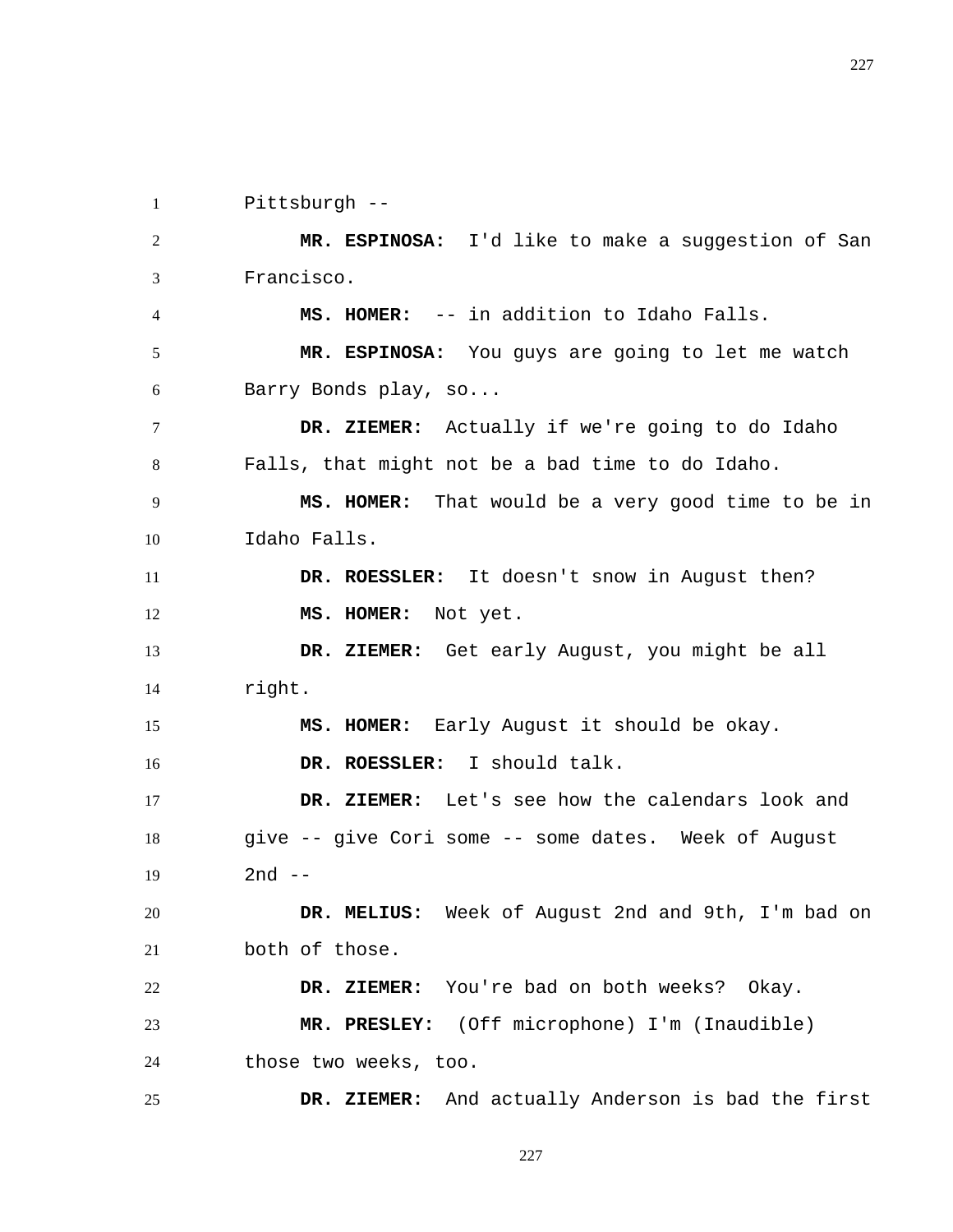1 week of August. How's --

2 3  **DR. MELIUS:** (Off microphone) (Inaudible) fishing may be in Idaho, so --

4 5  **DR. ZIEMER:** -- August -- week of August 16th, how are we looking there?

6  **MR. ELLIOTT:** That's not a good week.

7 8  **DR. ZIEMER:** Not a good week for anyone in NIOSH?  **MR. ELLIOTT:** Not for me.

9 10 11  **DR. ZIEMER:** Okay, week of the 23rd. Okay, who - who has conflicts August 23rd, 4th, 5th, 6th or 7th? No conflicts?

12 13 **UNIDENTIFIED:** (Off microphone) (Inaudible) earlier on in the week.

14 15  **MR. ESPINOSA:** Yeah, on the 25th and 26th it's kind of iffy for me, so very late in the week --

16 17 18  **DR. ZIEMER:** Let's -- let's look at 23rd and 24th or 24th and 25th, depending on what Cori can find for arrangements then.

19 20 21  **MS. HOMER:** Okay, let me pose a question, though. If you have a subcommittee in place by that time, will you require additional time?

22 23 24 25  **DR. ZIEMER:** I think the answer is going to be yes, so let's meet on the 24th and 5th and the subcommittee could come in on the day before, if needed, 'cause the subcommittee would have to meet first to prepare things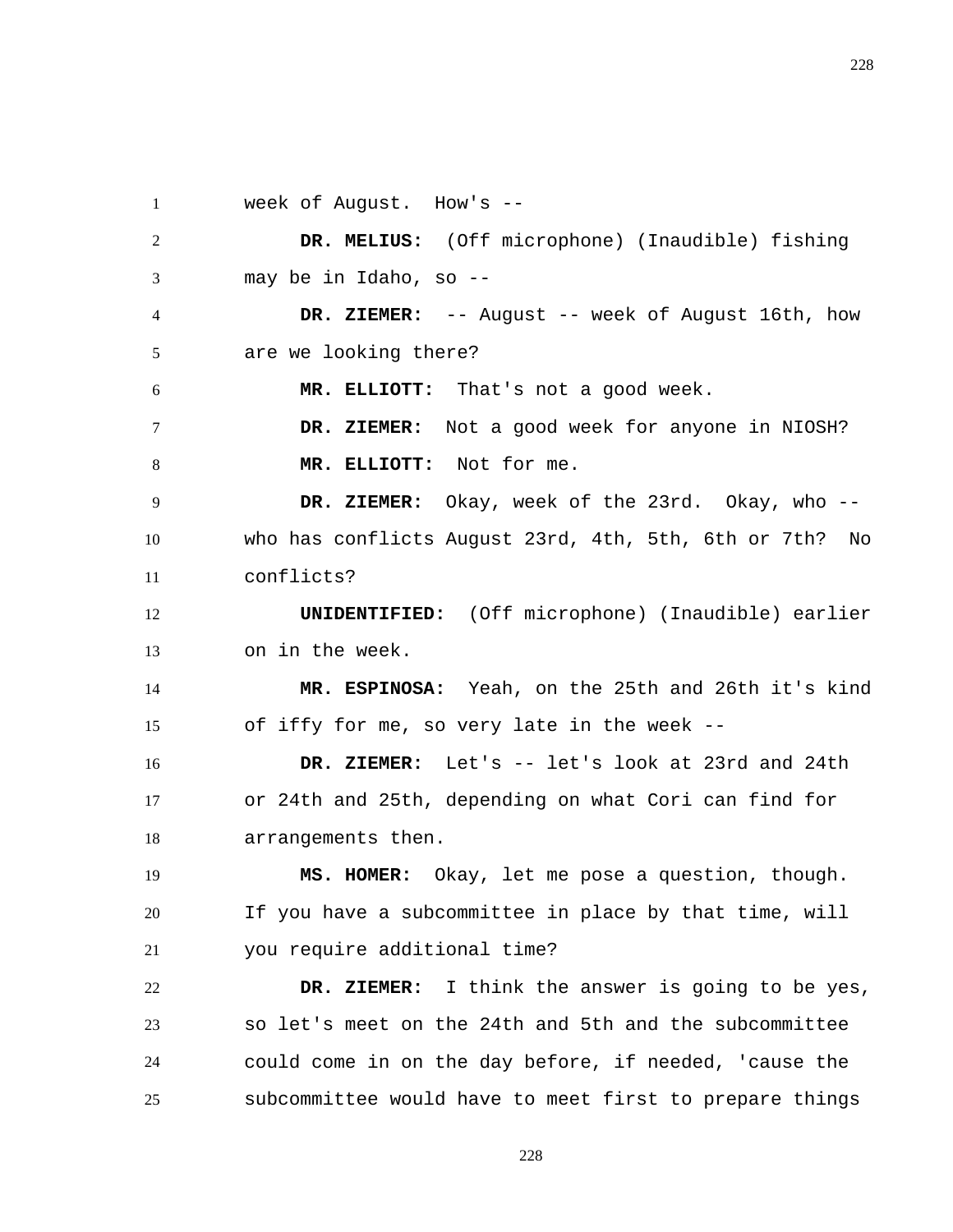1 for the main meeting.

2 3 4 5 6 7 8 9 10 11 12 13 14  $15$   $--$ 16 17 18 19 20 21 22 23  **MS. HOMER:** Okay. Idaho Falls is your primary. Do you have a secondary choice? **UNIDENTIFIED:** (Off microphone) (Inaudible)  **DR. ZIEMER:** In August?  **MS. MUNN:** (Off microphone) San Francisco. San Francisco.  **DR. ZIEMER:** Amarillo in August. What were the other ones?  **MS. HOMER:** Let me think. Let's see, we have - there's Texas, Nashville, San Francisco, south Florida, I guess -- did I mention Pinellas? Pittsburgh.  **DR. ZIEMER:** But there's really nothing to see in Pinellas anymore. Are there many people -- I mean that  **MS. HOMER:** I don't know if there's interest at Pinellas or not.  **DR. ZIEMER:** There was really not very much radiation work done at Pinellas. It was primarily a --  **MS. HOMER:** Is there another site that has had renewed interest or a spike of interest lately, since we've already been there?  **MR. ELLIOTT:** I would offer this, that Denise Brock

24 25 always wants us back in St. Louis, and we -- NIOSH is committed to go back there at some point in time, but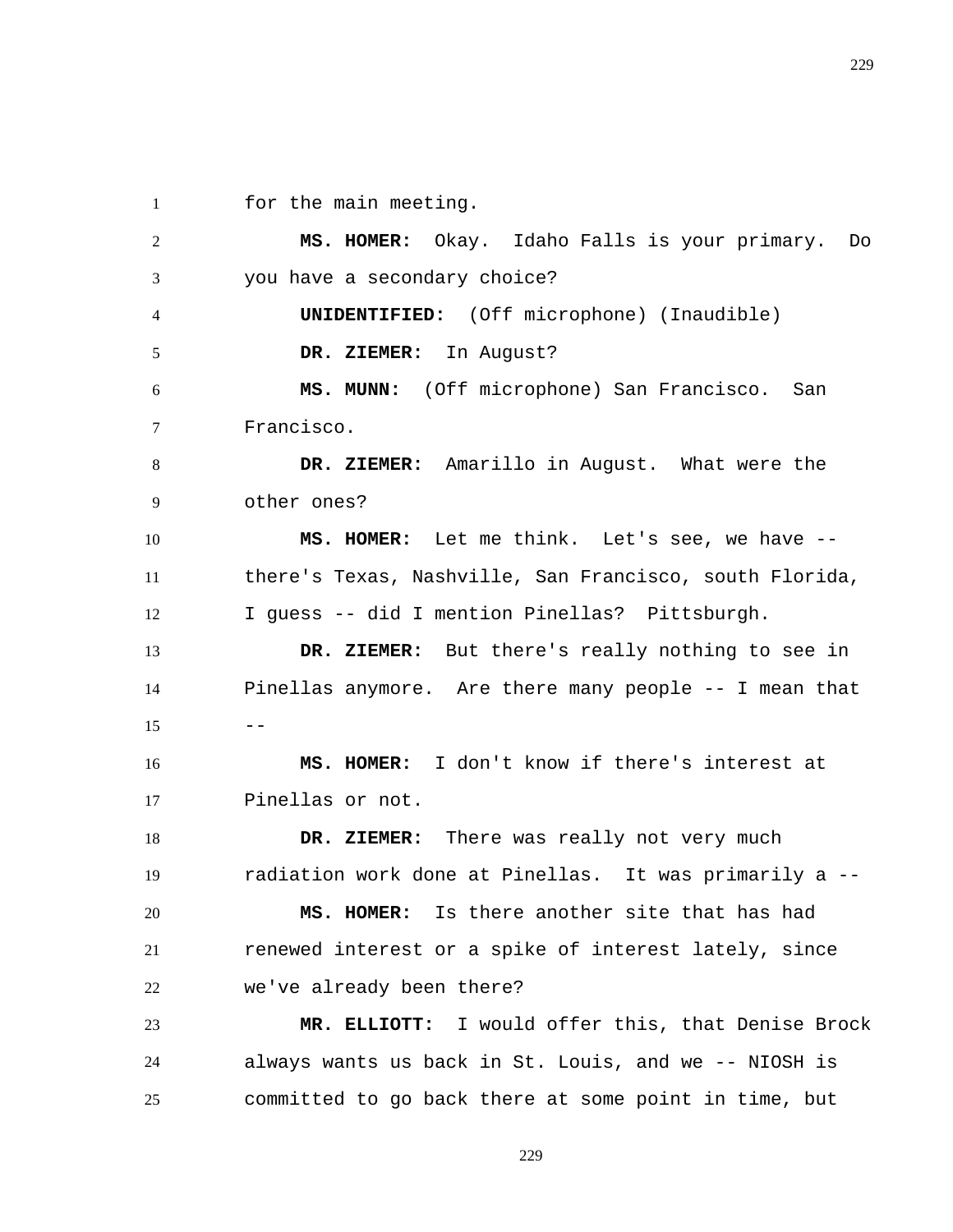230

2 3 4 5 6 7 8 9 10 11 12 13 14 15 16 17 18 19 20 21 22 23 But...  **MR. ESPINOSA:** I'd like to extend the offer to New Mexico, as well.  **DR. ZIEMER:** Well, we've been to -- we've been to Albuquerque, though -- or Santa Fe, actually.  **MS. HOMER:** Santa Fe.  **DR. ZIEMER:** So we've been near the Los Alamos site.  **DR. ROESSLER:** How about San Francisco?  **DR. ZIEMER:** San Francisco as --  **MS. HOMER:** As an alternate? Okay.  **DR. MELIUS:** Booking that in August will be tough.  **DR. ZIEMER:** Yeah, probably. I suspect Idaho Falls won't be a problem getting in, but see what you can find out.  **MS. HOMER:** We might, there's a contract renewal going on right now, so -- but if we have any difficulty, I'll pose the question again.  **DR. ZIEMER:** Thank you.  **MR. GRIFFON:** You know, it might not be the time of year, but there might be -- Washington, D.C., we haven't had a meeting there in a while, and there's other people

whether the Board wants to or not, that's another story.

1

24

25 this process. And we might have an SEC rule to look at,

230

that show up at those meetings that are interested in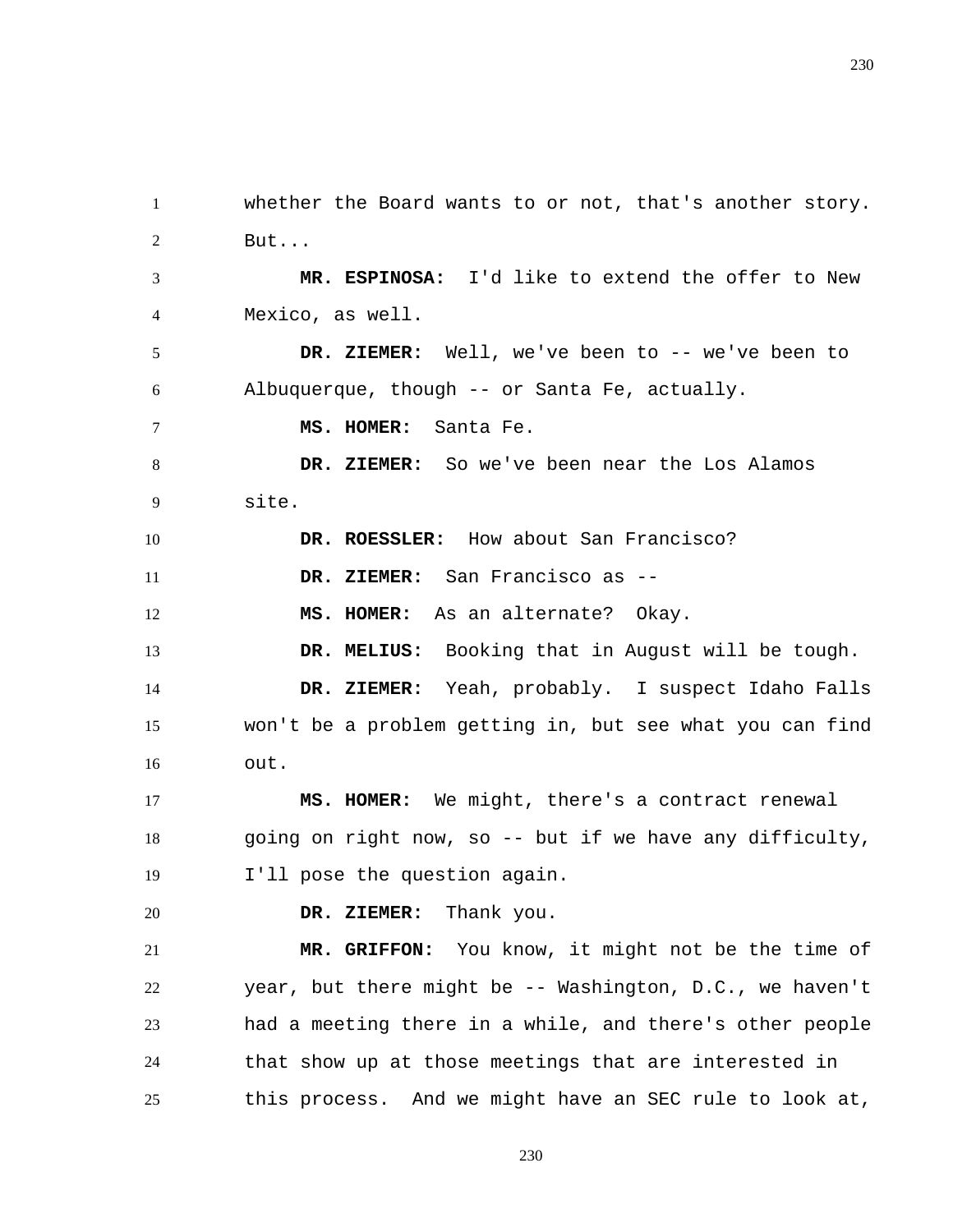1 you know. Who knows?

2

3

6

7

 **DR. ZIEMER:** True.

 **MS. MUNN:** Let's don't do that in August.

4 5  **MR. GRIFFON:** Yeah, it's nice and warm -- like a sauna. Yeah, I know.

 **DR. ZIEMER:** Well, that can be a tertiary site, if necessary, Washington, D.C. Thank you.

8 9 Do we have other items that need to come before this Board today? Rich, please.

10 11 12 13 14 15 16 17 18  **MR. ESPINOSA:** I like the way the schedule's being set up as the public comment -- to where the public can come in in the later evening. However, coming in at 9:00 and then breaking for three hours, I just don't see the need in it. What I would like to see is maybe the Board starting at 1:00 or 2:00 o'clock and deliberating throughout to where the public can come in as they get off of work, hear what we have to say, and then make public comments based on the Board's deliberation.

19 20 21 22  **DR. ZIEMER:** Okay. So your suggestion would be a meeting that started closer to midday and then went on through with a supper break or -- maybe start it right after lunch and went through to --

23  **MR. ESPINOSA:** Yeah --

24  **DR. ZIEMER:** -- supper break.

25  **MR. ESPINOSA:** -- exactly.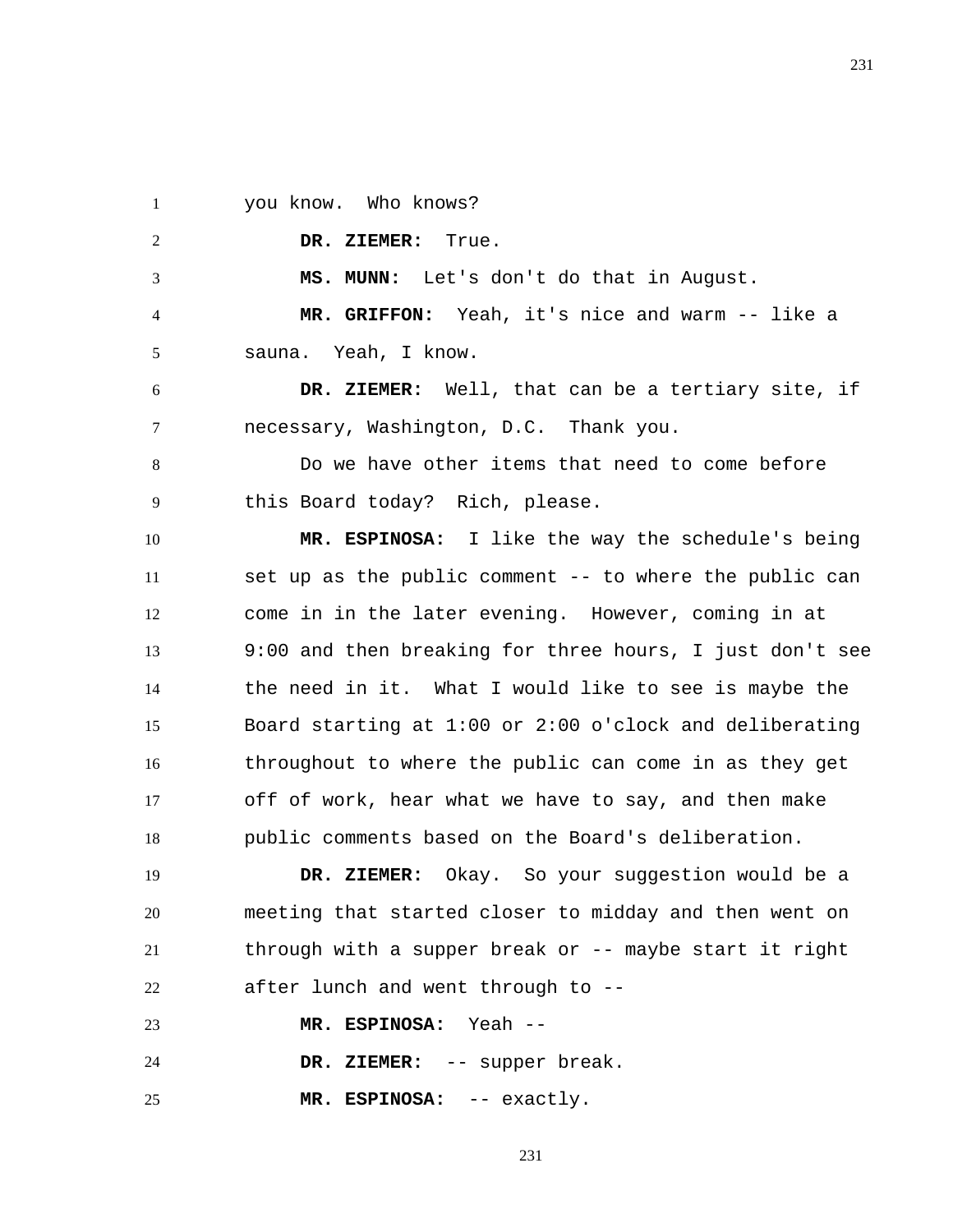1 2 3 4 5  **DR. ZIEMER:** How do others of you react to that idea?  **MR. PRESLEY:** I'd rather have a break in the afternoon. I hate to say that, but I would.  **DR. ZIEMER:** What about the rest of you, pro or

6 con?

7 8 9 10 11 12  **DR. MELIUS:** It's -- yeah, there's no easy way of doing it is the -- is the problem. And as I say, it was -- started to think, well, if we have a subcommittee meet in the morning, but then by 8:00 o'clock they'll be worn out and -- which isn't fair to them, though -- I mean in terms of scheduling.

13 14  **DR. ZIEMER:** Well, it's an idea to consider in the future, and we appreciate that recommendation and --

15 16  **DR. MELIUS:** And it actually may depend on where we're --

17 18 19 20  **DR. ZIEMER:** Where we are and --  **DR. MELIUS:** -- where we're meeting and --  **DR. ZIEMER:** -- the local conditions, yeah.  **DR. MELIUS:** -- yeah, and do that.

21 22 23 24 25  **MS. HOMER:** Just from a logistics point of view, setting up for an evening session, depending on the interest that we receive in the area, that -- that dinner break gives us some time to clean up, reset and expand if we need to.

232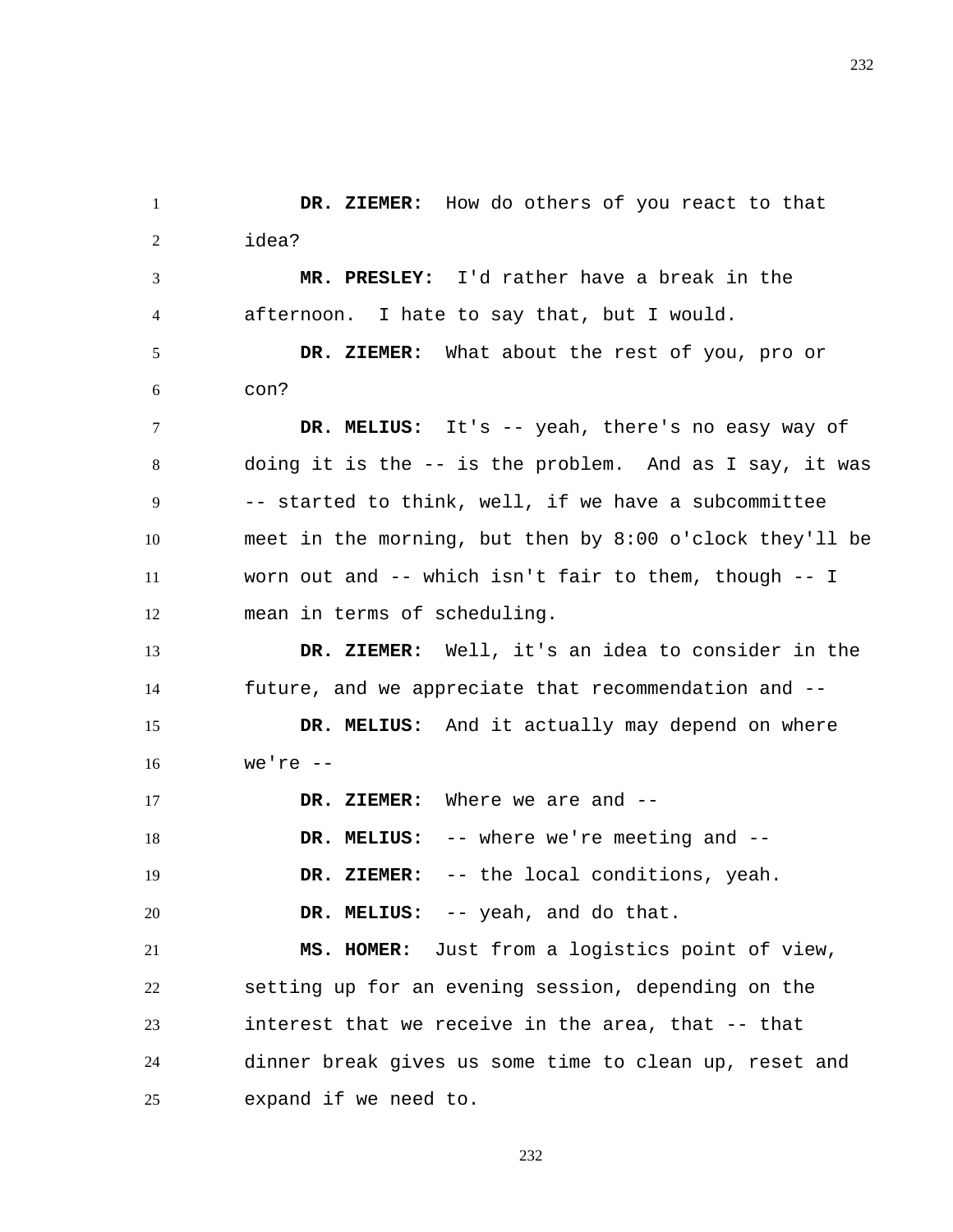1 2 3 4 5 6 7 8 9 10 11 12 13 14 15 16 17 18 19 20 21 22 23  **DR. ZIEMER:** Which was the case here, yes. Thank you.  **DR. MELIUS:** But I -- my understanding is correct, for -- like for Buffalo, Larry has a -- there's a public meeting of some sort up there in May?  **MR. ELLIOTT:** Yes.  **DR. MELIUS:** Yeah, so a month before our meeting, so I'm not sure there'll be as much interest in an evening -- there may be more, I don't... **UNIDENTIFIED:** (Off microphone) (Inaudible)  **DR. ZIEMER:** Yeah, so I don't -- I don't know if we can --  **DR. MELIUS:** No, I'm just saying it's --  **DR. ZIEMER:** -- prejudge that. Let's make the opportunity available and see how it goes. Thank you. Any other items to come before the Board at this meeting? Anything for the good of the order? (No responses)  **DR. ZIEMER:** If not, we stand adjourned. (Meeting adjourned 4:50 p.m.)

233